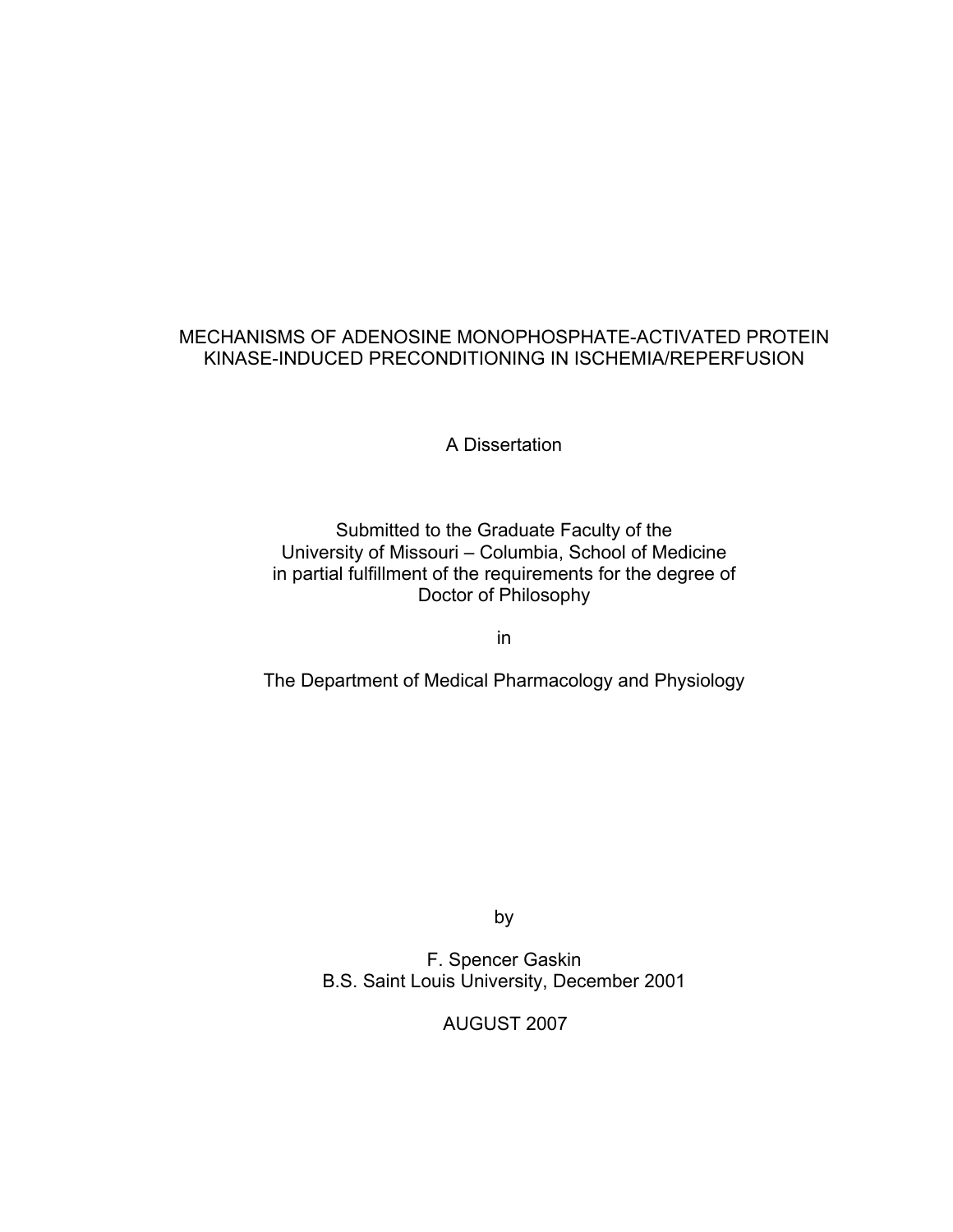The undersigned, appointed by the Dean of the Graduate School, have examined the dissertation entitled:

# MECHANISMS OF ADENOSINE MONOPHOSPHATE-ACTIVATED PROTEIN KINASE-INDUCED PRECONDITIONING IN ISCHEMIA/REPERFUSION

presented by Frederick Spencer Gaskin

a candidate for the degree of Doctor of Philosophy and hereby certify that in their opinion it is worthy of acceptance.

| Ronald J. Korthuis, Ph.D. |
|---------------------------|
| Douglas K. Bowles, Ph.D.  |
| Michael J. Davis, Ph.D.   |
| Virginia H. Huxley, Ph.D. |
| Michael J. Rovetto, Ph.D. |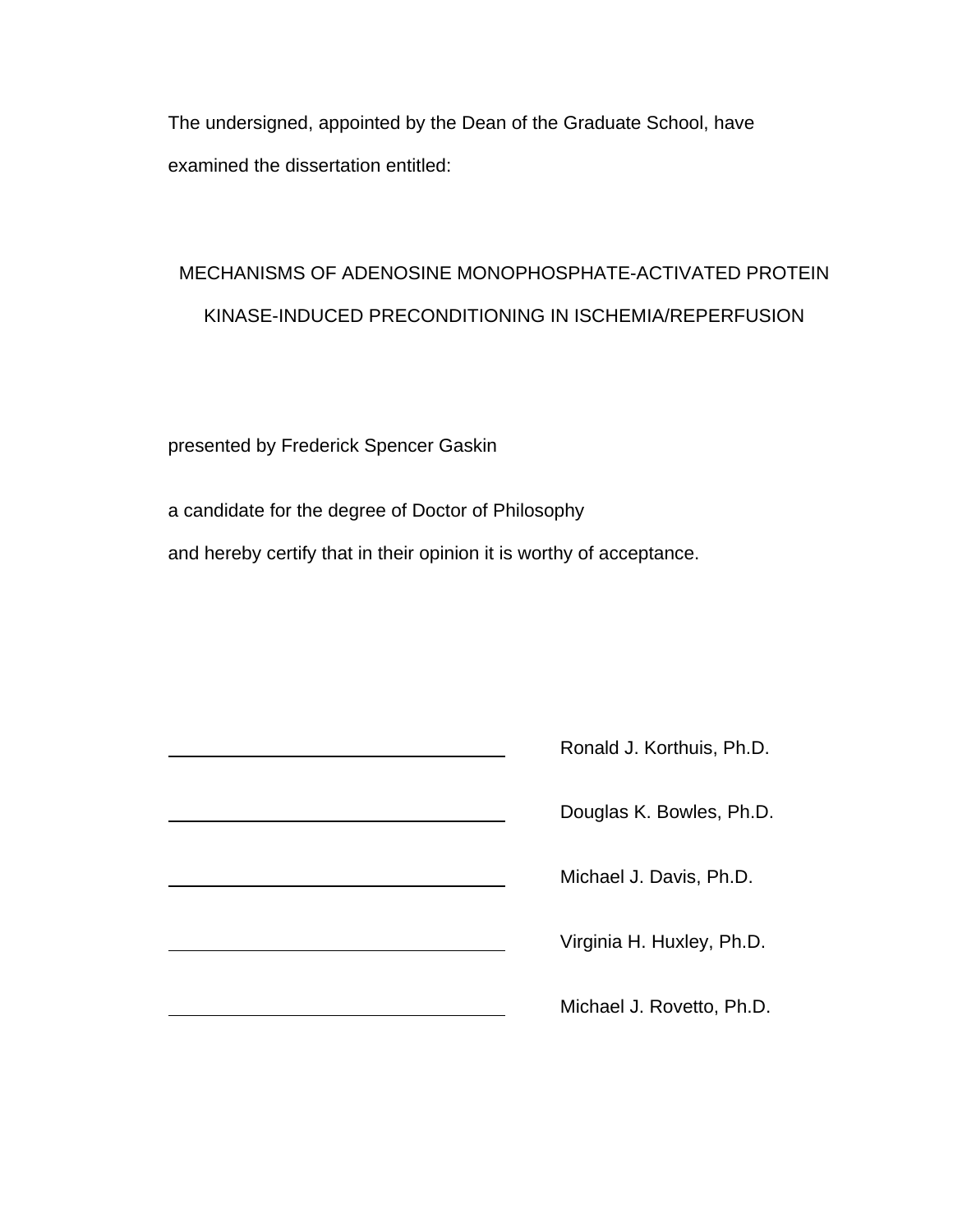#### **ACKNOWLEDGEMENTS**

 I would first like to thank Dr. Ronald J. Korthuis, Ph.D., my major professor and mentor, for his unwavering support and guidance. Dr. Korthuis has always led by example, setting very high standards for those around him. I am eternally grateful for the time I have been given to study and work in conjunction with such an exemplary scientist and teacher.

 Secondly, I must acknowledge the instruction and friendship that the other members of my doctoral advisory committee have provided over the years. The wisdom and experience of Drs. Douglas K. Bowles, Michael J. Davis, Virginia H. Huxley, and Michael J. Rovetto have served me well as I prepare for the next stage of my education. I know I will rely heavily on the lessons learned under their direction throughout my career.

 I would also like to thank Meifang Wang and Kazuhiro Kamada for their work in setting up the laboratory and excellent training. I would also like to thank all of the other members of the Korthuis laboratory for their help and support. The friends I have made along the way are also deserving of thanks for helping me to succeed including my fellow graduate students, the administrative staff, and all of the others that I have come to know in the past four years.

 My wife Jenny's love has given me the strongest foundation and drive during the latest nights and most challenging obstacles. Her impervious patience and support, makes her equally deserving of this accomplishment. I would also like to recognize the rest of my family, without the love and encouragement of my parents, sisters, Momo, and the rest of the crowd I would not be where I am today.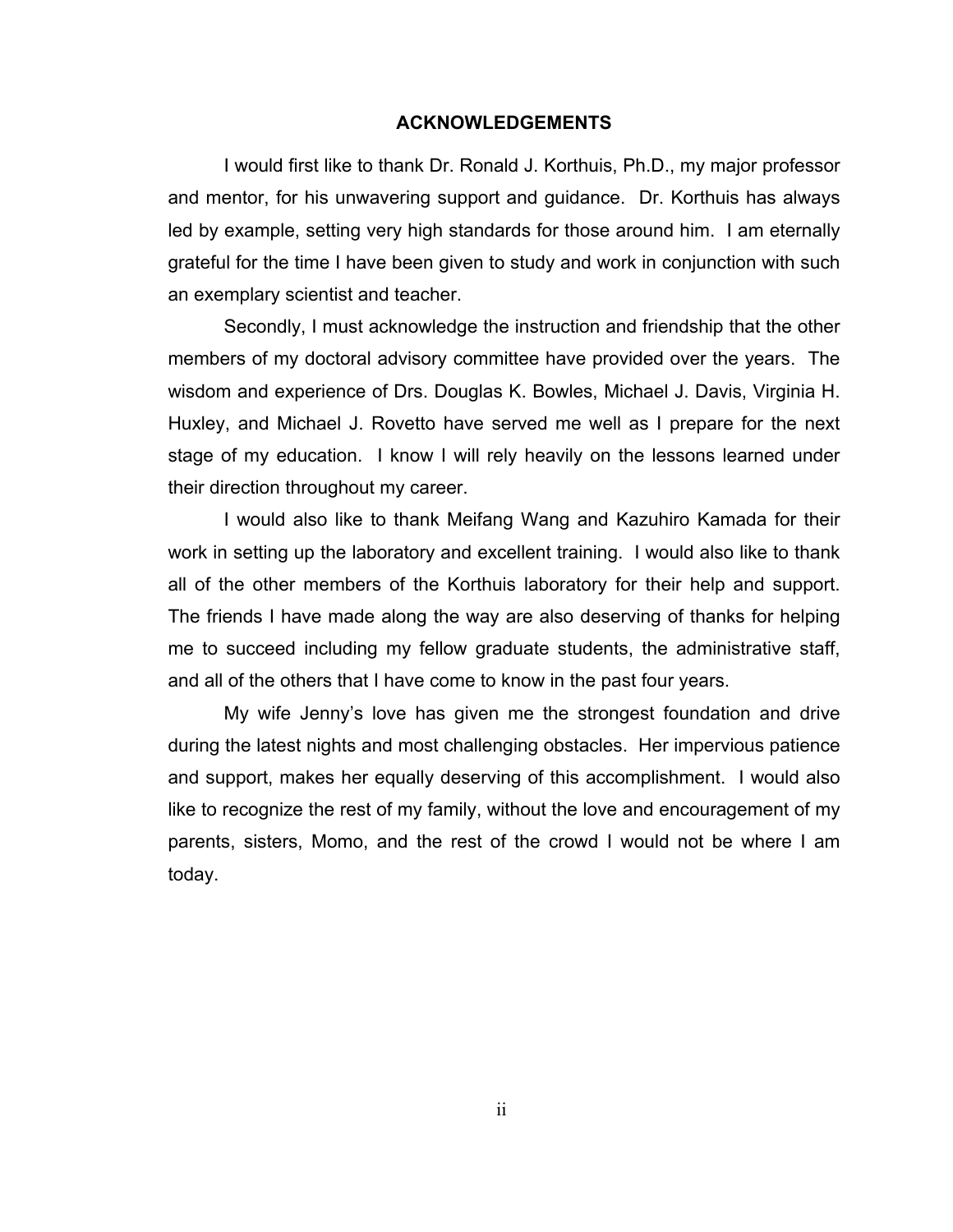# **TABLE OF CONTENTS**

| L.                                                                                                                                                                                                                                                                                                                                                                                                  |
|-----------------------------------------------------------------------------------------------------------------------------------------------------------------------------------------------------------------------------------------------------------------------------------------------------------------------------------------------------------------------------------------------------|
| Mechanisms of Ischemia/Reperfusion Injury5<br>Ⅱ.                                                                                                                                                                                                                                                                                                                                                    |
| a. Role of Leukocytes<br>i. Mechanism of Injury<br>1. Direct<br>2. Indirect<br>ii. Margination and Capture<br>iii. Leukocyte-Endothelial Cell Interactions<br>1. Rolling<br>2. Adhesion<br>3. Effects of Shear Rate<br>4. Extravasation<br>iv. Methods to Measure<br>1. Leukocyte infiltration<br>2. Histology<br>3. Cell Specific Markers<br>4. Intravital Microscopy and other imaging modalities |
|                                                                                                                                                                                                                                                                                                                                                                                                     |
| a. Initiators of IPC<br><i>i.</i> Adenosine<br>ii. Nitric Oxide<br>iii. Surface ATP-sensitive Potassium Channels<br>b. Downstream Signaling Elements<br><b>Nitric Oxide Synthase</b><br>İ.<br>c. Effectors<br>i. Mitochondrial ATP-sensitive Potassium Channels<br>ii. Heme-oxygenase-1                                                                                                             |

IV. Ethanol Preconditioning (EPC)……………………………….18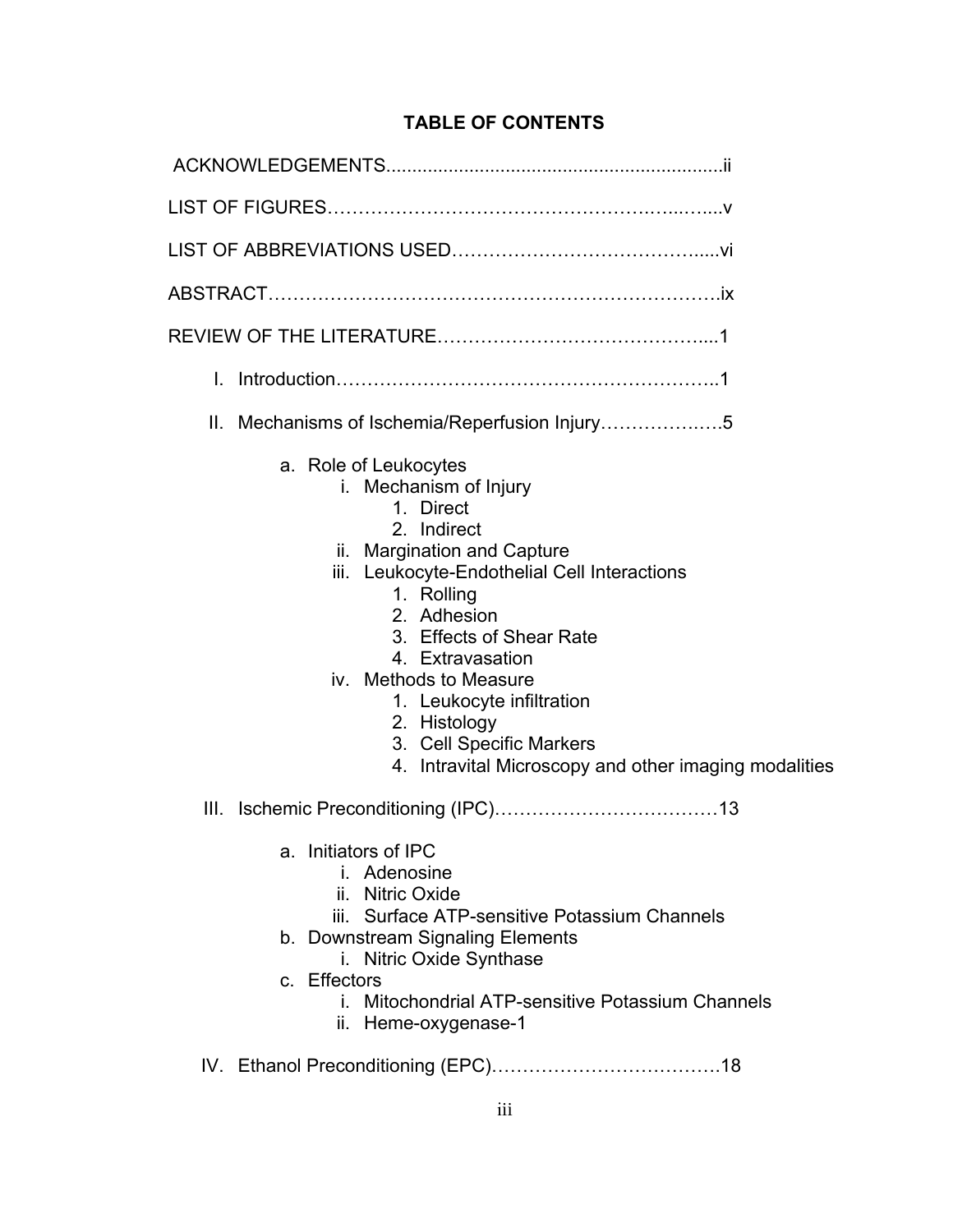- a. Initiators of EPC
	- i. Adenosine Monophosphate
	- ii. Nitric Oxide
	- iii. Surface ATP-sensitive Potassium Channels
- b. Downstream Signaling Elements
	- i. Adenosine Monophosphate-activated Protein Kinase
	- ii. Nitric Oxide Synthase
- c. Effectors
	- i. Mitochondrial ATP-sensitive Potassium Channels
	- ii. Heme-oxygenase-1
- V. Adenosine Monophosphate-activated Protein Kinase…….22
	- a. Role in Cardioprotection
	- b. Role in Non-cardiac Tissues
	- c. Upstream Signaling Elements
		- i. Adenosine Monophosphate
		- ii. LKB1
		- iii. Calcium/calmodulin-dependent protein kinase kinases
		- iv. Other Modulators (Anti-diabetes Drugs and Protein Phosphatases)
	- d. Downstream Signaling Elements
		- i. Nitric Oxide Synthase
		- ii. Surface ATP-sensitive Potassium Channels
	- e. Effectors
		- i. Mitochondrial ATP-sensitive Potassium Channels
		- ii. Heme-oxygenase-1

| MANUSCRIPT 3 (AICAR-PC, Triggers and Effectors |  |
|------------------------------------------------|--|
|                                                |  |
|                                                |  |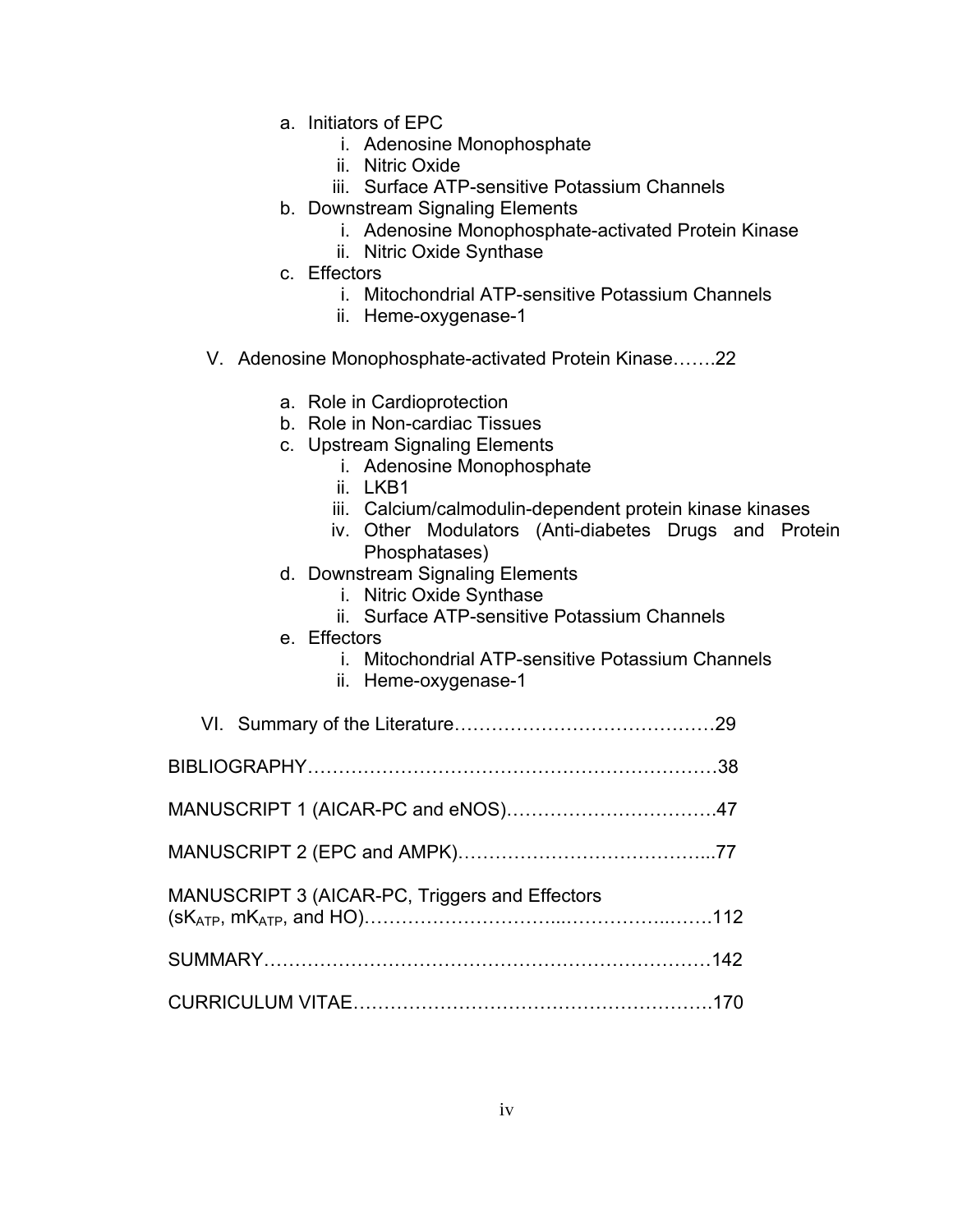# **LIST OF FIGURES**

| Figure 1.  | Proposed mechanism of EPC and AICAR-PC37                 |
|------------|----------------------------------------------------------|
| Figure 2.  | Schematic illustration of the experimental protocols74   |
| Figure 3.  | Effects of preconditioning with AICAR on LEI75           |
| Figure 4.  | Effects of AICAR-PC on LEI in eNOS-/- mice76             |
| Figure 5.  | Schematic illustration of the experimental protocols106  |
| Figure 6.  |                                                          |
| Figure 7.  | EPC and AICAR-PC in AMPK $\alpha$ 1 -/- mice108          |
| Figure 8.  | EPC and AICAR-PC in AMPK $\alpha$ 2 -/- mice110          |
| Figure 9.  | Schematic illustration of the experimental protocols 139 |
| Figure 10. | Role of K <sub>ATP</sub> channels in AICAR-PC140         |
| Figure 11. |                                                          |
| Figure 12. | Proven mechanisms of EPC and AICAR-PC157                 |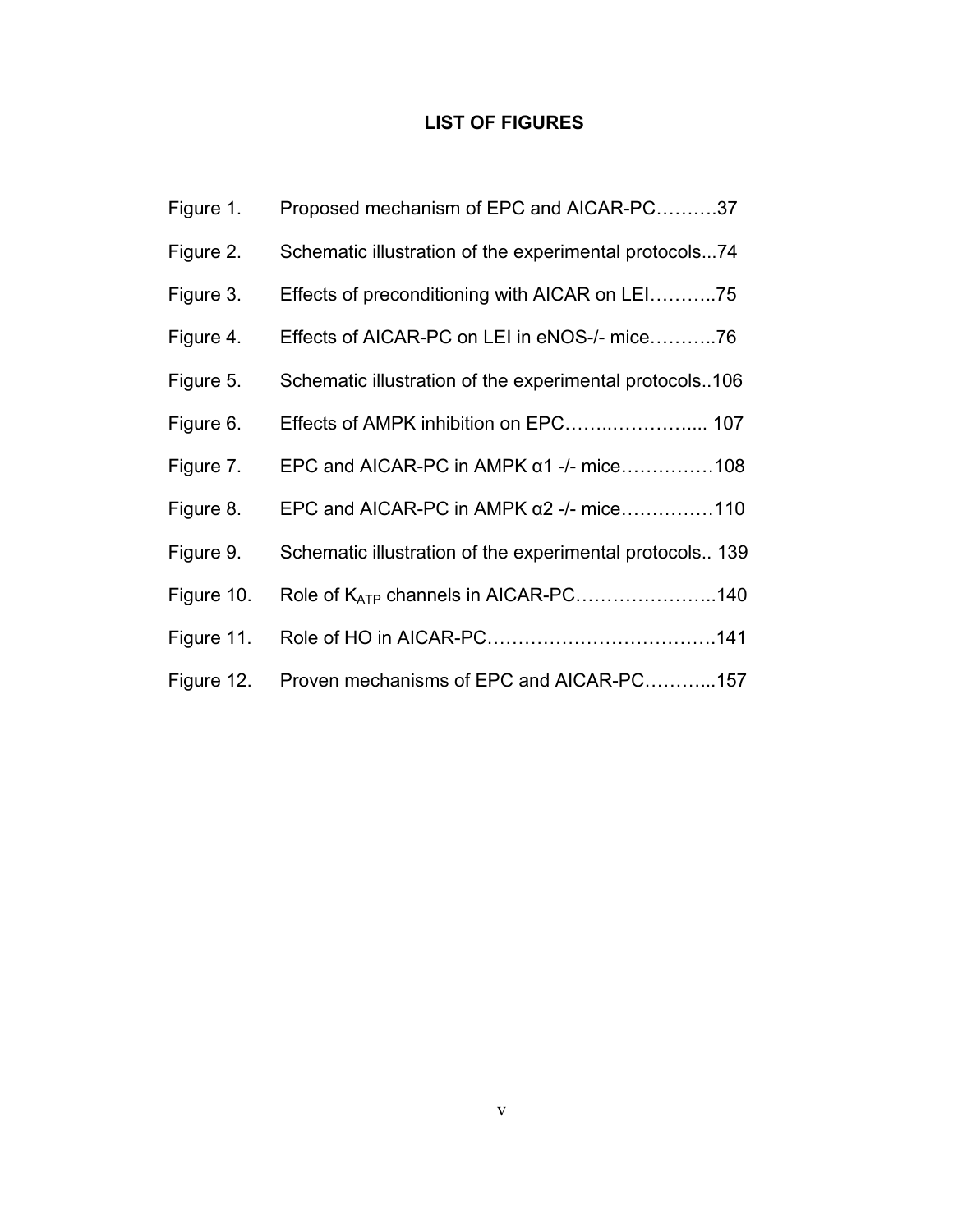# **LIST OF ABBREVIATIONS USED**

- 5-HD 5-hydroxydecanoate
- ACC Acetyl-coenzyme A carboxylase
- ADP Adenosine diphosphate
- AICAR 5-Aminoimidazole-4-carboxamide 1-β-D-ribofuranoside
- AICAR-PC AICAR preconditioning
- AMP Adenosine monophosphate
- AMPK Adenosine monophosphate-activated protein kinase
- Ara-A Adenine 9-β-D-arabinofuranoside
- ATP Adenosine triphosphate
- CaMKK Calcium/calmodulin-dependent protein kinase kinase
- cAMP Cyclic adenosine monophosphate
- CD Cluster of differentiation
- CFDASE 5-(and-6)-carboxyfluorescein diacetate, succinimidyl ester
- CO Carbon monoxide
- Compound C 6-[4-(2-Piperidin-1-ylethoxy)phenyl]-3-pyridin-4-ylpyrazolo[1,5-
- a]pyrimidine
- CuPP Copper protoporphyrin
- Cu/Zn SOD Copper/zinc superoxide dismutase
- EPC Ethanol preconditioning
- eNOS Endothelial nitric oxide synthase
- HMGR HMG-CoA (3-hydroxy-3-methylglutaryl-coenzyme A) reductase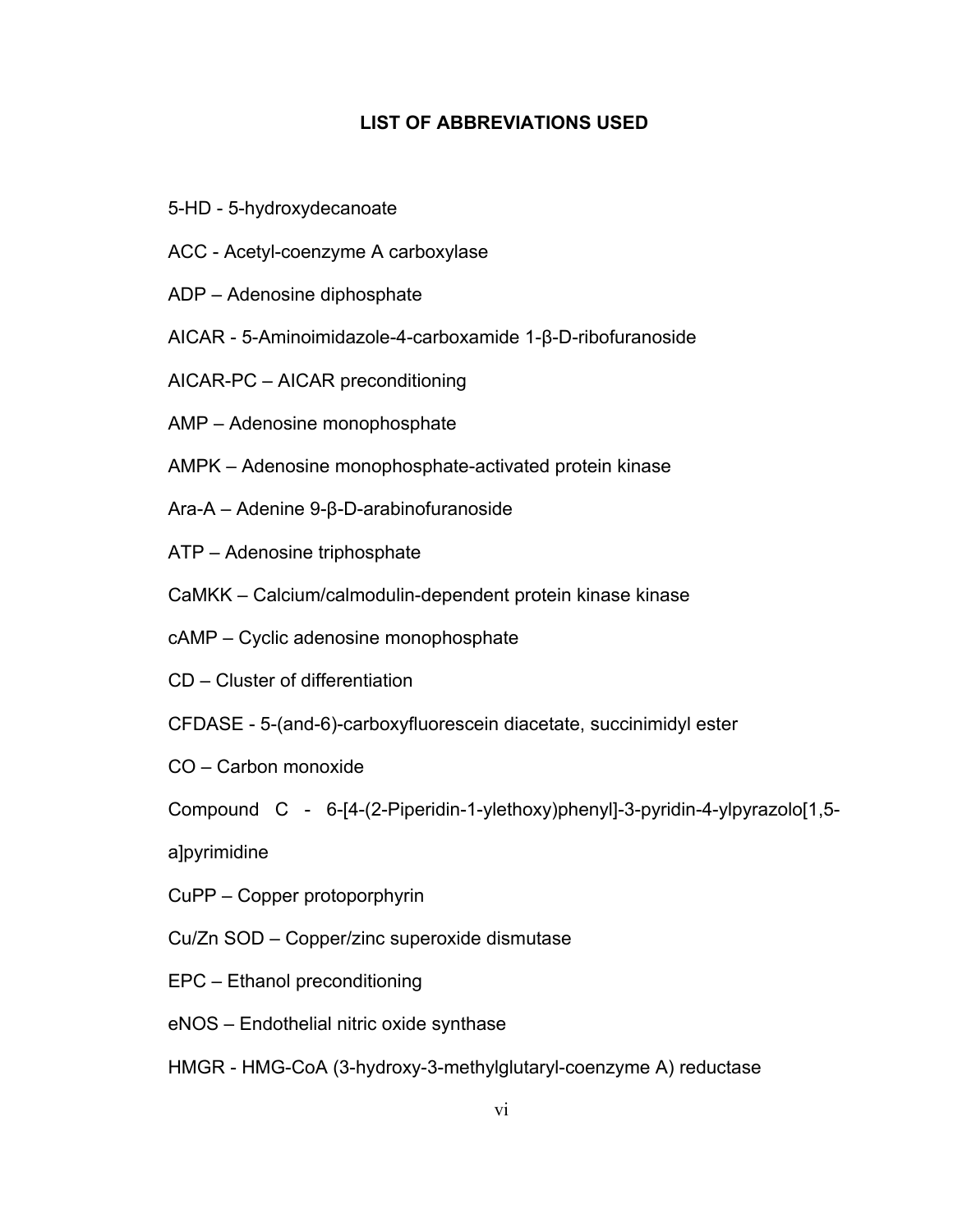- HO Heme oxygenase
- HO-1 Heme oxygenase-1
- HO-2 Heme oxygenase-2
- HO-3 Heme oxygenase-3
- Hemin-PC Hemin preconditioning

 $hr(s) - Hr(s)$ 

- HSP32 Heat shock protein 32
- ICAM-1 Intercellular adhesion molecule-1
- i.m. intramuscular
- iNOS Inducible nitric oxide synthase
- i.p. Intraperitoneal
- IPC Ischemic preconditioning
- I/R Ischemia/reperfusion
- i.v. Intravenous
- $K_{ATP}$  ATP-sensitive potassium channel
- LA Leukocyte adhesion
- LEI Leukocyte endothelial cell interactions
- L-NAME Nω-Nitro-L-arginine methyl ester hydrochloride
- LR Leukocyte rolling
- min Minutes
- $mK<sub>ATP</sub>$  Mitochondrial ATP-sensitive potassium channel
- MMP matrix metalloproteinases
- MnSOD Manganese superoxide dismutase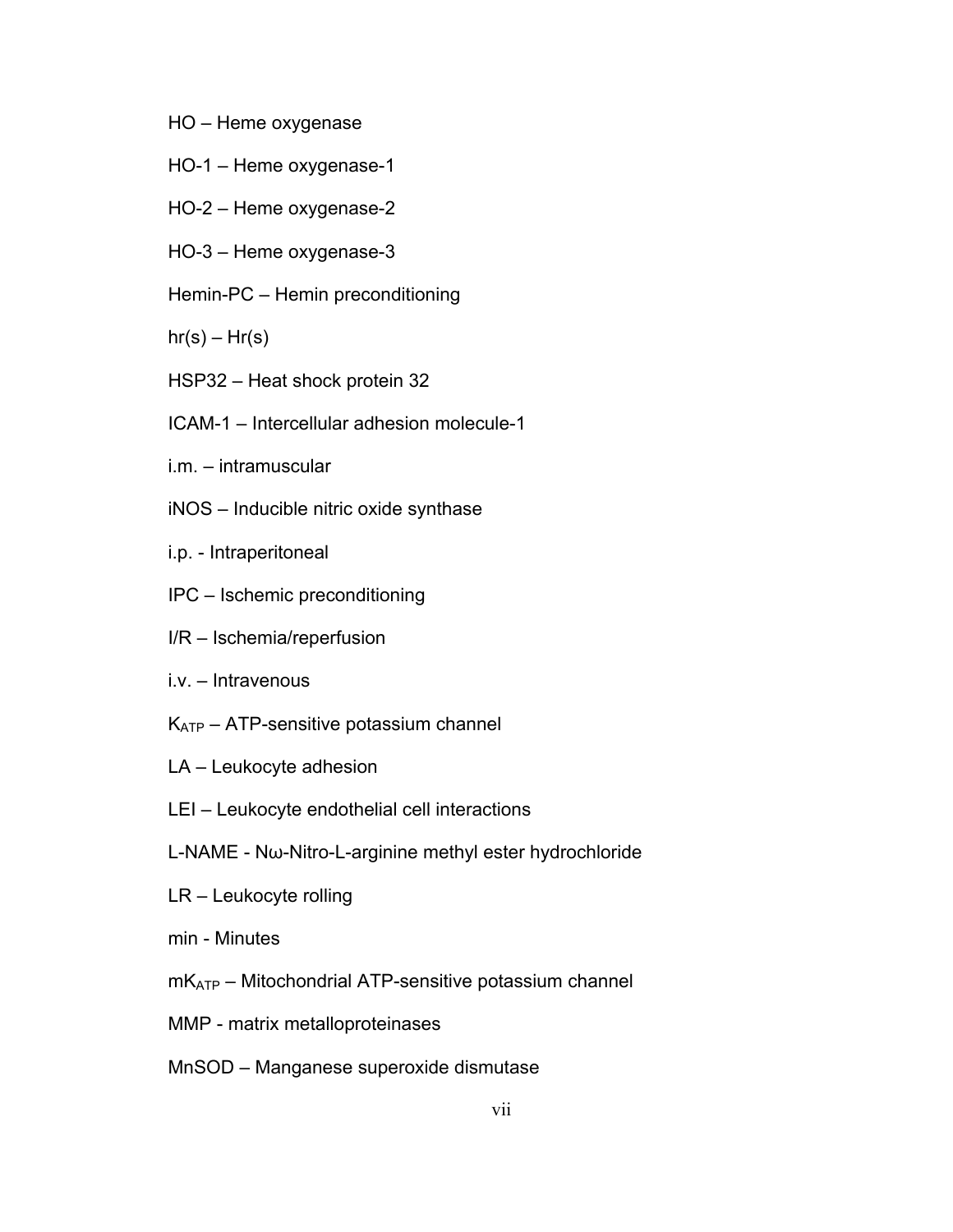- MODS Multiple organ dysfunction syndrome
- MPO Myeloperoxidase
- mRNA Messenger RNA
- NADPH oxidase Nicotinamide adenine dinucleotide phosphate oxidase
- NFκB Nuclear factor kappa B
- nNOS Neuronal nitric oxide synthase
- NO Nitric oxide
- NOS Nitric oxide synthase
- PECAM-1 Platelet endothelial cell adhesion molecule-1
- PMN Polymorphonuclear leukocyte
- RGD Arg-Gly-Asp sequence
- ROS Reactive oxygen species
- sec Seconds
- Ser1177 Serine 1177
- siRNA Small interfering RNA
- SIRS Systemic inflammatory response syndrome
- $sK<sub>ATP</sub>$  Surface (plasmalemmal) ATP-sensitive potassium channel
- SnPP Tin protoporphyrin
- Thr172 Threonine 172
- TNFα Tumor necrosis factor alpha
- VCAM-1 Vascular cell adhesion molecule-1
- ZnPP Zinc protoporphyrin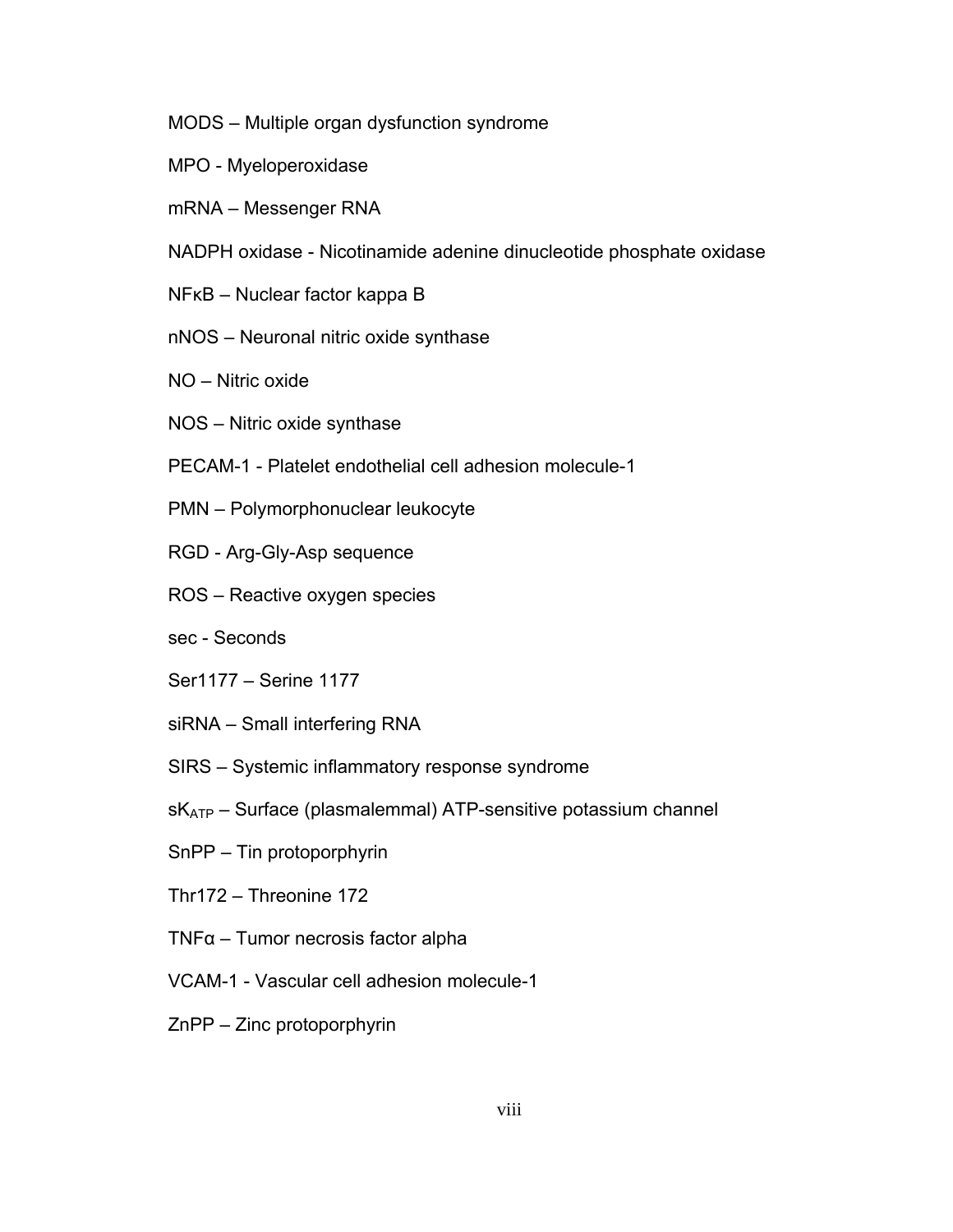#### **ABSTRACT**

 The phenomenon of ischemic preconditioning (IPC) to protect against the sequelae of ischemia/reperfusion (I/R) as seen clinically with heart attacks, strokes, and transplant surgeries, has received increasing attention since it was first discovered that brief bouts of ischemia and reperfusion prior to the prolonged ischemic insult paradoxically provides protection. Unfortunately, clinical trials aimed at harnessing this innate protective mechanism with various preconditioning stimuli have produced disappointing results. As the signaling mechanisms involved in the development of a protective phenotype are further elucidated, more specific and effective pharmacologic means can be developed to target key initiators, mediators, or effectors to elicit these salubrious events. One such potential preconditioning pathway is initiated by low dose ethanol consumption. We have shown previously that consuming the ethanol equivalent of one to two alcoholic beverages twenty-four hrs prior to a prolonged ischemic challenge (ethanol preconditioning, EPC), protects mice against I/R injury following forty-five min of ischemia and sixty min of reperfusion. We hypothesized that the serine/threonine kinase, adenosine monophosphateactivated protein kinase (AMPK), is activated by ethanol and in turn leads to endothelial nitric oxide synthase (eNOS) phosphorylation. The activation of eNOS to increase nitric oxide (NO) production has many beneficial effects both directly and indirectly. Here we show that AMPK activation by preconditioning with either ethanol or with direct pharmacologic activation via 5-Aminoimidazole-4-carboxamide 1-β-D-ribofuranoside (AICAR), twenty-four hrs prior to the

ix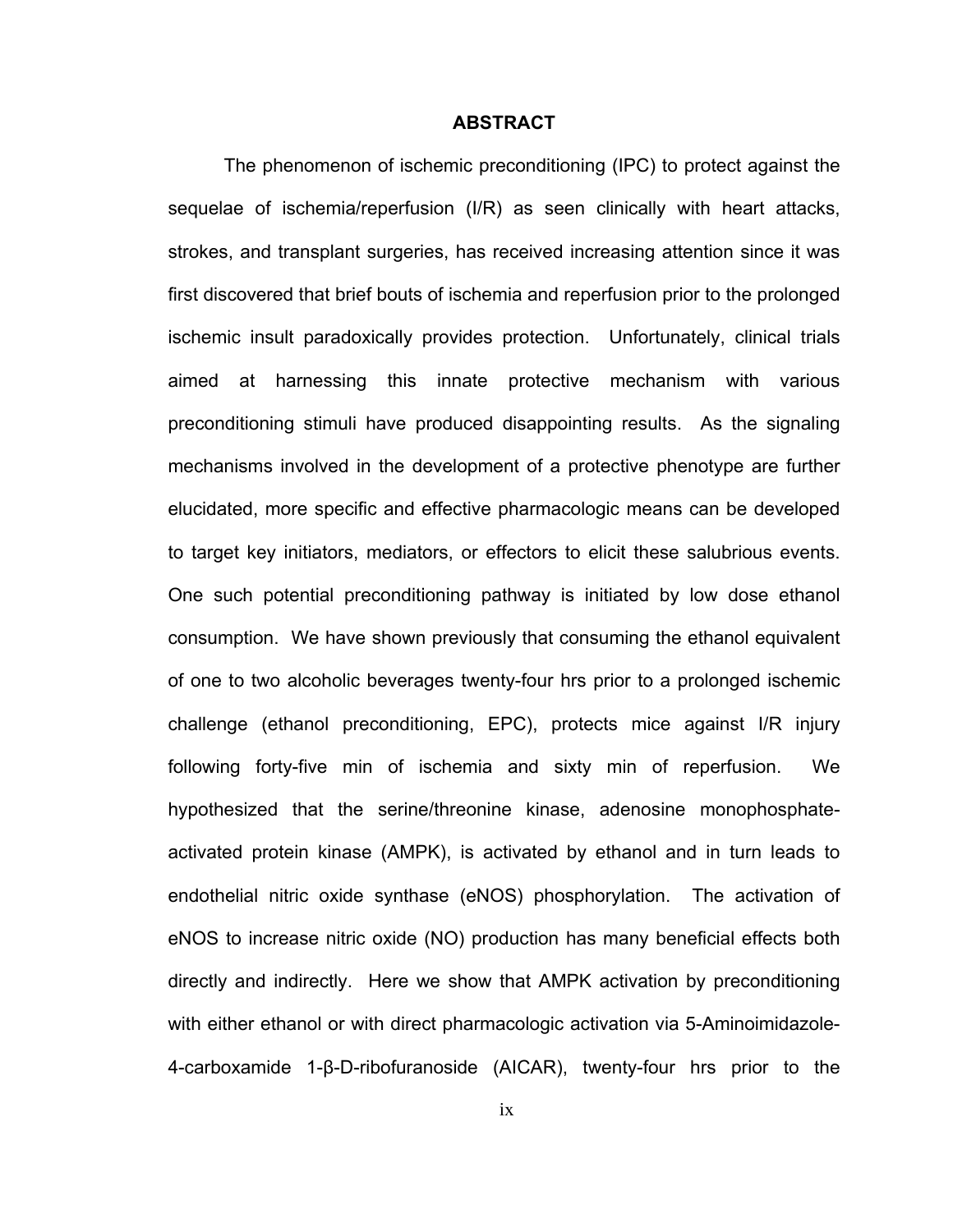prolonged I/R (EPC and AICAR-PC, respectively), significantly reduced the number of rolling and adherent leukocytes in the post-capillary venules of the mouse small intestine as quantified using intra-vital microscopy. Ten single, unbranched venules with external diameters ranging from twenty-five to fifty microns were recorded for one minute each, following thirty and sixty min of reperfusion. Leukocytes were labeled with 5-(and-6)-carboxyfluorescein diacetate, succinimidyl ester (CFDASE), and determined to roll based on flow rates significantly below the mean centerline velocity of non-rolling leukocytes, and to be adherent if they remained stationary for a minimum of thirty sec. These leukocyte-endothelial cell adhesive interactions (LEI) were used as an index of the severity of the I/R injury, as they are some of the earliest and most sensitive indicators of this inflammatory response. Several other proteins in addition to AMPK and eNOS were also found to be involved in the protective signaling pathway, including both surface (or plasmalemmal) and mitochondrial adenosine triphosphate-sensitive potassium channels  $(SK_{ATP}$  and  $mK_{ATP}$ , respectively) and heme oxygenase (HO). Thus our overall hypothesis that EPC requires AMPK activation, and AMPK activation via AICAR-PC requires eNOS, K<sub>ATP</sub> channels, and HO to induce the protective phenotype against postischemic leukocyte rolling and adhesion in postcapillary venules of the murine small intestine was proven to be true. By further identifying the participating proteins and signaling molecules involved in this complex event, the potential for therapeutically relevant targets can be examined and ultimately utilized to reduce

x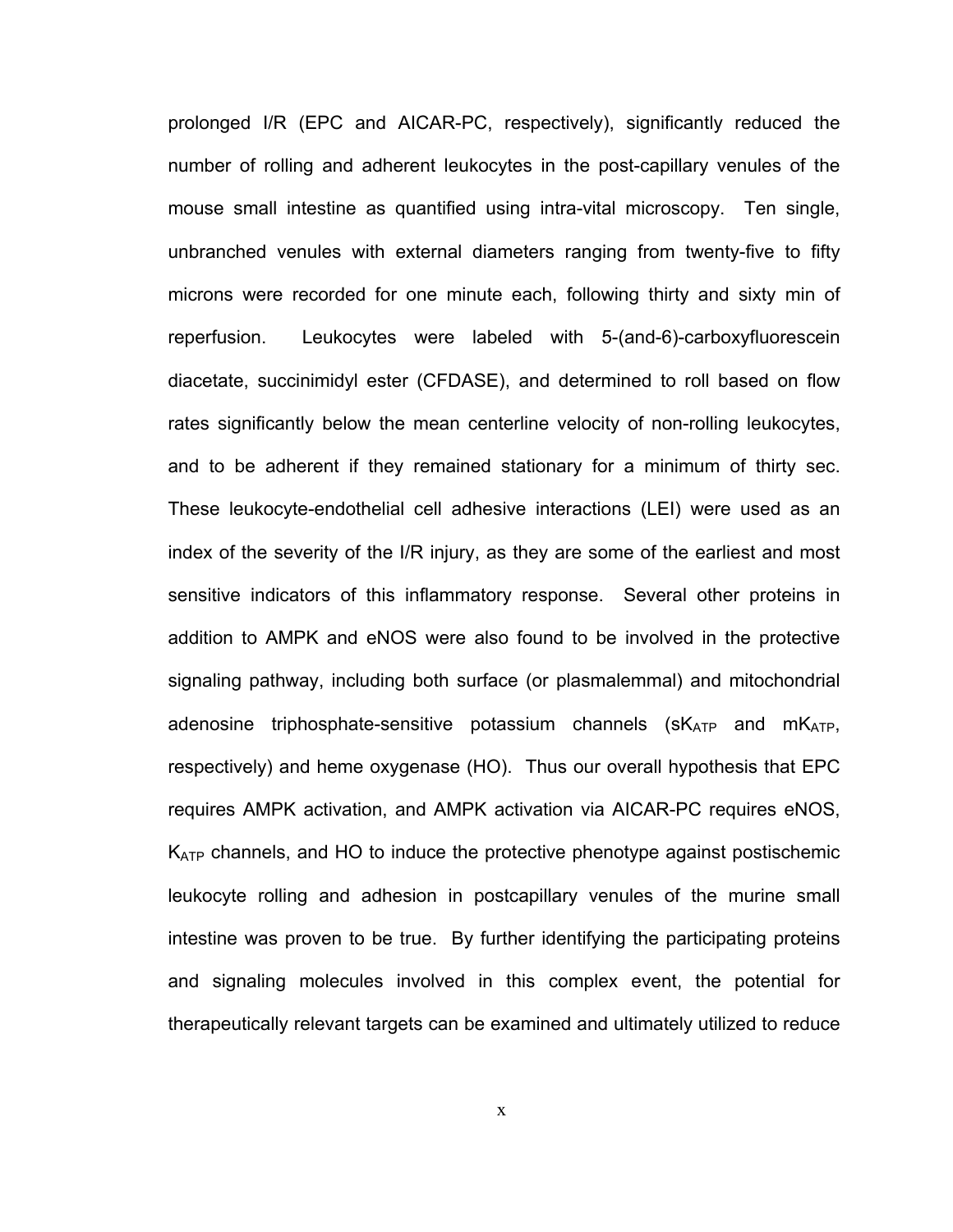the morbidity and mortality associated with some of the leading causes on death in the modern world.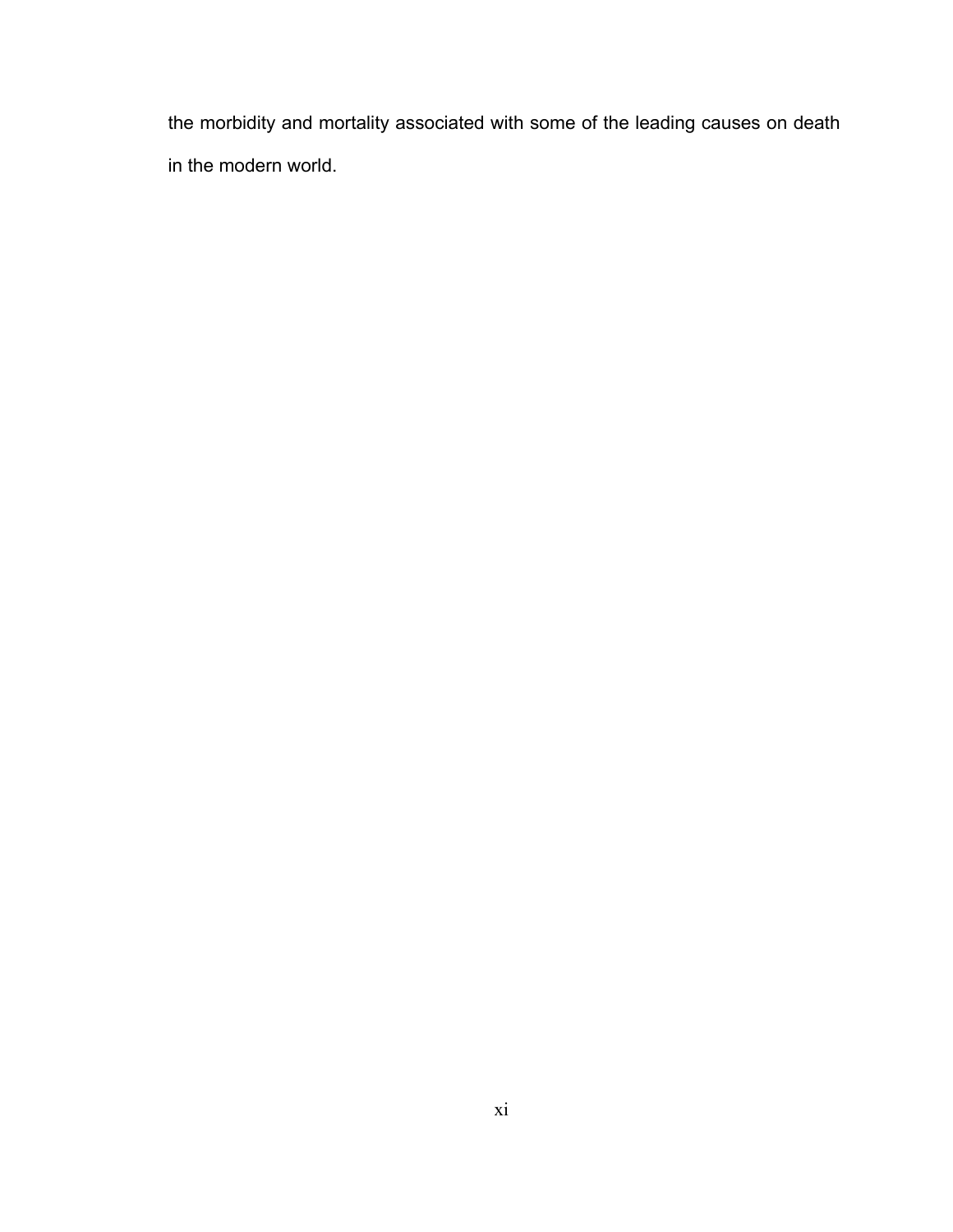# **REVIEW OF THE LITERATURE**

# **I. Introduction:**

It has been shown that brief periods of coronary arterial occlusion followed by reperfusion prior to prolonged ischemia (a phenomenon known as ischemic preconditioning, or IPC), paradoxically protects the heart against deleterious inflammatory responses and limits infarct size seen in postischemic control animals without IPC. The ability to reduce ischemia/reperfusion (I/R) injury via the innate mechanism of IPC offers tantalizing potential to protect patients from the leading causes of death in the modern world. While the protective effects of IPC are impressive, the therapeutic utility of such an intervention is untenable, given the invasive nature of the approach. Ethanol preconditioning (EPC) offers a means of inducing the protective mechanism of IPC without the need for invasive and dangerous tissue or organ ischemia, and thus greatly increases its clinical relevance and potential. Additionally, IPC loses its protective effects in the presence of risk factors such as aging or diabetes, while EPC remains effective as a preconditioning stimulus under these conditions. By understanding the mechanisms whereby antecedent ethanol induces protection against I/R injury and the role of adenosine monophosphate-activated protein kinase (AMPK) in EPC, pharmacologic interventions may be developed that are more effective and practical to apply in clinical situations. The overall aim of the studies undertaken within are to determine the role of AMPK in EPC and further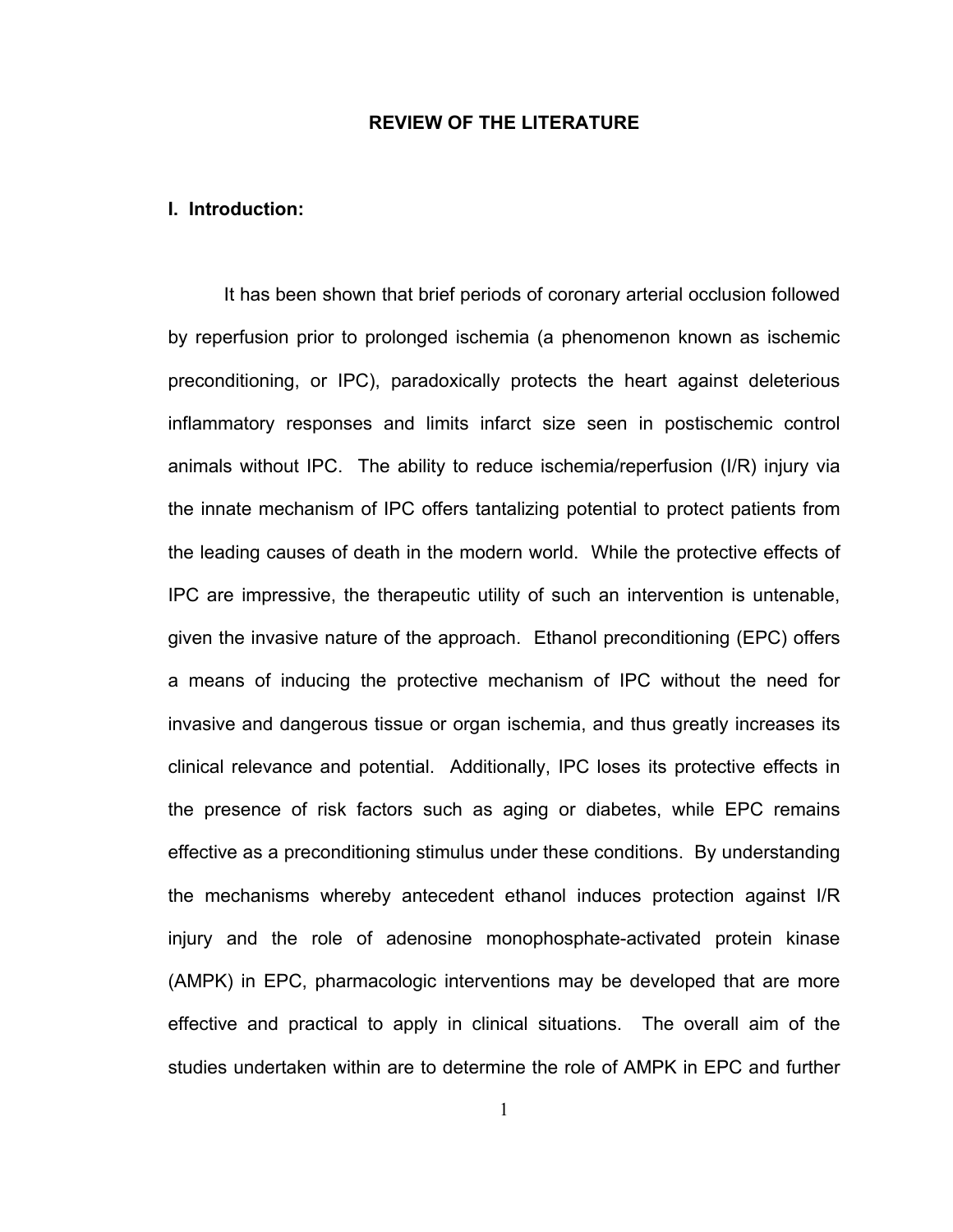elucidate the mechanisms involved in preconditioning to produce an antiinflammatory phenotype in postcapillary venules via direct AMPK activation. The hypothesis tested was that the postischemic anti-inflammatory effects afforded by EPC are triggered by an AMPK-dependent mechanism and can be pharmacologically induced by direct activation of AMPK with AICAR (AICAR-PC). Moreover, antecedent AICAR triggers entrance into a preconditioned antiinflammatory state by NO-derived from endothelial nitric oxide synthase (eNOS) and is mediated by an ATP-sensitive potassium  $(K_{ATP})$  channel- and heme oxygenase-dependent mechanism as illustrated in Figure 1.

Because the role of AMPK in EPC to attenuate I/R injury is unknown, the first specific aim to be examined focused on determining if EPC involves AMPK, and the ability of AICAR-PC to reduce the inflammatory response following I/R. Different AMPK catalytic subunits were examined to further elucidate the protective signaling pathway. The role of eNOS in AICAR-PC will be investigated in a second aim. NO and in particular NO, produced from eNOS will be examined because of the large body of evidence that implicates NO and eNOS as triggers in other forms of late preconditioning.

K<sub>ATP</sub> channels have been shown to be essentially involved in many preconditioning pathways, thus the third aim will determine if AICAR-PC occurs via a  $K_{ATP}$ -dependent mechanism, and if so, which  $K_{ATP}$  channels are involved in triggering versus mediating the protective effects. The surface or plasmalemmal  $K_{ATP}$  channel has been shown to be a trigger of IPC, but is not involved in mediating the protection on day two  $(101)$ . Conversely, mitochondrial  $K_{ATP}$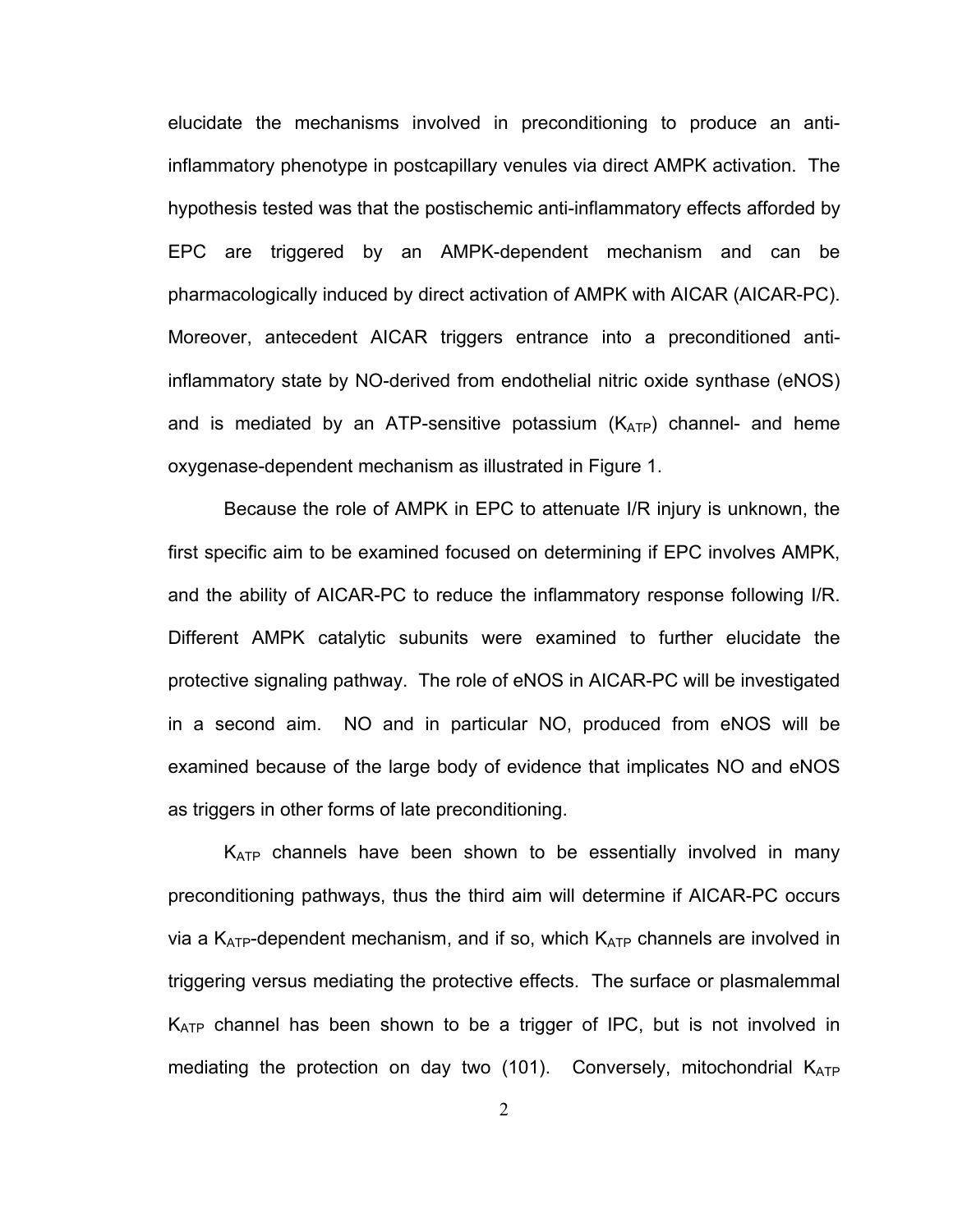channels have been shown to be involved in mediating the protective effect on day two during the ischemic insult but not in triggering this response on day one (9).

One of the key mediators of preconditioning is the stress induced, carbon monoxide (CO) producing protein heme oxygenase-1 (HO-1). For this reason, the fourth and final specific aim examines the role of HO-1 as an effector during I/R in AICAR-PC mice. It is likely that the protective effect of HO-1 is mediated by its degradation of heme to produce vasoactive CO, and the antioxidants biliverdin and secondarily derived bilirubin (39, 99). The enzymatic action of HO-1 yields protective breakdown products of heme degradation that are able to vasodilate vessels and prevent the burst of ROS following reperfusion of the previously ischemic tissue with normoxic blood. The studies proposed here have not been previously reported and are the first to tackle this complex mechanism.

Due to the lack of clinical applicability of organ and tissue protection induced by occlusion of conduit arteries, EPC and AICAR-PC are promising alternatives to IPC as they are notably less invasive and dangerous. If the mechanisms of EPC and AICAR-PC can be elucidated the potential for clinical PC without occlusion of an artery or arteries would be greatly increased. Eliciting a protective phenotype without inducing ischemia provides a significant benefit over IPC. This idea is strengthened by studies showing that, unlike classic IPC, EPC and late phase pharmacologic preconditioning can have greater magnitudes of protection than the early phase (68). Additional studies have shown that some pharmacologic preconditioning stimuli, such EPC, remain effective in models with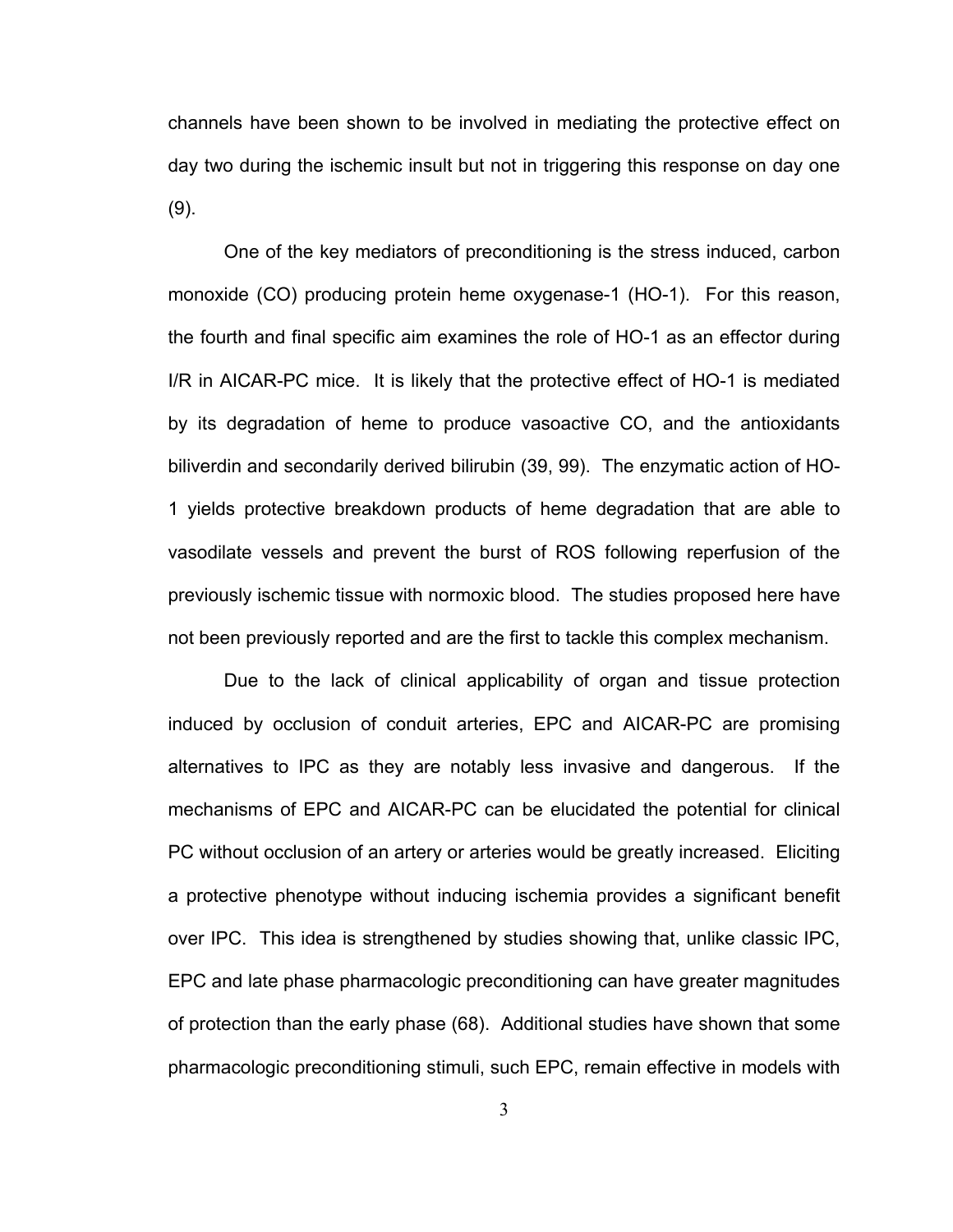risk factors such as age and diabetes, where IPC has been shown to be less effective (103, 106, 123). If this mechanism can be deduced, possible pharmacologic tools could be utilized to induce protection therapeutically without the use of alcohol. This would provide a significant advantage as there are several drawbacks to ethanol consumption such as its addictive and negative health properties as well as social and religious customs that prohibit drinking alcohol. To this end several experiments have been devised to determine if EPC activates AMPK, whether AMPK activation with AICAR can substitute for ethanol and induce preconditioning, and the roles of eNOS,  $K_{ATP}$ , and HO-1 in AICAR-PC as proposed in Figure 1.

In summary, the ability to utilize the innate protective mechanisms that are activated by EPC and AICAR-PC would have great clinical relevance and the potential to greatly decrease the substantial mortality and morbidity involved with I/R injury. Cardiovascular disease, stroke, and the complications that follow these events result in extensive and costly damage to a large portion of our population. Inducing a protective phenotype in these patients would not only increase their chances of surviving an ischemic event (e.g. stroke, heart attack, or gastrointestinal infarct) initially but also greatly reduce the occurrence of systemic inflammatory response syndrome (SIRS) and multiple organ dysfunction (MODS) which often lead to death following organ ischemia. Preconditioning could also greatly decrease inflammation and complications resulting from transplant surgery, angioplasty, and bypass surgery. The enormous physical and economic burdens of these pathologies demand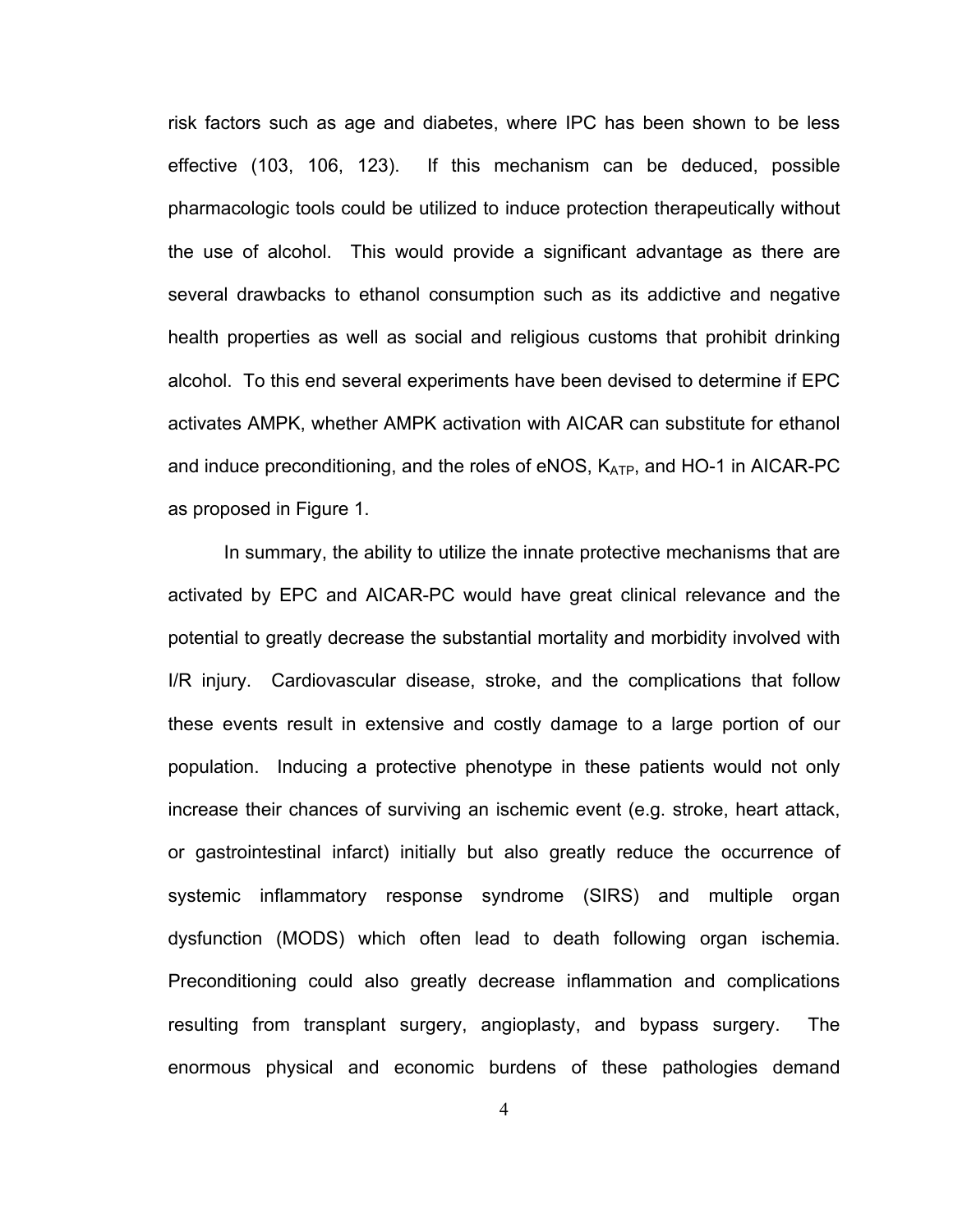aggressive research in order to explore means to reduce the otherwise irreversible damage by both prevention and treatment. The proposed studies would contribute significantly to the basic understanding of a poorly understood but vastly promising mechanism that may ultimately lead to treatments for a leading cause of mortality.

#### **II. Mechanisms of Ischemia/Reperfusion (I/R) Injury:**

Ischemia/reperfusion (I/R) injury refers to the subsequent pathology from a reduction or stoppage of blood flow followed by the re-establishment of oxygenated arterial blood. This is commonly seen clinically following a heart attack, stroke, transplant surgery, or gastrointestinal and limb ischemia. I/R injury includes several deleterious results in the microcirculation: reduced bioavailability of NO, impaired endothelium-dependent dilation in arterioles and endothelial cell growth, enhanced fluid filtration and leukocyte plugging of capillaries, leukocyte trafficking and protein extravasation in postcapillary venules, causing apoptosis, increased endothelial cell migration, and activation of adhesion molecules and inflammatory reactions (16, 156). An interesting observation is the increased injury following I/R versus ischemia alone, where there is increased injury following 1 hr of ischemia and 3 hrs of reperfusion compared to 4 hrs of ischemia alone (100, 139). As the previously ischemic tissue is reperfused, there is a large oxidative burst as reactive oxygen species (ROS) are rapidly produced by leukocytes, endothelial cells, and vascular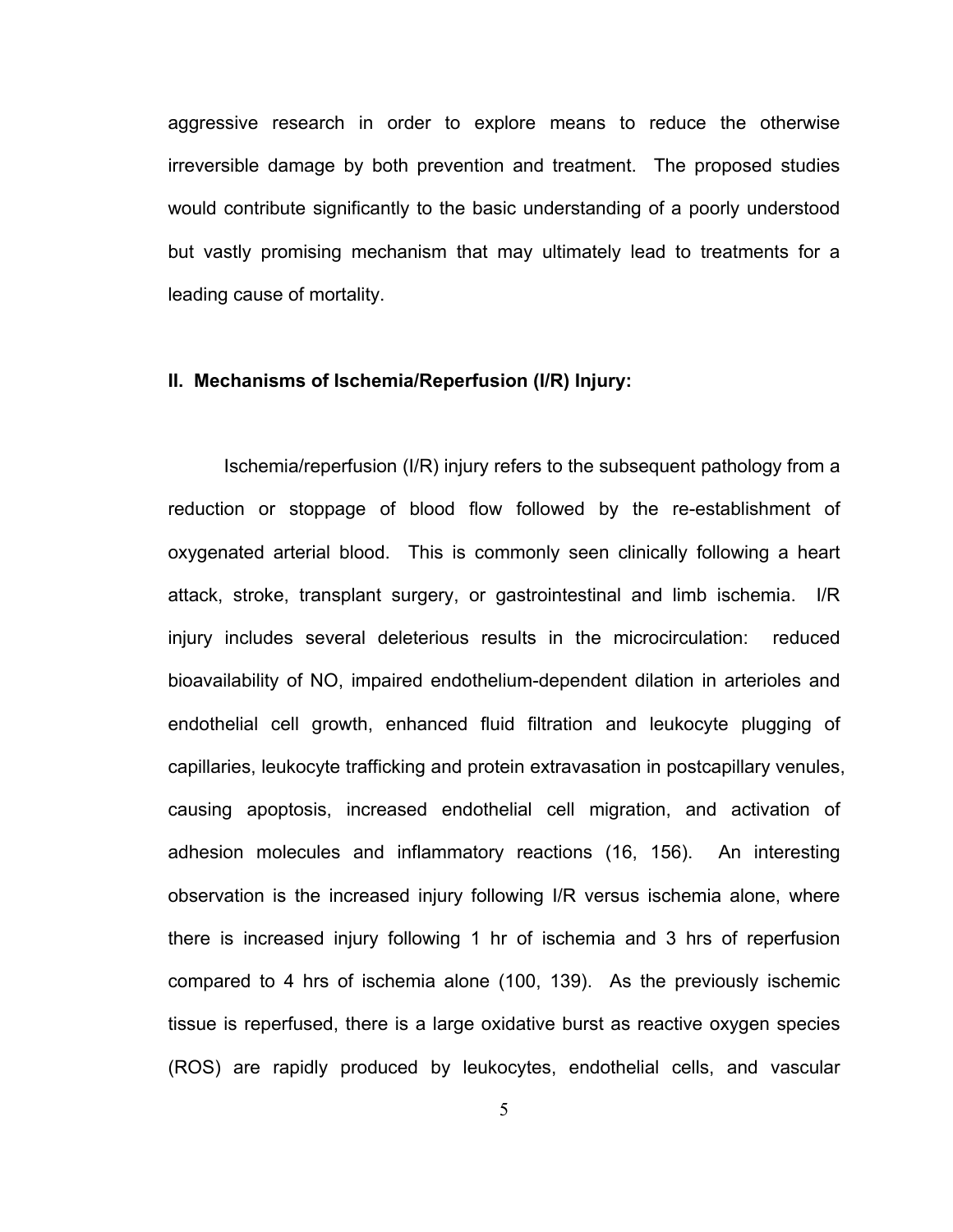smooth muscle cells. These highly reactive molecules set off many inflammatory processes which will be discussed in further detail below. Leukocytes are able to produce ROS via nicotinamide adenine dinucleotide phosphate oxidase (NADPH oxidase), which is also present in vessel walls, and myeloperoxidase (MPO) which produces hypochlorous acid (HOCl). Other sources of ROS include xanthine oxidase in the vessel wall. During I/R, the host antioxidant defense mechanisms are overwhelmed by the oxidative burst which occurs upon reperfusion of the previously ischemic tissue. These defenses include the superoxide dismutases which degrade the highly reactive superoxide to the less cytotoxic hydrogen peroxide, catalase which catalyzes the breakdown of hydrogen peroxide, and glutathione peroxidase and other peroxidases which also degrade hydrogen peroxide. An additional consequence of increased ROS is that the highly reactive NO will form the reactive nitrogen specie peroxynitrite (ONOO-) when ROS levels increase as seen with I/R. Thus, one of the main sources for the ROS at reperfusion are leukocytes that produce many different reactive oxygen metabolites and increase oxidative stress via several enzymatic reactions.

# **a. Role of Leukocytes:**

Leukocytes have been shown to play an essential role in the pathophysiology of I/R, though it is unknown whether the leukocytes are also essential to recovery or wound repair. The inflammatory response that is normally activated to locate and eradicate foreign material at sites of infection is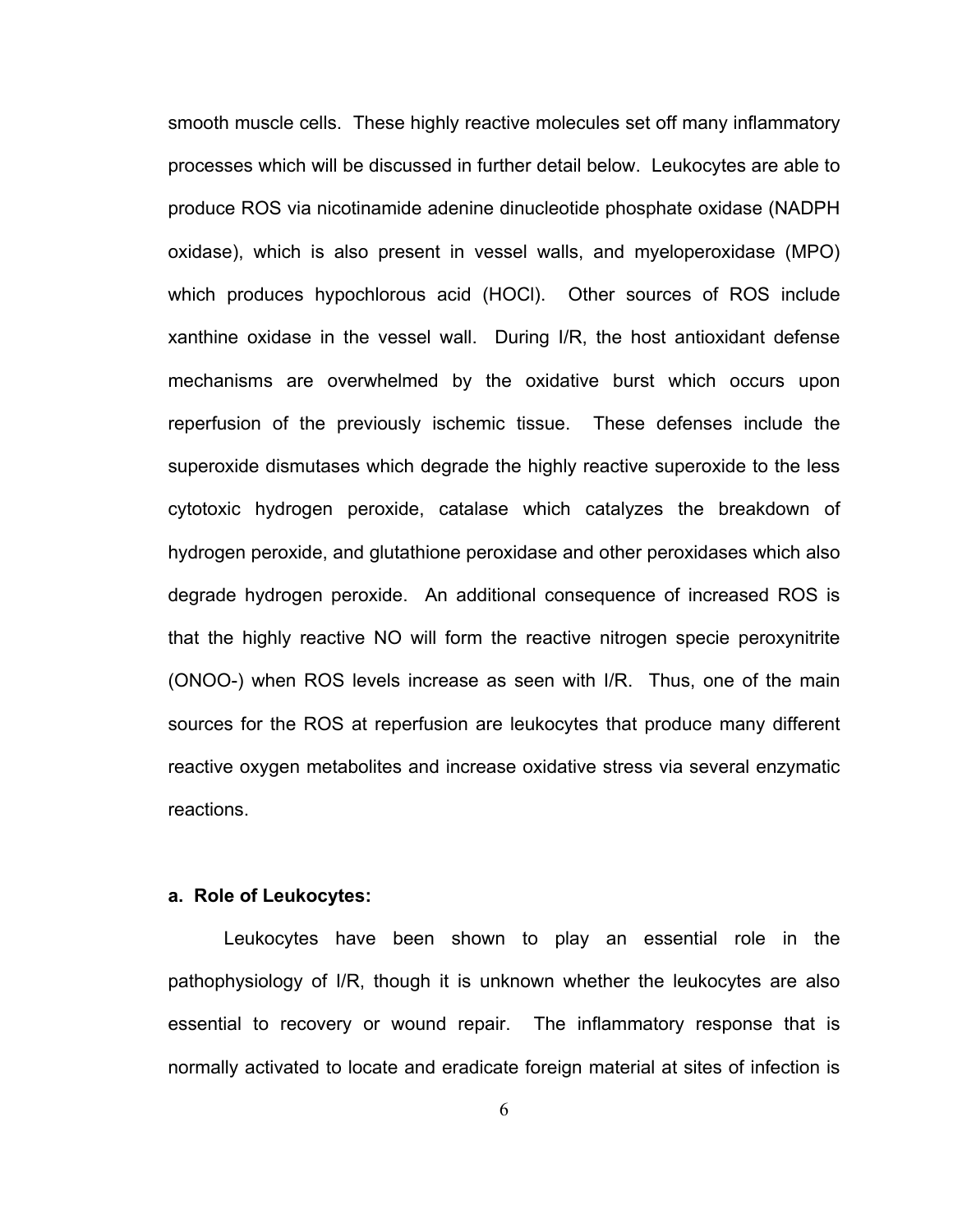altered in response to I/R and these same leukocytes identify and attack the area of injury in an autoimmune manner. For leukocytes to become activated and damaging they require the oxidative burst at reperfusion and in effect attack and induce apoptosis and necrosis in tissue that was still viable at the end of ischemia prior to reperfusion. The concept that the leukocytes roll, adhere, and ultimately transmigrate the endothelium and basement membrane in an attempt to begin wound repair has credence and is further supported by the requirement for leukocytes in the induction of the protective effects of IPC with brief periods of ischemia and reperfusion. The normally beneficial leukocyte actions may simply overwhelm the host defenses against such a large burst of ROS at reperfusion following prolonged ischemia where they have a detrimental effect. Another cytotoxic protein that functions in the immune response is the heme enzyme, myloperoxidase, and its activity can be used to quantify leukocyte infiltration by measuring its activity in inflamed tissue. This enzyme catalyzes the formation of strong oxidizing acids such as HOCl.

## **i. Mechanism of Injury:**

The mechanism of leukocyte-derived cellular damage and death is likely tightly coupled with their ability to emigrate into the parenchyma where they can release ROS, proteases, and other cytotoxic products that results in tissue damage and impaired barrier function as the cells become apposed to and adherent to parenchymal cells. In addition, leukocyte-mediated exposure of matricryptic sites and Arg-Gly-Asp sequences (RGDs) and activation of matrix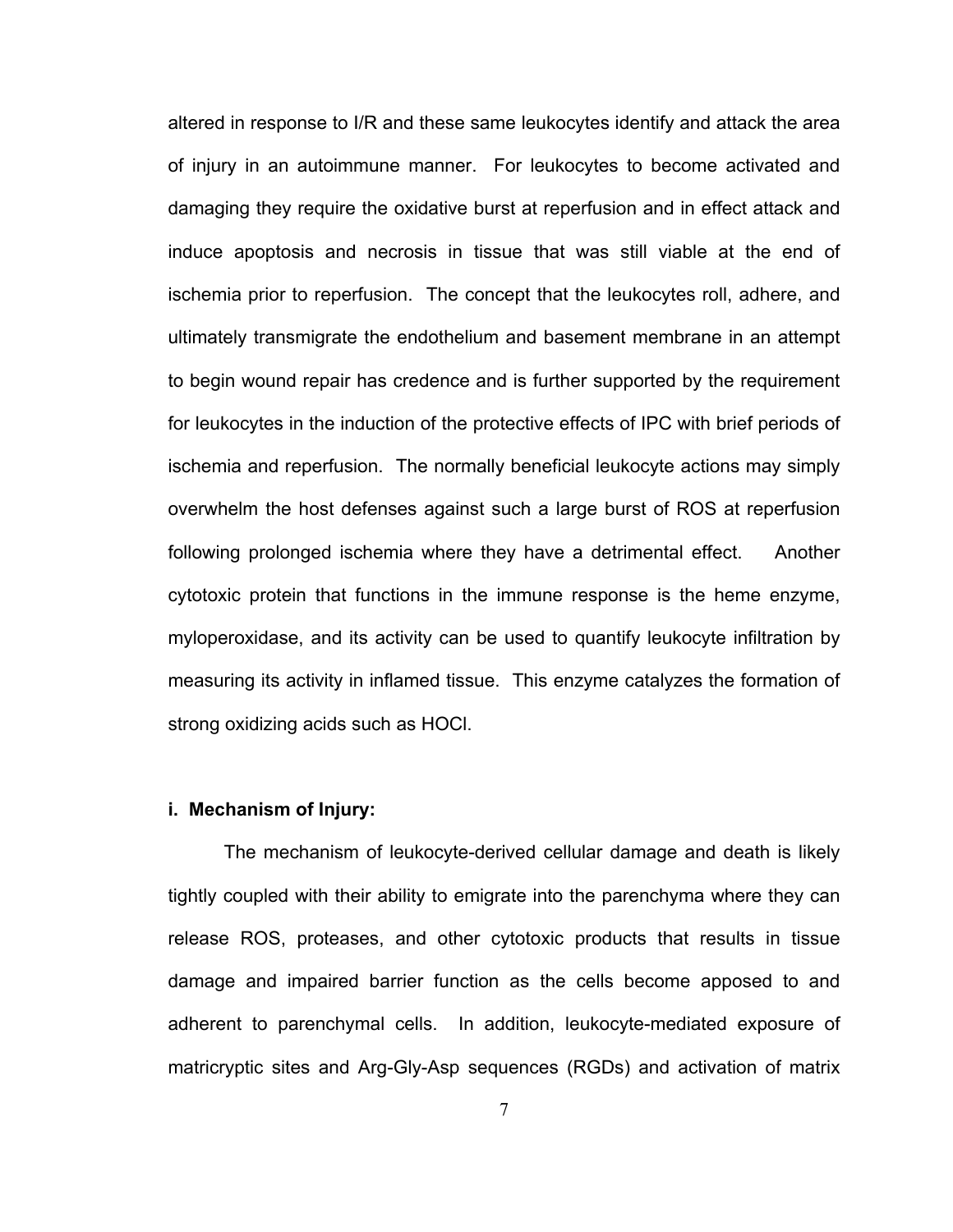metalloproteinases (MMPs) can further degrade the integrity of the surrounding cells and tissue.

# **1. Direct:**

Once leukocytes have been extravasated into the parenchyma they are able to release their cytotoxic contents such as: ROS, proteases, and HOCl (29). Due to the large shift in the ratio of ROS:NO, the vasculature loses its ability to vasodilate. NO production by eNOS is not only decreased but the available NO rapidly reacts with ROS to produce peroxynitrite. It has been shown that impaired endothelium-dependent vasodilatation is not a problem with vascular smooth muscle, as administration of NO donors can induce vasodilation, and NOS inhibitors or NO scavengers can simulate this effect. Additionally NO has anti-adhesive properties, thus the reduction in NO bioavailability increases LEI directly. Increased arginase expression that is induced by tumor necrosis factor α (TNFα) is another means for I/R injury to reduce the bioavailability of NO, as arginase competes with NOS for arginine (8).

# **2. Indirect (capillary no-reflow):**

Activated leukocytes are known to plug capillaries as they become increasingly rigid and adhesive, and frequently stick to platelets and other leukocytes forming thrombi. The main cause of capillary no-reflow has been shown to be neutrophil plugging via CD18-dependent adhesion (64). In addition, leukocyte-dependent microvascular barrier disruption leads to edema formation,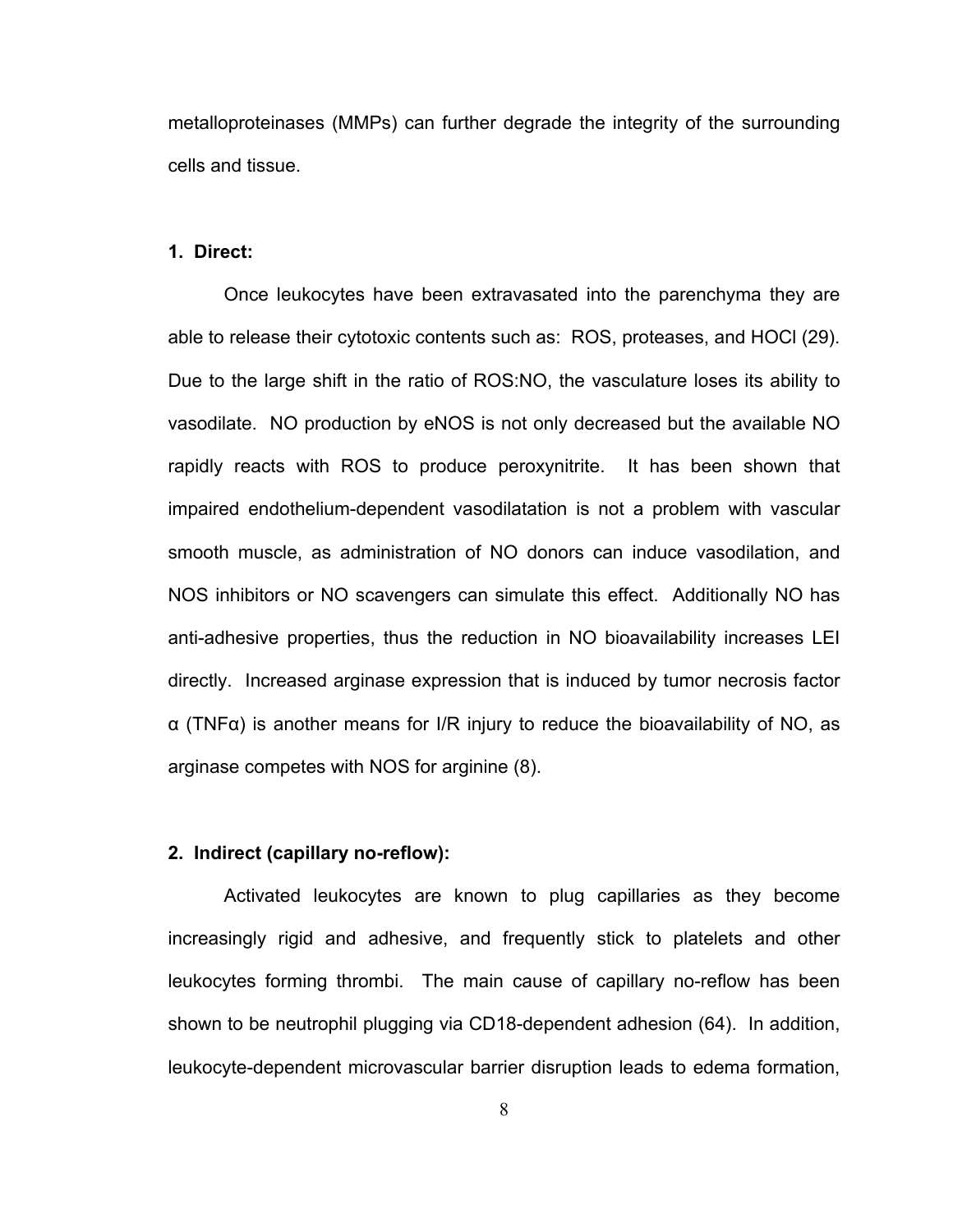which in turn elevates interstitial fluid pressure, which physically compresses capillaries, leading to no-reflow. This pathology has been shown to be dependent on P-selectin-dependent rolling and ICAM-1-adhesion (63).

#### **ii. Margination and Capture:**

As leukocytes exit capillaries and venules, the smaller and more flexible erythrocytes exert hydrodynamic forces that cause leukocytes to marginate, which is to say that they are forced to the periphery of blood flow away from the center and most rapid flow and into close proximity with the endothelium. In inflamed states, the endothelium is activated and expresses adhesive structures that allow for capture of the circulating leukocytes. Marginating leukocytes are exposed to activating stimuli released from inflamed tissues including activated endothelial cells. As this process continues the likelihood of capture is increased and soon the first molecular bond between a leukocyte and the endothelium is formed. These initial events in the inflammatory response lead to increased leukocyte-endothelial cell interactions that are more complex and significant.

# **iii. Leukocyte-Endothelial Cell Interactions (LEI):**

There are two main types of LEI, a weaker adhesive interaction characterized by leukocyte rolling and stronger adhesive interactions that allow the rolling leukocytes to become firmly adherent or stationary. These interactions are mediated by the expression of different adhesion molecules on the surface of both leukocytes and endothelial cells. The initial interactions that lead to rolling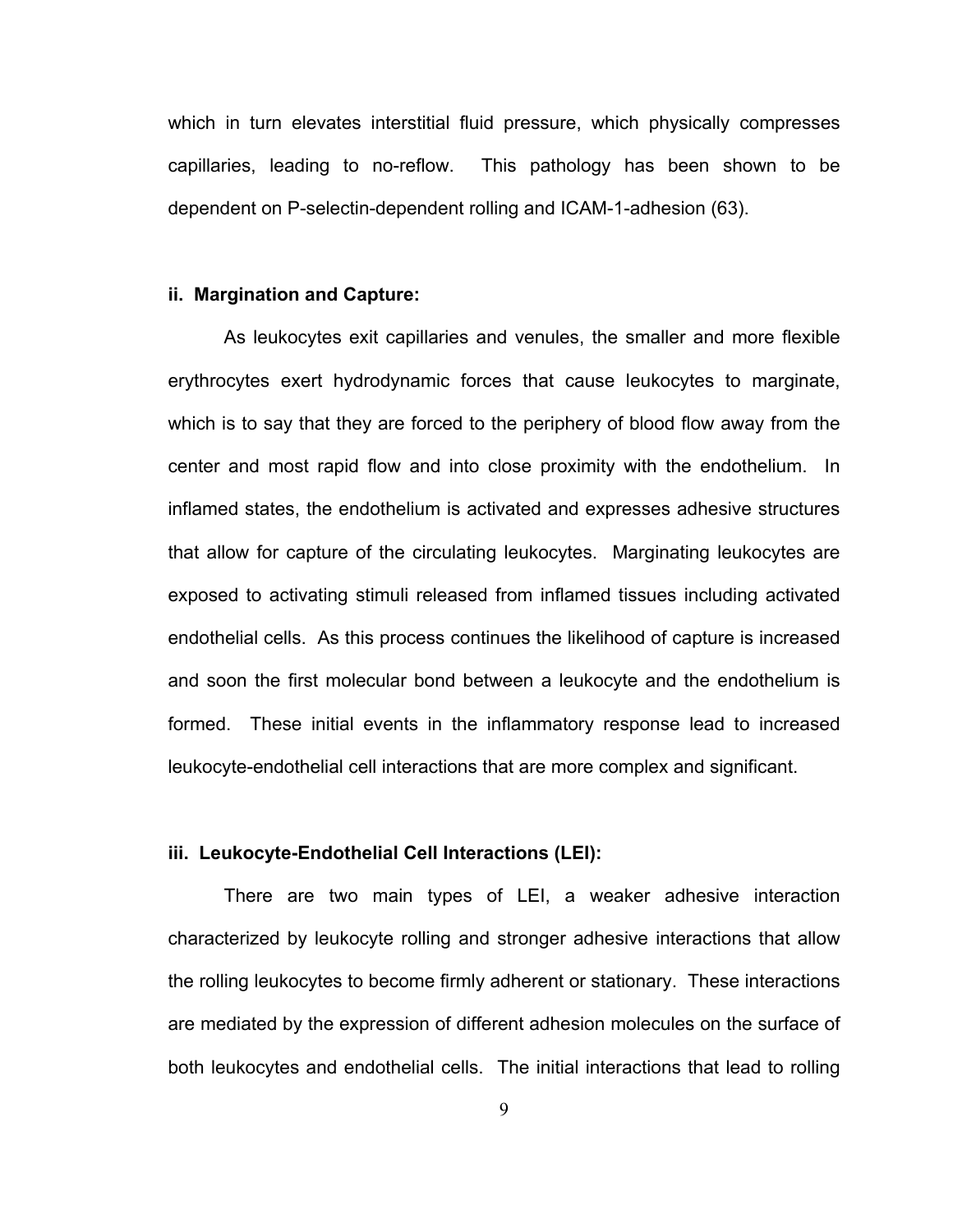are primarily mediated by mobilization and surface expression of preformed pools of adhesion molecules and clustering of already expressed adhesive structures. Upregulated expression of new gene products regulates adhesive events that occur after 3 or more hrs of prolonged exposure to proinflammatory stimuli.

# **1. Rolling:**

Leukocyte rolling is an early event in the inflammatory cascade and precedes the more detrimental LEI as leukocytes become increasingly activated, activating, and adhesive. The interactions involved in this LEI are primarily mediated by preformed endothelial platelet selectin (P-selectin) which is rapidly mobilized from Weibel-Palade bodies to the cell surface and leukocyte P-selectin glycoprotein ligand-1 (PSGL-1) initially, and endothelial and leukocyte selectin (E- and L-selectin, respectively) after several hrs.

# **2. Adhesion:**

Leukocyte rolling allows these cells to monitor their local environment for the presence of activating factors, which in turn induces clustering of CD11/CD18. CD11/CD18 interacts with intercellular adhesion molecule-1 (ICAM-1) on endothelial cells, allowing rolling leukocytes to transition to stationary adhesion. Stationary leukocytes are able to penetrate the endothelium and extravasate into parenchymal tissue, events that appear to be mediated by ICAM-1 and platelet endothelial cell adhesion molecule-1 (PECAM-1).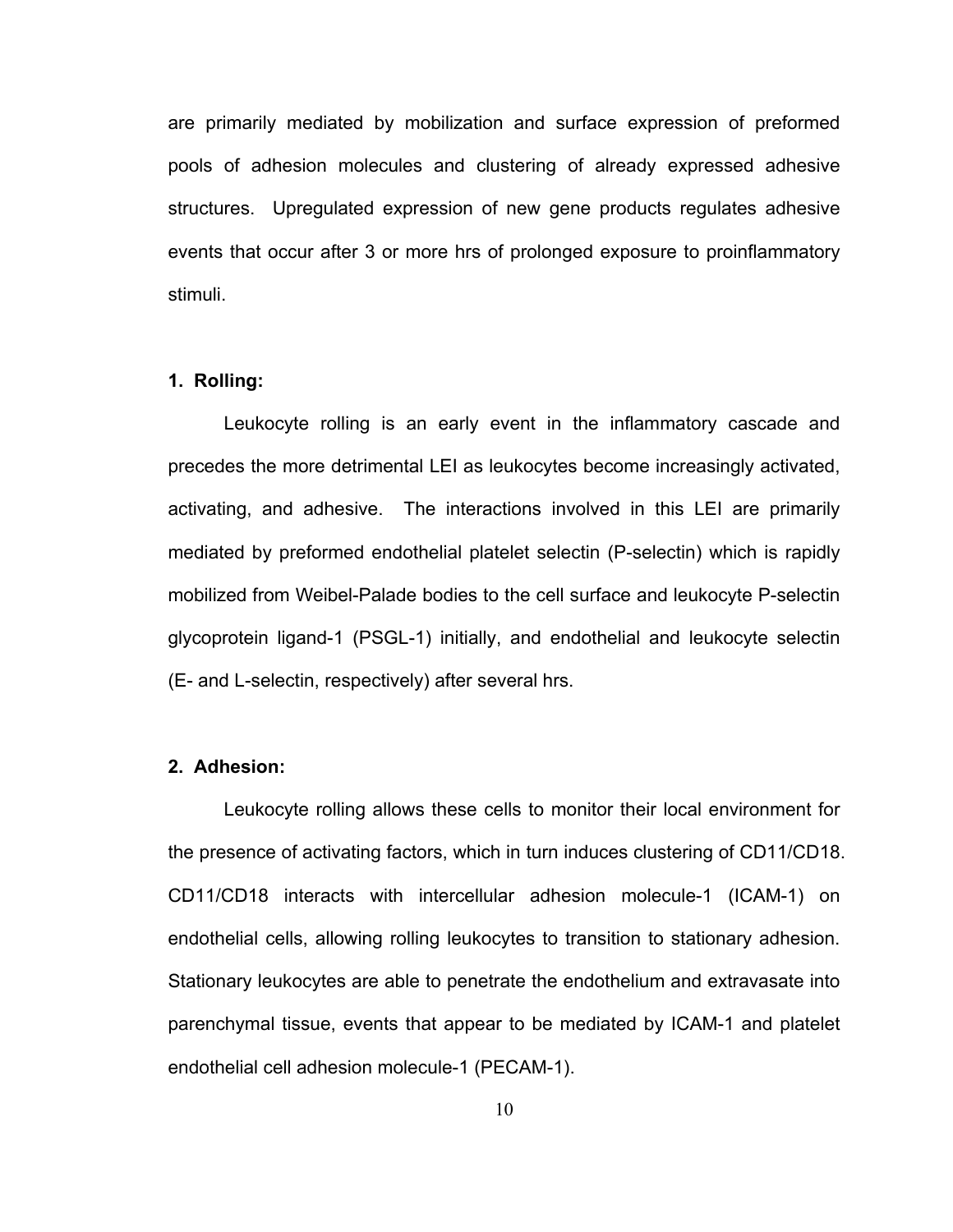# **3. Effects of Shear Rate:**

Shear rate has many important effects on LEI. The greater the shear rate, the more difficult it is for the leukocytes to interact with the endothelium and form adhesive bonds as the adhesion molecules on the leukocytes and endothelium must resist increased force and form stronger or more numerous bonds to support rolling or adhesion. The consequences of ischemia and reperfusion which are reduced flow and capillary plugging reduce shear rate and increase LEI.

# **4. Extravasation:**

Extravasation refers to the leakage or migration of leukocytes out of the blood vessels, particularly capillaries and venules. This transmigration allows the leukocytes and other cell types and molecules that follow access to the extracellular space and parenchyma. Although somewhat controversial, many believe that microvessel barrier function is compromised by this process and promotes edema formation and other inflammatory responses.

# **iv. Methods to Measure:**

There are many ways to measure inflammation clinically and experimentally. For the purpose of this review only the experimentally used methods will be discussed. These vary from cytokine and adhesion molecule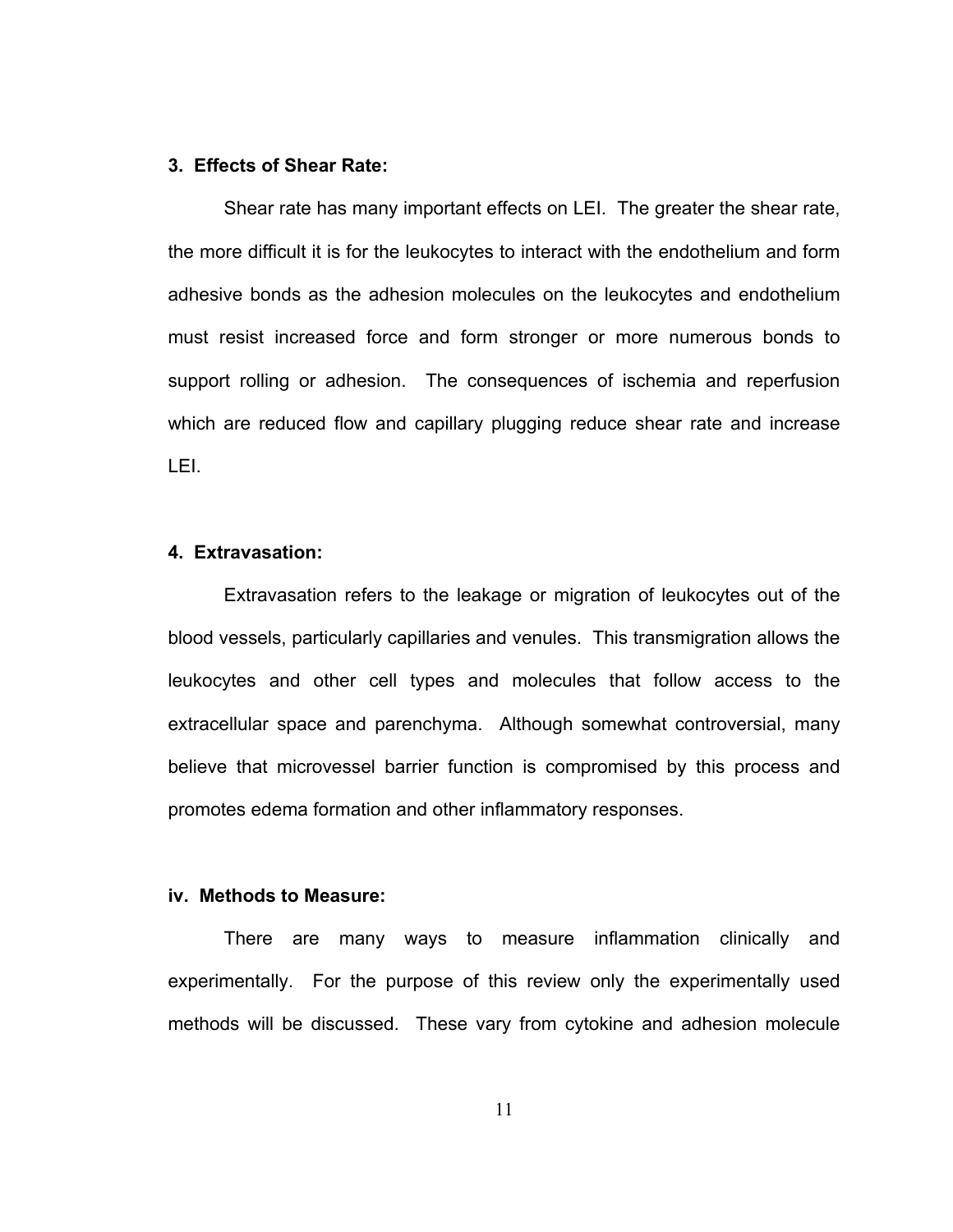quantification, leukocyte infiltration, histological examination, and methods that observe the tissue and vasculature directly in-vivo for real time analysis.

#### **1. Leukocyte infiltration:**

One of the most damaging consequences of I/R is leukocyte infiltration. Once leukocytes extravasate into the parenchyma they degrade releasing their cytotoxic contents leading to apoptosis and necrosis. Leukocyte infiltration can be measured by myeloperoxidase (MPO) enzyme activity as discussed below, in addition to histological examination by staining for leukocyte-specific cellular markers such as adhesion molecules or their ligands.

# **2. Histology:**

Histological examination is commonly used to measure morphologic changes in cells and tissues following I/R. Perhaps the most common use of this technique is staining of the myocardium to measure the area of infarct relative to the area at risk using tetrazolium staining. This method allows comparison of infarct size or tissue damage in response to I/R and different preconditioning stimuli.

# **3. Cell Specific Markers:**

One of the leukocyte-specific proteins that can be used to quantify leukocyte infiltration is MPO. Assays which measure MPO activity can be used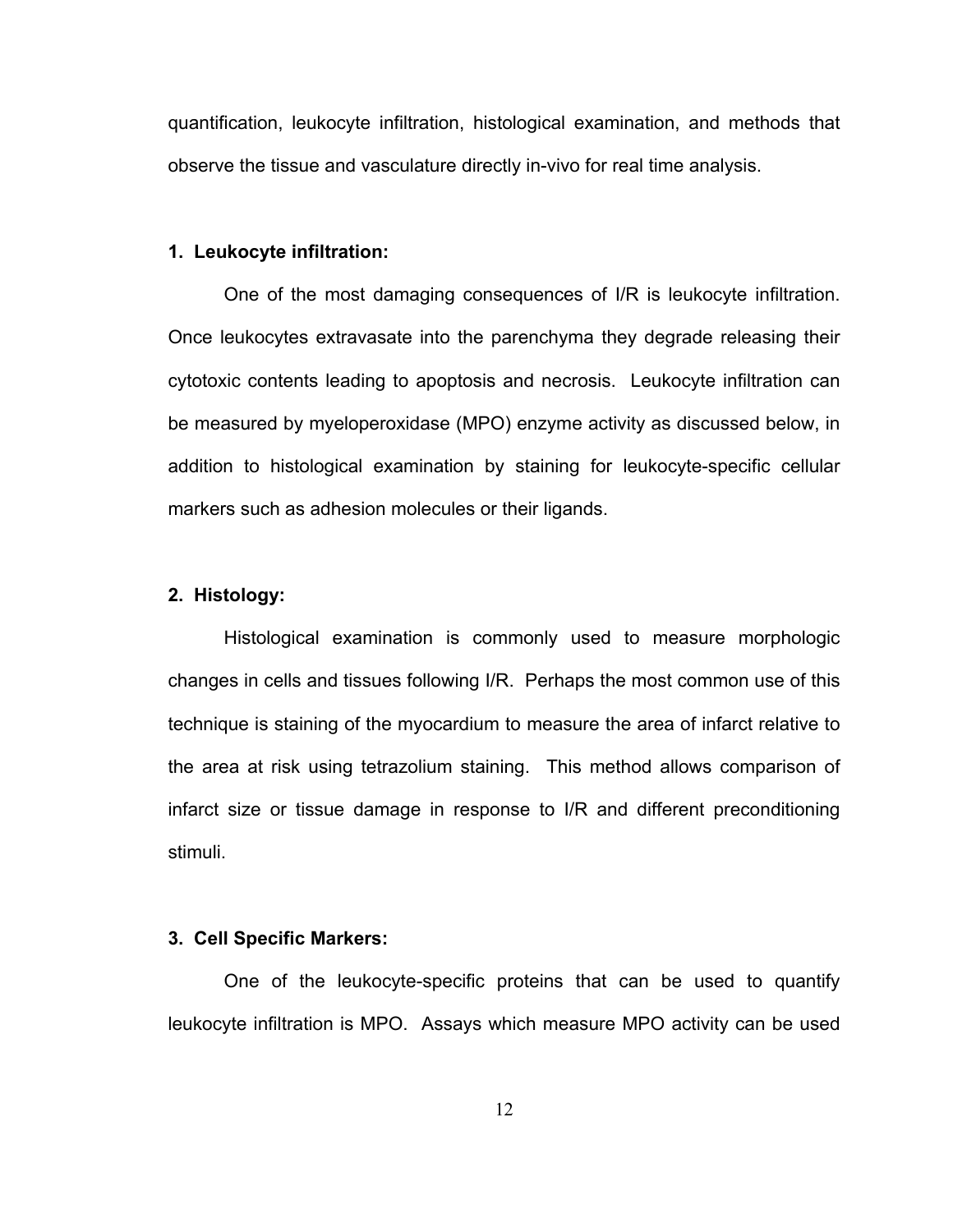to determine the amount of MPO present and thus extrapolate the number of leukocytes that are present in the tissue as a function of the enzyme activity.

# **4. Intravital Microscopy and other imaging modalities:**

One of the major means of quantifying LEI and other in vivo markers of I/R injury is intravital microscopy. This method allows observation and measurement of various cell types such as red blood cells, white blood cells, platelets, etc. This method is a useful tool as it is conducted in intact animals under different experimental conditions, and can be used to investigate various tissues. This type of microscopy has been utilized to examine effects of I/R on the vasculature of skeletal and smooth muscles, the intestinal wall, and in the brain. Unfortunately, this technique has not been successfully applied to the lungs or heart, as their anatomical positioning and structure do not lend themselves to this method.

# **III. Ischemic Preconditioning (IPC):**

Since the discovery of ischemic preconditioning (IPC) which was first described in the landmark paper by Murry et al. (68), a vast body of research has emerged attempting to elucidate the mechanisms and mediators of this innate protective mechanism against ischemia/reperfusion (I/R) injury. Murry has shown that brief periods of ischemia induced via arterial occlusion followed by reperfusion prior to prolonged ischemia, paradoxically protects the heart against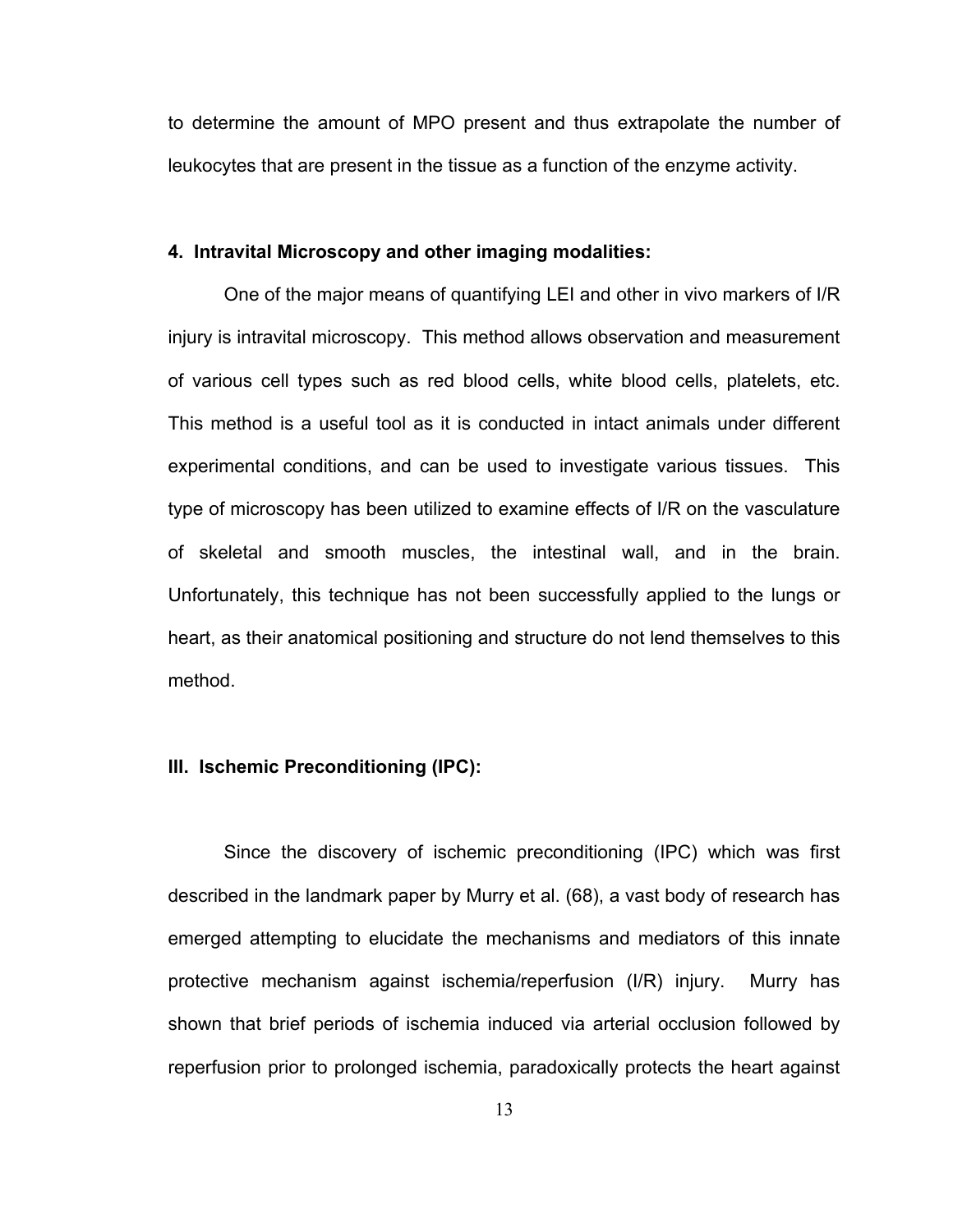the deleterious effects seen in control animals without IPC. Subsequent work has shown that minimum thresholds of time of ischemia and reperfusion must be reached to induce preconditioning (34), thus if either is too short in duration, no protection will result. Another significant discovery was that of the biphasic time course of IPC with two windows of protection: an early or acute phase, and a late or delayed phase. The initial window occurs immediately following IPC and dissipates within several hrs (early phase), and a second and more prolonged window of protection appears twenty-four hrs after IPC and lasts up to seventytwo hrs (late phase) (2, 5). The early phase of preconditioning is relevant to studying ways of attenuating I/R injury following predictable events such as cardiopulmonary bypass or transplant surgeries. The late phase of preconditioning is more clinically relevant to developing and maintaining a chronic protective phenotype prior to unpredictable events such as myocardial infarct or stroke. Late phase preconditioning also increases the amount of time that can pass before therapeutic reperfusion occurs prior to irreversible damage (32). As such, late phase preconditioning is viewed to be the most promising clinical therapy to ablate I/R injury, especially as it can also prevent myocardial stunning (4). For these reasons, the mechanism of late phase preconditioning will be studied in the proposed experiments. There is, however, a major drawback of late local IPC: it requires the occlusion of an artery that feeds the heart (or other target organ or tissue) which is to be protected, thus it requires an invasive surgical intervention to initiate. Thus the search for another means of inducing the protection seen with late preconditioning without the need of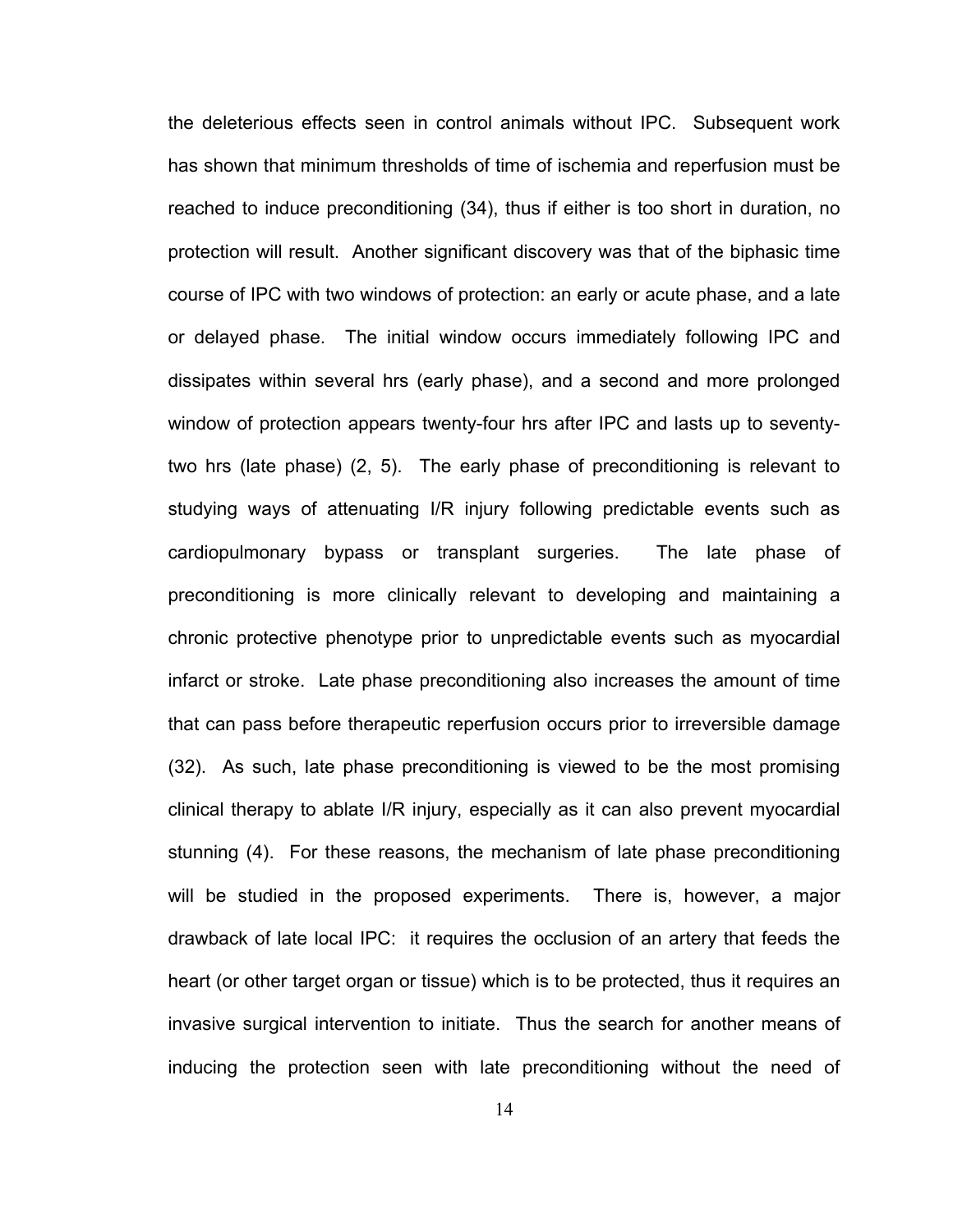inducing occlusion or ischemia of a major organ would be much more advantageous and clinically relevant.

#### **a. Initiators of IPC:**

At present the main triggers, or initiating events of the preconditioning cascade, of late phase IPC are believed to be: adenosine, bradykinin (BK),  $K_{ATP}$ channels, NO, and reactive oxygen species (ROS) (3, 22). Adenosine, BK, NO, and ROS are produced during the bouts of preconditioning ischemia and reperfusion. The early phase of local IPC preconditioning utilizes preformed pools of mediators and effectors, whereas the late phase involves altered gene expression and protein synthesis (16, 110). In particular, studies have reported increased expression of prosurvival proteins such as: inducible NO synthase, cyclooxygenase-2, heme-oxygenase-1, aldose reductase, and Mn superoxide dismutase following late phase local IPC (107, 127).

# **i. Adenosine:**

 As with many of the triggers that have been shown to be essential to IPC via the abrogation of protection with pharmacologic inhibition and induction with activators or exogenous compounds, administration of exogenous adenosine can induce a comparable degree of protection to that seen with IPC (2). Likewise, blockade of adenosine receptors can block the protective effects of IPC .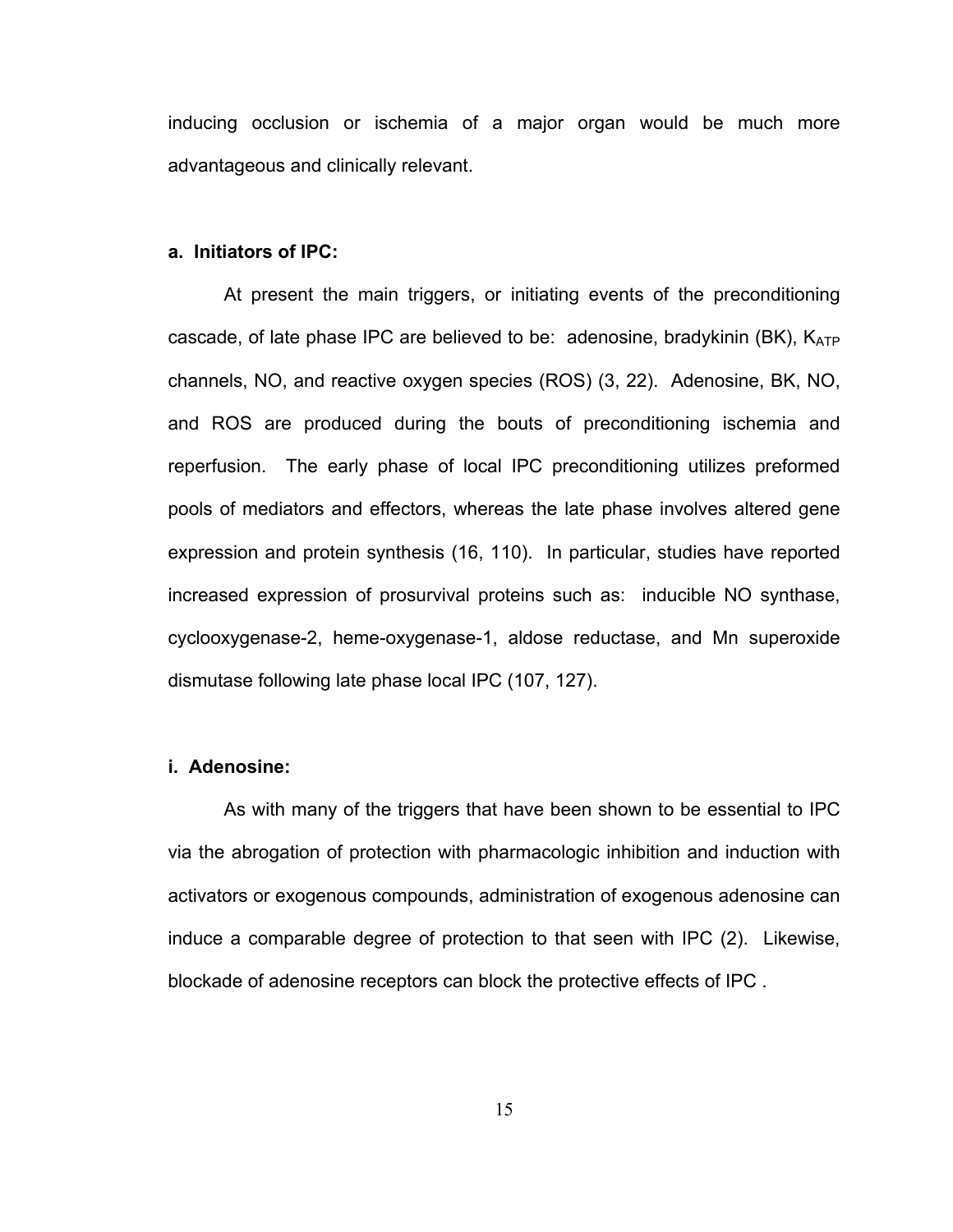# **ii. Nitric Oxide:**

 NO has been shown to be an essential mediator of many forms of preconditioning. There is evidence for a role of NO as a trigger, mediator, and effector of various preconditioning paradigms, with specific isoforms being involved in the different functions.

# **iii. Surface ATP-sensitive Potassium Channels:**

The surface or plasmalemmal ATP-sensitive potassium  $(SK_{ATP})$  channel has been shown to be a trigger of IPC, but is not involved in mediating the protection on day two (62, 101).

#### **b. Downstream Signaling Elements:**

The initiating events of IPC have many downstream targets. These elements have been less strenuously examined than the triggering mechanism, though they may provide the most therapeutic potential, as they are activated by the triggers and may be more specific with fewer inimical consequences on other signaling pathways. Several potential targets exist which may provide more direct and specific induction of protection without activating some of the unnecessary targets activated by the common upstream elements involved in additional signaling pathways.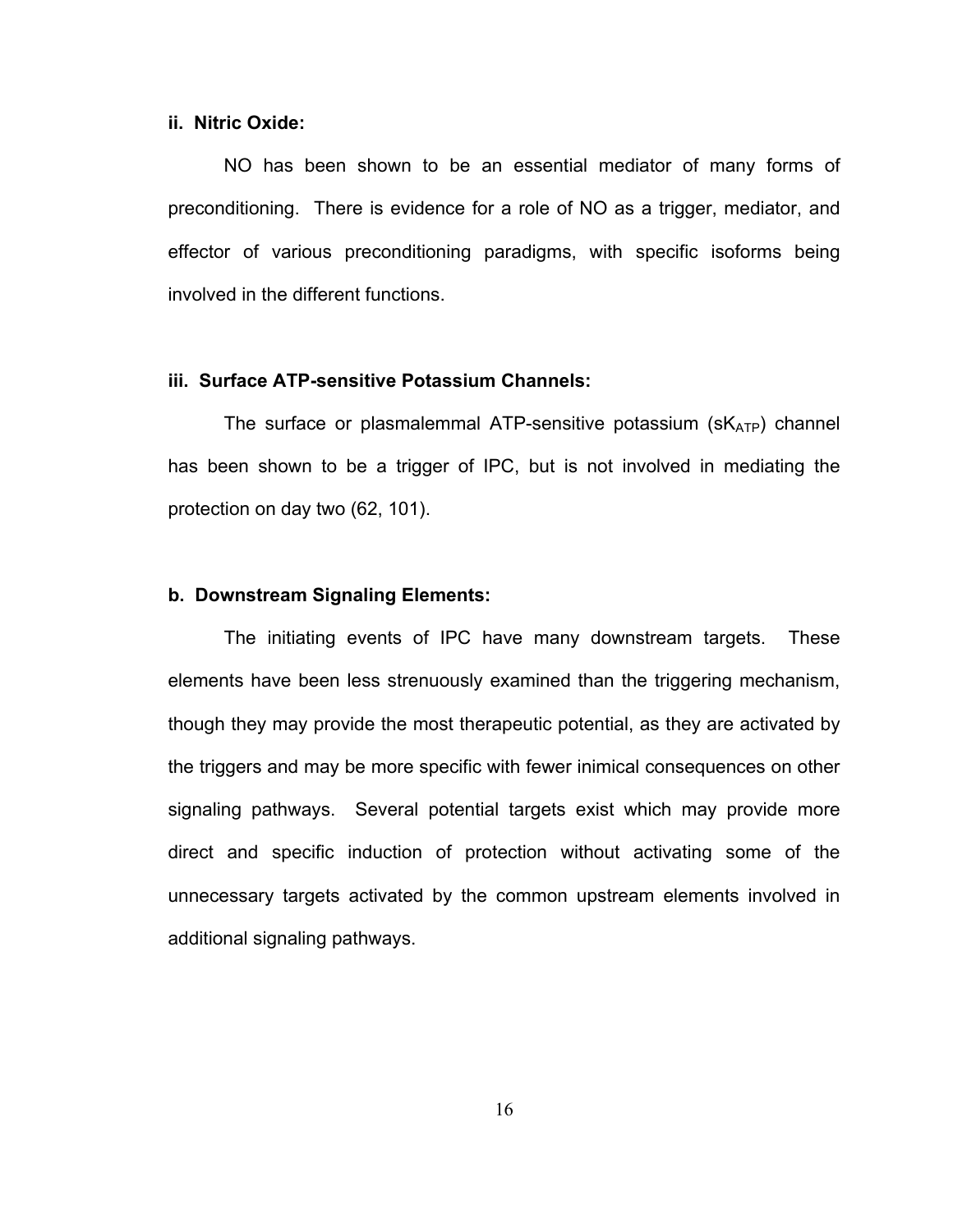## **i. Nitric Oxide Synthase:**

In addition to the role of NO in IPC as an initiator, there is also evidence that NO functions as a mediator of the protective mechanism, acting as an intermediary between triggering events and the end effectors. These various roles may be mediated by different isoforms of NOS such as inducible NOS (iNOS) or neuronal NOS (nNOS).

# **c. Effectors:**

The most significant shortcoming in the preconditioning literature is the lack of information concerning the end effectors and their mechanisms to induce protection. The effectors are the proteins and molecules involved in conferring protection during the I/R injury on Day 2, unlike the upstream mediators that have their actions on Day 1 24 hrs prior to the injurious event.

#### **i. Mitochondrial ATP-sensitive Potassium Channels:**

Mitochondrial  $K_{ATP}$  channels have been shown to be involved in mediating the protective effect on day two during the ischemic insult, but not in triggering this response on day one (9).

#### **ii. Heme-oxygenase-1:**

Heme oxygenase (HO) is a ubiquitously expressed protein that catalyzes the oxidative degradation of protoheme IX into equimolar quantities of biliverdin, divalent iron, and carbon monoxide (CO) (71). Biliverdin is further metabolized to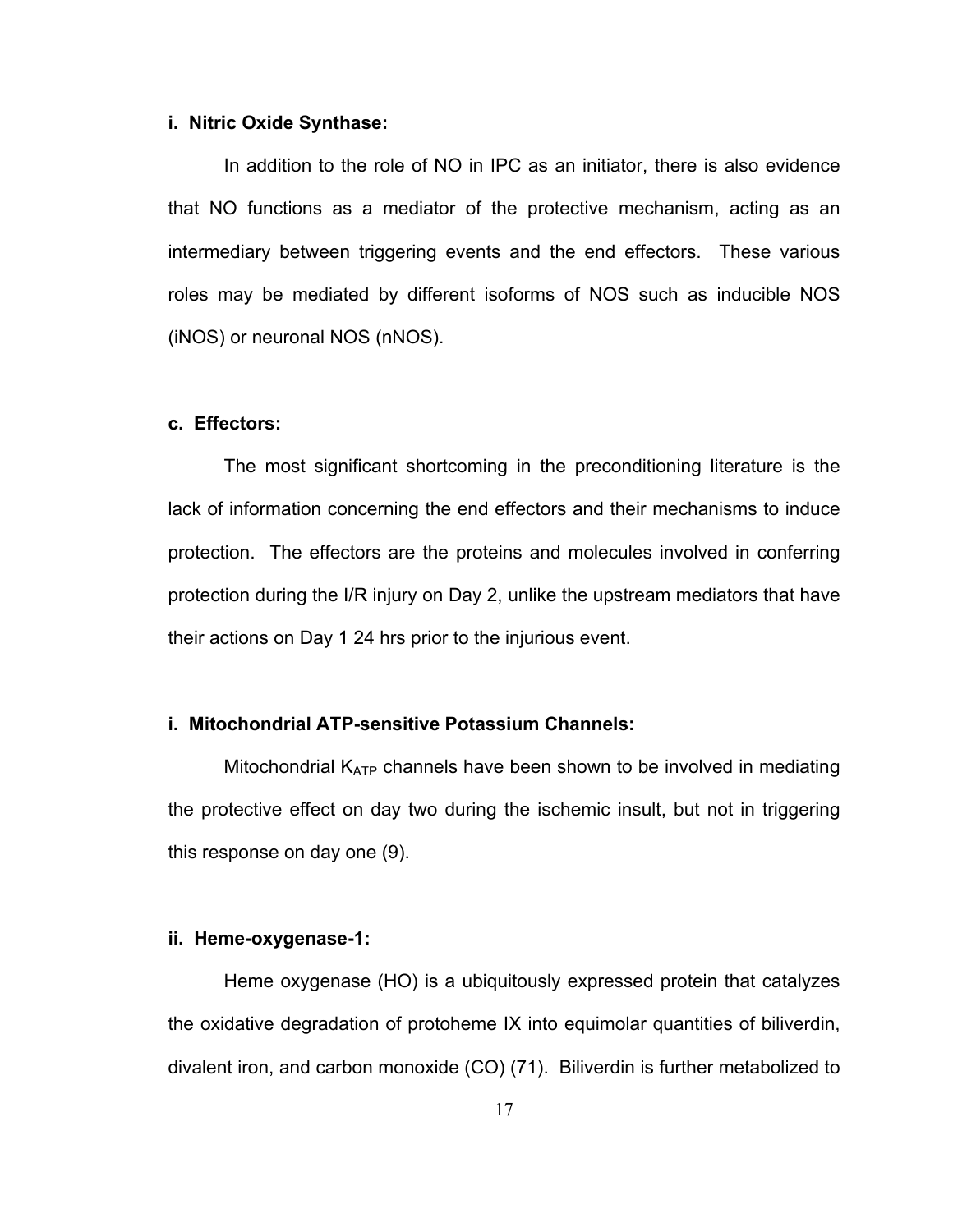bilirubin, a powerful endogenous antioxidant, by the action of biliverdin reductase (134). Three isoforms of the HO enzyme, HO-1, HO-2, and HO-3, have been described (87). HO-3 appears to exhibit lower activity and is less well characterized than HO-1 and HO-2. HO-2 is a constitutively expressed and noninducible gene product. On the other hand, HO-1 is an inducible enzyme which is also called heat shock protein 32 (HSP32). Heme-oxygenase is a likely candidate for being an end effector in preconditioning due to the direct protective effects of its products.

# **IV. Ethanol Preconditioning (EPC):**

Preconditioning with ethanol (EPC) provides several advantages over IPC, and the elucidation of its mechanisms may yield targets for intervention with greater therapeutic potential. These benefits include: a means of inducing a protective mechanism like IPC without the need for the prohibitively hazardous tissue or organ ischemia, IPC loses its protective effects in the presence of risk factors such as aging or diabetes, while EPC remains effective as a preconditioning stimulus under these conditions, and unlike IPC, EPC and late phase pharmacologic preconditioning can have a greater magnitude of protection than the early phase (68, 103, 106, 123, 124). These results suggest that EPC is a superior means of inducing protection against I/R than IPC.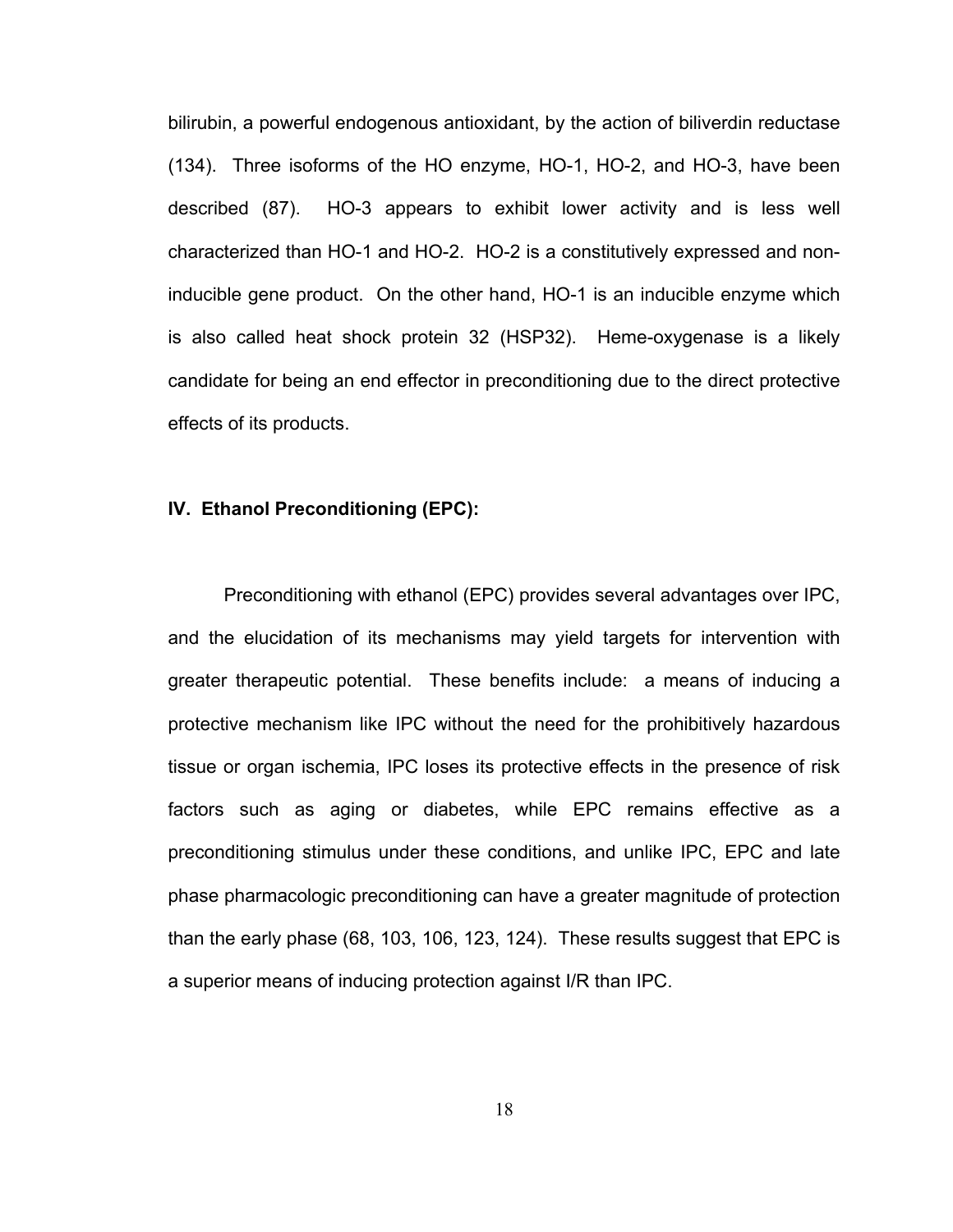#### **a. Initiators of EPC:**

Several pharmacologic agents are now known to induce a protective phenotype similar to that seen with IPC, such as preconditioning with: ethanol, adenosine receptor agonists, bradykinin, nitric oxide (NO) donors, and exogenous calcitonin gene-related peptide (CGRP) (14, 22, 81, 131, 140). Indeed, our own work has established that these agents induced the development of a protective anti-inflammatory phenotype in postcapillary venules, such that these vessels fail to support adhesion molecule expression, leukocyte rolling and adhesion, and increased vascular permeability when the small bowel is subsequently exposed to prolonged I/R (32, 33, 68, 69, 121, 122, 152).

#### **i. Adenosine Monophosphate:**

A rapid consequence of ethanol consumption or treatment is the increase in AMP levels (82). AMP has been shown to activate AMPK and increase its affinity for upstream kinases to further activate the enzyme, which in turn phosphorylates and activates eNOS, it is likely that this is one of the mechanisms utilized by EPC to induce a protective phenotype. Similarly, EPC has shown to be mediated by adenosine itself (19, 98, 152).

#### **ii. Nitric Oxide:**

 NO has been shown to be an essential mediator in EPC by several groups (12, 70, 79). Work in the Korthuis laboratory has also shown that this is an essential molecule (68).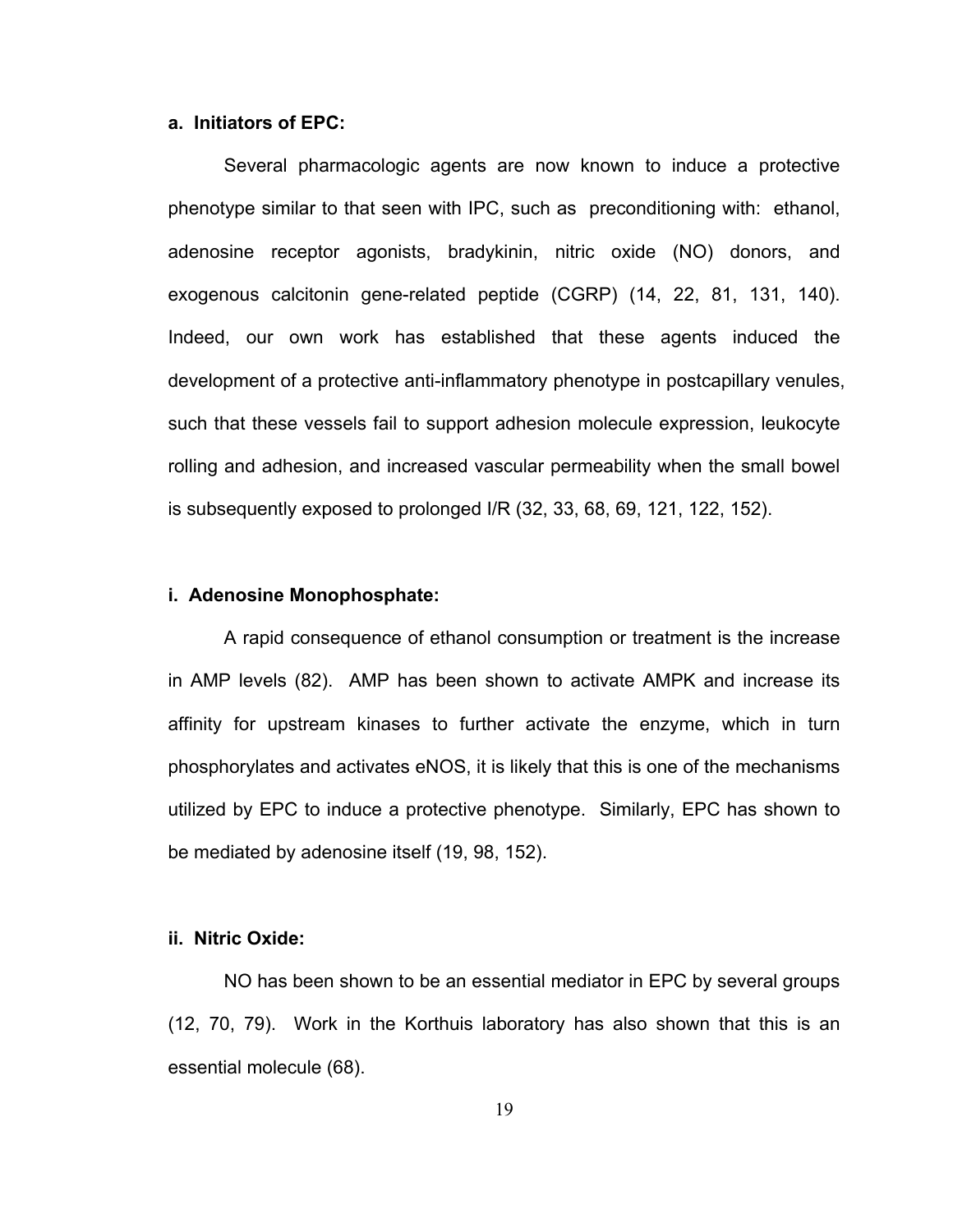# **iii. Surface ATP-sensitive Potassium Channels:**

A role for surface or plasmalemmal ATP-sensitive potassium  $(SK_{ATP})$ channels has been shown to be one of the early events in EPC as well as triggering other forms of preconditioning (9).

#### **b. Downstream Signaling Elements:**

Several of the downstream targets of the initiators of EPC are shared with IPC. Though preconditioning pathways have many redundancies, it is likely that there are divergences between the various forms that exist. Only the mediators proposed to be involved in EPC will be discussed here.

## **i. Adenosine Monophosphate-activated Protein Kinase:**

 As discussed previously, EPC increases AMP levels which in turn activate AMPK. AMPK also phosphorylates and activates eNOS, actions that have been implicated as essential triggering elements in the development of ischemic preconditioning (24, 49). Furthermore, antecedent ethanol ingestion, which induces late phase preconditioning and prevents postischemic leukocyte rolling and adhesion by an eNOS-dependent mechanism, also activates AMPK (65). These observations led us to postulate that ethanol preconditioning may be triggered by an AMPK-dependent mechanism.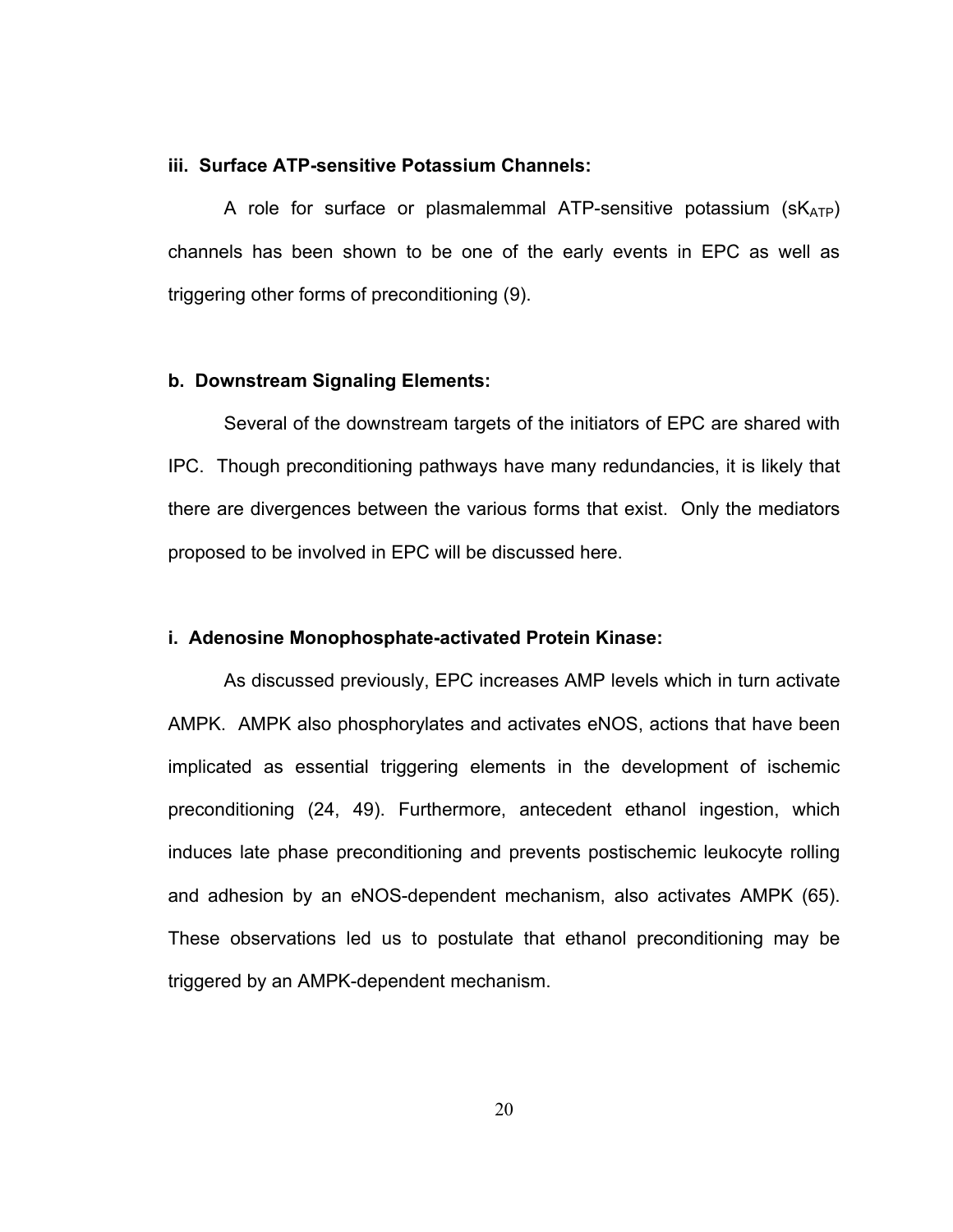## **ii. Nitric Oxide Synthase:**

 NO is thought to play a role in mediating the protective effects of EPC in addition to its action as an initiator. Specific NOS isoforms may play different roles as initiators, mediators, and effectors in preconditioning. Evidence suggests that eNOS is the primary isoform involved in triggering EPC, though it is unknown if other isoforms may be involved in mediating this protective signal.

# **c. Effectors:**

 As with mediators of EPC, some of the target effectors involved on Day 2 during I/R are shared with IPC. Only the most relevant will be discussed below, though this area remains the most undefined.

## **i. Mitochondrial ATP-sensitive Potassium Channels:**

 $mK_{ATP}$  channels have been shown to be essential effectors on Day 2 of a vast array of preconditioning stimuli (9). They are one of the most commonly studied end effectors, though their role in AICAR-PC and EPC has not been well studied. It has been suggested that their activation is able to maintain mitochondrial membrane integrity and prevent the opening of the mitochondrial permeability pore. It is thought that this prevents the release of cytochrome c and other pro-apoptotic signaling molecules.

#### **ii. Heme-oxygenase-1:**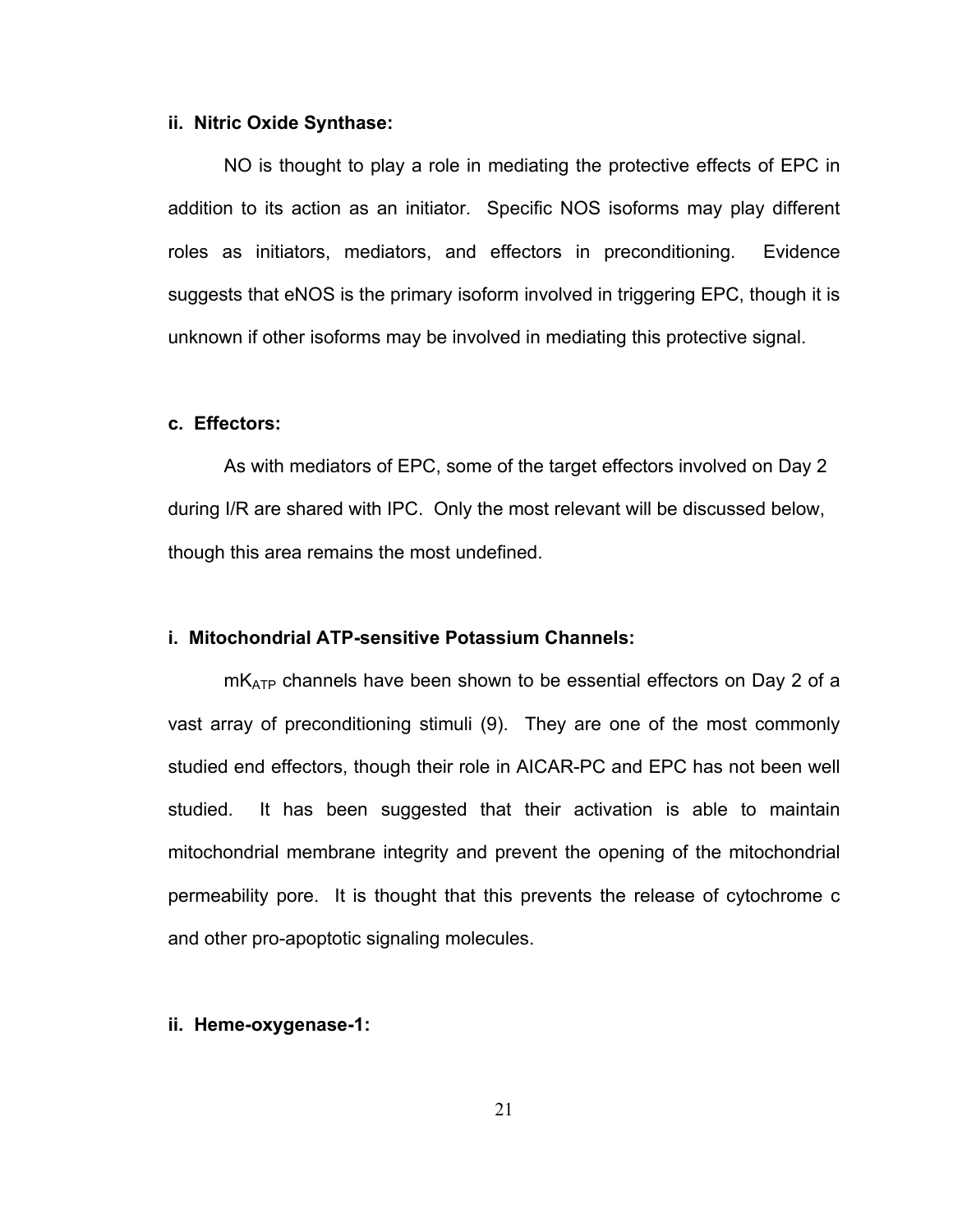HO has several lines of evidence supporting its role in EPC. First, heme oxygenase activity is exquisitely sensitive to upregulation by NO donors (80) and NO appears to play an important role in initiating the effects of EPC (154) and NO induces the expression HO-1 mRNA (84).

# **V. Adenosine Monophosphate-activated Protein Kinase (AMPK):**

 The heterotrimeric serine/threonine kinase, AMPK, is composed of a catalytic alpha subunit and two regulatory subunits, beta and gamma. This protein is ideally located in a myriad of signaling pathways to regulate metabolism at the cellular, tissue, organ, and organism levels. AMPK is activated during times of metabolic stress such as exercise and ischemia/hypoxia. AMPK has been shown to be phosphorylated on threonine 172 on its catalytic alpha subunit and thus activated by at least two AMPK kinases (AMPKK). The two known AMPKKs are LKB1, a tumor suppressor, and calcium/calmodulindependent protein kinase kinase (CaMKK), though others likely exist. AMPK has been termed a metabolic master switch, which refers to its activities that result in a transition from ATP consuming anabolic pathways during times of high cellular energy status, to ATP producing catabolic pathways that maintain falling energy levels. As its name implies, AMPK is activated by AMP, which makes it extremely sensitive to fluctuations in energy status. AMPK not only effects acute alterations in metabolism but it also affects gene transcription and protein synthesis which have much more prolonged effects.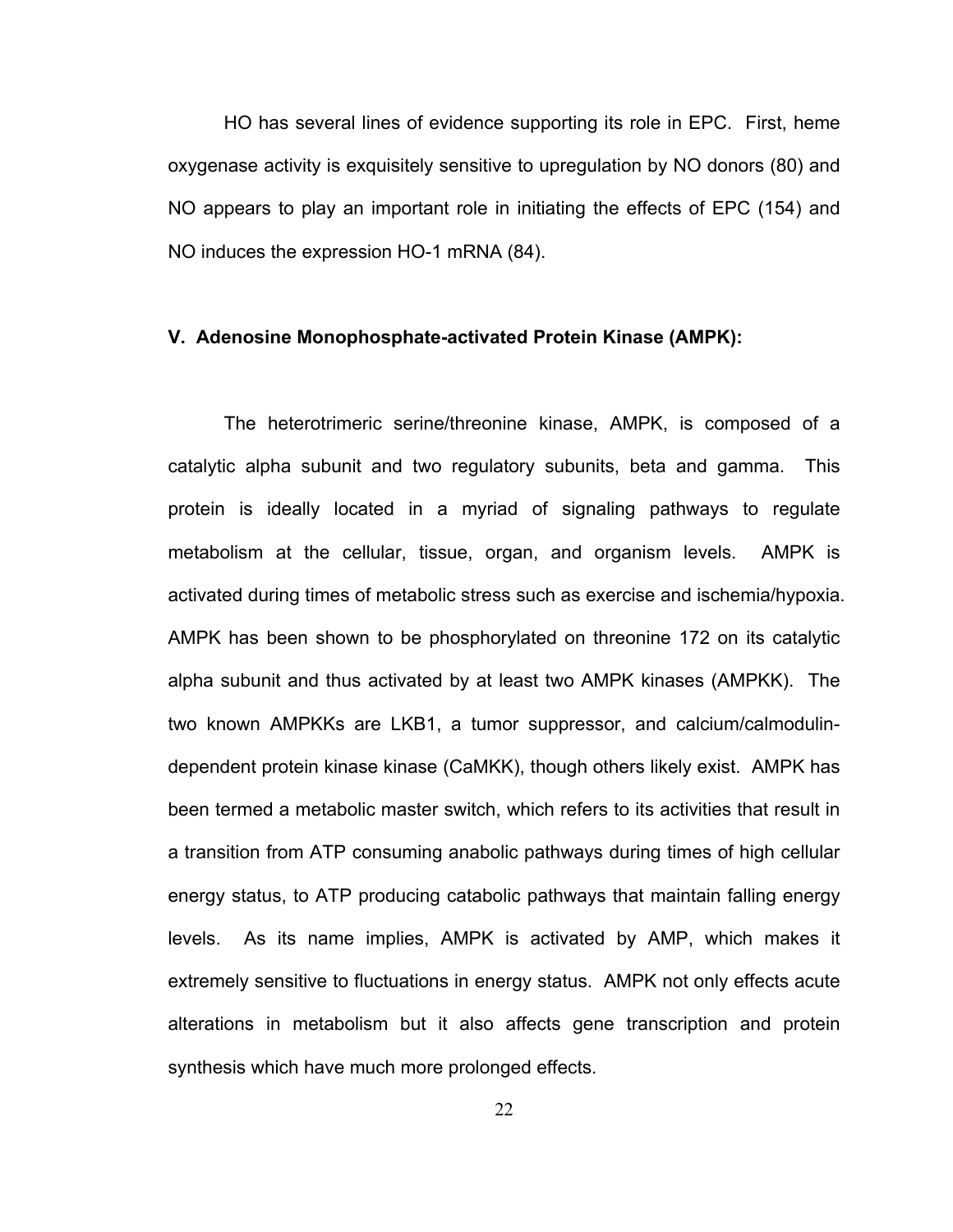## **a. Role in Cardioprotection:**

The role for AMPK in cardioprotection has been well documented. AMPK activation, as determined by phosphorylation at Thr172, has been shown to increase in rats fed a caloric restricted diet. These mice also had improved left ventricular recovery following I/R in young and aged animals, suggesting that perhaps AMPK activation is cardioprotective (124). IPC has been shown to activate myocardial AMPK, and hearts from transgenic mice lacking the catalytic alpha 2 subunit of AMPK could not be preconditioned (128). In another study, preconditioning the myocardium with short bouts of ischemia has been shown to activate AMPK, an effect that led to activation of surface (sarcolemmal or plasmalemmal)  $K_{ATP}$  (s $K_{ATP}$ ) channels and was blocked with the s $K_{ATP}$  channel blocker HMR-1098 (128).

#### **b. Role in Non-cardiac Tissues:**

The brain is another organ that has been considered regarding I/R and AMPK, as stroke is a common clinical occurrence and AMPK activity is centrally tied to the hypothalamus were satiety and metabolism are regulated. Other tissues or organs that have been studied are the lung, liver, skeletal muscle, and the gastrointestinal tract. These organs are all susceptible to I/R injury and subsequent dysfunction.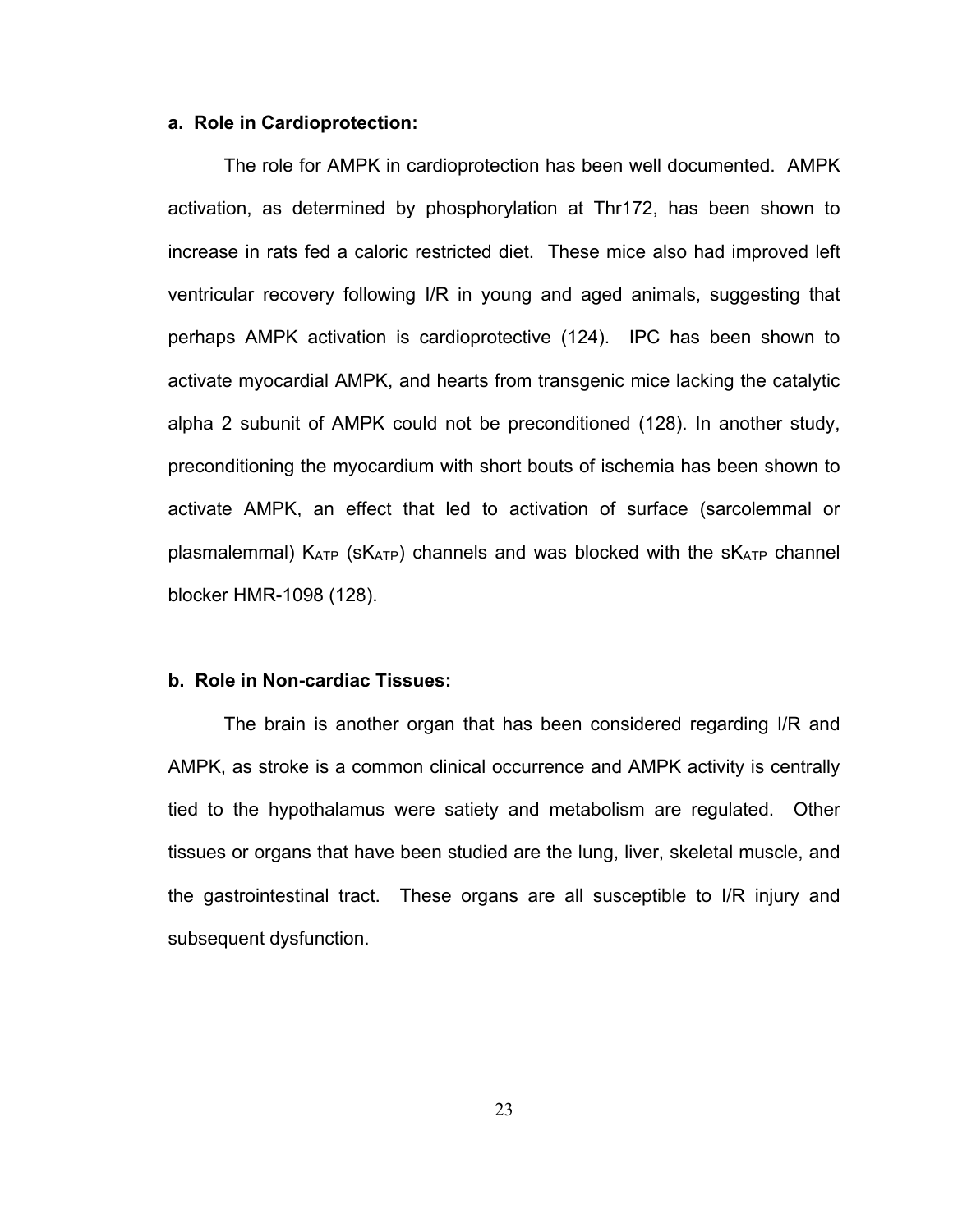#### **c. Upstream Signaling Elements:**

As a central mediator of energy homeostasis, AMPK has many upstream proteins and molecules that regulate its function. It is known to be activated by at least two upstream kinases, LKB1 and CaMKK, as well as increases in the AMP:ATP ratio. AMPK is dephosphorylated and thus inactivated by protein phosphatase 2C and 2A. It is also allosterically inhibited by ATP and phosphocreatine. There is also evidence that it is under hormonal control by orexigenic and anorexigenic peptides such as ghrelin and leptin, respectively.

## **i. Adenosine Monophosphate:**

AMPK can be activated by many stressful stimuli such as exercise, ischemia, and other events that shift the cellular energy balance. One of the main consequences of these incidents is ATP-depletion, which is exquisitely monitored by AMPK. AMPK is activated in response to a shift in the ATP:AMP ratio, which is orders of magnitude more sensitive to reductions of ATP levels than the ATP:ADP ratio. By this highly regulated mechanism, AMPK is centrally involved in energy homeostasis, and is activated by AMP. This occurs via binding of AMP to the gamma regulatory subunit, which activates AMPK, as well by increasing the affinity of AMPK for the activating phosphorylation on the activation loop at Thr172 by its upstream kinase LKB1 (114). AMP also inhibits the activity of protein phosphatase-2Cα, the phosphatase that dephosphorylates and inactivates AMPK (30).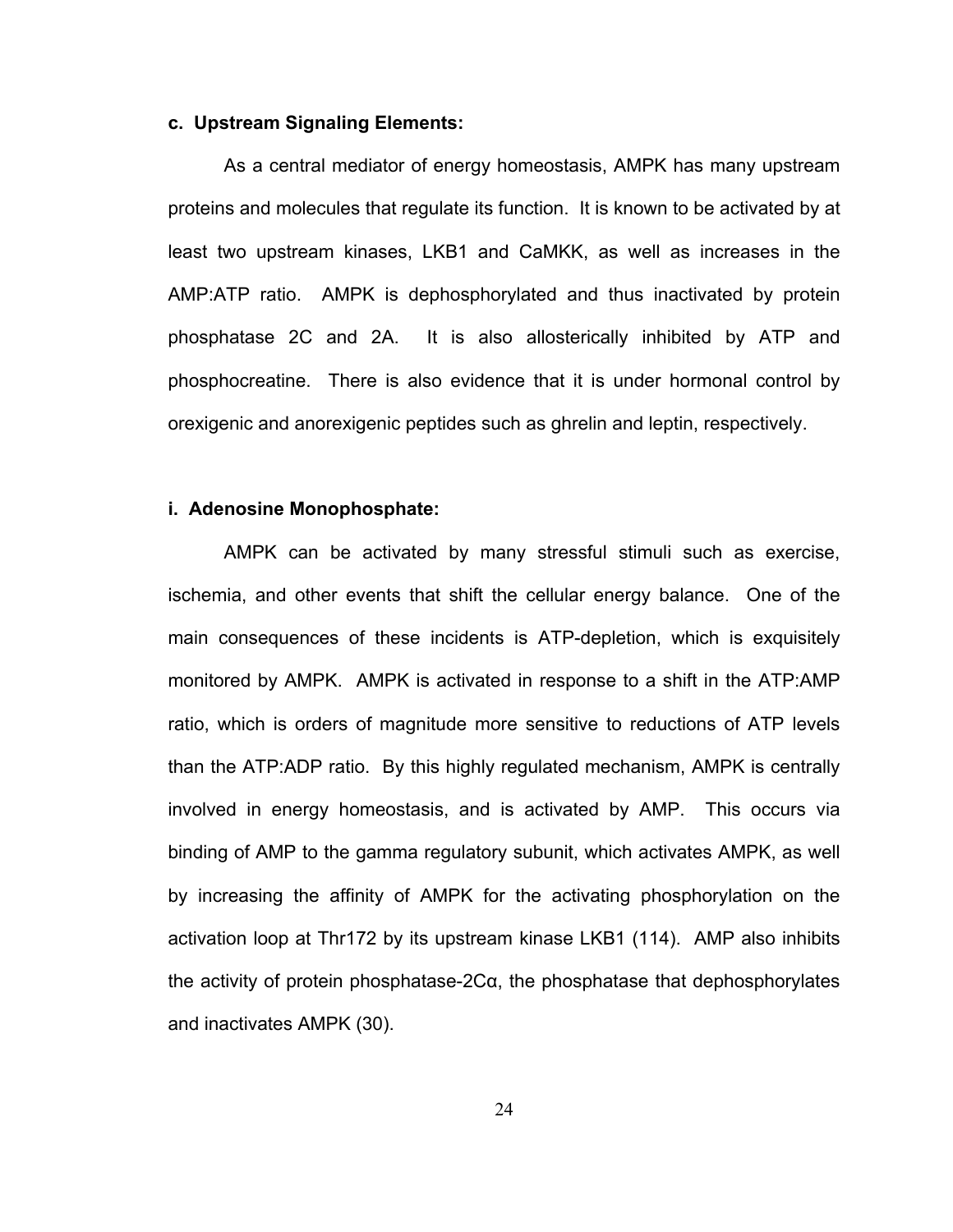# **ii. LKB1:**

The tumor-suppressor LKB1 was the first known kinase to phosphorylate AMPK. This AMPK kinase (AMPKK) phosphorylates AMPK in response to cellular stress and increases in AMP (114).

# **iii. Calcium/calmodulin-dependent protein kinase kinases:**

 The second AMPKK discovered was calcium/calmodulin-dependent protein kinase kinase (CaMKK). This enzyme imparts calcium-sensitivity to AMPK by phosphorylating AMPK when intracellular Ca<sup>++</sup> increases.

# **iv. Other Modulators (Anti-diabetes Drugs and Protein Phosphatases)**

In addition to PP2C, palmitate has recently been shown to inhibit AMPK activity by its activation of the protein phosphatase 2A (145). The glucose lowering agent metformin activates AMPK and prevents the signalling of inflammatory cytokines through nuclear factor kappa B and tumor necrosis factor α (53). This study also demonstrated that adhesion molecule expression was reduced by metformin or AICAR administration, a protective effect that was abrogated by the addition of a siRNA directed towards AMPK α1. These activities have previously been attributed to eNOS by others (10, 148). There is also evidence that AMPK can be activated by statins such as atorvastatin, which may explain the pleiotropic effects of these drugs (130). This last report is not surprising as 3-hydroxy-3-methylglutaryl-coenzyme A reductase (HMGR) was one of the first enzymes shown to be phosphorylated and inhibited by AMPK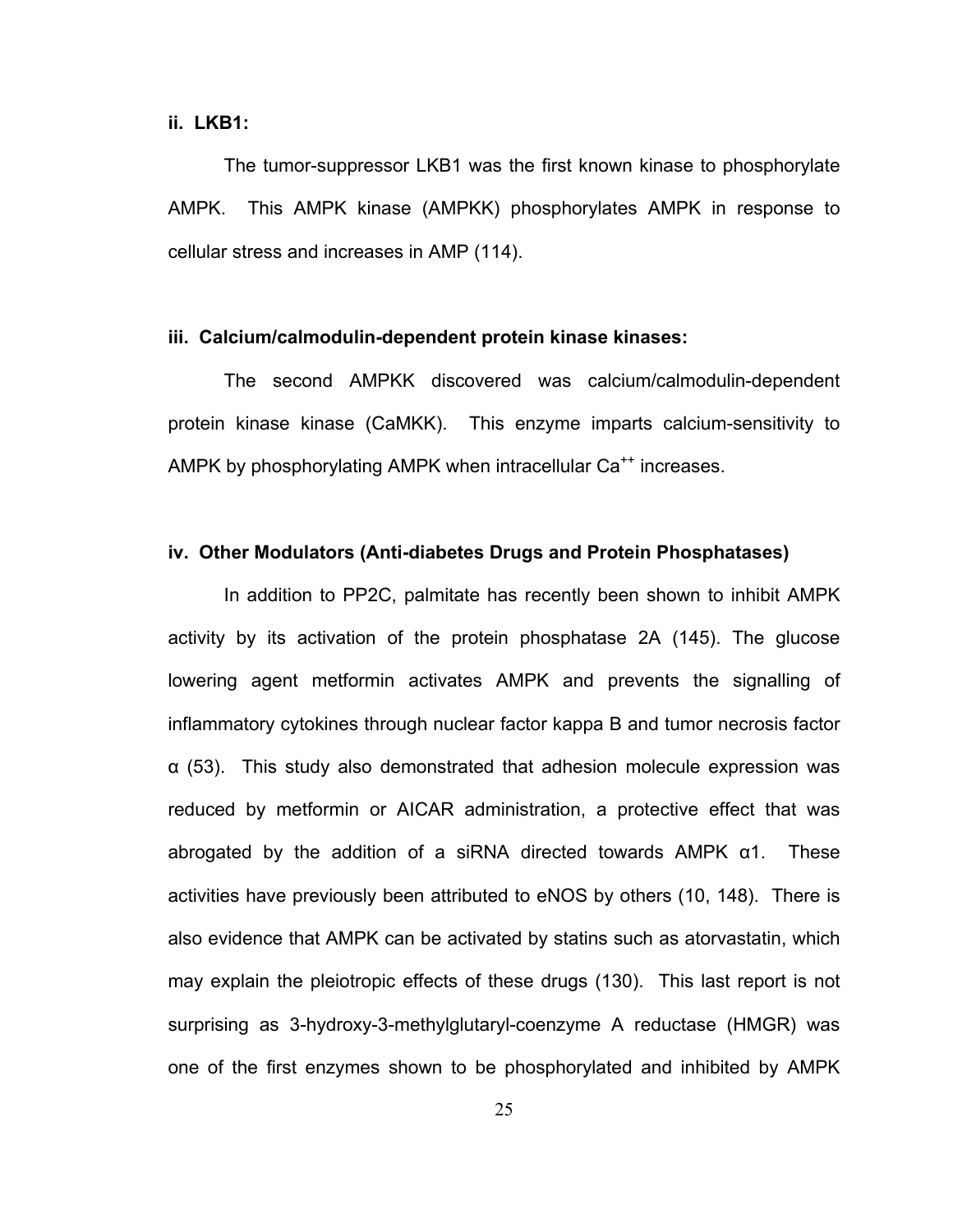activity (18). These results are intriguing in light of the recent observation by Fisslthaler et al. (37) that fluid shear stress activates AMPK and NO production which modulate HMGR expression and activity.

# **d. Downstream Signaling Elements:**

AMPK was first discovered based on its sensitivity to AMP, and its ability to inhibit acetyl-CoA carboxylase (ACC) and 3-hydroxy-3-methylglutaryl-CoA reductase (HMGR). Since then, it has been found to be centrally involved in many complex signaling pathways, particularly those involving metabolic regulation.

# **i. Nitric Oxide Synthase:**

AMPK activation, like EPC, has been shown to increase endothelial nitric oxide synthase (eNOS) phosphorylation at Ser1177 and its activity (24, 55, 91, 150, 151). The phosphorylation and activation of eNOS has been shown to have a salubrious effect, whereas a decrease in eNOS activity leads to the pathology of I/R by increasing leukocyte infiltration and decreasing vasodilatation (70, 79, 95). IPC has been shown to involve an eNOS-dependent mechanism in numerous studies such as seen in the recent study by Xuan et al. (150) who showed that late phase IPC was ineffective at reducing infarct size in eNOS deficient mice. Similarly, it has been demonstrated that AICAR-PC is dependent on NOS, and is loses its protective reduction of postischemic leukocyte rolling in eNOS deficient mice (42).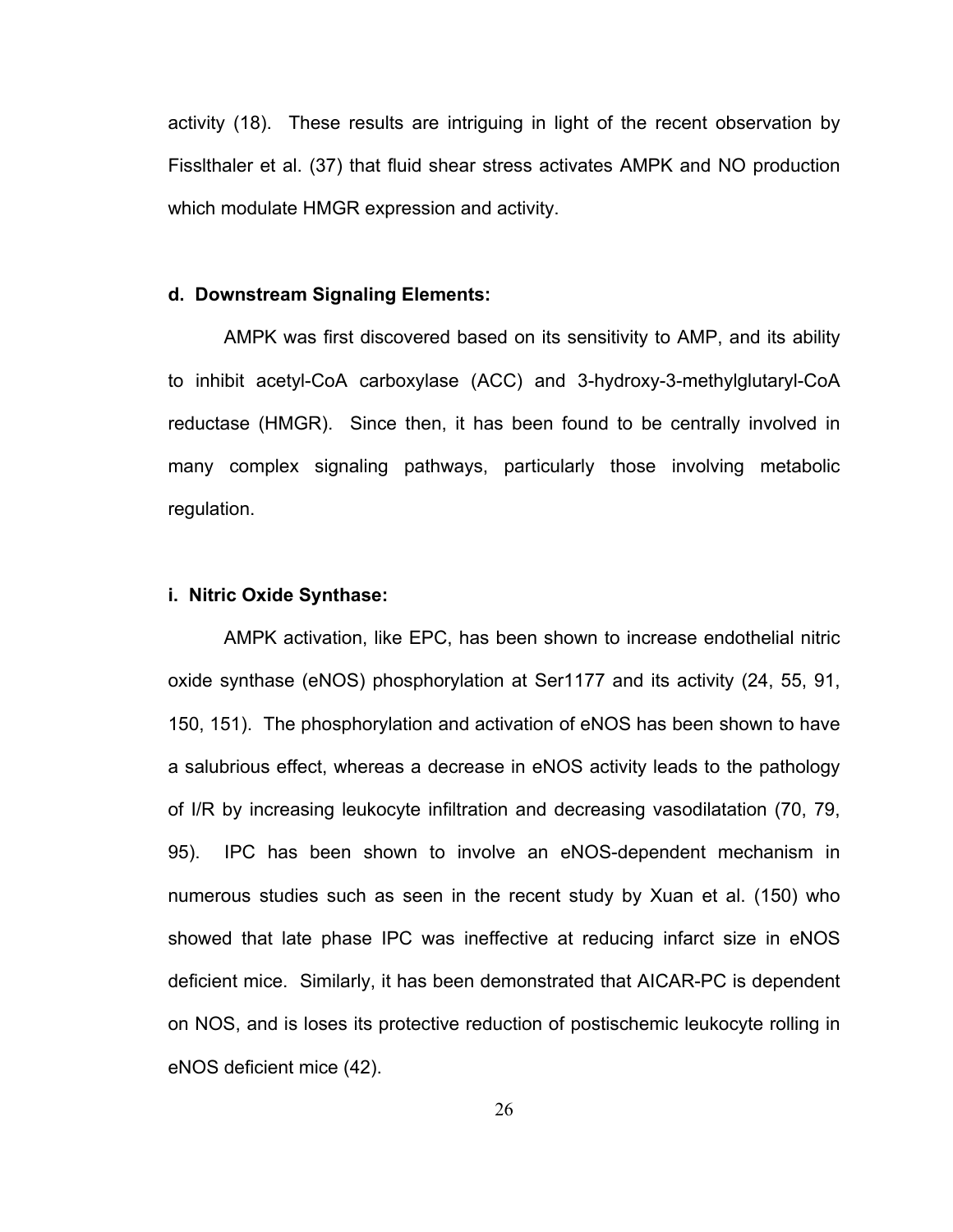#### **ii. Surface ATP-sensitive Potassium Channels:**

 In a recent study by Sukhodub et al. (128), it was shown that IPC occurred by an AMPK-dependent mechanism, which involved recruitment and activation of  $sK<sub>ATP</sub>$  channels. This study also showed that hearts from mice that had a dominant negative mutation in the gene for the alpha 2-subunit of AMPK could not be protected against I/R by IPC.

# **e. Effectors:**

Though AMPK is involved in a myriad of signaling pathways with diverse effects, little is known about the end effectors that carry out its protective effects in preconditioning.

# **i. Mitochondrial ATP-sensitive Potassium Channels:**

A common end effector in the preconditioning literature is the  $mK_{ATP}$ channel. It has been believed that one of the primary effects of preconditioning is to prevent apoptosis by maintaining mitochondrial membrane integrity with these channels through the prevention of the mitochondrial permeability transition pore opening (76). This literature has been under attack recently due to the nonspecific effects of the pharmacologic agents used to modulate its activity and varied reports concerning mitochondrial membrane potential recordings during preconditioning and I/R. The fact that  $mK_{ATP}$  channels have been implicated as an important mediator for most forms of preconditioning while treatment with  $K_{ATP}$ channel agonists prevent leukocyte infiltration when administered during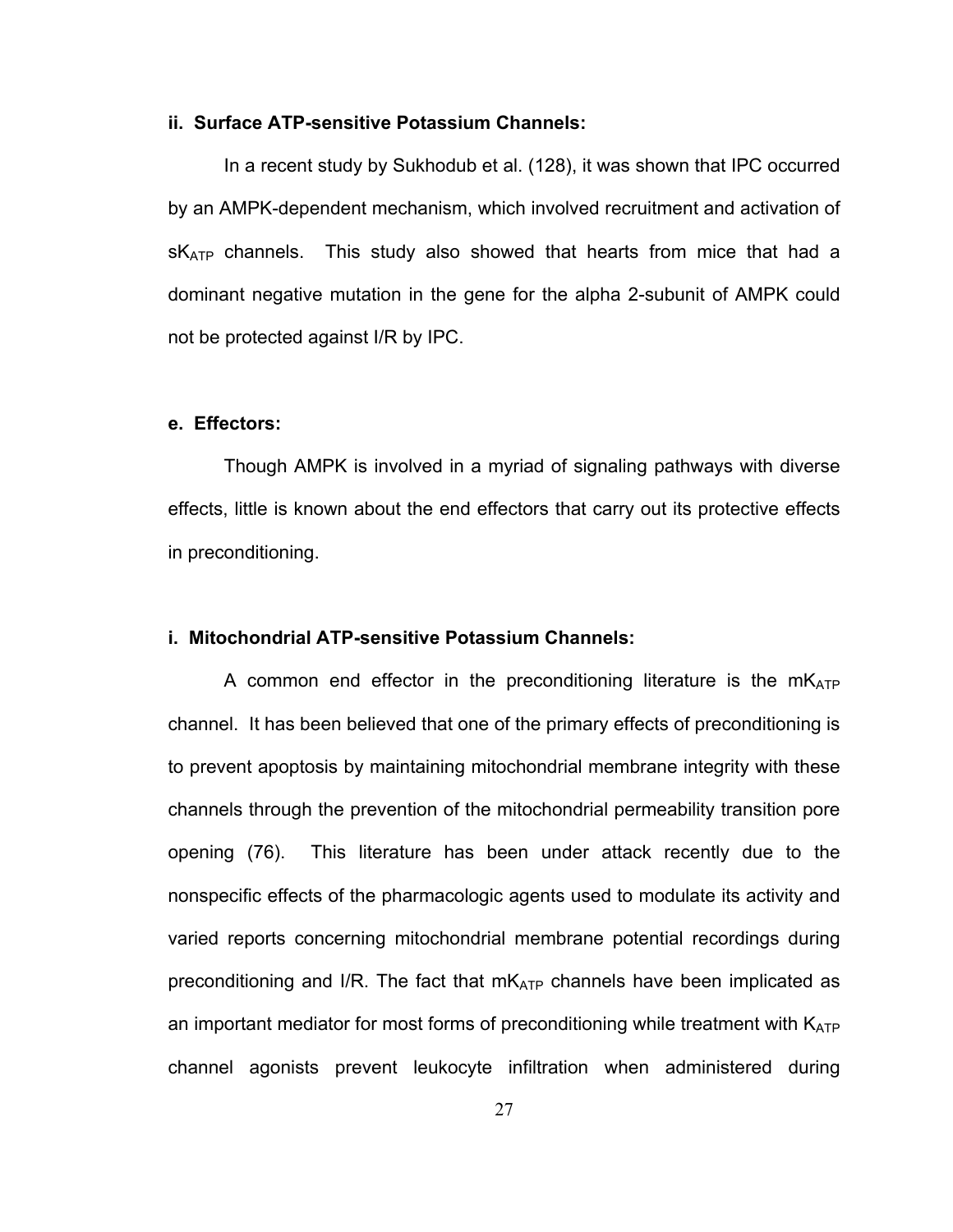reperfusion after prolonged ischemia (13, 89, 90, 137, 142) led us to first evaluate their potential role as effectors of AICAR-PC.

#### **ii. Heme-oxygenase-1:**

The induction of the heat shock protein HO-1 is a likely effector in many forms of preconditioning. This enzyme not only produces a vasodilator (CO) that can compensate for the decreased bioavailability of NO, but it also produces two antioxidants: biliverdin and bilirubin. Additionally heme oxygenase's activity is exquisitely sensitive to upregulation by NO donors (80) and NO appears to play an important role in initiating the effects of AICAR-PC (42). Additionally, NO induces expression of HO-1 mRNA by a mechanism that involves transcription factor NFκB (84), which is also inhibited by AMPK (53). cAMP, a downstream signaling molecule that is produced in response to adenosine  $A_2$ -receptor activation, increases HO-1 mRNA, protein, and activity (52), and produces a preconditioned phenotype in the small intestine  $(74)$ . Adenosine  $A_2$  receptor activation is another important trigger for AICAR-PC in the heart (27). Furthermore, induction of HO-1 suppresses P-selectin expression and leukocyte adhesion induced by hydrogen peroxide or ischemia/reperfusion in the small intestine (54, 138), inflammatory processes which are also prevented by AICAR-PC. It has also been shown that HO-1-derived CO inhibits the expression of proinflammatory cytokines, as does AMPK activation (44, 126). This, in addition to the observation that hemin-induced HO-1 expression exerts infarct-sparing effects in the setting of myocardial I/R (50) while the protective effects of IPC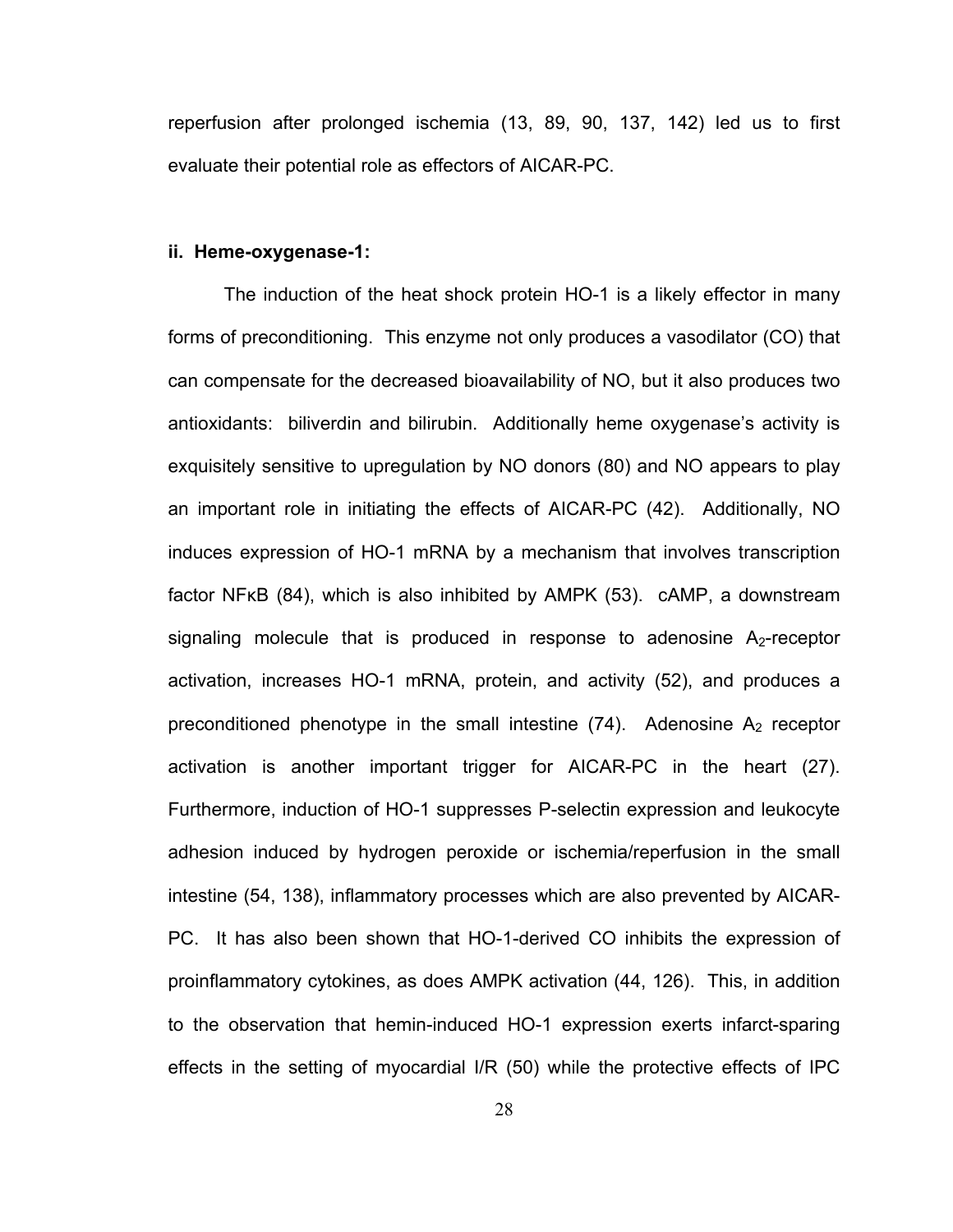against I/R could be inhibited by pharmacologic inhibition of HO-1 with zinc protoporphyrin (ZnPP) or siRNA (61). Finally, and perhaps most importantly, the reaction products of HO-1-catalyzed heme degradation exert powerful antiadhesive and antioxidant effects (87, 126, 134). Moreover, HO-1 activity appears to be particularly rich in postcapillary venules of the small intestine (54).

### **VI. Summary of the Literature:**

According to the most recent report from the Centers for Disease Control, the leading cause of death for men and women of all races is heart disease (146, 147). Stroke was the fourth and third leading cause of morbidity and death, respectively. A significant portion of the morbidity and mortality resulting from these events is attributed to the pathology resulting from both ischemia and reperfusion (I/R). The inflammatory response to I/R results in edema, arteriolar vasoregulatory dysfunction, capillary no-reflow, contractile dysfunction in the myocardium, absorptive and mucosal barrier dysfunction in the gut, apoptosis, and necrosis (45, 47, 75, 157). Depending on the severity of the I/R injury, this inflammatory response can lead to organ dysfunction, failure, and ultimately death. Clinically the severity is determined by the degree and duration of ischemia prior to reperfusion, and usually results from longer periods of ischemia. In the initial stages of this response which occur at the onset of reperfusion, leukocytes become activated by proinflammatory mediators released by the reperfused vasculature and tissue. The leukocytes begin to roll along the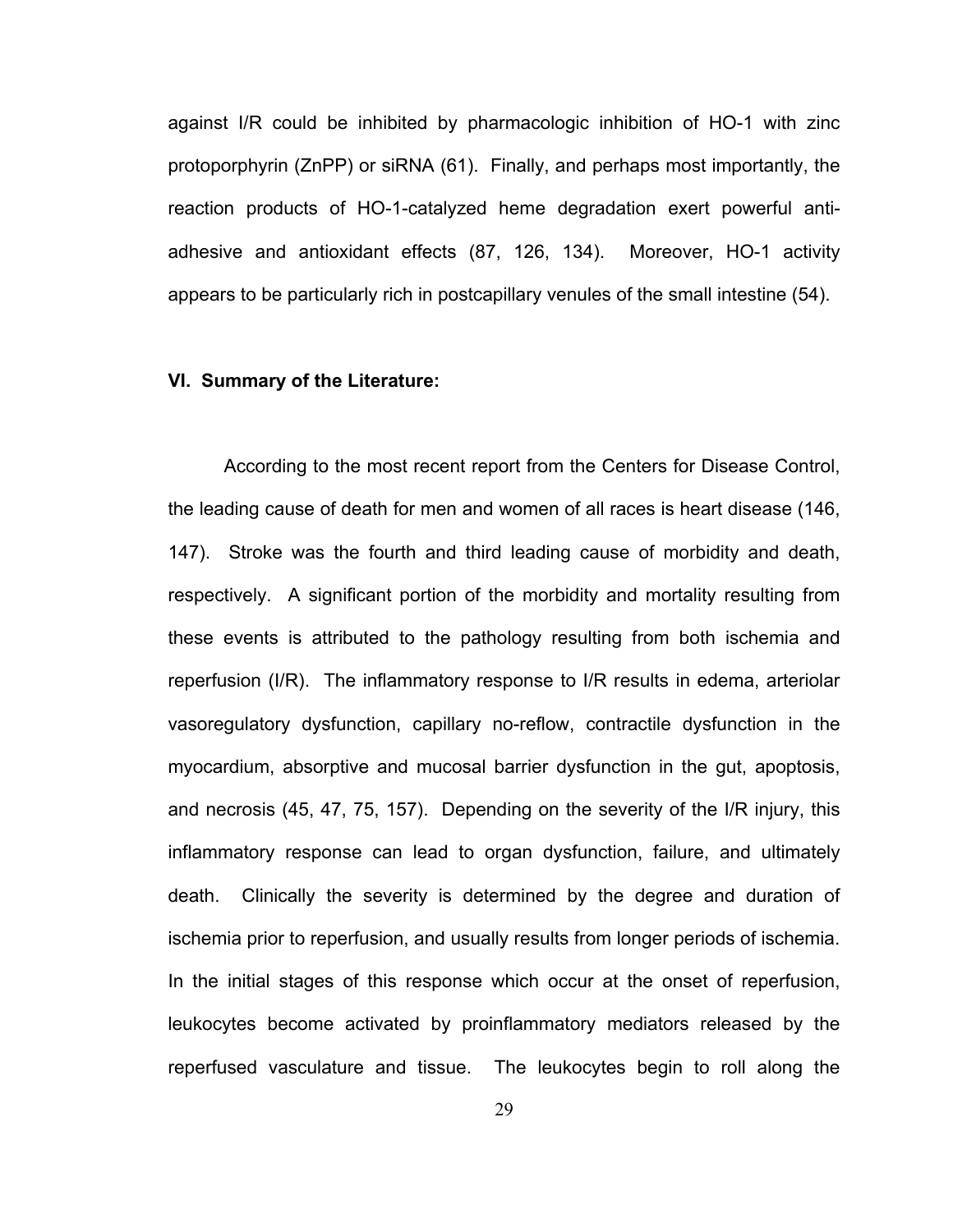endothelium of vessels, leading to further activation of leukocytes, platelets, and the endothelium itself. As the inflammatory cascade continues, cytokines, chemoattractants, and adhesion molecules are released, expressed, or mobilized, resulting in increasing adhesive interactions between the leukocytes and endothelium leading to an escalation in leukocyte rolling (LR), firm adhesion (LA), and emigration along and through the endothelium. Once leukocytes have extravasated into the interstitium they release cytotoxic oxidants and hydrolytic enzymes, causing tissue damage and cell death. These are essential events in I/R injury, as studies have shown that treatments that reduce neutrophils, inhibit neutrophil activation, or inhibiting leukocyte/endothelial cell adhesive interactions with adhesion molecule binding antibodies significantly reduce injury in a variety of models (35, 36, 83, 97, 113). The adhesive interactions between leukocytes and endothelial cells are initiating events and mediators of this, making their quantification an early and sensitive indicator of injury.

Prior to 1986 little was known about ways to prevent or reduce I/R injury. In that year the concept of ischemic preconditioning (IPC) was introduced, which set the benchmark for preventing the inimical consequences of I/R. Since the discovery of IPC which was first described in the landmark paper by Murry et al. (94) a vast body of research has emerged that attempted to elucidate the mechanisms and mediators of this innate protective mechanism against I/R. Murry et al. showed that brief periods of ischemia induced via arterial occlusion followed by reperfusion prior to prolonged ischemia paradoxically protects the heart against the deleterious effects seen in control animals without IPC.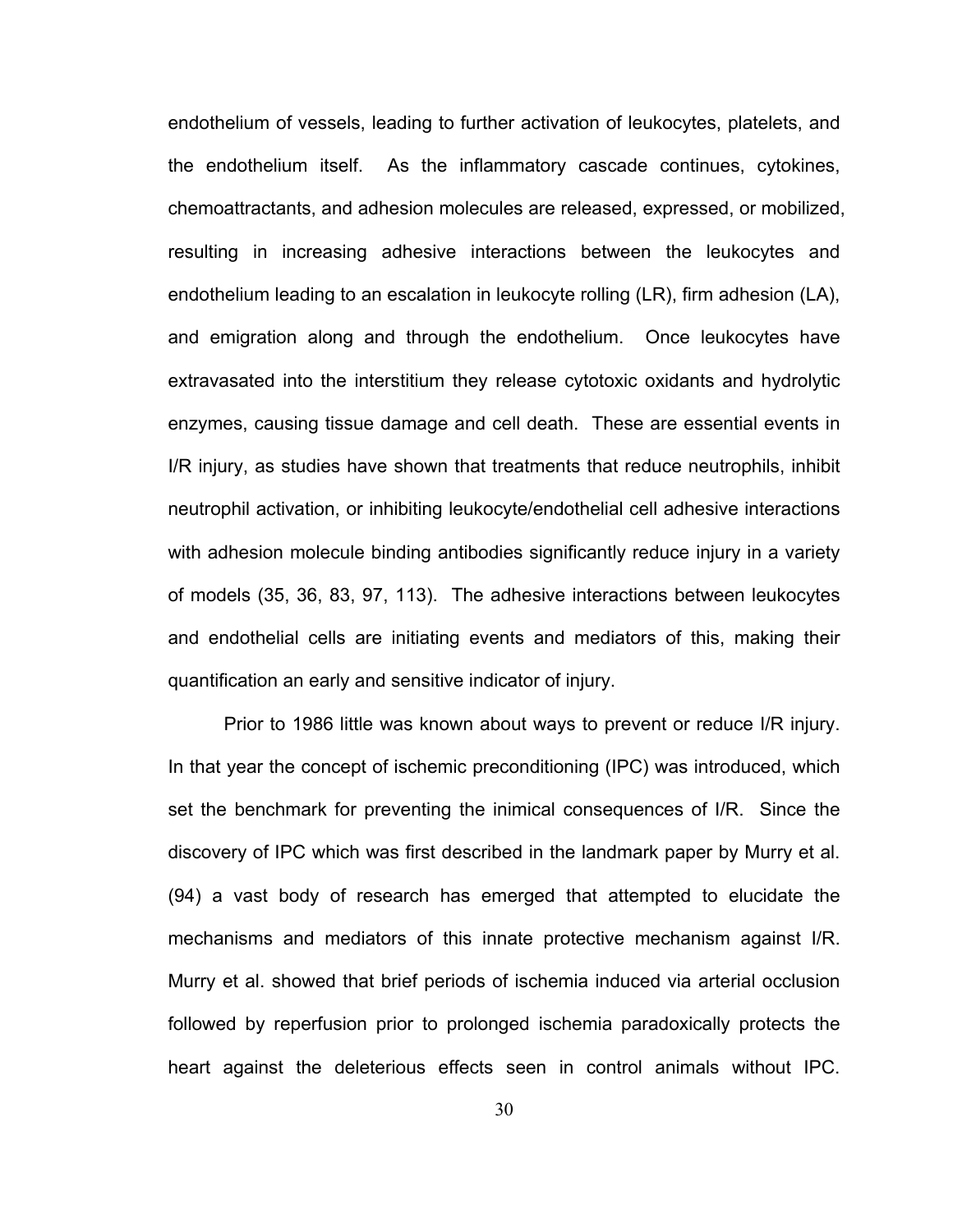Subsequent work has shown that minimum thresholds of time of ischemia and reperfusion must be reached to induce preconditioning (149), thus if either is too short in duration, no protection will result. Another significant discovery was the biphasic time course of IPC with two windows of protection an early or acute phase, and a late or delayed phase. The initial window occurs immediately following IPC and dissipates within several hrs (early phase), and a second and more prolonged window of protection appears twenty-four hrs after IPC and lasts up to seventy-two hrs (late phase) (4, 12). The early phase of preconditioning is relevant to studying ways to attenuate I/R injury following predictable events such as cardiopulmonary bypass or transplant surgeries. The late phase of preconditioning is more clinically relevant to developing and maintaining a chronic protective phenotype prior to unpredictable events such as myocardial infarction or stroke and may be especially important for patient populations at risk for ischemic events, such as the obese, diabetic, smoker, and hypertensive and hypercholesterolemic individual. Late phase preconditioning also increases the amount of time that can pass before therapeutic reperfusion occurs prior to irreversible damage, which is an important determinant of survival (133). As such, late phase preconditioning is viewed to be the most promising clinical therapy to ablate I/R injury, especially as it can also prevent myocardial stunning (11). For these reasons, the mechanism of late phase preconditioning will be studied in the proposed experiments. There is, however, a major drawback of late IPC: it requires the occlusion of the arterial supply that feeds the target organ or tissue which is to be protected. Thus, it requires an invasive surgical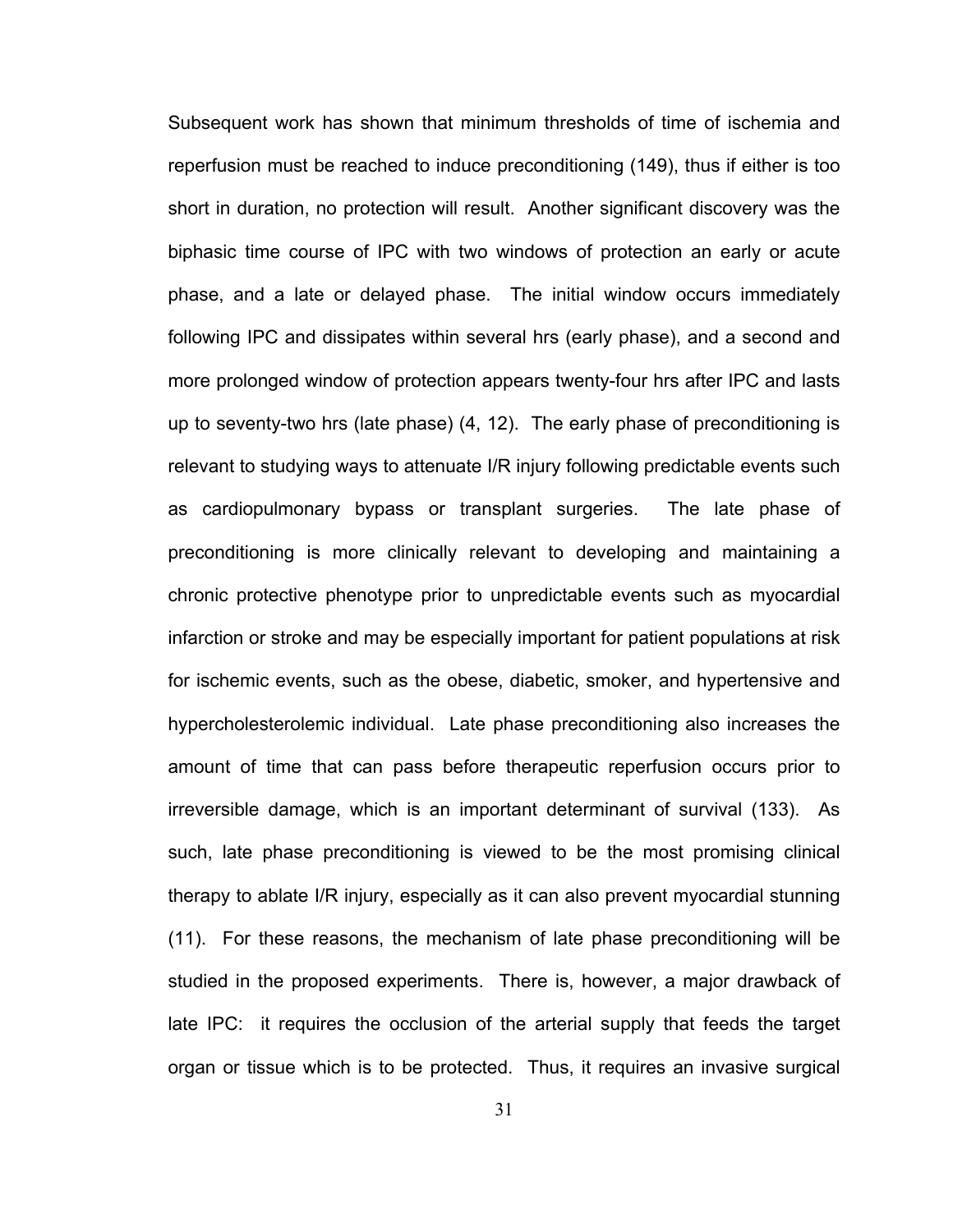intervention to initiate in most tissues and itself may pose a risk for life threatening arrhythmias and other manifestations of tissue injury. These concerns have led to the search for other means of inducing the protection seen with late IPC without the need of inducing occlusion or ischemia of a major organ as such approaches may be much more advantageous, clinically relevant, and practical.

A promising alternative that has recently emerged is the phenomenon known as ethanol preconditioning (EPC). Epidemiological data have supported a role for alcohol consumption in cardioprotection, a phenomenon known as the French Paradox (6, 26, 41, 108). Consumption of wine in France has been suggested to underlie the paradoxically low ischemic heart disease in a population that has a high dietary fat intake (26, 105). Aside from ethanol, wine and particularly red wine, contains many other reported protective compounds including, resveratrol, quercetin, and other polyphenolic antioxidants (25, 116), leading to the belief that there could be molecules other than ethanol that account for the protective effects seen with wine consumption. Later studies show that both ethanol and the antioxidant components of wine exert protection against I/R, but that the protection is induced by different signaling pathways (28, 115, 117). The first experimental evidence that ethanol was protective against I/R injury was gathered by Kobayashi et al. (73). In these experiments, the addition of physiologically relevant ethanol concentrations to the perfusion media during the I/R protocol in isolated rat hearts reduced cell injury compared to controls. In a later study by Chen et al. (22) brief exposure to low ethanol levels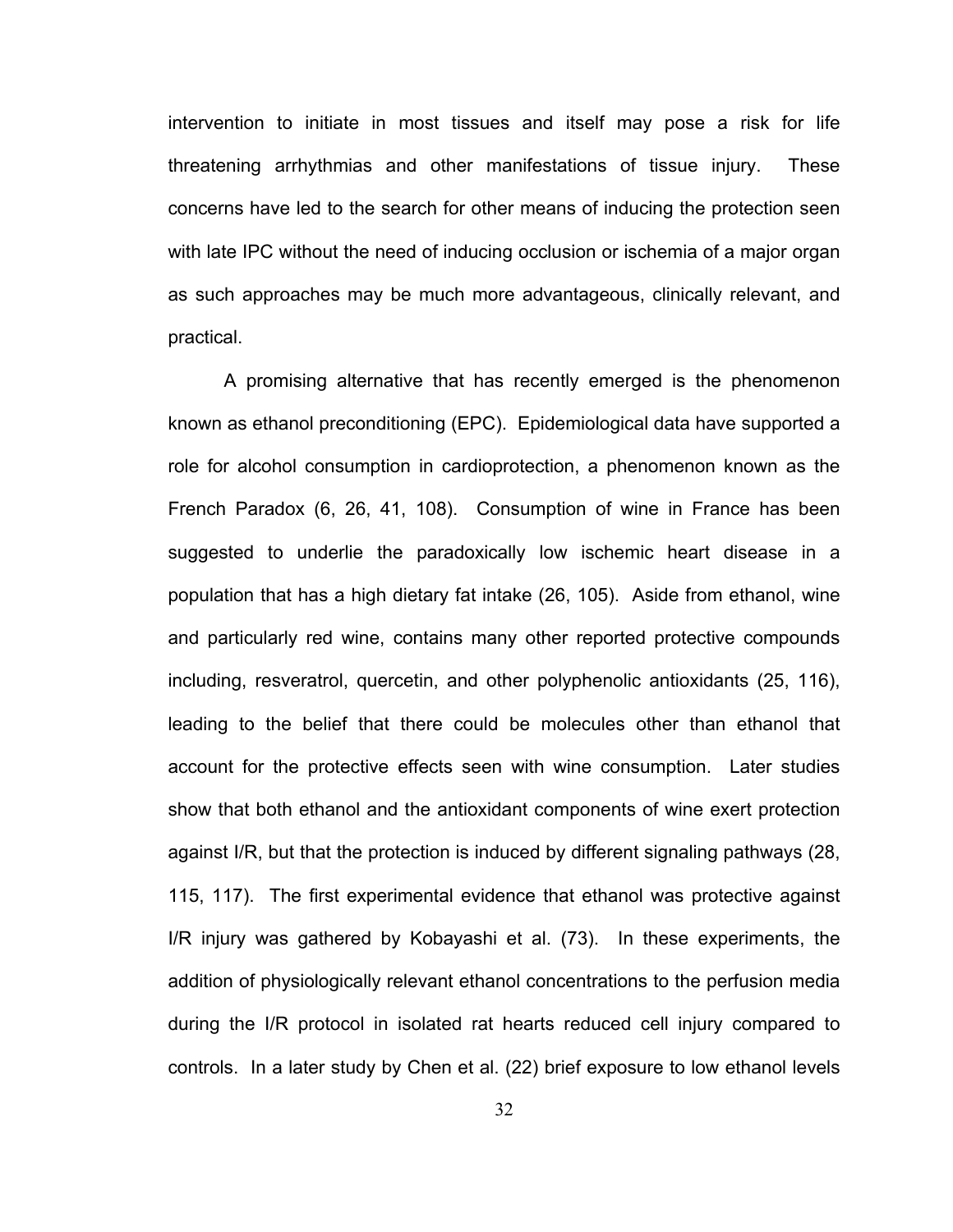immediately prior to I/R was shown to protect both isolated cardiac myocytes and Langendorff perfused hearts from adult rats in a PKCε-dependent manner. Miyamae et al. (88), was the first to demonstrate prolonged EPC in an animal model by chronic ethanol administration to guinea pigs for three to twelve weeks, which mimicked the protective effects of IPC. This study also demonstrated that this protective effect was dependent on adenosine  $A_1$  receptors.

Like IPC, EPC has been shown to have a temporally similar biphasic response in humans and other animals, as well as have many major signaling pathways in common with IPC, such as: reactive oxygen species (ROS), ATPsensitive potassium channels ( $K_{ATP}$  channels), nitric oxide (NO), and calcitoningene related peptide (CGRP) (7, 9, 13, 57, 69, 101, 154). At present, the main triggers of late phase IPC are believed to be: adenosine, bradykinin (BK),  $K_{ATP}$ channels, NO, and ROS (5, 101), many of which are also shared with EPC (33, 152-154). EPC has been shown to reduce postischemic leukocyte rolling and adhesion (152), though the role for AMPK in this protective effect has not been examined.

The reason for the hypothesis that AMPK activation is involved in EPC stems from work showing that ethanol exposure leads to increased AMP:ATP ratio and an increase in AMPK phosphorylation and activity as measured by the phosphorylation state of AMPK and its downstream targets such as acetyl coenzyme A carboxylase (ACC) (65). AMPK is ubiquitously expressed and a highly conserved heterotrimeric serine/threonine kinase, with two isoforms of the catalytic alpha subunit, and two and three isoforms of the regulatory beta and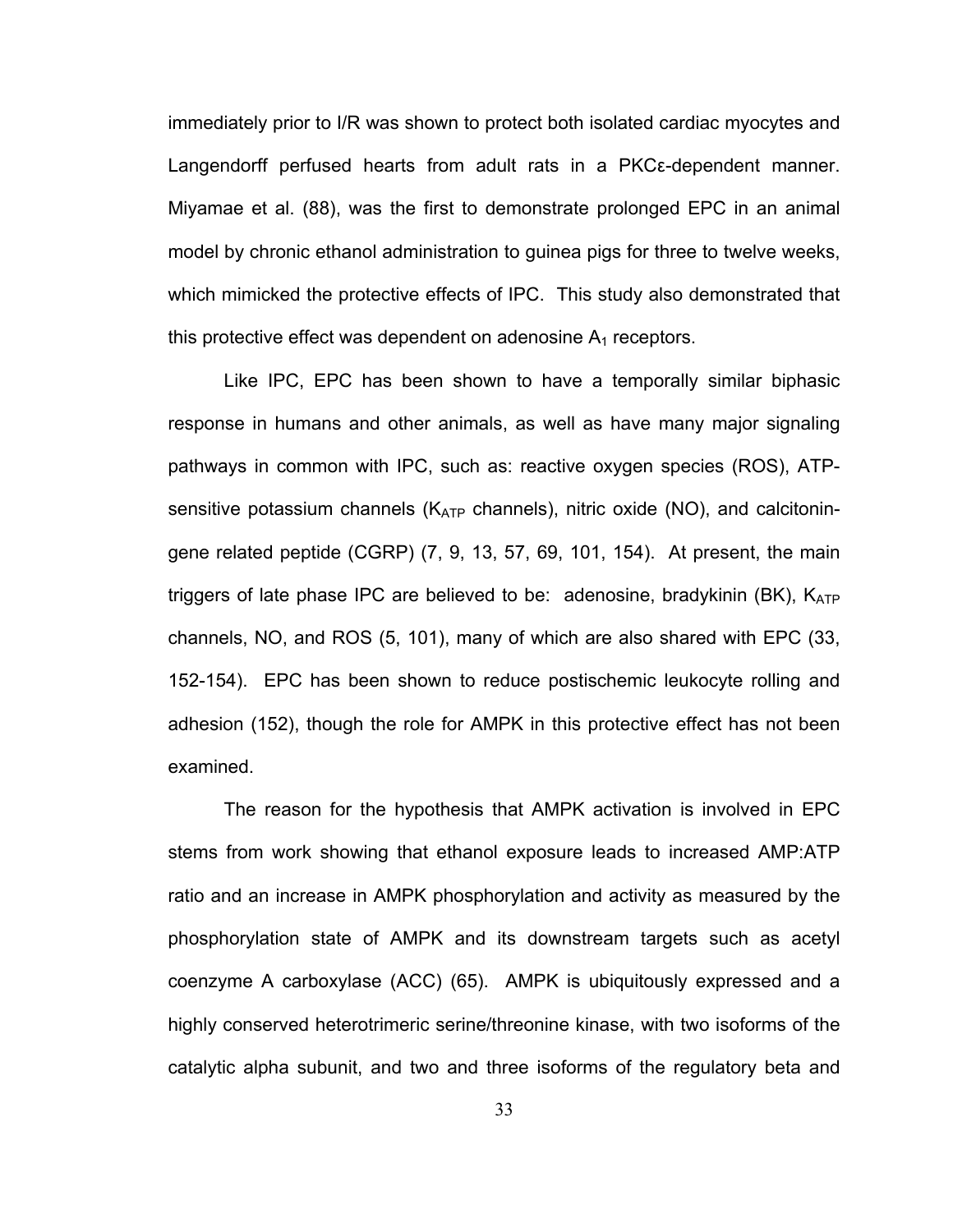gamma subunits, respectively (85, 135). AMPK is a central regulator of metabolism that is activated in times of stress such as exercise, hypoxia, and ischemia, when ATP concentrations decrease resulting in increased AMP:ATP ratios, and acts to inhibit ATP consuming processes while activating ATP producing pathways (85). AMPK activation as determined by phosphorylation at Thr172, has been shown to increase in rats fed a caloric restricted diet. An effect that coincided with improved left ventricular recovery following I/R in young and aged animals (124). Likewise, ischemic preconditioning has been shown to activate myocardial AMPK, and hearts from transgenic mice lacking the catalytic alpha 2 subunit of AMPK could not be preconditioned (128). Also, like EPC, AMPK activation has been shown to increase endothelial nitric oxide synthase (eNOS) phosphorylation at Ser1177 and its activity (24, 55, 91).

eNOS has been shown to be an essential mediator of preconditioning and I/R injury. Furthermore, phosphorylation and activation of eNOS has been shown to have a salubrious effect, whereas a decrease in eNOS activity leads to the pathology of I/R by increasing LEI and decreasing vasodilatation (70, 79, 95).

Preconditioning the myocardium with short bouts of ischemia has been shown to activate AMPK, an effect that led to activation of surface (sarcolemmal or plasmalemmal)  $K_{ATP}$  channels and was blocked with the surface  $K_{ATP}$  channel blocker HMR-1098 (128). In contrast, studies looking at the effects of AICAR activation of AMPK on  $K_{ATP}$  channels in mouse pancreatic cells showed that AMPK activation lead to closing of the channels (141). There is clearly a tissuespecific effect of AICAR-PC which may be explained by differential catalytic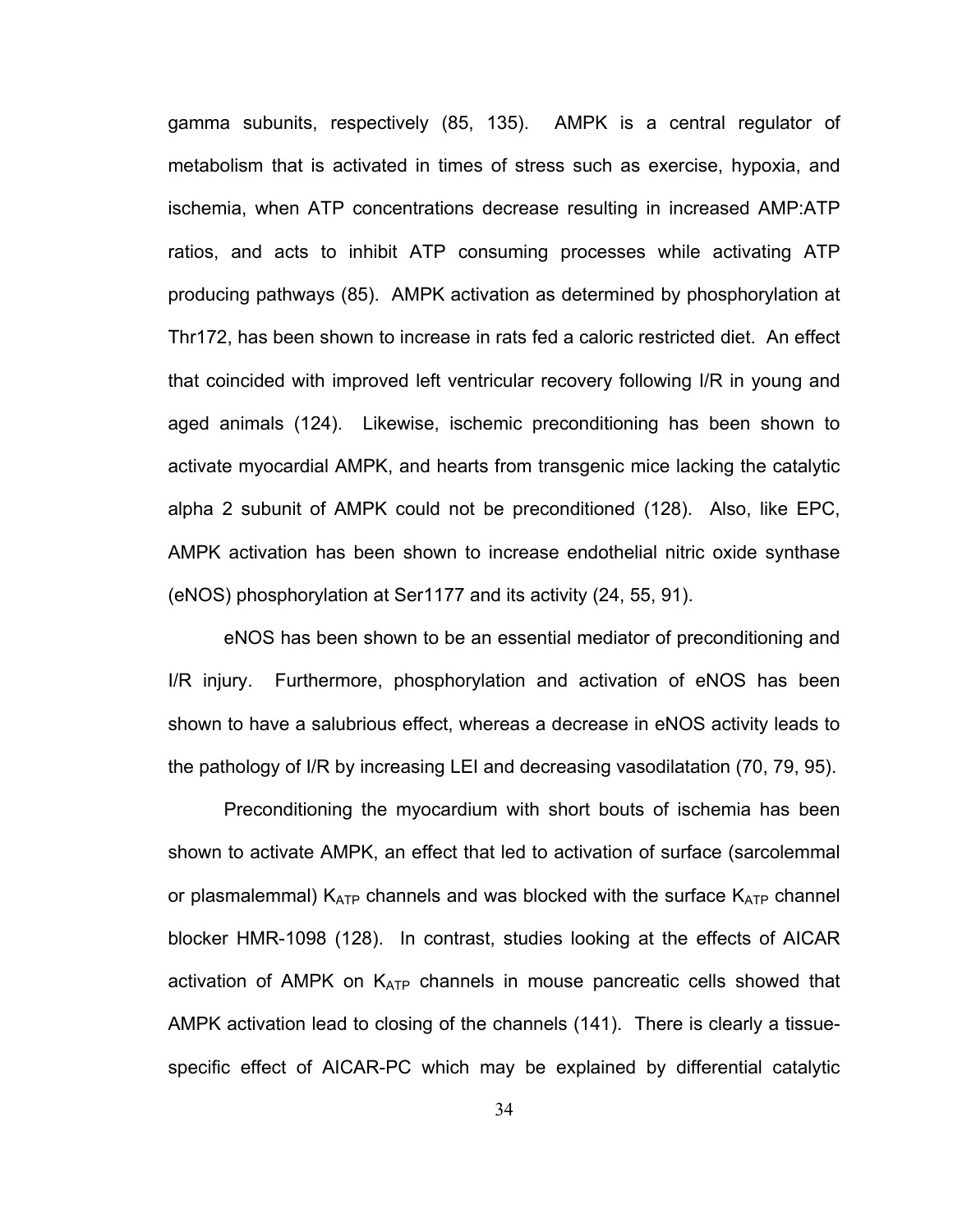alpha subunit isoform expression. Little is known about the downstream mediators of AMPK activation on Day 2, and the effectors involved in the induction of the protective phenotype. One such possible effector is HO-1.

HO-1 is an inducible enzyme that produces CO and biliverdin which is quickly reduced to bilirubin. HO-1 has been shown to be involved in several preconditioning paradigms including IPC, EPC, and NO mediated pathways (34, 61, 78). Because exogenous CO prevents LR and LA, and bilirubin and biliverdin are powerful antioxidants we hypothesized that AICAR increases HO-1 activity and expression during I/R and thus serve as an effector of the antiinflammatory protection induced by antecedent AMPK activation.

The ability to reduce I/R injury via the innate mechanism of IPC offers tantalizing potential to protect patients from the leading causes of death in the modern world. Though the protective effects of IPC are impressive, the therapeutic utility of such an intervention is untenable, given the invasive nature of the approach. EPC offers a means of inducing the protective mechanism of IPC without the need for invasive and dangerous tissue or organ ischemia, and thus greatly increases its clinical relevance and potential. Additionally, IPC loses its protective effects in the presence of risk factors such as aging or diabetes, while EPC remains effective as a preconditioning stimulus under these conditions. By understanding the mechanisms whereby antecedent ethanol induces protection against I/R injury and the role of AMPK in EPC, pharmacologic interventions may be developed that are more effective and practical to apply in clinical situations. The purpose of this dissertation was to determine the role of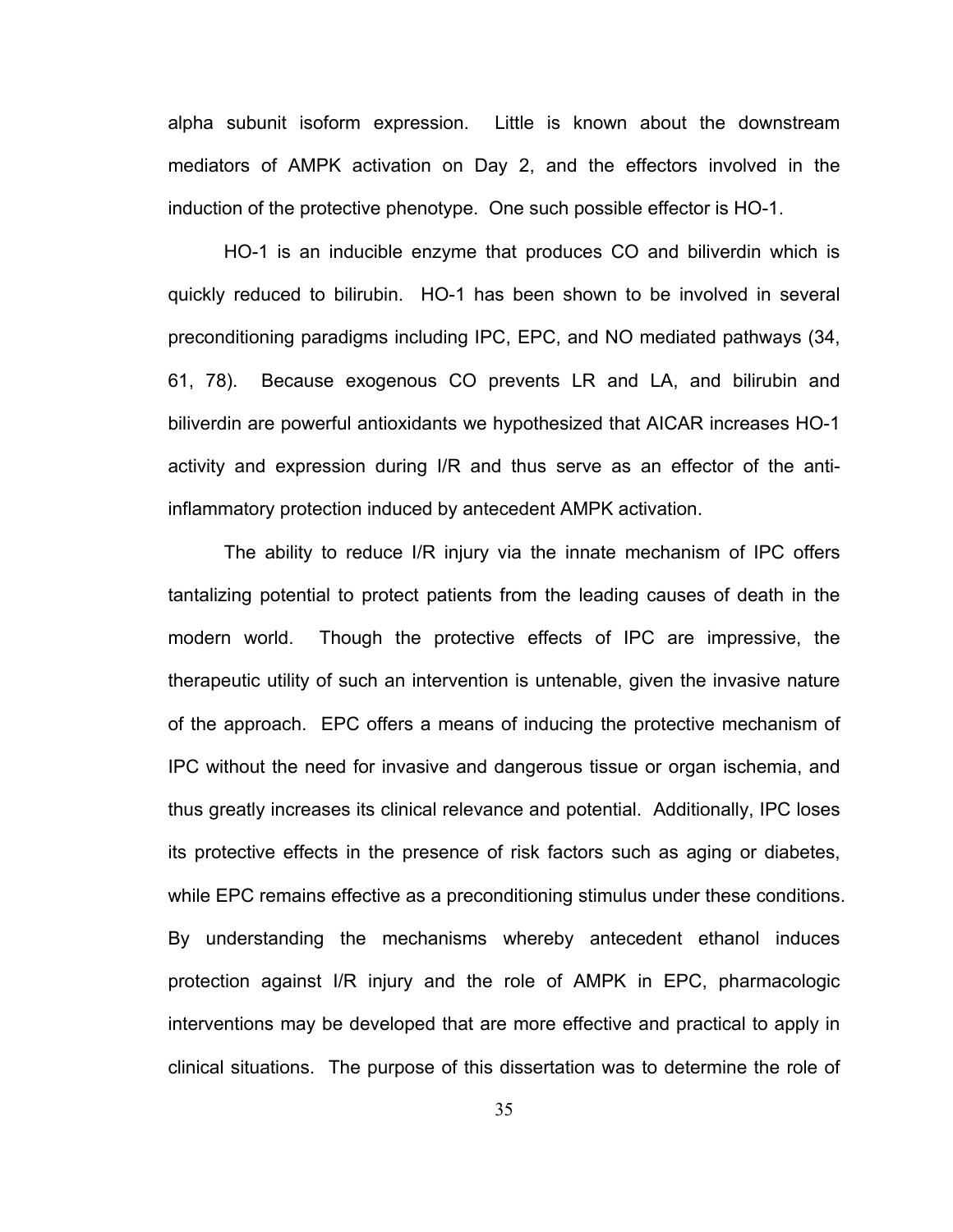AMPK in EPC and further elucidate the mechanisms involved in preconditioning to produce an anti-inflammatory phenotype in postcapillary venules via direct AMPK activation. The hypothesis that postischemic anti-inflammatory effects afforded by EPC are triggered by an AMPK-dependent mechanism and can be pharmacologically induced by direct activation of AMPK with AICAR-PC, and that AICAR-PC is mediated by eNOS, KATP channels, and HO-1 as illustrated in Figure 1.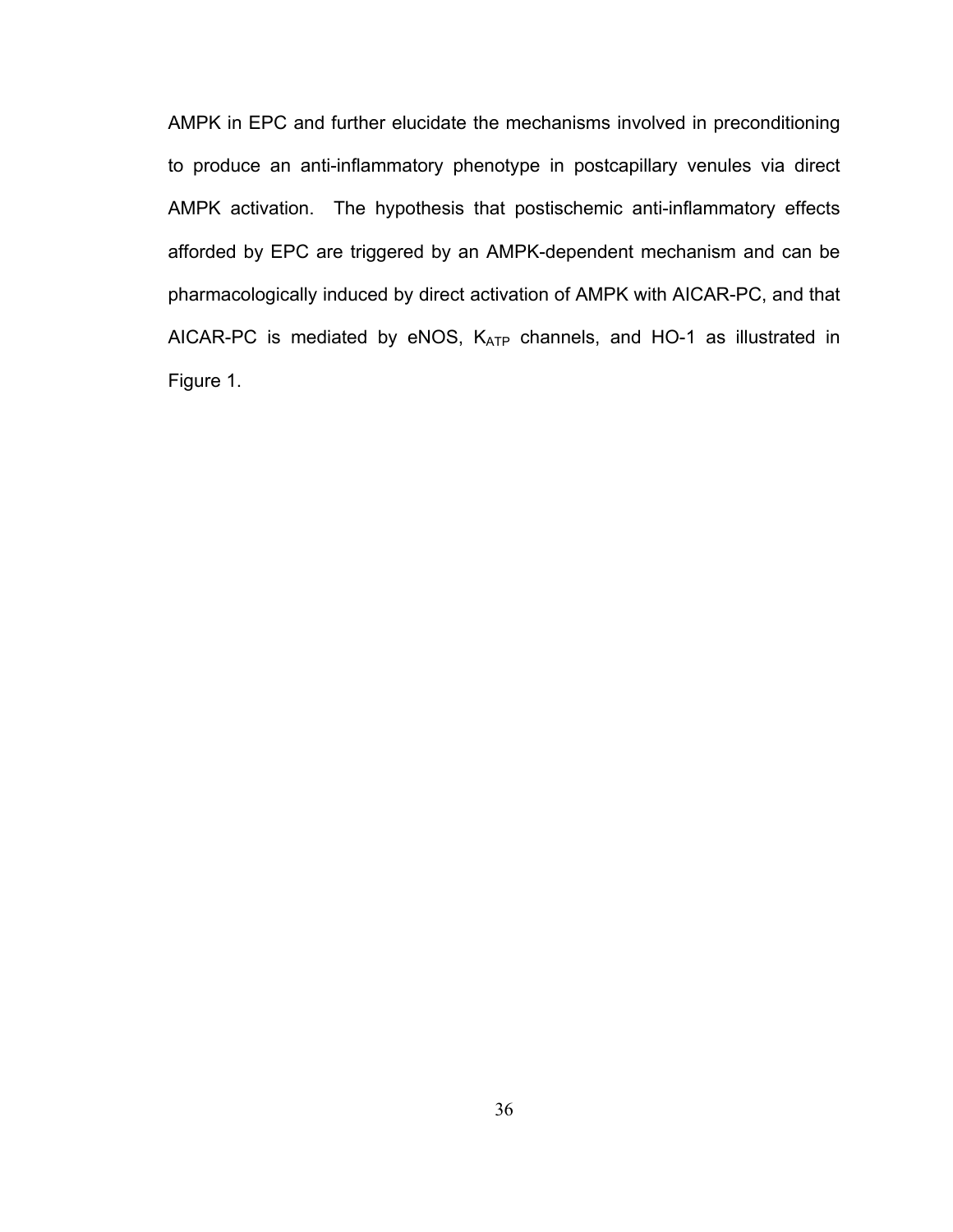

Figure 1. Proposed mechanism of ethanol and AICAR preconditioning.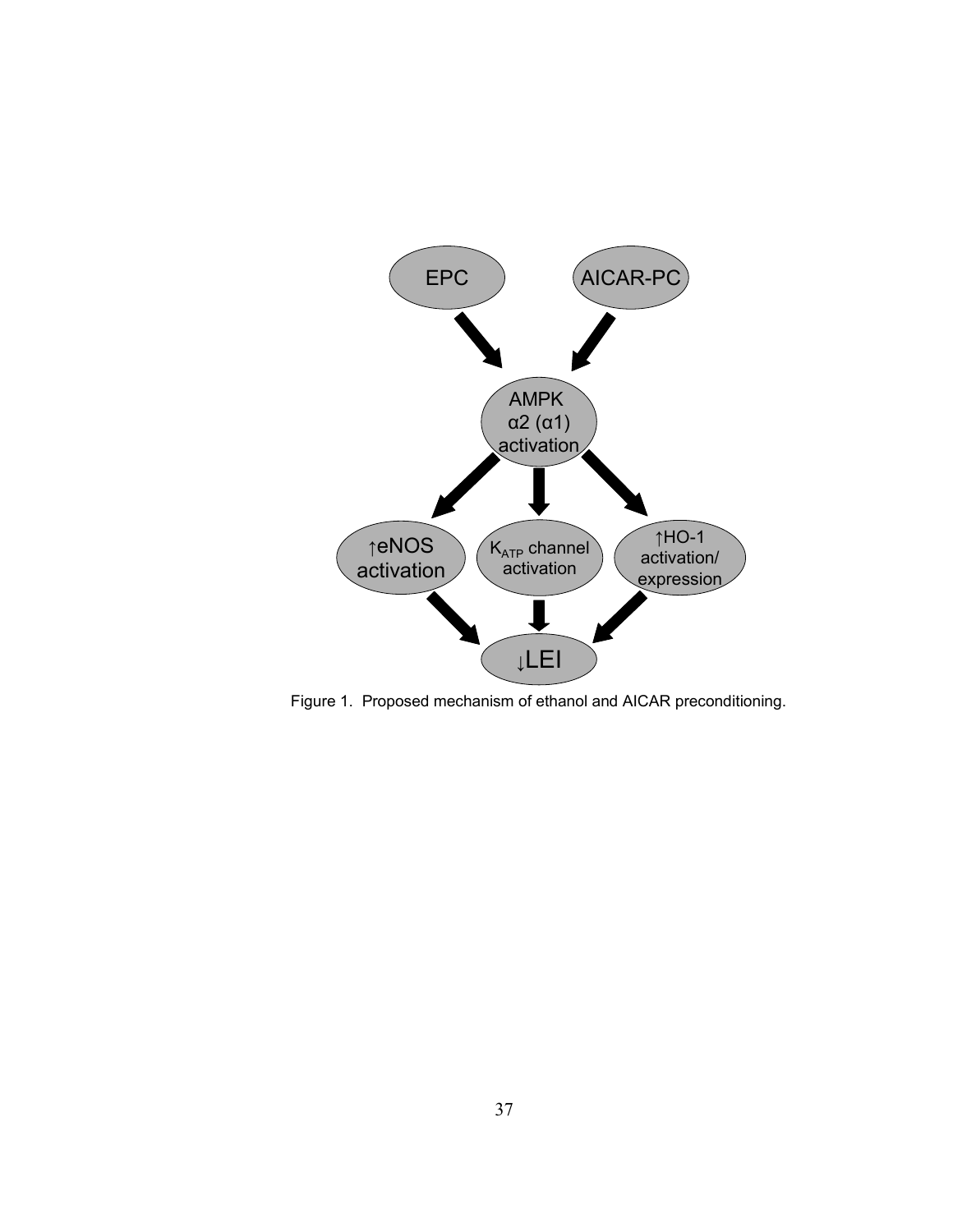# **BIBLIOGRAPHY**

 1. **Armstrong S, and Ganote CE**. Adenosine receptor specificity in preconditioning of isolated rabbit cardiomyocytes: evidence of A3 receptor involvement. *Cardiovascular research* 28: 1049-1056, 1994.

2. **Baxter GF**. Ischaemic preconditioning of myocardium. *Annals of medicine*  29: 345-352, 1997.

3. **Baxter GF**. Role of adenosine in delayed preconditioning of myocardium. *Cardiovascular research* 55: 483-494, 2002.

4. **Belleville J**. The French paradox: possible involvement of ethanol in the protective effect against cardiovascular diseases. *Nutrition (Burbank, Los Angeles County, Calif* 18: 173-177, 2002.

5. **Beresewicz A, Maczewski M, and Duda M**. Effect of classic preconditioning and diazoxide on endothelial function and O2- and NO generation in the post-ischemic guinea-pig heart. *Cardiovascular research* 63: 118-129, 2004.

6. **Berkowitz DE, White R, Li D, Minhas KM, Cernetich A, Kim S, Burke S, Shoukas AA, Nyhan D, Champion HC, and Hare JM**. Arginase reciprocally regulates nitric oxide synthase activity and contributes to endothelial dysfunction in aging blood vessels. *Circulation* 108: 2000-2006, 2003.

7. **Bernardo NL, D'Angelo M, Okubo S, Joy A, and Kukreja RC**. Delayed ischemic preconditioning is mediated by opening of ATP-sensitive potassium channels in the rabbit heart. *The American journal of physiology* 276: H1323- 1330, 1999.

8. **Blais V, and Rivest S**. Inhibitory action of nitric oxide on circulating tumor necrosis factor-induced NF-kappaB activity and COX-2 transcription in the endothelium of the brain capillaries. *Journal of neuropathology and experimental neurology* 60: 893-905, 2001.

9. **Bolli R**. The early and late phases of preconditioning against myocardial stunning and the essential role of oxyradicals in the late phase: an overview. *Basic research in cardiology* 91: 57-63, 1996.

10. **Bolli R**. The late phase of preconditioning. *Circ Res* 87: 972-983, 2000.

11. **Broadhead MW, Kharbanda RK, Peters MJ, and MacAllister RJ**. KATP channel activation induces ischemic preconditioning of the endothelium in humans in vivo. *Circulation* 110: 2077-2082, 2004.

12. **Bullough DA, Magill MJ, Firestein GS, and Mullane KM**. Adenosine activates A2 receptors to inhibit neutrophil adhesion and injury to isolated cardiac myocytes. *J Immunol* 155: 2579-2586, 1995.

13. **Carden DL, and Granger DN**. Pathophysiology of ischaemia-reperfusion injury. *The Journal of pathology* 190: 255-266, 2000.

14. **Carling D, Aguan K, Woods A, Verhoeven AJ, Beri RK, Brennan CH, Sidebottom C, Davison MD, and Scott J**. Mammalian AMP-activated protein kinase is homologous to yeast and plant protein kinases involved in the regulation of carbon metabolism. *The Journal of biological chemistry* 269: 11442- 11448, 1994.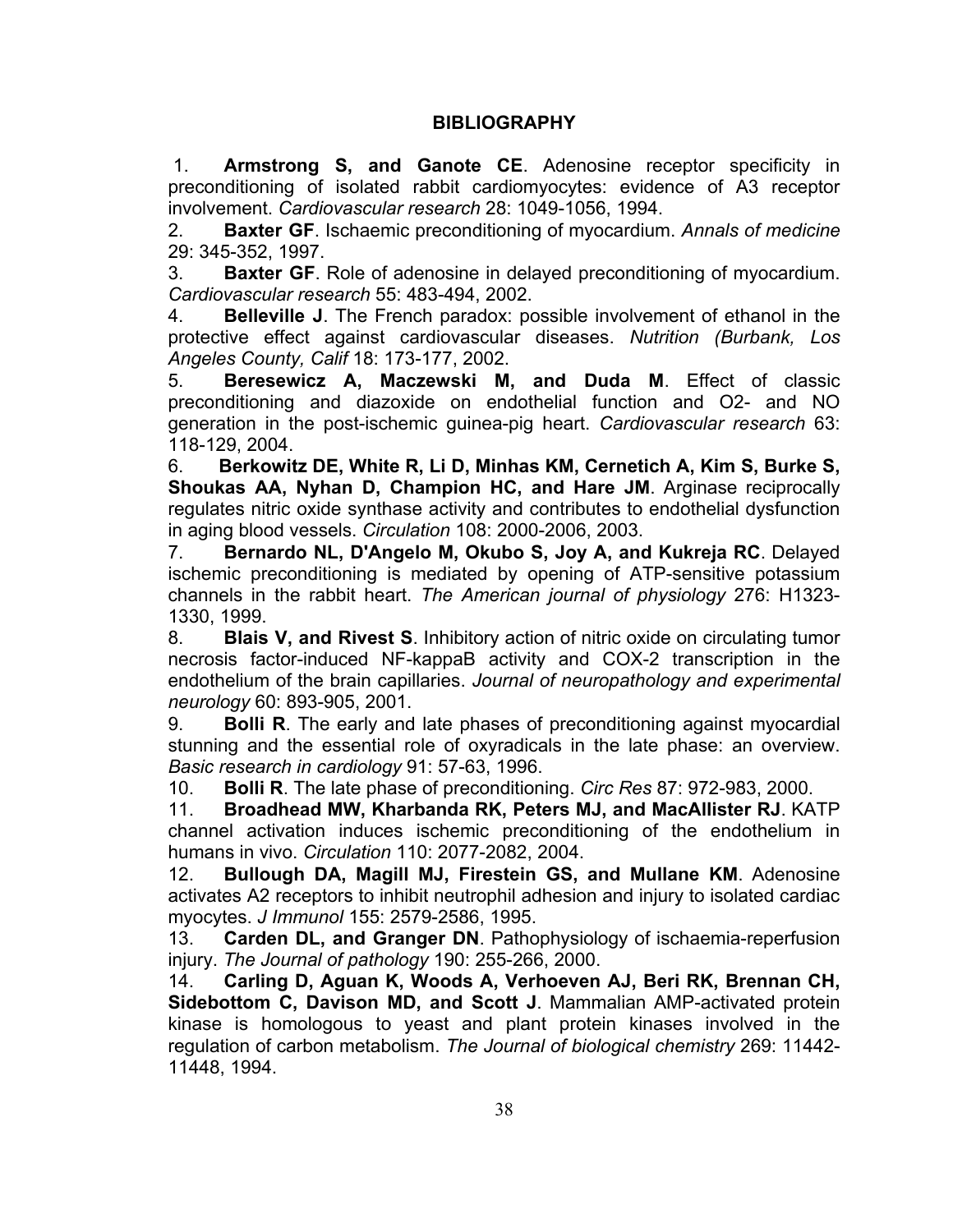15. **Carmichael FJ, Saldivia V, Varghese GA, Israel Y, and Orrego H**. Ethanol-induced increase in portal blood flow: role of acetate and A1- and A2 adenosine receptors. *The American journal of physiology* 255: G417-423, 1988.

16. **Chen CH, Gray MO, and Mochly-Rosen D**. Cardioprotection from ischemia by a brief exposure to physiological levels of ethanol: role of epsilon protein kinase C. *Proceedings of the National Academy of Sciences of the United States of America* 96: 12784-12789, 1999.

17. **Chen ZP, Mitchelhill KI, Michell BJ, Stapleton D, Rodriguez-Crespo I, Witters LA, Power DA, Ortiz de Montellano PR, and Kemp BE**. AMP-activated protein kinase phosphorylation of endothelial NO synthase. *FEBS letters* 443: 285-289, 1999.

18. **Constant J**. Alcohol, ischemic heart disease, and the French paradox. *Clinical cardiology* 20: 420-424, 1997.

19. **Criqui MH, and Ringel BL**. Does diet or alcohol explain the French paradox? *Lancet* 344: 1719-1723, 1994.

20. **Cronstein BN, Naime D, and Ostad E**. The antiinflammatory mechanism of methotrexate. Increased adenosine release at inflamed sites diminishes leukocyte accumulation in an in vivo model of inflammation. *The Journal of clinical investigation* 92: 2675-2682, 1993.

21. **Das DK, Sato M, Ray PS, Maulik G, Engelman RM, Bertelli AA, and Bertelli A**. Cardioprotection of red wine: role of polyphenolic antioxidants. *Drugs under experimental and clinical research* 25: 115-120, 1999.

22. **Daugherty A, Dunn JL, Rateri DL, and Heinecke JW**. Myeloperoxidase, a catalyst for lipoprotein oxidation, is expressed in human atherosclerotic lesions. *The Journal of clinical investigation* 94: 437-444, 1994.

23. **Davies SP, Helps NR, Cohen PT, and Hardie DG**. 5'-AMP inhibits dephosphorylation, as well as promoting phosphorylation, of the AMP-activated protein kinase. Studies using bacterially expressed human protein phosphatase-2C alpha and native bovine protein phosphatase-2AC. *FEBS letters* 377: 421- 425, 1995.

24. **Dayton C, Yamaguchi T, Kamada K, Carter P, and Korthuis RJ**. Antecedent ethanol ingestion prevents postischemic leukocyte adhesion and Pselectin expression by a protein kinase C-dependent mechanism. *Dig Dis Sci* 50: 684-690, 2005.

25. **Dayton C, Yamaguchi T, Kamada K, Carter P, and Korthuis RJ**. Antecedent ethanol ingestion prevents postischemic P-selectin expression in murine small intestine. *Microcirculation* 11: 709-718, 2004.

26. **Drechsler Y, Dolganiuc A, Norkina O, Romics L, Li W, Kodys K, Bach FH, Mandrekar P, and Szabo G**. Heme oxygenase-1 mediates the antiinflammatory effects of acute alcohol on IL-10 induction involving p38 MAPK activation in monocytes. *J Immunol* 177: 2592-2600, 2006.

27. **Dreyer WJ, Michael LH, West MS, Smith CW, Rothlein R, Rossen RD, Anderson DC, and Entman ML**. Neutrophil accumulation in ischemic canine myocardium. Insights into time course, distribution, and mechanism of localization during early reperfusion. *Circulation* 84: 400-411, 1991.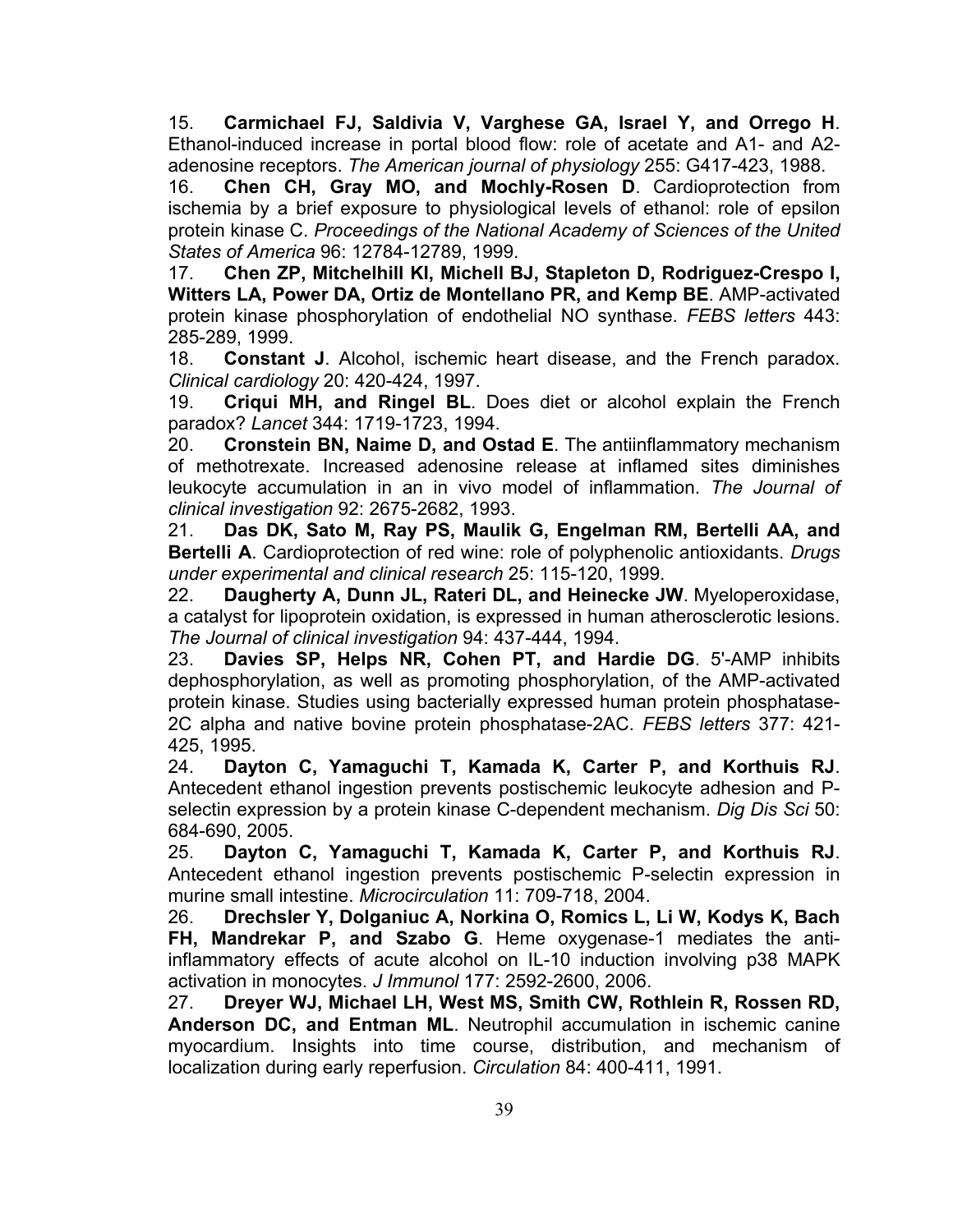28. **Engler RL, Dahlgren MD, Morris DD, Peterson MA, and Schmid-Schonbein GW.** Role of leukocytes in response to acute myocardial ischemia and reflow in dogs. *The American journal of physiology* 251: H314-323, 1986.

29. **Fisslthaler B, Fleming I, Keseru B, Walsh K, and Busse R**. Fluid shear stress and NO decrease the activity of the hydroxy-methylglutaryl coenzyme A reductase in endothelial cells via the AMP-activated protein kinase and FoxO1. *Circulation research* 100: e12-21, 2007.

30. **Fondevila C, Shen XD, Tsuchiyashi S, Yamashita K, Csizmadia E, Lassman C, Busuttil RW, Kupiec-Weglinski JW, and Bach FH**. Biliverdin therapy protects rat livers from ischemia and reperfusion injury. *Hepatology (Baltimore, Md* 40: 1333-1341, 2004.

31. **Fuchs CS, Stampfer MJ, Colditz GA, Giovannucci EL, Manson JE, Kawachi I, Hunter DJ, Hankinson SE, Hennekens CH, and Rosner B**. Alcohol consumption and mortality among women. *The New England journal of medicine*  332: 1245-1250, 1995.

32. **Gaskin FS, Kamada K, Yusof M, and Korthuis RJ**. 5'-AMP-activated protein kinase activation prevents postischemic leukocyte-endothelial cell adhesive interactions. *American journal of physiology* 292: H326-332, 2007.

33. **Giri S, Nath N, Smith B, Viollet B, Singh AK, and Singh I**. 5 aminoimidazole-4-carboxamide-1-beta-4-ribofuranoside inhibits proinflammatory response in glial cells: a possible role of AMP-activated protein kinase. *J Neurosci* 24: 479-487, 2004.

34. **Granger DN, and Korthuis RJ**. Physiologic mechanisms of postischemic tissue injury. *Annual review of physiology* 57: 311-332, 1995.

35. **Gross GJ, and Auchampach JA**. Reperfusion injury: does it exist? *Journal of molecular and cellular cardiology* 42: 12-18, 2007.

36. **Hallows KR, Raghuram V, Kemp BE, Witters LA, and Foskett JK**. Inhibition of cystic fibrosis transmembrane conductance regulator by novel interaction with the metabolic sensor AMP-activated protein kinase. *J Clin Invest*  105: 1711-1721, 2000.

37. **Hangaishi M, Ishizaka N, Aizawa T, Kurihara Y, Taguchi J, Nagai R, Kimura S, and Ohno M**. Induction of heme oxygenase-1 can act protectively against cardiac ischemia/reperfusion in vivo. *Biochemical and biophysical research communications* 279: 582-588, 2000.

38. **Haschemi A, Wagner O, Marculescu R, Wegiel B, Robson SC, Gagliani N, Gallo D, Chen JF, Bach FH, and Otterbein LE**. Cross-regulation of carbon monoxide and the adenosine A2a receptor in macrophages. *J Immunol*  178: 5921-5929, 2007.

39. **Hattori Y, Suzuki K, Hattori S, and Kasai K**. Metformin inhibits cytokineinduced nuclear factor kappaB activation via AMP-activated protein kinase activation in vascular endothelial cells. *Hypertension* 47: 1183-1188, 2006.

40. **Hayashi S, Takamiya R, Yamaguchi T, Matsumoto K, Tojo SJ, Tamatani T, Kitajima M, Makino N, Ishimura Y, and Suematsu M**. Induction of heme oxygenase-1 suppresses venular leukocyte adhesion elicited by oxidative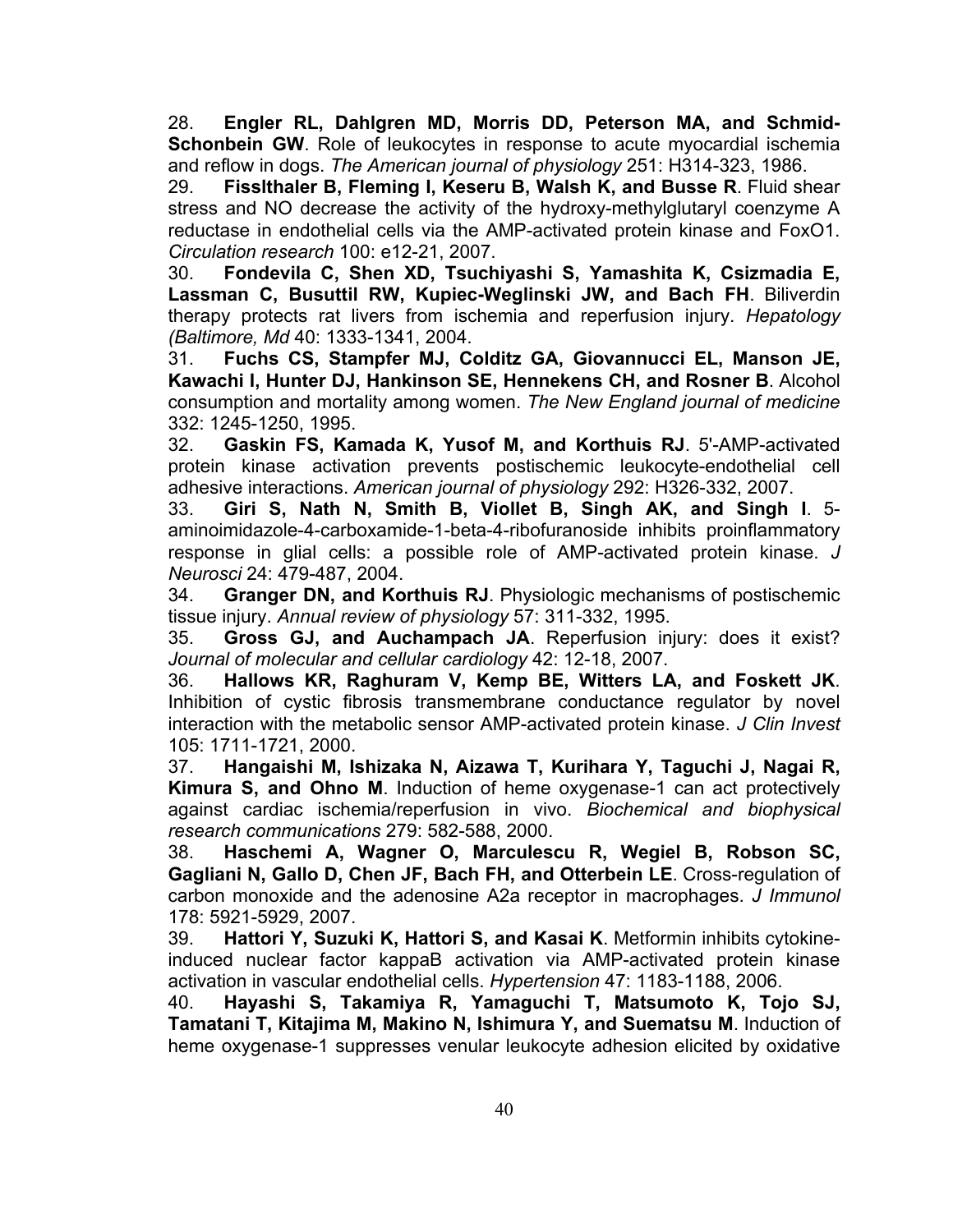stress: role of bilirubin generated by the enzyme. *Circulation research* 85: 663- 671, 1999.

41. **Hendrickson RJ, Cahill PA, Sitzmann JV, and Redmond EM**. Ethanol enhances basal and flow-stimulated nitric oxide synthase activity in vitro by activating an inhibitory guanine nucleotide binding protein. *The Journal of pharmacology and experimental therapeutics* 289: 1293-1300, 1999.

42. **Huang SS, Wei FC, and Hung LM**. Ischemic preconditioning attenuates postischemic leukocyte--endothelial cell interactions: role of nitric oxide and protein kinase C. *Circ J* 70: 1070-1075, 2006.

43. **Jancso G, Cserepes B, Gasz B, Benko L, Borsiczky B, Ferenc A, Kurthy M, Racz B, Lantos J, Gal J, Arato E, Sinayc L, Weber G, and Roth E**. Expression and protective role of heme oxygenase-1 in delayed myocardial preconditioning. *Annals of the New York Academy of Sciences* 1095: 251-261, 2007.

44. **Jerome SN, Akimitsu T, Gute DC, and Korthuis RJ**. Ischemic preconditioning attenuates capillary no-reflow induced by prolonged ischemia and reperfusion. *The American journal of physiology* 268: H2063-2067, 1995.

45. **Jerome SN, Dore M, Paulson JC, Smith CW, and Korthuis RJ**. Pselectin and ICAM-1-dependent adherence reactions: role in the genesis of postischemic no-reflow. *The American journal of physiology* 266: H1316-1321, 1994.

46. **Jerome SN, Smith CW, and Korthuis RJ**. CD18-dependent adherence reactions play an important role in the development of the no-reflow phenomenon. *The American journal of physiology* 264: H479-483, 1993.

47. **Jing M, and Ismail-Beigi F**. Role of 5'-AMP-activated protein kinase in stimulation of glucose transport in response to inhibition of oxidative phosphorylation. *American journal of physiology* 290: C484-491, 2006.

48. **Kamada K, Dayton CB, Yamaguchi T, and Korthuis RJ**. Antecedent ethanol ingestion prevents postischemic microvascular dysfunction. *Pathophysiology* 10: 131-137, 2004.

49. **Kamada K, Gaskin FS, Yamaguchi T, Carter P, Yoshikawa T, Yusof M, and Korthuis RJ**. Role of calcitonin gene-related peptide in the postischemic anti-inflammatory effects of antecedent ethanol ingestion. *Am J Physiol Heart Circ Physiol* 290: H531-537, 2006.

50. **Kim SJ, Zhang X, Xu X, Chen A, Gonzalez JB, Koul S, Vijayan K, Crystal GJ, Vatner SF, and Hintze TH**. Evidence for enhanced eNOS function in coronary microvessels during the second window of protection. *Am J Physiol Heart Circ Physiol* 292: H2152-2158, 2007.

51. **Kirkby KA, and Adin CA**. Products of heme oxygenase and their potential therapeutic applications. *American journal of physiology* 290: F563-571, 2006.

52. **Kobayashi H, Ashraf M, Rahamathulla PM, and Minami M**. Moderating effect of low doses of ethanol on reoxygenation injury in the anoxic myocardium. *Pathology, research and practice* 182: 810-816, 1987.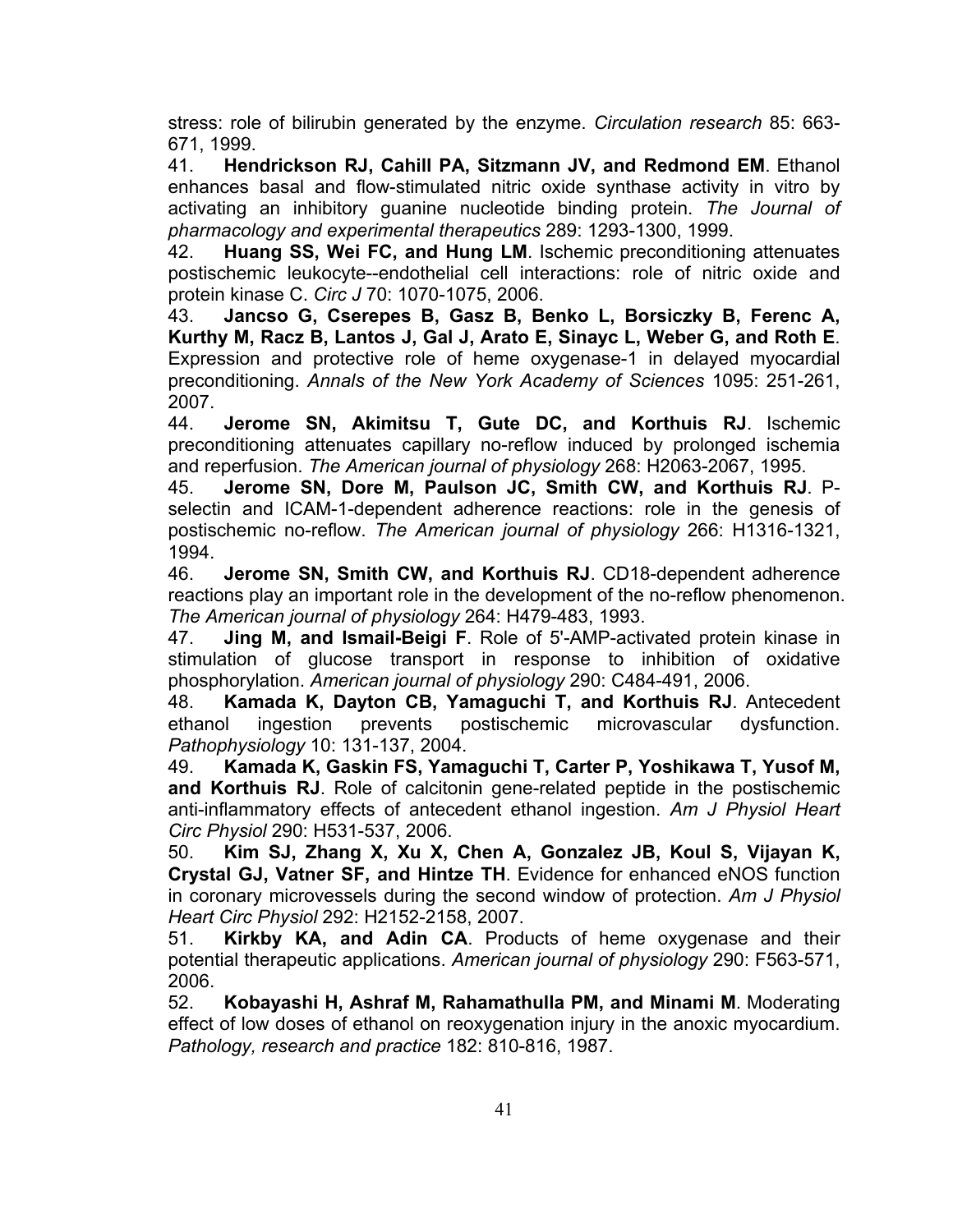53. **Korthuis RJ**. cAMP Reduces Postischemic Leukocyte Rolling and Adhesion via adenosine A2-receptor activation and HO-1. 2004.

54. **Korthuis RJ, and Granger DN**. Reactive oxygen metabolites, neutrophils, and the pathogenesis of ischemic-tissue/reperfusion. *Clinical cardiology* 16: I19- 26, 1993.

55. **Kwak HJ, Park KM, Lee S, Lim HJ, Go SH, Eom SM, and Park HY**. Preconditioning with low concentration NO attenuates subsequent NO-induced apoptosis in vascular smooth muscle cells via HO-1-dependent mitochondrial death pathway. *Toxicology and applied pharmacology* 217: 176-184, 2006.

56. **Lefer AM, and Lefer DJ**. The role of nitric oxide and cell adhesion molecules on the microcirculation in ischaemia-reperfusion. *Cardiovascular research* 32: 743-751, 1996.

57. **Leffler CW, Balabanova L, Fedinec AL, and Parfenova H**. Nitric oxide increases carbon monoxide production by piglet cerebral microvessels. *Am J Physiol Heart Circ Physiol* 289: H1442-1447, 2005.

58. **Li YJ, Xiao ZS, Peng CF, and Deng HW**. Calcitonin gene-related peptide-induced preconditioning protects against ischemia-reperfusion injury in isolated rat hearts. *Eur J Pharmacol* 311: 163-167, 1996.

59. **Liang CS, and Lowenstein JM**. Metabolic control of the circulation. Effects of acetate and pyruvate. *The Journal of clinical investigation* 62: 1029- 1038, 1978.

60. **Litt MR, Jeremy RW, Weisman HF, Winkelstein JA, and Becker LC**. Neutrophil depletion limited to reperfusion reduces myocardial infarct size after 90 min of ischemia. Evidence for neutrophil-mediated reperfusion injury. *Circulation* 80: 1816-1827, 1989.

61. **Liu XM, Peyton KJ, Ensenat D, Wang H, Hannink M, Alam J, and Durante W**. Nitric oxide stimulates heme oxygenase-1 gene transcription via the Nrf2/ARE complex to promote vascular smooth muscle cell survival. *Cardiovascular research* 75: 381-389, 2007.

62. **Long YC, and Zierath JR**. AMP-activated protein kinase signaling in metabolic regulation. *The Journal of clinical investigation* 116: 1776-1783, 2006.

63. **Maines MD, and Panahian N**. The heme oxygenase system and cellular defense mechanisms. Do HO-1 and HO-2 have different functions? *Advances in experimental medicine and biology* 502: 249-272, 2001.

64. **Miyamae M, Diamond I, Weiner MW, Camacho SA, and Figueredo VM**. Regular alcohol consumption mimics cardiac preconditioning by protecting against ischemia-reperfusion injury. *Proceedings of the National Academy of Sciences of the United States of America* 94: 3235-3239, 1997.

65. **Mizumura T, Nithipatikom K, and Gross GJ**. Bimakalim, an ATPsensitive potassium channel opener, mimics the effects of ischemic preconditioning to reduce infarct size, adenosine release, and neutrophil function in dogs. *Circulation* 92: 1236-1245, 1995.

66. **Mizumura T, Nithipatikom K, and Gross GJ**. Infarct size-reducing effect of nicorandil is mediated by the KATP channel but not by its nitrate-like properties in dogs. *Cardiovascular research* 32: 274-285, 1996.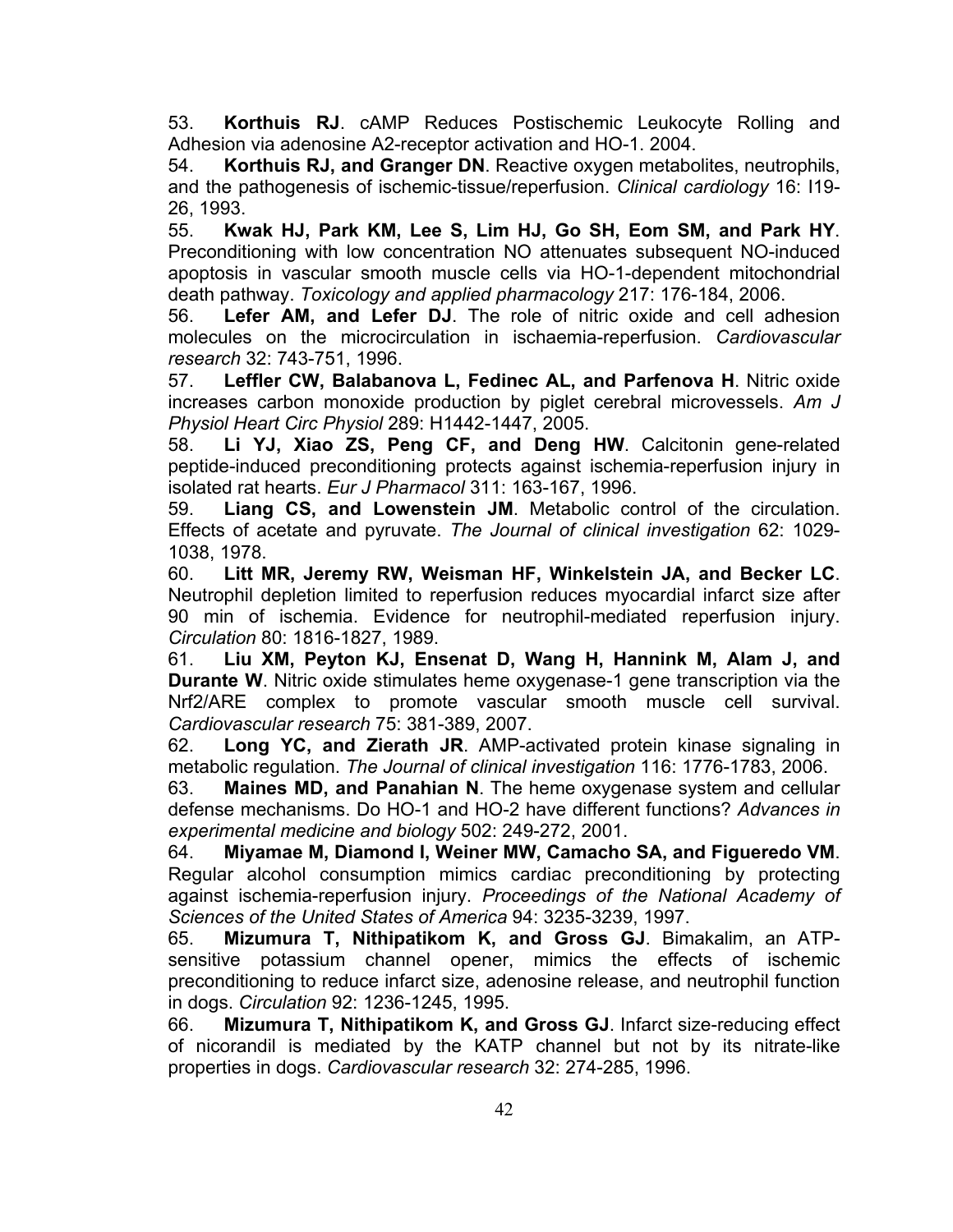67. **Morrow VA, Foufelle F, Connell JM, Petrie JR, Gould GW, and Salt IP**. Direct activation of AMP-activated protein kinase stimulates nitric-oxide synthesis in human aortic endothelial cells. *The Journal of biological chemistry* 278: 31629- 31639, 2003.

68. **Murry CE, Jennings RB, and Reimer KA**. Preconditioning with ischemia: a delay of lethal cell injury in ischemic myocardium. *Circulation* 74: 1124-1136, 1986.

69. **Muscari C, Bonafe F, Gamberini C, Giordano E, Tantini B, Fattori M, Guarnieri C, and Caldarera CM**. Early preconditioning prevents the loss of endothelial nitric oxide synthase and enhances its activity in the ischemic/reperfused rat heart. *Life sciences* 74: 1127-1137, 2004.

70. **Oostingh GJ, Pozgajova M, Ludwig RJ, Krahn T, Boehncke WH, Nieswandt B, and Schon MP**. Diminished thrombus formation and alleviation of myocardial infarction and reperfusion injury through antibody- or small-moleculemediated inhibition of selectin-dependent platelet functions. *Haematologica* 92: 502-512, 2007.

71. **Orrego H, Carmichael FJ, Saldivia V, Giles HG, Sandrin S, and Israel Y**. Ethanol-induced increase in portal blood flow: role of adenosine. *The American journal of physiology* 254: G495-501, 1988.

72. **Otterbein LE, Soares MP, Yamashita K, and Bach FH**. Heme oxygenase-1: unleashing the protective properties of heme. *Trends in immunology* 24: 449-455, 2003.

73. **Parks DA, and Granger DN**. Contributions of ischemia and reperfusion to mucosal lesion formation. *The American journal of physiology* 250: G749-753, 1986.

74. **Patel HH, Gross ER, Peart JN, Hsu AK, and Gross GJ**. Sarcolemmal KATP channel triggers delayed ischemic preconditioning in rats. *Am J Physiol Heart Circ Physiol* 288: H445-447, 2005.

75. **Peart JN, and Gross GJ**. Chronic exposure to morphine produces a marked cardioprotective phenotype in aged mouse hearts. *Experimental gerontology* 39: 1021-1026, 2004.

76. **Renaud S, and de Lorgeril M**. Wine, alcohol, platelets, and the French paradox for coronary heart disease. *Lancet* 339: 1523-1526, 1992.

77. **Rezkalla SH, and Kloner RA**. Ischemic preconditioning and preinfarction angina in the clinical arena. *Nature clinical practice* 1: 96-102, 2004.

78. **Riksen NP, Smits P, and Rongen GA**. Ischaemic preconditioning: from molecular characterisation to clinical application--part I. *The Netherlands journal of medicine* 62: 353-363, 2004.

79. **Rimm EB, Giovannucci EL, Willett WC, Colditz GA, Ascherio A, Rosner B, and Stampfer MJ**. Prospective study of alcohol consumption and risk of coronary disease in men. *Lancet* 338: 464-468, 1991.

80. **Rizvi A, Tang XL, Qiu Y, Xuan YT, Takano H, Jadoon AK, and Bolli R**. Increased protein synthesis is necessary for the development of late preconditioning against myocardial stunning. *The American journal of physiology*  277: H874-884, 1999.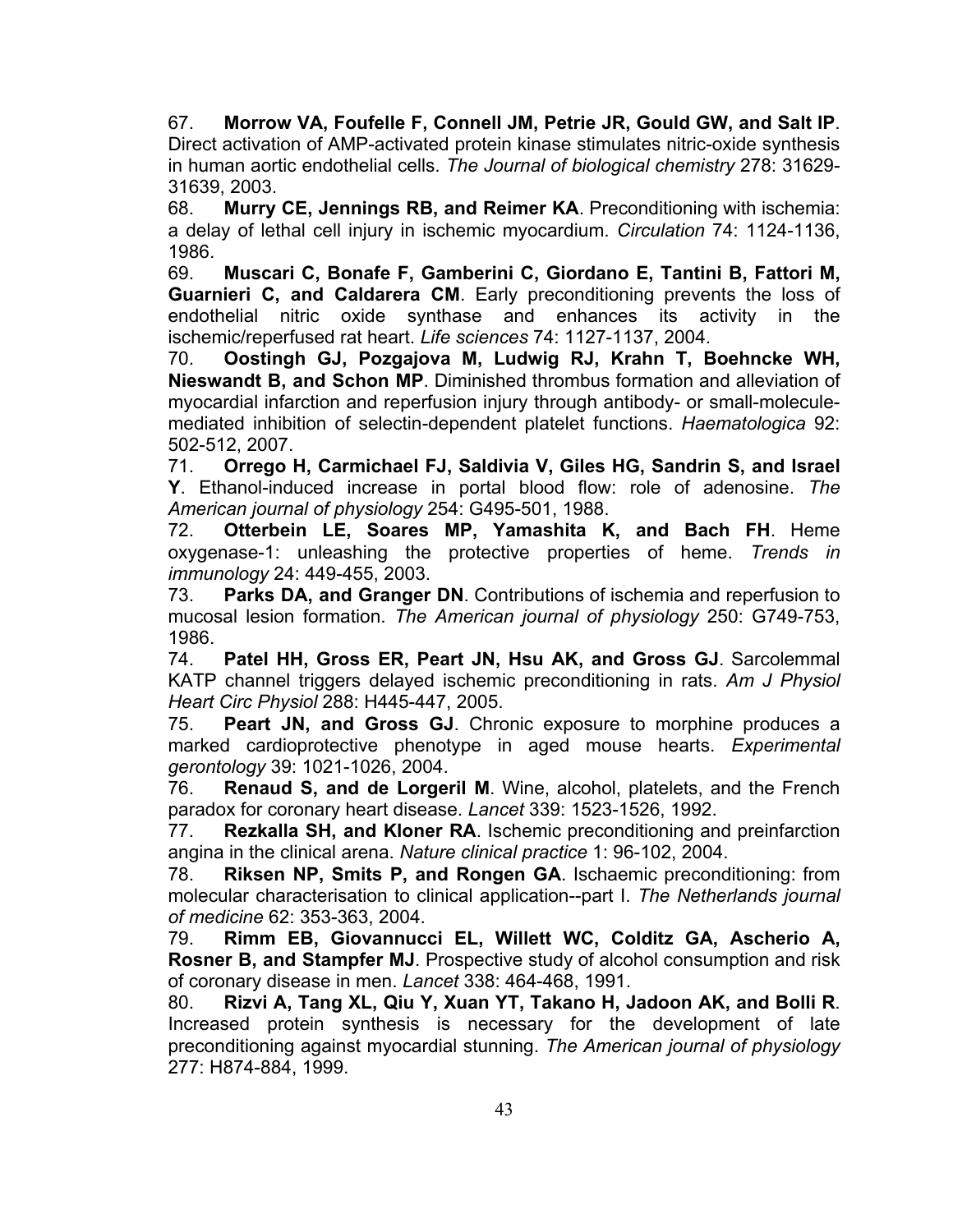81. **Sadasivan KK, Carden DL, Moore MB, and Korthuis RJ**. Neutrophil mediated microvascular injury in acute, experimental compartment syndrome. *Clinical orthopaedics and related research* 206-215, 1997.

82. **Sanders MJ, Grondin PO, Hegarty BD, Snowden MA, and Carling D**. Investigating the mechanism for AMP activation of the AMP-activated protein kinase cascade. *The Biochemical journal* 403: 139-148, 2007.

83. **Sato M, Fraga C, and Das DK**. Induction of the expression of cardioprotective proteins after mild-to-moderate consumption of alcohol. *Pathophysiology* 10: 139-145, 2004.

84. **Sato M, Maulik G, Ray PS, Bagchi D, and Das DK**. Cardioprotective effects of grape seed proanthocyanidin against ischemic reperfusion injury. *Journal of molecular and cellular cardiology* 31: 1289-1297, 1999.

85. **Sato M, Maulik N, and Das DK**. Cardioprotection with alcohol: role of both alcohol and polyphenolic antioxidants. *Annals of the New York Academy of Sciences* 957: 122-135, 2002.

86. **Shigematsu S, Ishida S, Gute DC, and Korthuis RJ**. Bradykinin prevents postischemic leukocyte adhesion and emigration and attenuates microvascular barrier disruption. *Am J Physiol* 277: H161-171, 1999.

87. **Shigematsu S, Ishida S, Gute DC, and Korthuis RJ**. Postischemic antiinflammatory effects of bradykinin preconditioning. *Am J Physiol Heart Circ Physiol* 280: H441-454, 2001.

88. **Shinmura K, Nagai M, Tamaki K, and Bolli R**. Gender and aging do not impair opioid-induced late preconditioning in rats. *Basic research in cardiology*  99: 46-55, 2004.

89. **Shinmura K, Tamaki K, and Bolli R**. Short-term caloric restriction improves ischemic tolerance independent of opening of ATP-sensitive K+ channels in both young and aged hearts. *Journal of molecular and cellular cardiology* 39: 285-296, 2005.

90. **Song R, Kubo M, Morse D, Zhou Z, Zhang X, Dauber JH, Fabisiak J, Alber SM, Watkins SC, Zuckerbraun BS, Otterbein LE, Ning W, Oury TD, Lee PJ, McCurry KR, and Choi AM**. Carbon monoxide induces cytoprotection in rat orthotopic lung transplantation via anti-inflammatory and anti-apoptotic effects. *The American journal of pathology* 163: 231-242, 2003.

91. **Stein AB, Tang XL, Guo Y, Xuan YT, Dawn B, and Bolli R**. Delayed adaptation of the heart to stress: late preconditioning. *Stroke; a journal of cerebral circulation* 35: 2676-2679, 2004.

92. **Sukhodub A, Jovanovic S, Du Q, Budas G, Clelland AK, Shen M, Sakamoto K, Tian R, and Jovanovic A**. AMP-activated protein kinase mediates preconditioning in cardiomyocytes by regulating activity and trafficking of sarcolemmal ATP-sensitive K(+) channels. *Journal of cellular physiology* 210: 224-236, 2007.

93. **Sun W, Lee TS, Zhu M, Gu C, Wang Y, Zhu Y, and Shyy JY**. Statins activate AMP-activated protein kinase in vitro and in vivo. *Circulation* 114: 2655- 2662, 2006.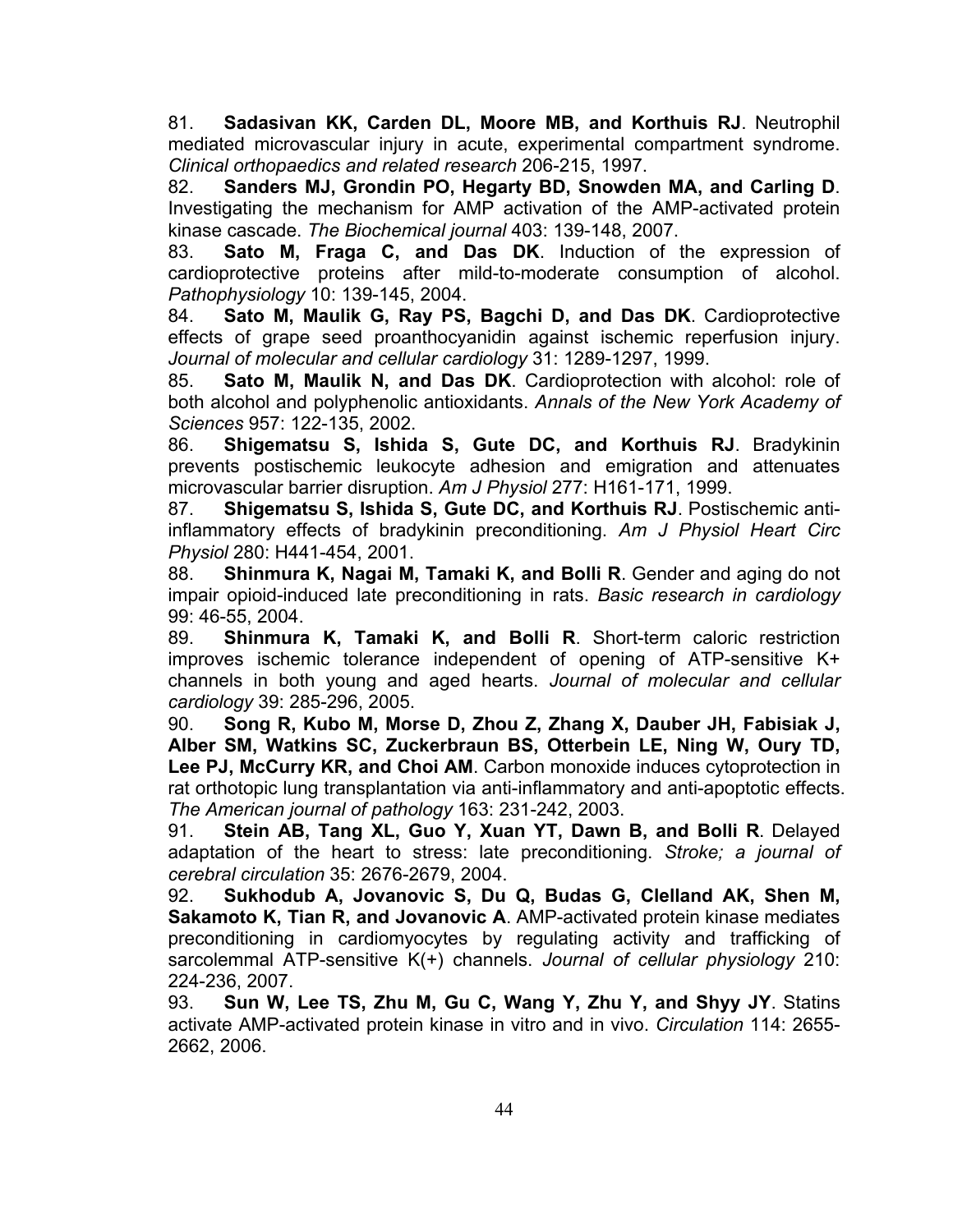94. **Takano H, Tang XL, Qiu Y, Guo Y, French BA, and Bolli R**. Nitric oxide donors induce late preconditioning against myocardial stunning and infarction in conscious rabbits via an antioxidant-sensitive mechanism. *Circ Res* 83: 73-84, 1998.

95. **Tang XL, Sato H, Tiwari S, Dawn B, Bi Q, Li Q, Shirk G, and Bolli R**. Cardioprotection by postconditioning in conscious rats is limited to coronary occlusions <45 min. *Am J Physiol Heart Circ Physiol* 2006.

96. **Tenhunen R, Marver HS, and Schmid R**. The enzymatic conversion of heme to bilirubin by microsomal heme oxygenase. *Proc Natl Acad Sci U S A* 61: 748-755, 1968.

97. **Towler MC, and Hardie DG**. AMP-activated protein kinase in metabolic control and insulin signaling. *Circulation research* 100: 328-341, 2007.

98. **Uchiyama Y, Otani H, Wakeno M, Okada T, Uchiyama T, Sumida T, Kido M, Imamura H, Nakao S, and Shingu K**. Role of mitochondrial KATP channels and protein kinase C in ischaemic preconditioning. *Clinical and experimental pharmacology & physiology* 30: 426-436, 2003.

99. **Vachharajani TJ, Work J, Issekutz AC, and Granger DN**. Heme oxygenase modulates selectin expression in different regional vascular beds. *Am J Physiol Heart Circ Physiol* 278: H1613-1617, 2000.

100. **Vanden Hoek TL, Shao Z, Li C, Zak R, Schumacker PT, and Becker LB**. Reperfusion injury on cardiac myocytes after simulated ischemia. *The American journal of physiology* 270: H1334-1341, 1996.

101. **Wall TM, Sheehy R, and Hartman JC**. Role of bradykinin in myocardial preconditioning. *J Pharmacol Exp Ther* 270: 681-689, 1994.

102. **Wang CZ, Wang Y, Di A, Magnuson MA, Ye H, Roe MW, Nelson DJ, Bell GI, and Philipson LH**. 5-amino-imidazole carboxamide riboside acutely potentiates glucose-stimulated insulin secretion from mouse pancreatic islets by KATP channel-dependent and -independent pathways. *Biochemical and biophysical research communications* 330: 1073-1079, 2005.

103. **Wei W, Wei FC, and Hung LM**. Diazoxide ameliorates microcirculatory disturbances through PKC-dependent pathway in I/R-injured rat cremaster muscles. *Journal of biomedical science* 12: 521-529, 2005.

104. **Wu Y, Song P, Xu J, Zhang M, and Zou MH**. Activation of protein phosphatase 2A by palmitate inhibits AMP-activated protein kinase. *The Journal of biological chemistry* 282: 9777-9788, 2007.

105. **www.cdc.gov**. Leading Causes of Death for All Females. Centers for Disease Control, 2003.

106. **www.cdc.gov**. Leading Causes of Death for All Males. Centers for Disease Control, 2002.

107. **Xenos ES, Stevens SL, Freeman MB, Cassada DC, and Goldman MH**. Nitric oxide mediates the effect of fluvastatin on intercellular adhesion molecule-1 and platelet endothelial cell adhesion molecule-1 expression on human endothelial cells. *Ann Vasc Surg* 19: 386-392, 2005.

108. **Xi L, Hess ML, and Kukreja RC**. Ischemic preconditioning in isolated perfused mouse heart: reduction in infarct size without improvement of post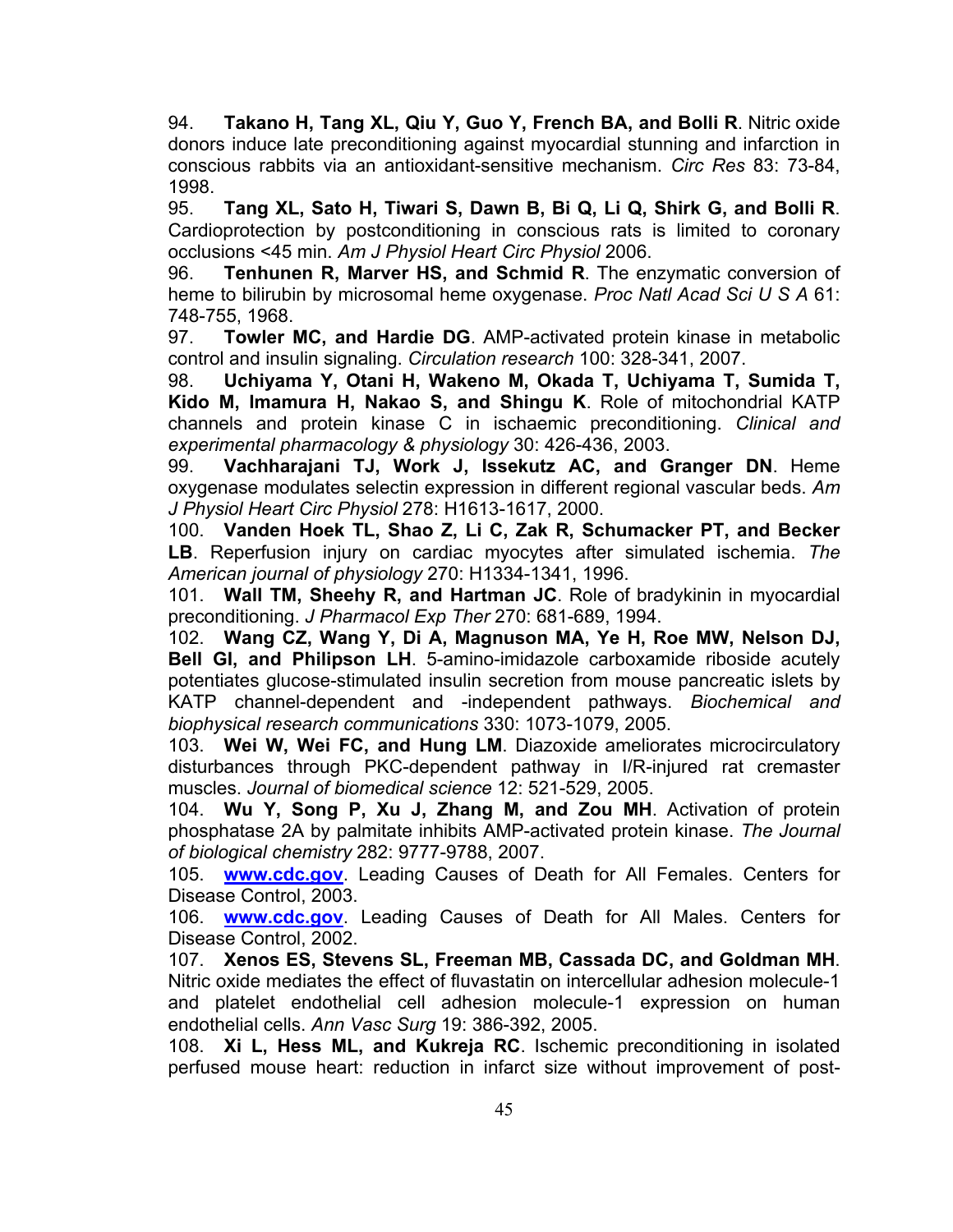ischemic ventricular function. *Molecular and cellular biochemistry* 186: 69-77, 1998.

109. **Xuan YT, Guo Y, Zhu Y, Wang OL, Rokosh G, and Bolli R**. Endothelial Nitric Oxide Synthase Plays an Obligatory Role in the Late Phase of Ischemic Preconditioning by Activating the Protein Kinase C{epsilon}-p44/42 Mitogen-Activated Protein Kinase-pSer-Signal Transducers and Activators of Transcription1/3 Pathway. *Circulation* 2007.

110. **Xuan YT, Tang XL, Qiu Y, Banerjee S, Takano H, Han H, and Bolli R**. Biphasic response of cardiac NO synthase isoforms to ischemic preconditioning in conscious rabbits. *American journal of physiology* 279: H2360-2371, 2000.

111. **Yamaguchi T, Dayton C, Shigematsu T, Carter P, Yoshikawa T, Gute DC, and Korthuis RJ**. Preconditioning with ethanol prevents postischemic leukocyte-endothelial cell adhesive interactions. *American journal of physiology*  283: H1019-1030, 2002.

112. **Yamaguchi T, Dayton CB, Ross CR, Yoshikawa T, Gute DC, and Korthuis RJ**. Late preconditioning by ethanol is initiated via an oxidantdependent signaling pathway. *Free radical biology & medicine* 34: 365-376, 2003. 113. **Yamaguchi T, Kamada K, Dayton C, Gaskin FS, Yusof M, Yoshikawa T, Carter P, and Korthuis RJ**. Role of eNOS-derived NO in the postischemic anti-inflammatory effects of antecedent ethanol ingestion in murine small intestine. *Am J Physiol Heart Circ Physiol* 292: H1435-1442, 2007.

114. **Yung LM, Leung FP, Yao X, Chen ZY, and Huang Y**. Reactive oxygen species in vascular wall. *Cardiovascular & hematological disorders drug targets*  6: 1-19, 2006.

115. **Zweier JL, and Talukder MA**. The role of oxidants and free radicals in reperfusion injury. *Cardiovascular research* 70: 181-190, 2006.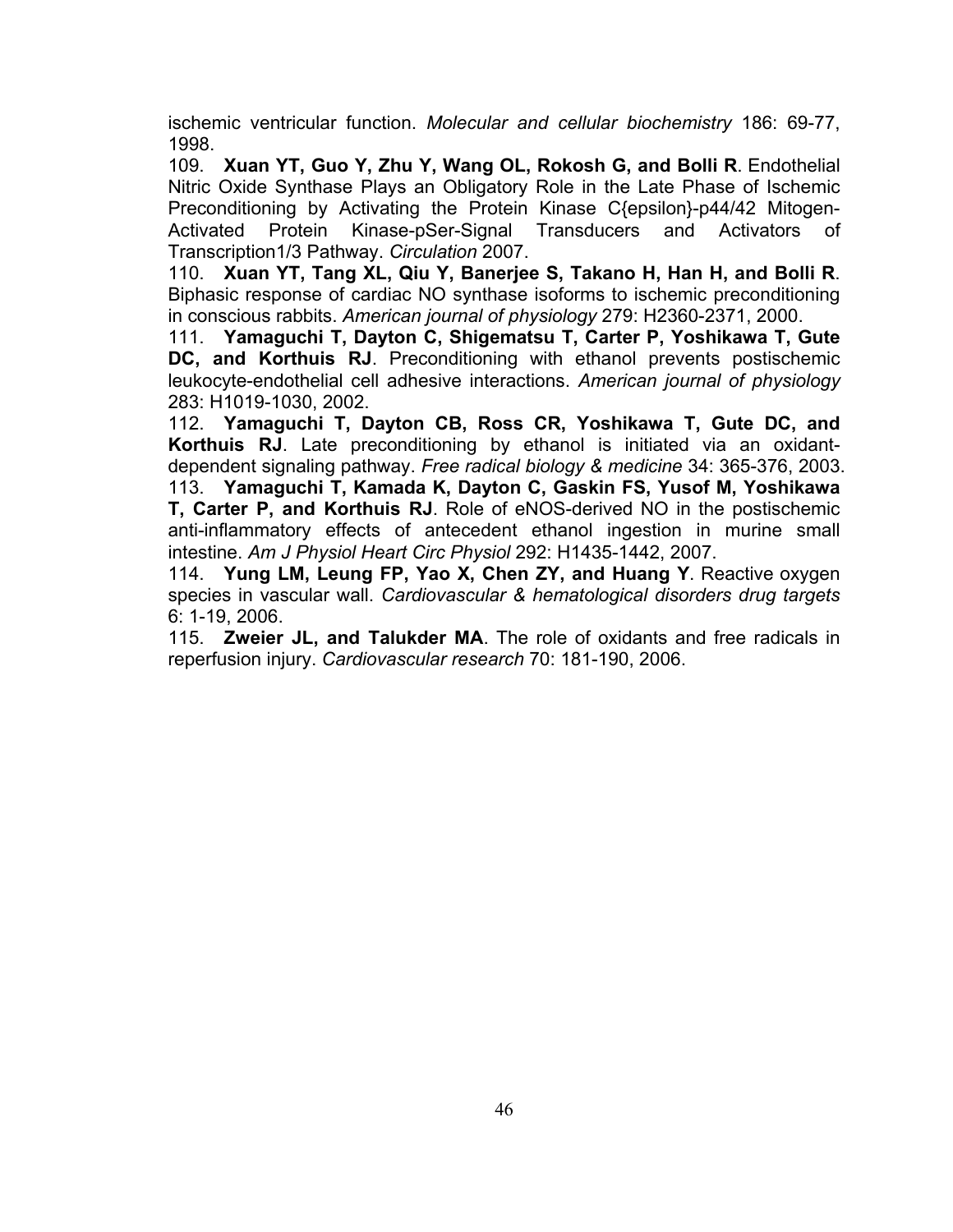# **5'-AMP-ACTIVATED PROTEIN KINASE ACTIVATION PREVENTS POSTISCHEMIC LEUKOCYTE-ENDOTHELIAL CELL ADHESIVE INTERACTIONS**

F. Spencer Gaskin<sup>1</sup>, Kazuhiro Kamada<sup>1</sup>, Mozow Yusof<sup>1</sup>, and Ronald J.

Korthuis $1,2$ 

<sup>1</sup> Department of Medical Pharmacology and Physiology and the  $2$  Dalton Cardiovascular Research Center, University of Missouri, Columbia, MO 65212

Running Title: AMPK PRECONDITIONING AND POSTISCHEMIC LEUKOCYTE ADHESION

Address for mailing proofs:

Ronald J. Korthuis, PhD Department of Medical Pharmacology and Physiology University of Missouri-Columbia One Hospital Drive Columbia, MO 65212

Telephone number: (573) 882-8059 Fax number: (573) 884-4276 E-mail address: korthuisr@health.missouri.edu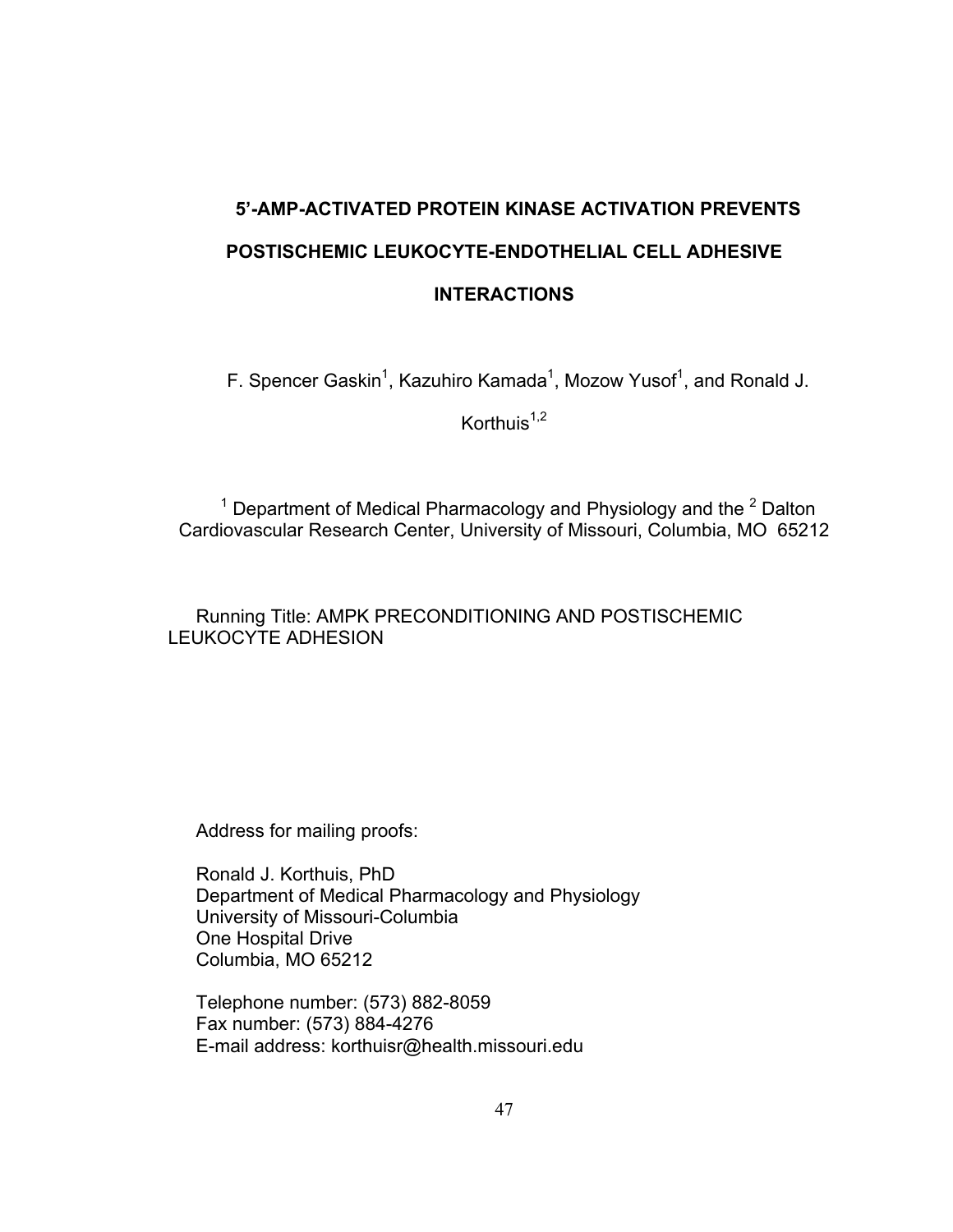#### **ABSTRACT**

Preconditioning (PC) with nitric oxide (NO) donors or agents that increase endothelial nitric oxide synthase (eNOS) activity 24 hrs prior to ischemia/reperfusion (I/R) prevents postischemic leukocyte rolling (LR) and stationary leukocyte adhesion (LA). As 5'-AMP-activated protein kinase (AMPK) phosphorylates eNOS at Ser1177, resulting in its activation, we postulated that AMPK activation may trigger the development of a preconditioned antiinflammatory phenotype similar to that induced by NO donors. Wild-type (WT) C57BL/6J and eNOS-/- mice were treated with the AMPK agonist 5 aminoimidazole-4-carboxamide ribonucleoside (AICAR) 30 min (early AICAR PC) or 24 hrs (late AICAR PC) prior to I/R; LR and LA were quantified in single postcapillary venules in the jejunum using intravital microscopy. I/R induced comparable marked increases in LR and LA in WT and eNOS-/- mice relative to sham (no ischemia) animals. Late AICAR PC prevented postischemic LR and LA while early AICAR PC prevented LA in WT mice. Late AICAR PC was ineffective in preventing I/R-induced LR but not LA in the eNOS-/- mice and the same pattern was seen in wild-type animals treated with the NOS inhibitor L-NAME. Early AICAR PC remained effective in preventing LA in eNOS-/- mice. Our results indicate that both early and late PC with an AMPK agonist produces an anti-inflammatory phenotype in postcapillary venules. Because the protection afforded by late AICAR PC on postischemic LR was prevented by NOS inhibition in WT mice and absent in eNOS-deficient mice, it appears that eNOS triggers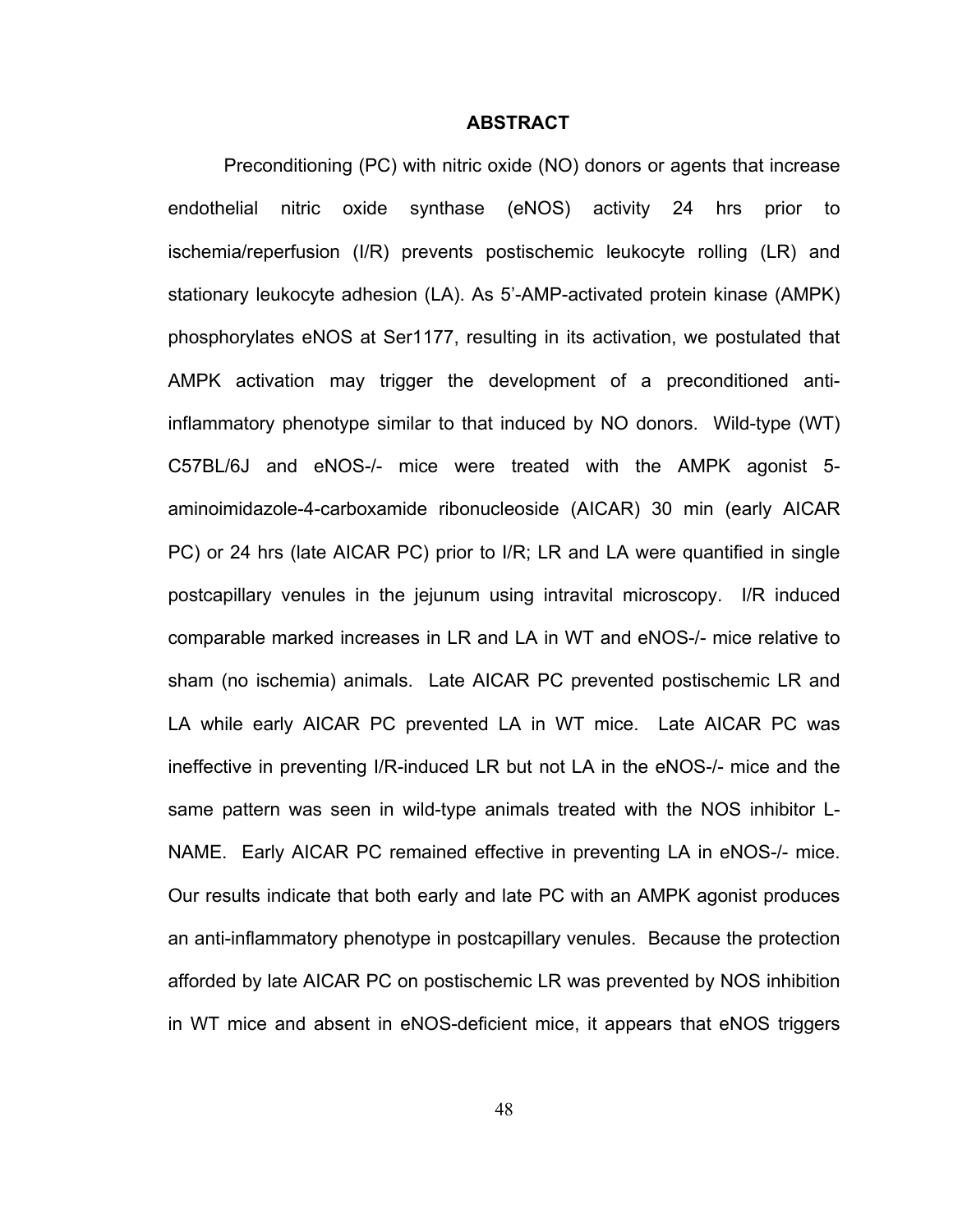this protective effect. In stark contrast, antecedent AMPK activation prevented I/R-induced LA by an eNOS-independent mechanism.

**Key Words:** ischemia, reperfusion, leukocyte rolling and adhesion, preconditioning, endothelial nitric oxide synthase deficient mice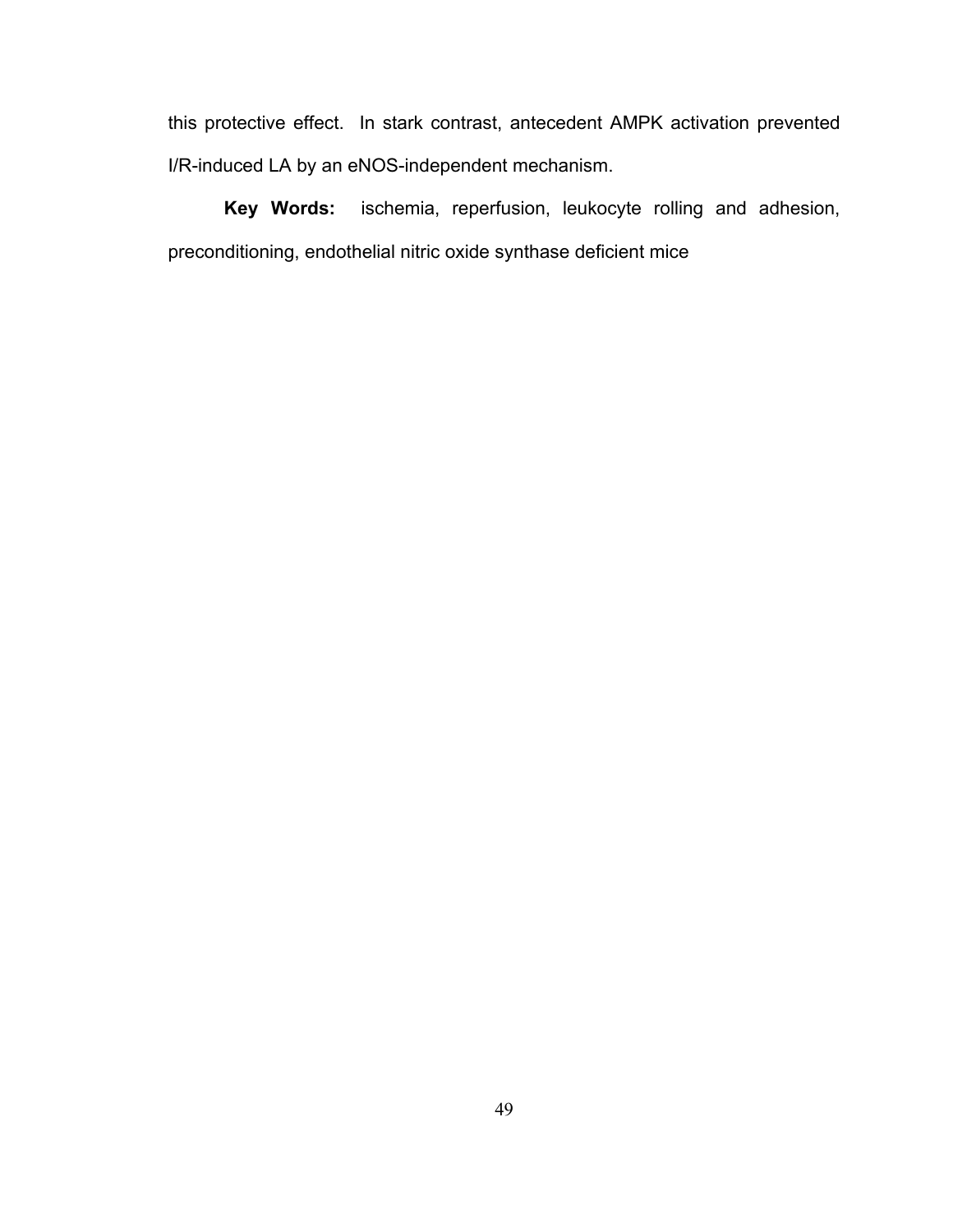#### **INTRODUCTION**

Since ischemic preconditioning (IPC) was first described by Murry et al. (94) in 1986, this intrinsic protective mechanism has been studied extensively. This seminal work demonstrated that subjecting the myocardium to brief periods of vascular occlusion followed by reperfusion just prior to induction of a prolonged ischemic insult (index ischemia) significantly reduced myocardial infarct size. Subsequent work demonstrated that increasing the reperfusion time interval between the preconditioning stimuli and the onset of index ischemia resulted in a progressive decline and eventual loss of the infarct-sparing effects of IPC. However, a second less powerful phase of protection emerged 24 hrs after preconditioning, an observation that gave rise to the concept that IPC induced biphasic (early vs. late phase) preconditioned responses (4, 129, 132). Due to the impracticality of inducing IPC in the clinical arena an intensive research effort has been directed at identifying other interventions that trigger the development of innate preconditioning mechanisms. As a result of this work several pharmacologic agents are now known to induce a protective phenotype similar to that seen with IPC, such as preconditioning with: ethanol, adenosine receptor agonists, bradykinin, nitric oxide (NO) donors, and exogenous calcitonin gene-related peptide (14, 22, 81, 131, 140). Indeed, our own work has established that these agents induce the development of a protective antiinflammatory phenotype in postcapillary venules, such that these vessels fail to support adhesion molecule expression, leukocyte rolling and adhesion, and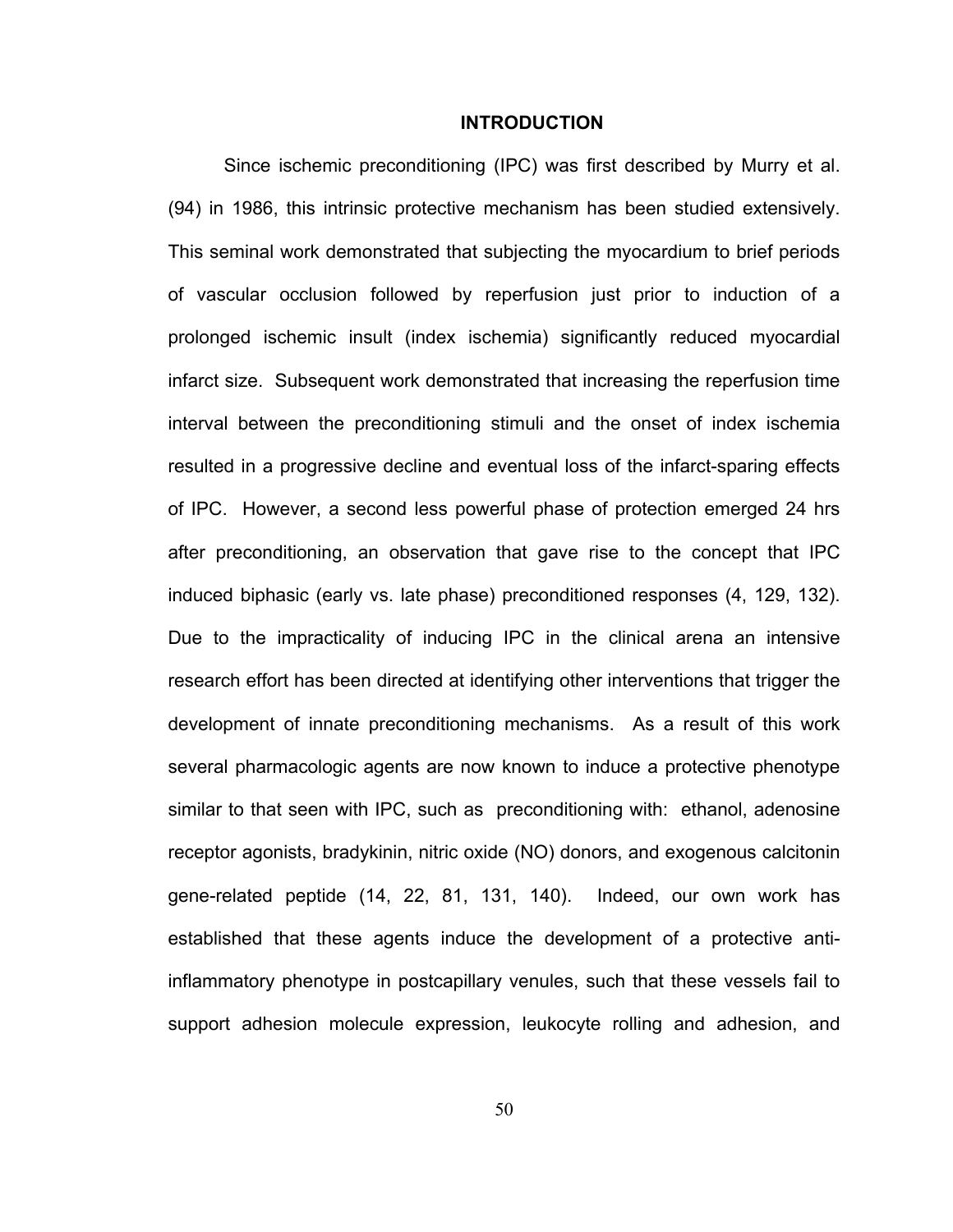increased vascular permeability when the small bowel is subsequently exposed to prolonged I/R (32, 33, 68, 69, 121, 122, 152).

Most of the agents which induce the development of preconditioned states do so by a triggering mechanism that involves formation of nitric oxide (NO) by endothelial nitric oxide synthase (eNOS). AMP-activated protein kinase (AMPK) is a ubiquitously expressed heterotrimeric serine/threonine kinase that regulates a diverse array of enzymes and substrates. Among its many enzymatic targets for phosphorylation, AMPK-mediated eNOS activation plays a prominent role in regulating downstream activities of a variety of therapeutic agents (31, 93, 118). Interestingly the glucose lowering agent metformin has been shown to activate AMPK and prevent the signalling of inflammatory cytokines through nuclear factor kappa B and tumor necrosis factor  $\alpha$  (53). This study also demonstrated that adhesion molecule expression was reduced by metformin or AICAR administration, a protective effect that was abrogated by the addition of an siRNA directed towards AMPKα1. These activities have previously been attributed to eNOS by others (10, 148).

Taken together with the fact that AMPK has been shown to stimulate eNOS, the aforementioned observations led us to hypothesize that direct activation of AMPK should result in the development of an anti-inflammatory phenotype similar to that seen in tissues preconditioned with ethanol or brief periods of ischemia. Moreover, we postulated that such beneficial effects would occur by an eNOS-dependent mechanism. To test these hypotheses, we examined the effects of an AMPK activator, 5-aminoimidazole-4-carboxamide 1-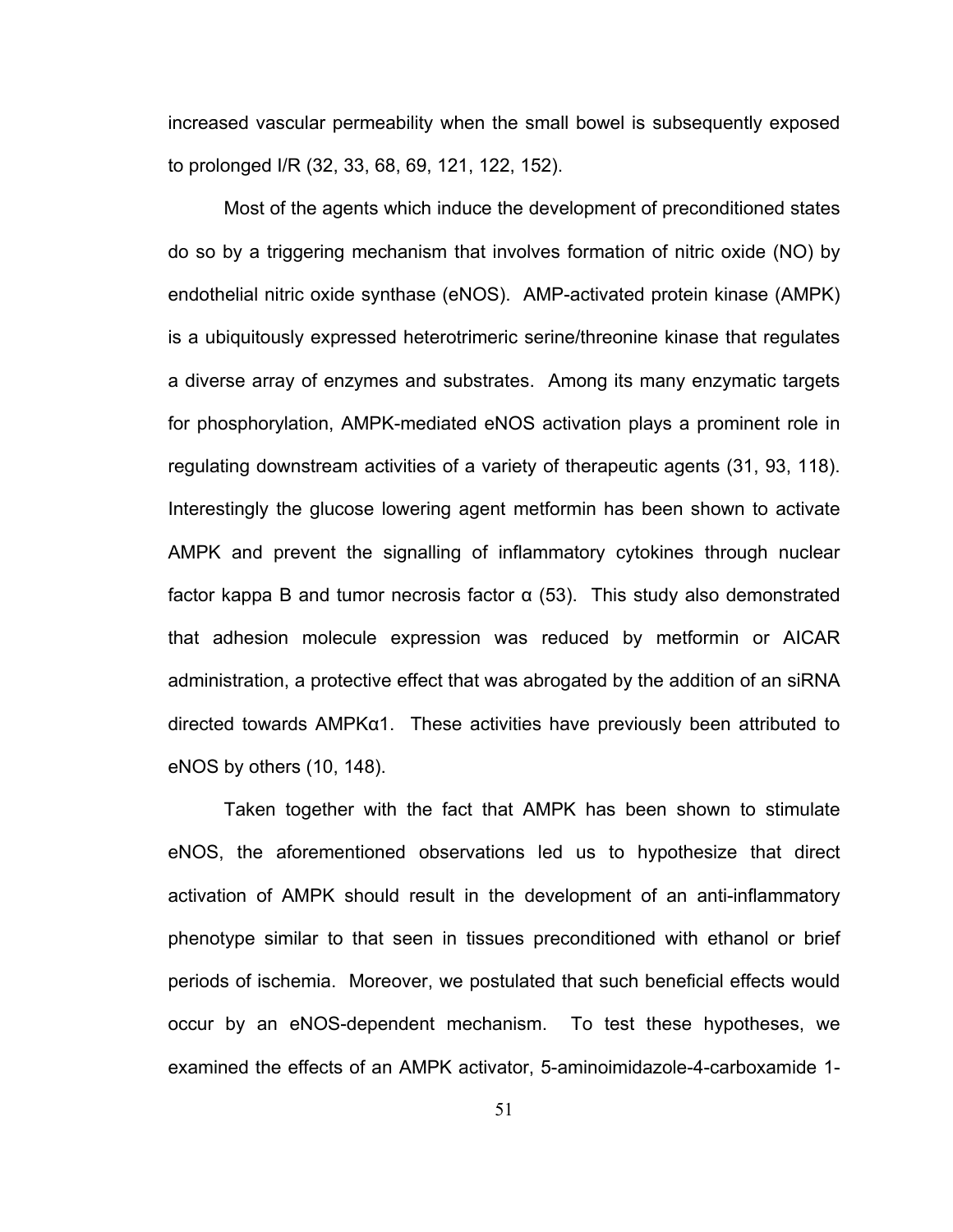β-D-ribofuranoside (AICAR), as an early and late phase preconditioning stimulus, using postischemic leukocyte-endothelial cell adhesive interactions in single postcapillary venules of the small intestine of wild-type C57BL/6J mice by intravital microscopy as indices of injury. In addition, we evaluated the role of NO in AMPK preconditioning via NOS inhibition with L-NAME prior to AICAR administration in wild-type animals and by evaluating the effectiveness of AICAR preconditioning in mice that were genetically deficient in eNOS (eNOS-/-).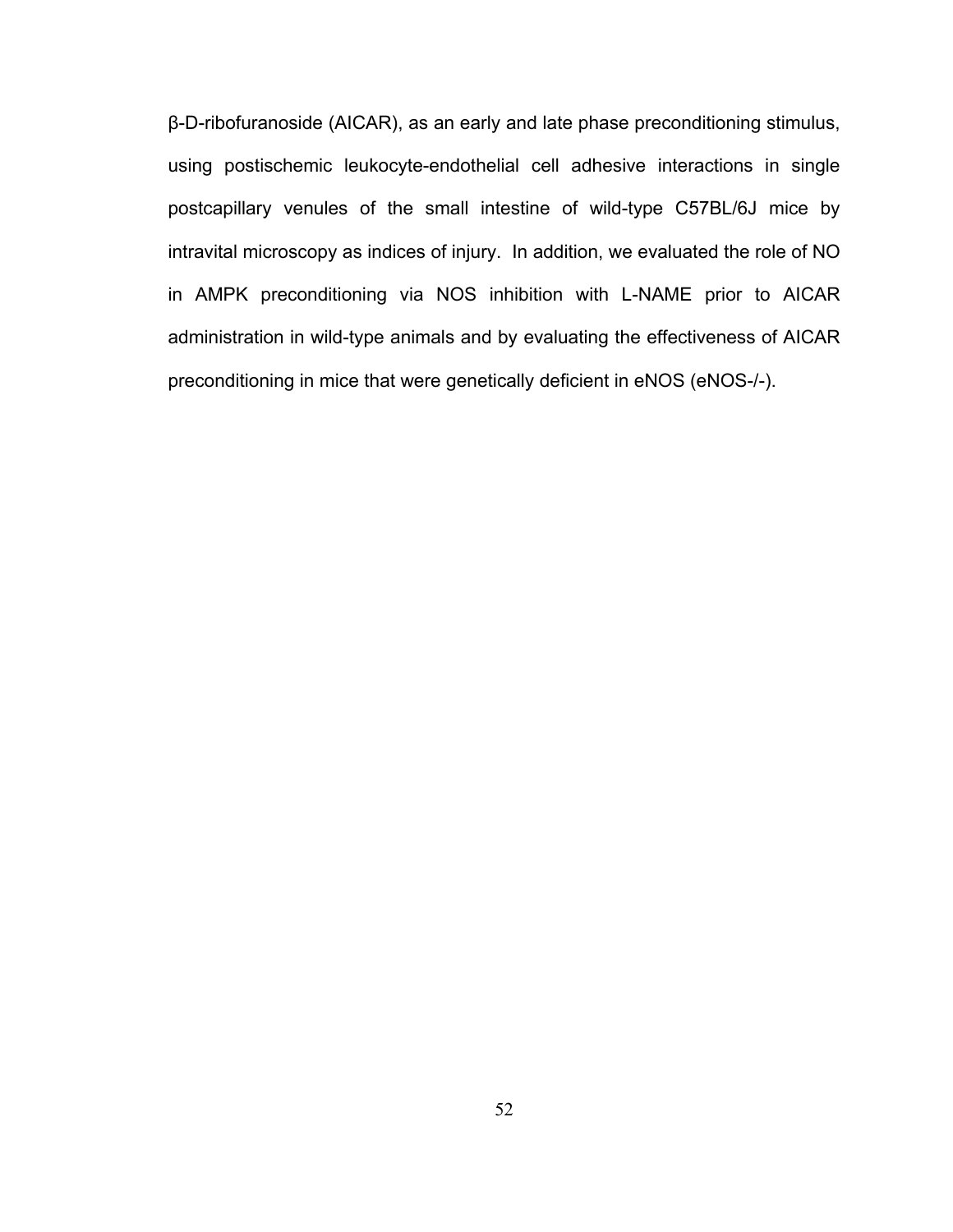# **MATERIALS AND METHODS**

*Animals:* Wild-type male C57BL/6J and eNOS-/- mice (6-7 weeks of age) were obtained from the Jackson Laboratories (Bar Harbor, ME). All mice were maintained on standard mouse chow and water ad libitum with 12 hr light and dark cycles, and used at 8-10 weeks of age. The experimental procedures described have been described previously (69), and were performed according to the criteria outlined in the National Institutes of Health guidelines and were approved by the University of Missouri-Columbia Institutional Animal Care and Use Committee.

*AICAR Preconditioning, Surgical Procedures, and Induction of I/R:*  C57BL/6J and eNOS-/- mice were preconditioned with the AMPK agonist 5 aminoimidazole-4-carboxamide 1-β-D-ribofuranoside (AICAR, Sigma, St. Louis, MO, USA) (100mg/kg, 0.5 ml) by intraperitoneal injection either 30 min or 24 hrs prior to induction of I/R. Early and late phase preconditioned mice were subsequently anesthetized initially with a mixture of ketamine (150 mg/kg body wt, i.m.) and xylazine (7.5 mg/kg body wt, i.m.). After attaining a surgical plane of anesthesia a midline abdominal incision was performed and the superior mesenteric artery (SMA) was occluded with a microvascular clip for 0 (sham) or 45 min. After these procedures the right carotid artery was cannulated and systemic arterial pressure was measured with a Statham P23A pressure transducer (Gould) connected to the carotid artery catheter. Systemic blood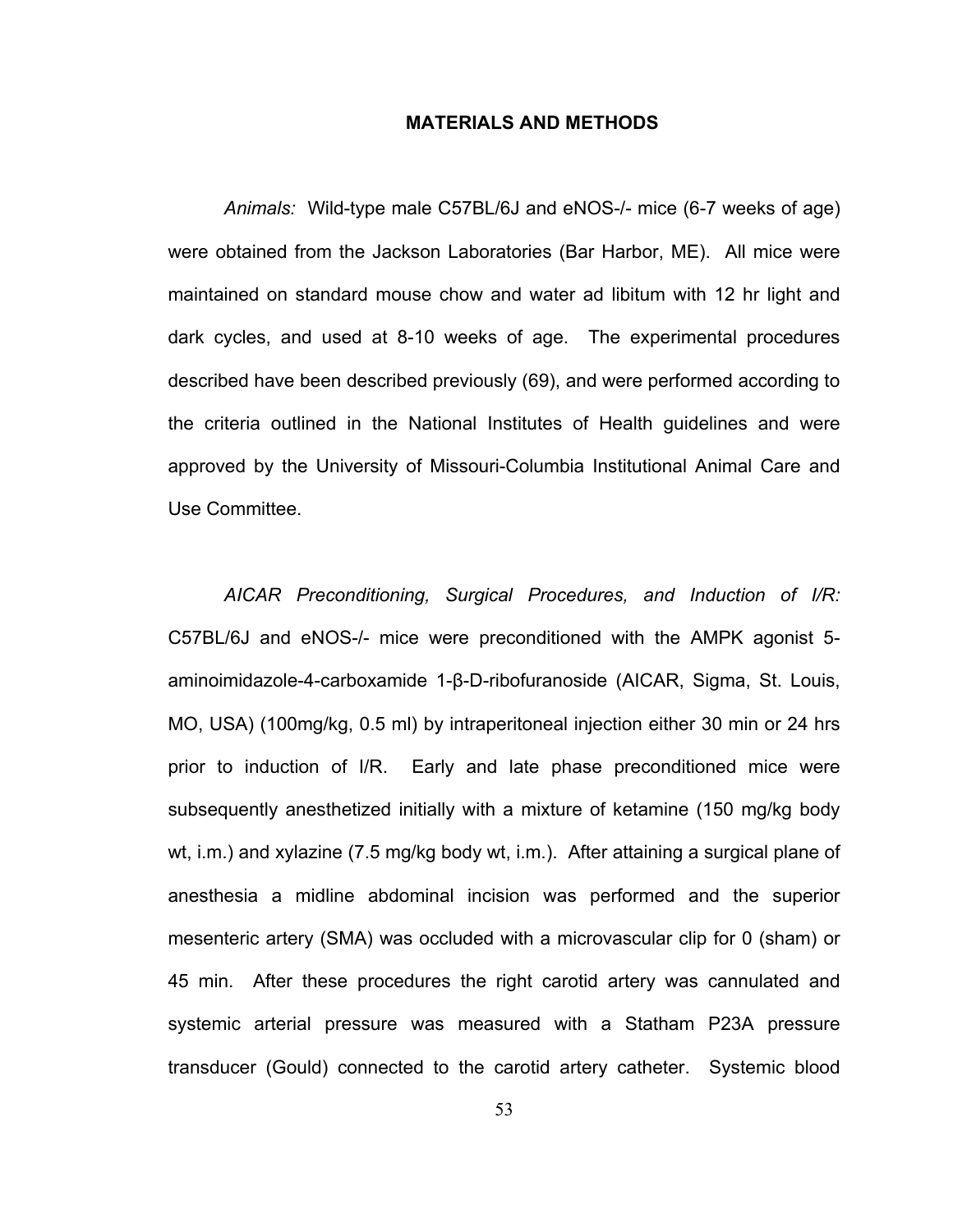pressure was recorded continuously with a personal computer (Power Macintosh 8600; Apple) equipped with an analog-to-digital converter (MP 100; Biopac Systems). The left jugular vein was cannulated for administration of carboxyfluorescein diacetate, succinimidyl ester (CFDASE, Molecular Probes, Eugene, OR, USA) a fluorescent dye that labels leukocytes. CFDASE was dissolved in DMSO at a concentration of 5 mg/ml divided into 25 μl aliquots and stored in light-tight containers at -20 °C until use. During the preparation and storage of CFDASE care was taken to minimize light exposure. After the 45 min ischemic period the clip was gently removed and leukocytes were labeled with CFDASE by intravenous administration of the fluorochrome solution (250 μg/ml saline) at a rate of 20 μl/min over 5 min. The sham group had an equivalent 45 min period without occlusion of the SMA prior to CFDASE administration. Leukocyte/endothelial cell adhesive interactions were observed over min 30-40 and 60-70 of reperfusion via intravital fluorescence microscopy.

*Intravital Fluorescence Microscopy:* The mice were positioned on a 20 x 30 cm Plexiglas<sup>TM</sup> board in a manner that allowed a selected section of small intestine to be exteriorized and placed carefully and gently over a glass slide covering a 4 x 3 cm hole centered in the Plexiglas<sup>TM</sup>. The exposed small intestine was superfused with warmed (37 °C) bicarbonate-buffered saline (BBS, pH 7.4) at 1.5 ml/min using a peristaltic pump (Model M312; Gilson). The exteriorized region of the small bowel was covered with BBS-soaked gauze to minimize tissue dehydration, temperature changes, and the influence of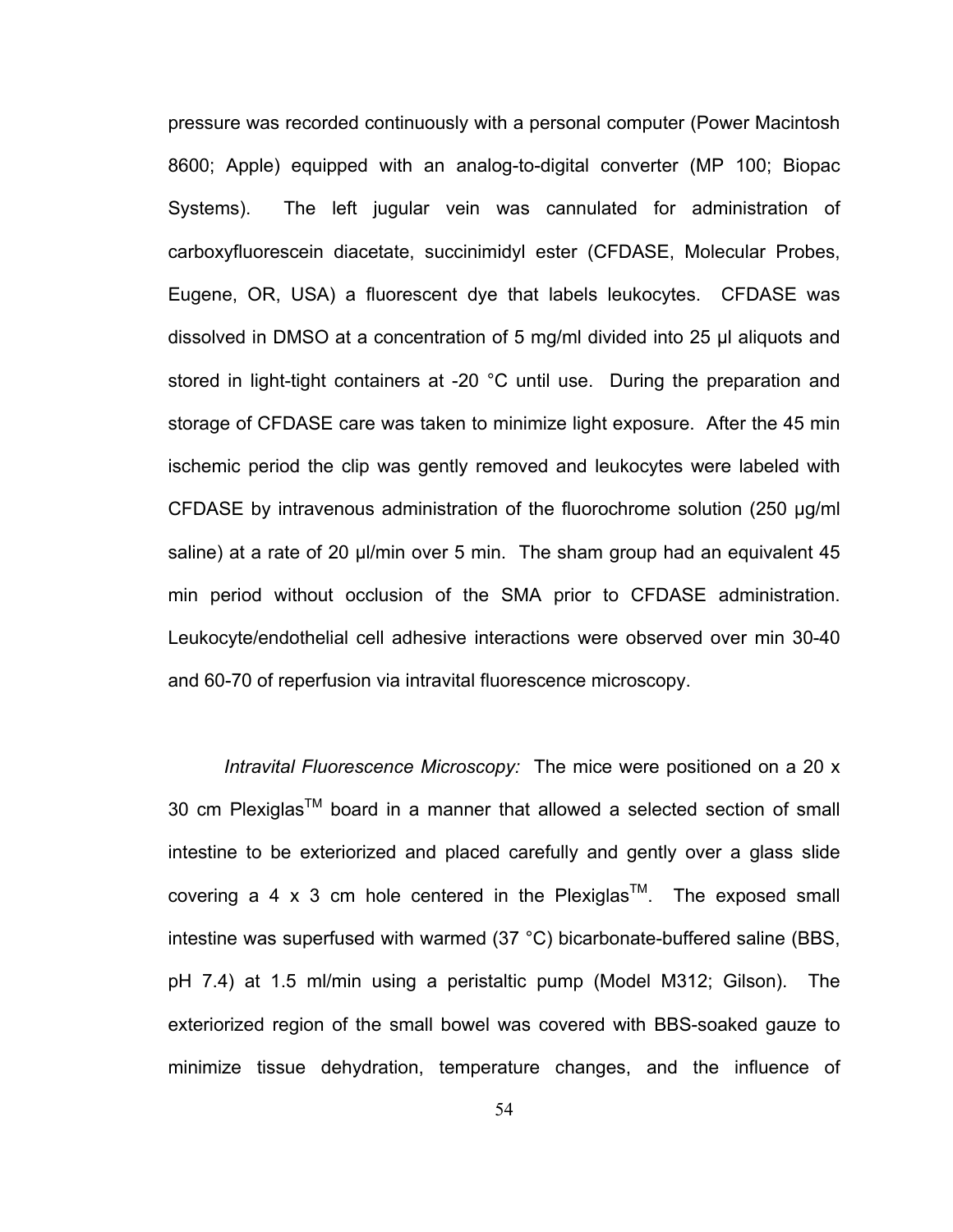respiratory movements. The superfusate was maintained at  $37 \pm 0.5$  °C by pumping the solution through a heat exchanger warmed by a constant temperature circulator (Model 1130; VWR). Body temperature of the mice was maintained between 36.5 and 37.5 °C by use of a thermostatically controlled heat lump. The Plexiglas<sup>TM</sup> board was mounted on the stage of an inverted microscope (Diaphot TMD-EF; Nikon) and the intestinal microcirculation was observed through a 20x objective lens. Fluorescence images of the microcirculation (excitation wavelength, 420-490 nm; emission wavelength, 520 nm) were detected with a charge-coupled device (CCD) camera (XC-77; Hamamatsu Photonics), a CCD camera control unit (C2400; Hamamatsu Photonics) and an intensifier head (M4314; Hamamatsu Photonics) attached to the camera. Microfluorographs were projected on a television monitor (PVM-1953MD; Sony) and recorded on DVD using a DVD video recorder (DMR-E50; Panasonic) for off-line quantification of measured variables during playback of the recorded image. A video time-date generator (WJ810; Panasonic) displayed the stopwatch function onto the monitor.

The intravital microscopic measurements described below were obtained over min 30-40 and 60-70 of reperfusion or at equivalent time points in the sham control groups, as described below. The intestinal segment was scanned from the oral to aboral section and 10 single, unbranched venules (20-50 μm in diameter, 100 μm in length) were observed for at least 30 sec. Leukocyteendothelial cell interactions (the numbers of rolling and firmly adherent leukocytes) were quantified in each of the 10 venules followed by calculation of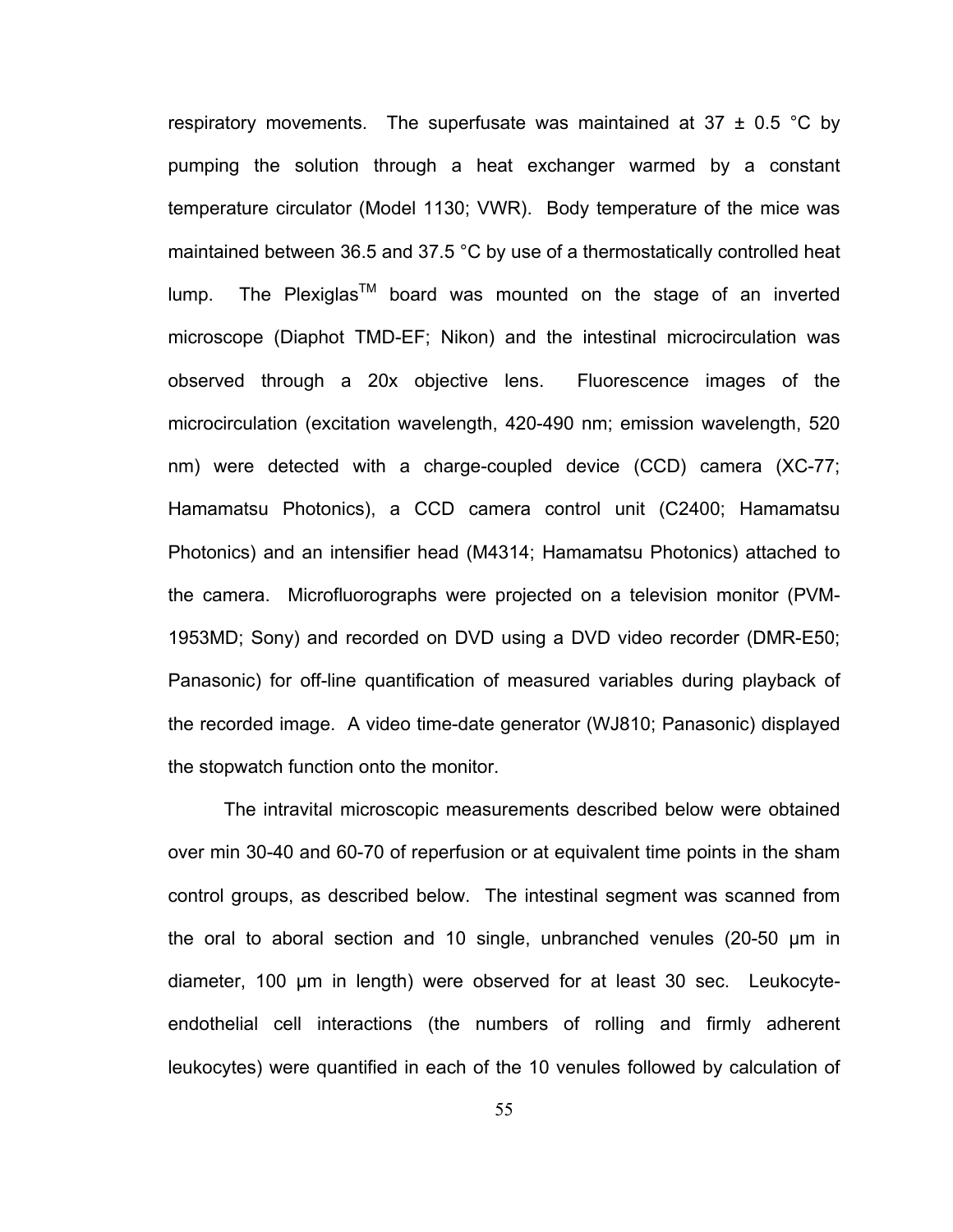the mean value, which was used in the statistical analysis of the data. Circulating leukocytes were considered to be firmly adherent if they did not move or detach from the venular wall for at least 30 sec. Rolling cells are defined as cells crossing an imaginary line in the microvessel at a velocity that is significantly lower than centerline velocity; their numbers were expressed as rolling cells per minute. The numbers of rolling or adherent leukocytes were normalized by expressing each as the number of cells per mm<sup>2</sup> vessel area.

*Experimental Protocol:* Figure 2 illustrates the general design of the experimental protocols for the study. The number of animals used in each group is described below with the protocols for Groups 1 through 4 being conducted in both wild-type C57BL/6J and eNOS-/- mice. Drug doses were selected based on previous experiments in our laboratory and reports in the literature (20, 104, 122).

Group 1: Sham. As a time control for the effects of experimental duration, wild-type C57BL/6J (n=7) or eNOS-/- (n=6) mice in this group received an intraperitoneal (i.p.) injection of 0.5 ml saline which was used as a vehicle for AICAR and L-NAME in groups outlined below. Twenty-four hrs later the superior mesenteric artery was exposed but not subjected to occlusion, with leukocyte/endothelial cell adhesive interactions quantified at time points comparable to those described for mice subjected to 45 min of intestinal ischemia followed by 70 min reperfusion (Group 2, below).

Group 2: I/R alone. C57BL/6J (n=7) and eNOS-/- (n=6) mice in this group were treated as described for Group 1 above except that I/R was induced 24 hrs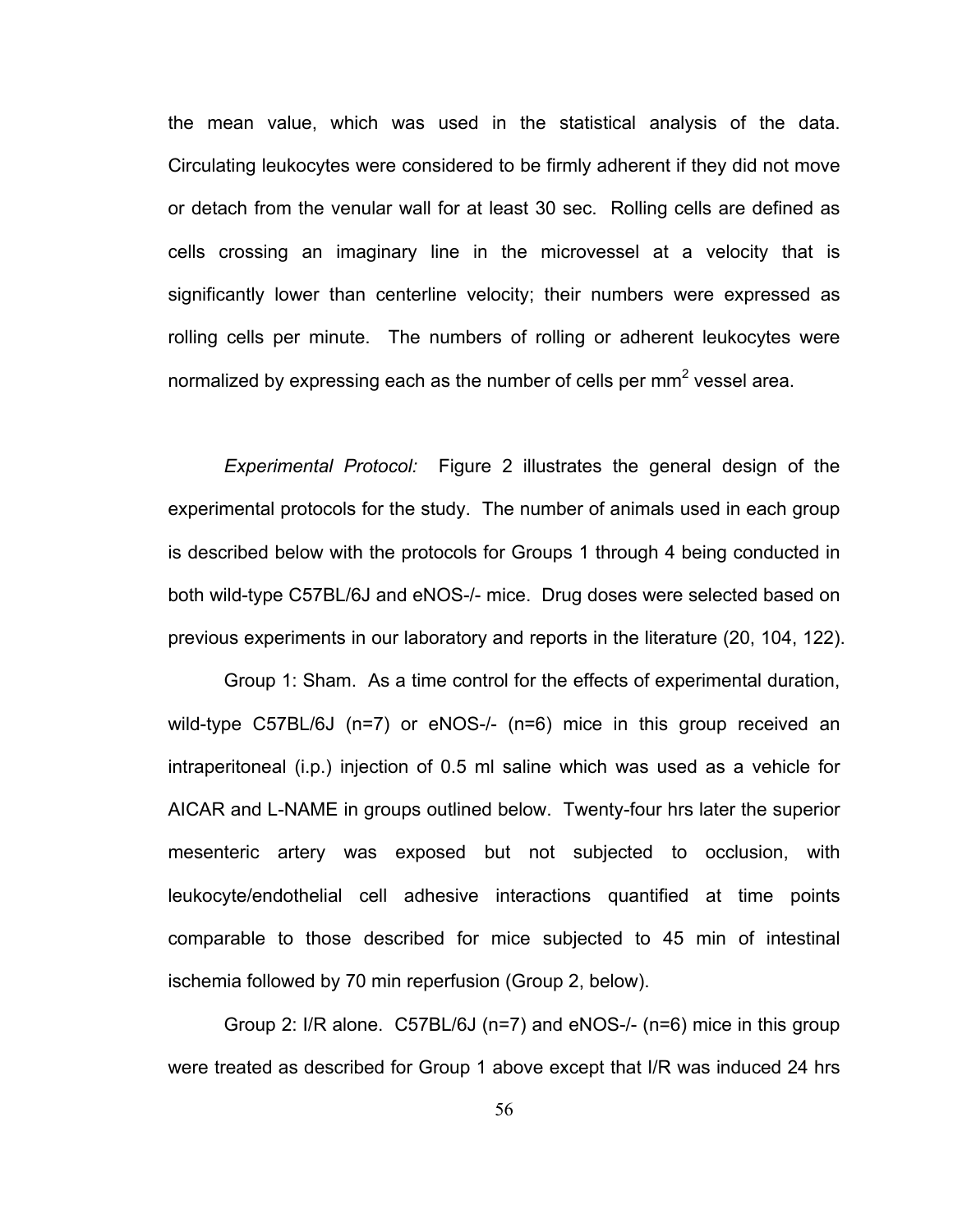after the i.p. injection of saline vehicle on Day 1. Leukocyte rolling and adhesion were quantified during min 30-40 and 60-70 of reperfusion following 45 min of ischemia on Day 2.

Group 3: Late AICAR PC + I/R. To determine whether AMPK activation with AICAR could initiate late phase preconditioning and prevent postischemic leukocyte rolling and adhesion on exposure to I/R 24 hrs later, wild-type (n=6) or eNOS-/- (n=6) mice were treated with AICAR (Sigma, St. Louis, MO, USA) (100mg/kg, 0.5 ml, i.p. injection) on Day 1. Twenty-four hrs later (Day 2) the intestine was exposed to I/R and leukocyte rolling and adhesion were quantified as described above.

Group 4: Early AICAR PC + I/R. The aim of the studies outlined for this group was to determine whether administration of AICAR (Sigma, St. Louis, MO, USA) (100mg/kg, 0.5 ml, i.p. injection) 30 min before I/R, would induce an early phase of preconditioning in wild-type C57BL/6J (n=9) and eNOS-/- (n=6) mice. Thirty min after AICAR administration the intestine was exposed to I/R and leukocyte rolling and adhesion were quantified as described above.

Group 5: L-NAME + Late AICAR PC + I/R. To further substantiate whether direct activation of AMPK with AICAR produces late preconditioning via an NO-dependent mechanism, a specific NOS inhibitor L-NAME (Sigma, St. Louis, MO, USA) (100mg/kg, 0.5 ml, i.p. injection) was administered 10 min prior to AICAR on day 1 to wild-type C57BL/6J (n=9) mice. Twenty-four hrs later the intestine was exposed to I/R and leukocyte rolling and adhesion were quantified as described above.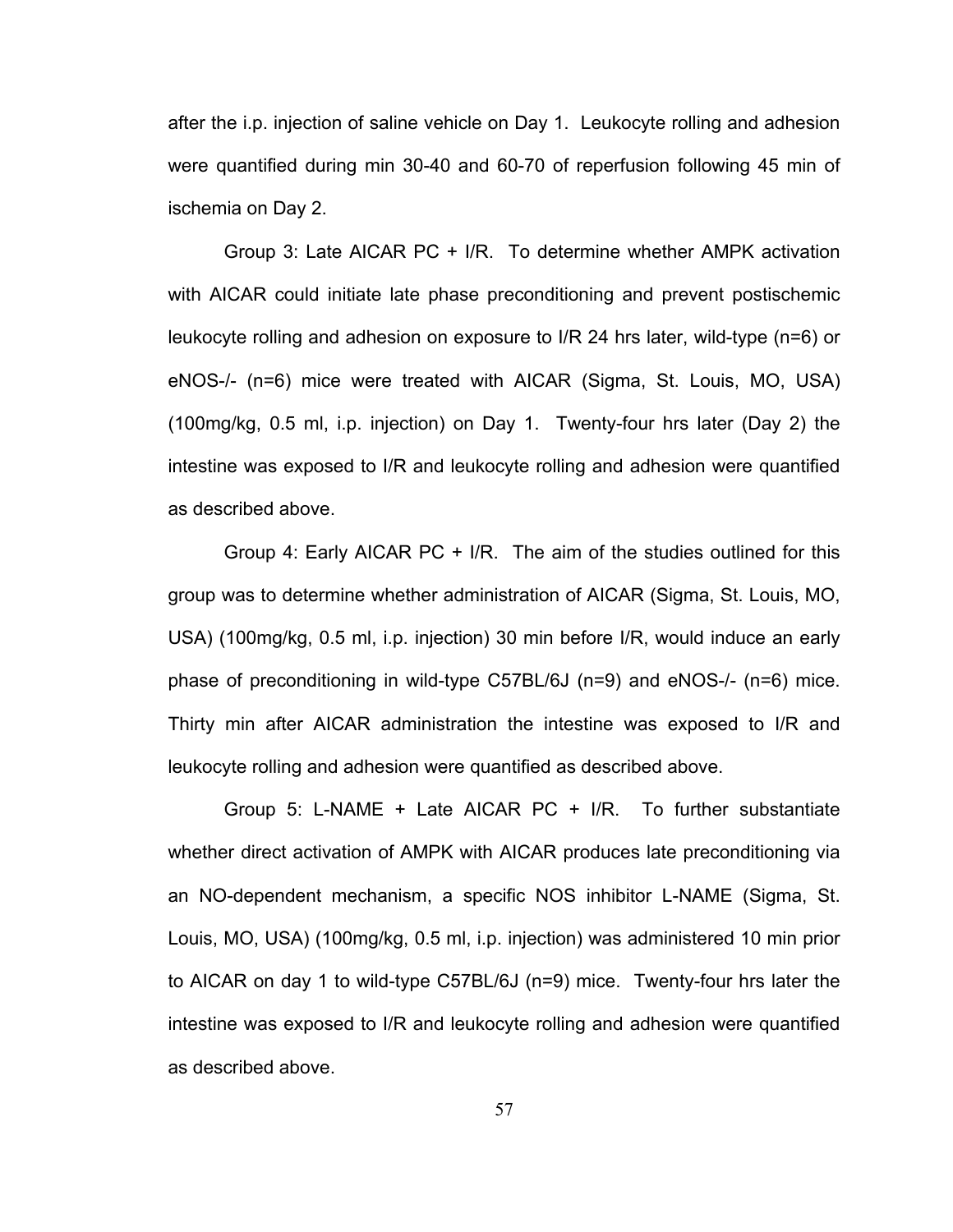Statistical Analysis

The data were analyzed with standard statistical analysis, i.e., ANOVA with Scheffe's (post hoc) test for multiple comparisons. All values are expressed as means ± SEM. Statistical significances were defined at P < 0.05.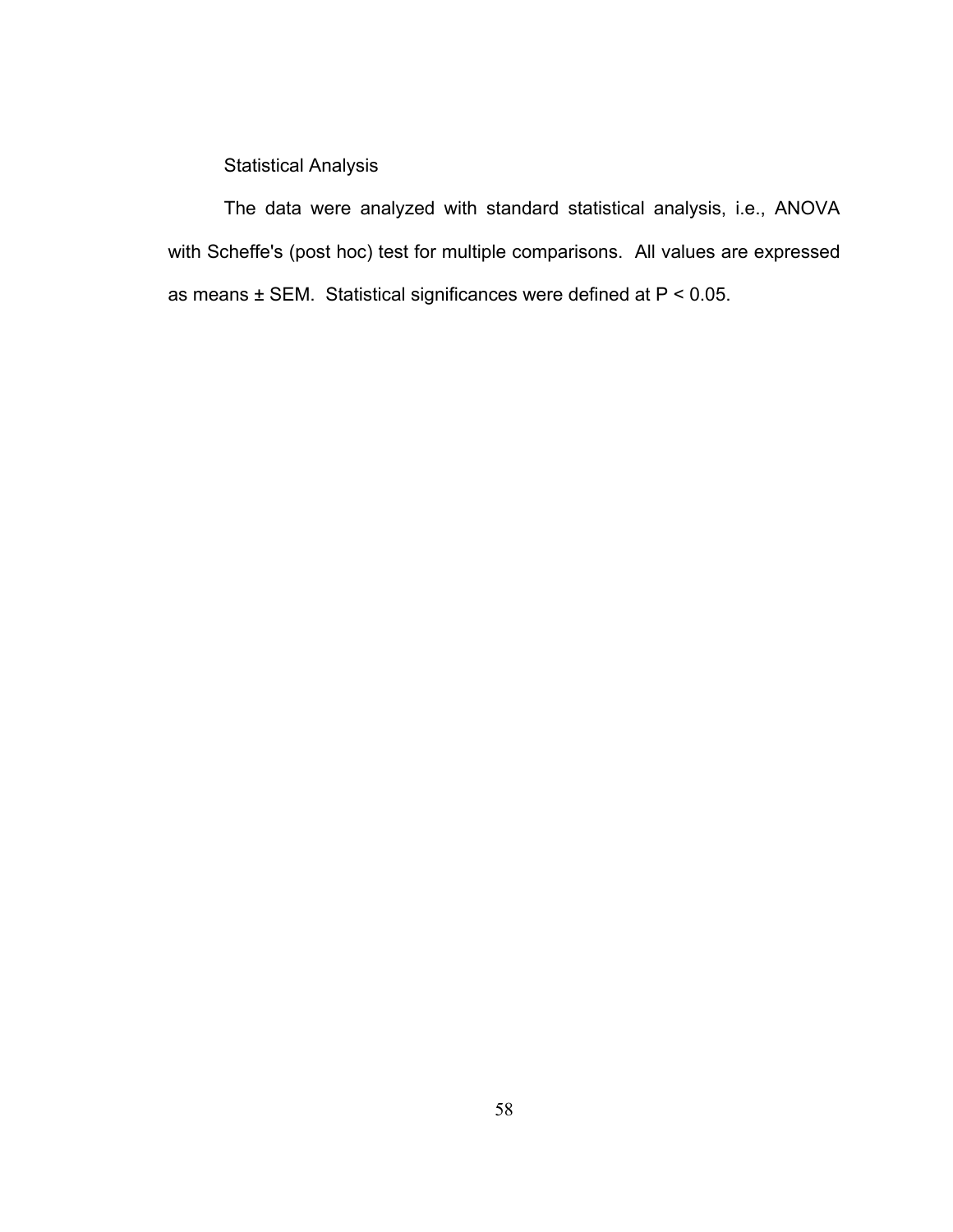#### **RESULTS**

Figure 3 illustrates the effects of early and late phase preconditioning with AICAR on postischemic leukocyte rolling and adhesion determined after 30 and 60 min of reperfusion in wild-type C57BL/6J mice. I/R markedly increased leukocyte rolling (Figure 3A) and adhesion (Figure 3B) compared to sham (no ischemia) control mice. While AICAR administration 24 hrs prior to induction of I/R (late AICAR PC) prevented postischemic leukocyte rolling and adhesion. Early phase preconditioning with this AMPK activator (early AICAR PC) at the same dose was only effective in preventing I/R-induced leukocyte adhesion although there was a tendency for postischemic leukocyte rolling to be reduced after early AICAR PC.

The data depicted in Figure 4 show the effects of preconditioning with AICAR on I/R-induced leukocyte rolling and adhesion after 30 and 60 min of reperfusion in eNOS-deficient mice. I/R increased leukocyte rolling and adhesion in eNOS-/- mice (Figure 4A and 4B, respectively) to comparable levels to those noted in WT animals (Figure 3A and 3B, respectively). Early and late phase preconditioning with the AMPK activator (early and late AICAR PC, respectively) failed to limit postischemic rolling (Figure 4A) in eNOS-/- mice results which support the concept that AMPK-dependent eNOS activation is essential to the beneficial effect of late phase AICAR preconditioning to prevent postischemic leukocyte rolling. However, the ability of early and late AICAR preconditioning to prevent postischemic leukocyte adhesion that was noted in WT animals (Figure 3B) persisted in mice genetically deficient in eNOS (Figure 4B). Thus, the effect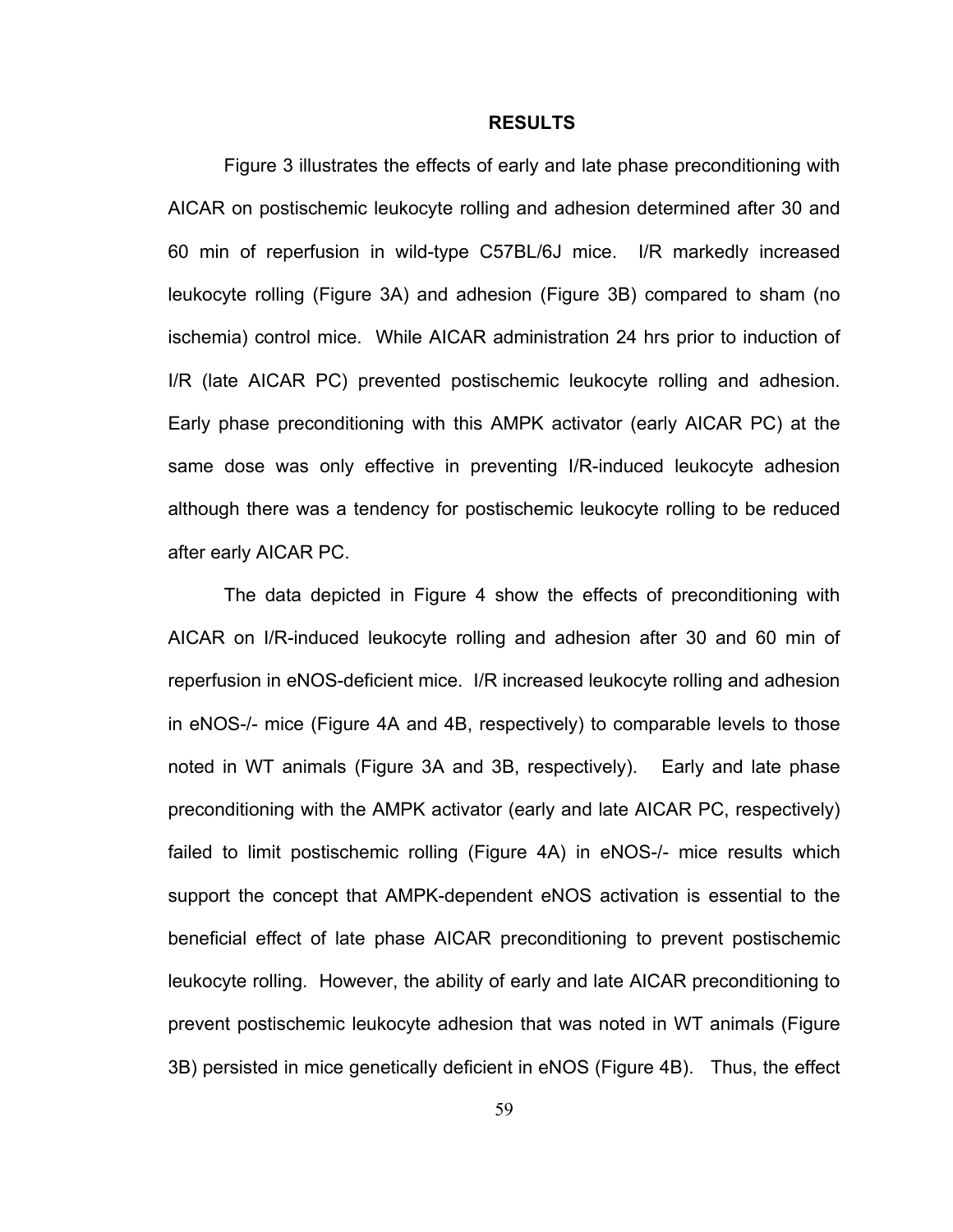of preconditioning with the AMPK activator to prevent postischemic leukocyte adhesion appears to occur by an eNOS-independent mechanism.

Further substantiation of the role for NOS-derived NO in the beneficial action of AMPK activation 24 hrs prior to induction of I/R (late AICAR PC) to prevent postischemic leukocyte rolling was obtained by treating WT mice with L-NAME prior to AICAR administration on Day 1 (Figure 3). Pharmacologic NOS inhibition abrogated the effects of late AICAR preconditioning to limit postischemic leukocyte rolling but did not prevent the reduction in leukocyte adhesion induced by antecedent AMPK activation. There were no significant differences in mean arterial blood pressures between treatment groups and their respective controls (data not shown).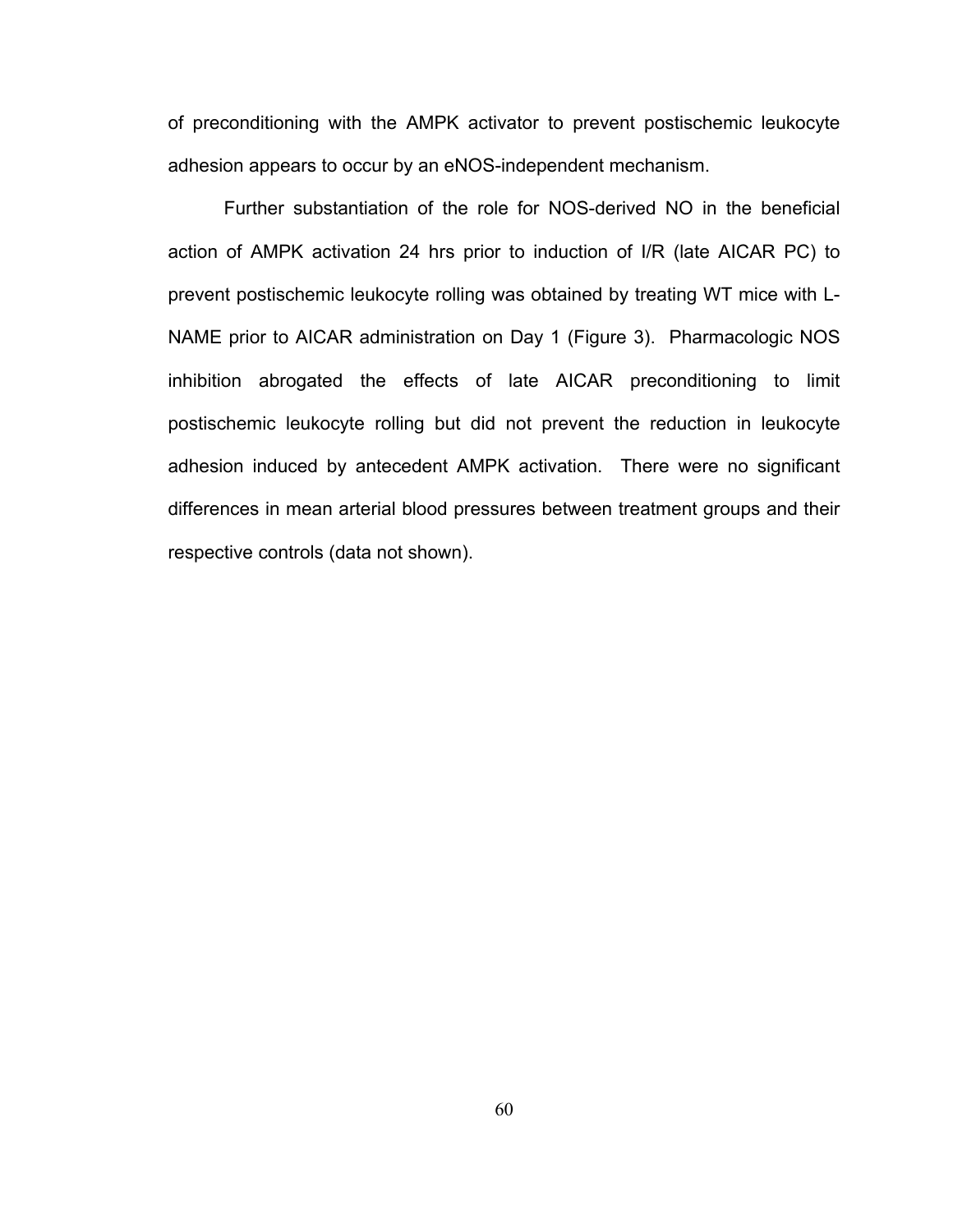## **DISCUSSION**

AMP-activated protein kinase (AMPK) is a ubiquitously expressed heterotrimeric serine/threonine kinase that is composed of an alpha, a beta, and a gamma subunit (3, 155). The alpha subunit exists as either the  $α1$  or  $α2$ isoform and is responsible for the catalytic activity of the enzyme. The regulatory beta and gamma subunits occur as the β1, β2 or γ1, γ2, or γ3 isoforms. AMPK is often referred to as a metabolic "master switch" due to its high sensitivity to the AMP:ATP ratio and its centralized role in both short and long term metabolic signalling pathways (17, 21, 51, 67). When cellular energy decreases as ATP is converted to AMP in response to stressful stimuli such as exercise or hypoxia, AMPK is activated by binding AMP via its gamma subunit (67, 155). The ability of AMPK activation to protect cellular energy levels and maintain the integrity of the mitochondrial membrane potential makes it an essential pro-survival signalling mediator in protecting cells and tissues from I/R injury (60).

Recent observations support the possibility that AMPK activation induces development of preconditioned states that render tissues resistant to the deleterious effects of I/R. For example, treatment with AICAR or anti-diabetic drugs of the biguanide class (e.g., metformin) has been shown to activate AMPK, prevent the signalling of inflammatory cytokines through nuclear factor kappa B and tumor necrosis factor α and decrease adhesion molecule expression, effects that were abrogated by addition of a siRNA directed towards AMPK α1 (53). AMPK also phosphorylates and activates eNOS and the cystic fibrosis transmembrane regulator (CFTR), both of which have been implicated as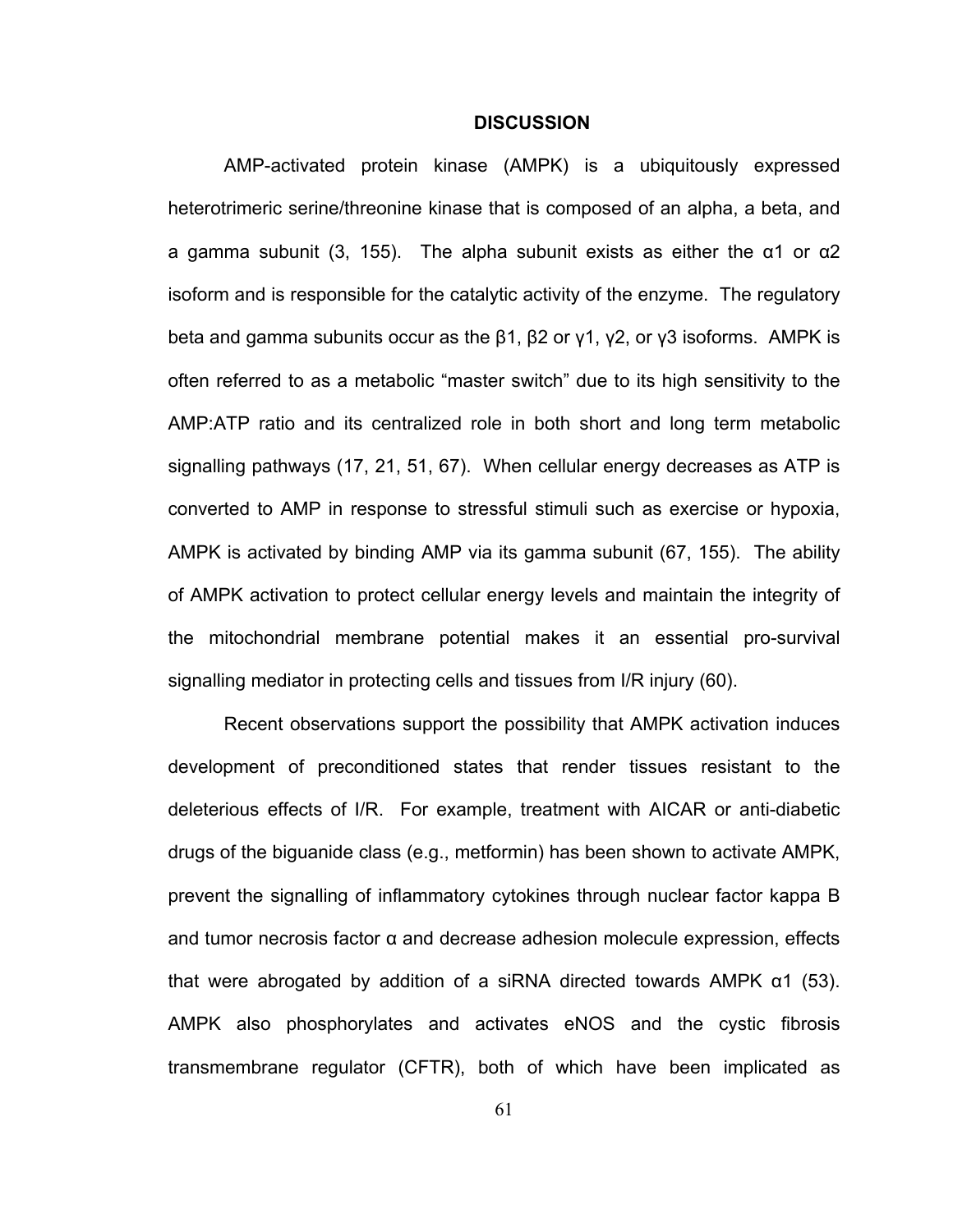essential triggering elements in the development of ischemic preconditioning (24, 49). Furthermore, antecedent ethanol ingestion, which induces late phase preconditioning and prevents postischemic leukocyte rolling and adhesion by an eNOS-dependent mechanism, also activates AMPK (65). These observations led us to postulate that direct pharmacologic activation of AMPK should induce development of an anti-inflammatory state similar to that seen with ethanol or ischemic preconditioning. In addition, we sought to determine if AMPK agonist preconditioning is eNOS-dependent.

These hypotheses were tested by examining the effects of an AMPK activator 5-aminoimidazole-4-carboxamide 1-β-D-ribofuranoside (AICAR), as a preconditioning stimulus. AICAR is first metabolized to ZMP, an AMP analogue, that initially activates AMPK by binding to its gamma subunit (112). This allosteric activation increases both AMPK activity and its affinity for upstream AMPK kinases, which in turn, phosphorylate AMPK at threonine-172 on the alpha subunit to further activate the enzyme. This latter process is responsible for the majority of AMPK activity and is known to be catalyzed by at least two kinases LKB1 and Ca<sup>2+</sup>-calmodulin-dependent kinase kinase  $β$  (58, 120, 125, 143, 144). The binding of AMP or ZMP also increase AMPK activity by increasing the duration of the active state, which is accomplished by decreasing the affinity of phosphorylated AMPK for deactivating phosphatases such as protein phosphatase 2C (30).

Our results indicate that early and late phase preconditioning with an AMPK activator (early and late AICAR PC, respectively) produce an anti-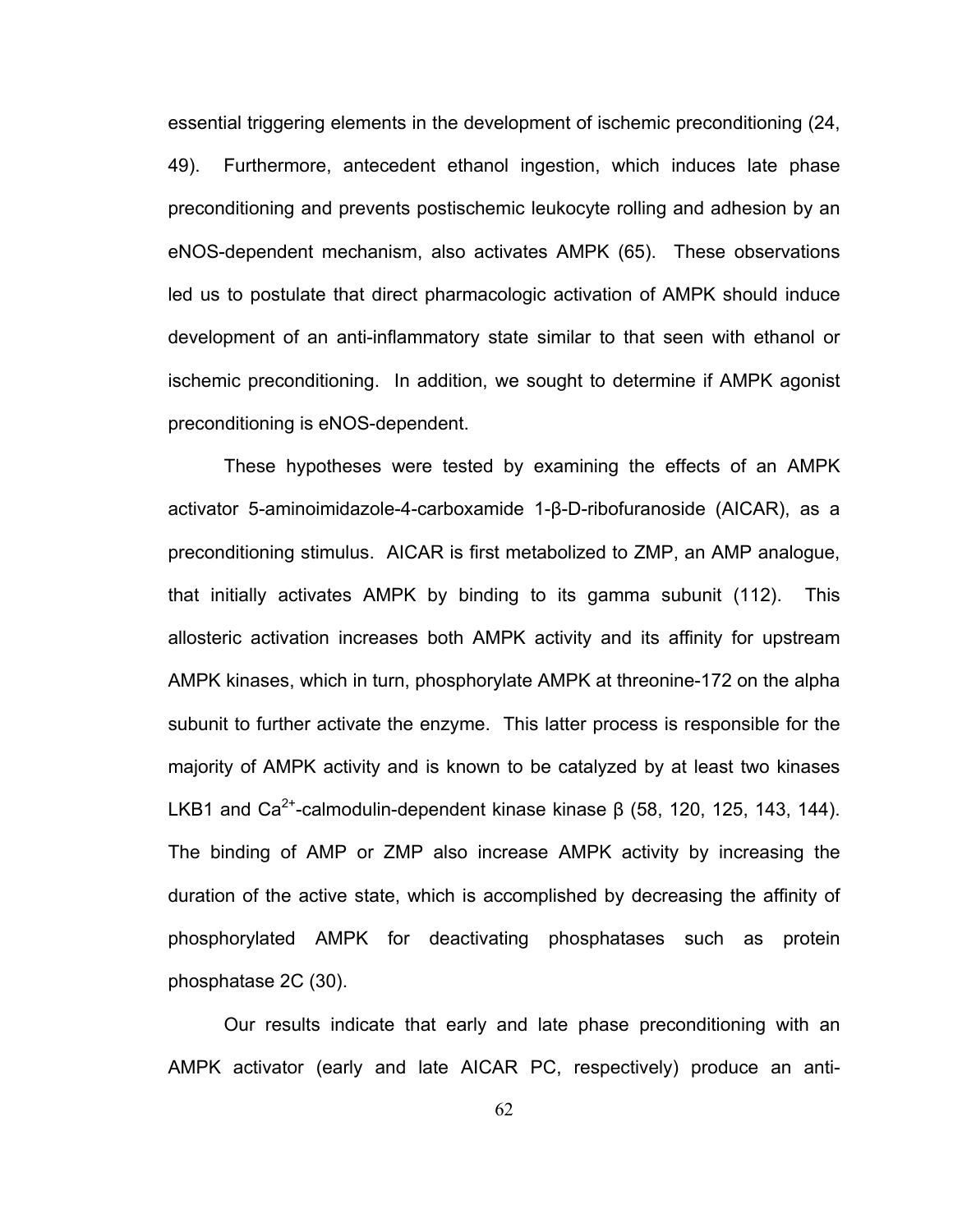inflammatory phenotype in postcapillary venules. However, whereas late AICAR PC prevented both postischemic leukocyte rolling and adhesion, only I/R-induced leukocyte adhesion was abrogated during the early phase (early AICAR PC). These observations suggest that late AICAR PC may prevent expression of adhesion molecules that mediate leukocyte rolling (e.g., P-selectin) and adhesion (e.g., ICAM-1) and the signalling mechanisms activated by early AICAR PC may selectively target adhesive structures that specifically mediate stationary adhesion, without influencing P-selectin expression. Alternatively, it is possible that early and late phase AMPK activation may exert differential effects on the production of inflammatory mediators that preferentially influence leukocyte rolling versus adhesion.

The aforementioned results clearly establish that AMPK activation induces early and late preconditioning, but the identity of downstream effectors that contribute to the development of the anti-inflammatory phenotype are unknown. However, a myriad of downstream signaling molecules are phosphorylated secondary to AMPK activation and include: glycogen synthase, 6-phosphofructo-2-kinase, insulin receptor substrate-1, transcription factor ChREBP, acetyl-CoA carboxylase-1/α and 2/β, HMG-CoA reductase, hormone-sensitive lipase, transcription factor NRF1, UCP3, co-activator PGC-1α, CFTR, eNOS, TSC2, TOR, and co-activator p300 (67). Of the effectors listed here, we were most interested in initially testing for a role for eNOS as a downstream triggering event because: 1) it is well-established that AMPK phosphorylates eNOS at Ser1177, resulting in activation and increased NO production (24, 91) and 2) activation of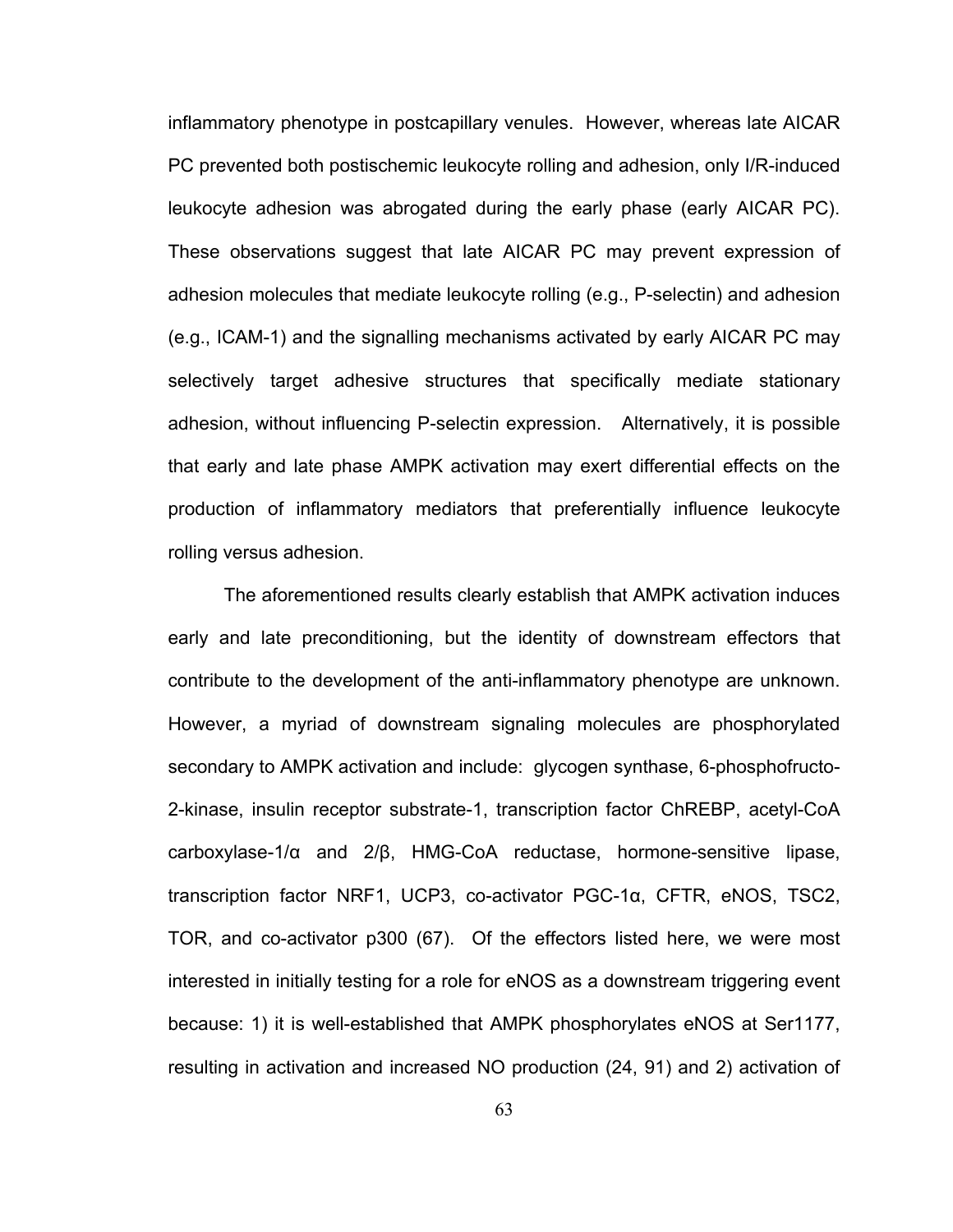eNOS has been implicated as a major triggering event for the development of late phase preconditioning in response to adenosine A2 receptor agonist treatment, antecedent exposure to short bouts of ischemia, and ethanol ingestion (152). Thus, we sought to evaluate the role of eNOS in the beneficial antiinflammatory effects of antecedent AICAR by employing a pharmacologic inhibitor approach in wild-type mice and molecular genetic evidence obtained using an eNOS knockout model.

Given that the pattern of postischemic leukocyte/endothelial cell adhesive interactions in response to early AICAR preconditioning were comparable in WT and eNOS-/- mice, it does not appear that eNOS activation plays a role in the anti-adhesive effect noted in this phase. However, the ability of AICAR treatment 24 hrs prior to I/R (late phase) to prevent postischemic leukocyte rolling was completely absent in eNOS-/- mice, whereas the abrogation of stationary leukocyte adhesion remained effective in these mice. A comparable pattern was noted in wild-type animals pretreated with the NOS inhibitor L-NAME at the time of AICAR preconditioning 24 hrs prior to I/R. These observations suggest that the ability of late phase AICAR preconditioning to prevent postischemic leukocyte rolling was triggered by eNOS-derived NO that was formed during the period of AMPK activation 24 hrs earlier, since L-NAME has been shown to lose its effect over hrs not days. Interestingly, late phase AMPK activation prevented leukocyte adhesion by an NO-independent mechanism.

These results are intriguing due to their divergence from the canonical view that NO release prevents both leukocyte rolling and adhesion (119) and that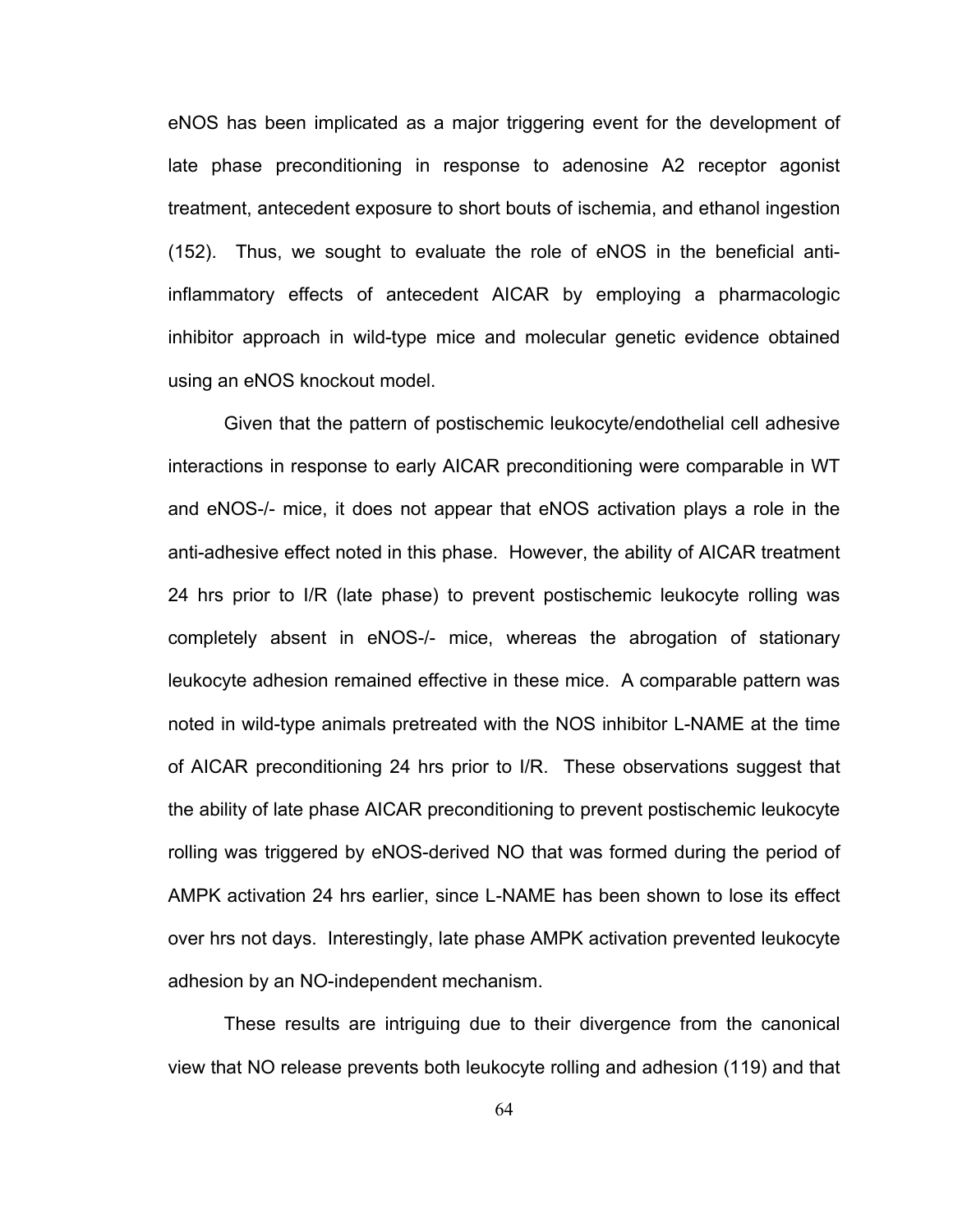preconditioning stimuli such as antecedent ethanol ingestion, treatment with exogenous adenosine or adenosine A2 receptor agonists, calcitonin gene-related peptide, bradykinin, or NO donors, that utilize NO to trigger entrance into an inflammatory state prevent both types of adhesive interactions (12,21,22,33,43). Kubes et al. (77) have presented evidence that adherent leukocytes are almost exclusively recruited from the rolling cell population and that reductions in rolling by greater than 90% are required before a significant effect on leukocyte adhesion is noted. Thus, it may be that the eNOS-dependent effects of late AICAR preconditioning to reduce postischemic leukocyte rolling, despite being quite dramatic, are not sufficient to elicit a significant change in leukocyte adhesion. Such a scenario implies that other AICAR-induced effects contribute to the anti-adhesive responses of this AMPK activator. Indeed, it is wellestablished that in addition to activating AMPK, AICAR administration also increases tissue levels of the potent anti-adhesive purine nucleoside, adenosine, that has been implicated as a trigger for the development of other forms of preconditioning (48). However, this hypothesis seems unlikely in view of the fact that late phase preconditioning with adenosine or adenosine receptor agonists prevents both leukocyte rolling and stationary leukocyte adhesion (33, 152). Clearly, substantial additional work will be required to elucidate the mechanisms underlying the differential role of AICAR-induced eNOS activation to prevent leukocyte rolling without influencing postischemic leukocyte adhesion.

Our results may have important implications regarding the cardioprotective actions of therapeutic agents that activate AMPK such as the glucose-lowering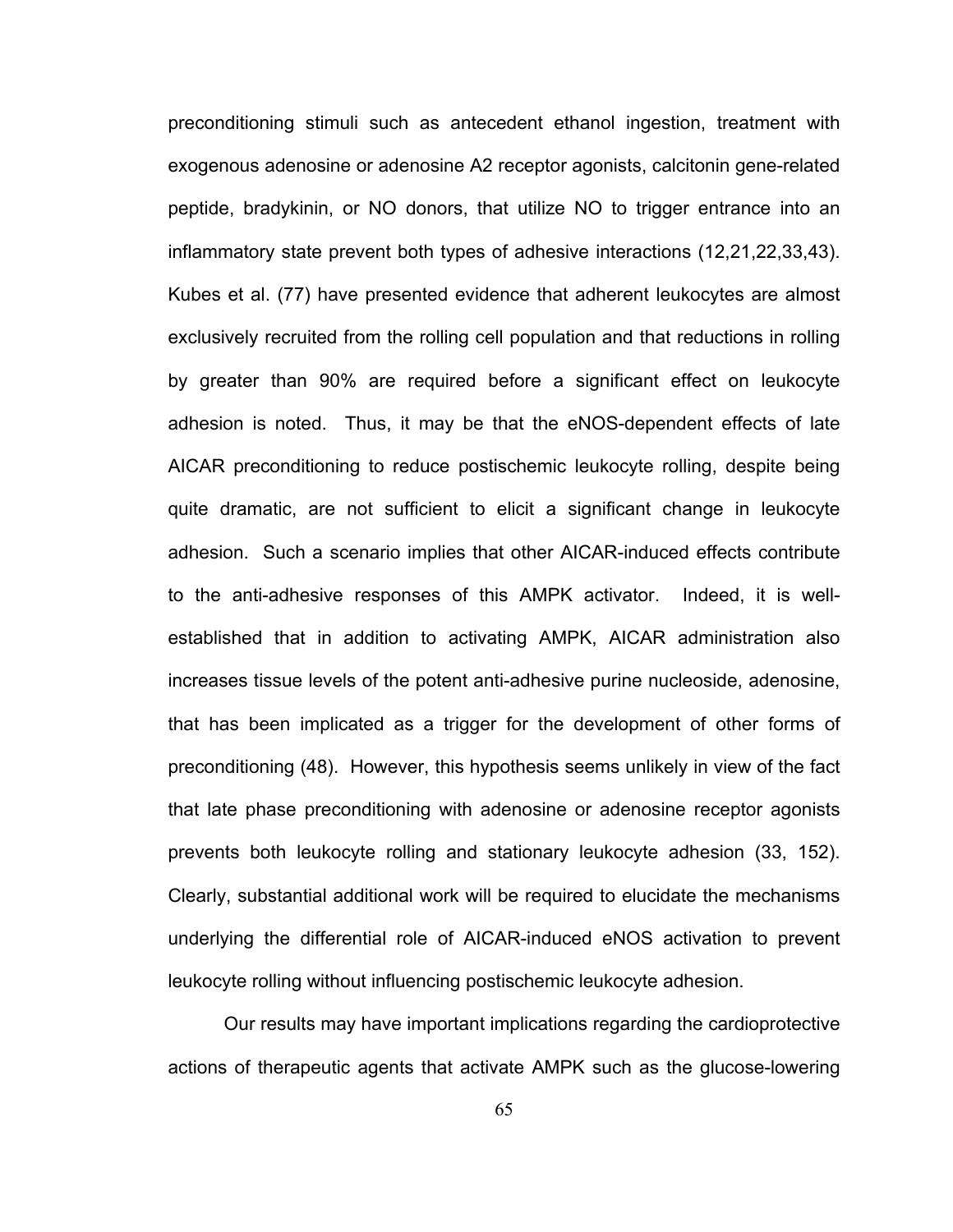agent, metformin. That is, in addition to its salutary metabolic actions in diabetes, metformin may induce significant anti-inflammatory effects in afflicted patients. AMPK activation has been shown to augment ischemic preconditioning, suggesting that AICAR might represent a useful adjunctive therapy when administered with other agents that produce a preconditioned phenotype (15, 124). As another example, Xenos et al. (148) demonstrated that the HMG-CoA reductase inhibitor fluvastatin increases AMPK expression and activation in addition to increasing eNOS expression and phosphorylation. They also showed that fluvastatin was able to decrease ICAM-1 and PECAM-1 expression in an NO-dependent manner. An earlier study showed that fluvastatin also decreased expression of E-selectin and ICAM-1 in addition to increasing eNOS activity (92). Taken together with our work in the present study these intriguing findings suggest that anti-inflammatory phenotype induced by AMPK activation contributes to the well-known cardioprotective effects of widely prescribed statin drugs and metformin, in addition to their actions to inhibit HMG-CoA reductase and reduce plasma glucose, respectively.

Studies conducted to date showing that AICAR is cardioprotective in the setting of I/R have utilized protocols that involve treatment coincident with the onset of reperfusion or throughout ischemia and reperfusion. Our study is the first to demonstrate that preconditioning with this AMPK activator induces development of early and late phase protection in the microcirculation such that postcapillary venules fail to support leukocyte rolling and adhesion following subsequent exposure to I/R. However, important mechanistic differences exist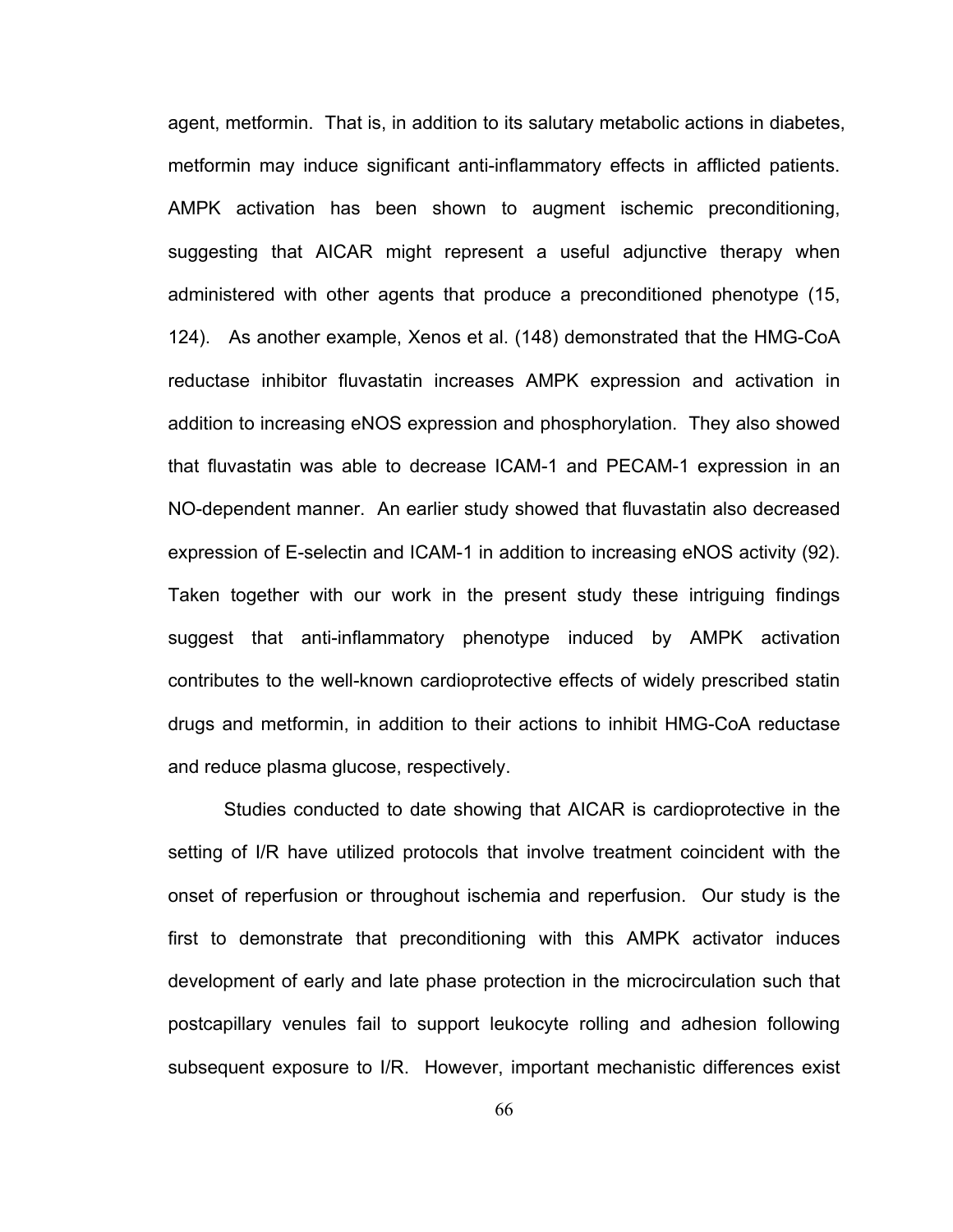as late phase AICAR preconditioning prevents both leukocyte rolling and adhesion induced by I/R, whereas early phase AICAR limits only postischemic leukocyte adhesion. Additionally, the ability of late AICAR preconditioning to prevent leukocyte rolling involves eNOS-derived NO while the salutary effects on leukocyte adhesion occur by an eNOS-independent mechanism. A role for eNOS in the early phase appears unlikely because the pattern of response to AICAR preconditioning 30 min prior to I/R was identical in both WT and eNOSdeficient mice.

# **ACKNOWLEDGEMENTS**

 Kazuhiro Kamada is currently with the Department of Inflammation and Immunology, Kyoto Prefectural University of Medicine, Graduate School of Medical Science, Kyoto 602-8566, Japan

# **GRANTS**

This work was supported by grants from the National Institutes of Health (DK-43785 and AA-14945).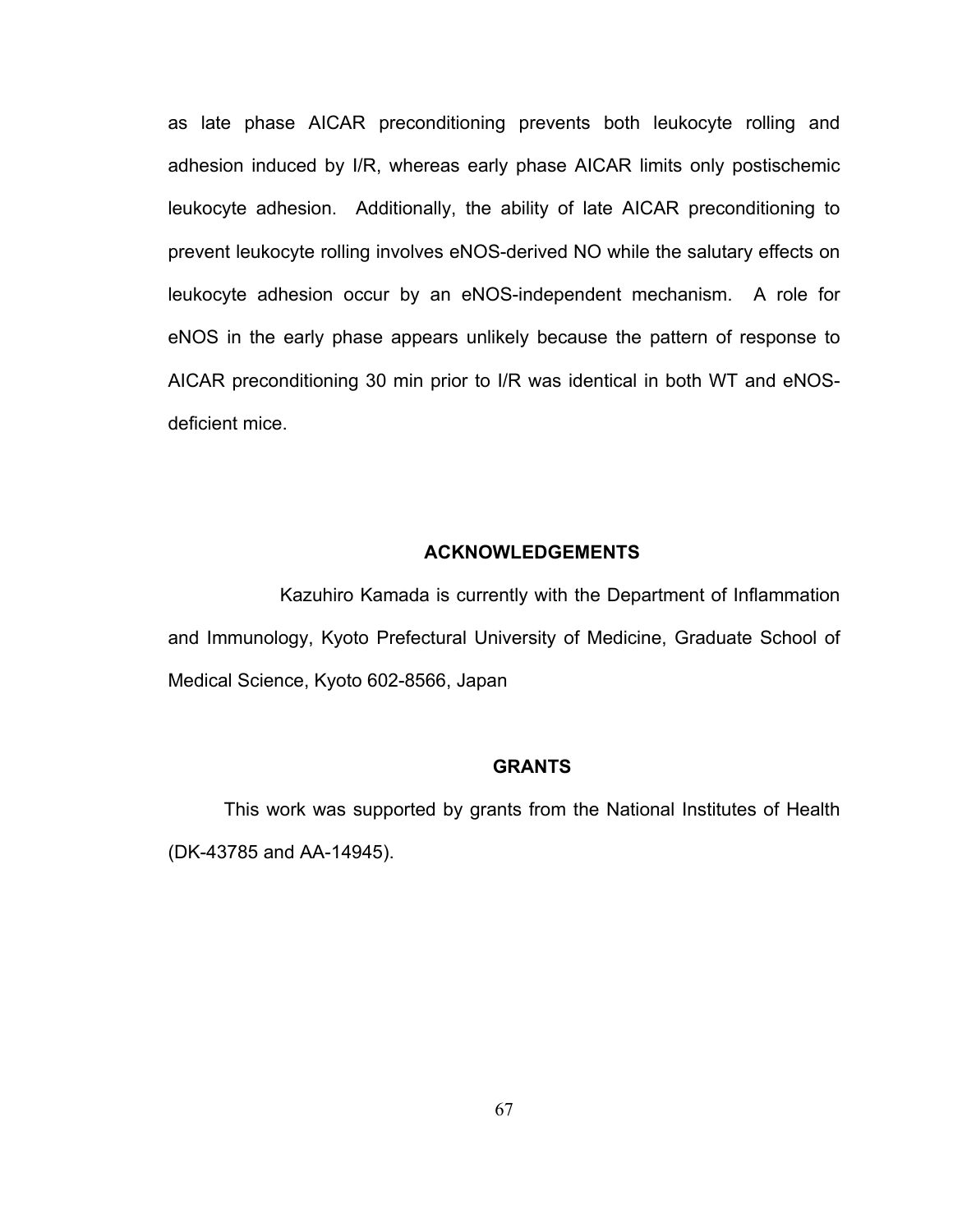# **REFERENCES**

1. **Aschenbach WG, Sakamoto K, and Goodyear LJ**. 5' adenosine monophosphate-activated protein kinase, metabolism and exercise. *Sports Med*  34: 91-103, 2004.

2. **Baxter GF**. Ischaemic preconditioning of myocardium. *Annals of medicine*  29: 345-352, 1997.

3. **Blais V, and Rivest S**. Inhibitory action of nitric oxide on circulating tumor necrosis factor-induced NF-kappaB activity and COX-2 transcription in the endothelium of the brain capillaries. *Journal of neuropathology and experimental neurology* 60: 893-905, 2001.

4. **Bullough DA, Magill MJ, Firestein GS, and Mullane KM**. Adenosine activates A2 receptors to inhibit neutrophil adhesion and injury to isolated cardiac myocytes. *J Immunol* 155: 2579-2586, 1995.

5. **Burckhartt B, Yang XM, Tsuchida A, Mullane KM, Downey JM, and Cohen MV**. Acadesine extends the window of protection afforded by ischaemic preconditioning in conscious rabbits. *Cardiovasc Res* 29: 653-657, 1995.

6. **Carling D**. AMP-activated protein kinase: balancing the scales. *Biochimie*  87: 87-91, 2005.

7. **Carrasco-Chaumel E, Rosello-Catafau J, Bartrons R, Franco-Gou R, Xaus C, Casillas A, Gelpi E, Rodes J, and Peralta C**. Adenosine monophosphate-activated protein kinase and nitric oxide in rat steatotic liver transplantation. *J Hepatol* 43: 997-1006, 2005.

8. **Chan AY, and Dyck JR**. Activation of AMP-activated protein kinase (AMPK) inhibits protein synthesis: a potential strategy to prevent the development of cardiac hypertrophy. *Can J Physiol Pharmacol* 83: 24-28, 2005.

9. **Chen CH, Gray MO, and Mochly-Rosen D**. Cardioprotection from ischemia by a brief exposure to physiological levels of ethanol: role of epsilon protein kinase C. *Proc Natl Acad Sci U S A* 96: 12784-12789, 1999.

10. **Chen ZP, Mitchelhill KI, Michell BJ, Stapleton D, Rodriguez-Crespo I, Witters LA, Power DA, Ortiz de Montellano PR, and Kemp BE**. AMP-activated protein kinase phosphorylation of endothelial NO synthase. *FEBS Lett* 443: 285- 289, 1999.

11. **Davies SP, Helps NR, Cohen PT, and Hardie DG**. 5'-AMP inhibits dephosphorylation, as well as promoting phosphorylation, of the AMP-activated protein kinase. Studies using bacterially expressed human protein phosphatase-2C alpha and native bovine protein phosphatase-2AC. *FEBS Lett* 377: 421-425, 1995.

12. **Davis BJ, Xie Z, Viollet B, and Zou MH**. Activation of the AMP-activated kinase by antidiabetes drug metformin stimulates nitric oxide synthesis in vivo by promoting the association of heat shock protein 90 and endothelial nitric oxide synthase. *Diabetes* 55: 496-505, 2006.

13. **Dayton C, Yamaguchi T, Kamada K, Carter P, and Korthuis RJ**. Antecedent ethanol ingestion prevents postischemic leukocyte adhesion and P-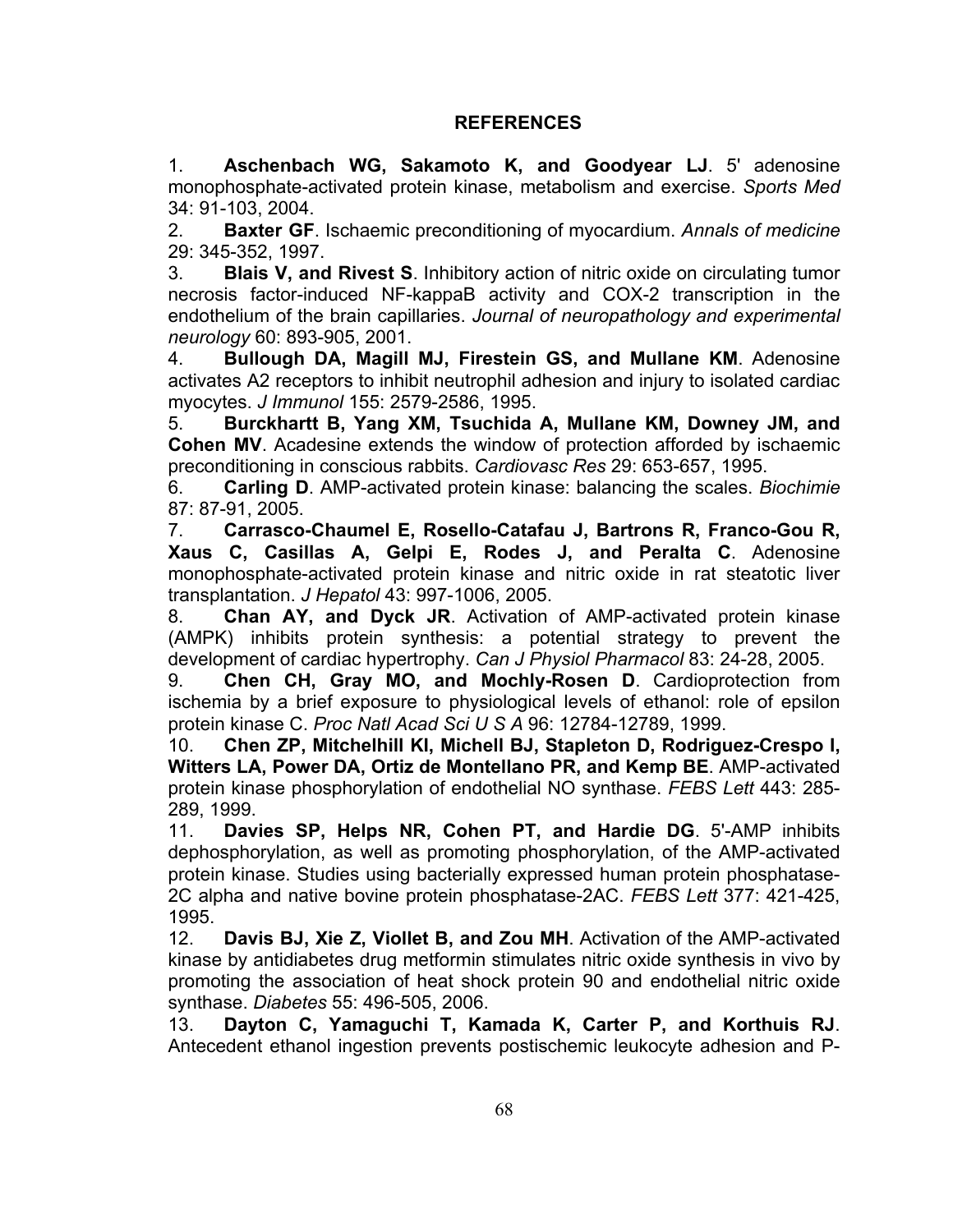selectin expression by a protein kinase C-dependent mechanism. *Dig Dis Sci* 50: 684-690, 2005.

14. **Dayton C, Yamaguchi T, Kamada K, Carter P, and Korthuis RJ**. Antecedent ethanol ingestion prevents postischemic P-selectin expression in murine small intestine. *Microcirculation* 11: 709-718, 2004.

15. **Gruber H, Hoffer M, McAllister D, Laikind P, Lane T, Schmid-Schoenbein G, and Engler R**. Increased adenosine concentration in blood from ischemic myocardium by AICA riboside. Effects on flow, granulocytes, and injury. *Circulation* 80: 1400-1411, 1989.

16. **Hallows KR, Raghuram V, Kemp BE, Witters LA, and Foskett JK**. Inhibition of cystic fibrosis transmembrane conductance regulator by novel interaction with the metabolic sensor AMP-activated protein kinase. *J Clin Invest*  105: 1711-1721, 2000.

17. **Hardie DG**. The AMP-activated protein kinase pathway--new players upstream and downstream. *J Cell Sci* 117: 5479-5487, 2004.

18. **Hattori Y, Suzuki K, Hattori S, and Kasai K**. Metformin inhibits cytokineinduced nuclear factor kappaB activation via AMP-activated protein kinase activation in vascular endothelial cells. *Hypertension* 47: 1183-1188, 2006.

19. **Hurley RL, Anderson KA, Franzone JM, Kemp BE, Means AR, and Witters LA**. The Ca2+/calmodulin-dependent protein kinase kinases are AMPactivated protein kinase kinases. *J Biol Chem* 280: 29060-29066, 2005.

20. **Ido Y, Carling D, and Ruderman N**. Hyperglycemia-induced apoptosis in human umbilical vein endothelial cells: inhibition by the AMP-activated protein kinase activation. *Diabetes* 51: 159-167, 2002.

21. **Jing M, and Ismail-Beigi F**. Role of 5'-AMP-activated protein kinase in stimulation of glucose transport in response to inhibition of oxidative phosphorylation. *Am J Physiol Cell Physiol* 290: C484-491, 2006.

22. **Kahn BB, Alquier T, Carling D, and Hardie DG**. AMP-activated protein kinase: ancient energy gauge provides clues to modern understanding of metabolism. *Cell Metab* 1: 15-25, 2005.

23. **Kamada K, Dayton CB, Yamaguchi T, and Korthuis RJ**. Antecedent ethanol ingestion prevents postischemic microvascular dysfunction. *Pathophysiology* 10: 131-137, 2004.

24. **Kamada K, Gaskin FS, Yamaguchi T, Carter P, Yoshikawa T, Yusof M, and Korthuis RJ**. Role of calcitonin gene-related peptide in the postischemic anti-inflammatory effects of antecedent ethanol ingestion. *Am J Physiol Heart Circ Physiol* 290: H531-537, 2006.

25. **Kubes P, Jutila M, and Payne D**. Therapeutic potential of inhibiting leukocyte rolling in ischemia/reperfusion. *J Clin Invest* 95: 2510-2519, 1995.

26. **Li YJ, Xiao ZS, Peng CF, and Deng HW**. Calcitonin gene-related peptide-induced preconditioning protects against ischemia-reperfusion injury in isolated rat hearts. *Eur J Pharmacol* 311: 163-167, 1996.

27. **Morrow VA, Foufelle F, Connell JM, Petrie JR, Gould GW, and Salt IP**. Direct activation of AMP-activated protein kinase stimulates nitric-oxide synthesis in human aortic endothelial cells. *J Biol Chem* 278: 31629-31639, 2003.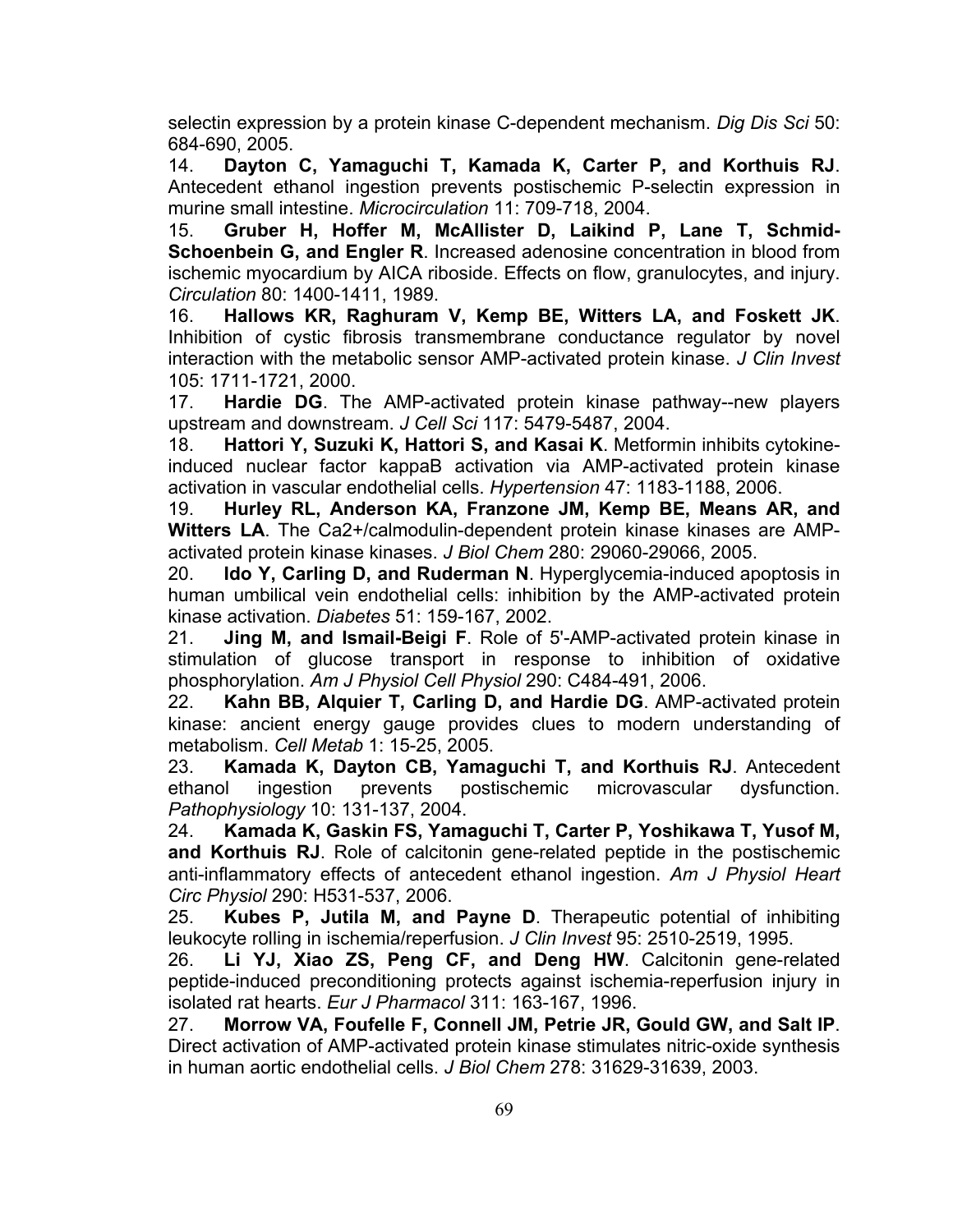28. **Mueck AO, Seeger H, and Wallwiener D**. Further evidence for direct vascular actions of statins: effect on endothelial nitric oxide synthase and adhesion molecules. *Exp Clin Endocrinol Diabetes* 109: 181-183, 2001.

29. **Murakami H, Murakami R, Kambe F, Cao X, Takahashi R, Asai T, Hirai T, Numaguchi Y, Okumura K, Seo H, and Murohara T**. Fenofibrate activates AMPK and increases eNOS phosphorylation in HUVEC. *Biochemical and biophysical research communications* 341: 973-978, 2006.

30. **Murry CE, Jennings RB, and Reimer KA**. Preconditioning with ischemia: a delay of lethal cell injury in ischemic myocardium. *Circulation* 74: 1124-1136, 1986.

31. **Peralta C, Bartrons R, Serafin A, Blazquez C, Guzman M, Prats N, Xaus C, Cutillas B, Gelpi E, and Rosello-Catafau J**. Adenosine monophosphate-activated protein kinase mediates the protective effects of ischemic preconditioning on hepatic ischemia-reperfusion injury in the rat. *Hepatology* 34: 1164-1173, 2001.

32. **Sabina RL, Patterson D, and Holmes EW**. 5-Amino-4 imidazolecarboxamide riboside (Z-riboside) metabolism in eukaryotic cells. *The Journal of biological chemistry* 260: 6107-6114, 1985.

33. **Schulz E, Anter E, Zou MH, and Keaney JF, Jr.** Estradiol-mediated endothelial nitric oxide synthase association with heat shock protein 90 requires adenosine monophosphate-dependent protein kinase. *Circulation* 111: 3473- 3480, 2005.

34. **Sethi S, and Dikshit M**. Modulation of polymorphonuclear leukocytes function by nitric oxide. *Thrombosis research* 100: 223-247, 2000.

35. **Shaw RJ, Kosmatka M, Bardeesy N, Hurley RL, Witters LA, DePinho RA, and Cantley LC**. The tumor suppressor LKB1 kinase directly activates AMPactivated kinase and regulates apoptosis in response to energy stress. *Proc Natl Acad Sci U S A* 101: 3329-3335, 2004.

36. **Shigematsu S, Ishida S, Gute DC, and Korthuis RJ**. Bradykinin prevents postischemic leukocyte adhesion and emigration and attenuates microvascular barrier disruption. *Am J Physiol* 277: H161-171, 1999.

37. **Shigematsu S, Ishida S, Gute DC, and Korthuis RJ**. Postischemic antiinflammatory effects of bradykinin preconditioning. *Am J Physiol Heart Circ Physiol* 280: H441-454, 2001.

38. **Shinmura K, Tamaki K, and Bolli R**. Short-term caloric restriction improves ischemic tolerance independent of opening of ATP-sensitive K+ channels in both young and aged hearts. *J Mol Cell Cardiol* 39: 285-296, 2005.

39. **Soltys CL, Kovacic S, and Dyck JR**. Activation of cardiac AMP-activated protein kinase by LKB1 expression or chemical hypoxia is blunted by increased Akt activity. *Am J Physiol Heart Circ Physiol* 290: H2472-2479, 2006.

40. **Sun JZ, Tang XL, Knowlton AA, Park SW, Qiu Y, and Bolli R**. Late preconditioning against myocardial stunning. An endogenous protective mechanism that confers resistance to postischemic dysfunction 24 h after brief ischemia in conscious pigs. *J Clin Invest* 95: 388-403, 1995.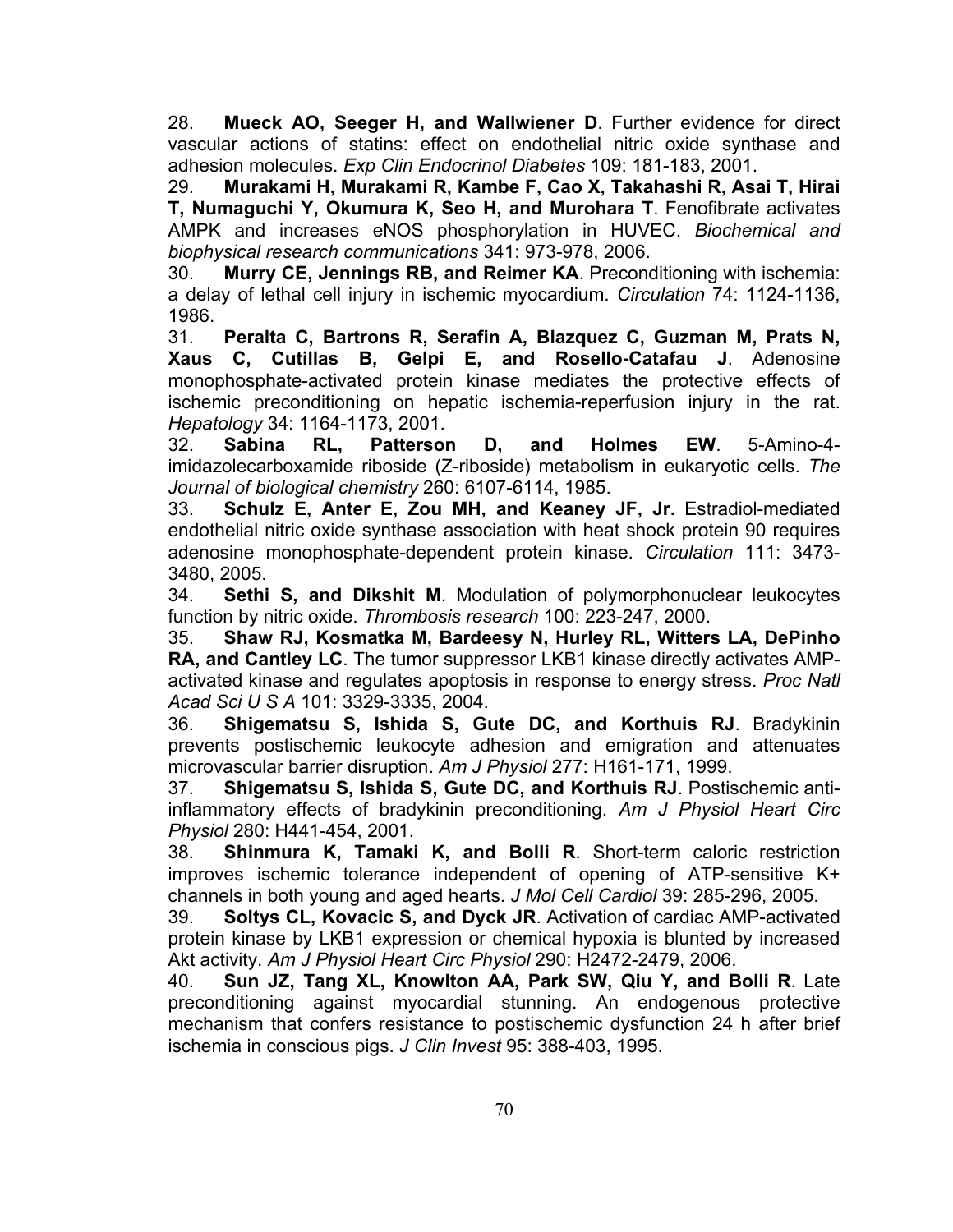41. **Takano H, Tang XL, Qiu Y, Guo Y, French BA, and Bolli R**. Nitric oxide donors induce late preconditioning against myocardial stunning and infarction in conscious rabbits via an antioxidant-sensitive mechanism. *Circ Res* 83: 73-84, 1998.

42. **Tang XL, Qiu Y, Park SW, Sun JZ, Kalya A, and Bolli R**. Time course of late preconditioning against myocardial stunning in conscious pigs. *Circ Res* 79: 424-434, 1996.

43. **Wall TM, Sheehy R, and Hartman JC**. Role of bradykinin in myocardial preconditioning. *J Pharmacol Exp Ther* 270: 681-689, 1994.

44. **Woods A, Dickerson K, Heath R, Hong SP, Momcilovic M, Johnstone SR, Carlson M, and Carling D**. Ca2+/calmodulin-dependent protein kinase kinase-beta acts upstream of AMP-activated protein kinase in mammalian cells. *Cell Metab* 2: 21-33, 2005.

45. **Woods A, Johnstone SR, Dickerson K, Leiper FC, Fryer LG, Neumann D, Schlattner U, Wallimann T, Carlson M, and Carling D**. LKB1 is the upstream kinase in the AMP-activated protein kinase cascade. *Curr Biol* 13: 2004-2008, 2003.

46. **Xenos ES, Stevens SL, Freeman MB, Cassada DC, and Goldman MH**. Nitric oxide mediates the effect of fluvastatin on intercellular adhesion molecule-1 and platelet endothelial cell adhesion molecule-1 expression on human endothelial cells. *Ann Vasc Surg* 19: 386-392, 2005.

47. **Yamaguchi T, Dayton C, Shigematsu T, Carter P, Yoshikawa T, Gute DC, and Korthuis RJ**. Preconditioning with ethanol prevents postischemic leukocyte-endothelial cell adhesive interactions. *Am J Physiol Heart Circ Physiol*  283: H1019-1030, 2002.

48. **Young LH, Li J, Baron SJ, and Russell RR**. AMP-activated protein kinase: a key stress signaling pathway in the heart. *Trends Cardiovasc Med* 15: 110-118, 2005.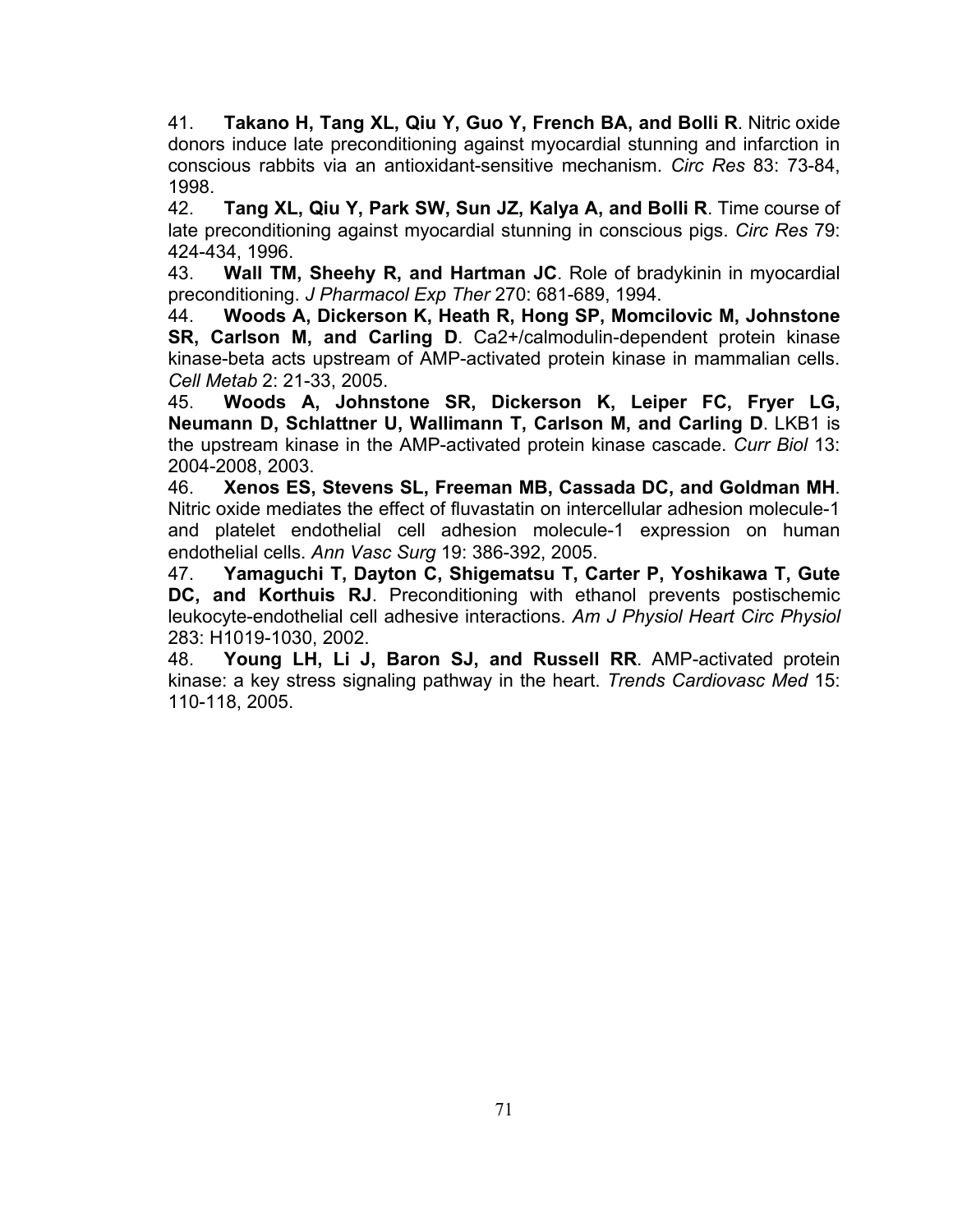## **Figure Legends**

**Figure 2:** Schematic illustration of the experimental protocols assigned to each group. The numbers at the top of the diagram refer to min in the time line for the protocol on Day 1 and Day 2 (24 hrs between both 0s). Hatched bars indicate when the 10 min video recordings were obtained in the protocol. Solid bars depict the 45 min period of ischemia. Triangles illustrate when administration of saline vehicle or drugs was accomplished in the protocol timeline. I/R = ischemia and reperfusion. See the text for further details.

**Figure 3A and 3B:** Effects of preconditioning with AICAR 30 min (Early AICAR PC + IR) or 24 hrs (Late AICAR PC + IR) prior to ischemia/reperfusion on postischemic leukocyte rolling (Panel A) and adhesion (Panel B) determined after 30 and 60 min of reperfusion in wild-type C57BL/6J mice. L-NAME + Late AICAR PC +IR refers to experiments in which the NO synthase inhibitor was administered 10 min prior to preconditioning with AICAR in animals subsequently exposed to I/R 24 hrs later. Open and solid bars represent data obtained at min 30–40 and 60–70 of reperfusion respectively. \* denotes values statistically different from IR ( $p$ <.05), # denotes values that are statistically different compared to sham control (p<.05).

**Figure 4A and 4B:** Effects of preconditioning with AICAR 30 min (Early AICAR PC  $+$  IR) or 24 hrs (Late AICAR PC  $+$  IR) prior to ischemia/reperfusion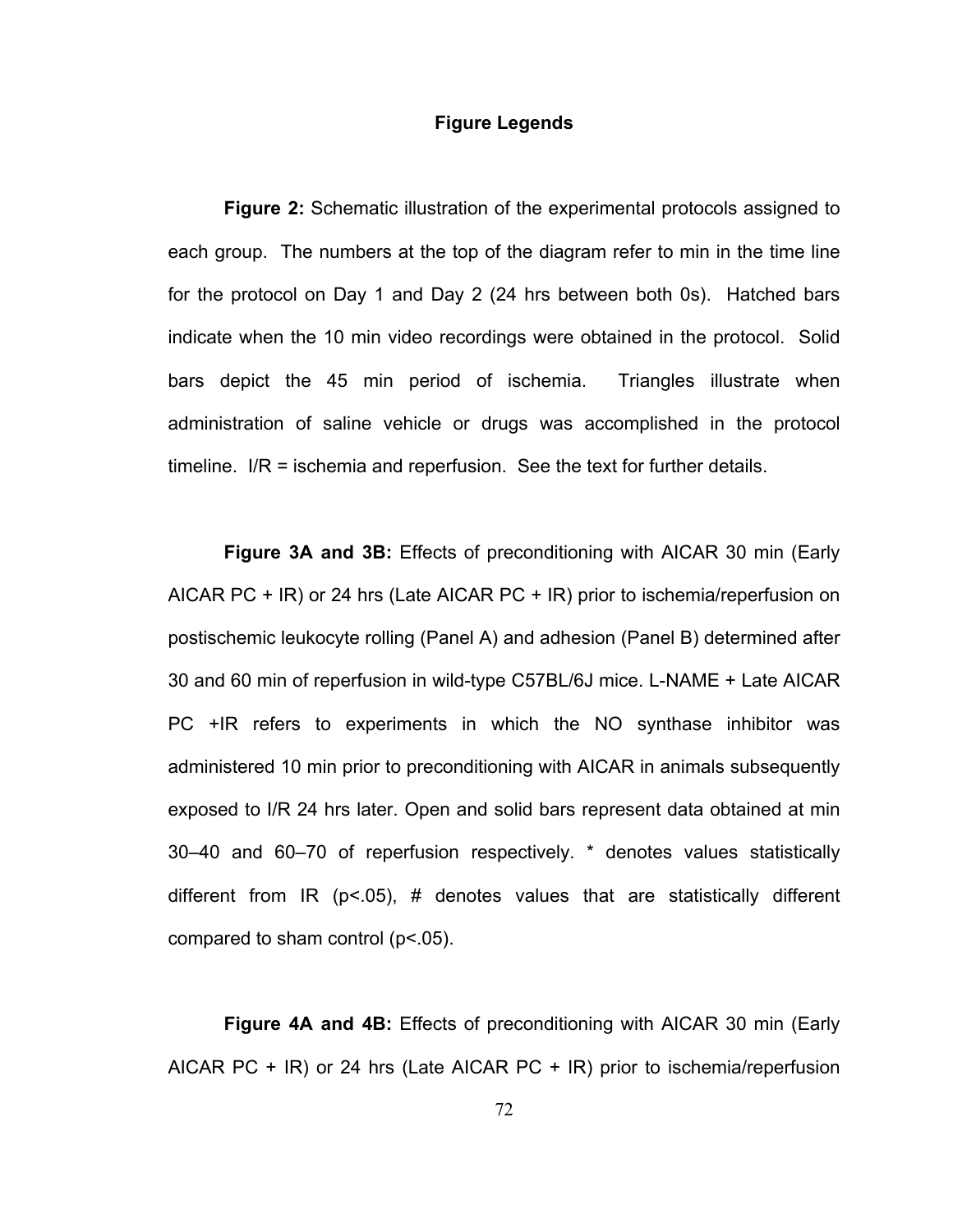(I/R) on postischemic leukocyte rolling (Panel A) and adhesion (Panel B) determined after 30 and 60 min of reperfusion in eNOS-deficient mice. Open and solid bars represent data obtained at min 30–40 and 60–70 of reperfusion, respectively.  $*$  denotes values statistically different from IR ( $p$ <.05), # denotes values that are statistically different compared to sham control (p<.05).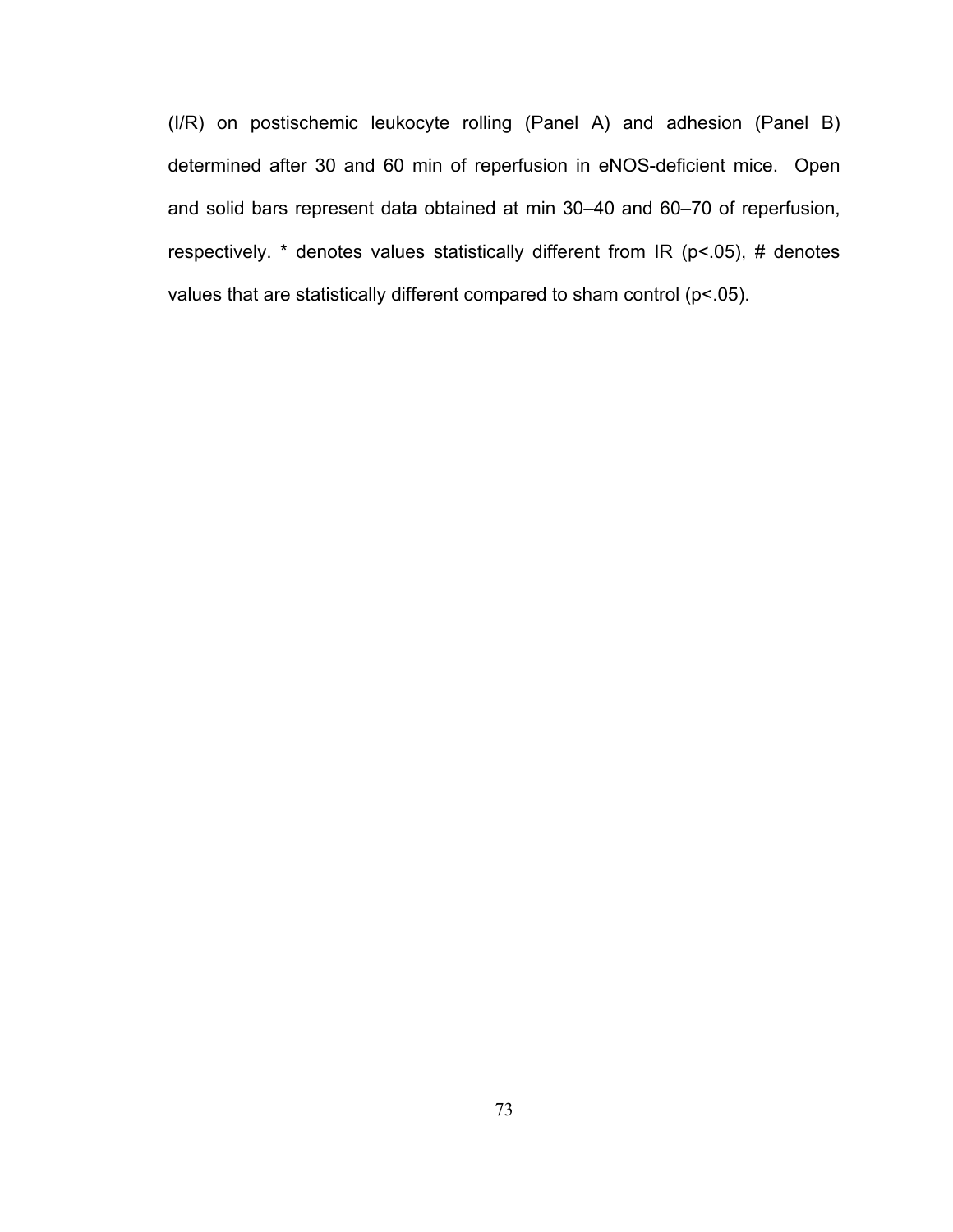## **FIGURES**



Figure 2: Schematic illustration of the experimental protocols assigned to each group. The numbers at the top of the diagram refer to min in the time line for the protocol on Day 1 and Day 2 (24 hrs between both 0s). Hatched bars indicate when the 10 min video recordings were obtained in the protocol. Solid bars depict the 45 min period of ischemia. Triangles illustrate when administration of saline vehicle or drugs was accomplished in the protocol timeline. I/R = ischemia and reperfusion. See the text for further details.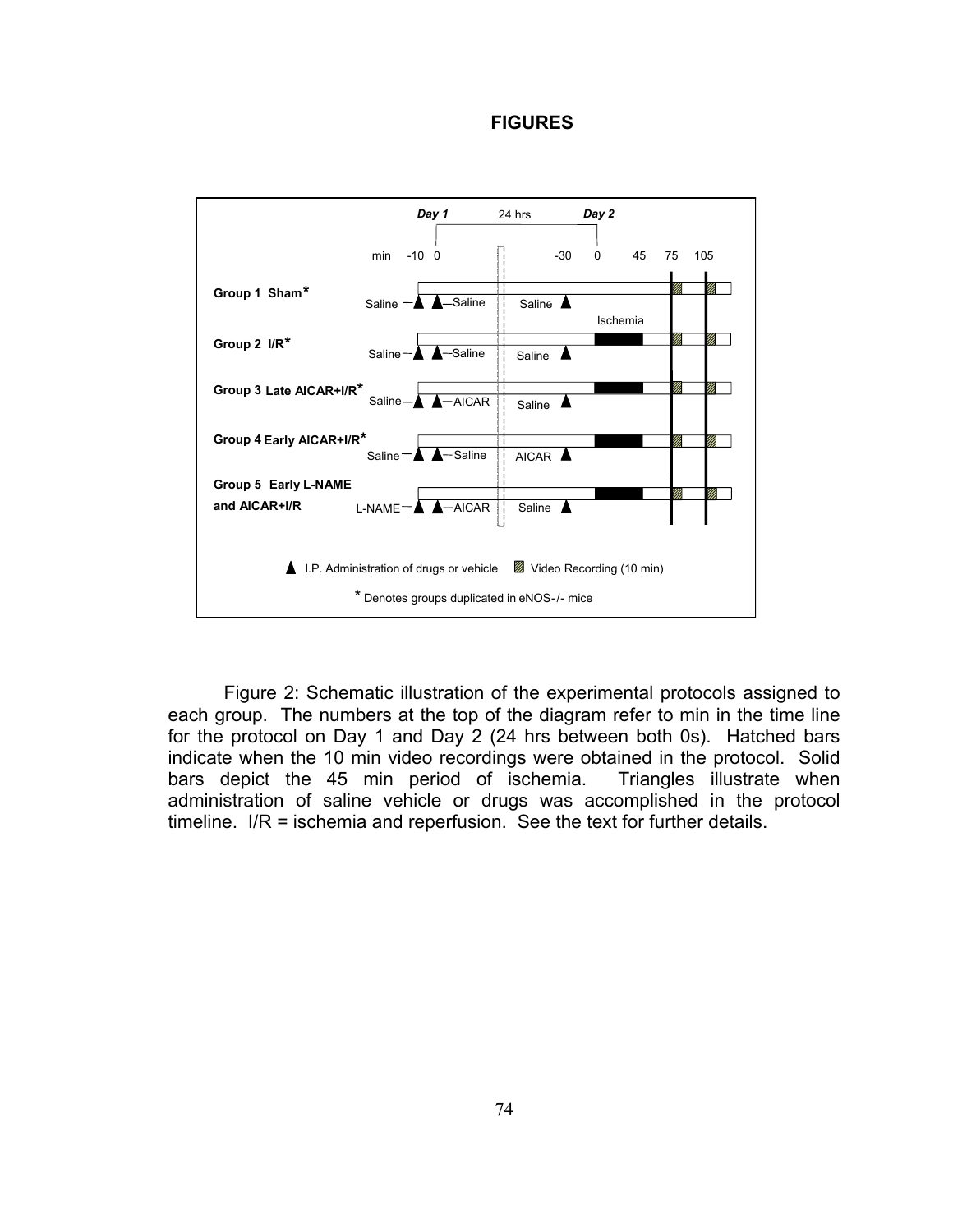Leukocyte Rolling (wild-type)



Leukocyte Adhesion (wild-type)



Figure 3A and 3B: Effects of preconditioning with AICAR 30 min (Early AICAR PC + IR) or 24 hrs (Late AICAR PC + IR) prior to ischemia/reperfusion on postischemic leukocyte rolling (Panel A) and adhesion (Panel B) determined after 30 and 60 min of reperfusion in wild-type C57BL/6J mice. L-NAME + Late AICAR PC +IR refers to experiments in which the NO synthase inhibitor was administered 10 min prior to preconditioning with AICAR in animals subsequently exposed to I/R 24 hrs later. Open and solid bars represent data obtained at min 30–40 and 60–70 of reperfusion respectively. \* denotes values statistically different from IR ( $p$ <.05), # denotes values that are statistically different compared to sham control (p<.05).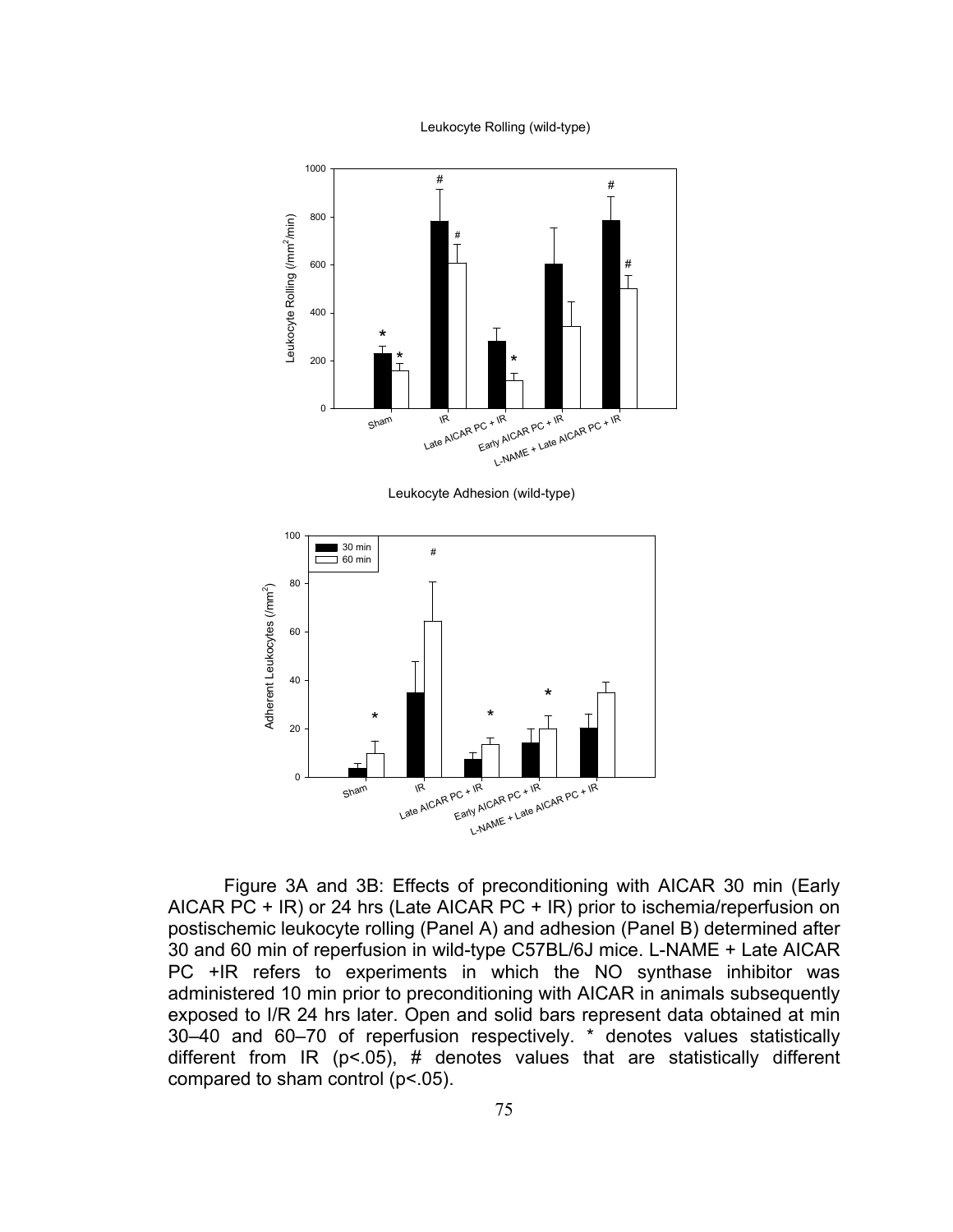

Leukocyte Rolling (eNOS-/-)

Figure 4A and 4B: Effects of preconditioning with AICAR 30 min (Early AICAR PC + IR) or 24 hrs (Late AICAR PC + IR) prior to ischemia/reperfusion (I/R) on postischemic leukocyte rolling (Panel A) and adhesion (Panel B) determined after 30 and 60 min of reperfusion in eNOS-deficient mice. Open and solid bars represent data obtained at min 30–40 and 60–70 of reperfusion respectively. \* denotes values statistically different from IR ( $p$ < 05), # denotes values that are statistically different compared to sham control  $(p< 05)$ .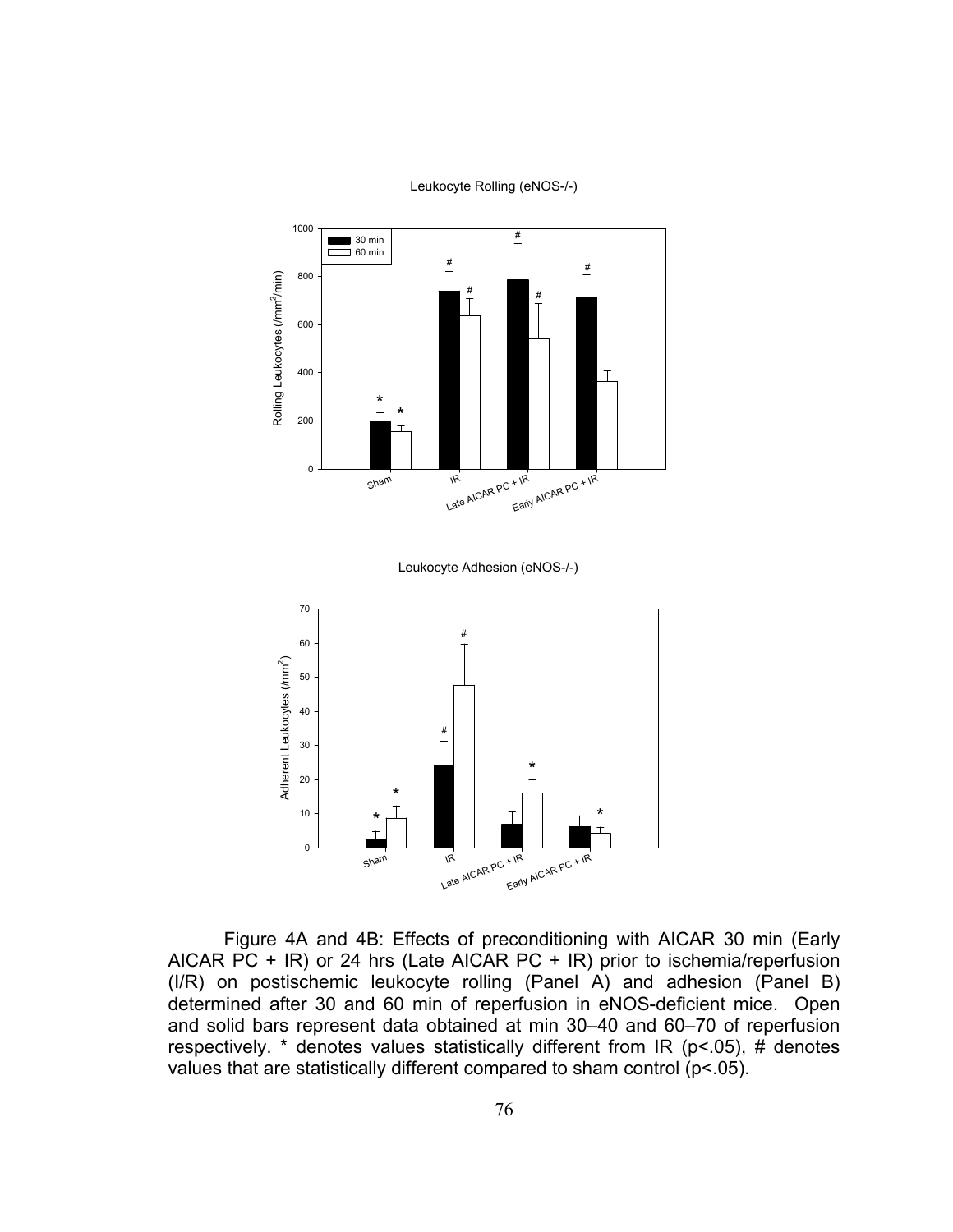# **ETHANOL PRECONDITIONING IS TRIGGERED BY 5'-AMP-ACTIVATED PROTEIN KINASE-DEPENDENT MECHANISM TO PREVENT POSTISCHEMIC LEUKOCYTE-ENDOTHELIAL CELL ADHESIVE INTERACTIONS**

F. Spencer Gaskin<sup>1</sup>, Kazuhiro Kamada<sup>1</sup>, Mozow Yusof<sup>1</sup>,

Leona J. Rubin<sup>3</sup>, and Ronald J. Korthuis<sup>1,2</sup>

<sup>1</sup> Department of Medical Pharmacology and Physiology,  $2$  Dalton Cardiovascular Research Center, and the <sup>3</sup> Department of Biomedical Sciences, University of Missouri, Columbia, MO 65212

# Running Title: ETHANOL AND AMPK IN PRECONDITIONING

Address for correspondence:

Ronald J. Korthuis, PhD Department of Medical Pharmacology and Physiology University of Missouri-Columbia One Hospital Drive Columbia, MO 65212

Telephone number: (573) 882-8059 Fax number: (573) 884-4276 E-mail address: korthuisr@health.missouri.edu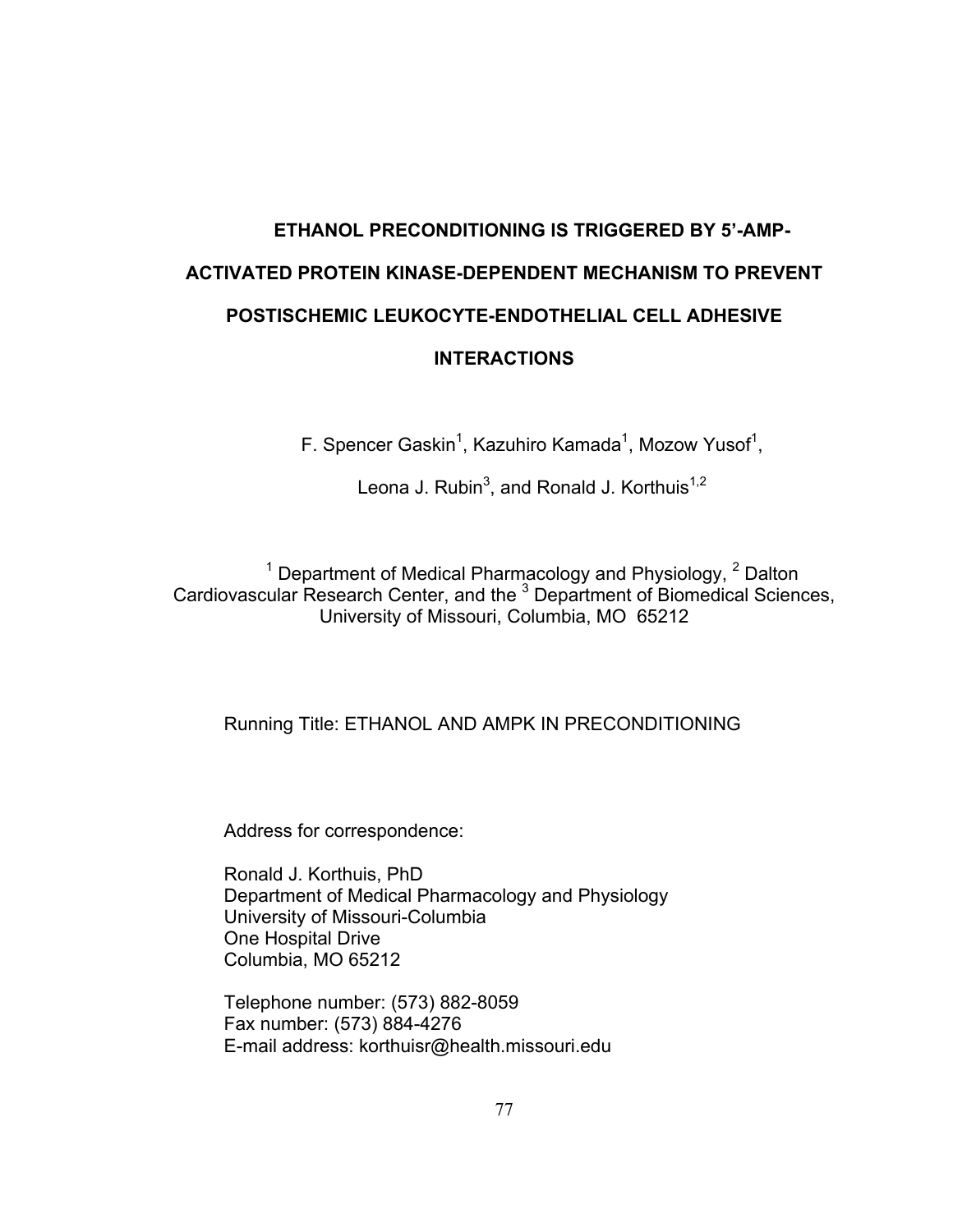## **ABSTRACT**

We previously demonstrated that preconditioning induced by ethanol consumption at low levels (ethanol preconditioning or EPC) or with 5 aminoimidazole-4-carboxamide 1-β-D-ribofuranoside (AICAR-PC) 24 hrs prior to ischemia/reperfusion prevent postischemic leukocyte-endothelial cell adhesive interactions (LEI) by a mechanism that is initiated by nitric oxide (NO) formed by endothelial NO synthase (eNOS). Recent work indicates that: 1) ethanol increases the activity of 5'-AMP-activated protein kinase (AMPK) and 2) AMPK phosphorylates eNOS at the same activation site seen following EPC (Ser1177). In light of these observations, we postulated that the heterotrimeric serine/threonine kinase, AMPK may play a role in triggering development of the anti-inflammatory phenotype induced by EPC. Ethanol was administered to C57BL/6J mice by gavage in the presence or absence of AMPK inhibition. Twenty-four hrs later the numbers of rolling and adherent leukocytes in postcapillary venules of the small intestine were recorded using an intravital microscopic approach. Following 45 min of ischemia LEI were recorded after 30 and 60 min of reperfusion (I/R) or at equivalent time points in control animals. I/R induced a marked increase in LEI relative to sham control mice. The increase in LEI was prevented by EPC, an effect that was lost with AMPK inhibition during the period of ethanol exposure. Studies conducted in AMPK α1 and α2 knockout mice suggest that the anti-inflammatory effects of AICAR are not dependent on the isoform of the catalytic alpha subunit present because deficiency of either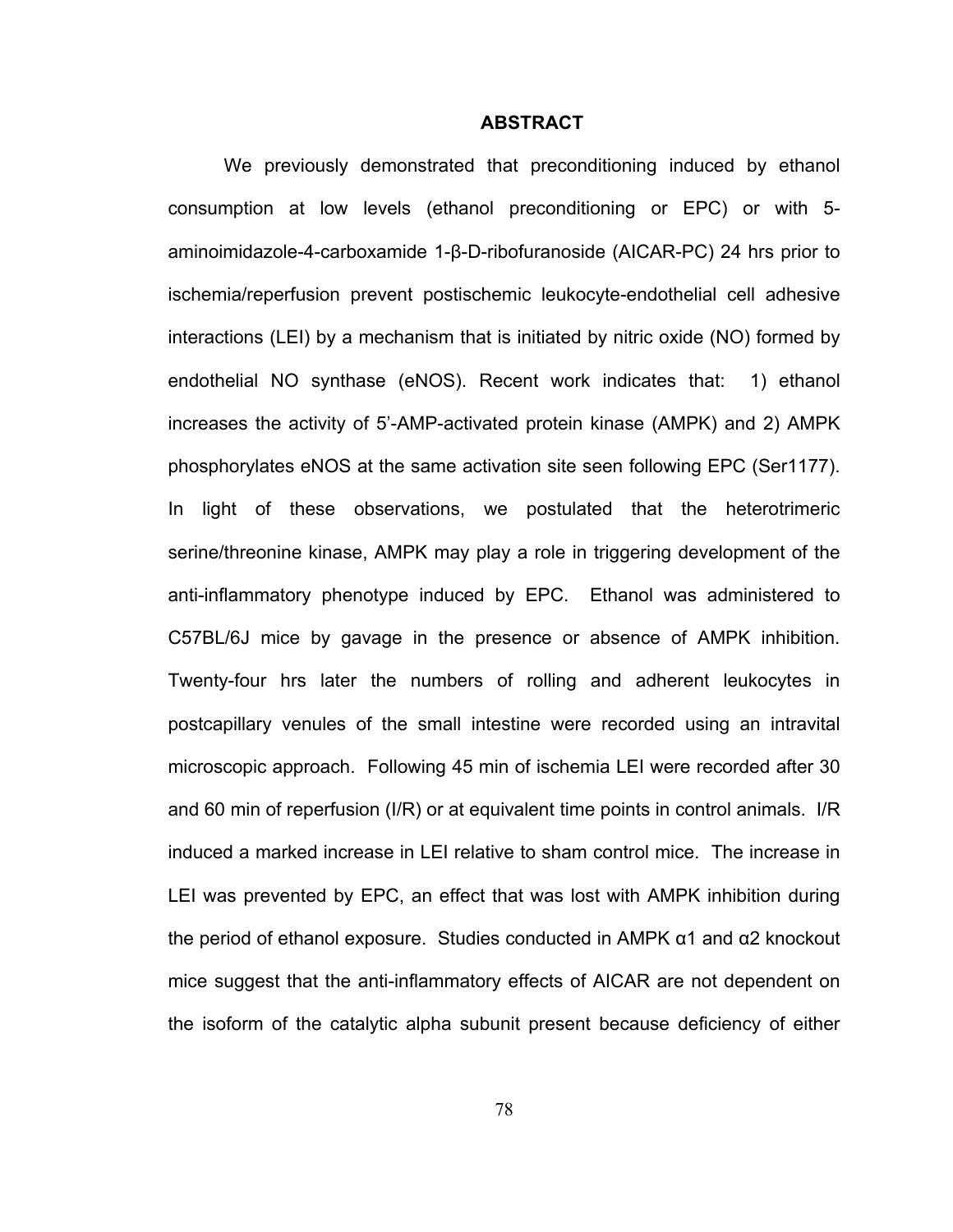isoform resulted in loss of protection. In contrast, preconditioning with ethanol appears to be triggered by an AMPK α2 isoform-dependent mechanism.

**Key Words:** ischemia, reperfusion, leukocyte rolling and adhesion, ethanol, AMPK, preconditioning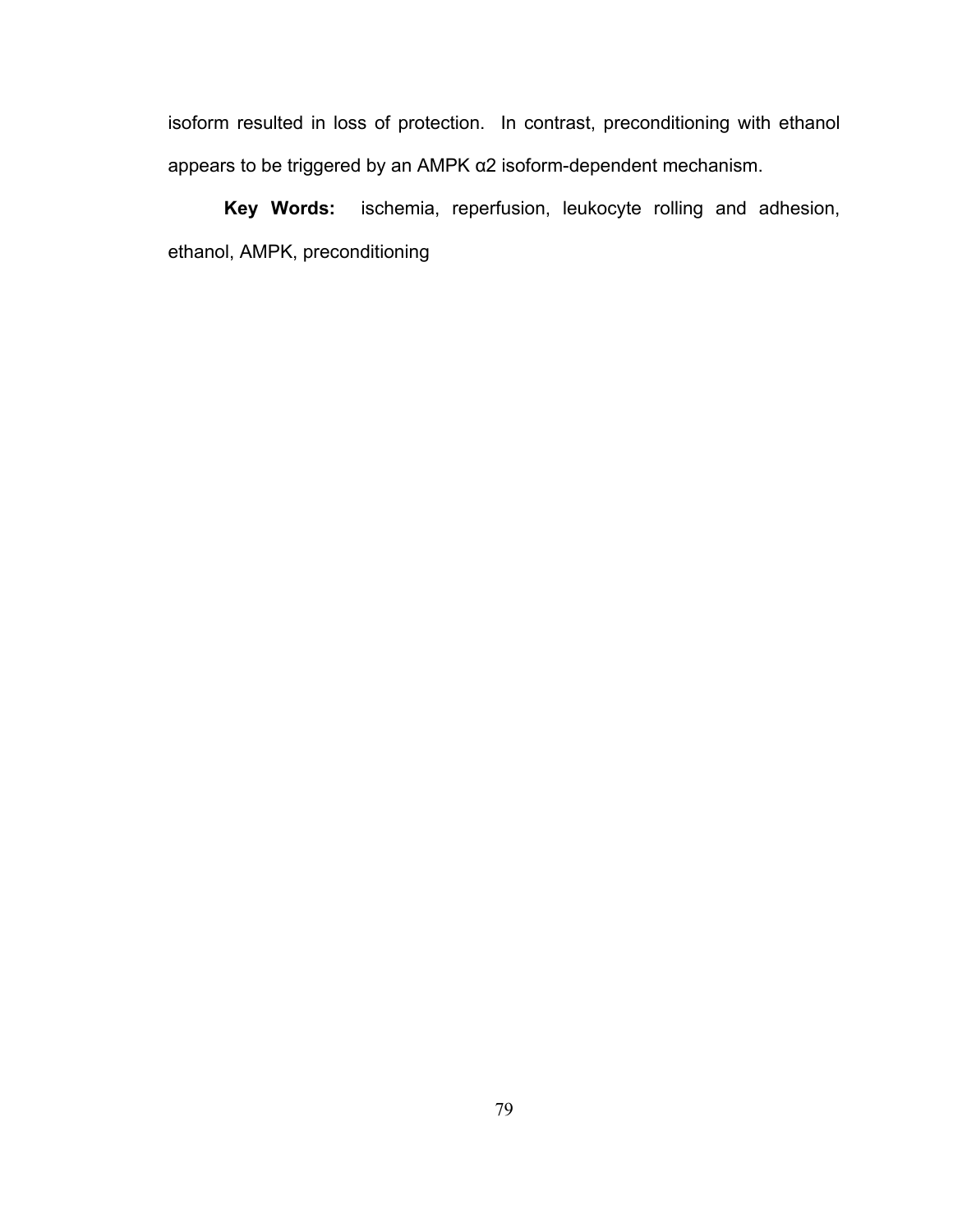## **INTRODUCTION**

Prior to the discovery of the infarct-sparing effects of ischemic preconditioning (IPC) by Murry et al (94), the only effective mean of reducing the inimical effects of ischemia/reperfusion (I/R) was by decreasing the duration of ischemia prior to re-establishing blood flow. These studies demonstrated that subjecting the myocardium to brief periods of vascular occlusion followed by reperfusion just prior to induction of a prolonged ischemic insult (index ischemia) significantly reduced myocardial infarct size. Subsequent work demonstrated that increasing the reperfusion time interval between the preconditioning stimuli and the onset of index ischemia resulted in a progressive decline and eventual loss of the infarct-sparing effects of IPC. However, a second less powerful phase of protection emerged 24 hrs after preconditioning, an observation that gave rise to the concept that IPC induced biphasic (early versus late phase) preconditioned responses (4, 129, 132). Due to the impracticality of inducing IPC in the clinical arena, an intensive research effort has been directed at identifying other interventions that trigger the development of innate preconditioning mechanisms. As a result of this work, several pharmacologic agents are now known to induce a protective phenotype similar to that seen with IPC, such as preconditioning with: ethanol, adenosine receptor agonists, bradykinin, nitric oxide (NO) donors, and exogenous calcitonin gene-related peptide (CGRP) (14, 22, 81, 131, 140). Indeed, our own work has established that these agents induced the development of a protective anti-inflammatory phenotype in postcapillary venules, such that these vessels fail to support adhesion molecule expression, leukocyte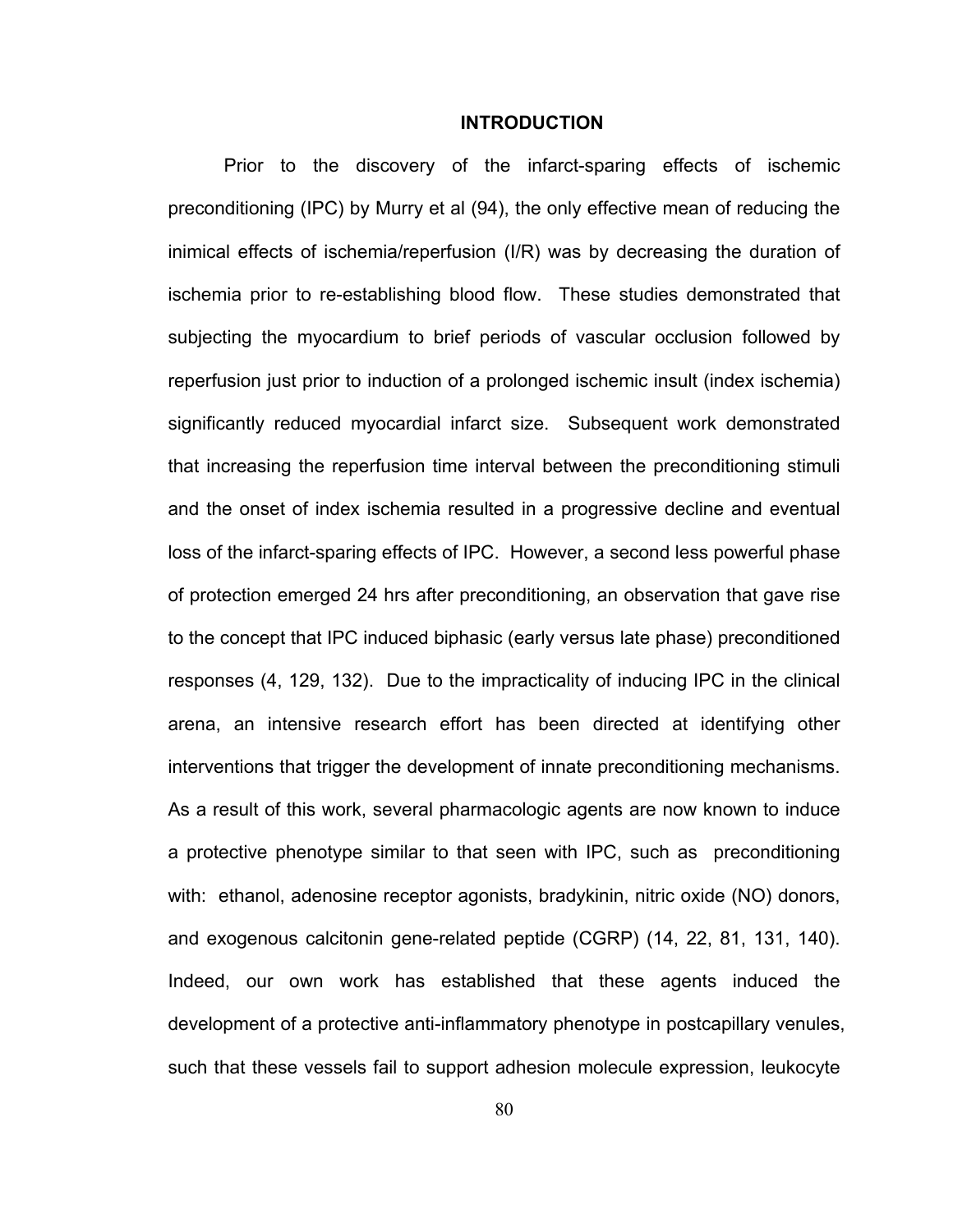rolling and adhesion, and increased vascular permeability when the small bowel is subsequently exposed to prolonged I/R (32, 33, 68, 69, 121, 122, 152).

Most of the agents that induce development of preconditioned states do so by a triggering mechanism that involves the formation of NO by endothelial nitric oxide synthase (eNOS). Indeed, we previously demonstrated that direct pharmacologic activation of AMP-activated protein kinase (AMPK) a ubiquitously expressed heterotrimeric serine/threonine kinase that regulates a diverse array of enzymes and substrates, induced development of an eNOS-dependent antiinflammatory phenotype in I/R (42). In view of recent work indicating that ethanol increases AMPK activity (56) and AMPK activation, like EPC, has been shown to increase endothelial nitric oxide synthase (eNOS) phosphorylation at Ser1177 and its activity (24, 55, 91, 150, 151), we postulated that this heterotrimeric serine/threonine kinase may play a role in triggering the development of the antiinflammatory phenotype induced by EPC. Interestingly the glucose lowering agent metformin has been shown to activate AMPK and prevent the signalling of inflammatory cytokines through nuclear factor kappa B and tumor necrosis factor α (53). This study also demonstrated that adhesion molecule expression was reduced by metformin or the AMPK activator, 5-aminoimidazole-4-carboxamide 1-β-D-ribofuranoside (AICAR), protective effects that were abrogated by the addition of a siRNA directed towards AMPK α1. Thus, we also sought to evaluate the relative roles of two different AMPK catalytic α-subunit isoforms in preconditioning by evaluating the effectiveness of ethanol and AICAR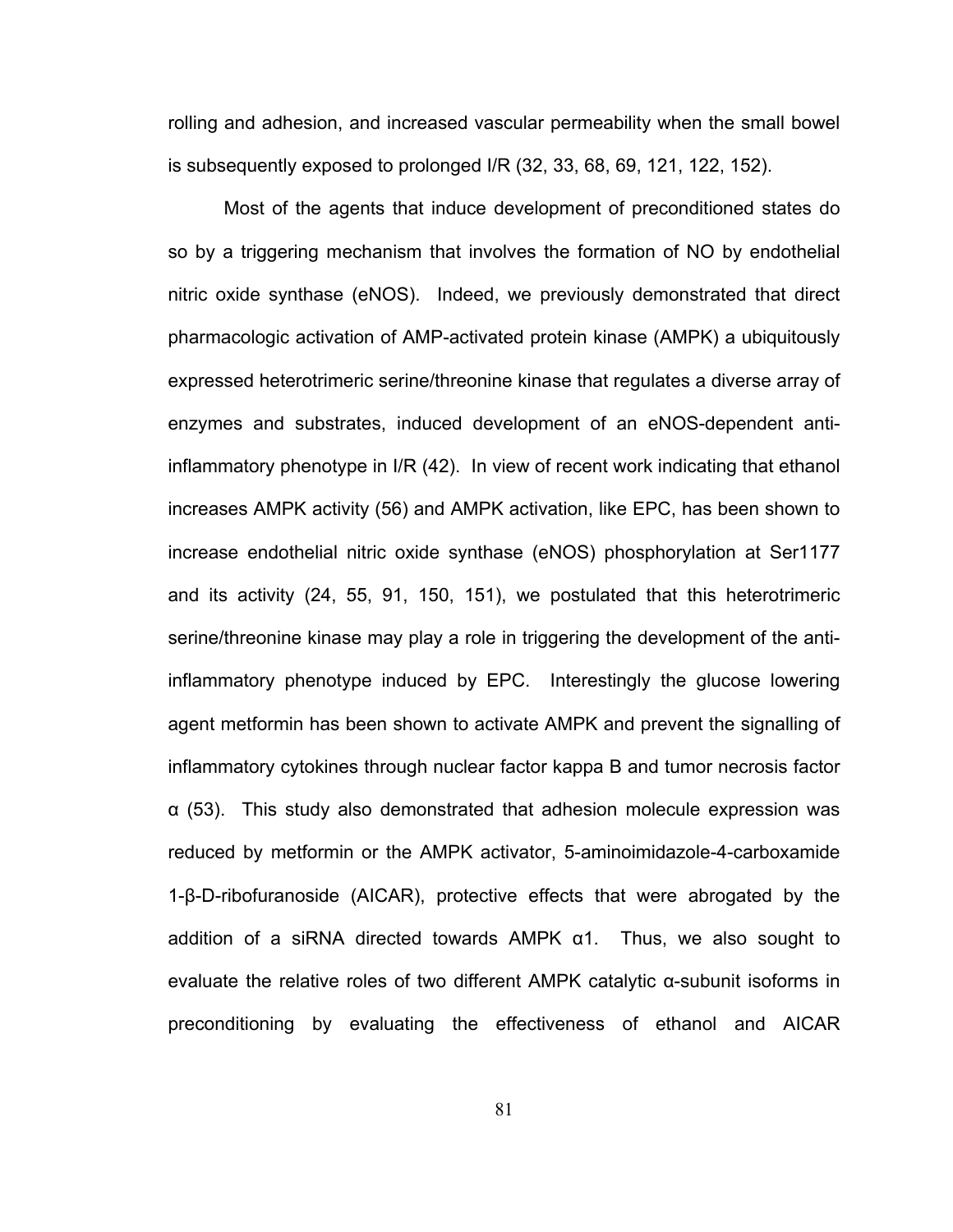preconditioning in mice that were genetically deficient in AMPK  $\alpha$ 1 versus AMPK α2 (AMPK α1-/- versus AMPK α2-/- mice).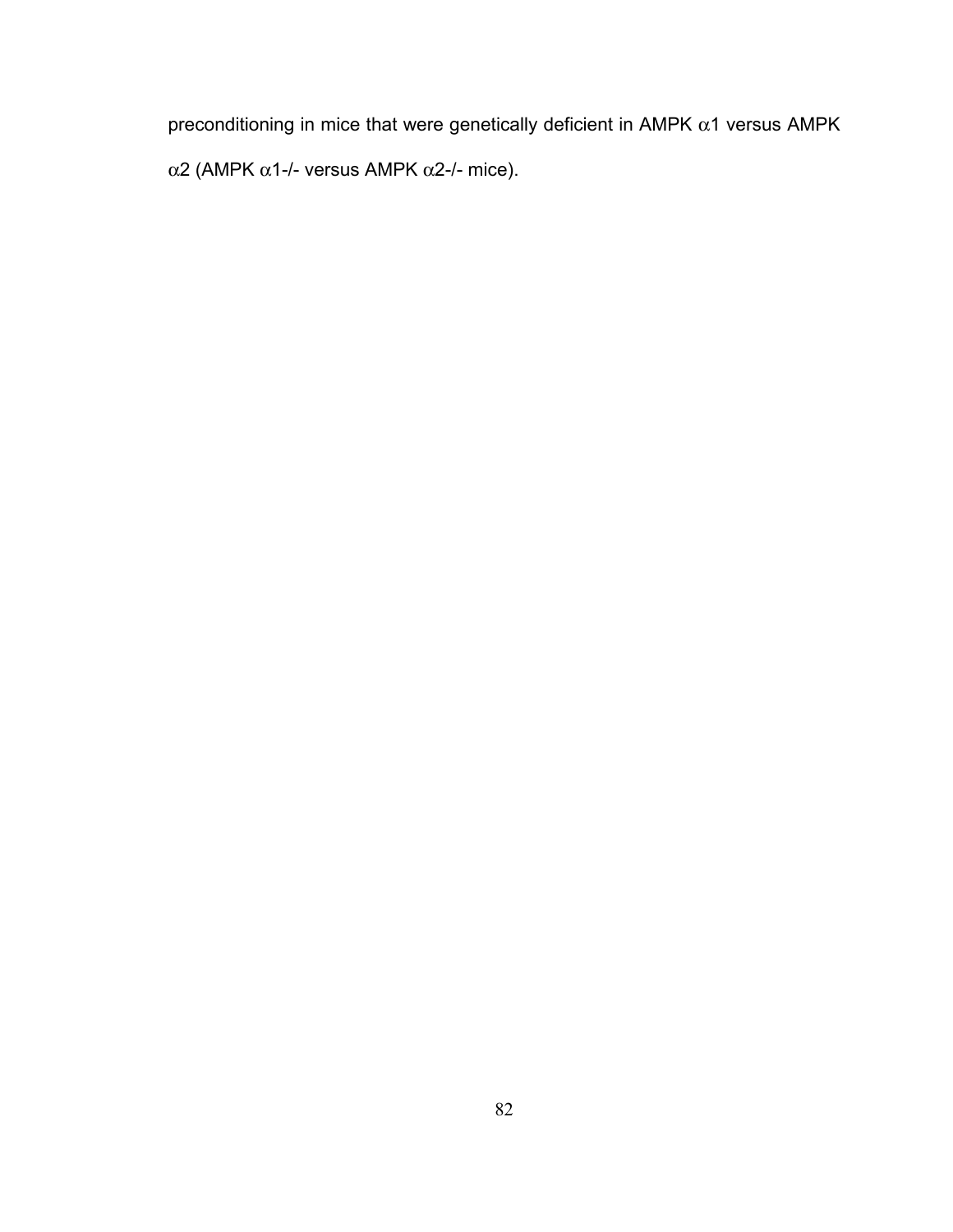# **MATERIALS AND METHODS**

*Animals:* Wild-type male C57BL/6J and AMPK α-subunit-/- mice (6-7 weeks of age) were obtained from the Jackson Laboratories (Bar Harbor, ME) and Dr. Leona Rubin at the University of Missouri, respectively. All mice were maintained on standard mouse chow and water ad libitum with 12 hr light and dark cycles, and used at 8-10 weeks of age. The experimental procedures described have been described previously (69), and were performed according to the criteria outlined in the National Institutes of Health guidelines and were approved by the University of Missouri-Columbia Institutional Animal Care and Use Committee.

*Ethanol Preconditioning, Surgical Procedures, and Induction of I/R:* Mice were preconditioned 24 hrs prior to I/R with ethanol instilled into the stomach as a bolus by gavage. The alcohol is given at a dose that produces a peak plasma ethanol concentration of 45 mg/dl 30 min after administration, by using the following equation:  $[EtOH] = (0.6 \times body weight in grams) + 0.3) \mu l$ , diluted in 0.3 ml deionized  $H_2O$ . Preconditioned mice were subsequently anesthetized initially with a mixture of ketamine (150 mg/kg body wt, i.m.) and xylazine (7.5 mg/kg body wt, i.m.). After attaining a surgical plane of anesthesia, a midline abdominal incision was performed and the superior mesenteric artery (SMA) was occluded with a microvascular clip for 0 (sham) or 45 min. After these procedures, the right carotid artery was cannulated and systemic arterial pressure was measured with a Statham P23A pressure transducer (Gould)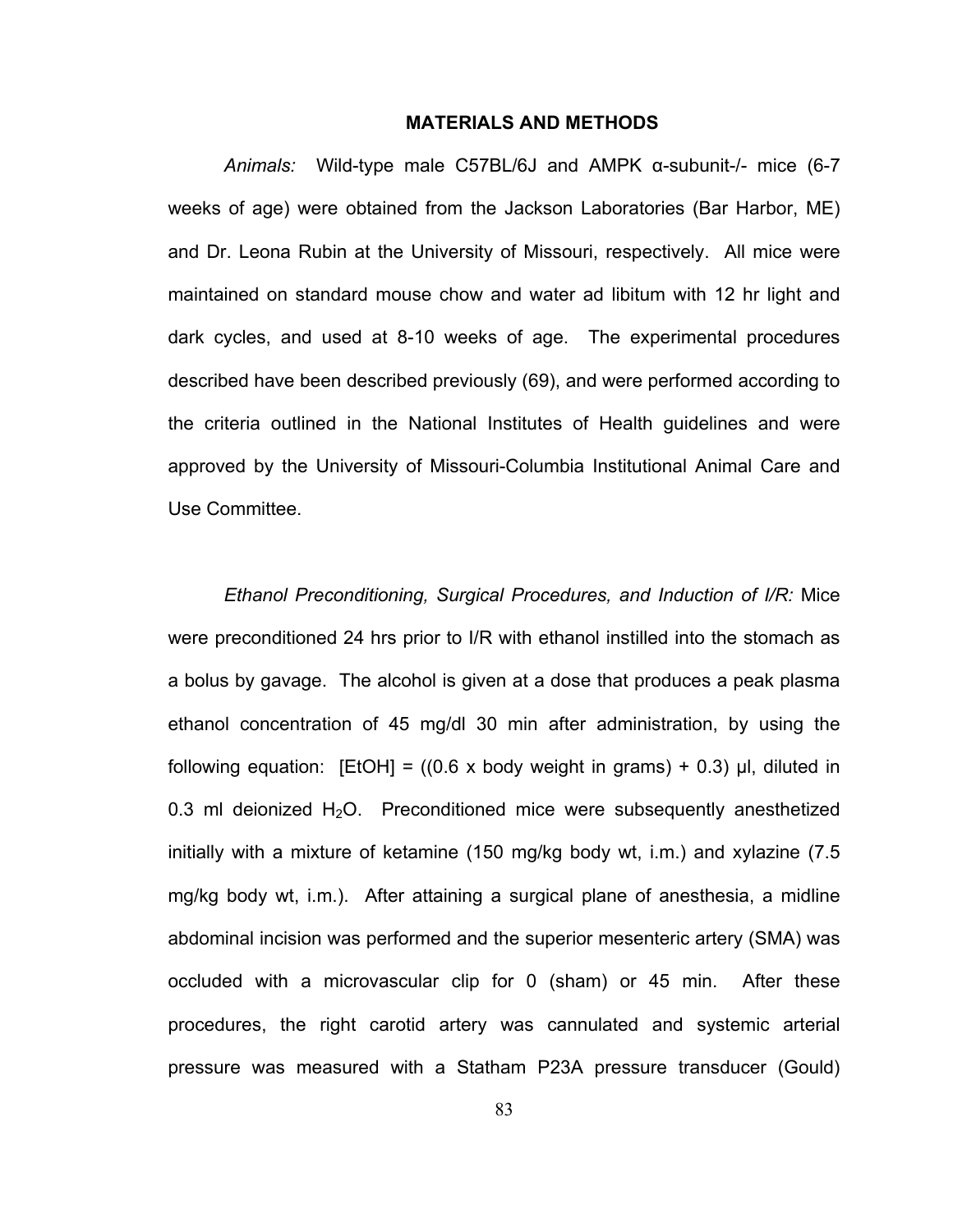connected to the carotid artery catheter. Systemic blood pressure was recorded continuously with a personal computer (Power Macintosh 8600; Apple) equipped with an analog-to-digital converter (MP 100; Biopac Systems). The left jugular vein was also cannulated for administration of carboxyfluorescein diacetate, succinimidyl ester (CFDASE, Molecular Probes, Eugene, OR, USA), a fluorescent dye that labels leukocytes. CFDASE was dissolved in DMSO at a concentration of 5 mg/ml, divided into 25 μl aliquots, and stored in light-tight containers at -20 °C until use. During the preparation and storage of CFDASE, care was taken to minimize light exposure. After the 45 min ischemic period, the clip was gently removed and leukocytes were labeled with CFDASE by intravenous administration of the fluorochrome solution (250 μg/ml saline) at a rate of 20 μl/min, for 5 min. The sham group had an equivalent 45 min period without occlusion of the SMA prior to CFDASE administration. Leukocyte/endothelial cell adhesive interactions were observed over min 30-40 and 60-70 of reperfusion via intravital fluorescence microscopy.

*Intravital Fluorescence Microscopy:* The mice were positioned on a 20 x 30 cm Plexiglas<sup>TM</sup> board in a manner that allowed a selected section of small intestine to be exteriorized and placed carefully and gently over a glass slide covering a 4 x 3 cm hole centered in the Plexiglas<sup>TM</sup>. The exposed small intestine was superfused with warmed (37 °C) bicarbonate-buffered saline (BBS, pH 7.4) at 1.5 ml/min using a peristaltic pump (Model M312; Gilson). The exteriorized region of the small bowel was covered with BBS-soaked gauze to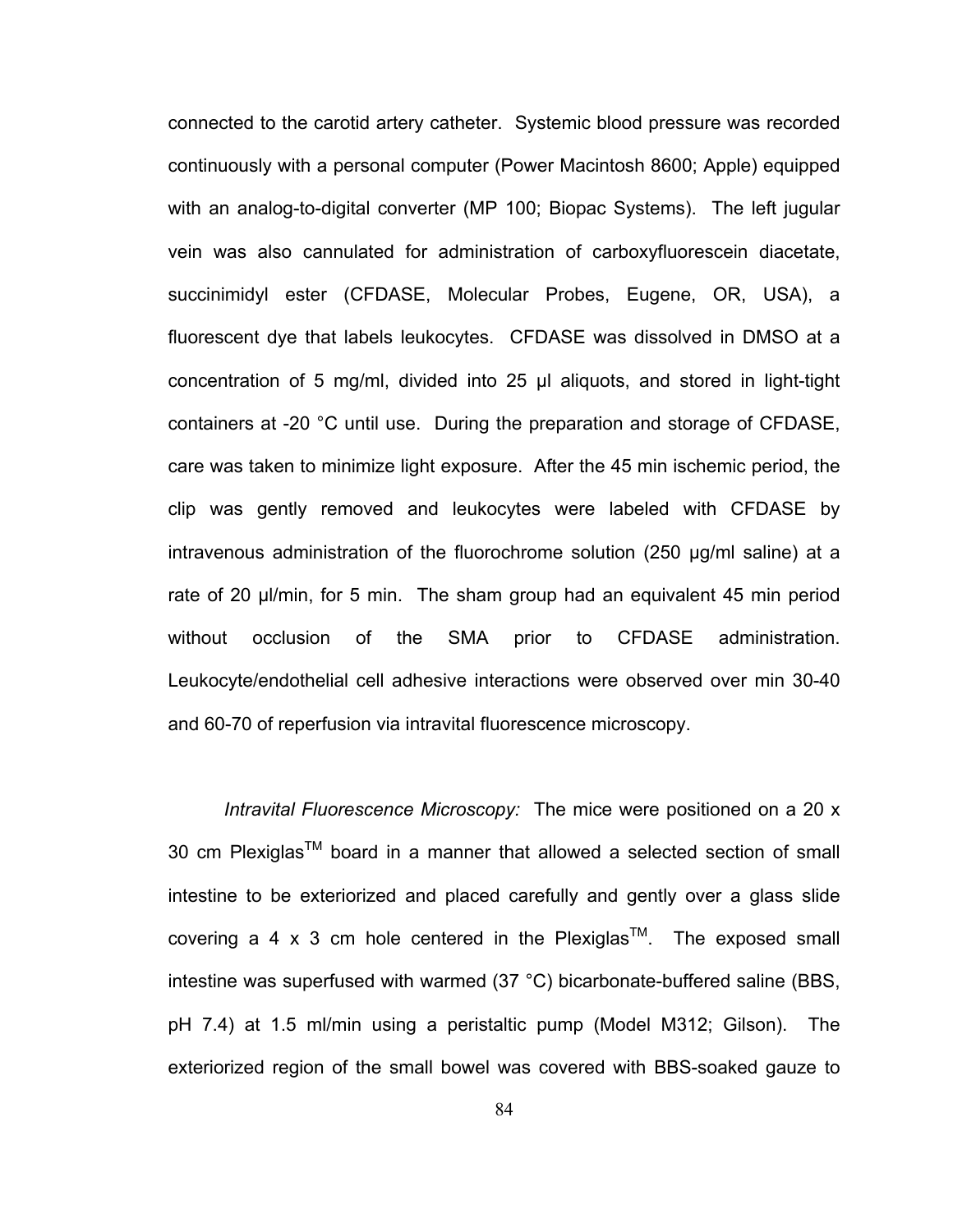minimize tissue dehydration, temperature changes, and the influence of respiratory movements. The superfusate was maintained at 37  $\pm$  0.5 °C by pumping the solution through a heat exchanger warmed by a constant temperature circulator (Model 1130; VWR). Body temperature of the mouse was maintained between 36.5 and 37.5 °C by use of a thermostatically controlled heat lump. The Plexiglas<sup>TM</sup> board was mounted on the stage of an inverted microscope (Diaphot TMD-EF; Nikon) and the intestinal microcirculation was observed through a 20x objective lens. Fluorescence images of the microcirculation (excitation wavelength, 420-490 nm; emission wavelength, 520 nm) were detected with a charge-coupled device (CCD) camera (XC-77; Hamamatsu Photonics), a CCD camera control unit (C2400; Hamamatsu Photonics) and an intensifier head (M4314; Hamamatsu Photonics) attached to the camera. Microfluorographs were projected on a television monitor (PVM-1953MD; Sony) and recorded on DVD using a DVD video recorder (DMR-E50; Panasonic) for off-line quantification of measured variables during playback of the recorded image. A video time-date generator (WJ810; Panasonic) displayed the stopwatch function onto the monitor.

The intravital microscopic measurements described below were obtained over min 30-40 and 60-70 of reperfusion or at equivalent time points in the sham control groups, as described below. The intestinal segment was scanned from the oral to aboral section and 10 single, unbranched venules (20-50 μm in diameter, 100 μm in length) were observed for at least 30 sec. Leukocyteendothelial cell interactions (the numbers of rolling and firmly adherent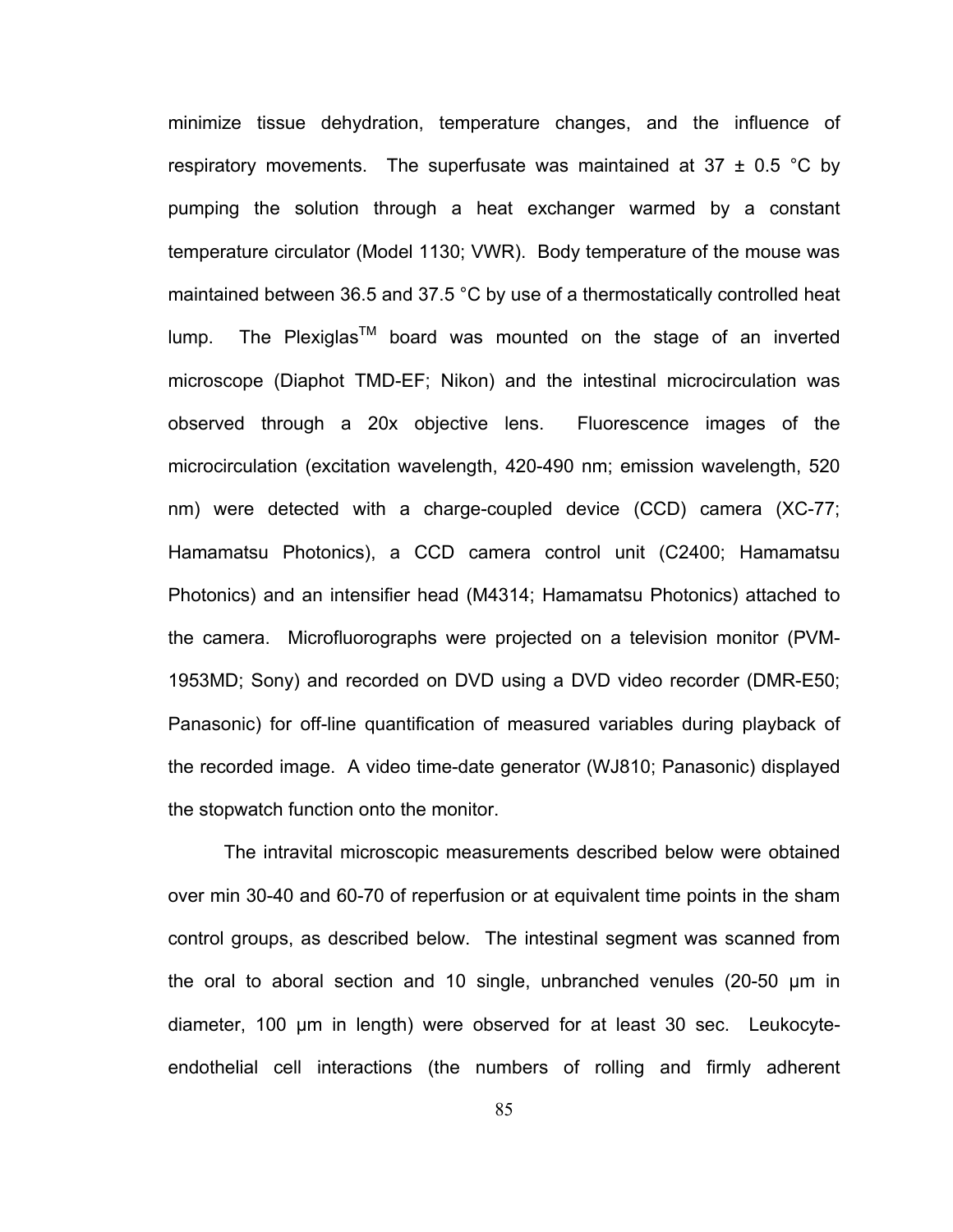leukocytes) were quantified in each of the 10 venules, followed by calculation of the mean value, which was used in the statistical analysis of the data. Circulating leukocytes were considered to be firmly adherent if they did not move or detach from the venular wall for at least 30 sec. Rolling cells are defined as cells crossing an imaginary line in the microvessel at a velocity that is significantly lower than centerline velocity; their numbers were expressed as rolling cells per minute. The numbers of rolling or adherent leukocytes were normalized by expressing each as the number of cells per mm<sup>2</sup> vessel area.

*Experimental Protocol:* Figure 5 illustrates the general design of the experimental protocols for the study. The number of mice used in each group is described below, with the protocols for Groups 1 through 4 being conducted in : wild-type C57BL/6J, AMPK  $\alpha$ 1-/-, AMPK  $\alpha$ 2-/-, and their wild-type littermate mice. Drug doses were selected based on previous experiments in our laboratory and reports in the literature (20, 104, 122).

Group 1: Sham. As a time control for the effects of experimental duration, wild-type C57BL/6J (n=6), AMPK α1-/- (n=3), AMPK α1+/+ (n=3), AMPK α2-/- (n=5), or AMPK  $\alpha$ 2+/+ (n=5) mice in this group received an intraperitoneal (i.p.) injection of 0.5 ml saline, which was used as a vehicle for AICAR and other pharmacologic agents in groups outlined below. The AMPK α1+/+ and AMPK α2+/+ wild-type littermate controls were used to ensure there were no confounding effects as a result of the different sources of mice, though they are on a C57BL/6J background. Twenty-four hrs later, the superior mesenteric artery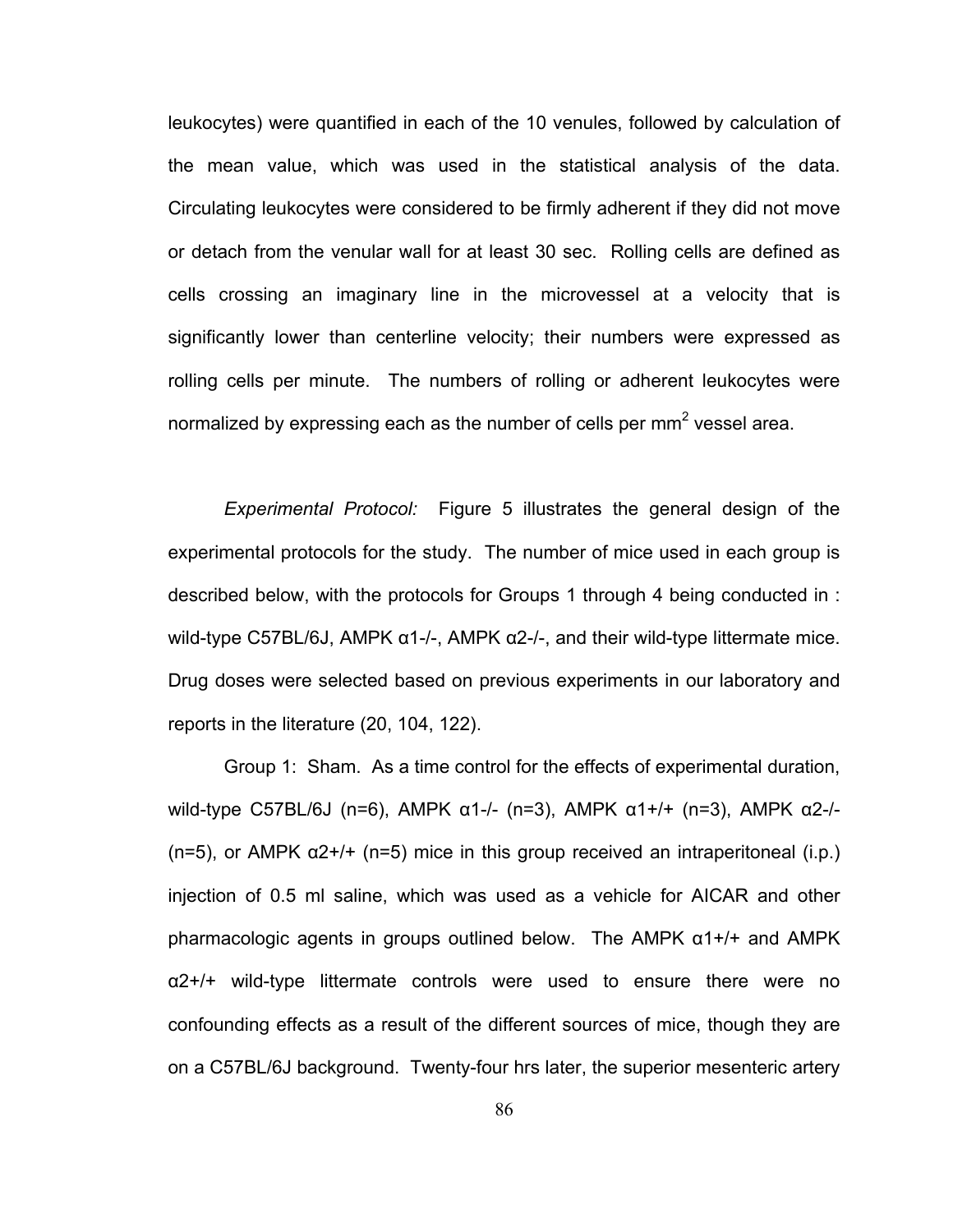was exposed but not subjected to occlusion, with leukocyte/endothelial cell adhesive interactions quantified at time points comparable to those described for mice subjected to 45 min of intestinal ischemia followed by 70 min reperfusion (Group 2, below).

Group 2: I/R alone. Wild-type (n=6), AMPK  $\alpha$ 1-/- (n=3), AMPK  $\alpha$ 1+/+ (n=3), AMPK  $\alpha$ 2-/- (n=5), or AMPK  $\alpha$ 2+/+ (n=5) mice in this group were treated as described for Group 1 above except that I/R was induced 24 hrs after the i.p. injection of saline vehicle on Day 1. Leukocyte rolling and adhesion were quantified during min 30-40 and 60-70 of reperfusion following 45 min of ischemia on Day 2.

Group 3: EPC + I/R. The aim of this group was to determine whether EPC could initiate preconditioning and prevent postischemic leukocyte rolling and adhesion on exposure to I/R 24 hrs later, wild-type (n=6), AMPK  $\alpha$ 1-/- (n=3), AMPK  $α1+/+ (n=3)$ , AMPK  $α2-/- (n=5)$ , or AMPK  $α2+/+ (n=5)$  mice were given ethanol by gavage on Day 1. Twenty-four hrs later (Day 2), the intestine was exposed to I/R and leukocyte rolling and adhesion were quantified as described above.

Group 4: AICAR-PC + I/R. The purpose of this experimental group was to determine whether AMPK activation with AICAR could initiate preconditioning and prevent postischemic leukocyte rolling and adhesion on exposure to I/R 24 hrs later in mice lacking specific AMPK alpha subunit isoforms, AMPK α1-/- (n=3), AMPK  $α1+/+ (n=3)$ , AMPK  $α2-/- (n=5)$ , or AMPK  $α2+/+ (n=5)$  mice were treated with AICAR (Sigma, St. Louis, MO, USA) (100mg/kg, 0.5 ml, i.p. injection) on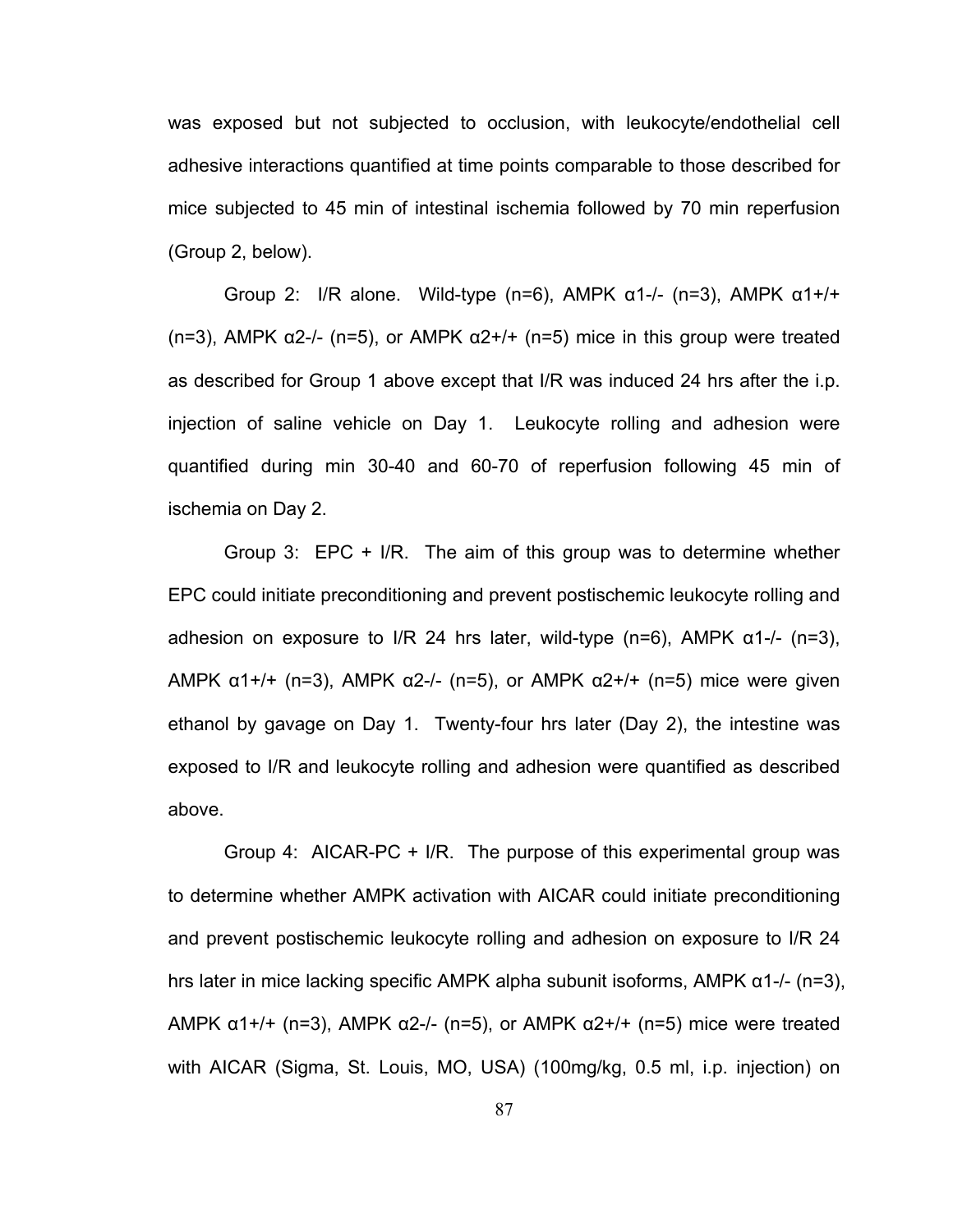Day 1. Twenty-four hrs later (Day 2), the intestine was exposed to I/R and leukocyte rolling and adhesion were quantified as described above.

Group 5: EPC+ Compound C + I/R. The aim of the studies outlined for this group was to determine whether administration of an AMPK inhibitor 6-[4-(2- Piperidin-1-ylethoxy)phenyl]-3-pyridin-4-ylpyrazolo[1,5-a]pyrimidine (compound C, Sigma, St. Louis, MO, USA) (3 mg/kg, 0.5 ml, i.p. injection) 10 min before EPC, would prevent the protective effects previously seen with EPC in wild-type C57BL/6J (n=6) mice. Twenty-four hrs later the intestines were exposed to I/R and leukocyte rolling and adhesion were quantified as described above.

Group 6: Compound  $C + I/R$ . To ensure that compound C itself did not affect LEI, wild-type C57BL/6J (n=6) mice were treated identically to group 5 with the exception that they did not receive EPC. Twenty-four hrs later, the intestine was exposed to I/R and leukocyte rolling and adhesion were quantified as described above.

## Statistical Analysis

The data were analyzed with standard statistical analysis, i.e., ANOVA with Scheffe's (post hoc) test for multiple comparisons. All values are expressed as means ± SEM. Statistical significances were defined at P < 0.05.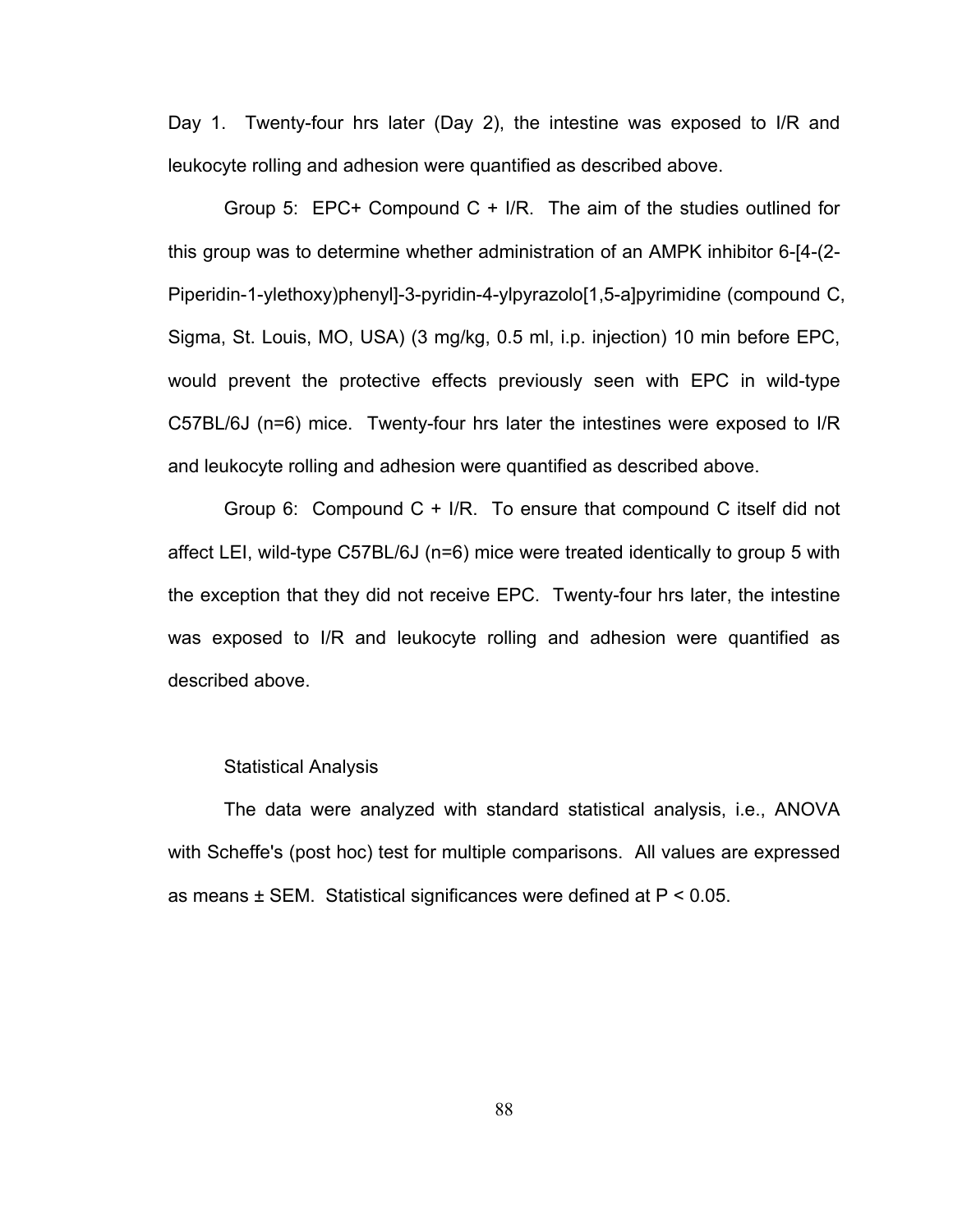## **RESULTS**

Figure 6 illustrates the effects of AMPK inhibition on the ability of EPC to reduce postischemic leukocyte rolling and adhesion determined after 30 and 60 min of reperfusion in wild-type C57BL/6J mice. I/R markedly increased leukocyte rolling (Figure 6A) and adhesion (Figure 6B) compared to sham (no ischemia) control mice. Ethanol administration 24 hrs prior to induction of I/R prevented the increased postischemic leukocyte rolling and adhesion, but coincident inhibition of AMPK with compound C blocked this protective effect. To ensure that compound C did not have an effect on LEI in the absence of EPC, this agent was administered by itself on Day 1, with LEI assessed during I/R 24 hrs later. This treatment protocol did not modify the proadhesive effects of I/R alone.

The compound C data presented in Figure 6 lends support to our hypothesis that EPC is triggered by an AMPK-dependent mechanism though it is interesting to note that initial studies with another putative AMPK inhibitor, adenine 9-β-D-arabinofuranoside (Ara-A) failed to modify the effect of preconditioning with ethanol. Ara-A was also ineffective in preventing the antiadhesive effects of preconditioning with the AMPK activator AICAR (data not shown), suggesting that this agent exerts little AMPK inhibitory activity in our model despite using doses previously reported to be effective in this regard. This finding is supported by the recent observation that Ara-A fails to modify AMPK activity in vascular tissue (111). Nevertheless, these disparate observations with pharmacologic inhibitors led to us to further evaluate the roles of AMPK in EPC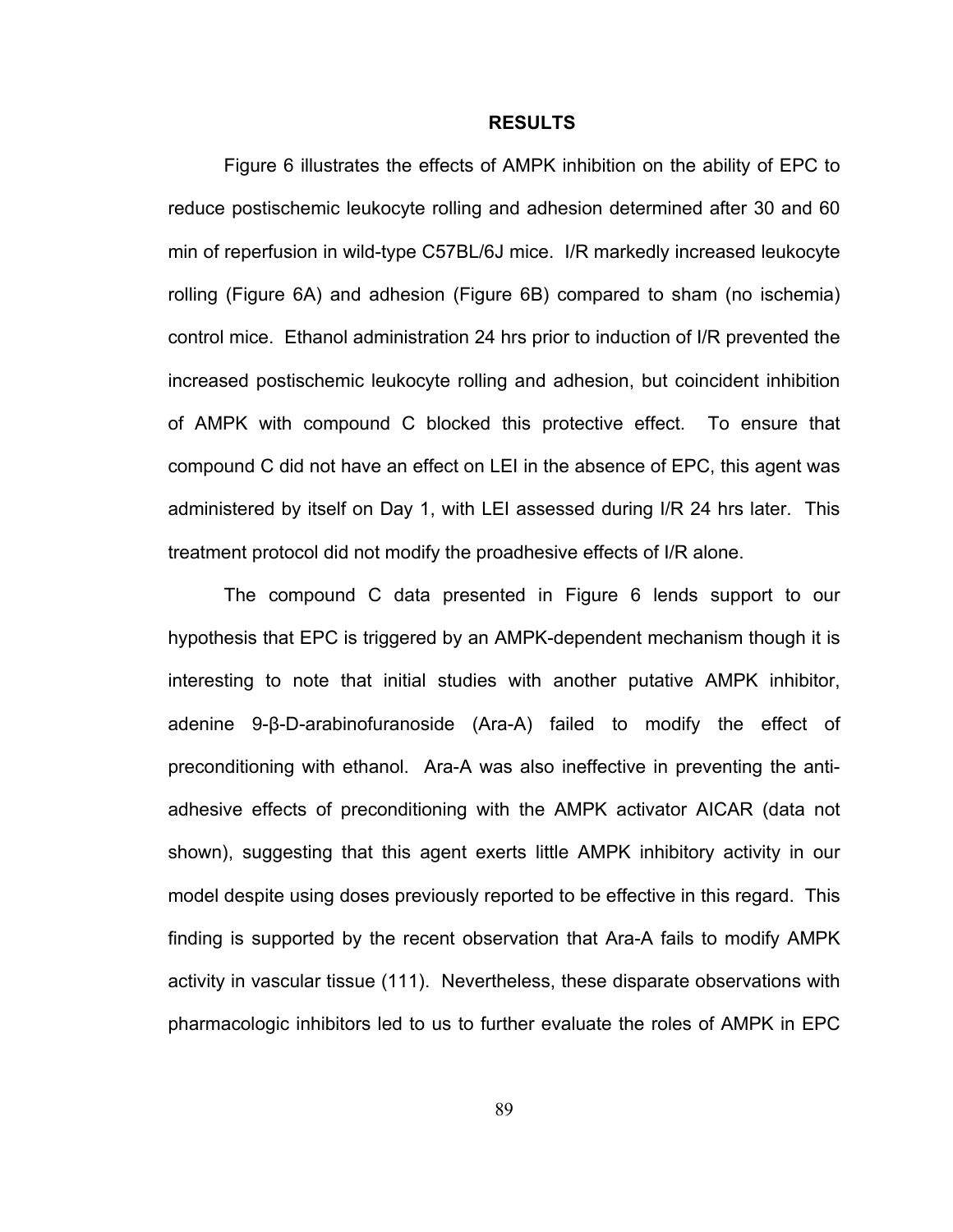and AICAR-PC by examining their effects as preconditioning stimuli in AMPK knockout animals.

The data depicted in Figure 7 compare the effects of preconditioning with ethanol versus the AMPK activator AICAR on I/R-induced leukocyte rolling and adhesion after 30 and 60 min reperfusion in AMPK α1-subunit isoform-deficient mice and their wild-type littermates. I/R increased leukocyte rolling and adhesion in AMPK  $α1+/+$  and AMPK  $α1-/-$  mice (Figures 7A+B and 7C+D, respectively) to levels that were similar to that noted in WT animals (Figure 6A and 6B, respectively). In addition, preconditioning with either ethanol or AICAR remained effective in WT littermates. However, the ability of AICAR-PC to prevent postischemic leukocyte rolling and adhesion was absent in  $AMPK\alpha$ 1-/mice. In stark contrast, EPC retained its ability to induce an anti-inflammatory phenotype in mice lacking this isoform.

Figure 8 shows the effects of preconditioning with ethanol and AICAR on I/R-induced leukocyte rolling and adhesion after 30 and 60 min reperfusion in AMPK α2-subunit isoform-deficient mice and their wild-type littermates. I/R increased leukocyte rolling and adhesion in AMPK α2+/+ and AMPK α2-/- mice (Figures 8A+B and 8C+D, respectively) to levels that were comparable to that noted in WT animals (Figure 6A and 6B, respectively) and AMPK  $\alpha$ 1-/- mice (Figures 7A+B and 7C+D, respectively). Although LEI in sham animals appeared to be somewhat elevated in AMPK α2 knockout mice relative to that seen in the other sham groups, this difference was not statistically significant. Preconditioning with either ethanol or AICAR reduced both leukocyte rolling and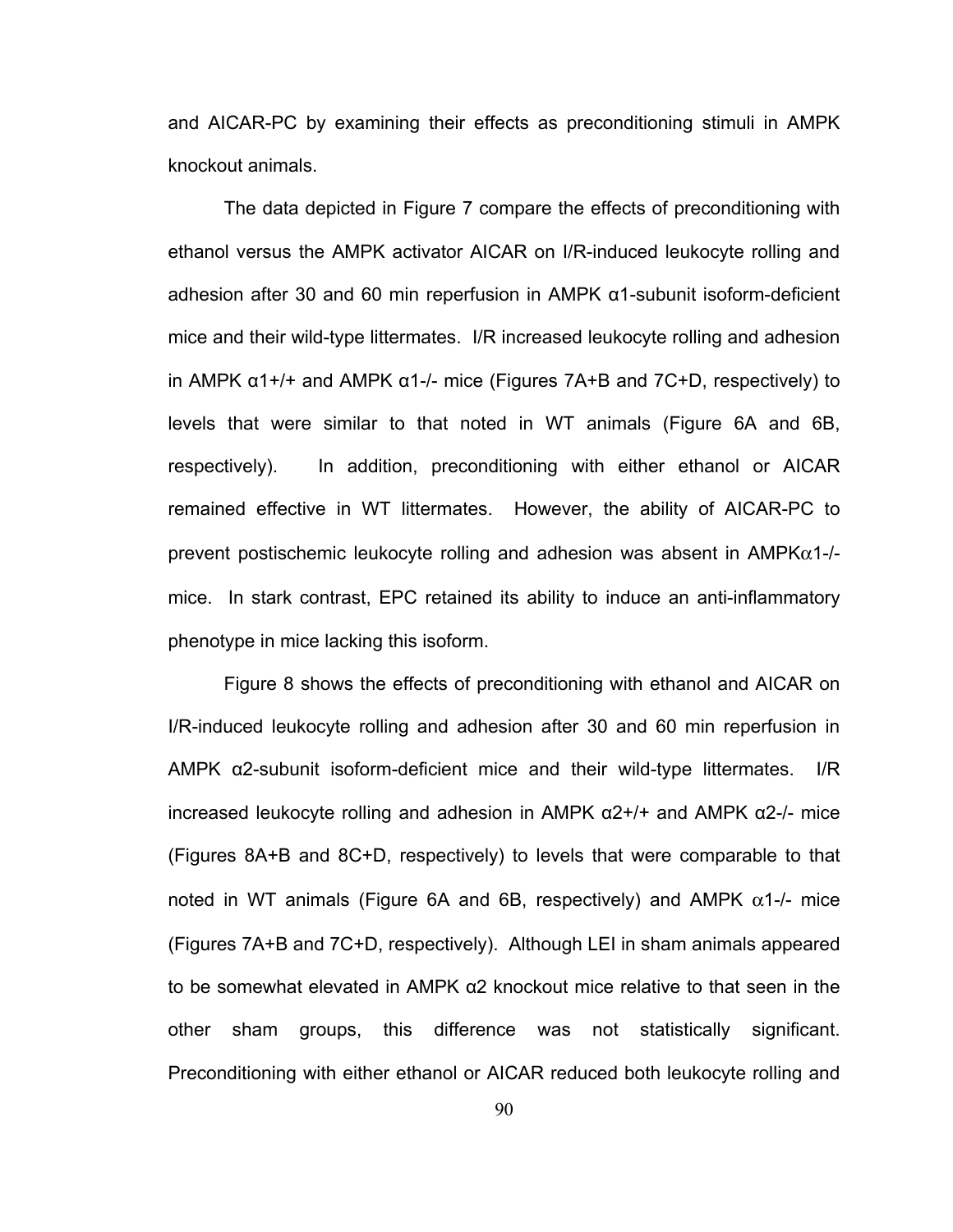adhesion in the AMPK  $\alpha$ 2+/+ wild-type littermates as seen in figures 8A+B. However, both preconditioning stimuli failed to limit postischemic leukocyte rolling and adhesion (Figure 8C+D) in AMPK  $\alpha$ 2-/- mice. Taken together with the results presented in Figure 7C+7D, these observations indicate that the antiinflammatory effects, though modest, of EPC occur by an AMPK α2-dependent mechanism though a deficit in expression of either AMPK  $\alpha$ 1 or AMPK  $\alpha$ 2 subunits is sufficient to prevent AICAR-PC.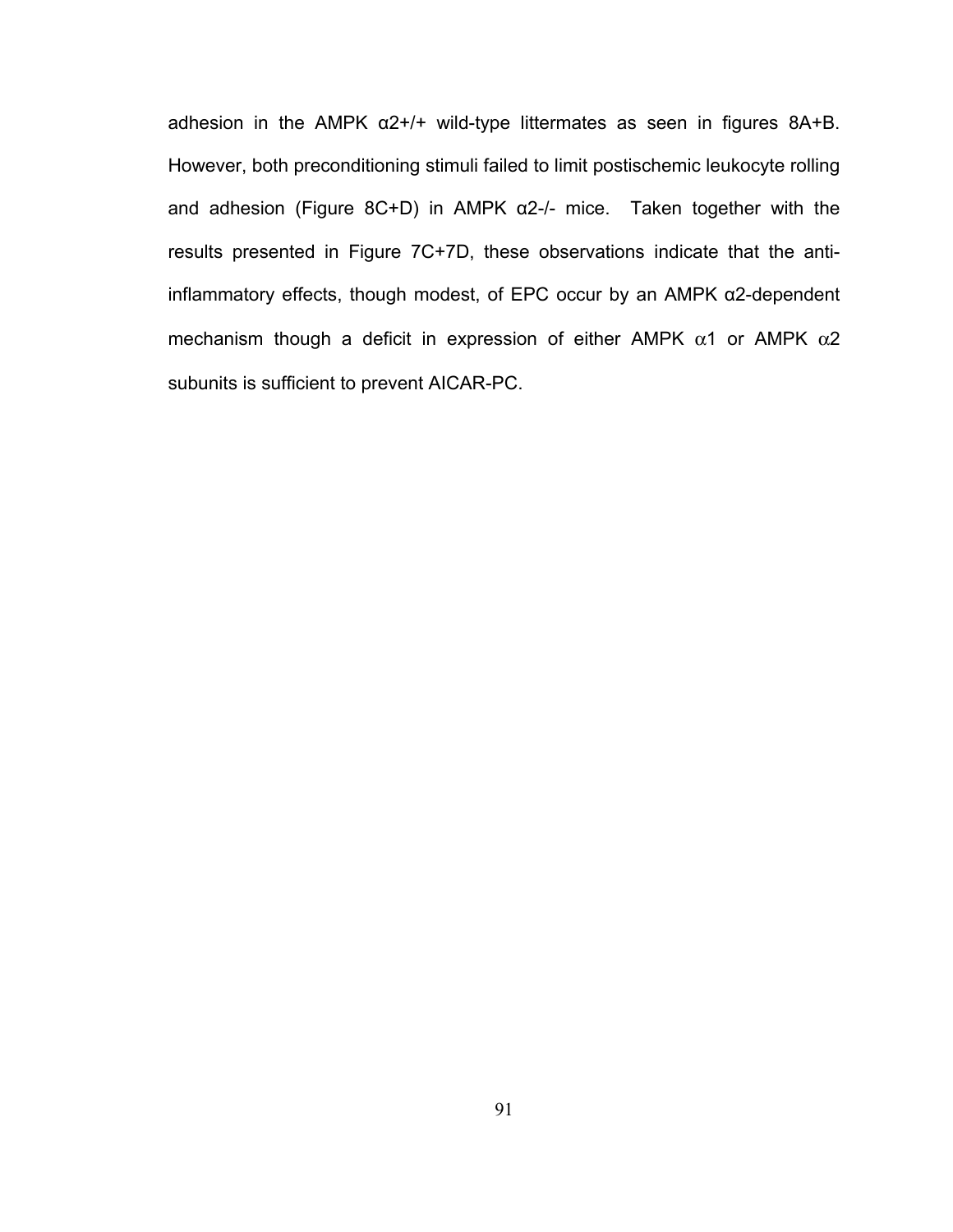## **DISCUSSION**

AMP-activated protein kinase (AMPK) is a ubiquitously expressed heterotrimeric serine/threonine kinase composed of an alpha, a beta, and a gamma subunit (3, 155). The alpha subunit, which exists as either the  $\alpha$ 1 or  $\alpha$ 2 isoform, is responsible for the catalytic activity of the enzyme. The regulatory beta and gamma subunits occur in the β1 or β2 and the γ1, γ2, or γ3 isoforms. AMPK is often referred to as a metabolic "master switch" due to its high sensitivity for the AMP:ATP ratio and its centralized role in both short and long term metabolic signalling pathways (17, 21, 51, 67). When cellular energy levels decrease as ATP is converted to AMP in response to stressful stimuli such as exercise or hypoxia, AMPK is activated by binding AMP via its gamma subunit (67, 155). The ability of AMPK activation to protect cellular energy levels and maintain the integrity of the mitochondrial membrane potential makes it an essential pro-survival signalling mediator in protecting cells and tissues from I/R injury (60).

Recent observations support the possibility that AMPK activation induces development of preconditioned states that render tissues resistant to the deleterious effects of I/R. For example, treatment with AICAR or anti-diabetic drugs of the biguanide or thiazolidinedione class (e.g., metformin and rosiglitazone, respectively) have been shown to activate AMPK (40), prevent the signalling of inflammatory cytokines through nuclear factor kappa β and tumor necrosis factor α, and decrease adhesion molecule expression, effects that were abrogated by the addition of a siRNA directed towards AMPK α1 (53). AMPK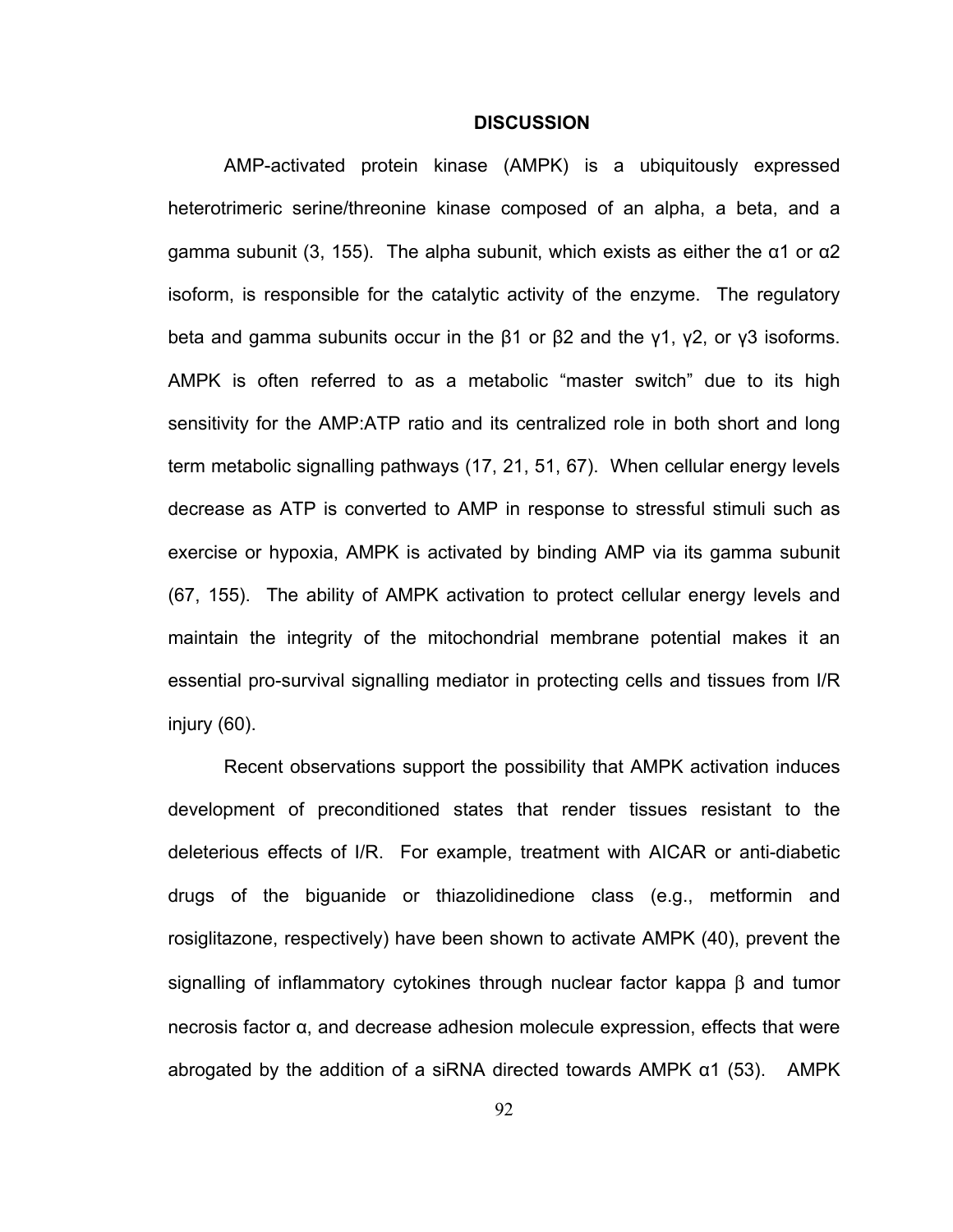also phosphorylates and activates eNOS, actions that have been implicated as essential triggering elements in the development of ischemic preconditioning (24, 49). Furthermore, antecedent ethanol ingestion, which induces late phase preconditioning and prevents postischemic leukocyte rolling and adhesion by an eNOS-dependent mechanism, also activates AMPK (65). These observations led us to postulate that ethanol preconditioning may be triggered by an AMPKdependent mechanism.

The ongoing hypothesis was tested by evaluating the effects of pharmacologic AMPK inhibition coincident with ethanol ingestion on leukocyte rolling and adhesion during I/R 24 hrs after treatment/ingestion. Compound C completely abrogated the ability of antecedent ethanol to prevent the increased leukocyte rolling and adhesion induced by I/R 24 hrs later. A third line of evidence supporting the notion that antecedent ethanol triggers entrance into a preconditioned state by an AMPK-dependent mechanism was provided by our studies conducted in AMPK knockout animals. Ethanol ingestion failed to elicit an anti-inflammatory phenotype in AMPK  $\alpha$ 2-/- mice but remained effective as a preconditioning stimulus in mice genetically deficient in AMPK  $\alpha$ 1. These latter observations suggest that ethanol differential activates AMPK in an  $\alpha$ -subunitdependent manner. However, the mechanism for this selective effect remains obscure and should be the focus of future investigations. Likely possibilities include differential ethanol binding in water-filled pockets of the different AMPK  $\alpha$ subunits, inhibition of select protein phosphatases that target specific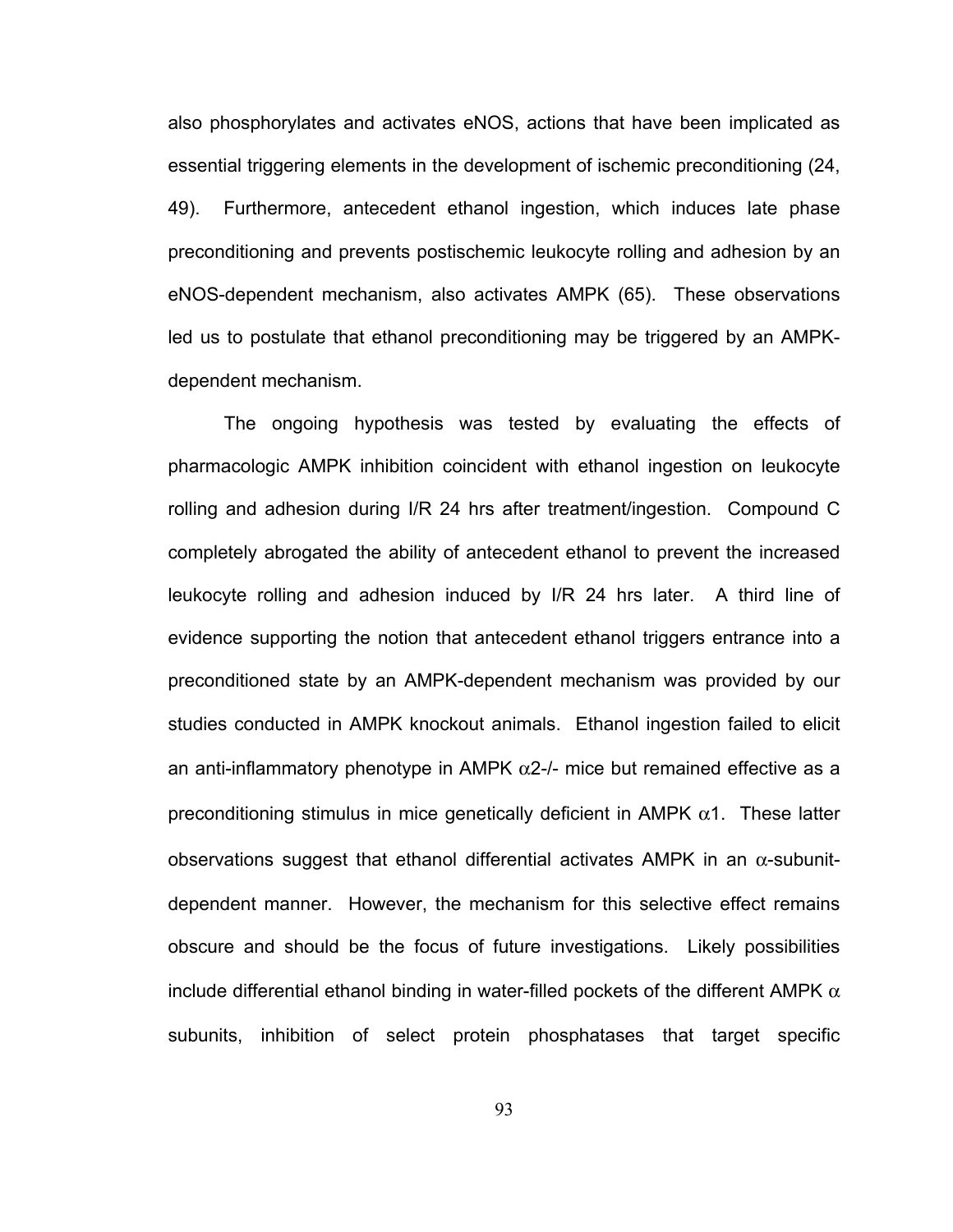phosphorylated sites in AMPK  $\alpha$ 1 versus AMPK  $\alpha$ 2, and/or unique alterations in upstream kinases that allow singular activation of the different isoforms.

Given our demonstration of a role for AMPK in EPC one would expect that other agents that activate AMPK would produce an anti-inflammatory state, perhaps by an AMPK  $\alpha$ 2-dependent mechanism. Indeed, we previously reported that direct pharmacologic AMPK activation with 5-aminoimidazole-4 carboxamide 1-β-D-ribofuranoside (AICAR) was as effective as antecedent ethanol ingestion in producing a preconditioned anti-inflammatory state. AICAR is first metabolized to ZMP, an AMP analogue, which initially activates AMPK by binding to its gamma subunit (112). This allosteric activation increases both AMPK activity and its affinity for upstream AMPK kinases, which phosphorylate AMPK at threonine-172 on the alpha subunit to further activate the enzyme. This latter process is responsible for the majority of AMPK activity, and is known to be catalyzed by at least two kinases: LKB1 and  $Ca<sup>2+</sup>$ -calmodulin-dependent kinase kinase  $β$  (58, 120, 125, 143, 144). The binding of AMP or ZMP also increase AMPK activity by increasing the duration of the active state, which is accomplished by decreasing the affinity of phosphorylated AMPK for deactivating phosphatases such as protein phosphatase 2C (30).

Substantiating our earlier findings (42), we again demonstrated that preconditioning with the AMPK activator AICAR produces an anti-inflammatory phenotype in postcapillary venules in tissues subsequently exposed to I/R 24 hrs later, preventing postischemic leukocyte rolling and adhesion. As we observed with EPC, the anti-adhesive effects of antecedent AICAR treatment were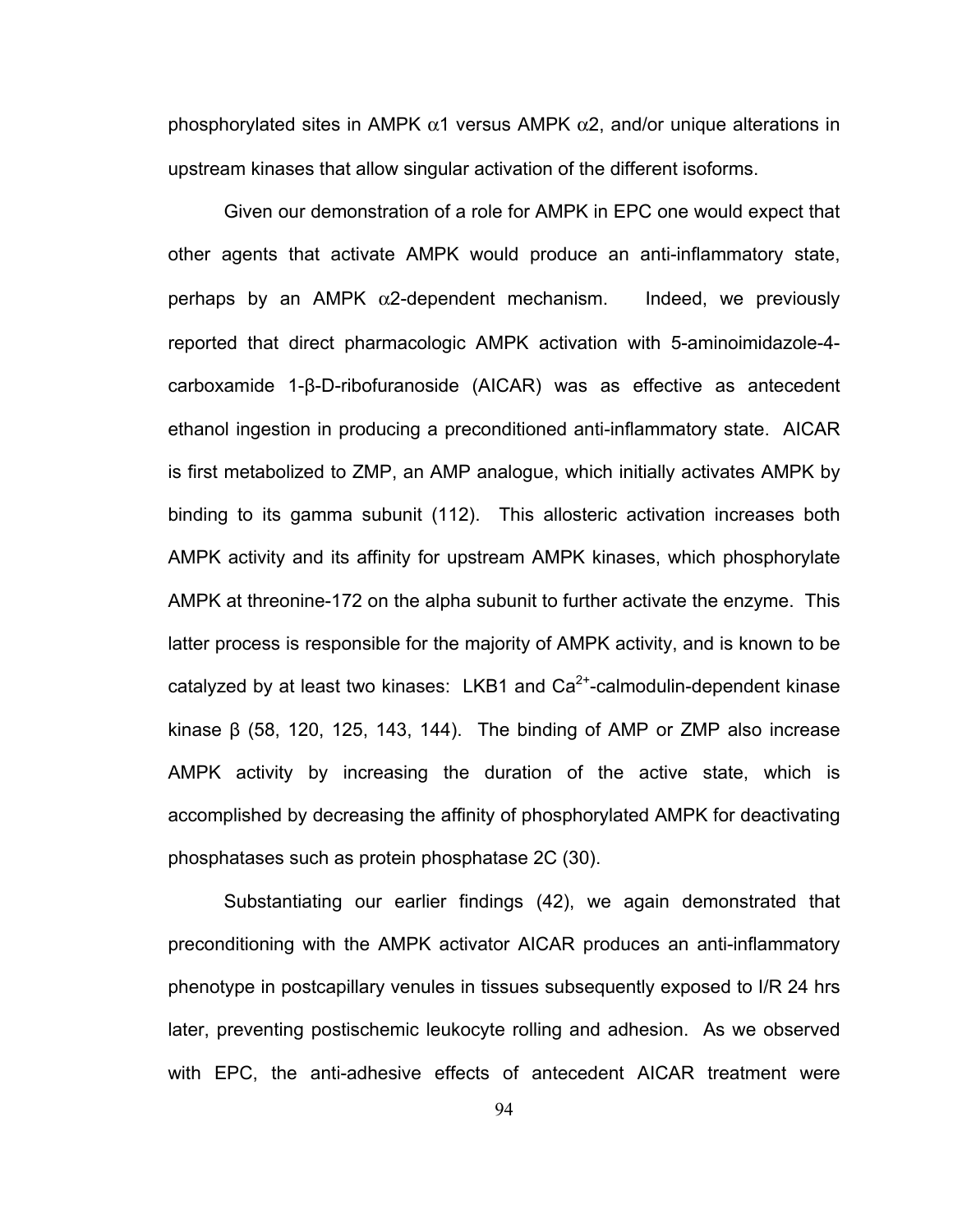completely prevented by AMPK inhibition with compound C. However, in contrast to a selective role of AMPK  $\alpha$ 2 in ethanol preconditioning, the ability of AICAR to prevent postischemic LEI was absent in mice genetically deficient in either the AMPK  $\alpha$ 1 or AMPK  $\alpha$ 2 isoforms. These observations suggest that both isoforms participate in development of the preconditioned phenotype in response to antecedent AICAR but that the absence of either is sufficient to prevent the anti-adhesive effects of preconditioning with this agent.

It is interesting to note that initial studies with the putative AMPK inhibitor adenine 9-β-D-arabinofuranoside (Ara-A) failed to prevent the anti-adhesive effects of preconditioning with ethanol while treatment with another structurally unrelated AMPK inhibitor, compound C, was effective in this regard. Much of the previous work regarding the role of AMPK in physiologic processes has relied on data obtained using Ara-A as an inhibitor of the enzyme. Although this agent inhibits AICAR-induced AMPK activity in a variety of tissues (1, 20, 23, 72), it does seem to be more effective at blocking the  $α1$  isoform in response to AICAR or metabolic challenge than in contraction-induced AMPK activation of either isoform in skeletal muscle where it had no effect (96). In addition, Ara-A has recently been shown to be ineffective in inhibiting AMPK activity in vascular tissues (111). Thus, it was not surprising that Ara-A failed to prevent the antiadhesive effects noted in postcapillary venules after ethanol preconditioning in our model, even at doses 5-10 fold greater than previously used. Interestingly, we also demonstrated that Ara-A fails to prevent AICAR-PC, which supports the notion that this agent may not effectively inhibit AMPK in vascular tissues. In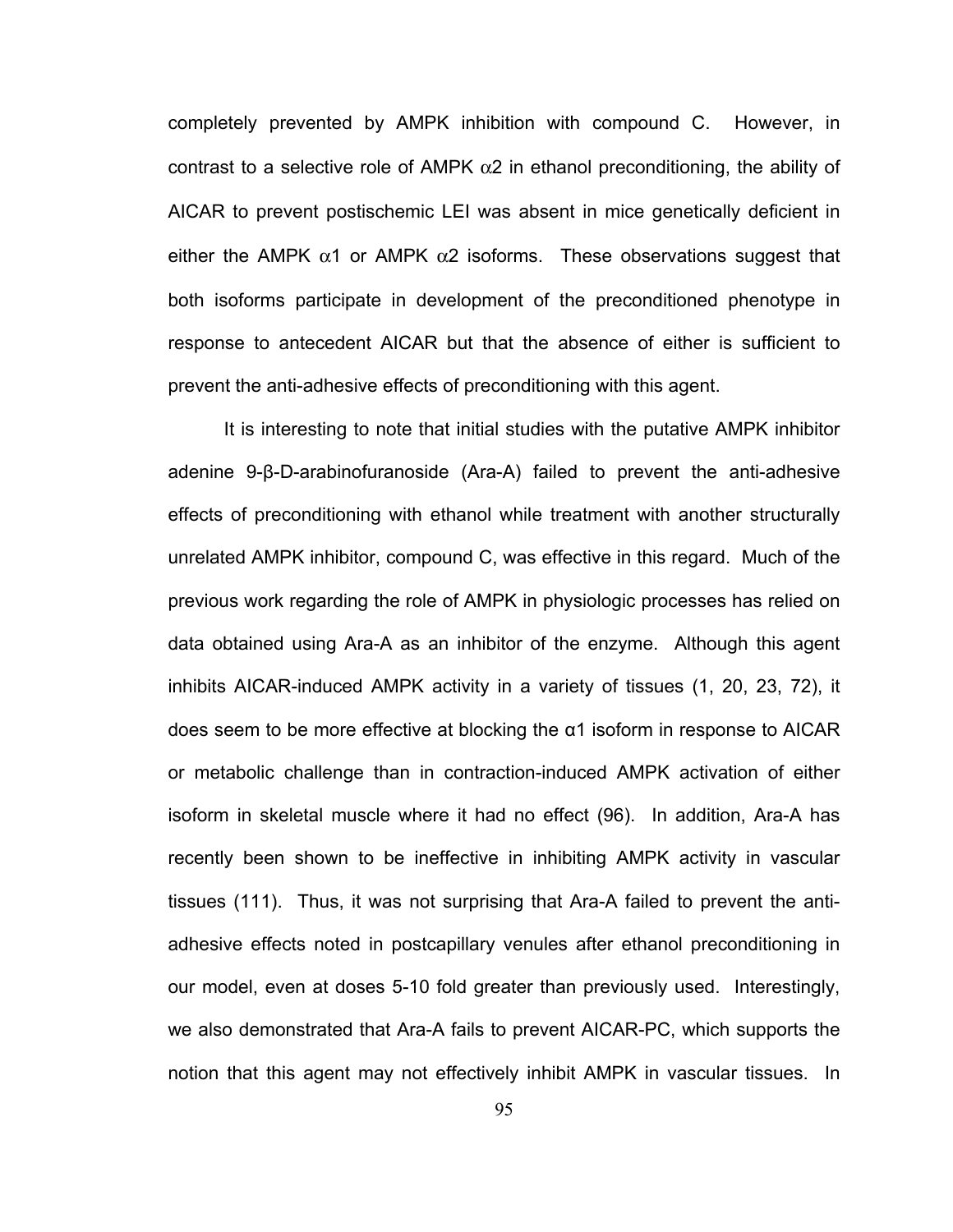view of our observations with compound C and in AMPK knockout mice, where both EPC and AICAR PC were ineffective in producing an anti-inflammatory phenotype, this conclusion seems likely.

The aforementioned results clearly establish that AMPK activation induces preconditioning in AICAR- and ethanol-treated animals but the identities of downstream effectors that contribute to the development of the anti-inflammatory phenotype are largely unknown. However, a myriad of downstream signaling molecules are phosphorylated secondary to AMPK activation and include: glycogen synthase, 6-phosphofructo-2-kinase, insulin receptor substrate-1, transcription factor ChREBP, acetyl-CoA carboxylase-1/α and 2/β, HMG-CoA reductase, hormone-sensitive lipase, transcription factor NRF1, UCP3, coactivator PGC-1α, CFTR, eNOS, TSC2, TOR, and co-activator p300 (67). Of the effectors listed here, a role for eNOS as a downstream triggering event is highly likely because: 1) it is well-established that AMPK phosphorylates eNOS at Ser1177, resulting in activation and increased NO production (24, 91) and 2) activation of eNOS has been implicated as a major triggering event for the development of late phase preconditioning in response to adenosine  $A_2$  receptor agonist treatment, antecedent exposure to short bouts of ischemia, and ethanol ingestion (152). Indeed, we previously demonstrated that eNOS plays an essential role in the beneficial anti-inflammatory effects of both antecedent ethanol and AICAR-PC, suggesting a mechanistic link between ethanol-induced increases in eNOS/AMPK activity (42, 154).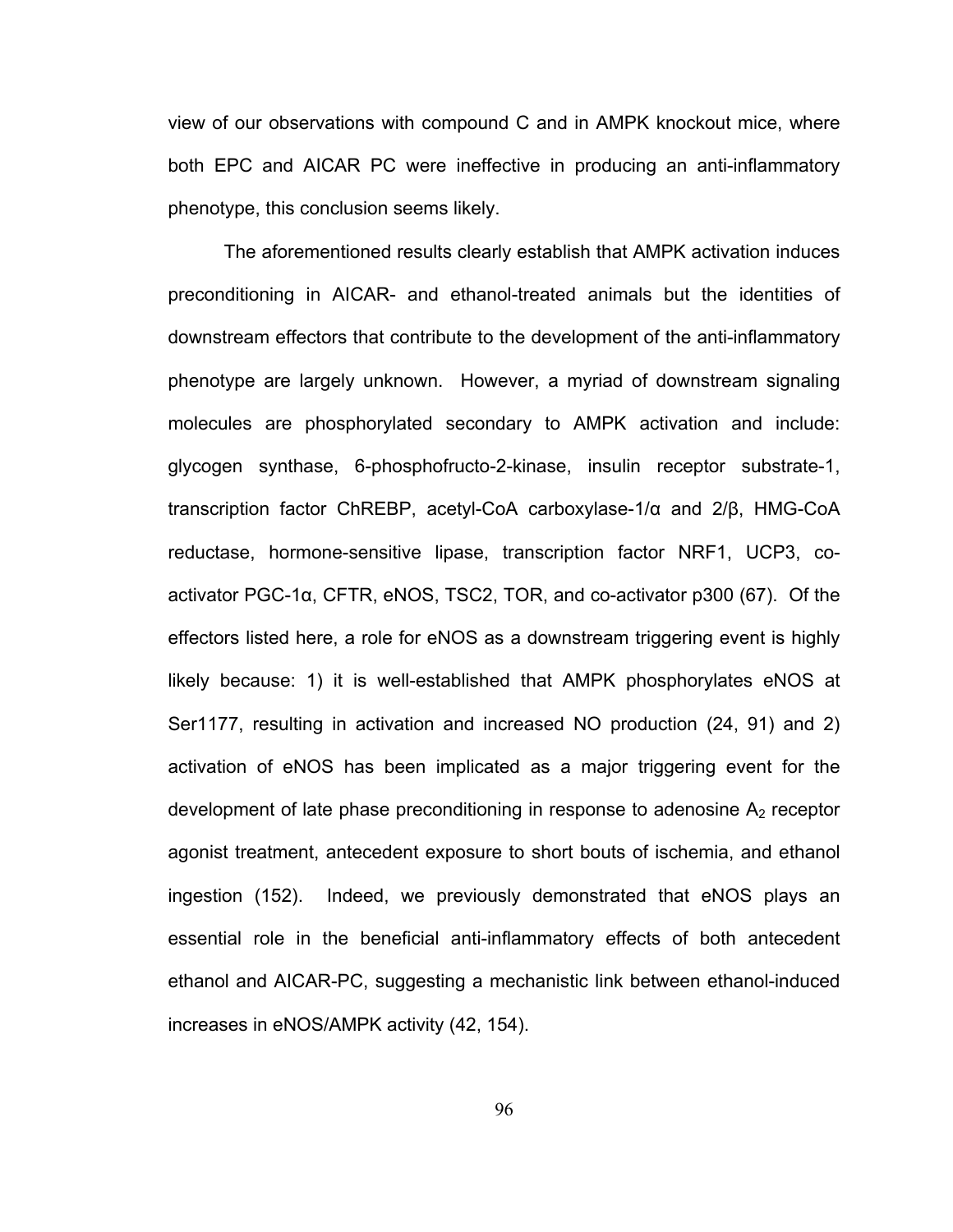Our results may have important implications regarding the cardioprotective actions of therapeutic agents that activate AMPK such as the glucose-lowering agent, metformin. That is, in addition to its salutary metabolic actions in diabetes, metformin may induce significant anti-inflammatory effects in afflicted patients. AMPK activation has been shown to mediate ischemic preconditioning, suggesting that AICAR might represent a useful adjunctive therapy when administered with other agents that produce a preconditioned phenotype (15, 124). As another example, Xenos et al. (148) demonstrated that the HMG-CoA reductase inhibitor fluvastatin increases AMPK expression and activation in addition to increasing eNOS expression and phosphorylation. They also showed that fluvastatin decreased ICAM-1 and PECAM-1 expression in an NOdependent manner. An earlier study showed that fluvastatin decreased expression of E-selectin and ICAM-1 in addition to increasing eNOS activity (92). Taken together with our work in the present study, these intriguing findings suggest that anti-inflammatory phenotype induced by AMPK activation may contribute to the well-known cardioprotective effects of widely prescribed statin drugs and metformin, in addition to their actions to inhibit HMG-CoA reductase and reduce plasma glucose, respectively.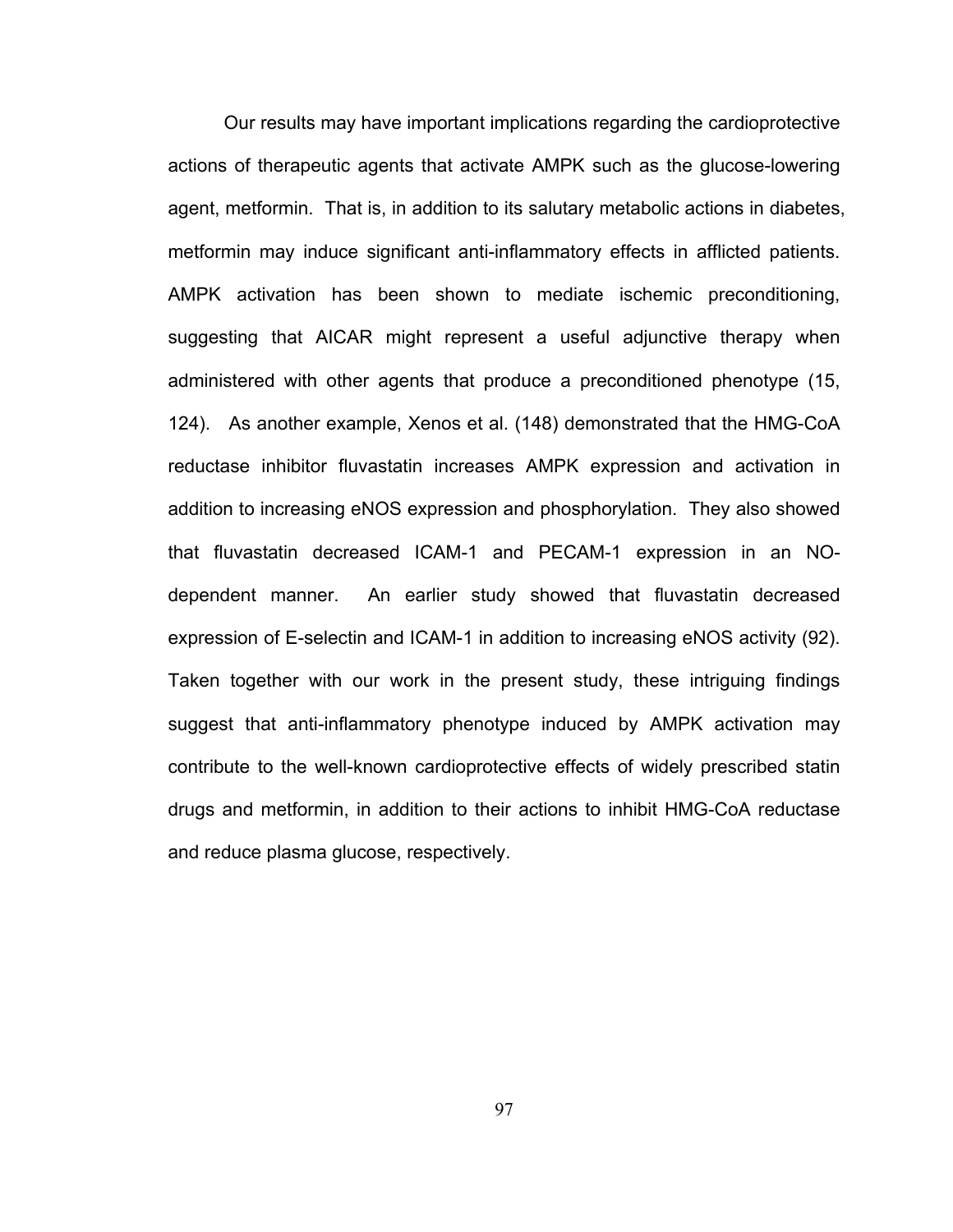### **ACKNOWLEDGEMENTS**

Kazuhiro Kamada has returned to Japan, and is currently with the Department of Inflammation and Immunology, Kyoto Prefectural University of Medicine, Graduate School of Medical Science, Kyoto 602-8566, Japan

## **GRANTS**

This work was supported by grants from the National Institutes of Health (DK-43785 and AA-14945).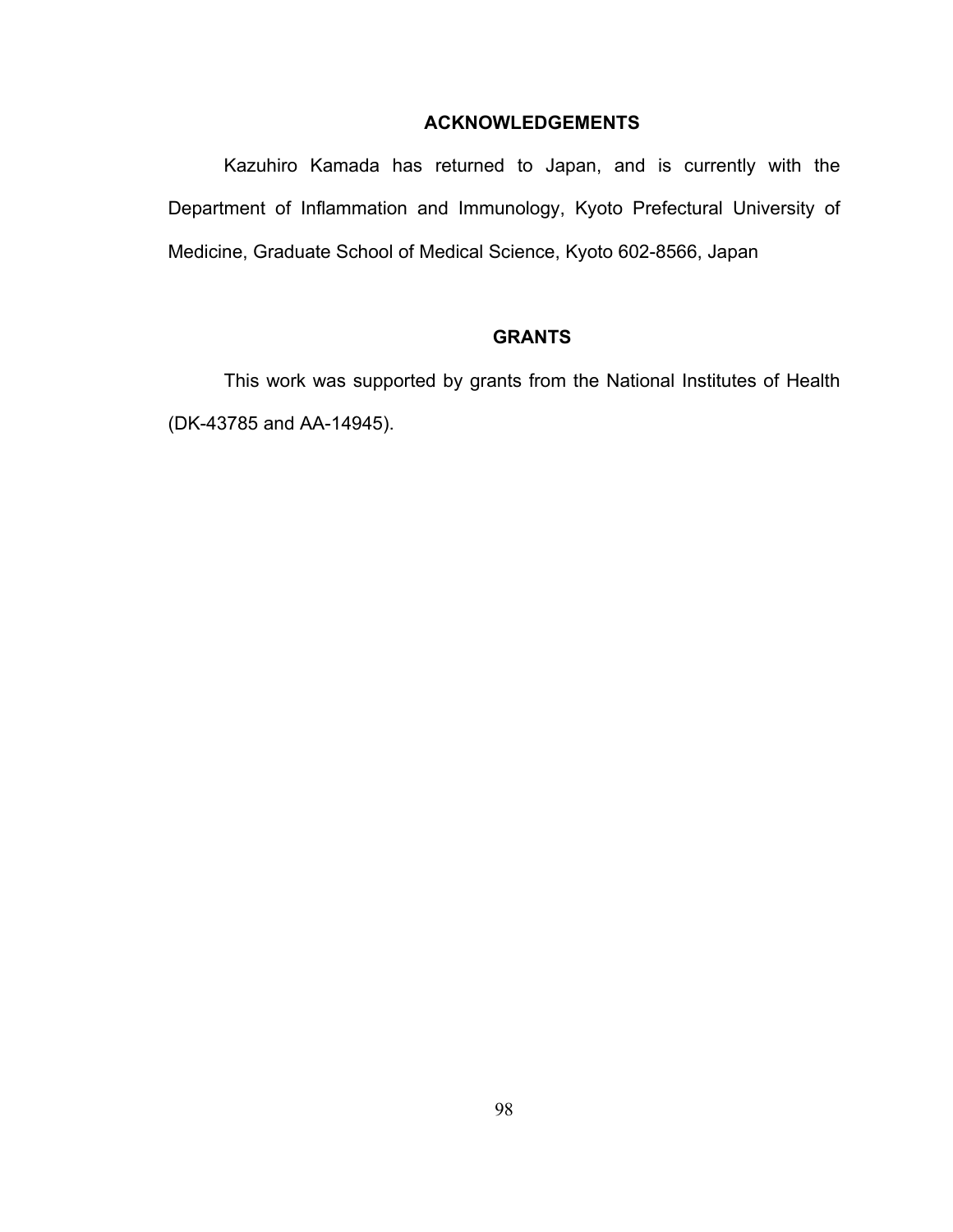## **REFERENCES**

1. **An D, Pulinilkunnil T, Qi D, Ghosh S, Abrahani A, and Rodrigues B**. The metabolic "switch" AMPK regulates cardiac heparin-releasable lipoprotein lipase. *Am J Physiol Endocrinol Metab* 288: E246-253, 2005.

2. **Aschenbach WG, Sakamoto K, and Goodyear LJ**. 5' adenosine monophosphate-activated protein kinase, metabolism and exercise. *Sports Med*  34: 91-103, 2004.

3. **Baxter GF**. Ischaemic preconditioning of myocardium. *Annals of medicine*  29: 345-352, 1997.

4. **Bullough DA, Magill MJ, Firestein GS, and Mullane KM**. Adenosine activates A2 receptors to inhibit neutrophil adhesion and injury to isolated cardiac myocytes. *J Immunol* 155: 2579-2586, 1995.

5. **Burckhartt B, Yang XM, Tsuchida A, Mullane KM, Downey JM, and Cohen MV**. Acadesine extends the window of protection afforded by ischaemic preconditioning in conscious rabbits. *Cardiovasc Res* 29: 653-657, 1995.

6. **Carling D**. AMP-activated protein kinase: balancing the scales. *Biochimie*  87: 87-91, 2005.

7. **Carrasco-Chaumel E, Rosello-Catafau J, Bartrons R, Franco-Gou R, Xaus C, Casillas A, Gelpi E, Rodes J, and Peralta C**. Adenosine monophosphate-activated protein kinase and nitric oxide in rat steatotic liver transplantation. *Journal of hepatology* 43: 997-1006, 2005.

8. **Chan AY, and Dyck JR**. Activation of AMP-activated protein kinase (AMPK) inhibits protein synthesis: a potential strategy to prevent the development of cardiac hypertrophy. *Can J Physiol Pharmacol* 83: 24-28, 2005.

9. **Chen CH, Gray MO, and Mochly-Rosen D**. Cardioprotection from ischemia by a brief exposure to physiological levels of ethanol: role of epsilon protein kinase C. *Proc Natl Acad Sci U S A* 96: 12784-12789, 1999.

10. **Chen J, Hudson E, Chi MM, Chang AS, Moley KH, Hardie DG, and Downs SM**. AMPK regulation of mouse oocyte meiotic resumption in vitro. *Developmental biology* 291: 227-238, 2006.

11. **Chen ZP, Mitchelhill KI, Michell BJ, Stapleton D, Rodriguez-Crespo I, Witters LA, Power DA, Ortiz de Montellano PR, and Kemp BE**. AMP-activated protein kinase phosphorylation of endothelial NO synthase. *FEBS Lett* 443: 285- 289, 1999.

12. **Davies SP, Helps NR, Cohen PT, and Hardie DG**. 5'-AMP inhibits dephosphorylation, as well as promoting phosphorylation, of the AMP-activated protein kinase. Studies using bacterially expressed human protein phosphatase-2C alpha and native bovine protein phosphatase-2AC. *FEBS Lett* 377: 421-425, 1995.

13. **Dayton C, Yamaguchi T, Kamada K, Carter P, and Korthuis RJ**. Antecedent ethanol ingestion prevents postischemic leukocyte adhesion and Pselectin expression by a protein kinase C-dependent mechanism. *Dig Dis Sci* 50: 684-690, 2005.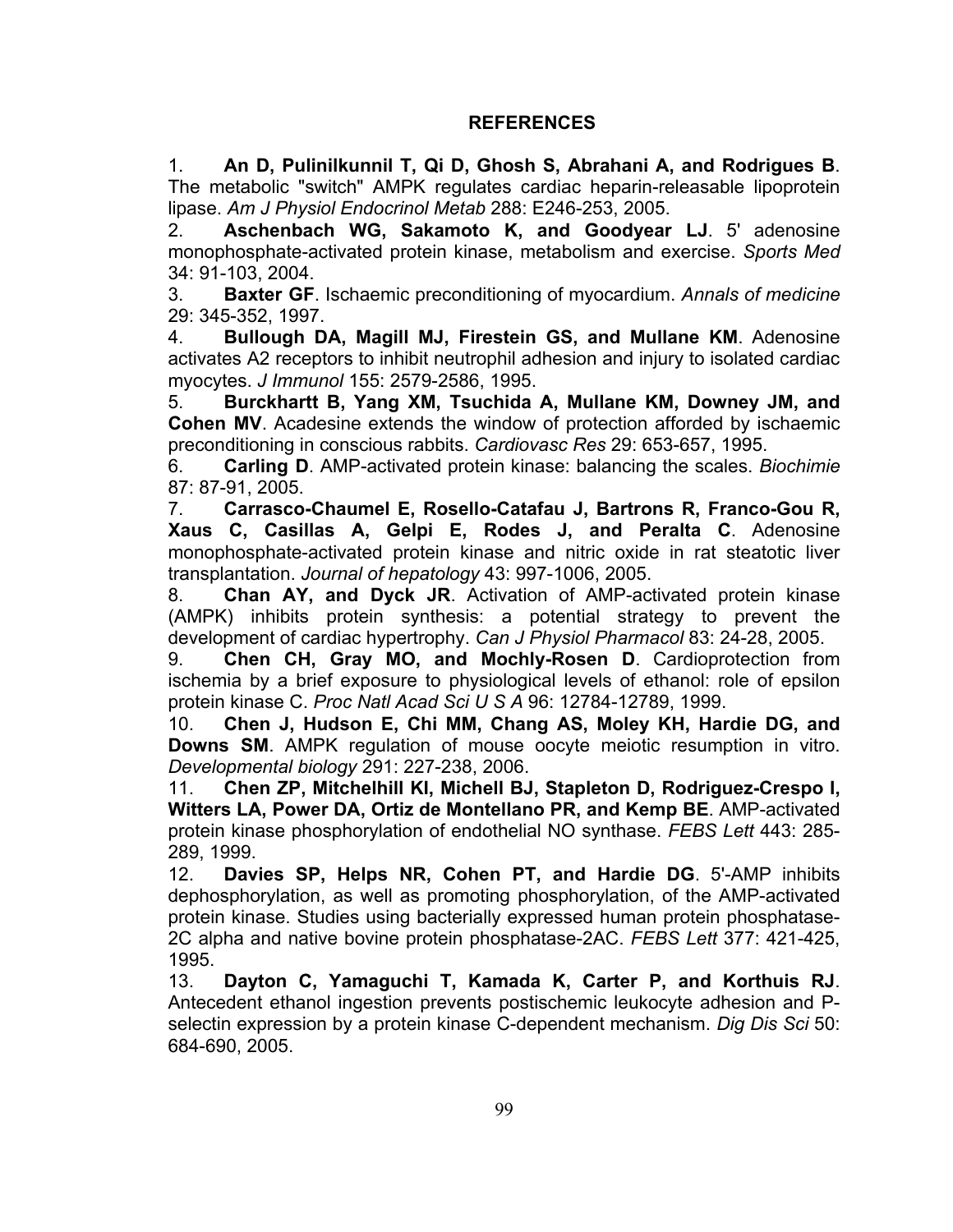14. **Dayton C, Yamaguchi T, Kamada K, Carter P, and Korthuis RJ**. Antecedent ethanol ingestion prevents postischemic P-selectin expression in murine small intestine. *Microcirculation* 11: 709-718, 2004.

15. **Fryer LG, Parbu-Patel A, and Carling D**. The Anti-diabetic drugs rosiglitazone and metformin stimulate AMP-activated protein kinase through distinct signaling pathways. *The Journal of biological chemistry* 277: 25226- 25232, 2002.

16. **Gaskin FS, Kamada K, Yusof M, and Korthuis RJ**. 5'-AMP-activated protein kinase activation prevents postischemic leukocyte-endothelial cell adhesive interactions. *American journal of physiology* 292: H326-332, 2007.

17. **Hallows KR, Raghuram V, Kemp BE, Witters LA, and Foskett JK**. Inhibition of cystic fibrosis transmembrane conductance regulator by novel interaction with the metabolic sensor AMP-activated protein kinase. *J Clin Invest*  105: 1711-1721, 2000.

18. **Hardie DG**. The AMP-activated protein kinase pathway--new players upstream and downstream. *J Cell Sci* 117: 5479-5487, 2004.

19. **Hattori Y, Suzuki K, Hattori S, and Kasai K**. Metformin inhibits cytokineinduced nuclear factor kappaB activation via AMP-activated protein kinase activation in vascular endothelial cells. *Hypertension* 47: 1183-1188, 2006.

20. **Hendrickson RJ, Cahill PA, Sitzmann JV, and Redmond EM**. Ethanol enhances basal and flow-stimulated nitric oxide synthase activity in vitro by activating an inhibitory guanine nucleotide binding protein. *The Journal of pharmacology and experimental therapeutics* 289: 1293-1300, 1999.

21. **Hong-Brown LQ, Brown CR, Huber DS, and Lang CH**. Alcohol regulates eukaryotic elongation factor 2 phosphorylation via an AMP-activated protein kinase-dependent mechanism in C2C12 skeletal myocytes. *The Journal of biological chemistry* 282: 3702-3712, 2007.

22. **Hurley RL, Anderson KA, Franzone JM, Kemp BE, Means AR, and Witters LA**. The Ca2+/calmodulin-dependent protein kinase kinases are AMPactivated protein kinase kinases. *J Biol Chem* 280: 29060-29066, 2005.

23. **Ido Y, Carling D, and Ruderman N**. Hyperglycemia-induced apoptosis in human umbilical vein endothelial cells: inhibition by the AMP-activated protein kinase activation. *Diabetes* 51: 159-167, 2002.

24. **Jing M, and Ismail-Beigi F**. Role of 5'-AMP-activated protein kinase in stimulation of glucose transport in response to inhibition of oxidative phosphorylation. *Am J Physiol Cell Physiol* 290: C484-491, 2006.

25. **Kahn BB, Alquier T, Carling D, and Hardie DG**. AMP-activated protein kinase: ancient energy gauge provides clues to modern understanding of metabolism. *Cell Metab* 1: 15-25, 2005.

26. **Kamada K, Dayton CB, Yamaguchi T, and Korthuis RJ**. Antecedent ethanol ingestion prevents postischemic microvascular dysfunction. *Pathophysiology* 10: 131-137, 2004.

27. **Kamada K, Gaskin FS, Yamaguchi T, Carter P, Yoshikawa T, Yusof M, and Korthuis RJ**. Role of calcitonin gene-related peptide in the postischemic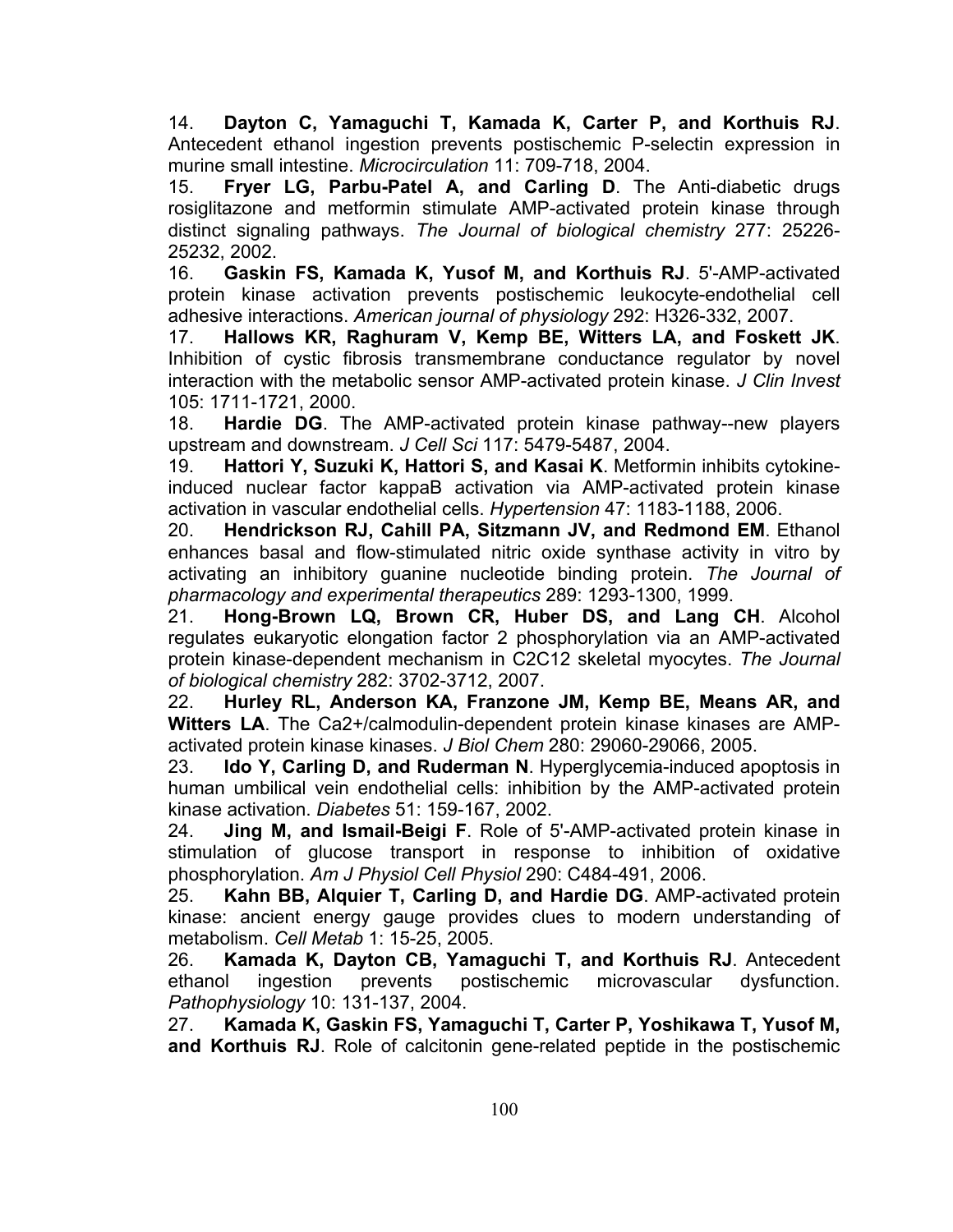anti-inflammatory effects of antecedent ethanol ingestion. *Am J Physiol Heart Circ Physiol* 290: H531-537, 2006.

28. **Kishimoto A, Ogura T, and Esumi H**. A pull-down assay for 5' AMPactivated protein kinase activity using the GST-fused protein. *Molecular biotechnology* 32: 17-21, 2006.

29. **Li YJ, Xiao ZS, Peng CF, and Deng HW**. Calcitonin gene-related peptide-induced preconditioning protects against ischemia-reperfusion injury in isolated rat hearts. *Eur J Pharmacol* 311: 163-167, 1996.

30. **Morrow VA, Foufelle F, Connell JM, Petrie JR, Gould GW, and Salt IP**. Direct activation of AMP-activated protein kinase stimulates nitric-oxide synthesis in human aortic endothelial cells. *The Journal of biological chemistry* 278: 31629- 31639, 2003.

31. **Mueck AO, Seeger H, and Wallwiener D**. Further evidence for direct vascular actions of statins: effect on endothelial nitric oxide synthase and adhesion molecules. *Exp Clin Endocrinol Diabetes* 109: 181-183, 2001.

32. **Murry CE, Jennings RB, and Reimer KA**. Preconditioning with ischemia: a delay of lethal cell injury in ischemic myocardium. *Circulation* 74: 1124-1136, 1986.

33. **Musi N, Hayashi T, Fujii N, Hirshman MF, Witters LA, and Goodyear LJ**. AMP-activated protein kinase activity and glucose uptake in rat skeletal muscle. *Am J Physiol Endocrinol Metab* 280: E677-684, 2001.

34. **Peralta C, Bartrons R, Serafin A, Blazquez C, Guzman M, Prats N, Xaus C, Cutillas B, Gelpi E, and Rosello-Catafau J**. Adenosine monophosphate-activated protein kinase mediates the protective effects of ischemic preconditioning on hepatic ischemia-reperfusion injury in the rat. *Hepatology* 34: 1164-1173, 2001.

35. **Rubin LJ, Magliola L, Feng X, Jones AW, and Hale CC**. Metabolic activation of AMP kinase in vascular smooth muscle. *J Appl Physiol* 98: 296-306, 2005.

36. **Sabina RL, Patterson D, and Holmes EW**. 5-Amino-4 imidazolecarboxamide riboside (Z-riboside) metabolism in eukaryotic cells. *The Journal of biological chemistry* 260: 6107-6114, 1985.

37. **Shaw RJ, Kosmatka M, Bardeesy N, Hurley RL, Witters LA, DePinho RA, and Cantley LC**. The tumor suppressor LKB1 kinase directly activates AMPactivated kinase and regulates apoptosis in response to energy stress. *Proc Natl Acad Sci U S A* 101: 3329-3335, 2004.

38. **Shigematsu S, Ishida S, Gute DC, and Korthuis RJ**. Bradykinin prevents postischemic leukocyte adhesion and emigration and attenuates microvascular barrier disruption. *Am J Physiol* 277: H161-171, 1999.

39. **Shigematsu S, Ishida S, Gute DC, and Korthuis RJ**. Postischemic antiinflammatory effects of bradykinin preconditioning. *Am J Physiol Heart Circ Physiol* 280: H441-454, 2001.

40. **Shinmura K, Tamaki K, and Bolli R**. Short-term caloric restriction improves ischemic tolerance independent of opening of ATP-sensitive K+ channels in both young and aged hearts. *J Mol Cell Cardiol* 39: 285-296, 2005.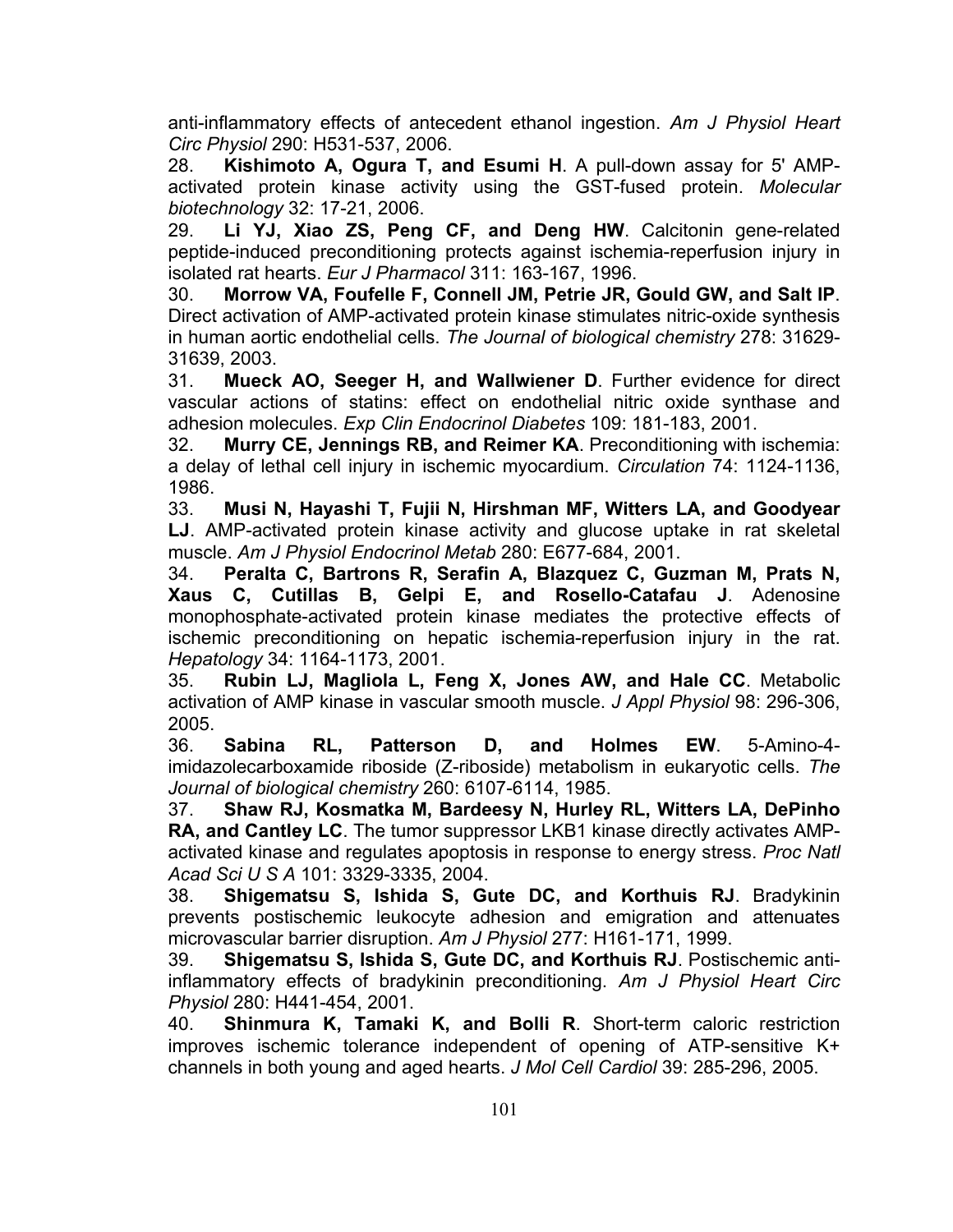41. **Soltys CL, Kovacic S, and Dyck JR**. Activation of cardiac AMP-activated protein kinase by LKB1 expression or chemical hypoxia is blunted by increased Akt activity. *Am J Physiol Heart Circ Physiol* 290: H2472-2479, 2006.

42. **Sun JZ, Tang XL, Knowlton AA, Park SW, Qiu Y, and Bolli R**. Late preconditioning against myocardial stunning. An endogenous protective mechanism that confers resistance to postischemic dysfunction 24 h after brief ischemia in conscious pigs. *J Clin Invest* 95: 388-403, 1995.

43. **Takano H, Tang XL, Qiu Y, Guo Y, French BA, and Bolli R**. Nitric oxide donors induce late preconditioning against myocardial stunning and infarction in conscious rabbits via an antioxidant-sensitive mechanism. *Circ Res* 83: 73-84, 1998.

44. **Tang XL, Qiu Y, Park SW, Sun JZ, Kalya A, and Bolli R**. Time course of late preconditioning against myocardial stunning in conscious pigs. *Circ Res* 79: 424-434, 1996.

45. **Wall TM, Sheehy R, and Hartman JC**. Role of bradykinin in myocardial preconditioning. *J Pharmacol Exp Ther* 270: 681-689, 1994.

46. **Woods A, Dickerson K, Heath R, Hong SP, Momcilovic M, Johnstone SR, Carlson M, and Carling D**. Ca2+/calmodulin-dependent protein kinase kinase-beta acts upstream of AMP-activated protein kinase in mammalian cells. *Cell Metab* 2: 21-33, 2005.

47. **Woods A, Johnstone SR, Dickerson K, Leiper FC, Fryer LG, Neumann D, Schlattner U, Wallimann T, Carlson M, and Carling D**. LKB1 is the upstream kinase in the AMP-activated protein kinase cascade. *Curr Biol* 13: 2004-2008, 2003.

48. **Xenos ES, Stevens SL, Freeman MB, Cassada DC, and Goldman MH**. Nitric oxide mediates the effect of fluvastatin on intercellular adhesion molecule-1 and platelet endothelial cell adhesion molecule-1 expression on human endothelial cells. *Ann Vasc Surg* 19: 386-392, 2005.

49. **Xuan YT, Guo Y, Zhu Y, Wang OL, Rokosh G, and Bolli R**. Endothelial Nitric Oxide Synthase Plays an Obligatory Role in the Late Phase of Ischemic Preconditioning by Activating the Protein Kinase C{epsilon}-p44/42 Mitogen-Activated Protein Kinase-pSer-Signal Transducers and Activators of Transcription1/3 Pathway. *Circulation* 2007.

50. **Xuan YT, Tang XL, Qiu Y, Banerjee S, Takano H, Han H, and Bolli R**. Biphasic response of cardiac NO synthase isoforms to ischemic preconditioning in conscious rabbits. *American journal of physiology* 279: H2360-2371, 2000.

51. **Yamaguchi T, Dayton C, Shigematsu T, Carter P, Yoshikawa T, Gute DC, and Korthuis RJ**. Preconditioning with ethanol prevents postischemic leukocyte-endothelial cell adhesive interactions. *Am J Physiol Heart Circ Physiol*  283: H1019-1030, 2002.

52. **Yamaguchi T, Kamada K, Dayton C, Gaskin FS, Yusof M, Yoshikawa T, Carter P, and Korthuis RJ**. Role of eNOS-derived NO in the postischemic anti-inflammatory effects of antecedent ethanol ingestion in murine small intestine. *American journal of physiology* 292: H1435-1442, 2007.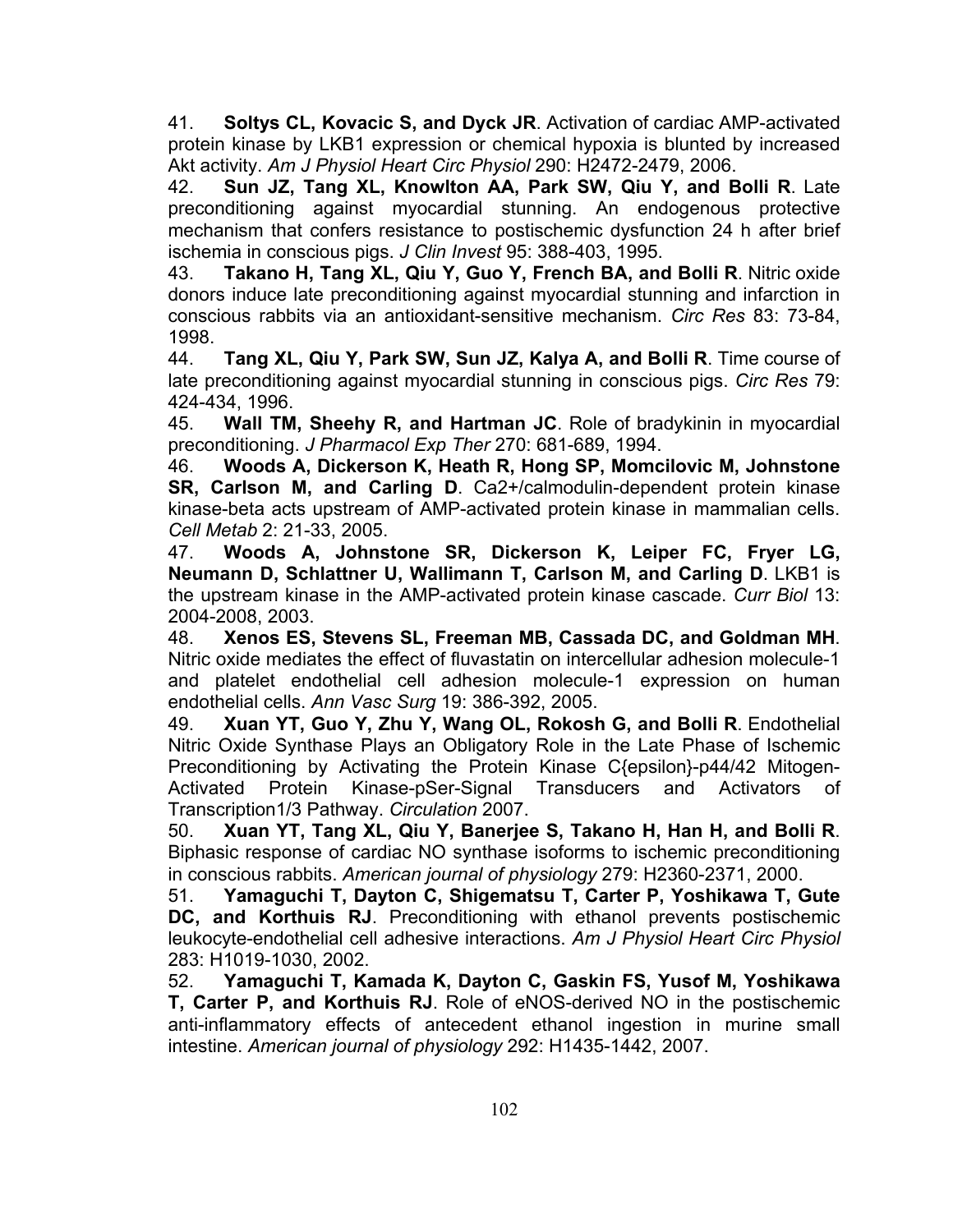53. **Young LH, Li J, Baron SJ, and Russell RR**. AMP-activated protein kinase: a key stress signaling pathway in the heart. *Trends Cardiovasc Med* 15: 110-118, 2005.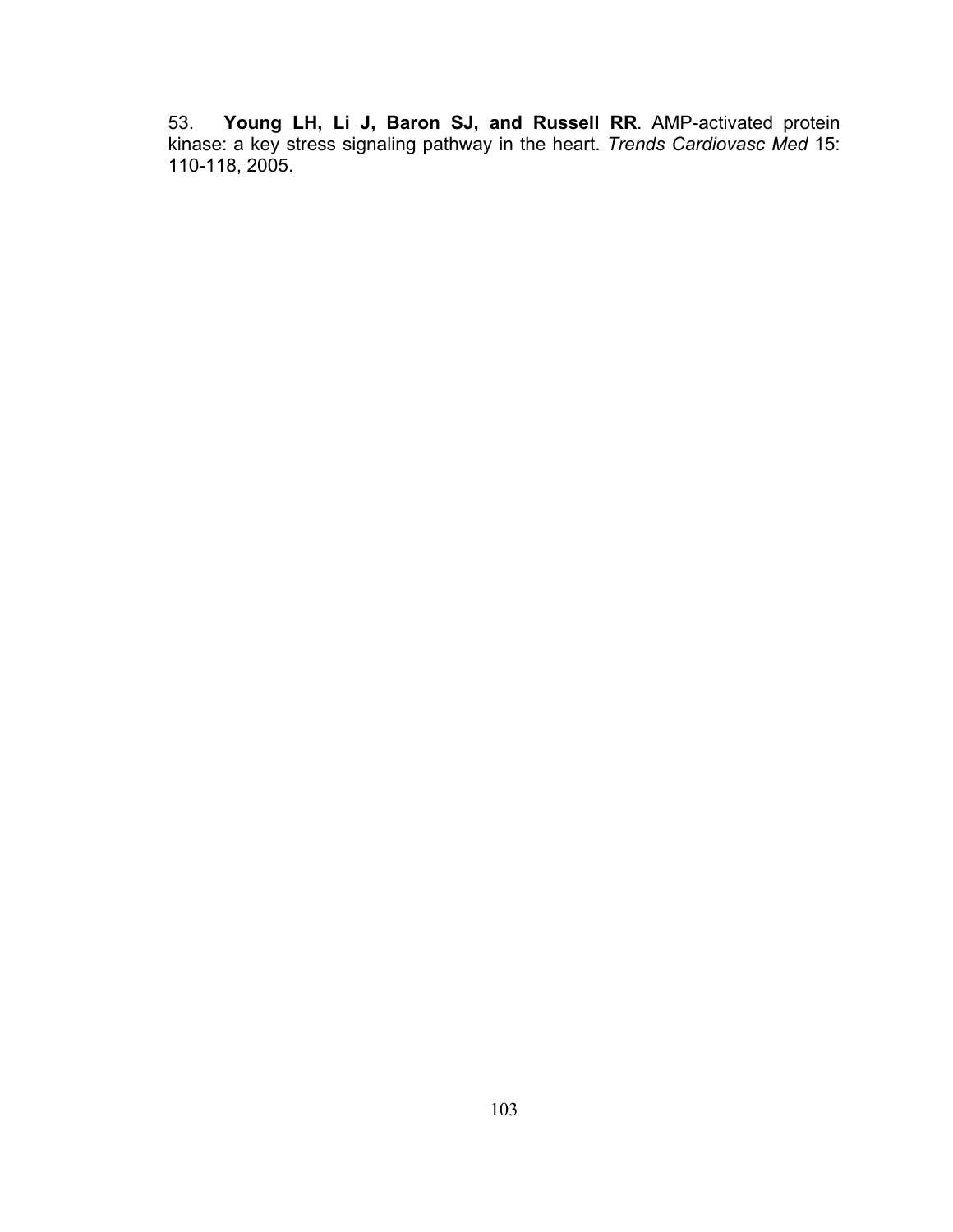#### **Figure Legends**

**Figure 5:** Schematic illustration of the experimental protocols assigned to each group. The numbers at the top of the diagram refer to min in the time line for the protocol on Day 1 and Day 2 (24 hrs between both 0s). Hatched bars indicate when the 10 min video recordings were obtained in the protocol. Solid bars depict the 45 min period of ischemia. Triangles illustrate when administration of saline vehicle or drugs was accomplished in the protocol timeline. I/R = ischemia and reperfusion. See the text for further details.

**Figure 6:** Effects of ethanol preconditioning 24 hrs prior to ischemia/reperfusion (EPC) on postischemic leukocyte rolling (Panel A) and adhesion (Panel B) determined after 30 and 60 min of reperfusion in wild-type C57BL/6J mice. Cmpd C+EPC+IR refers to experiments in which the AMPK inhibitor was administered 10 min prior to EPC in animals subsequently exposed to I/R 24 hrs later. Open and solid bars represent data obtained at min 30–40 and 60–70 of reperfusion respectively. \* denotes values statistically different from control ( $p$ <.05).

**Figure 7:** Effects of preconditioning with ethanol and AICAR 24 hrs prior to ischemia/reperfusion (EPC and AICAR PC + IR) on postischemic leukocyte rolling (top right) and adhesion (bottom right) determined after 30 and 60 min of reperfusion in AMPK alpha-1 subunit deficient mice and their wild-type littermates (top left and bottom left). Open and solid bars represent data obtained at min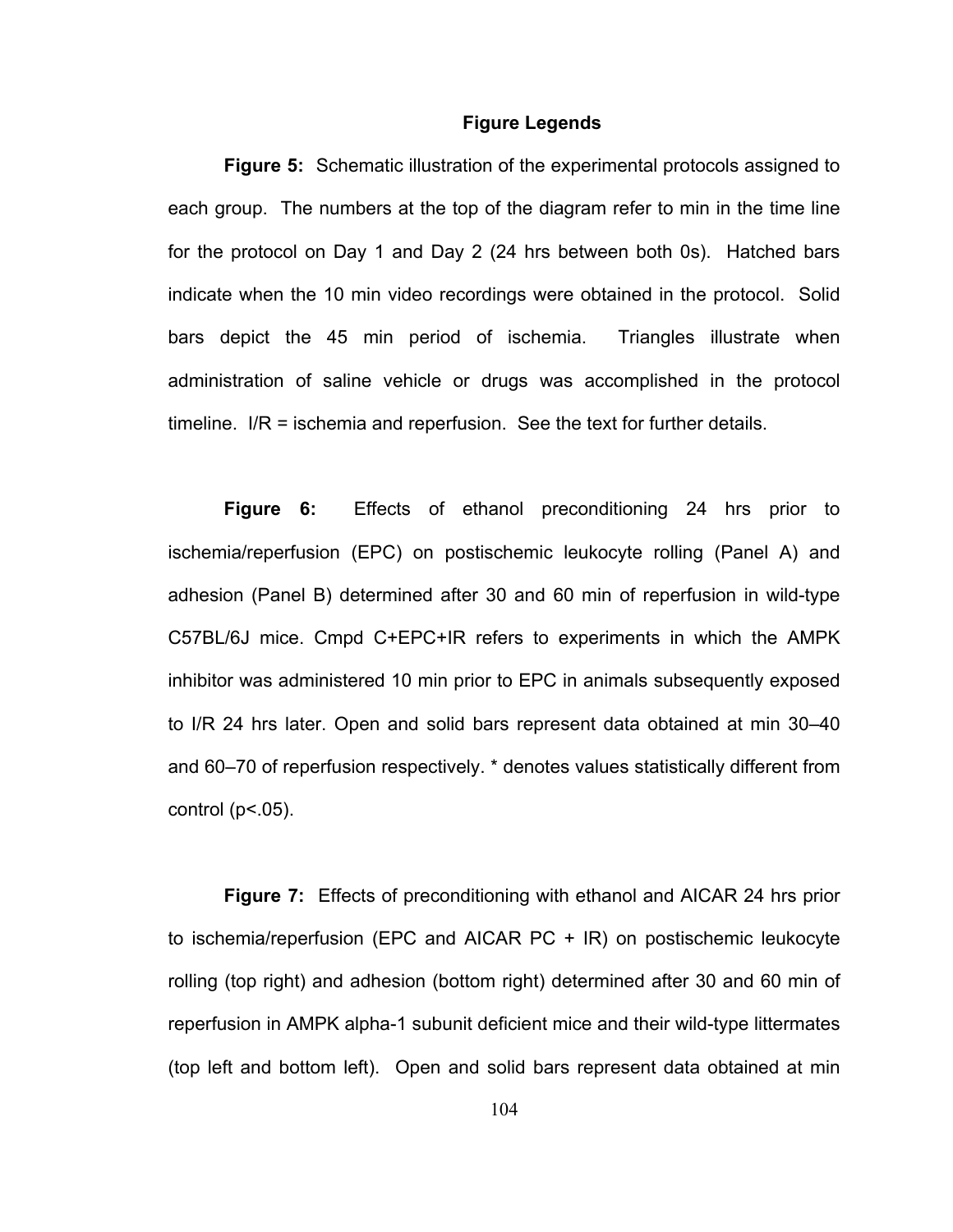30–40 and 60–70 of reperfusion, respectively. \* denotes values statistically different from control (p<.05).

**Figure 8:** Effects of preconditioning with ethanol and AICAR 24 hrs prior to ischemia/reperfusion (EPC and AICAR PC + IR) on postischemic leukocyte rolling (C) and adhesion (D) determined after 30 and 60 min of reperfusion in AMPK alpha-2 subunit deficient mice and their wild-type littermates (A and B). Open and solid bars represent data obtained at min 30–40 and 60–70 of reperfusion, respectively. \* denotes values statistically different from control  $(p<.05)$ .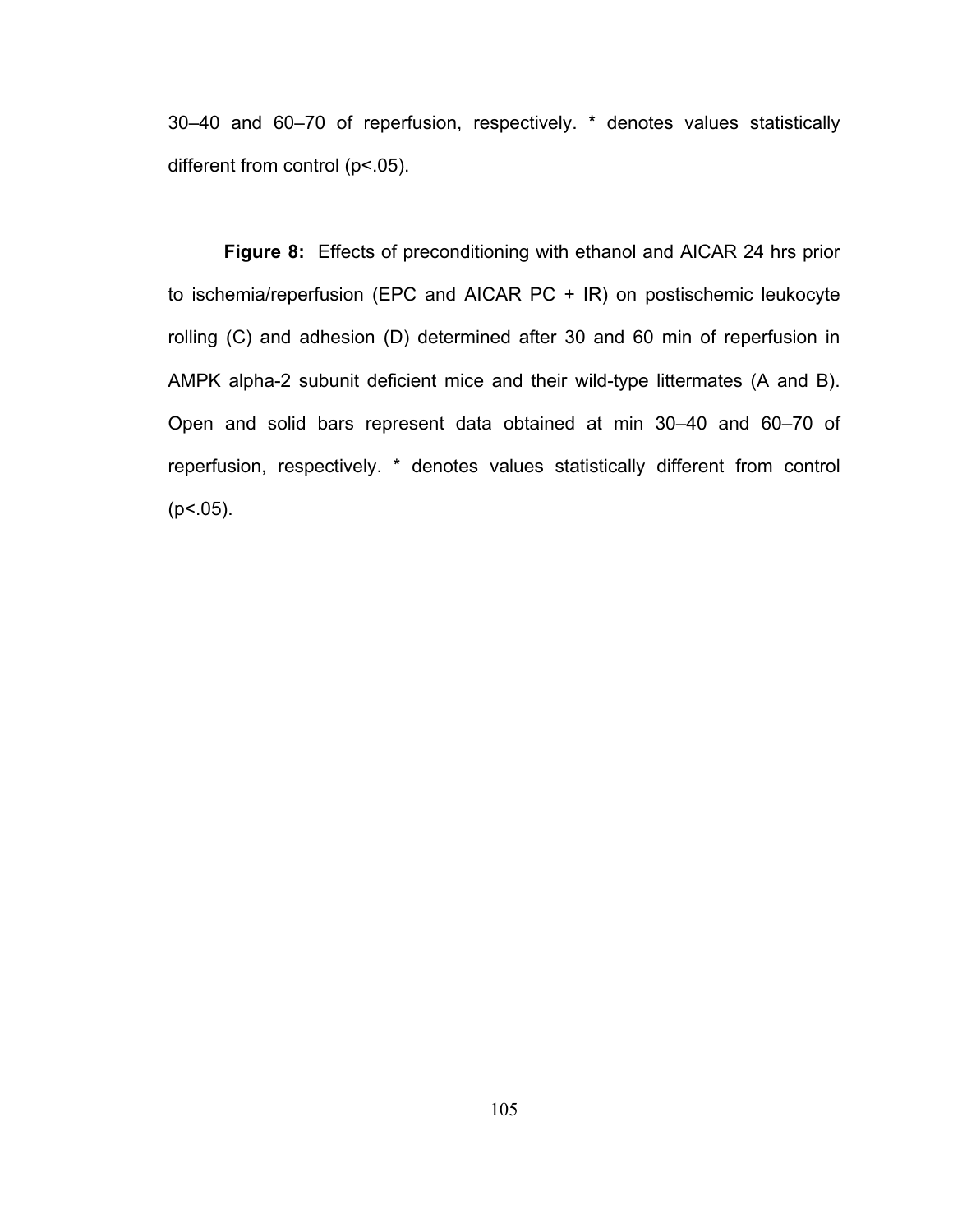**FIGURES**



Figure 5: Schematic illustration of the experimental protocols assigned to each group. The numbers at the top of the diagram refer to min in the time line for the protocol on Day 1 and Day 2 (24 hrs between both 0s). Hatched bars indicate when the 10 min video recordings were obtained in the protocol. Solid bars depict the 45 min period of ischemia. Triangles illustrate when administration of saline vehicle or drugs was accomplished in the protocol timeline. I/R = ischemia and reperfusion. See the text for further details.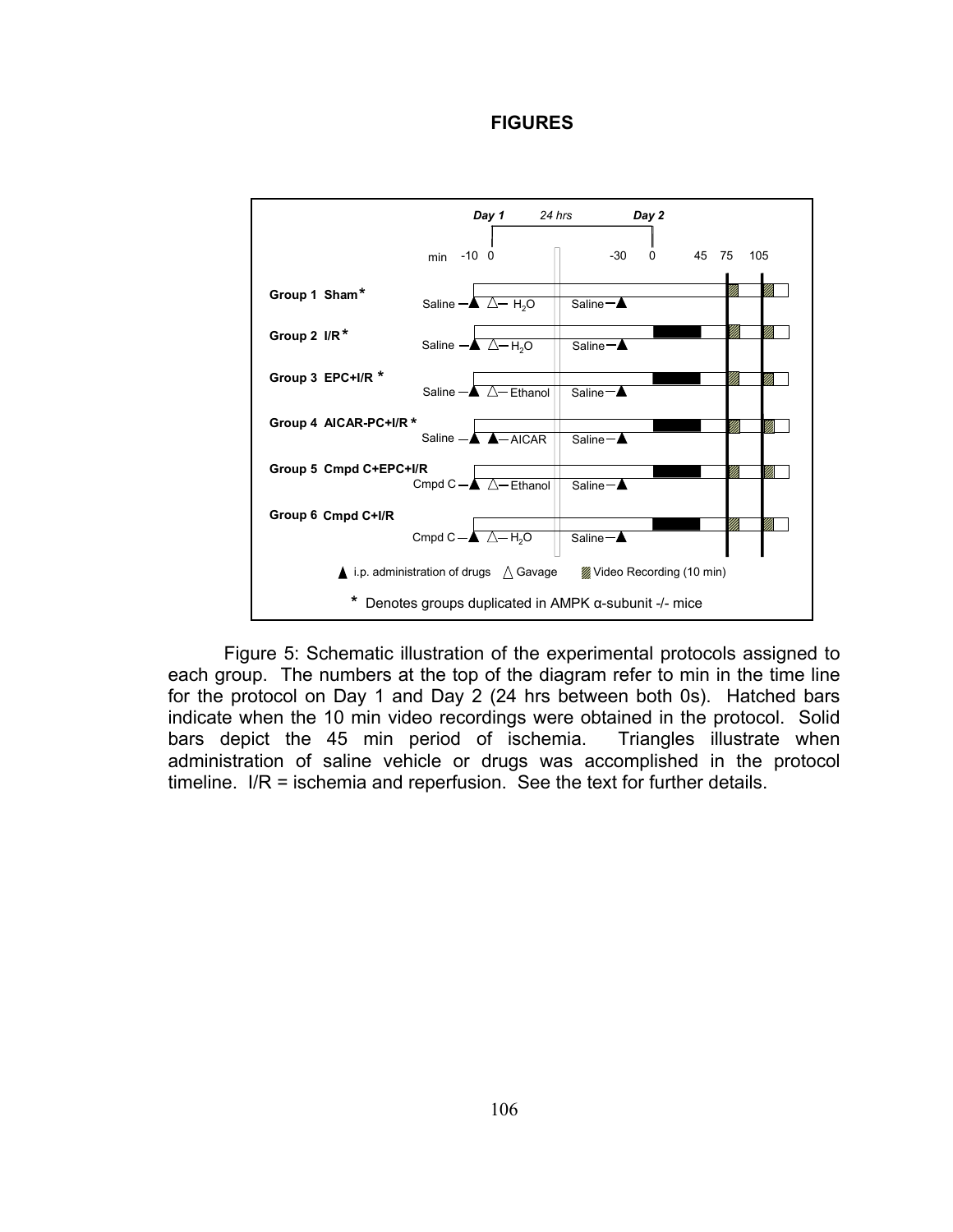Leukocyte Rolling (wild-type)



Figure 6: Effects of ethanol preconditioning 24 hrs prior to ischemia/reperfusion (EPC) on postischemic leukocyte rolling (Panel A) and adhesion (Panel B) determined after 30 and 60 min of reperfusion in wild-type C57BL/6J mice. Cmpd C+EPC+IR refers to experiments in which the AMPK inhibitor was administered 10 min prior to EPC in animals subsequently exposed to I/R 24 hrs later. Open and solid bars represent data obtained at min 30–40 and 60–70 of reperfusion, respectively. \* denotes values statistically different from control ( $p$ <.05).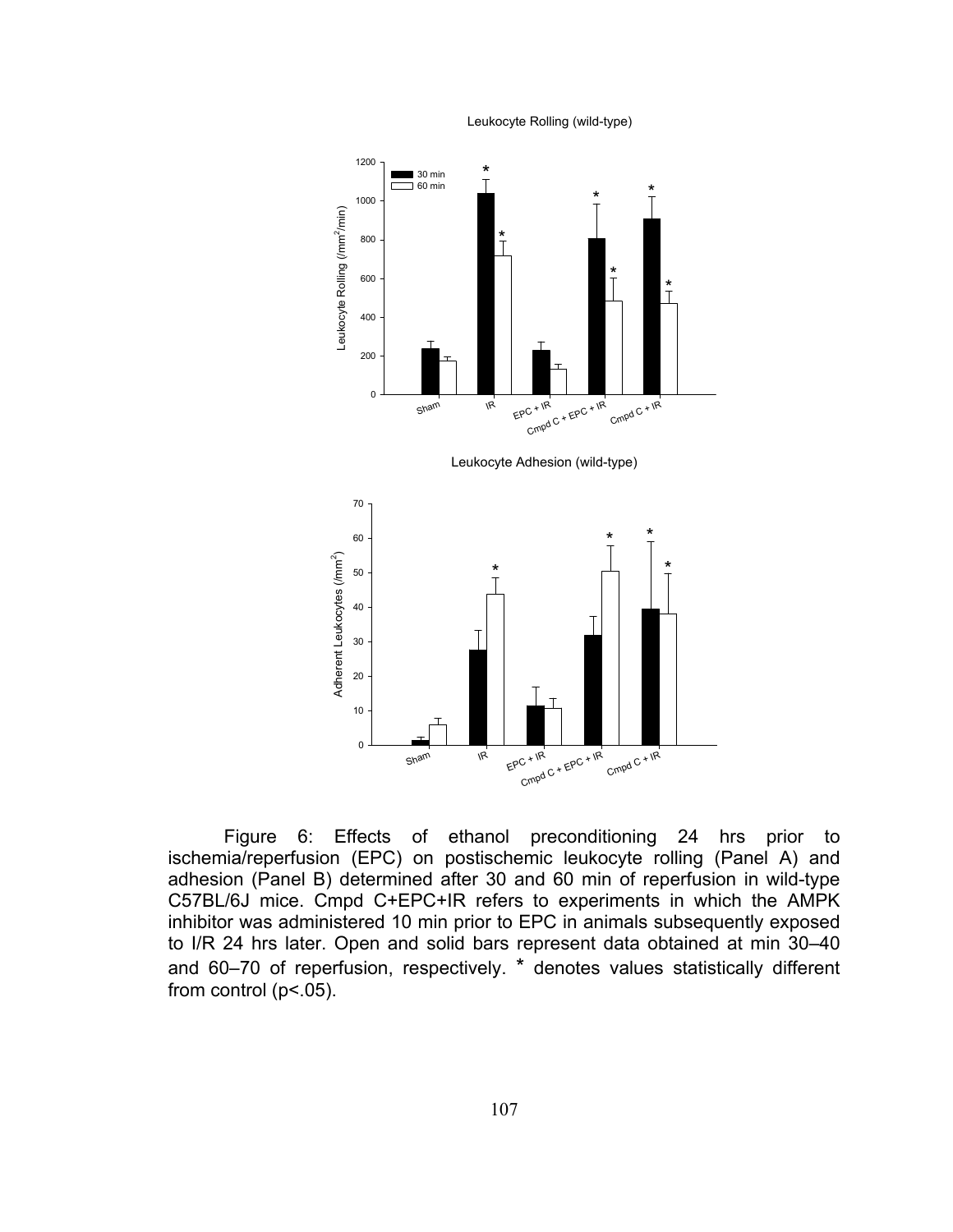

108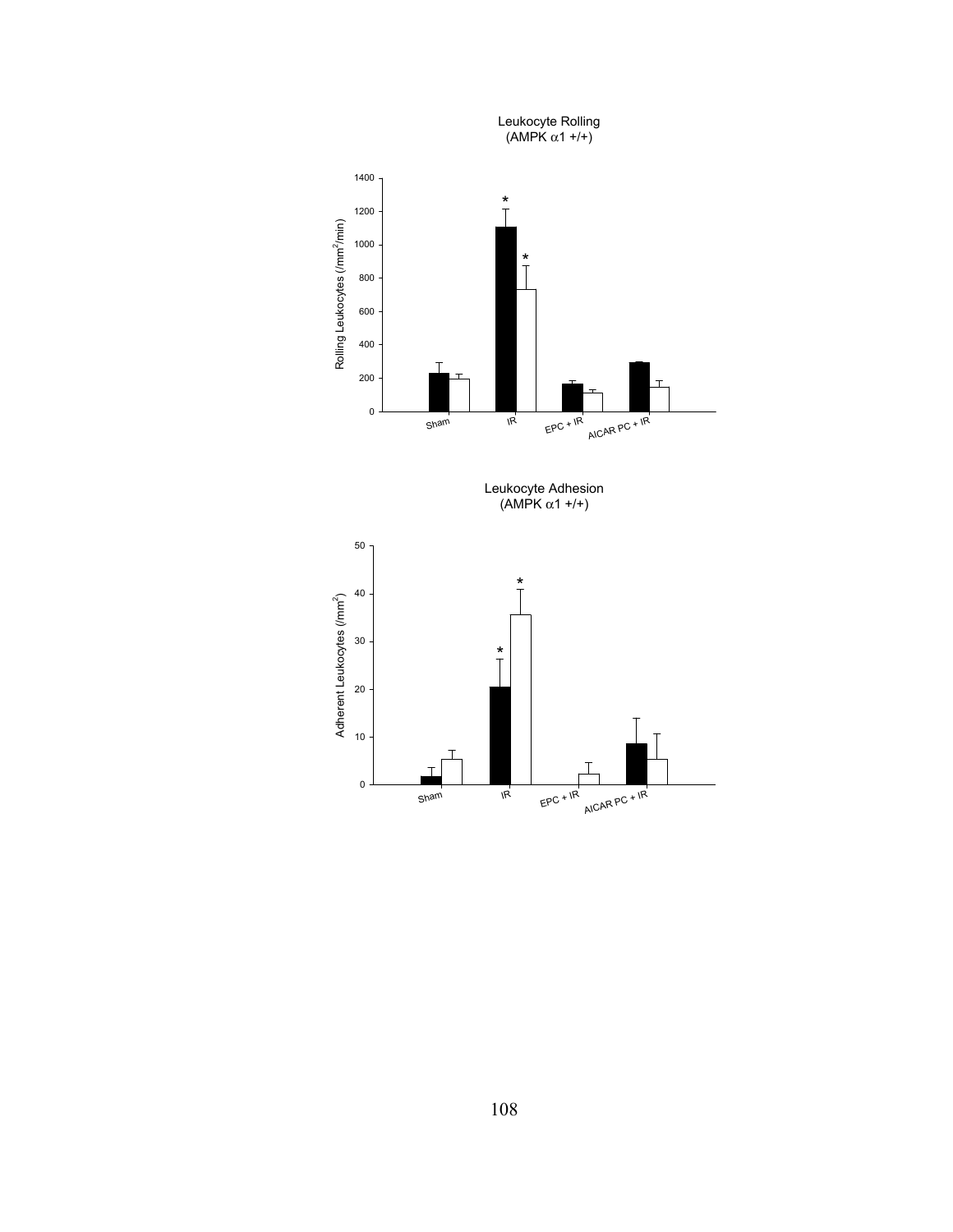

Figure 7: Effects of preconditioning with ethanol and AICAR 24 hrs prior to ischemia/reperfusion (EPC and AICAR PC + IR) on postischemic leukocyte rolling (top right) and adhesion (bottom right) determined after 30 and 60 min of reperfusion in AMPK alpha-1 subunit deficient mice and their wild-type littermates (top left and bottom left). Open and solid bars represent data obtained at min 30–40 and 60–70 of reperfusion, respectively. \* denotes values statistically different from control (p<.05).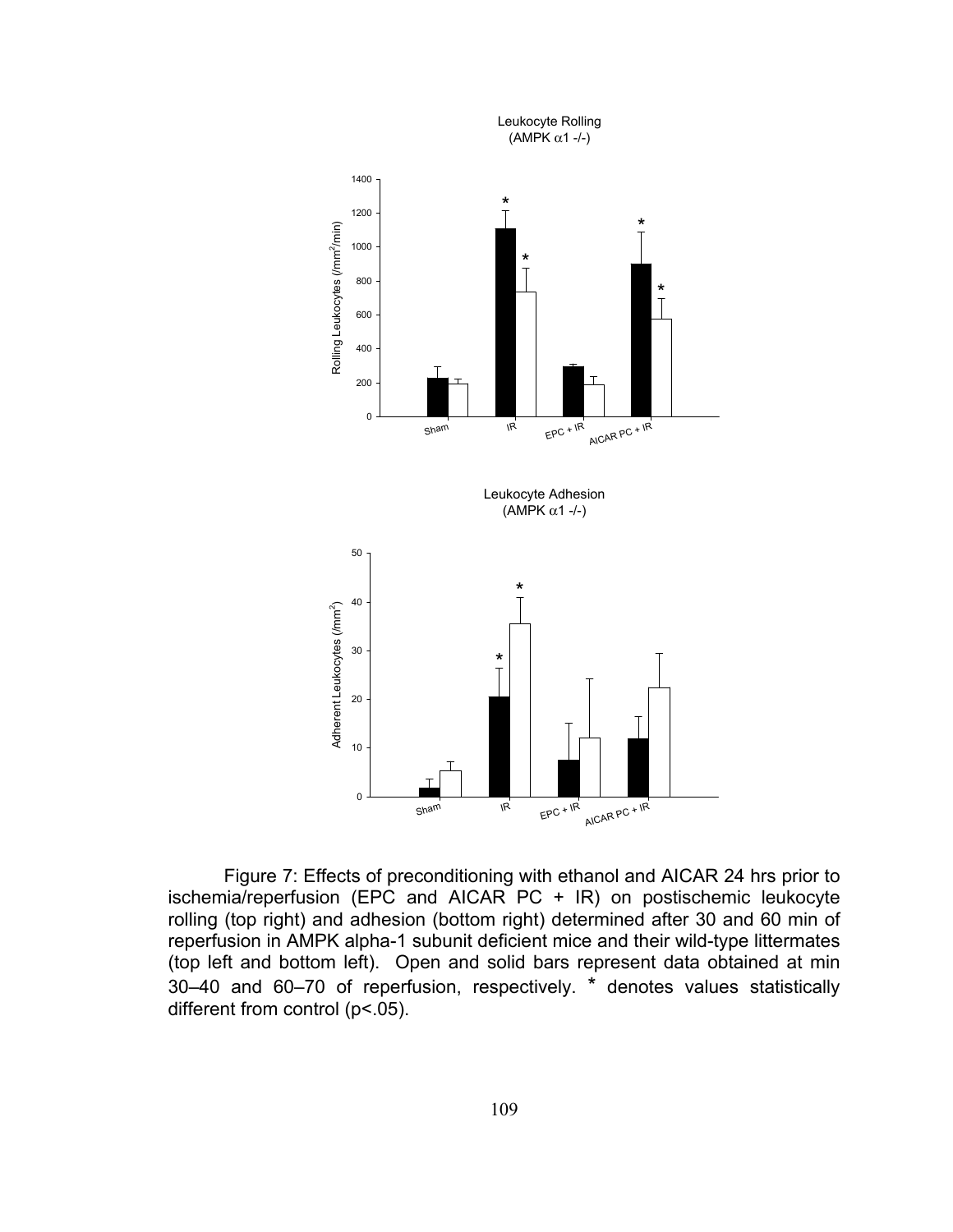

110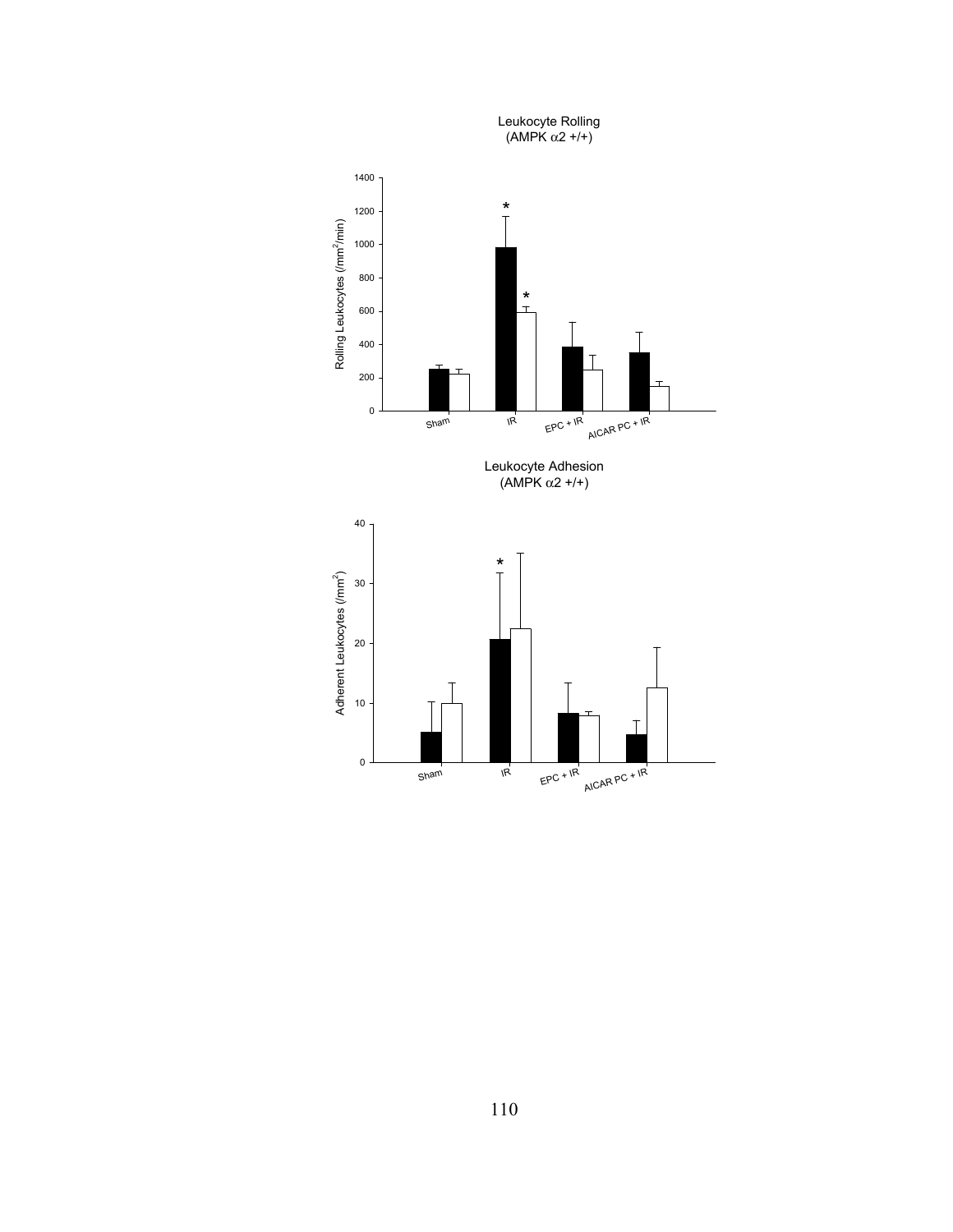

Figure 8: Effects of preconditioning with ethanol and AICAR 24 hrs prior to ischemia/reperfusion (EPC and AICAR PC + IR) on postischemic leukocyte rolling (C) and adhesion (D) determined after 30 and 60 min of reperfusion in AMPK alpha-2 subunit deficient mice and their wild-type littermates (A and B). Open and solid bars represent data obtained at min 30–40 and 60–70 of reperfusion, respectively. \* denotes values statistically different from control  $(p<.05)$ .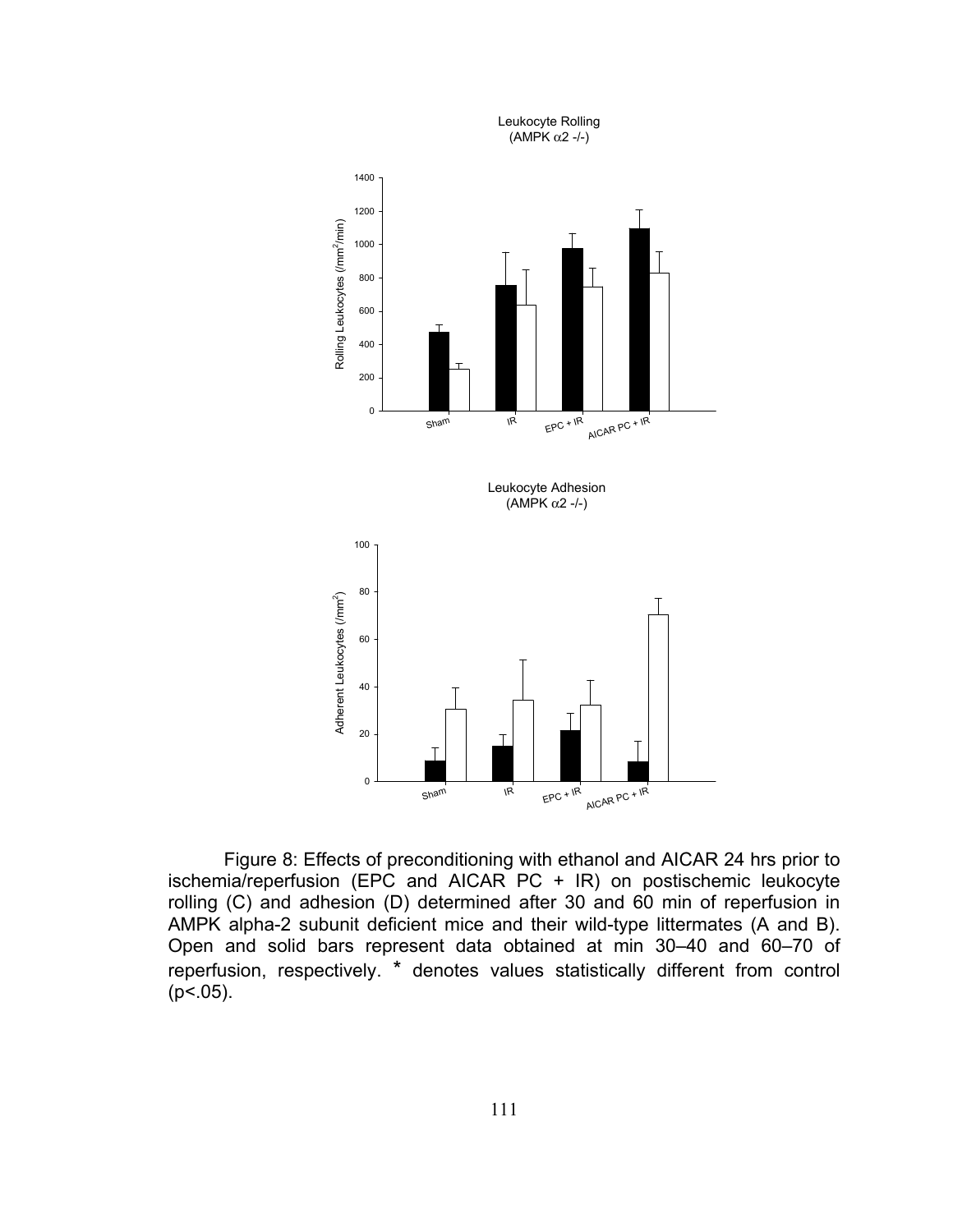## **AICAR PRECONDITIONING PREVENTS POSTISCHEMIC**

# **LEUKOCYTE ROLLING AND ADHESION:**

## **ROLE OF KATP CHANNELS AND HEME OXYGENASE**

F. Spencer Gaskin<sup>1</sup>, Kazuhiro Kamada<sup>1</sup>, Mozow Yusof<sup>1</sup>,

William Durante<sup>1</sup>, Garrett Gross<sup>3</sup>, and Ronald J. Korthuis<sup>1,2</sup>

<sup>1</sup> Department of Medical Pharmacology and Physiology, 2 Dalton Cardiovascular Research Center, University of Missouri-Columbia Columbia, MO 65212

and

<sup>3</sup> Department of Pharmacology and Toxicology Medical College of Wisconsin 8701 Watertown Plank Road Milwaukee, WI 53226

# Running Title: MEDIATORS OF AICAR PRECONDITIONING

Address for mailing proofs:

Ronald J. Korthuis, PhD Department of Medical Pharmacology and Physiology University of Missouri-Columbia One Hospital Drive Columbia, MO 65212

Telephone number: (573) 882-8059 Fax number: (573) 884-4276 E-mail address: korthuisr@health.missouri.edu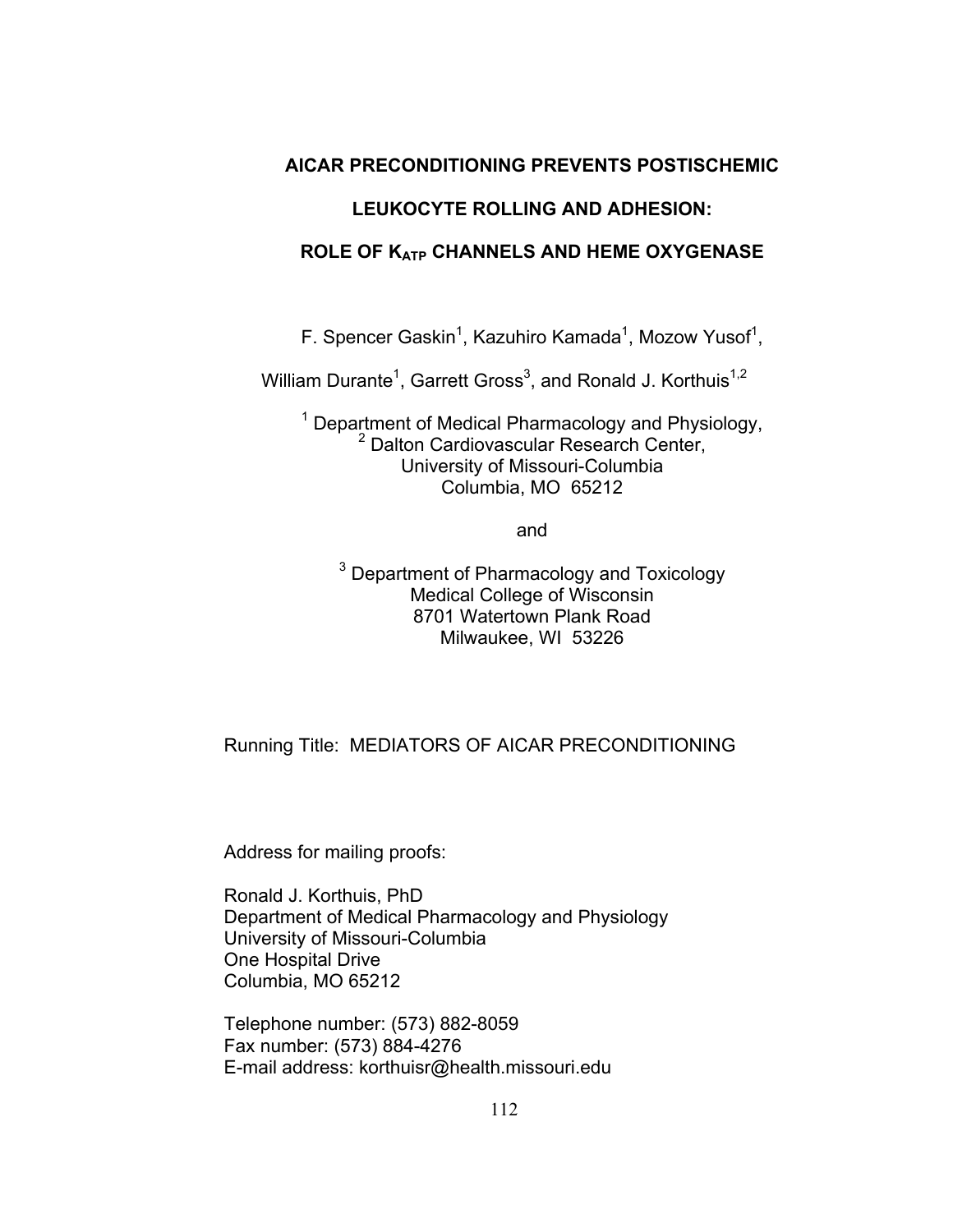#### **ABSTRACT**

We previously demonstrated that eNOS activation plays a critical role as a trigger for the development of a preconditioned anti-inflammatory state that is induced by activation of 5'-adenosine monophosphate-activated protein kinase (AMPK) with 5-aminoimidazole-4-carboxamide ribonucleoside (AICAR), such that postcapillary venules fail to support increased leukocyte-endothelial cell adhesive interactions (LEI) on exposure to ischemia/reperfusion (I/R) 24 hrs later. One aim of this study was to examine the role of ATP-sensitive potassium ( $K_{ATP}$ ) channels and heme oxygenase as effectors or mediators of AICAR-PC. Because  $K_{ATP}$  channels are thought to play dual roles in many forms of preconditioning, by acting to trigger and mediate cardioprotection in I/R, we also sought to determine the role of  $K_{ATP}$  channels as triggers of AICAR-PC. To address these issues, C57BL/6J mice were treated with either 5 hydroxydecanoate (5-HD) or tin protoporphyrin (SnPP) (inhibit mitochondrial  $K_{ATP}$  $(mK_{ATP})$  channels or heme oxygenase, respectively) during I/R 24 hrs after AICAR-PC. I/R induced a marked increase in LEI relative to sham control mice, pro-adhesive responses that were prevented by AICAR-PC 24 hrs prior to I/R. The effects of AICAR-PC to prevent postischemic LEI were abolished by 5-HD or SnPP treatment during I/R though administration of an inactive protoporphyrin was ineffective. On the other hand, hemin treatment (which induces the expression of heme oxygenase) 24 hrs prior to I/R mimicked the antiinflammatory actions of AICAR-PC. Interestingly,  $K_{ATP}$  channel inhibition (with either: glibenclamide, 5-HD, or HMR-1098) coincident with AICAR failed to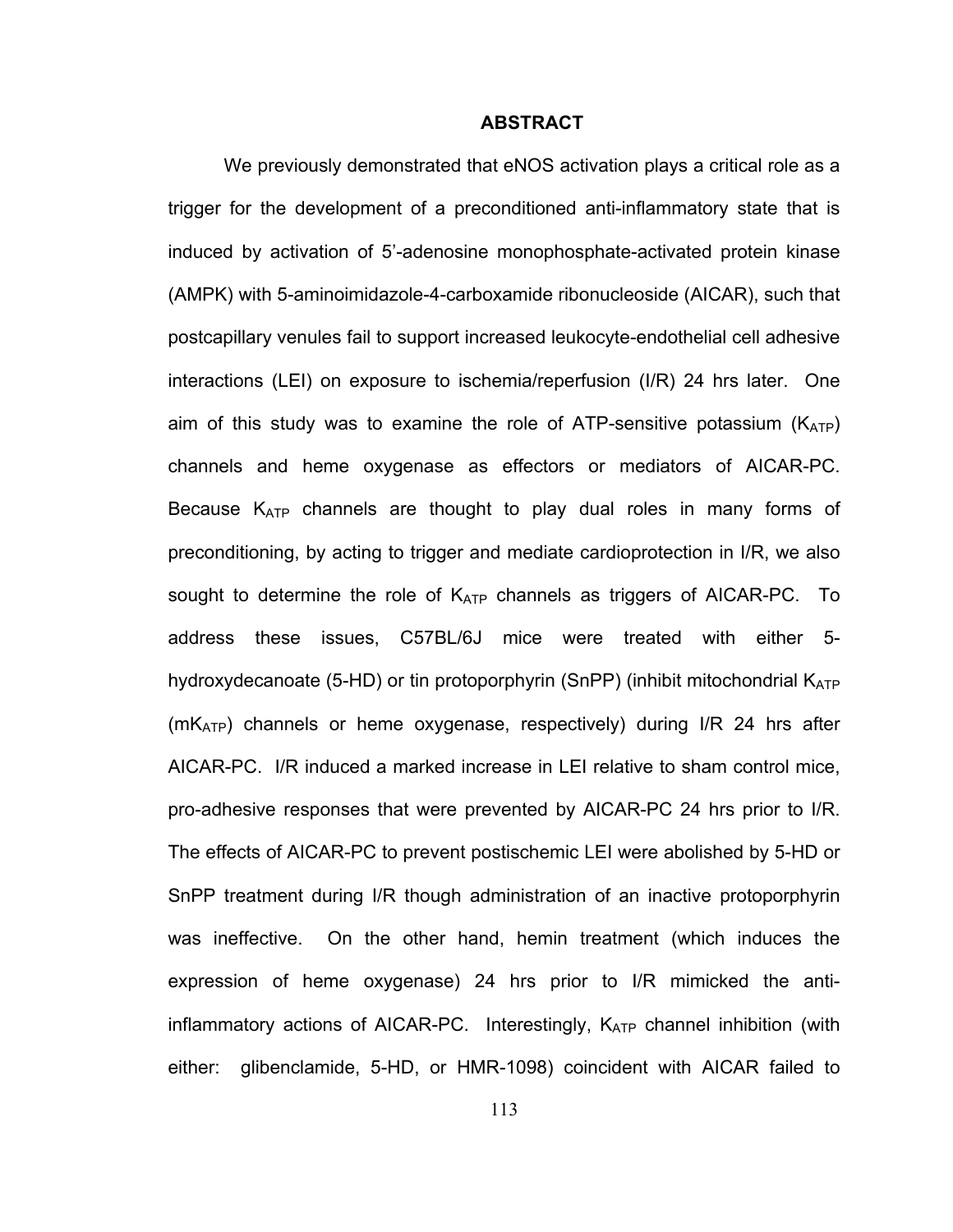prevent its anti-adhesive actions during I/R, suggesting that these channels to not participate as triggers for AICAR-PC. Our results indicate that AMPK agonists produce an anti-inflammatory phenotype in postcapillary venules by a mKATP- and heme oxygenase-dependent mechanism during I/R.

**Key Words:** ischemia, reperfusion, leukocyte rolling and adhesion, AMPK, preconditioning, KATP channels, heme oxygenase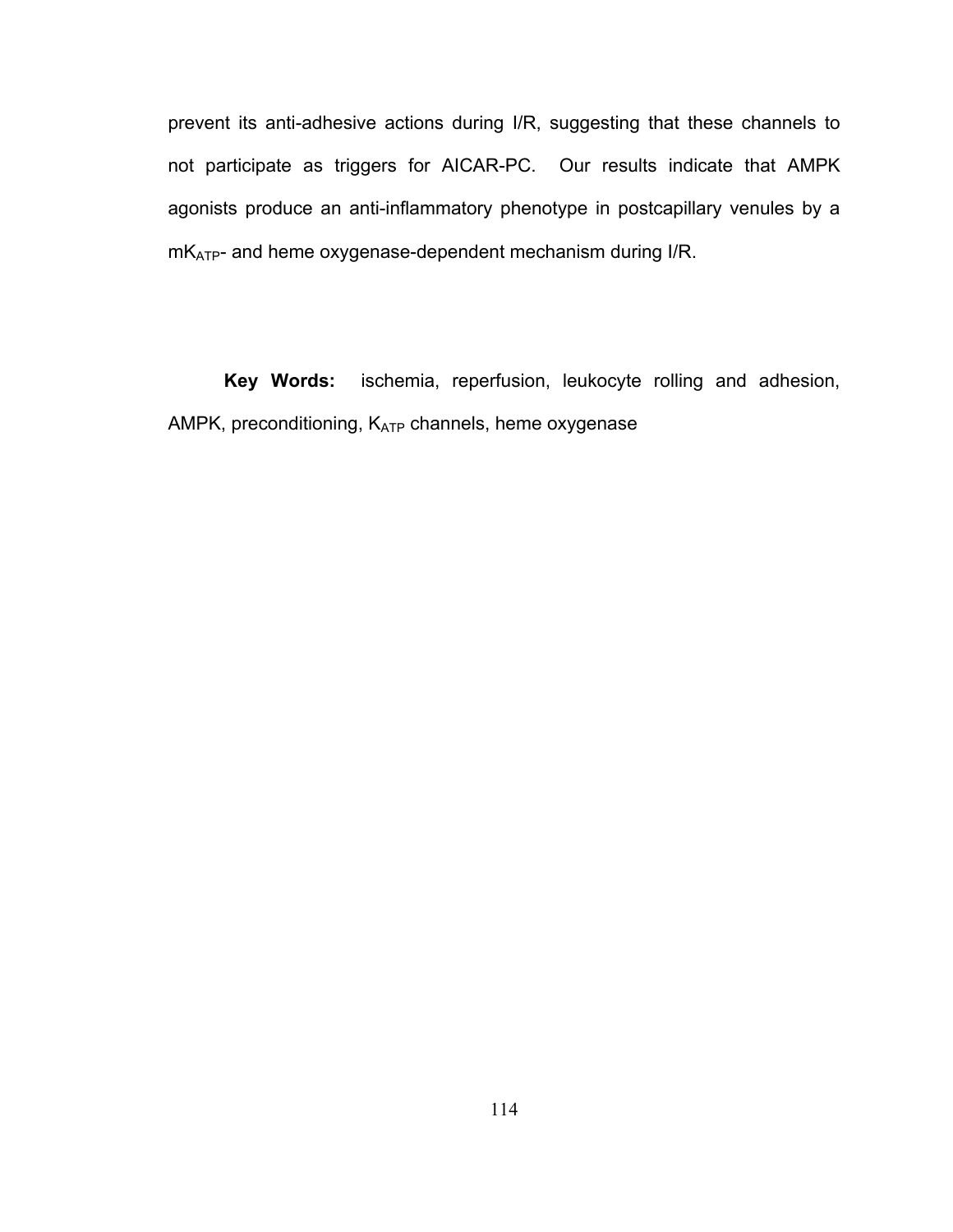#### **INTRODUCTION**

A wide variety of diverse agents and stimuli (e.g., short bouts of ischemia, ethanol ingestion at low to moderate levels, or treatment with adenosine receptor agonists, opioids, exogenous calcitonin gene-related peptide (CGRP) or bradykinin, or nitric oxide (NO) donors) have been shown to induce the development of a protective anti-inflammatory phenotype in postcapillary venules, such that these vessels fail to support adhesion molecule expression, leukocyte rolling and adhesion, and increased vascular permeability when the small bowel is subsequently exposed to prolonged I/R (32, 33, 68, 69, 121, 122, 152). Most of the agents that induce development of preconditioned states do so by a triggering mechanism that involves the formation of NO by endothelial nitric oxide synthase (eNOS).

We recently demonstrated that activators (e.g., AICAR) of the ubiquitously expressed heterotrimeric serine/threonine kinase AMP-activated protein kinase (AMPK) trigger entrance into a preconditioned anti-inflammatory phenotype by an eNOS-dependent mechanism. Interestingly, the glucose lowering agent metformin has been shown to activate AMPK and prevent the signalling of inflammatory cytokines through nuclear factor kappa B and tumor necrosis factor α (53). This study also demonstrated that adhesion molecule expression was reduced by metformin or AICAR administration, a protective effect that was abrogated by the addition of a siRNA directed towards AMPKα1. These activities have previously been attributed to eNOS by others (10, 148). However, little is known about the effector mechanisms that are activated during I/R 24 hrs after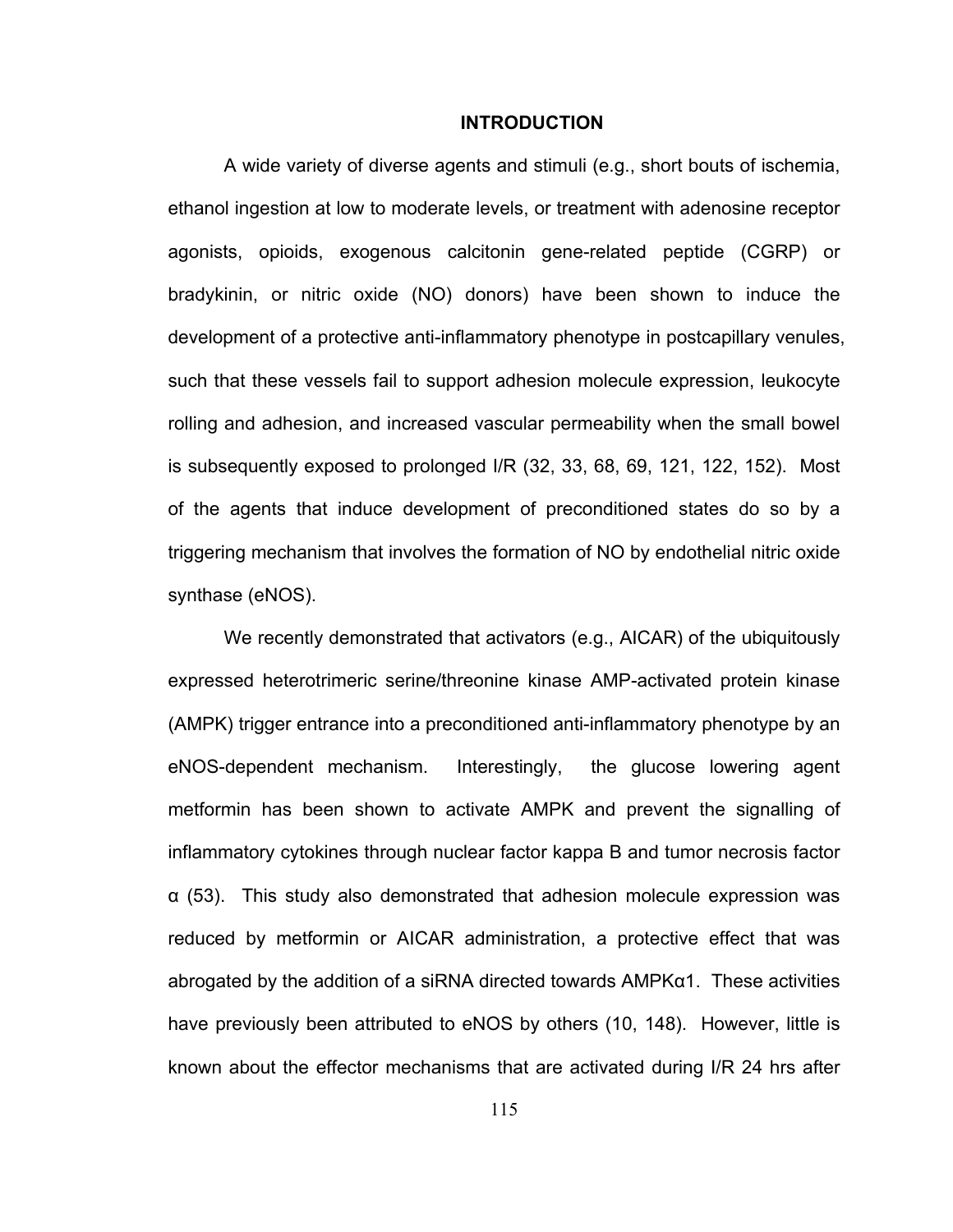AMPK-dependent eNOS activation to mediate the reductions in postischemic leukocyte rolling and adhesion.

Many of the different preconditioning stimuli that have been studied to date such as short bouts of ischemia, ingestion of ethanol at low to moderate levels, or treatment with adenosine receptor agonists, opioids, or NO donors appear to induce protection by  $K_{ATP}$  channel-dependent mechanisms. Most of this work is consistent with the concept that such preconditioning stimuli trigger entrance into a preconditioned state by activating surface (plasmalemmal)  $K_{ATP}$  $(SK_{ATP})$  channels while mitochondrial  $K_{ATP}$  (m $K_{ATP}$ ) channels serve as effectors that mediate protection during I/R 24 hrs after the preconditioning stimulus was applied (101, 102). In light of these observations, we examined the role of  $K_{ATP}$ channels as triggers versus effectors in AICAR-PC as the first goal of this study. Additionally, because the catalytic activity of heme oxygenase produces metabolites that exhibit powerful anti-adhesive and antioxidant effects, we hypothesized that this heat shock protein may serve as an end-effector of AICAR-PC that mediates the anti-adhesive actions of AICAR-PC during I/R 24 hrs later.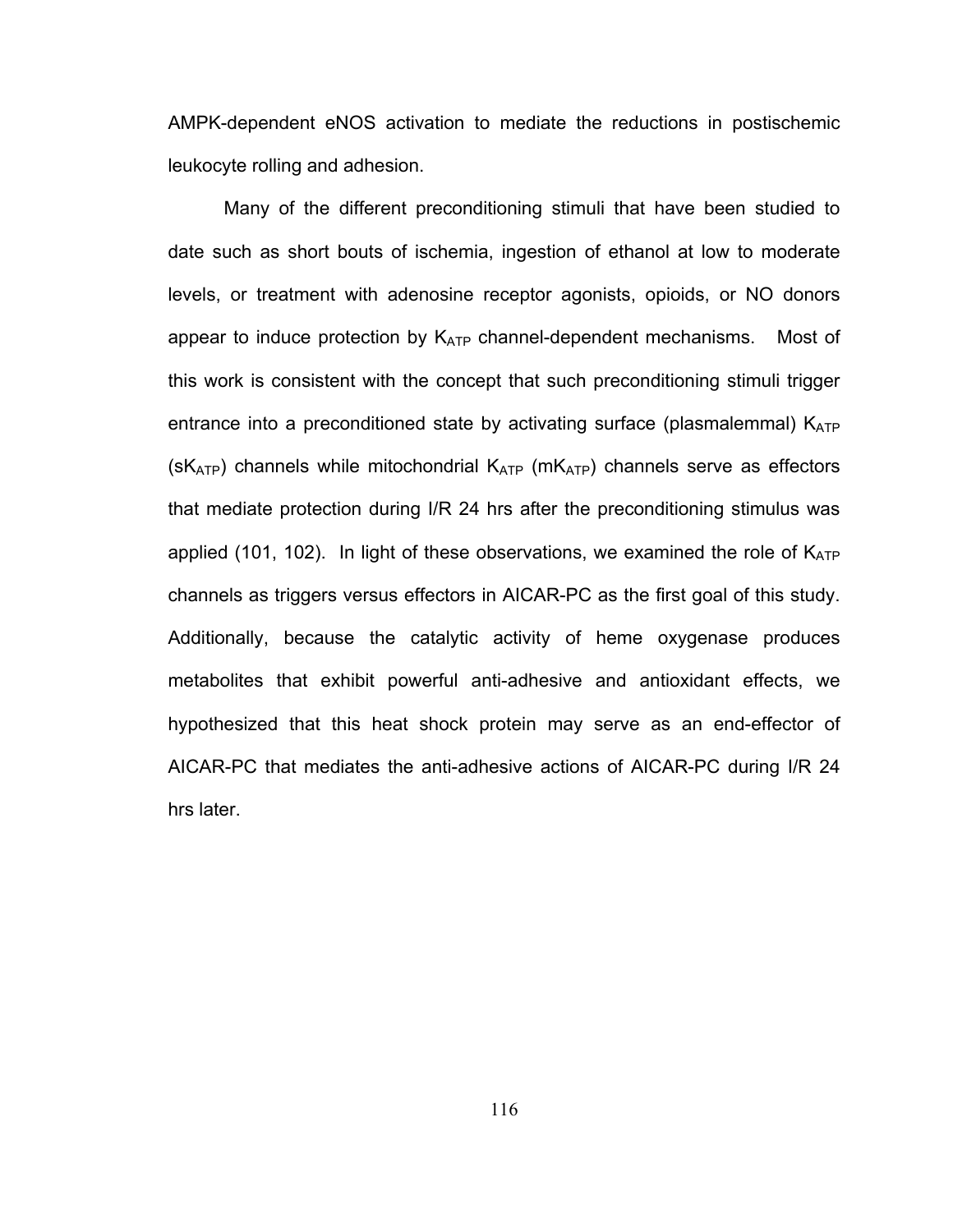### **MATERIALS AND METHODS**

*Animals:* Wild-type male C57BL/6J mice (6-7 weeks of age) were obtained from the Jackson Laboratories (Bar Harbor, ME). All mice were maintained on standard mouse chow and water ad libitum with 12 hr light and dark cycles, and used at 8-10 weeks of age. The experimental procedures described have been described previously (69), and were performed according to the criteria outlined in the National Institutes of Health guidelines and were approved by the University of Missouri-Columbia Institutional Animal Care and Use Committee.

*AICAR Preconditioning, Surgical Procedures, and Induction of I/R:* Mice were preconditioned with the AMPK agonist 5-aminoimidazole-4-carboxamide 1 β-D-ribofuranoside (AICAR, Sigma, St. Louis, MO, USA) (100mg/kg, 0.5 ml) by intraperitoneal injection 24 hrs prior to induction of I/R in C57BL/6J mice. Mice were subsequently anesthetized initially with a mixture of ketamine (150 mg/kg body wt, intramuscular injection (i.m.)) and xylazine (7.5 mg/kg body wt, i.m.). After attaining a surgical plane of anesthesia, a midline abdominal incision was performed and the superior mesenteric artery (SMA) was occluded with a microvascular clip for 0 (sham) or 45 min. After these procedures, the right carotid artery was cannulated and systemic arterial pressure was measured with a Statham P23A pressure transducer (Gould) connected to the carotid artery catheter. Systemic blood pressure was recorded continuously with a personal computer (Power Macintosh 8600; Apple) equipped with an analog-to-digital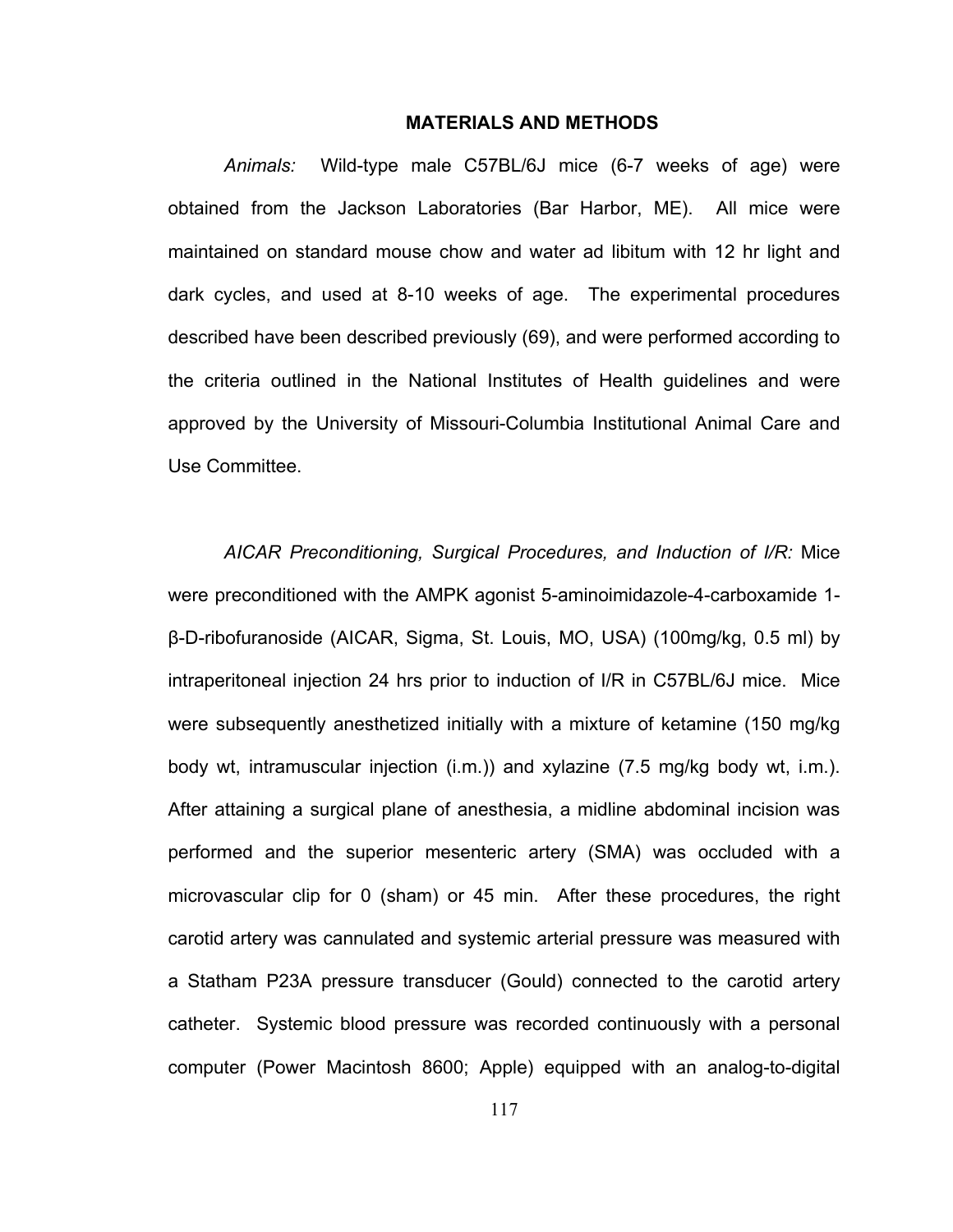converter (MP 100; Biopac Systems). The left jugular vein was cannulated for administration of carboxyfluorescein diacetate, succinimidyl ester (CFDASE, Molecular Probes, Eugene, OR, USA), a fluorescent dye that labels leukocytes. CFDASE was dissolved in DMSO at a concentration of 5 mg/ml, divided into 25 μl aliquots, and stored in light-tight containers at -20 °C until use. During the preparation and storage of CFDASE, care was taken to minimize light exposure. After the 45 min ischemic period, the clip was gently removed and leukocytes were labeled with CFDASE by intravenous administration of the fluorochrome solution (250 μg/ml saline) at a rate of 20 μl/min, for 5 min. The sham group had an equivalent 45 min period without occlusion of the SMA prior to CFDASE administration. Leukocyte/endothelial cell adhesive interactions were observed over min 30-40 and 60-70 of reperfusion via intravital fluorescence microscopy.

*Intravital Fluorescence Microscopy:* The mice were positioned on a 20 x 30 cm Plexiglas<sup>TM</sup> board in a manner that allowed a selected section of small intestine to be exteriorized and placed carefully and gently over a glass slide covering a 4 x 3 cm hole centered in the Plexiglas<sup>TM</sup>. The exposed small intestine was superfused with warmed (37 °C) bicarbonate-buffered saline (BBS, pH 7.4) at 1.5 ml/min using a peristaltic pump (Model M312; Gilson). The exteriorized region of the small bowel was covered with BBS-soaked gauze to minimize tissue dehydration, temperature changes, and the influence of respiratory movements. The superfusate was maintained at 37  $\pm$  0.5 °C by pumping the solution through a heat exchanger warmed by a constant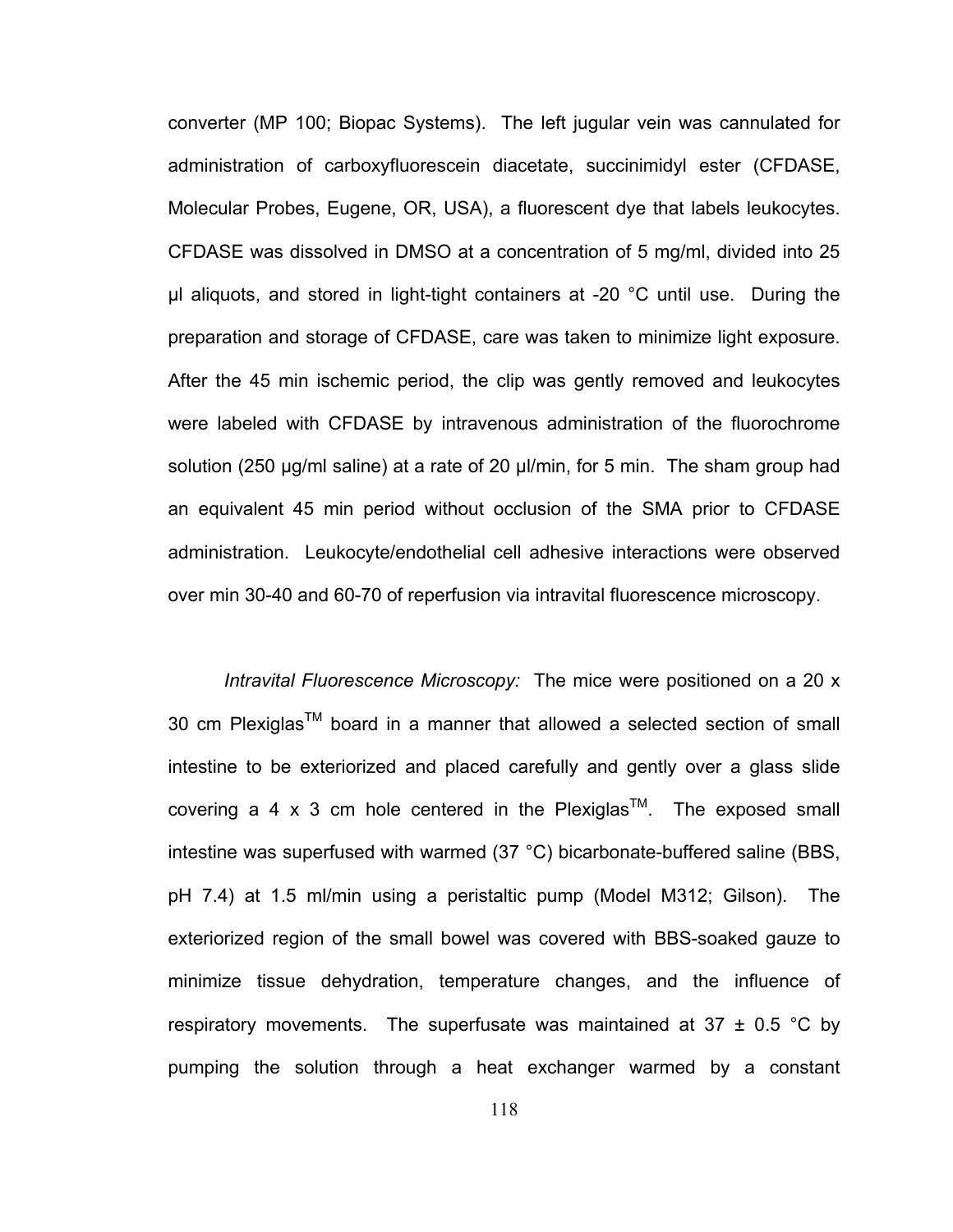temperature circulator (Model 1130; VWR). Body temperature of the mouse was maintained between 36.5 and 37.5 °C by use of a thermostatically controlled heat lamp. The Plexiglas<sup>TM</sup> board was mounted on the stage of an inverted microscope (Diaphot TMD-EF; Nikon) and the intestinal microcirculation was observed through a 20x objective lens. Fluorescence images of the microcirculation (excitation wavelength, 420-490 nm; emission wavelength, 520 nm) were detected with a charge-coupled device (CCD) camera (XC-77; Hamamatsu Photonics), a CCD camera control unit (C2400; Hamamatsu Photonics) and an intensifier head (M4314; Hamamatsu Photonics) attached to the camera. Microfluorographs were projected on a television monitor (PVM-1953MD; Sony) and recorded on DVD using a DVD video recorder (DMR-E50; Panasonic) for off-line quantification of measured variables during playback of the recorded image. A video time-date generator (WJ810; Panasonic) displayed the stopwatch function onto the monitor.

The intravital microscopic measurements described below were obtained over min 30-40 and 60-70 of reperfusion or at equivalent time points in the sham control groups, as described below. The intestinal segment was scanned from the oral to aboral section and 10 single, unbranched venules (20-50 μm in diameter, 100 μm in length) were observed for at least 30 sec. Leukocyteendothelial cell interactions (the numbers of rolling and firmly adherent leukocytes) were quantified in each of the 10 venules, followed by calculation of the mean value, which was used in the statistical analysis of the data. Circulating leukocytes were considered to be firmly adherent if they did not move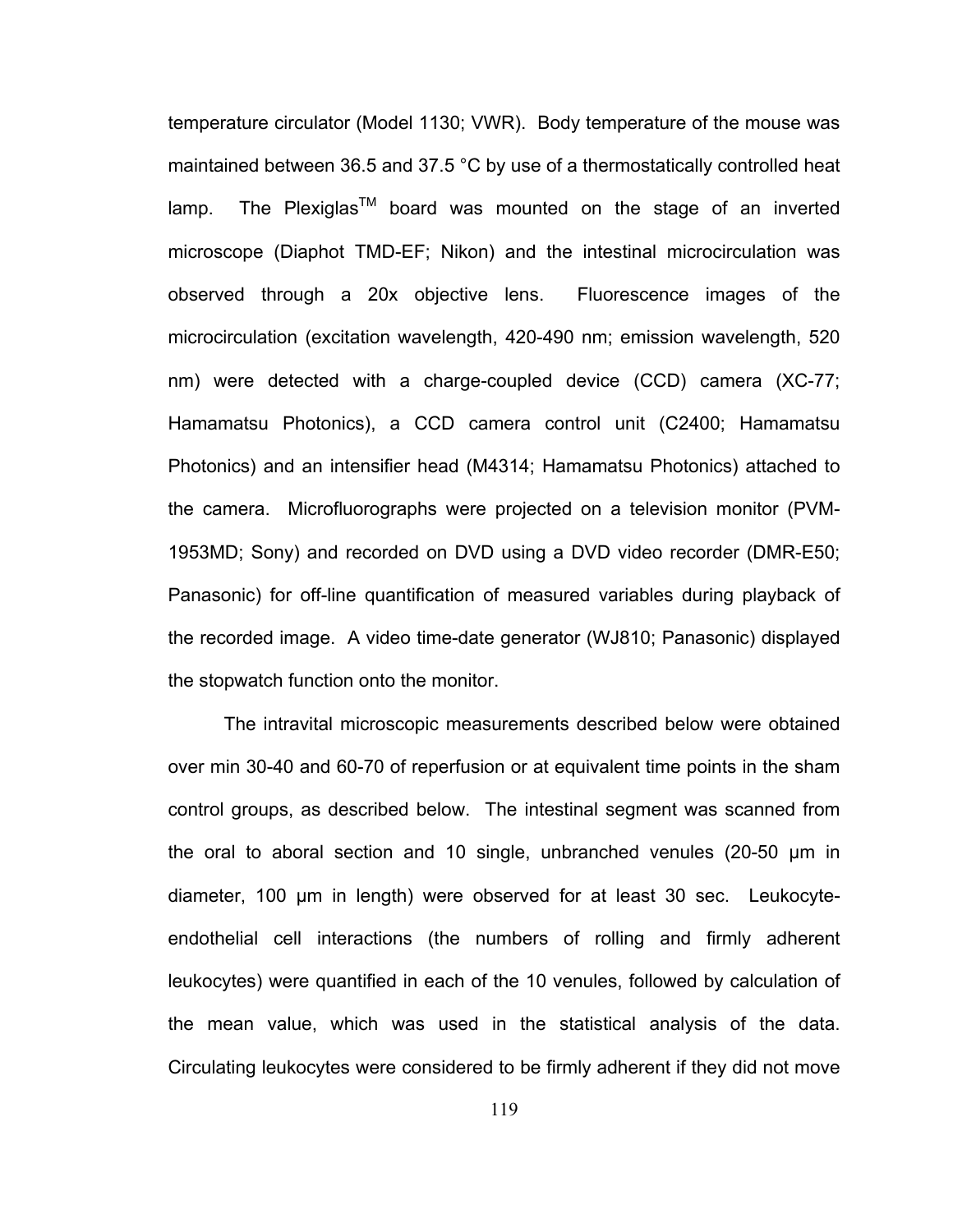or detach from the venular wall for at least 30 sec. Rolling cells are defined as cells crossing an imaginary line in the microvessel at a velocity that is significantly lower than centerline velocity; their numbers were expressed as rolling cells per minute. The numbers of rolling or adherent leukocytes were normalized by expressing each as the number of cells per mm<sup>2</sup> vessel area.

*Experimental Protocol:* Figure 9 illustrates the general design of the experimental protocols for the study. Six animals were used in each group, with all protocols being conducted in wild-type C57BL/6J mice. Drug doses were selected based on previous experiments in our laboratory and reports in the literature (20, 38, 42, 46, 104, 122).

Group 1: Sham. As a time control for the effects of experimental duration, mice in this group received an intraperitoneal (i.p.) injection of 0.5 ml saline, which was used as a vehicle for AICAR and other pharmacologic agents in groups outlined below. Twenty-four hrs later, the superior mesenteric artery was exposed but not subjected to occlusion, with leukocyte/endothelial cell adhesive interactions quantified at time points comparable to those described for mice subjected to 45 min of intestinal ischemia followed by 70 min reperfusion (Group 2, below).

Group 2: I/R alone. Mice in this group were treated as described for Group 1 above except that I/R was induced 24 hrs after the i.p. injection of saline vehicle on Day 1. Leukocyte rolling and adhesion were quantified during min 30- 40 and 60-70 of reperfusion following 45 min of ischemia on Day 2.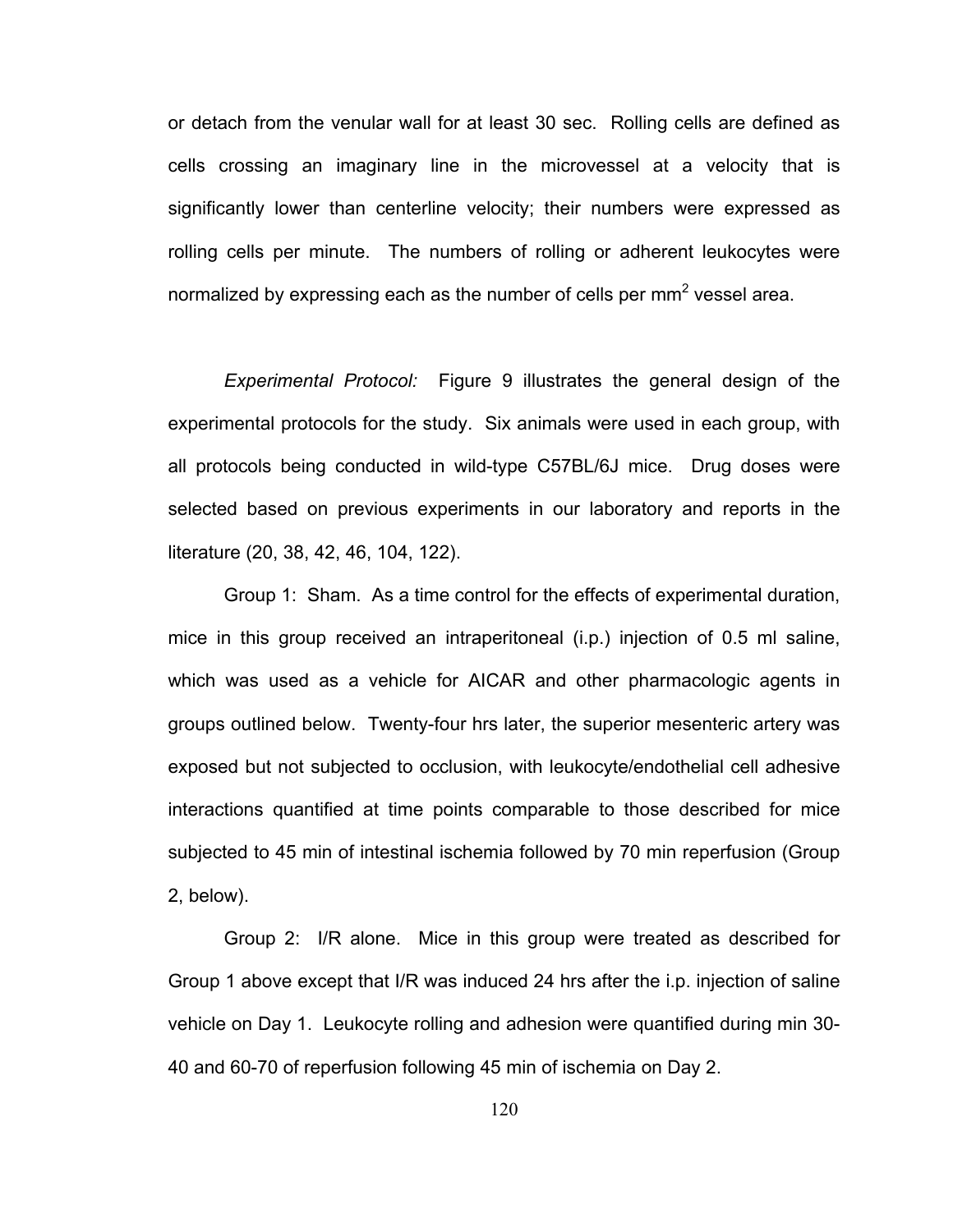Group 3: Glibenclamide + AICAR-PC + I/R. To determine if AMPK activation with AICAR-PC requires  $K_{ATP}$  channels, the non-specific  $K_{ATP}$  channel inhibitor Glibenclamide was given prior to AICAR-PC. Mice were treated with Glibenclamide (Sigma, St. Louis, MO, USA) (6 mg/kg, 0.3 ml, i.p. injection) on Day 1, 10 min prior to AICAR-PC (Sigma, St. Louis, MO, USA) (100 mg/kg, 0.5 ml, i.p. injection). Twenty-four hrs later (Day 2), the intestine was exposed to I/R and leukocyte rolling and adhesion were quantified as described above.

Group 4: 5-HD + AICAR-PC + I/R. To determine if AMPK activation with AICAR-PC requires  $mK_{ATP}$  channels as an initiator on Day 1, the specific  $mK_{ATP}$ channel inhibitor 5-hydroxydecanoic acid (5-HD) was given prior to AICAR-PC. Mice were treated with 5-HD (Sigma, St. Louis, MO, USA) (10 mg/kg, 0.3 ml, i.p. injection) on Day 1, 10 min prior to AICAR-PC (Sigma, St. Louis, MO, USA) (100 mg/kg, 0.5 ml, i.p. injection). Twenty-four hrs later (Day 2), the intestine was exposed to I/R and leukocyte rolling and adhesion were quantified as described above.

Group 5: HMR-1098 + AICAR-PC + I/R. To determine if AMPK activation with AICAR-PC requires  $sK_{ATP}$  channels as an initiator on Day 1, the specific  $sK_{ATP}$  channel inhibitor HMR-1098 was given prior to AICAR-PC. Mice were treated with HMR-1098 (Garrett Gross, Milwaukee, WI, USA) (6 mg/kg, 0.3 ml, i.p. injection) on Day 1, 10 min prior to AICAR-PC (Sigma, St. Louis, MO, USA) (100 mg/kg, 0.5 ml, i.p. injection). Twenty-four hrs later (Day 2), the intestine was exposed to I/R and leukocyte rolling and adhesion were quantified as described above.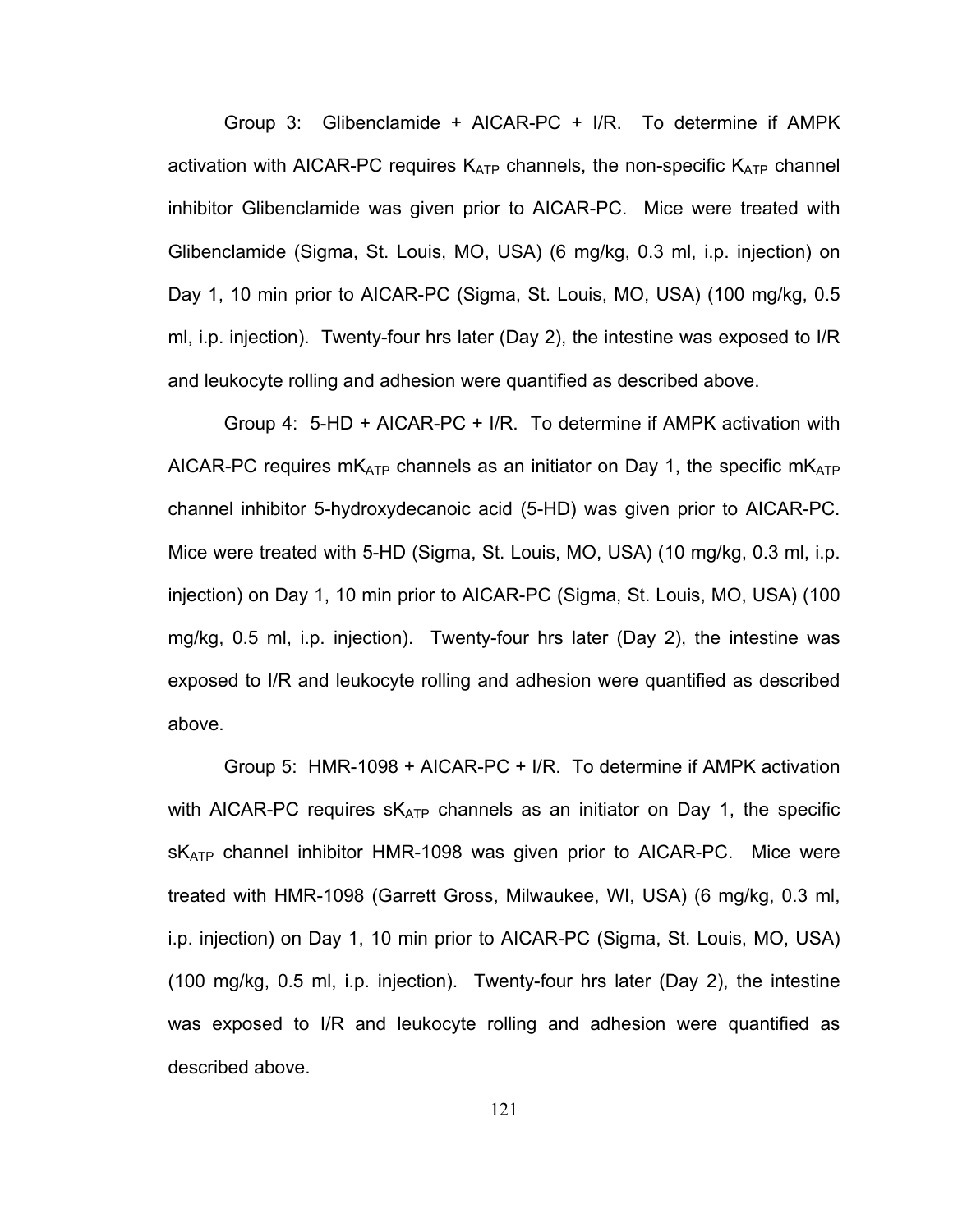Group 6: AICAR-PC + 5-HD + I/R. To determine if AMPK activation with AICAR-PC requires  $mK_{ATP}$  channels as an effector on Day 2, the specific  $mK_{ATP}$ channel inhibitor 5-hydroxydecanoic acid (5-HD) was given just prior to I/R. Mice were treated with AICAR (Sigma, St. Louis, MO, USA) (100 mg/kg, 0.5 ml, i.p. injection) on Day 1. Twenty-four hrs later (Day 2), 5-HD (Sigma, St. Louis, MO, USA) (10 mg/kg, 0.3 ml, i.p. injection) was administered to mice 10 min prior to the induction of I/R and leukocyte rolling and adhesion were quantified as described above.

Group 7: AICAR-PC + HMR-1098 + I/R. To determine if AMPK activation with AICAR-PC requires  $sK_{ATP}$  channels as an effector on Day 2, the specific  $sK<sub>ATP</sub>$  channel inhibitor HMR-1098 was given just prior to I/R. Mice were treated with AICAR (Sigma, St. Louis, MO, USA) (100 mg/kg, 0.5 ml, i.p. injection) on Day 1. Twenty-four hrs later (Day 2), HMR-1098 (Garrett Gross, Milwaukee, WI, USA) (6 mg/kg, 0.3 ml, i.p. injection) was administered to mice 10 min prior to the induction of I/R and leukocyte rolling and adhesion were quantified as described above.

Group 8: SnPP + AICAR-PC + I/R. To determine if AMPK activation with AICAR-PC requires heme oxygenase (HO) as an initiator on Day 1, the specific HO inhibitor tin-protoporphyrin-IX (SnPP) was given prior to AICAR-PC. Mice were treated with SnPP (Porphyrin Products, Logan, UT, USA) (50 mg/kg, 0.3 ml, i.p. injection, as described by Tulis et al. (136)) on Day 1, 10 min prior to AICAR-PC (Sigma, St. Louis, MO, USA) (100 mg/kg, 0.5 ml, i.p. injection). Twenty-four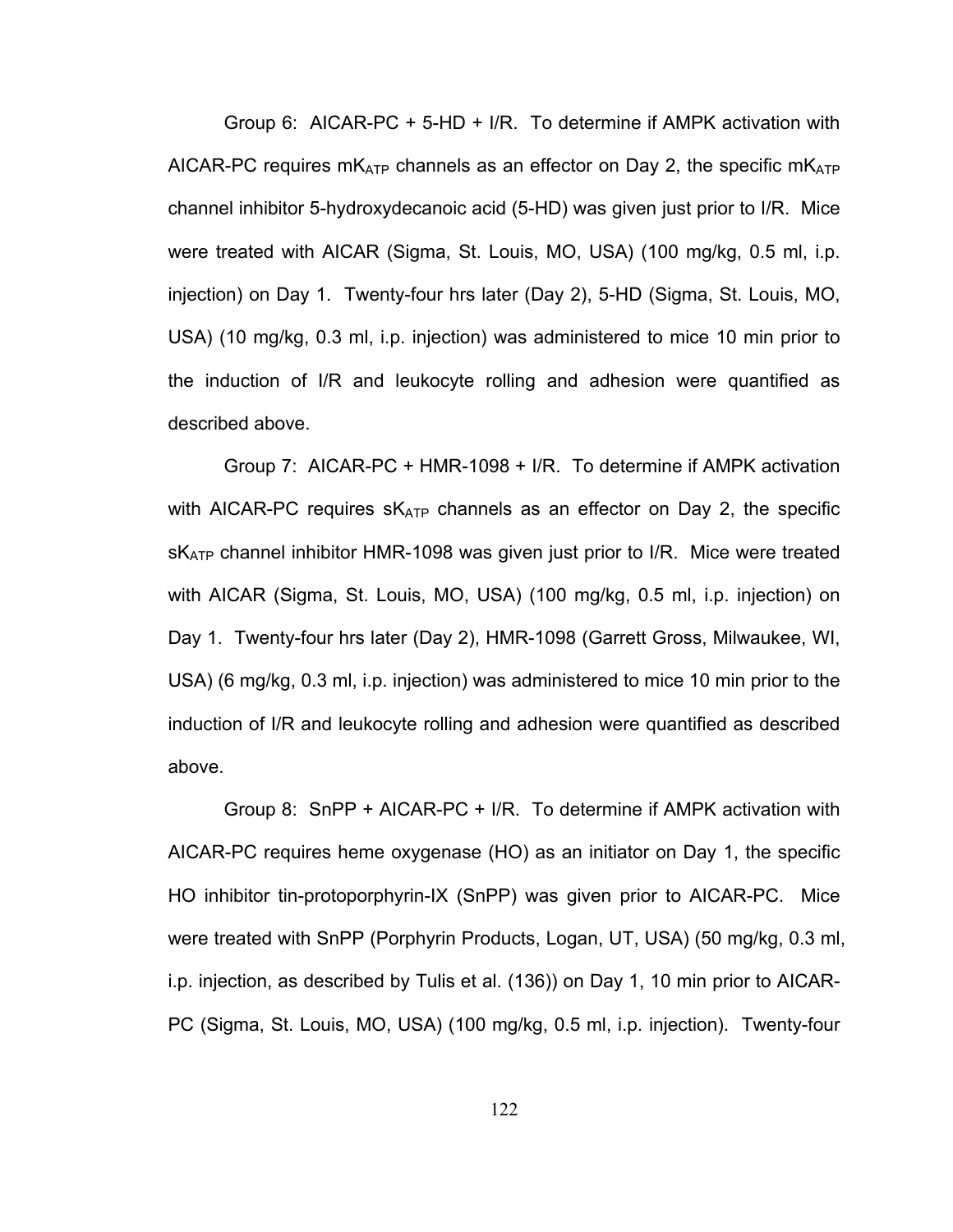hrs later (Day 2), the intestine was exposed to I/R and leukocyte rolling and adhesion were quantified as described above.

Group 9: AICAR-PC + SnPP + I/R. To determine if AMPK activation with AICAR-PC requires heme oxygenase (HO) as an effector on Day 2, the specific HO inhibitor tin-protoporphyrin-IX (SnPP) was given prior to I/R. On Day 1, mice were treated with AICAR (Sigma, St. Louis, MO, USA) (100 mg/kg, 0.5 ml, i.p. injection). Twenty-four hrs later (Day 2), SnPP (Porphyrin Products, Logan, UT, USA) (50 mg/kg, 0.3 ml, i.p. injection, as described by Tulis et al. (136)) was administered 1 hr prior to I/R, followed by leukocyte rolling and adhesion quantification as described above.

Group 10: AICAR-PC + CuPP + I/R. To control for any non-specific effects of protoporphyrins, the inactive copper protoporphyrin-IX (CuPP) was used on Day 2, 24 hrs after AICAR-PC. On Day 1, mice were treated with AICAR (Sigma, St. Louis, MO, USA) (100 mg/kg, 0.5 ml, i.p. injection). Twentyfour hrs later (Day 2), CuPP (Porphyrin Products, Logan, UT, USA) (50 mg/kg, 0.3 ml, i.p. injection, as described by Tulis et al. (136)) was administered 1 hr prior to I/R, followed by leukocyte rolling and adhesion quantification as described above.

Group 11: Hemin-PC + I/R. To determine if HO-1 induction with Hemin-PC is a sufficient stimulus to cause late phase protection against I/R, mice were treated with Hemin (Sigma, St. Louis, MO, USA) (50 mg/kg, 0.5 ml, i.p. injection) on Day 1. Twenty-four hrs later (Day 2), intestinal I/R was induced and leukocyte rolling and adhesion were quantified as described above.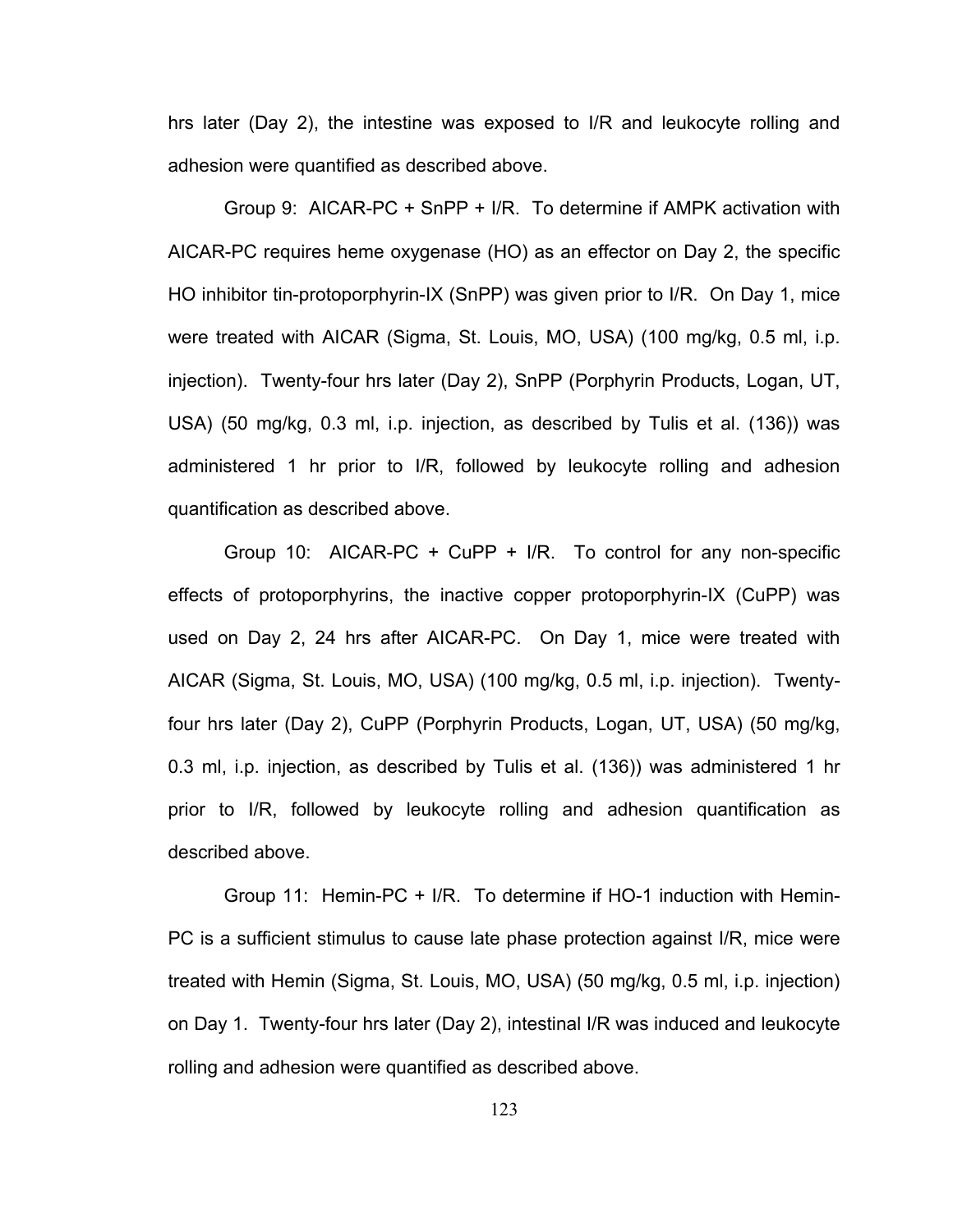Statistical Analysis

The data were analyzed with standard statistical analysis, i.e., ANOVA with Scheffe's (post hoc) test for multiple comparisons. All values are expressed as means ± SEM. Statistical significances were defined at P < 0.05.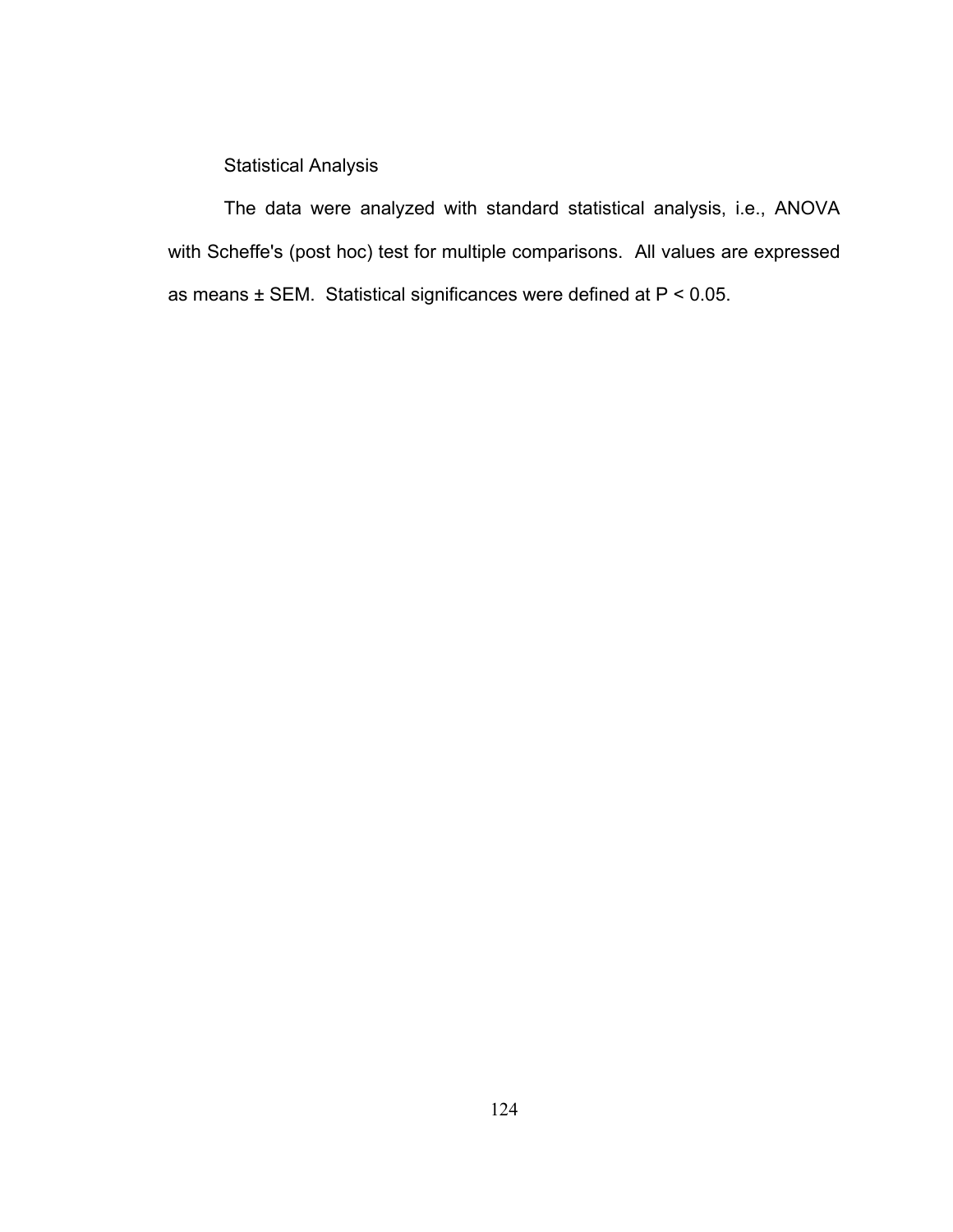#### **RESULTS**

Figure 10 illustrates the effects of coincident administration of AICAR with the various  $K_{ATP}$  channel inhibitors 24 hrs prior to I/R on postischemic leukocyte rolling and adhesion. I/R markedly increased leukocyte rolling (Figure 10A) and adhesion (Figure 10B) compared to sham (no ischemia) control mice. As we demonstrated previously (42), AICAR-PC completely prevented the postischemic increases in leukocyte rolling and adhesion. When administered coincident with AICAR, none of the  $K_{ATP}$  channel antagonists exerted significant effects on postischemic leukocyte rolling or adhesion, although there was a tendency for increased leukocyte rolling. These results suggest that in contrast to most other preconditioning stimuli, AICAR-PC is not triggered by a  $K_{ATP}$  channel-dependent mechanism. On the other hand, treatment with the  $mK_{ATP}$  channel inhibitor 5-HD during I/R 24 hrs after AICAR-PC abrogated the anti-adhesive effects of this AMPK agonist to prevent leukocyte rolling and adhesion, indicating that  $mK_{ATP}$ channels may serve as a mediator of these anti-inflammatory effects.

The data depicted in Figure 11 show the effects of heme oxygenase inhibition during I/R on AICAR-PC and demonstrate that the anti-adhesive actions of antecedent AICAR can be mimicked by preconditioning with hemin, a heme oxygenase inducer. Treatment with SnPP, a potent inhibitor of heme oxygenase, completely abolished the effects of antecedent AICAR to prevent postischemic leukocyte rolling and adhesion. Treatment with CuPP, a protoporphyrin that exhibits no inhibitory activity towards heme oxygenase, was ineffective in preventing the anti-adhesive effects of AICAR-PC. Interestingly,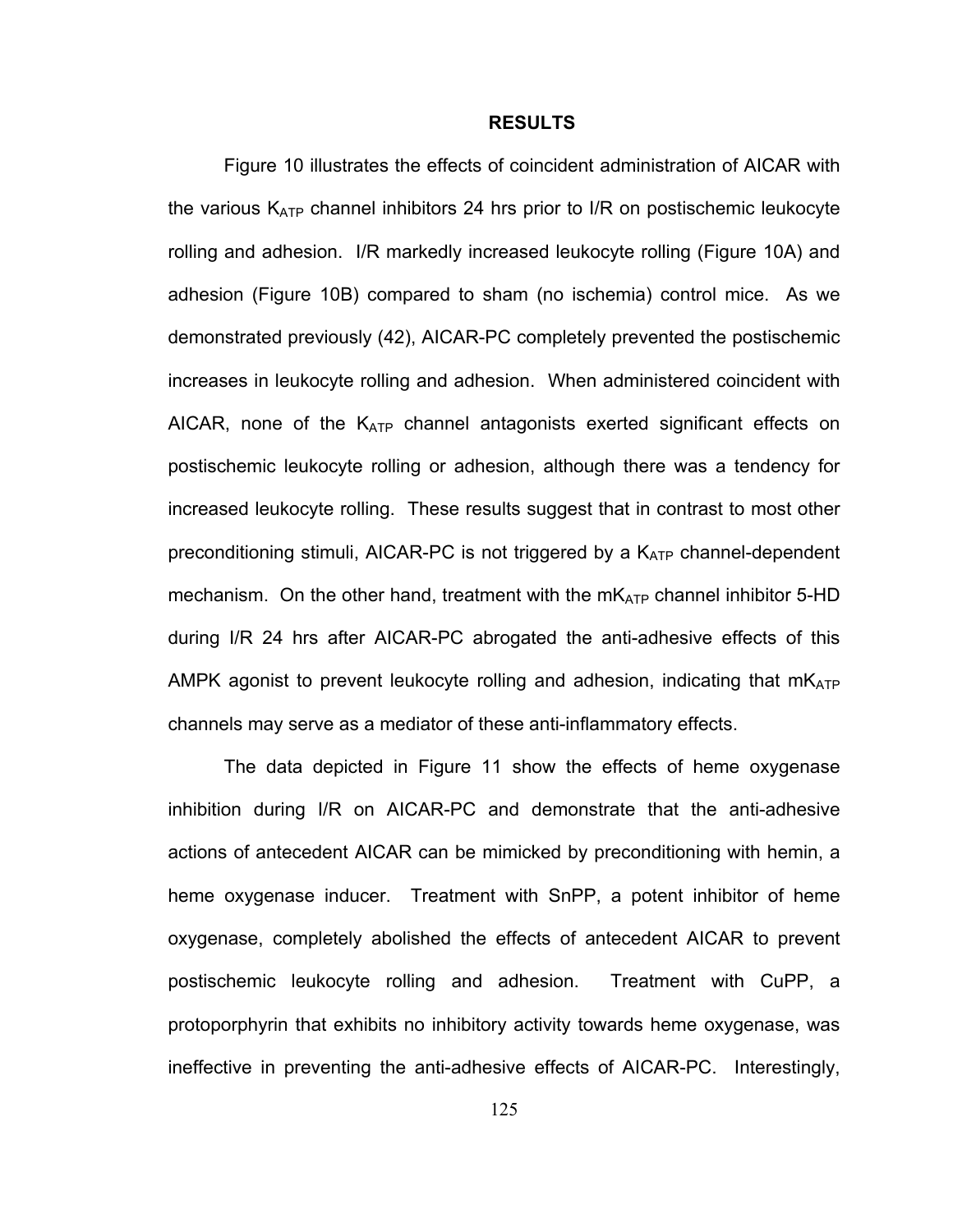preconditioning with hemin, in lieu of AICAR effectively reduced postischemic leukocyte rolling and adhesion. These observations suggest that heme oxygenase is an important end-effector of AICAR-PC.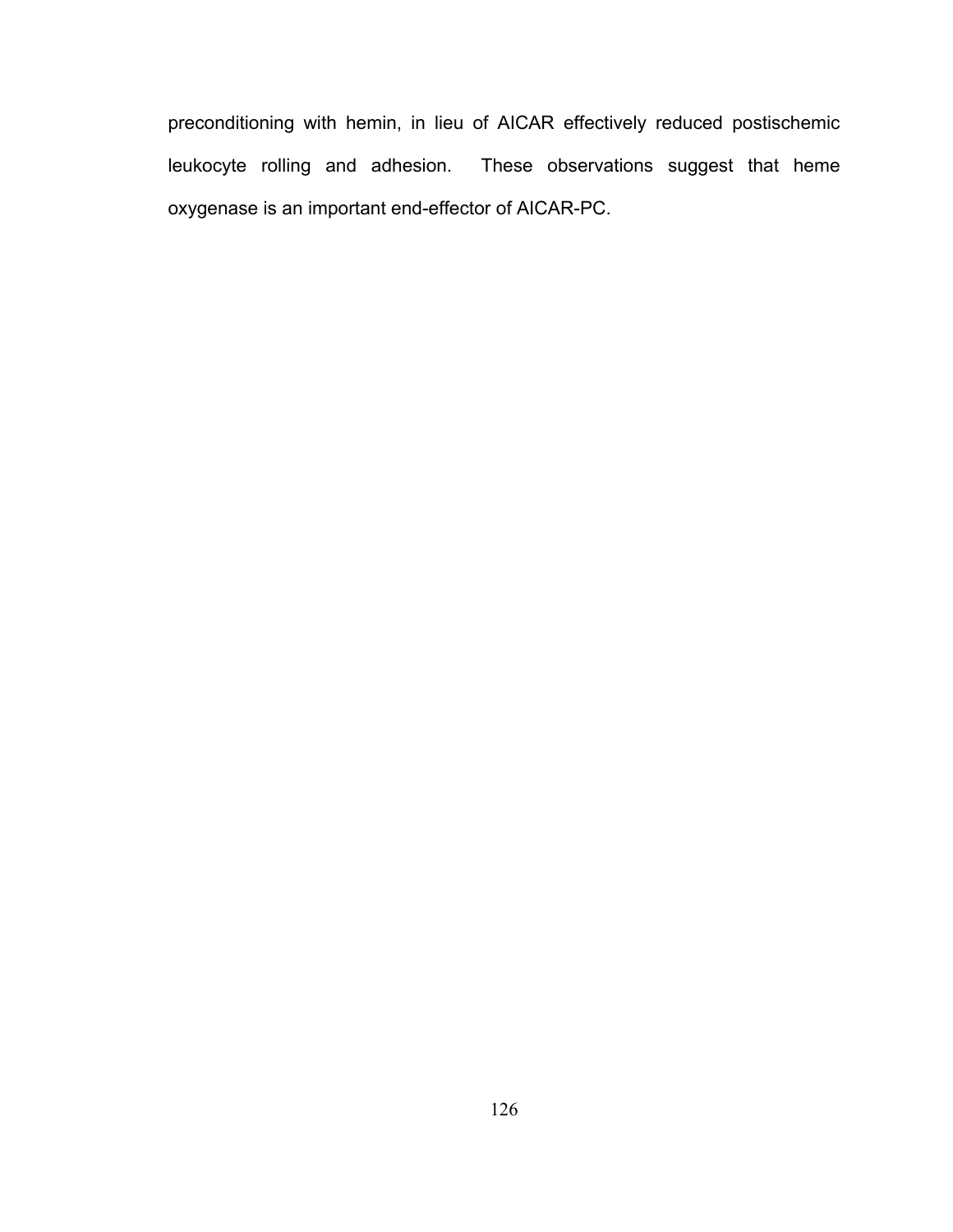#### **DISCUSSION**

AMP-activated protein kinase (AMPK) is a ubiquitously expressed heterotrimeric serine/threonine kinase that is composed of an alpha, a beta, and a gamma subunit (3, 155). The alpha subunit, which exists as either the  $\alpha$ 1 or  $\alpha$ 2 isoform, is responsible for the catalytic activity of the enzyme. The regulatory beta and gamma subunits occur in the β1 or β2 and the γ1, γ2, or γ3 isoforms. AMPK is often referred to as a metabolic "master switch" due to its high sensitivity to changes in the AMP:ATP ratios and its centralized role in both short and long term metabolic signalling pathways (17, 21, 51, 67). When cellular energy levels decrease as ATP is converted to AMP in response to stressful stimuli such as exercise or hypoxia, AMPK is activated by binding AMP via its gamma subunit (67, 155). The ability of AMPK activation to protect cellular energy levels and maintain the integrity of the mitochondrial membrane potential makes it an essential pro-survival signalling mediator in protecting cells and tissues from I/R injury (60).

We recently demonstrated that an anti-inflammatory state could be induced by preconditioning with the AMPK activator, 5-aminoimidazole-4 carboxamide 1-β-D-ribofuranoside (AICAR) (42, 43), such that postcapillary venules fail to support increased leukocyte rolling and adhesion during I/R 24 hrs later. AICAR is first metabolized to ZMP, an AMP analogue, which initially activates AMPK by binding to its gamma subunit (112). This allosteric activation increases both AMPK activity and its affinity for upstream AMPK kinases, which in turn, phosphorylate AMPK at threonine-172 on the activation loop of the alpha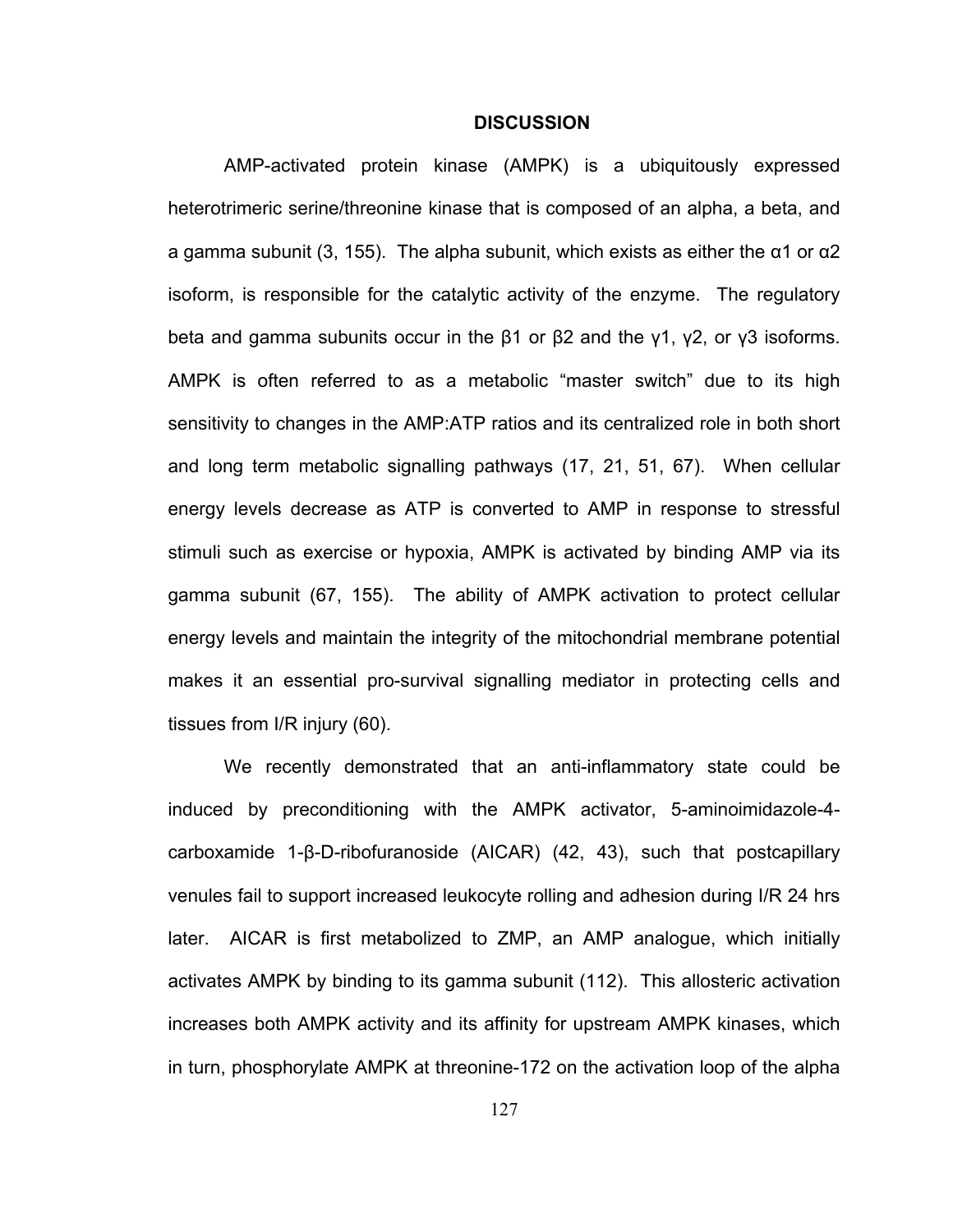subunit to further activate the enzyme. This latter process is responsible for the majority of AMPK activity, and is known to be catalyzed by at least two kinases: LKB1 and Ca<sup>2+</sup>-calmodulin-dependent kinase kinase β (58, 120, 125, 143, 144). The binding of AMP or ZMP also increase AMPK activity by increasing the duration of the active state, which is accomplished by decreasing the affinity of phosphorylated AMPK for deactivating phosphatases such as protein phosphatase 2C (30).

Our earlier work indicated that AICAR-PC involves both the AMPK  $\alpha$ 1 and AMPK  $\alpha$ 2 isoforms and is triggered by eNOS activation (42, 43). However, little is known about the effector mechanisms that are activated during I/R 24 hrs after exposure to this preconditioning stimulus. The fact that  $mK_{ATP}$  channels have been implicated as an important mediator for most forms of preconditioning while treatment with  $K_{ATP}$  channel agonists prevent leukocyte infiltration when administered during reperfusion after prolonged ischemia (13, 89, 90, 137, 142) led us to first evaluate their role as an effector of AICAR-PC. Administration of the  $mK_{ATP}$  channel inhibitor 5-HD during I/R 24 hr after AICAR-PC effectively abolished the anti-adhesive effects that are induced by this preconditioning stimulus.

Because strong evidence exists to support the notion that  $K_{ATP}$  channels play a dual role in many forms of preconditioning, with  $sK_{ATP}$  channels subserving a trigger function in the initiation of a protected state while  $mK_{ATP}$  channels serve as a mediator during I/R 24 hrs later, we also evaluated their role as instigators for AICAR-PC. However, coincident treatment with a variety of  $K_{ATP}$  channel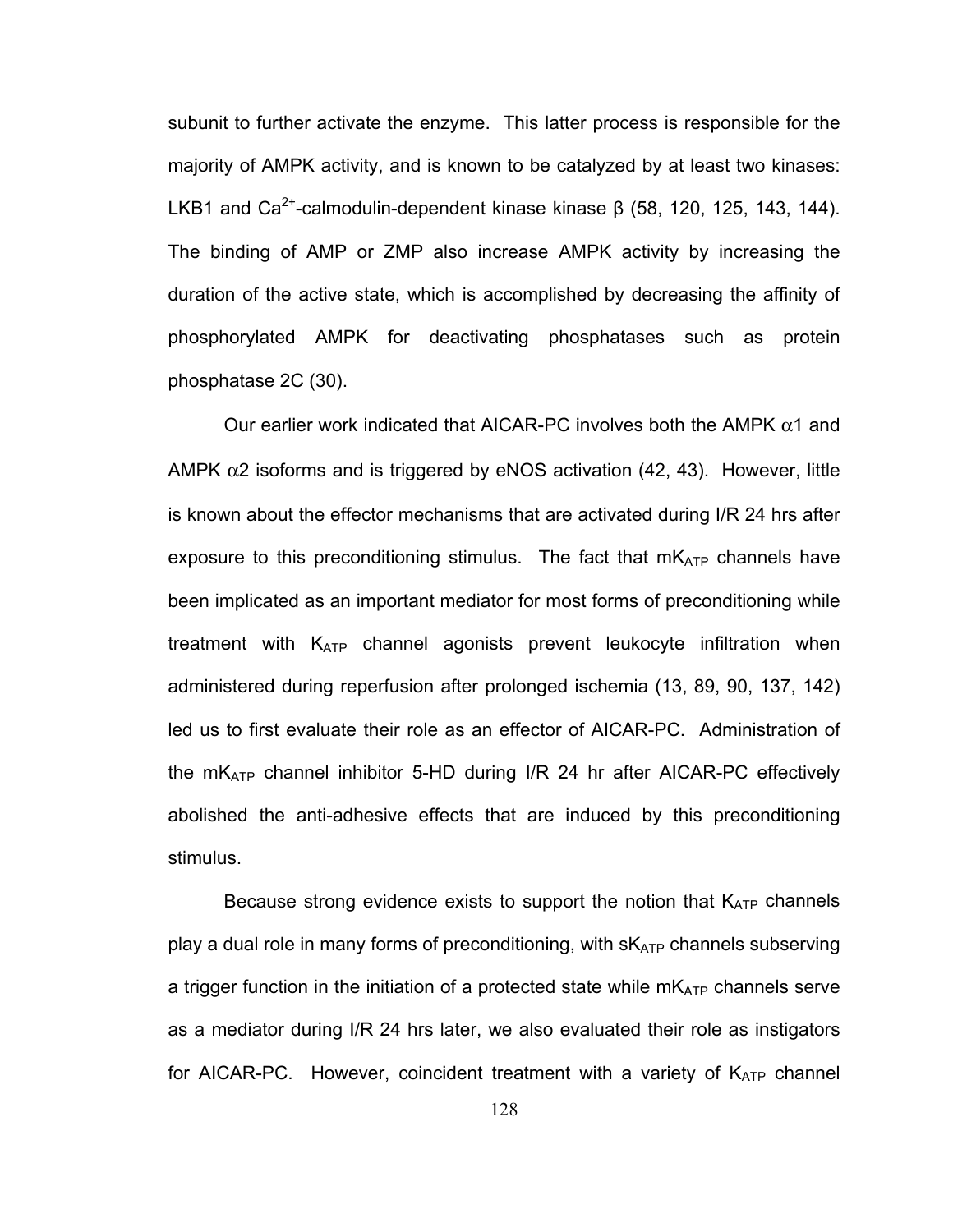inhibitors together with AICAR failed to prevent postischemic leukocyte adhesion and exerted a modest and statistically insignificant effect on I/R-induced leukocyte rolling. Our results are consistent with the observation that AICAR fails to directly modify  $K_{ATP}$  channel activity at the doses used in our study and inhibits  $K_{ATP}$  channel activity at higher doses (141). Thus, a unique finding of the present study is the apparent lack of involvement of a  $K_{ATP}$  channel-dependent triggering mechanism for AICAR-PC.

Heme oxygenase (HO) is a ubiquitously expressed protein that catalyzes the oxidative degradation of protoheme IX into equimolar quantities of biliverdin, divalent iron, and carbon monoxide (CO) (71). Biliverdin is further metabolized to bilirubin, a powerful endogenous antioxidant, by the action of biliverdin reductase (134). Three isoforms of the enzyme, HO-1, HO-2, and HO-3, have been described (87). HO-3 appears to exhibit lower activity and is less well characterized than HO-1 and HO-2. HO-2 is a constitutively expressed and noninducible gene product. On the other hand, HO-1 is an inducible enzyme which is regarded as a heat shock protein (HSP32).

We hypothesized that heme oxygenase might serve as an effector of AICAR-PC for the following reasons. First, heme oxygenase activity is exquisitely sensitive to upregulation by NO donors (80) and NO appears to play an important role in initiating the effects of AICAR-PC (42). Second, NO induces the expression HO-1 mRNA by a mechanism that involves transcription factor NFκB (84), which is also inhibited by AMPK (53). Third, cAMP, a downstream signaling molecule that is produced in response to adenosine  $A_2$ -receptor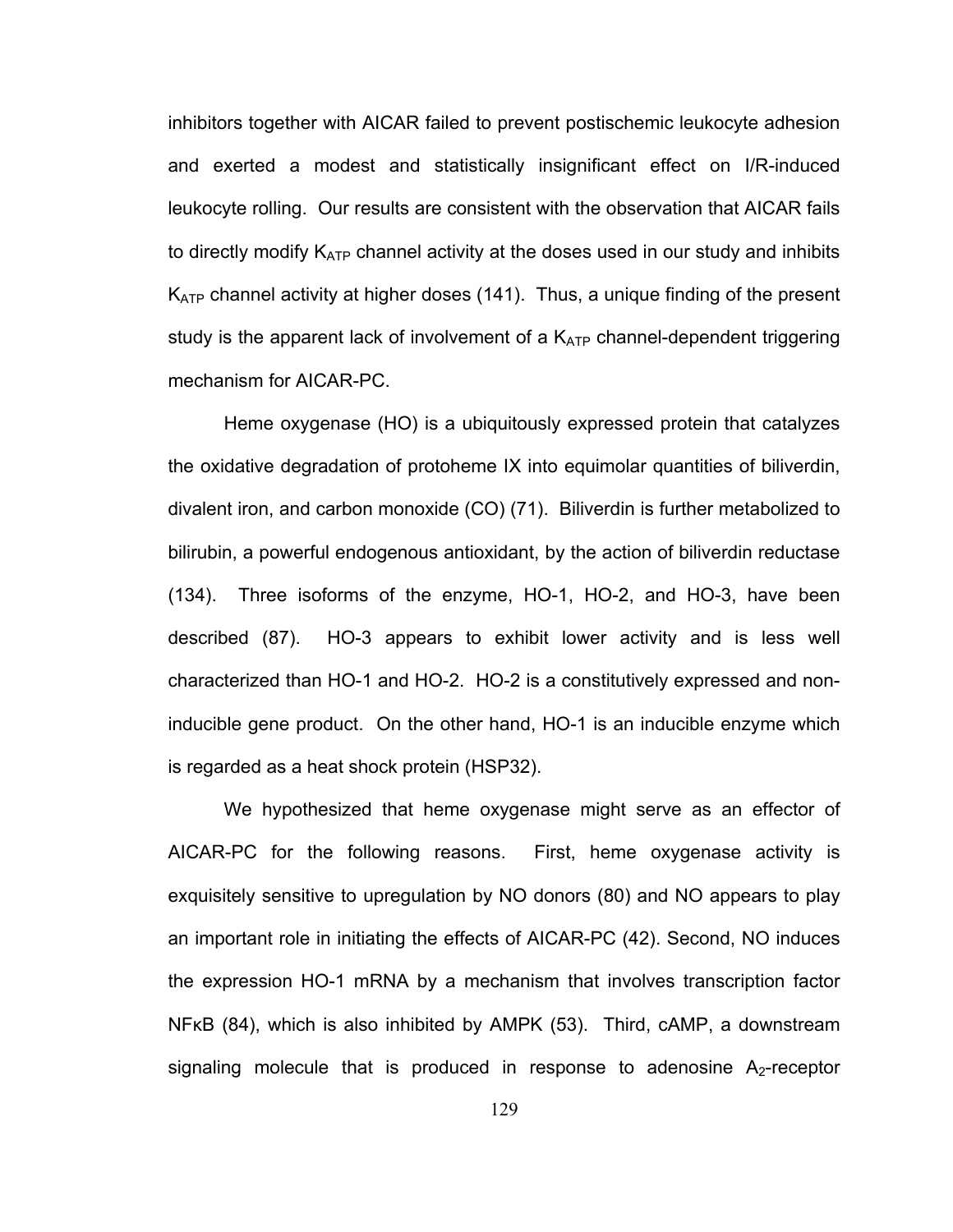activation, increases HO-1 mRNA, protein, and activity (52), and produces a preconditioned phenotype in the small intestine  $(74)$ . Adenosine A<sub>2</sub> receptor activation is another important trigger for AICAR-PC in the heart (27). Fourth, induction of HO-1 suppresses P-selectin expression and leukocyte adhesion induced by hydrogen peroxide or ischemia/reperfusion in the small intestine (54, 138), inflammatory processes which are also prevented by AICAR-PC. Fifth, HO-1-derived CO also inhibits the expression of proinflammatory cytokines, as does AMPK activation (44, 126). Sixth, hemin-induced HO-1 expression exerts infarct-sparing effects in the setting of myocardial I/R (50) while the protective effects of IPC against I/R could be inhibited by pharmacologic inhibition of HO-1 with zinc protoporphyrin (ZnPP) or siRNA (61). Finally, and perhaps most importantly, the reaction products of HO-1-catalyzed heme degradation exert powerful anti-adhesive and antioxidant effects (87, 126, 134). Moreover, HO-1 activity appears to be particularly rich in postcapillary venules of the small intestine (54). In light of these considerations, we sought to determine whether treatment with SnPP, an HO inhibitor, would prevent AICAR-PC, which it did. Importantly, administration of Cu-PP, which demonstrates no inhibitory activity towards heme oxygenase, failed to prevent the anti-inflammatory actions of antecedent AICAR. This latter result indicates that the non-specific effects due the protophorphyrin moiety do not account for the ability of SnPP to prevent AICAR-PC. Finally, treatment with hemin, an agent known to induce the expression of HO-1, mimicked the anti-adhesive actions of antecedent AICAR and prevented postischemic leukocyte rolling and adhesion. While our studies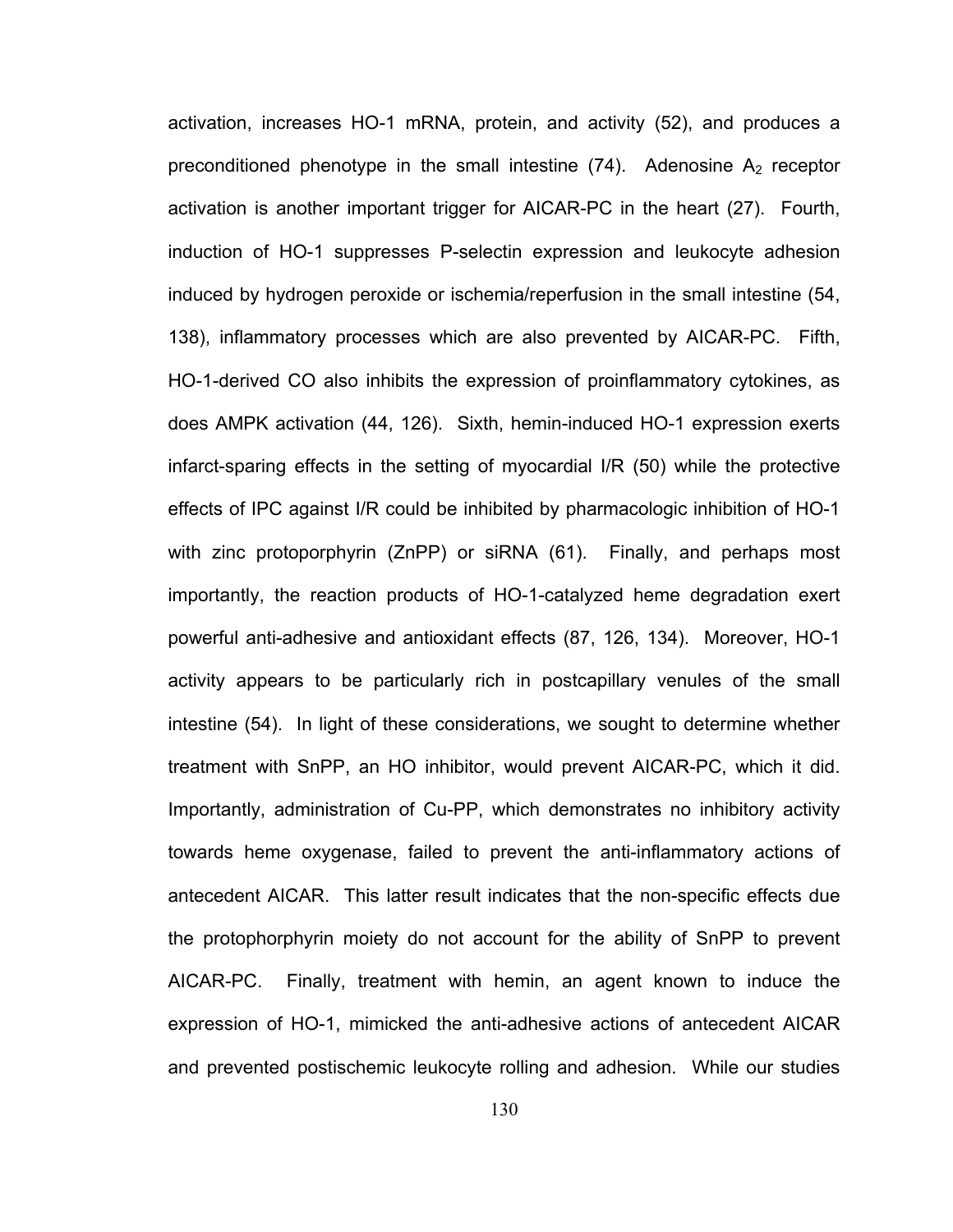do not shed light on the heme oxygenase isoform involved in AICAR-PC, it is likely that induced expression of HO-1 plays a major role.

### **ACKNOWLEDGEMENTS**

Kazuhiro Kamada has returned to Japan, and is currently with the Department of Inflammation and Immunology, Kyoto Prefectural University of Medicine, Graduate School of Medical Science, Kyoto 602-8566, Japan. This work was supported by grants from the National Institutes of Health (DK-43785, AA-14945, and HL-73414).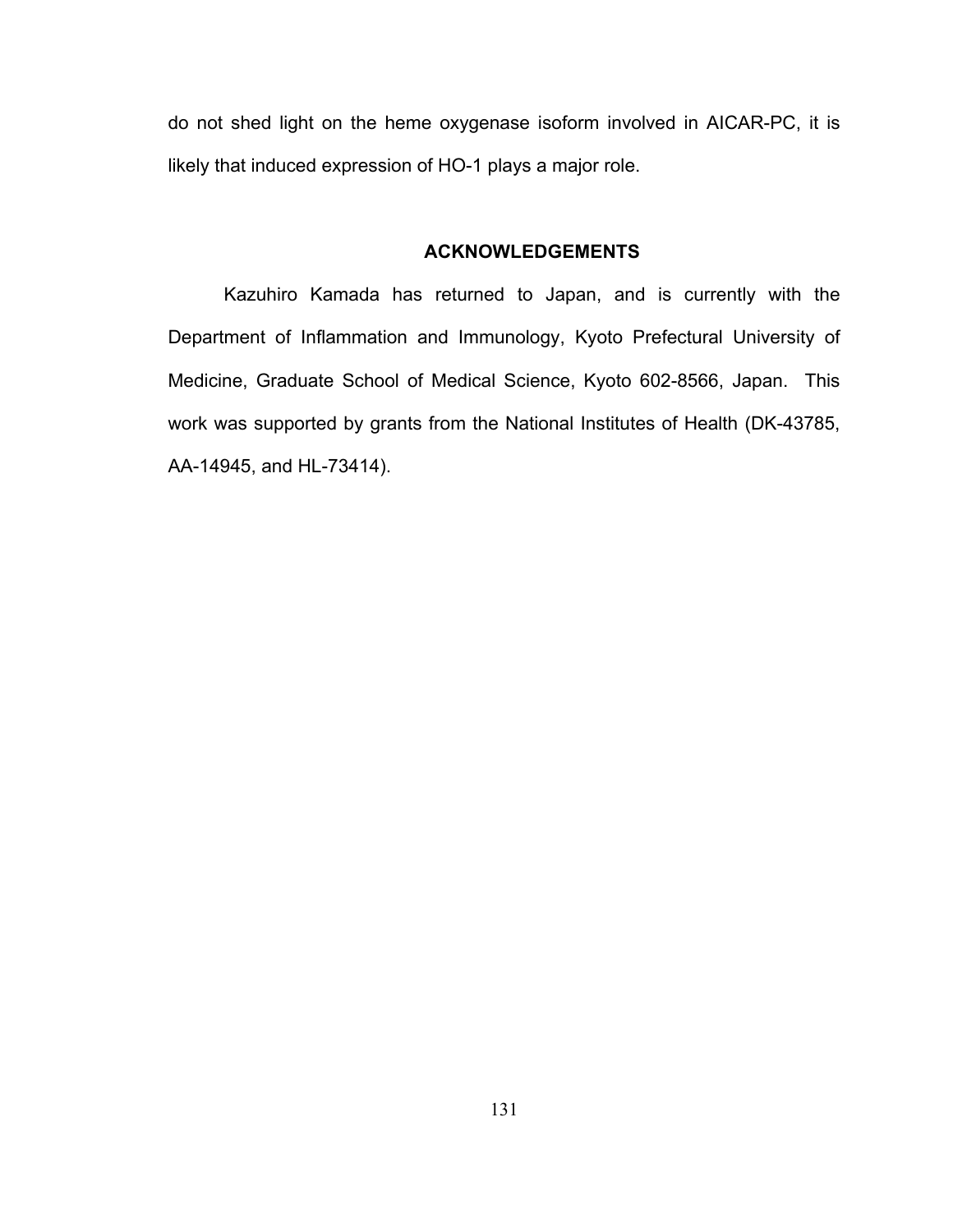## **REFERENCES**

1. **Aschenbach WG, Sakamoto K, and Goodyear LJ**. 5' adenosine monophosphate-activated protein kinase, metabolism and exercise. *Sports Med*  34: 91-103, 2004.

2. **Blais V, and Rivest S**. Inhibitory action of nitric oxide on circulating tumor necrosis factor-induced NF-kappaB activity and COX-2 transcription in the endothelium of the brain capillaries. *Journal of neuropathology and experimental neurology* 60: 893-905, 2001.

3. **Broadhead MW, Kharbanda RK, Peters MJ, and MacAllister RJ**. KATP channel activation induces ischemic preconditioning of the endothelium in humans in vivo. *Circulation* 110: 2077-2082, 2004.

4. **Carling D**. AMP-activated protein kinase: balancing the scales. *Biochimie*  87: 87-91, 2005.

5. **Carrasco-Chaumel E, Rosello-Catafau J, Bartrons R, Franco-Gou R, Xaus C, Casillas A, Gelpi E, Rodes J, and Peralta C**. Adenosine monophosphate-activated protein kinase and nitric oxide in rat steatotic liver transplantation. *J Hepatol* 43: 997-1006, 2005.

6. **Chan AY, and Dyck JR**. Activation of AMP-activated protein kinase (AMPK) inhibits protein synthesis: a potential strategy to prevent the development of cardiac hypertrophy. *Can J Physiol Pharmacol* 83: 24-28, 2005.

7. **Cronstein BN, Naime D, and Ostad E**. The antiinflammatory mechanism of methotrexate. Increased adenosine release at inflamed sites diminishes leukocyte accumulation in an in vivo model of inflammation. *The Journal of clinical investigation* 92: 2675-2682, 1993.

8. **Davies SP, Helps NR, Cohen PT, and Hardie DG**. 5'-AMP inhibits dephosphorylation, as well as promoting phosphorylation, of the AMP-activated protein kinase. Studies using bacterially expressed human protein phosphatase-2C alpha and native bovine protein phosphatase-2AC. *FEBS Lett* 377: 421-425, 1995.

9. **Dayton C, Yamaguchi T, Kamada K, Carter P, and Korthuis RJ**. Antecedent ethanol ingestion prevents postischemic leukocyte adhesion and Pselectin expression by a protein kinase C-dependent mechanism. *Dig Dis Sci* 50: 684-690, 2005.

10. **Dayton C, Yamaguchi T, Kamada K, Carter P, and Korthuis RJ**. Antecedent ethanol ingestion prevents postischemic P-selectin expression in murine small intestine. *Microcirculation* 11: 709-718, 2004.

11. **Fitzpatrick CM, Shi Y, Hutchins WC, Su J, Gross GJ, Ostadal B, Tweddell JS, and Baker JE**. Cardioprotection in chronically hypoxic rabbits persists on exposure to normoxia: role of NOS and KATP channels. *Am J Physiol Heart Circ Physiol* 288: H62-68, 2005.

12. **Gaskin FS, Kamada K, Yusof M, and Korthuis RJ**. 5'-AMP-activated protein kinase activation prevents postischemic leukocyte-endothelial cell adhesive interactions. *Am J Physiol Heart Circ Physiol* 292: H326-332, 2007.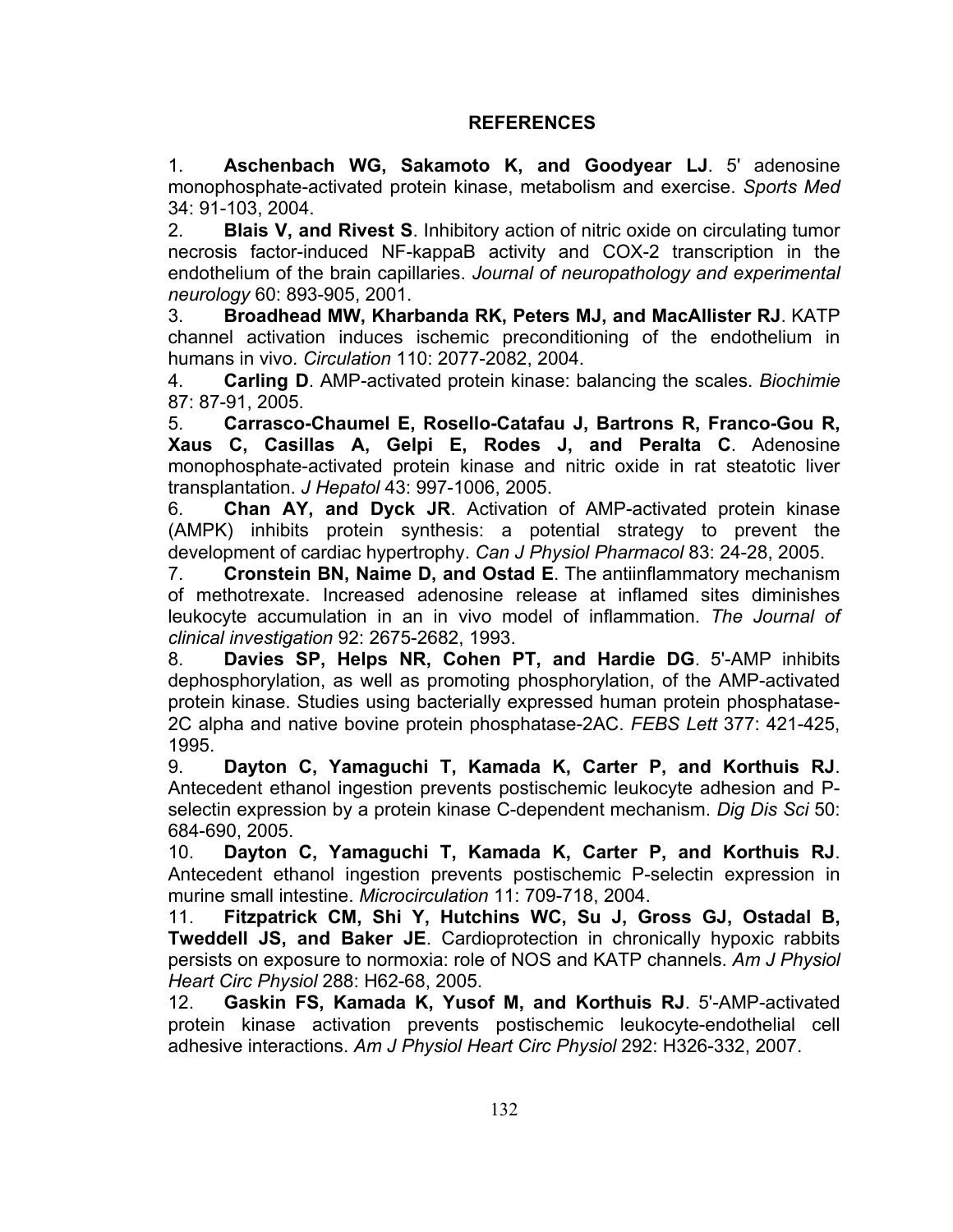13. **Gaskin FS, Kamada K, Yusof M, Rubin LJ, and Korthuis RJ**. Ethanol preconditioning is dependent on the activation of 5'-AMP-activated protein kinase. In: *Experimental Biology*. Washington, D.C.: The FASEB Journal, 2007.

14. **Giri S, Nath N, Smith B, Viollet B, Singh AK, and Singh I**. 5 aminoimidazole-4-carboxamide-1-beta-4-ribofuranoside inhibits proinflammatory response in glial cells: a possible role of AMP-activated protein kinase. *J Neurosci* 24: 479-487, 2004.

15. **Gross ER, Nithipatikom K, Hsu AK, Peart JN, Falck JR, Campbell WB, and Gross GJ**. Cytochrome P450 omega-hydroxylase inhibition reduces infarct size during reperfusion via the sarcolemmal KATP channel. *J Mol Cell Cardiol*  37: 1245-1249, 2004.

16. **Hangaishi M, Ishizaka N, Aizawa T, Kurihara Y, Taguchi J, Nagai R, Kimura S, and Ohno M**. Induction of heme oxygenase-1 can act protectively against cardiac ischemia/reperfusion in vivo. *Biochemical and biophysical research communications* 279: 582-588, 2000.

17. **Hardie DG**. The AMP-activated protein kinase pathway--new players upstream and downstream. *J Cell Sci* 117: 5479-5487, 2004.

18. **Haschemi A, Wagner O, Marculescu R, Wegiel B, Robson SC, Gagliani N, Gallo D, Chen JF, Bach FH, and Otterbein LE**. Cross-regulation of carbon monoxide and the adenosine A2a receptor in macrophages. *J Immunol*  178: 5921-5929, 2007.

19. **Hattori Y, Suzuki K, Hattori S, and Kasai K**. Metformin inhibits cytokineinduced nuclear factor kappaB activation via AMP-activated protein kinase activation in vascular endothelial cells. *Hypertension* 47: 1183-1188, 2006.

20. **Hayashi S, Takamiya R, Yamaguchi T, Matsumoto K, Tojo SJ, Tamatani T, Kitajima M, Makino N, Ishimura Y, and Suematsu M**. Induction of heme oxygenase-1 suppresses venular leukocyte adhesion elicited by oxidative stress: role of bilirubin generated by the enzyme. *Circulation research* 85: 663- 671, 1999.

21. **Hurley RL, Anderson KA, Franzone JM, Kemp BE, Means AR, and Witters LA**. The Ca2+/calmodulin-dependent protein kinase kinases are AMPactivated protein kinase kinases. *J Biol Chem* 280: 29060-29066, 2005.

22. **Ido Y, Carling D, and Ruderman N**. Hyperglycemia-induced apoptosis in human umbilical vein endothelial cells: inhibition by the AMP-activated protein kinase activation. *Diabetes* 51: 159-167, 2002.

23. **Jancso G, Cserepes B, Gasz B, Benko L, Borsiczky B, Ferenc A, Kurthy M, Racz B, Lantos J, Gal J, Arato E, Sinayc L, Weber G, and Roth E**. Expression and protective role of heme oxygenase-1 in delayed myocardial preconditioning. *Annals of the New York Academy of Sciences* 1095: 251-261, 2007.

24. **Kahn BB, Alquier T, Carling D, and Hardie DG**. AMP-activated protein kinase: ancient energy gauge provides clues to modern understanding of metabolism. *Cell Metab* 1: 15-25, 2005.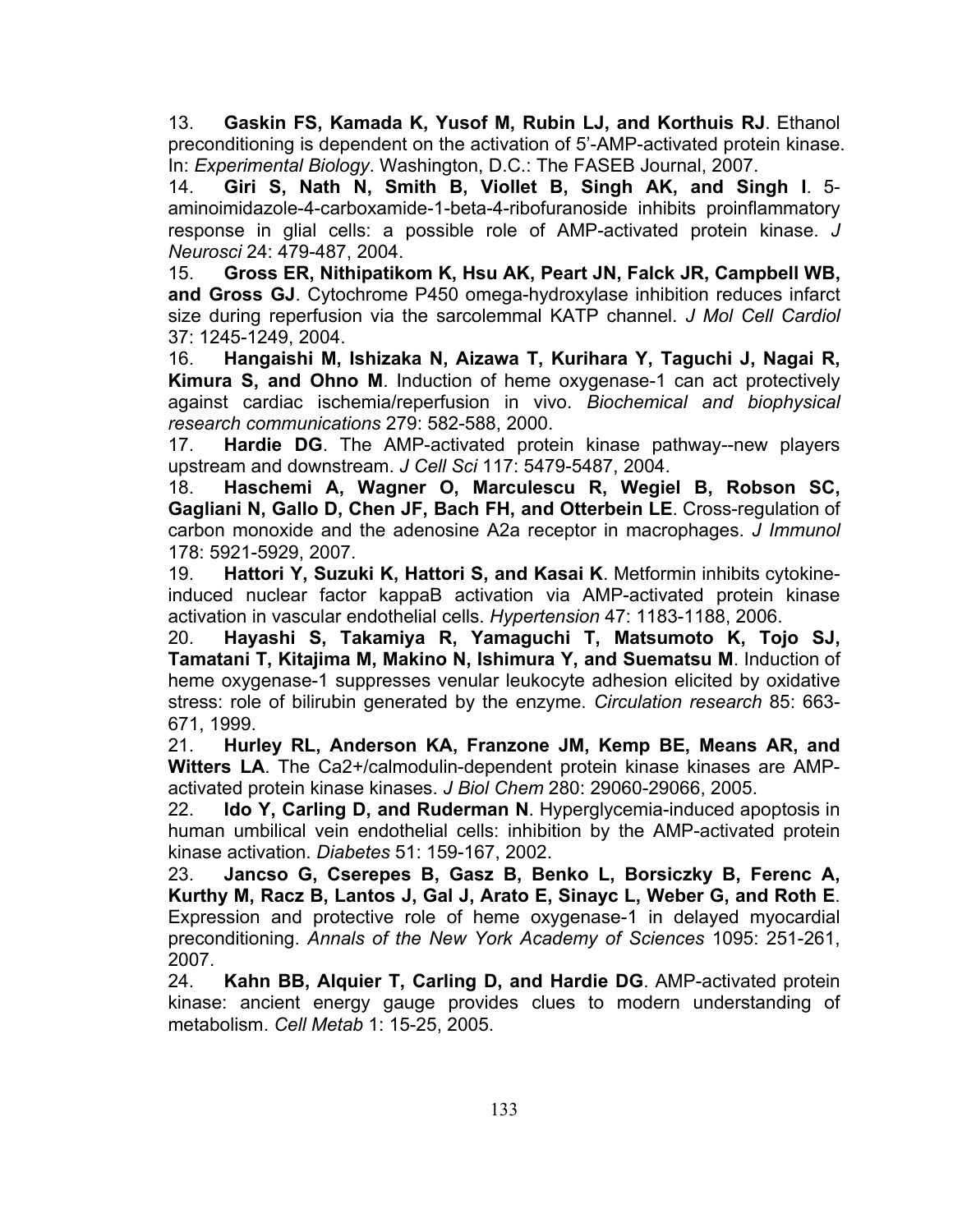25. **Kamada K, Dayton CB, Yamaguchi T, and Korthuis RJ**. Antecedent ethanol ingestion prevents postischemic microvascular dysfunction. *Pathophysiology* 10: 131-137, 2004.

26. **Kamada K, Gaskin FS, Yamaguchi T, Carter P, Yoshikawa T, Yusof M, and Korthuis RJ**. Role of calcitonin gene-related peptide in the postischemic anti-inflammatory effects of antecedent ethanol ingestion. *Am J Physiol Heart Circ Physiol* 290: H531-537, 2006.

27. **Kirkby KA, and Adin CA**. Products of heme oxygenase and their potential therapeutic applications. *American journal of physiology* 290: F563-571, 2006.

28. **Korthuis RJ**. cAMP Reduces Postischemic Leukocyte Rolling and Adhesion via adenosine A2-receptor activation and HO-1. 2004.

29. **Leffler CW, Balabanova L, Fedinec AL, and Parfenova H**. Nitric oxide increases carbon monoxide production by piglet cerebral microvessels. *Am J Physiol Heart Circ Physiol* 289: H1442-1447, 2005.

30. **Liu XM, Peyton KJ, Ensenat D, Wang H, Hannink M, Alam J, and Durante W**. Nitric oxide stimulates heme oxygenase-1 gene transcription via the Nrf2/ARE complex to promote vascular smooth muscle cell survival. *Cardiovascular research* 75: 381-389, 2007.

31. **Maines MD, and Panahian N**. The heme oxygenase system and cellular defense mechanisms. Do HO-1 and HO-2 have different functions? *Advances in experimental medicine and biology* 502: 249-272, 2001.

32. **Mizumura T, Nithipatikom K, and Gross GJ**. Bimakalim, an ATPsensitive potassium channel opener, mimics the effects of ischemic preconditioning to reduce infarct size, adenosine release, and neutrophil function in dogs. *Circulation* 92: 1236-1245, 1995.

33. **Mizumura T, Nithipatikom K, and Gross GJ**. Infarct size-reducing effect of nicorandil is mediated by the KATP channel but not by its nitrate-like properties in dogs. *Cardiovascular research* 32: 274-285, 1996.

34. **Patel HH, Gross ER, Peart JN, Hsu AK, and Gross GJ**. Sarcolemmal KATP channel triggers delayed ischemic preconditioning in rats. *Am J Physiol Heart Circ Physiol* 288: H445-447, 2005.

35. **Patel HH, Hsu AK, Peart JN, and Gross GJ**. Sarcolemmal K(ATP) channel triggers opioid-induced delayed cardioprotection in the rat. *Circ Res* 91: 186-188, 2002.

36. **Peralta C, Bartrons R, Serafin A, Blazquez C, Guzman M, Prats N, Xaus C, Cutillas B, Gelpi E, and Rosello-Catafau J**. Adenosine monophosphate-activated protein kinase mediates the protective effects of ischemic preconditioning on hepatic ischemia-reperfusion injury in the rat. *Hepatology* 34: 1164-1173, 2001.

37. **Sabina RL, Patterson D, and Holmes EW**. 5-Amino-4 imidazolecarboxamide riboside (Z-riboside) metabolism in eukaryotic cells. *The Journal of Biological Chemistry* 260: 6107-6114, 1985.

38. **Shaw RJ, Kosmatka M, Bardeesy N, Hurley RL, Witters LA, DePinho RA, and Cantley LC**. The tumor suppressor LKB1 kinase directly activates AMP-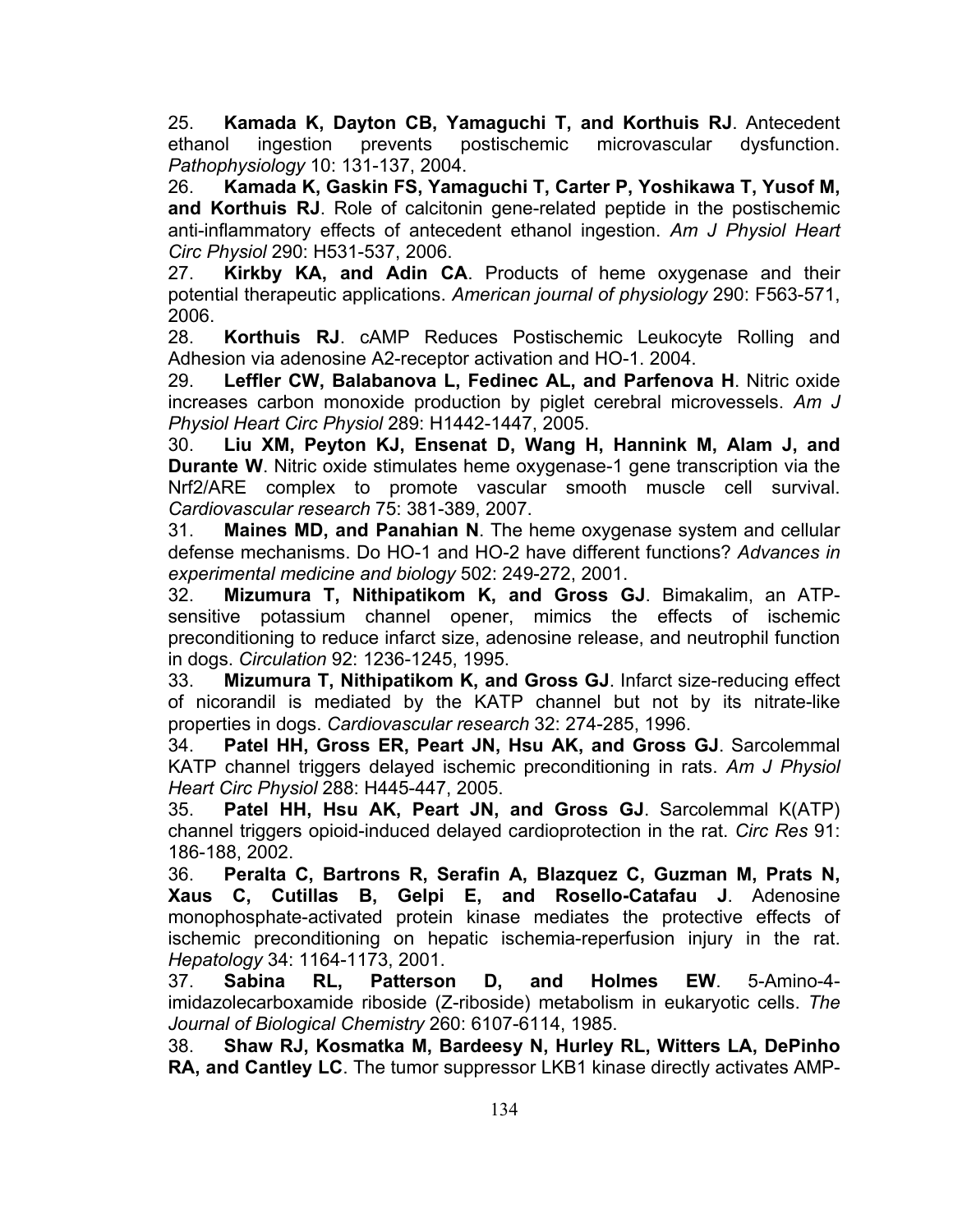activated kinase and regulates apoptosis in response to energy stress. *Proc Natl Acad Sci U S A* 101: 3329-3335, 2004.

39. **Shigematsu S, Ishida S, Gute DC, and Korthuis RJ**. Bradykinin prevents postischemic leukocyte adhesion and emigration and attenuates microvascular barrier disruption. *Am J Physiol* 277: H161-171, 1999.

40. **Shigematsu S, Ishida S, Gute DC, and Korthuis RJ**. Postischemic antiinflammatory effects of bradykinin preconditioning. *Am J Physiol Heart Circ Physiol* 280: H441-454, 2001.

41. **Soltys CL, Kovacic S, and Dyck JR**. Activation of cardiac AMP-activated protein kinase by LKB1 expression or chemical hypoxia is blunted by increased Akt activity. *Am J Physiol Heart Circ Physiol* 290: H2472-2479, 2006.

42. **Song R, Kubo M, Morse D, Zhou Z, Zhang X, Dauber JH, Fabisiak J, Alber SM, Watkins SC, Zuckerbraun BS, Otterbein LE, Ning W, Oury TD, Lee PJ, McCurry KR, and Choi AM**. Carbon monoxide induces cytoprotection in rat orthotopic lung transplantation via anti-inflammatory and anti-apoptotic effects. *The American journal of pathology* 163: 231-242, 2003.

43. **Tenhunen R, Marver HS, and Schmid R**. The enzymatic conversion of heme to bilirubin by microsomal heme oxygenase. *Proc Natl Acad Sci U S A* 61: 748-755, 1968.

44. **Tulis DA, Durante W, Peyton KJ, Evans AJ, and Schafer AI**. Heme oxygenase-1 attenuates vascular remodeling following balloon injury in rat carotid arteries. *Atherosclerosis* 155: 113-122, 2001.

45. **Uchiyama Y, Otani H, Wakeno M, Okada T, Uchiyama T, Sumida T, Kido M, Imamura H, Nakao S, and Shingu K**. Role of mitochondrial KATP channels and protein kinase C in ischaemic preconditioning. *Clinical and experimental pharmacology & physiology* 30: 426-436, 2003.

46. **Vachharajani TJ, Work J, Issekutz AC, and Granger DN**. Heme oxygenase modulates selectin expression in different regional vascular beds. *Am J Physiol Heart Circ Physiol* 278: H1613-1617, 2000.

47. **Wang CZ, Wang Y, Di A, Magnuson MA, Ye H, Roe MW, Nelson DJ, Bell GI, and Philipson LH**. 5-amino-imidazole carboxamide riboside acutely potentiates glucose-stimulated insulin secretion from mouse pancreatic islets by KATP channel-dependent and -independent pathways. *Biochemical and biophysical research communications* 330: 1073-1079, 2005.

48. **Wei W, Wei FC, and Hung LM**. Diazoxide ameliorates microcirculatory disturbances through PKC-dependent pathway in I/R-injured rat cremaster muscles. *Journal of biomedical science* 12: 521-529, 2005.

49. **Woods A, Dickerson K, Heath R, Hong SP, Momcilovic M, Johnstone SR, Carlson M, and Carling D**. Ca2+/calmodulin-dependent protein kinase kinase-beta acts upstream of AMP-activated protein kinase in mammalian cells. *Cell Metab* 2: 21-33, 2005.

50. **Woods A, Johnstone SR, Dickerson K, Leiper FC, Fryer LG, Neumann D, Schlattner U, Wallimann T, Carlson M, and Carling D**. LKB1 is the upstream kinase in the AMP-activated protein kinase cascade. *Curr Biol* 13: 2004-2008, 2003.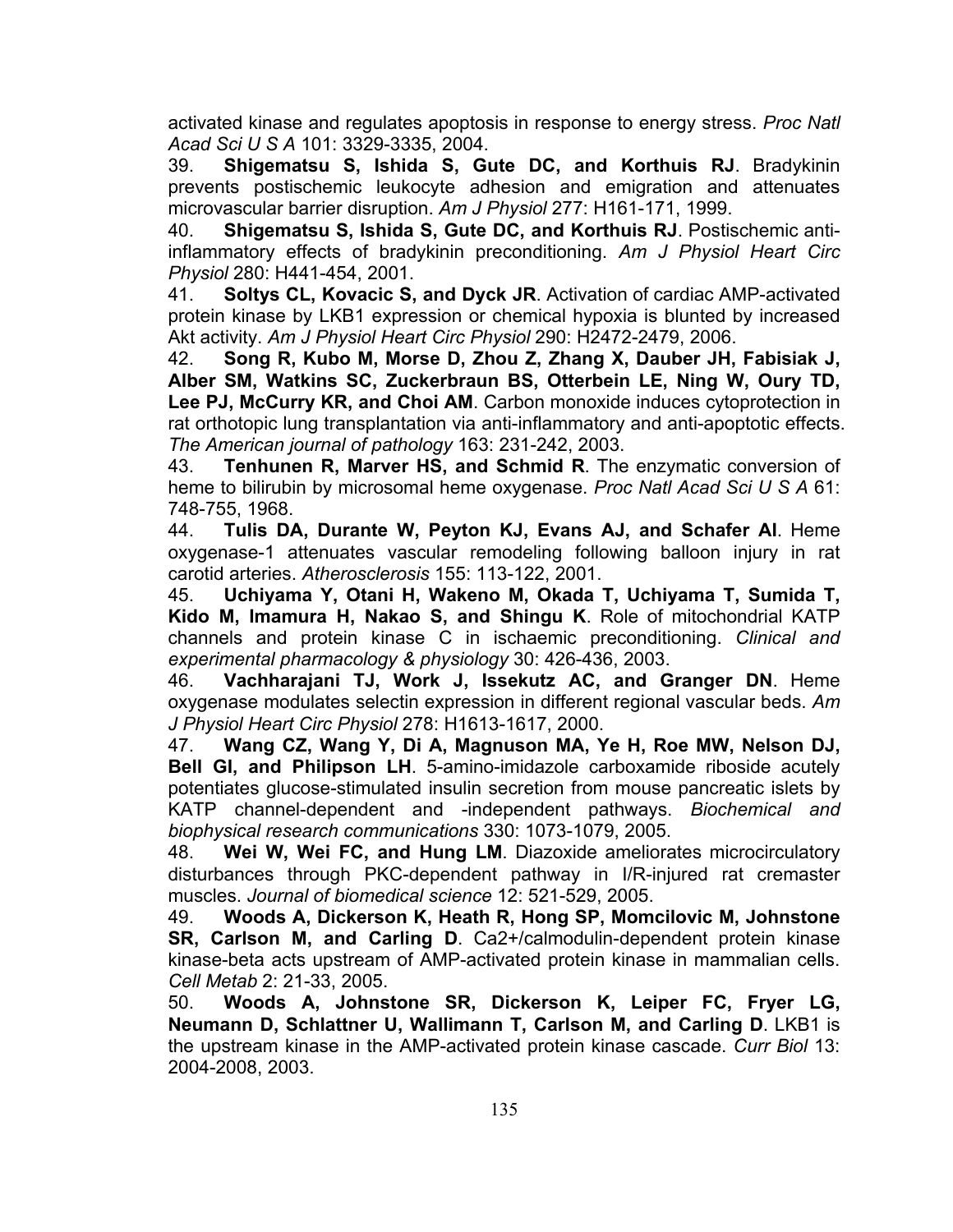51. **Xenos ES, Stevens SL, Freeman MB, Cassada DC, and Goldman MH**. Nitric oxide mediates the effect of fluvastatin on intercellular adhesion molecule-1 and platelet endothelial cell adhesion molecule-1 expression on human endothelial cells. *Ann Vasc Surg* 19: 386-392, 2005.

52. **Yamaguchi T, Dayton C, Shigematsu T, Carter P, Yoshikawa T, Gute DC, and Korthuis RJ**. Preconditioning with ethanol prevents postischemic leukocyte-endothelial cell adhesive interactions. *Am J Physiol Heart Circ Physiol*  283: H1019-1030, 2002.

53. **Young LH, Li J, Baron SJ, and Russell RR**. AMP-activated protein kinase: a key stress signaling pathway in the heart. *Trends Cardiovasc Med* 15: 110-118, 2005.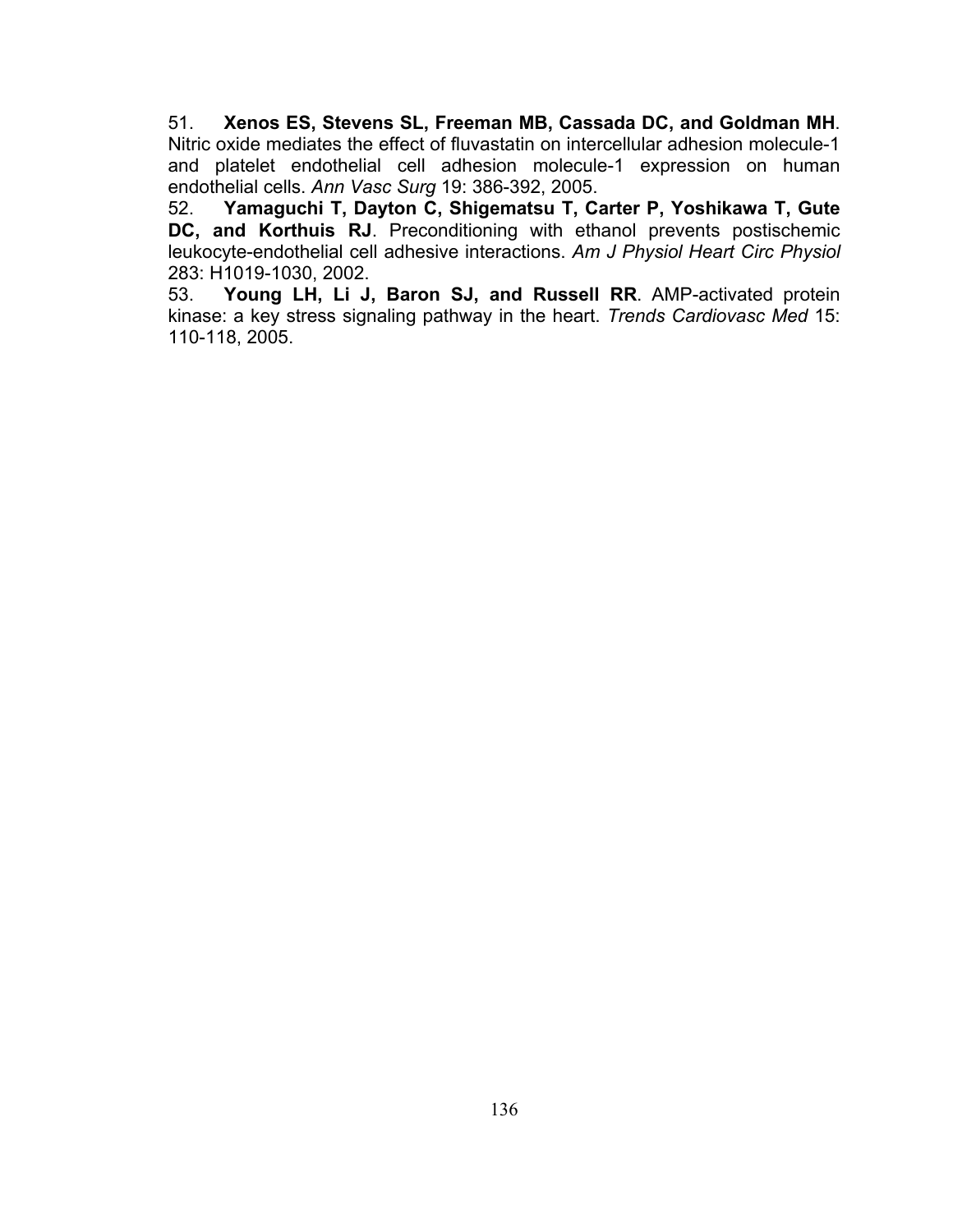## **Figure Legends**

**Figure 9:** Schematic illustration of the experimental protocols assigned to each group. The numbers at the top of the diagram refer to min in the time line for the protocol on Day 1 and Day 2 (24 hrs between both 0s). Hatched bars indicate when the 10 min video recordings were obtained in the protocol. Solid bars depict the 45 min period of ischemia. Triangles illustrate when administration of saline vehicle or drugs was accomplished in the protocol timeline. I/R = ischemia and reperfusion. See the text for further details.

**Figure 10A and 10B:** Role of K<sub>ATP</sub> channels in preconditioning with AICAR (AICAR-PC) 24 hrs prior to ischemia/reperfusion on postischemic leukocyte rolling (Panel A) and adhesion (Panel B) determined after 30 and 60 min of reperfusion in wild-type C57BL/6J mice. The non-specific  $K_{ATP}$  channel inhibitor Glibenclamide, as well as the surface specific  $K_{ATP}$  channel inhibitor HMR-1098 and the mitochondrial  $K_{ATP}$  channel specific inhibitor 5-HD were administered either 10 min prior to preconditioning with AICAR or 10 min prior to I/R. Open and solid bars represent data obtained at min 30–40 and 60–70 of reperfusion, respectively. \* denotes values statistically different from control  $(p<.05)$ .

**Figure 11A and 11B:** Role of HO in preconditioning with AICAR (AICAR-PC) 24 hrs prior to ischemia/reperfusion on postischemic leukocyte rolling (Panel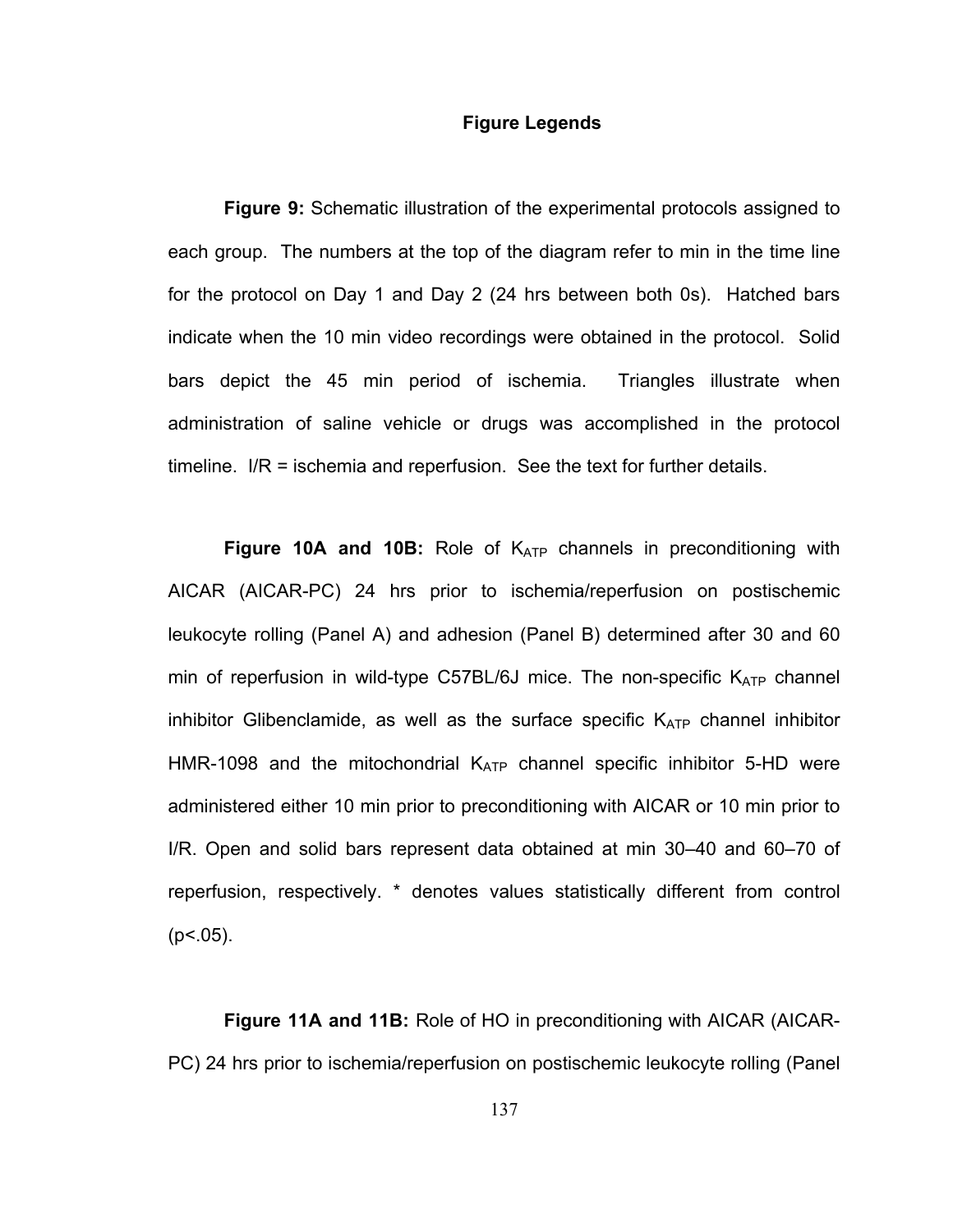A) and adhesion (Panel B) determined after 30 and 60 min of reperfusion in wildtype C57BL/6J mice. The HO inhibitor SnPP, or the inactive protoporphyrin CuPP, was administered 1 hr prior to I/R on Day 2, 24 hrs after preconditioning with AICAR on Day 1. The HO-1 inducer Hemin as given on Day 1 in place of AICAR-PC to examine their ability to induce a protective phenotype during I/R 24 hrs later on Day 2. Open and solid bars represent data obtained at min 30–40 and 60–70 of reperfusion, respectively. \* denotes values statistically different from control ( $p$ <.05).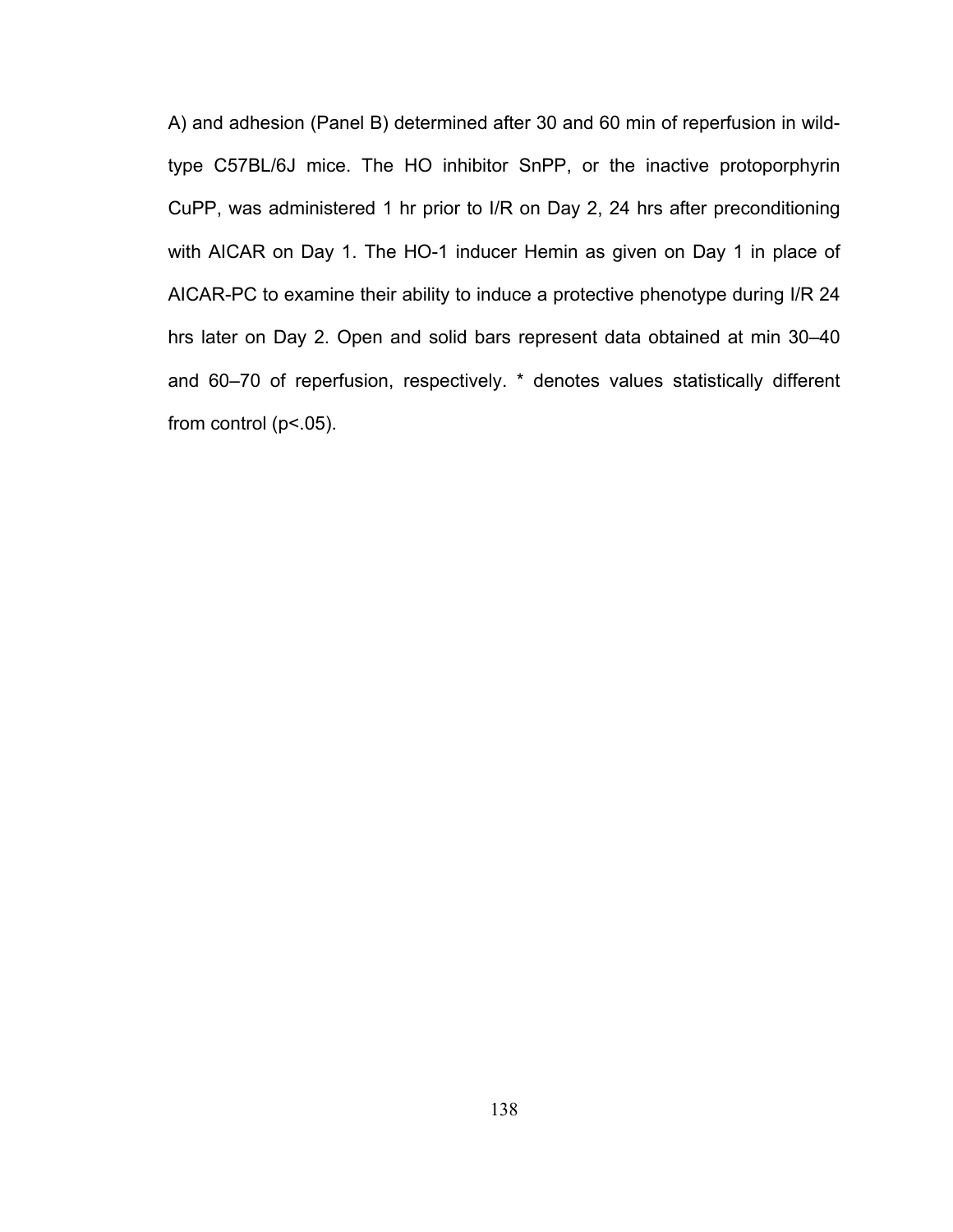## *Day 1 24 hrs Day 2* ٦ -10 0 -60 -10 0 45 75 105 min en de la component de la component de la component de la component de la component de la component de la compo<br>La component de la component de la component de la component de la component de la component de la component d<br> **Group 1** Sham Saline **A** Saline Saline V). **Group 2 I/R** ٦ Saline **A** A Saline Saline ≖ **Group 3 Glib+AICAR-**V). Glib- $\overline{\phantom{a}-\phantom{a}$  AICAR Saline **Group 4 5-HD+AICAR-**5-HD-**A A**-AICAR Saline **HMR-1098+ Group 5** en de la composició de la composició de la composició de la composició de la composició de la composició de la<br>Composició de la composició de la composició de la composició de la composició de la composició de la composic  $\overline{AICAR-PC+1/R}$  HMR-1098- $\overline{A}$   $\overline{A}$   $\overline{A|CAR}$   $\overline{S}$  Saline<sup>-1</sup> AICAR **AICAR-PC+** en de la componenta de la componenta de la componenta de la componenta de la componenta de la compo<br>La componenta de la componenta de la componenta de la componenta de la componenta de la componenta de la compo<br>La componen **Group 6 5-HD+I/R** Saline-<del>A A AI</del>CAR | 5-HD **Group 7 AICAR-PC+** HT. ┑ HMR-1098+I/R Saline<sup>-A</sup>A<sup>-</sup>AICAR HMR-1098<sup>-</sup> **Group 8 SnPP+AICAR-** $\mathbb{Z}$  is a set of  $\mathbb{Z}$  $\text{SnPP}-\blacktriangle$   $\blacktriangle$   $\text{AICAR}$   $\blacktriangleright$   $\blacktriangle$   $\text{Saline}$ **Group 9 AICAR-PC+**  $\mathbb{Z}$ Saline **A A** - AICAR **A** - SnPP **Group 10 AICAR-PC+** Saline  $\overline{\phantom{a}}$   $\overline{\phantom{a}}$   $\overline{\phantom{a}}$   $\overline{\phantom{a}}$   $\overline{\phantom{a}}$   $\overline{\phantom{a}}$   $\overline{\phantom{a}}$   $\overline{\phantom{a}}$   $\overline{\phantom{a}}$   $\overline{\phantom{a}}$   $\overline{\phantom{a}}$   $\overline{\phantom{a}}$   $\overline{\phantom{a}}$   $\overline{\phantom{a}}$   $\overline{\phantom{a}}$   $\overline{\phantom{a}}$   $\overline{\phantom{a}}$   $\overline{\phantom{a}}$ **CuPP+I/R Group 11 Hemin-PC** Saline  $\overline{\phantom{a}}$   $\overline{\phantom{a}}$   $\overline{\phantom{a}}$   $\overline{\phantom{a}}$   $\overline{\phantom{a}}$   $\overline{\phantom{a}}$   $\overline{\phantom{a}}$   $\overline{\phantom{a}}$   $\overline{\phantom{a}}$   $\overline{\phantom{a}}$   $\overline{\phantom{a}}$   $\overline{\phantom{a}}$   $\overline{\phantom{a}}$   $\overline{\phantom{a}}$   $\overline{\phantom{a}}$   $\overline{\phantom{a}}$   $\overline{\phantom{a}}$   $\overline{\phantom{a}}$ **+I/R** ▲ i.p. administration of drugs **Wideo Recording (10 min)**

**FIGURES** 

Figure 9: Schematic illustration of the experimental protocols assigned to each group. The numbers at the top of the diagram refer to min in the time line for the protocol on Day 1 and Day 2 (24 hrs between both 0s). Hatched bars indicate when the 10 min video recordings were obtained in the protocol. Solid bars depict the 45 min period of ischemia. Triangles illustrate when administration of saline vehicle or drugs was accomplished in the protocol timeline. I/R = ischemia and reperfusion. See the text for further details.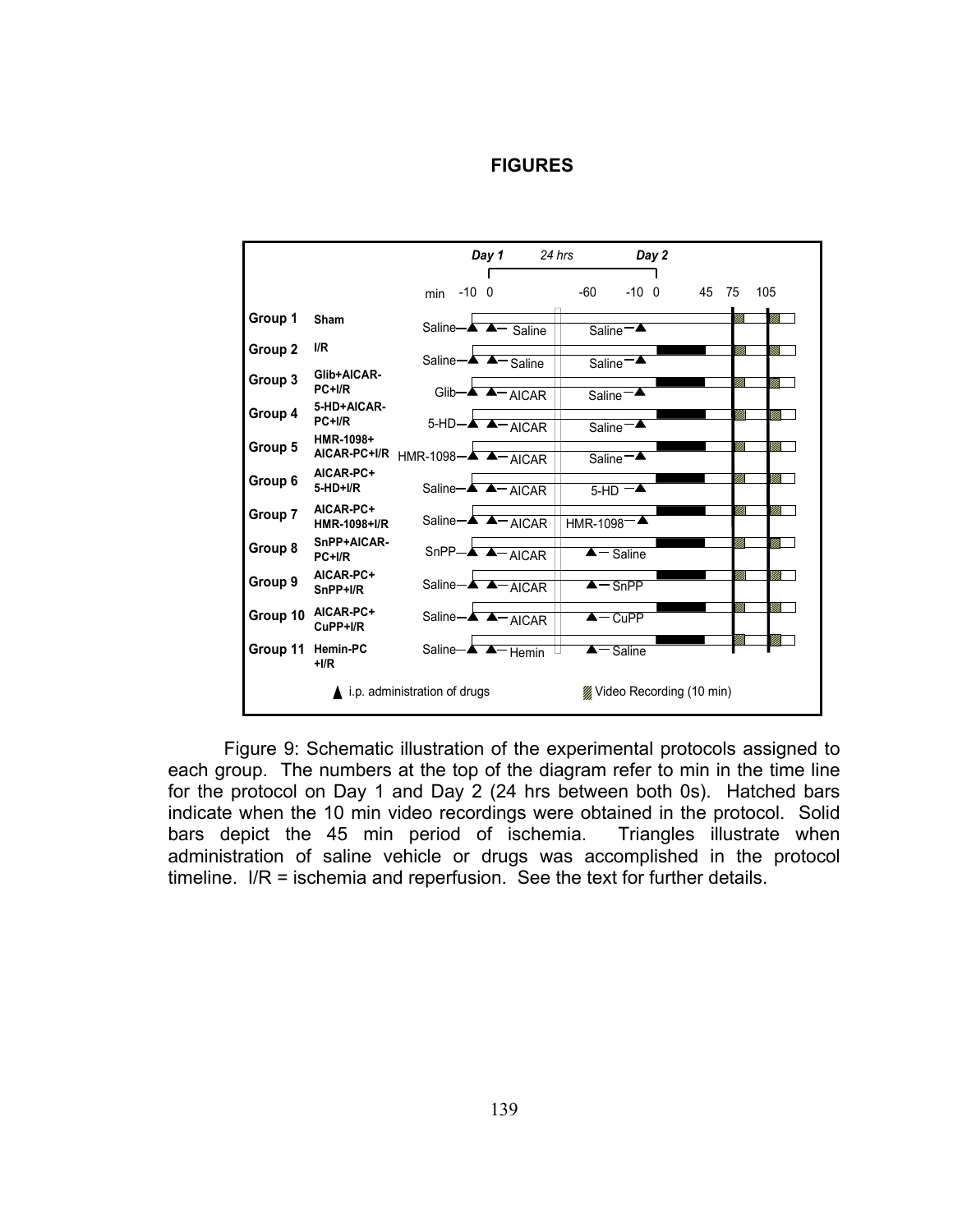Leukocyte Rolling



Figure 10A and 10B: Role of  $K_{ATP}$  channels in preconditioning with AICAR (AICAR-PC) 24 hrs prior to ischemia/reperfusion on postischemic leukocyte rolling (Panel A) and adhesion (Panel B) determined after 30 and 60 min of reperfusion in wild-type C57BL/6J mice. The non-specific  $K_{ATP}$  channel inhibitor Glibenclamide, as well as the surface specific  $K_{ATP}$  channel inhibitor HMR-1098 and the mitochondrial  $K_{ATP}$  channel specific inhibitor 5-HD were administered either 10 min prior to preconditioning with AICAR or 10 min prior to I/R. Open and solid bars represent data obtained at min 30–40 and 60–70 of reperfusion, respectively. \* denotes values statistically different from control (p<.05).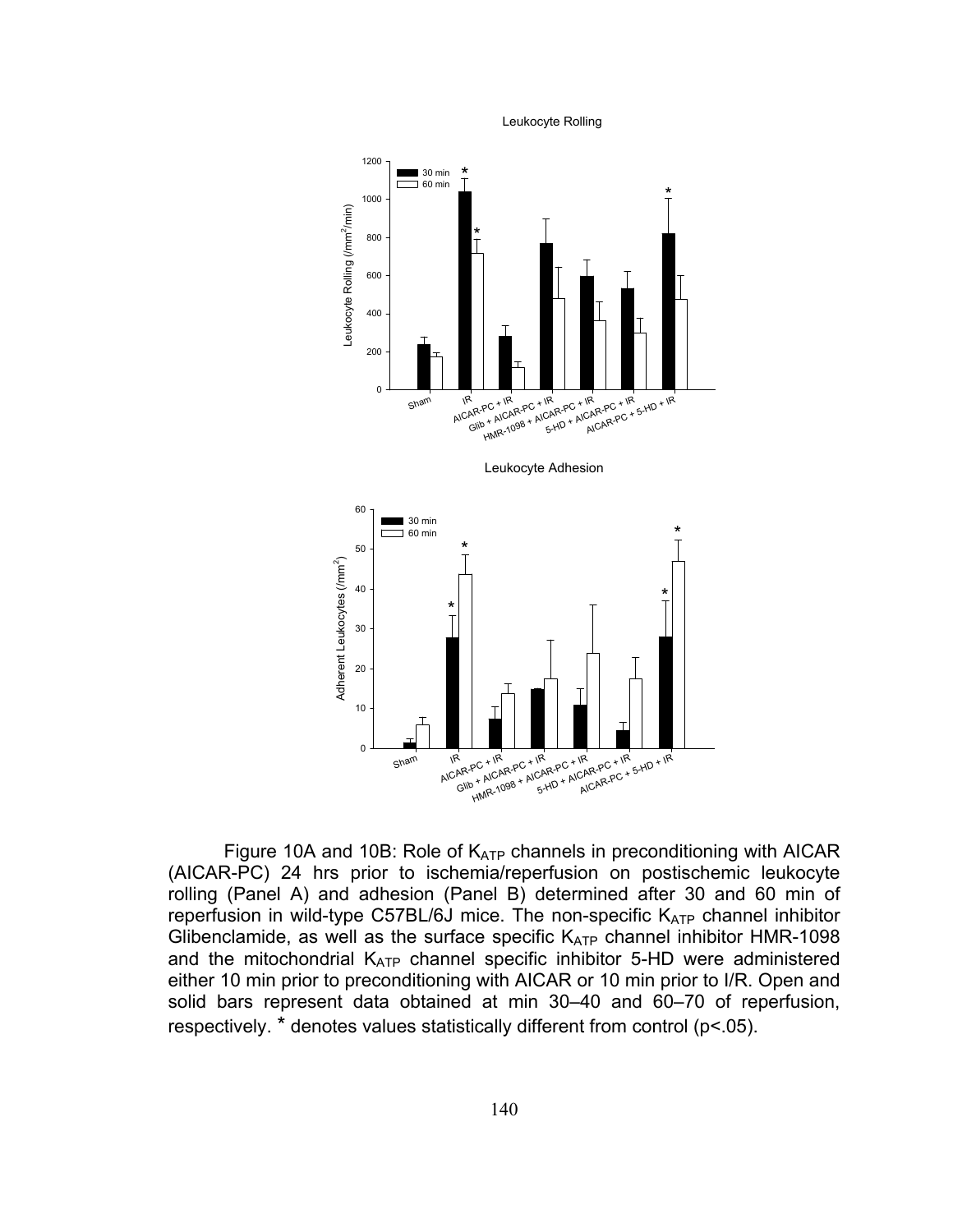Leukocyte Rolling



Figure 11A and 11B: Role of HO in preconditioning with AICAR (AICAR-PC) 24 hrs prior to ischemia/reperfusion on postischemic leukocyte rolling (Panel A) and adhesion (Panel B) determined after 30 and 60 min of reperfusion in wildtype C57BL/6J mice. The HO inhibitor SnPP, or the inactive protoporphyrin CuPP, was administered 1 hr prior to I/R on Day 2, 24 hrs after preconditioning with AICAR on Day 1. The HO-1 inducer Hemin as given on Day 1 in place of AICAR-PC to examine their ability to induce a protective phenotype during I/R 24 hrs later on Day 2. Open and solid bars represent data obtained at min 30–40 and 60–70 of reperfusion, respectively. \* denotes values statistically different from control ( $p$ <.05).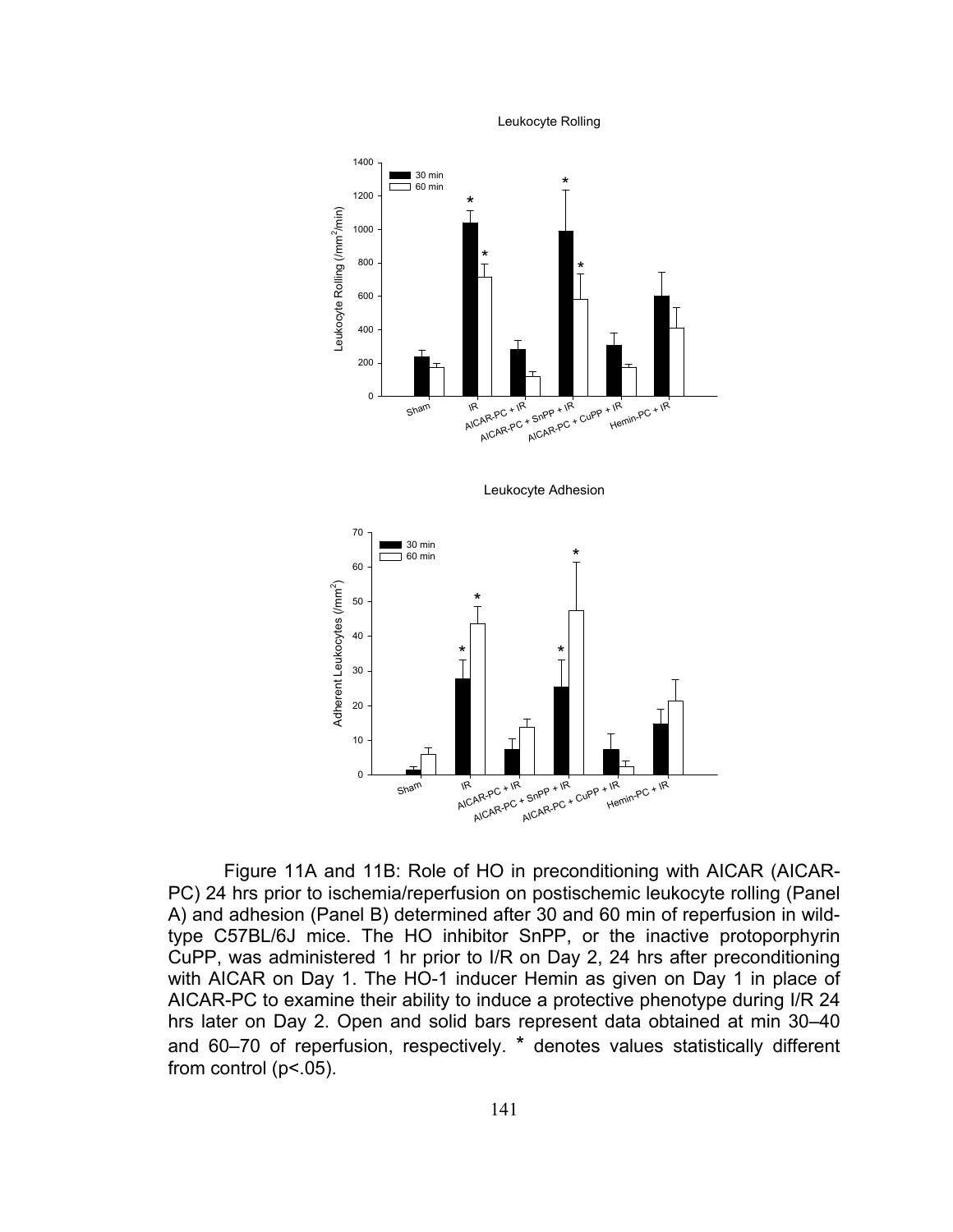## **SUMMARY**

The search for a means to prevent, or at least significantly attenuate, ischemia/reperfusion (IR) injury has been the focus of intense investigation for many years and has resulted in a burgeoning body of literature. A major breakthrough in this growing field was the discovery in 1986 by Murry et al. (94) of ischemic preconditioning (IPC), which demonstrated the first significantly effective means to reduce I/R-induced cellular dysfunction and tissue injury apart from reducing the duration of ischemia. Since that time IPC has been shown to be effective in every tissue and animal model evaluated. Additionally, there is an emerging body of evidence indicating that this highly conserved form of preconditioning is operant in humans. As a consequence the elucidation of the mechanisms that activate this innate protective mechanism and its effectors has enormous therapeutic potential. However, induction of IPC in patients can be difficult and may pose significant risks that limit its clinical utility. In addition, while IPC is effective in healthy young animals, it is less effective or absent in many animal models with co-existing risk factors such as diabetes and hypertension. Thus, this work has spurred investigation into alternative means of activating the protective mechanisms elicited by IPC that demonstrate effectiveness in the presence of risk factors and do not require the application of invasive approaches. As research into the mechanisms of IPC was occurring independently, evidence was accumulating to suggest that low-tomoderate ethanol consumption reduced the risk of cardiovascular events,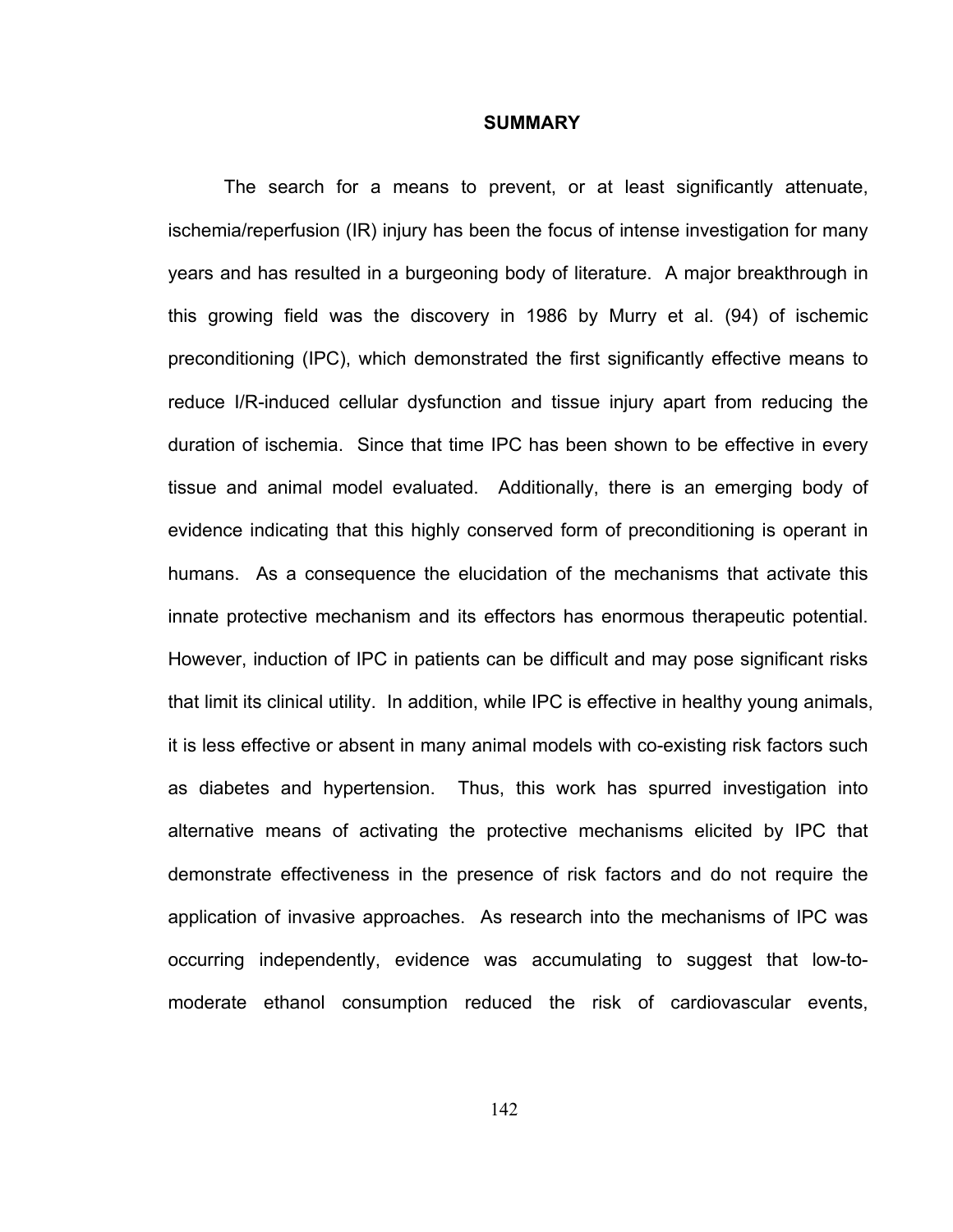reminiscent of a preconditioned phenotype, and was effective in humans at risk for ischemic syndromes.

Support for this hypothesis initially came from epidemiological data suggesting a role for alcohol consumption in cardioprotection, a phenomenon known as the French Paradox (6, 26, 41, 108). Consumption of wine in France was suggested to underlie the paradoxically low ischemic heart disease in a population that has a high dietary fat intake (26, 105). Subsequent work in animals confirmed the cardioprotective effects of ethanol. The first experimental evidence that ethanol may limit I/R injury was gathered by Kobayashi et al. (73). In these experiments addition of low to moderate ethanol concentrations to the perfusion media during an I/R protocol in isolated rat hearts reduced cell injury compared to controls. In a later study by Chen et al. (22), brief exposure to low ethanol levels immediately prior to I/R was shown to protect both isolated cardiac myocytes and Langendorff-perfused hearts from adult rats. Although these studies demonstrated potential infarct-sparing effects of ethanol, Miyamae et al. (88), were the first to demonstrate that prolonged ethanol ingestion in an animal model was cardioprotective in a setting akin to IPC. That is, guinea pigs ingested ethanol for three to twelve weeks, and eighteen hrs prior to induction of I/R, ethanol was withdrawn. Subsequent exposure to myocardial I/R resulted in significant reductions in myocardial infarct size in ethanol treated versus sham controls, a cardioprotective effect that was comparable to that induced by IPC. Later work conducted by this same group provided evidence that prolonged ethanol exposure induced preconditioning by mechanisms comparable to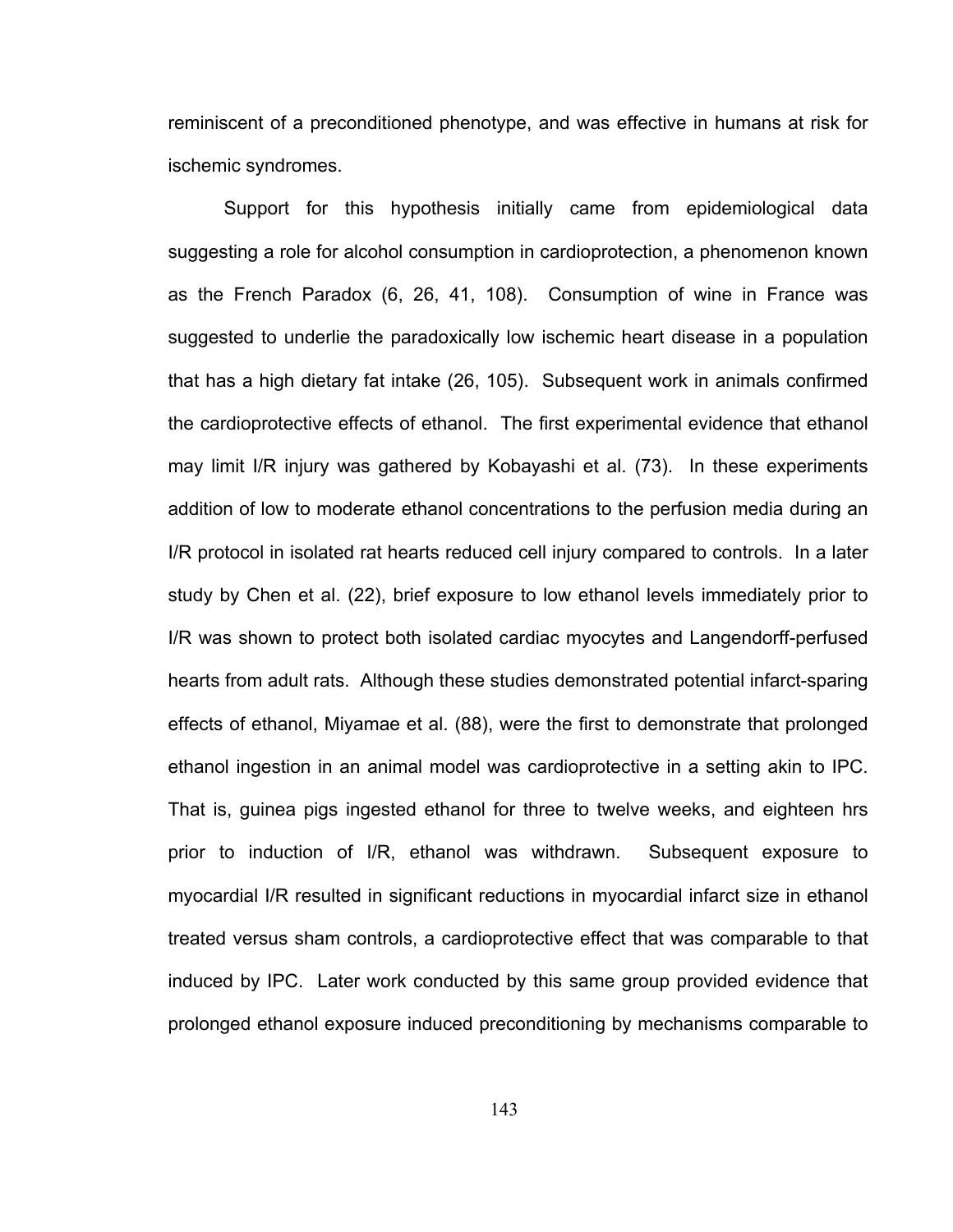acute phase ischemic preconditioning in involving adenosine  $A_1$  receptor activation, translocation of novel protein kinase C isoforms, and stimulation of  $K_{ATP}$  channels.

More recently, EPC has been shown to have a temporally biphasic response in humans and other animal models wherein consumption of the equivalent of one to two alcoholic beverages was shown to be protective (68, 86, 109, 153, 154). This latter body of work demonstrated that entrance into a preconditioned protective phenotype was initiated by formation of reactive oxygen species (ROS) and adenosine  $A_2$  receptor-dependent eNOS activation. It has been proposed that eNOS-derived NO interacts with superoxide generated from NADPH oxidase and xanthine oxidase to produce reactive nitrogen oxide species that trigger the release of calcitonin-gene related peptide (CGRP) (7, 9, 13, 57, 69, 101, 154). Preconditioning with ethanol (EPC) provides several advantages over IPC and the elucidation of its mechanisms may yield targets for intervention with greater therapeutic potential. These benefits include: a means of inducing a protective mechanism like IPC without the need for the prohibitively hazardous tissue or organ ischemia, the relative immunity of EPC in the presence of risk factors such as aging or diabetes, and a greater magnitude of late phase preconditioning protection (68, 103, 106, 123, 124). These results suggest that EPC is a superior means of inducing protection against I/R than IPC.

Despite these advantages EPC is not without peril. Aside from social stigmas and practices that may prevent alcohol consumption, alcohol has inimical health consequences and addictive properties that may reduce its enthusiasm for use. However, elucidation of the biochemical events that serve to trigger entrance into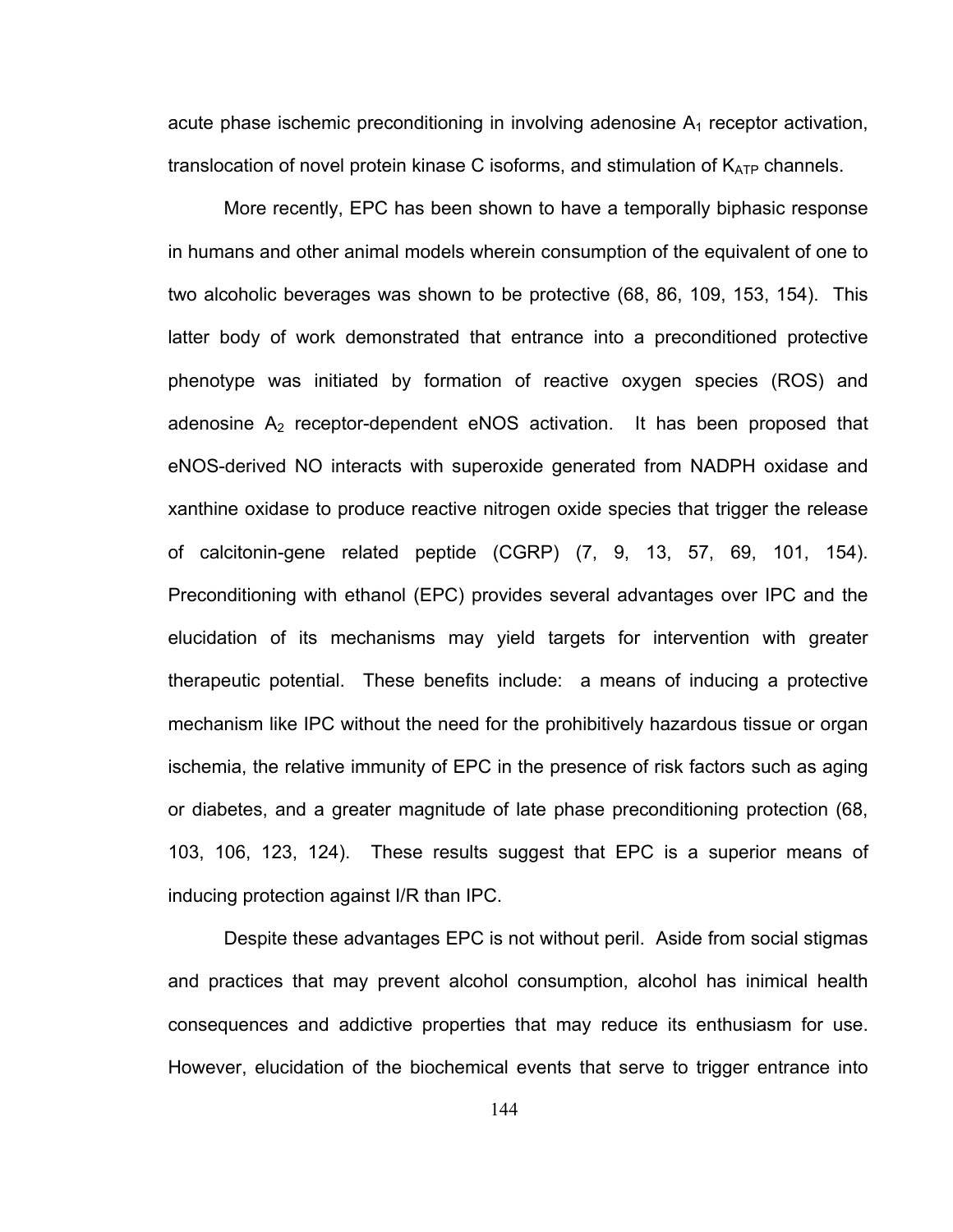EPC, serve as downstream mediators and effectors of the preconditioned phenotype might be exploited to develop therapeutic interventions that mimic the protective responses attributed to ethanol ingestion but lack its negative psychosocial stigmas and pathologic side effects.

One potential target that may be involved in ethanol preconditioning is adenosine monophosphate-activated protein kinase (AMPK). AMPK is composed of an alpha, a beta, and a gamma subunit (3, 155). The alpha subunit, which exists as either the  $\alpha$ 1 or  $\alpha$ 2 isoform, is responsible for the catalytic activity of the enzyme. The regulatory beta and gamma subunits are expressed as the β1 or β2 and the γ1, γ2, or γ3 isoforms. AMPK is a central regulator of metabolism that is activated in times of stress such as exercise, hypoxia, and ischemia, when ATP levels decrease resulting in an increase in AMP:ATP ratio, and acts to inhibit ATP consuming processes while activating ATP producing pathways (85). This notion is furthered by work demonstrating that ethanol exposure leads to increased AMP:ATP ratios and an increased AMPK phosphorylation and activity as measured by the phosphorylation state of AMPK and its downstream targets such as acetyl coenzyme A carboxylase (ACC) (65). Additionally, AMPK activation, as determined by phosphorylation at Thr172, has been shown to increase in rats fed a caloric restricted diet. A finding which corresponds to the improved left ventricular recovery following I/R in young and aged animals, suggesting that AMPK activation may be cardioprotective (124).

Although it has not been previously shown, several other lines of evidence implicate a role for AMPK in EPC. Like EPC, AMPK activation has been shown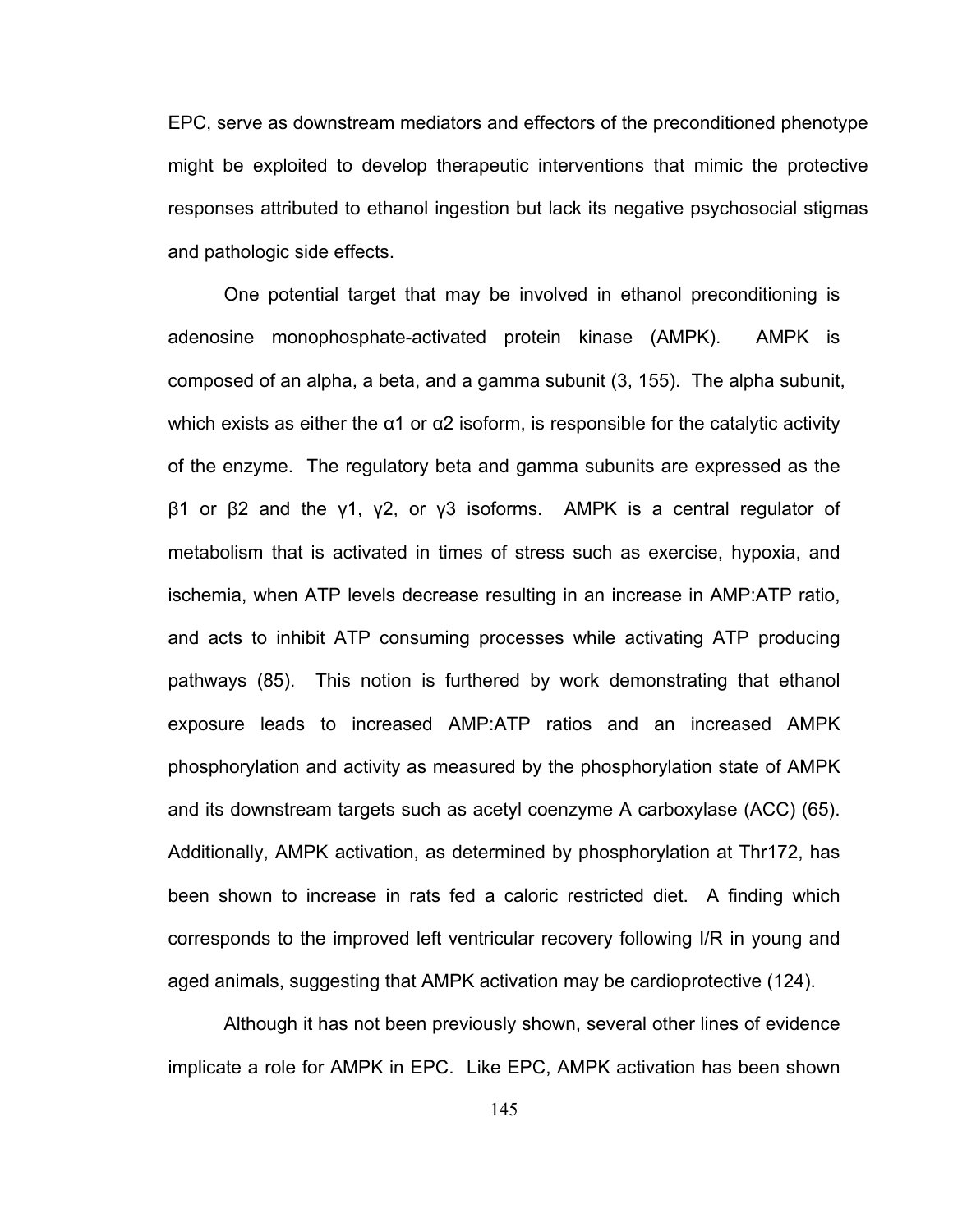to increase endothelial nitric oxide synthase (eNOS) phosphorylation at Ser1177 and its activity (24, 55, 91, 150, 151). The phosphorylation and activation of eNOS has been shown to have a salubrious effect, whereas a decrease in eNOS activity leads to the pathology of I/R by increasing leukocyte infiltration and decreasing vasodilatation (70, 79, 95). IPC has also been shown to involve an eNOS-dependent mechanism in numerous studies such as reported in the recent study by Xuan et al. (150) who showed that late phase IPC was ineffective at reducing infarct size in eNOS deficient mice. Based on the literature and findings in our lab, we decided to test our hypothesis for a role of AMPK in EPC and the role of eNOS.

A direct role for AMPK in preconditioning is suggested by our first study showing that pharmacologic activation of AMPK with 5-aminoimidazole-4 carboxamide 1-beta-d-furanoside (AICAR) 24 hrs prior to I/R (AICAR-PC) (42) was an effective preconditioning stimulus, preventing the increased LEI in response to I/R. Our results also show a differential protective effect of AICAR-PC on leukocyte rolling and adhesion (LR and LA), where LR but not LA was dependent on NOS, and in particular eNOS. This was demonstrated by pharmacologic inhibition of NOS with  $N_{\omega}$ -Nitro-L-arginine methyl ester hydrochloride (L-NAME) prior to AICAR-PC which blocked the protective effects of AICAR-PC against leukocyte rolling, an effect that was also absent in eNOS deficient mice, although there was not a significant effect on LA. Thus the protective effect of AICAR-PC on LA appears to occur via an eNOS-independent mechanism, an interesting phenomenon that deviates from the tendentious view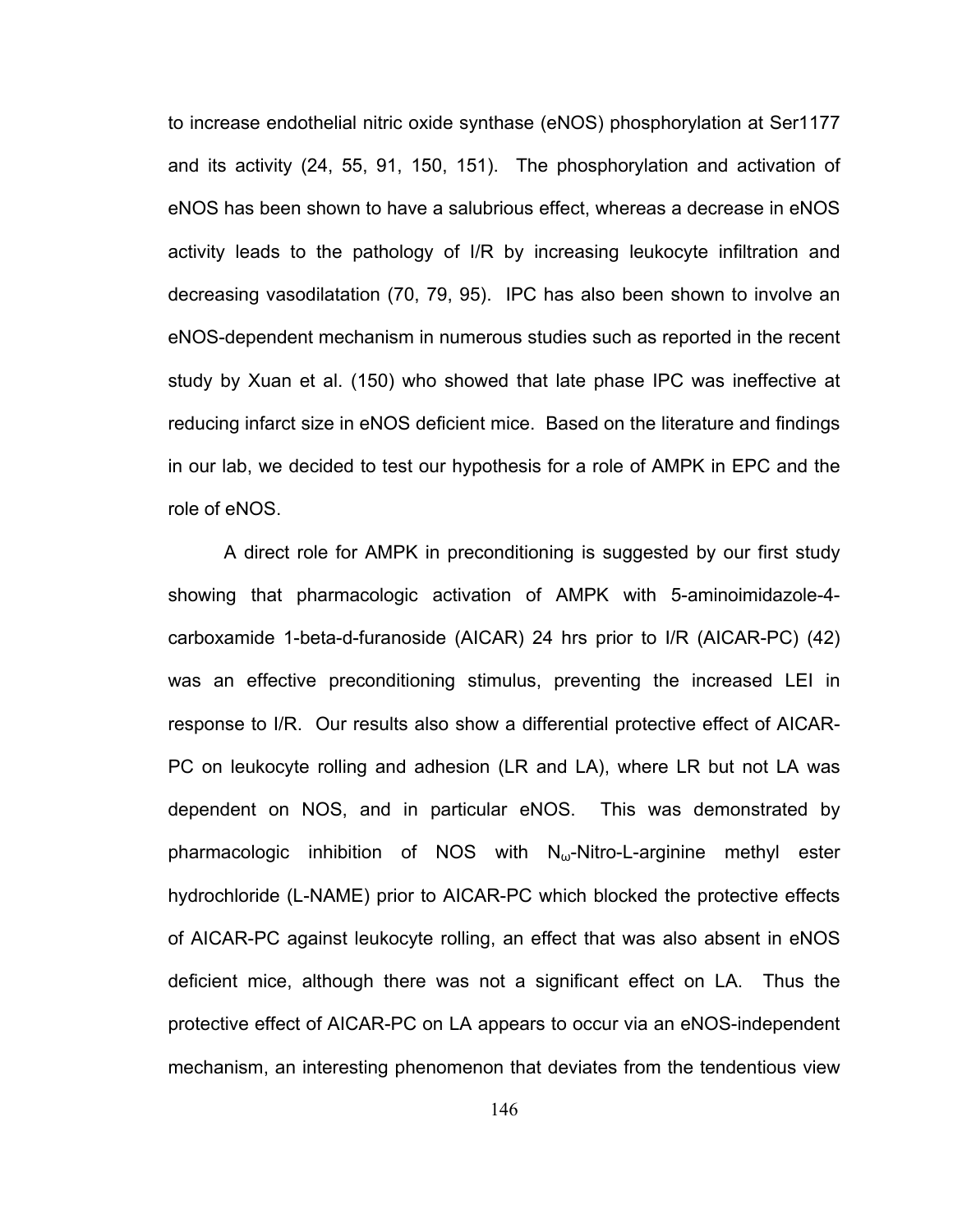that LR and LA are causally linked, and merits further examination. We hypothesize that the aberration from the canonical observations may be due to differential effects on AICAR-PC on adhesion molecule expression. Perhaps AICAR-PC suppresses P-selectin in eNOS-dependent manner, whereas its effects on intercellular adhesion molecule-1 (ICAM-1) or vascular cell adhesion molecule-1 (VCAM-1) occur via an eNOS-independent mechanism allowing them to still function in the presence of NOS inhibition or in eNOS deficient mice to reduce LA.

Our studies involving EPC and AMPK have shown that AMPK activation is in fact required for the beneficial reduction in LR and LA. To test this hypothesis, we evaluated the effects of pharmacologic AMPK inhibition with compound C coincident with ethanol ingestion on leukocyte rolling and adhesion during I/R 24 hrs after treatment/ingestion. Compound C completely abrogated the ability of antecedent ethanol to prevent the increased leukocyte rolling and adhesion induced by I/R 24 hrs later. A third line of evidence supporting the notion that antecedent ethanol triggers entrance into a preconditioned state by an AMPKdependent mechanism was provided by our studies conducted in AMPK knockout animals. Ethanol ingestion failed to elicit an anti-inflammatory phenotype in AMPK  $\alpha$ 2-/- mice but remained effective as a preconditioning stimulus in mice genetically deficient in AMPK  $\alpha$ 1. These results substantiate the earlier finding that IPC has been shown to activate myocardial AMPK, and hearts from transgenic mice lacking the catalytic alpha 2 subunit of AMPK could not be preconditioned (128). These latter observations suggest that ethanol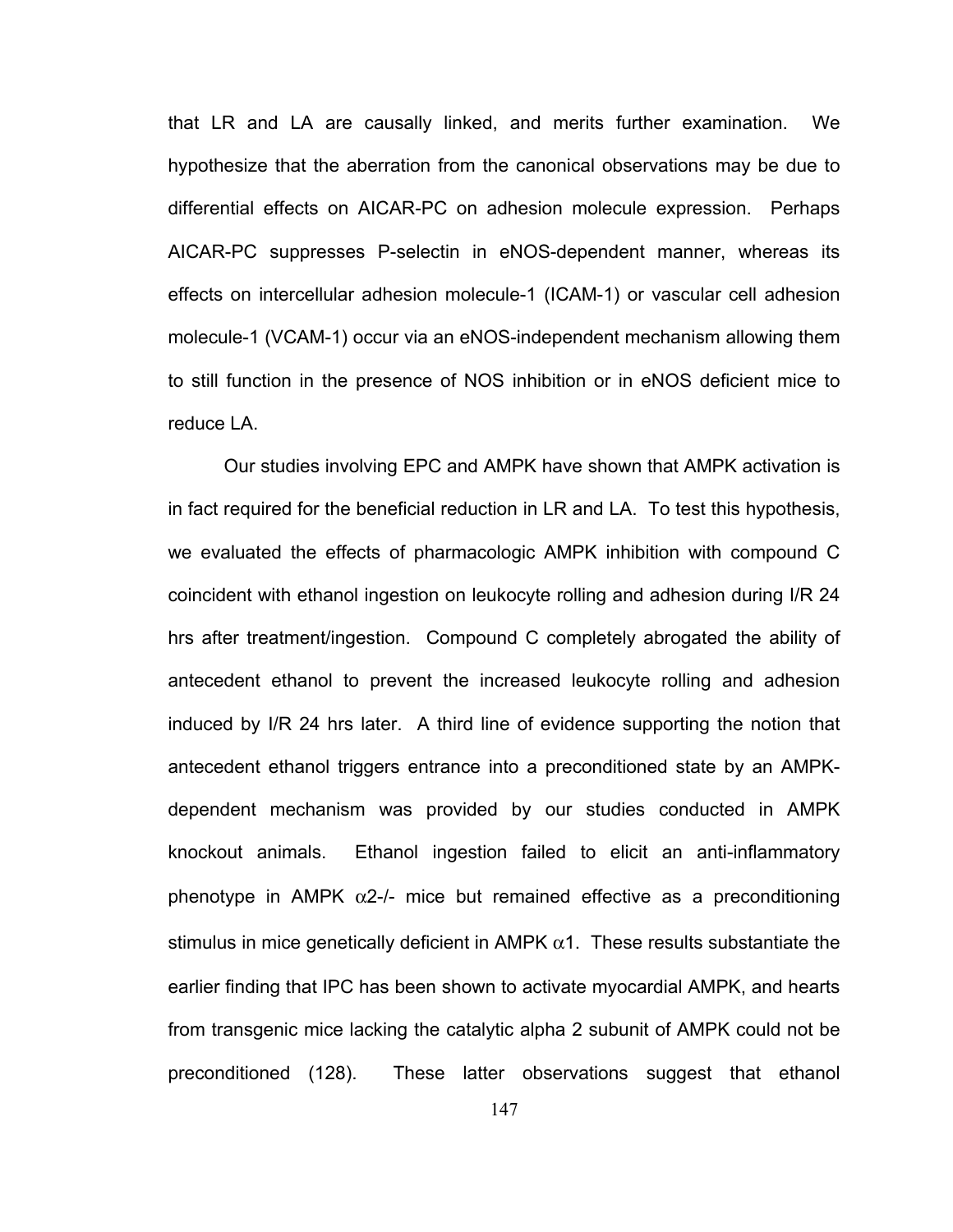differentially activates AMPK in an  $\alpha$ -subunit-dependent manner. However, the mechanism for this selective effect remains obscure and should be the focus of future investigation. Likely possibilities include differential ethanol binding in water-filled pockets of the different AMPK  $\alpha$  subunits, inhibition of select protein phosphatases that target specific phosphorylated sites in AMPK  $\alpha$ 1 versus AMPK  $\alpha$ 2, and/or unique alterations in upstream kinases that allow singular activation of the different isoforms. This study also substantiated our earlier findings (42), again demonstrated that preconditioning with the AMPK activator AICAR produces an anti-inflammatory phenotype in postcapillary venules in tissues subsequently exposed to I/R 24 hrs later, preventing postischemic leukocyte rolling and adhesion.

As we observed with EPC, the anti-adhesive effects of antecedent AICAR treatment were completely prevented by AMPK inhibition with compound C. However, in contrast to a selective role of AMPK  $\alpha$ 2 in ethanol preconditioning, the ability of AICAR to prevent postischemic LEI was absent in mice genetically deficient in either the AMPK  $\alpha$ 1 or AMPK  $\alpha$ 2 isoforms. These observations suggest that both isoforms participate in the development of the preconditioned phenotype in response to antecedent AICAR, but that the absence of either is sufficient to prevent the anti-adhesive effects of preconditioning with this agent.

It is interesting to note that initial studies with the putative AMPK inhibitor adenine 9-β-D-arabinofuranoside (Ara-A) failed to prevent the anti-adhesive effects of preconditioning with ethanol while treatment with another structurally unrelated AMPK inhibitor, compound C, was effective in this regard. Much of the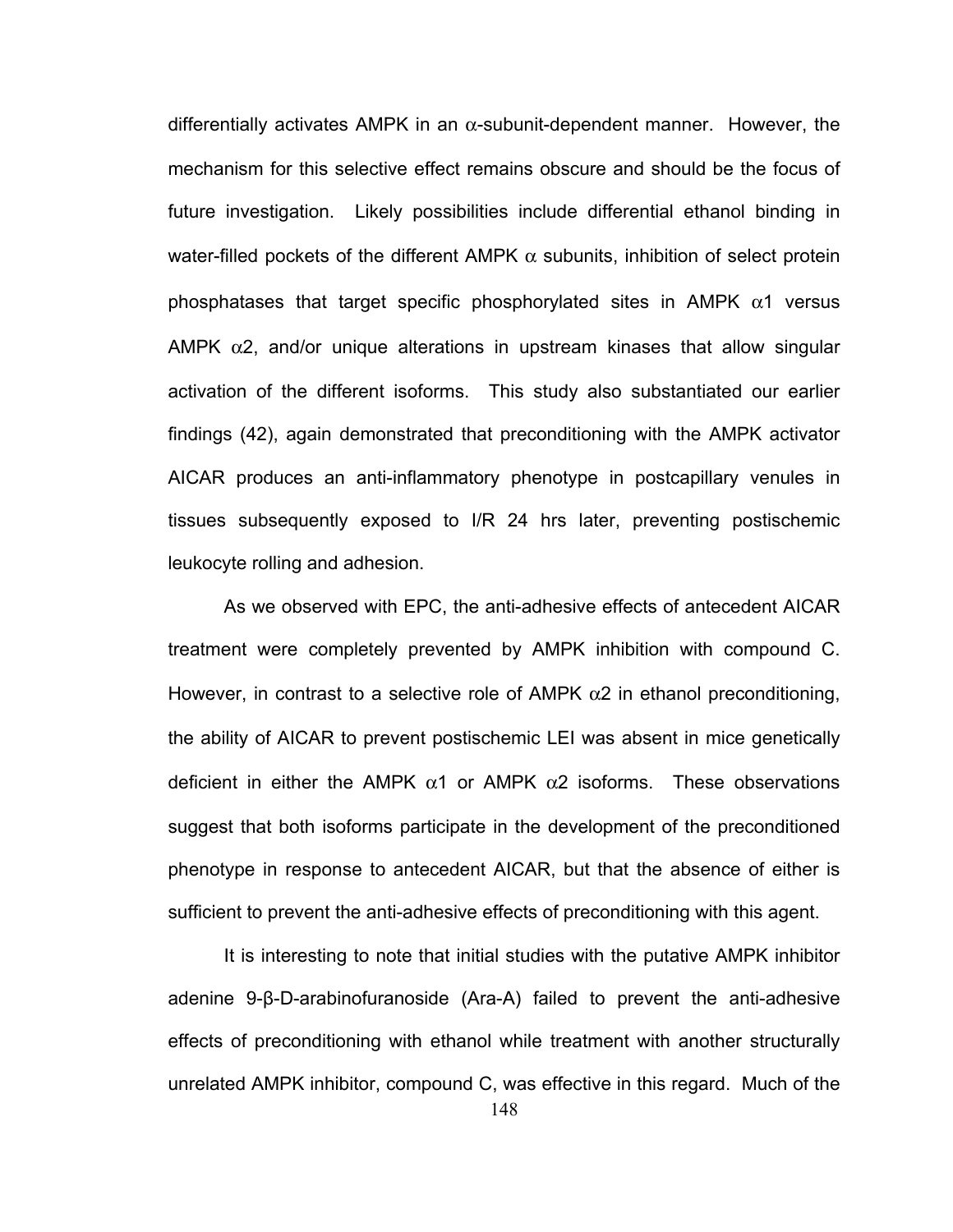previous work regarding the role of AMPK in physiologic processes has relied on data obtained using Ara-A as an inhibitor of the enzyme. Although this agent inhibits AICAR-induced AMPK activity in a variety of tissues (1, 20, 23, 72) it does seem to be more effective at blocking the α1 isoform in response to AICAR or metabolic challenge, but was without effect in contraction-induced AMPK activation of either isoform in skeletal muscle (96). In addition, Ara-A has been shown to be ineffective in inhibiting AMPK activity in vascular tissues (111). Thus, it was not surprising that Ara-A failed to prevent the anti-adhesive effects noted in postcapillary venules after ethanol preconditioning in our model, even at doses 5-10 fold greater than previously used. Interestingly, we also demonstrated that Ara-A fails to prevent AICAR-PC, which supports the notion that this agent may not effectively inhibit AMPK in vascular tissues. In view of our observations with compound C and in AMPK knockout mice, where both EPC and AICAR PC were ineffective in producing an anti-inflammatory phenotype, this conclusion seems likely.

Having established a role for AMPK in EPC, the ability of AICAR-PC to induce a protective phenotype, and the involvement of eNOS in both, our next goal was to better understand the effectors of these protective mechanisms, as little is known about the proteins activated during I/R 24 hrs after exposure to AICAR-PC. The fact that  $mK_{ATP}$  channels have been implicated as important mediators for most forms of preconditioning while treatment with  $K_{ATP}$  channel agonists prevent leukocyte infiltration when administered during reperfusion after prolonged ischemia (13, 89, 90, 137, 142) led us to first evaluate their role as an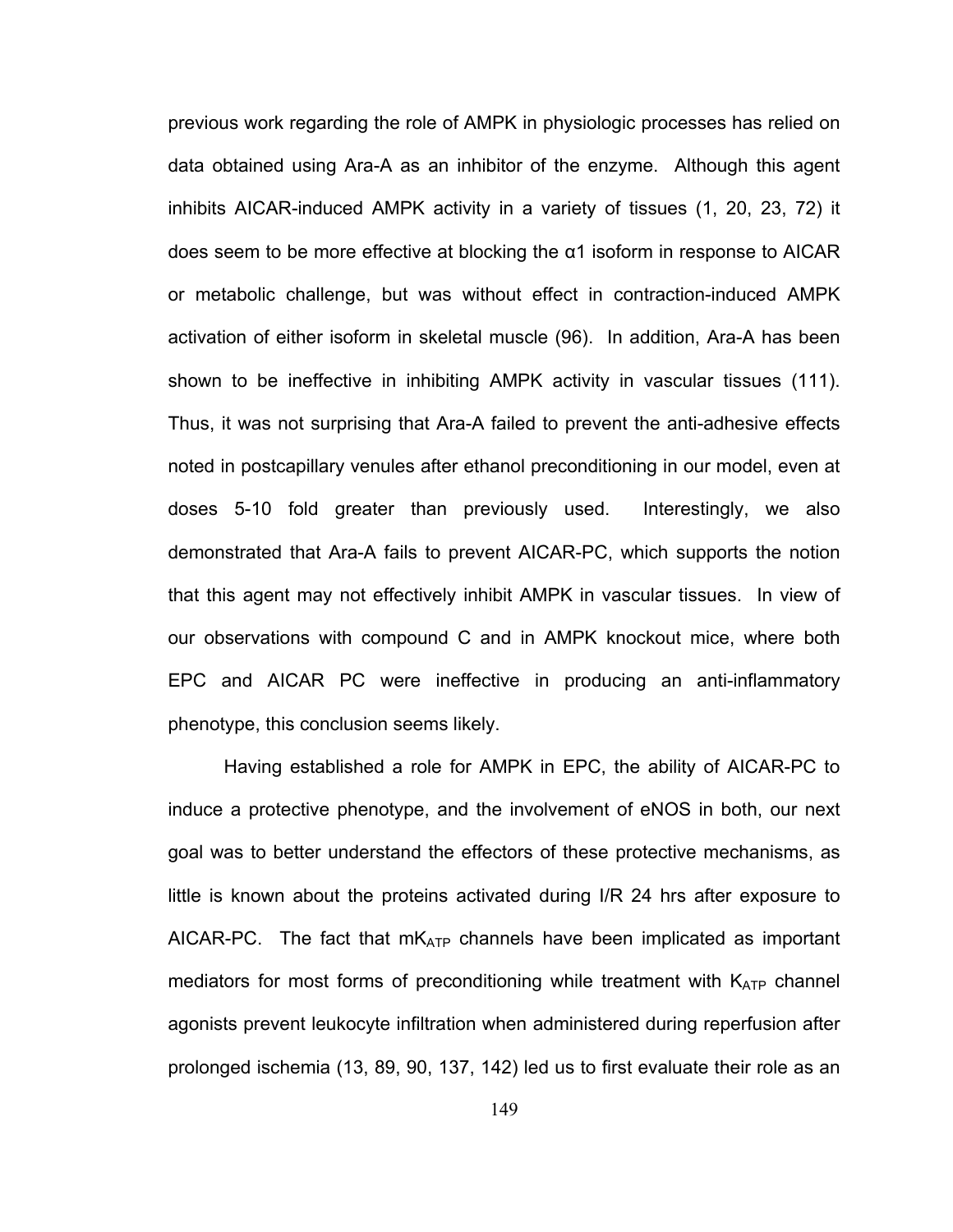effector of AICAR-PC. Administration of the  $mK_{ATP}$  channel inhibitor 5-HD during I/R 24 hr after AICAR-PC effectively abolished the anti-adhesive effects that are induced by this preconditioning stimulus.

Strong evidence exists to support the notion that  $K_{\text{app}}$  channels play a dual role in many forms of preconditioning, with  $sK_{\text{ATP}}$  channels subserving a trigger function in the initiation of a protected state while  $mK_{ATP}$  channels serve as a mediator during I/R 24 hrs later. Specifically, it has been shown that preconditioning the myocardium with short bouts of ischemia has been shown to activate AMPK, an effect that led to activation of surface (sarcolemmal or plasmalemmal)  $K_{ATP}$  (s $K_{ATP}$ ) channels and was blocked with the s $K_{ATP}$  channel blocker HMR-1098 (128). Because of these observations we also evaluated the role of  $K_{ATP}$  channels as instigators for AICAR-PC. Coincident treatment with a variety of  $K_{ATP}$  channel inhibitors together with AICAR failed to prevent postischemic leukocyte adhesion and exerted a statistically insignificant effect on I/R-induced leukocyte rolling. Our results are consistent with the observation that AICAR fails to directly modify  $K_{ATP}$  channel activity at the doses used in our study and inhibits  $K_{ATP}$  channel activity at higher doses (141). Thus, a unique finding of the present study is the apparent lack of involvement of a  $K_{ATP}$  channeldependent triggering mechanism for AICAR-PC.

We have also shown that heme oxygenase (HO) serves as an effector of AICAR-PC for the following reasons. First, heme oxygenase activity is exquisitely sensitive to upregulation by NO donors (80) and NO appears to play an important role in initiating the effects of AICAR-PC (42). Second, NO induces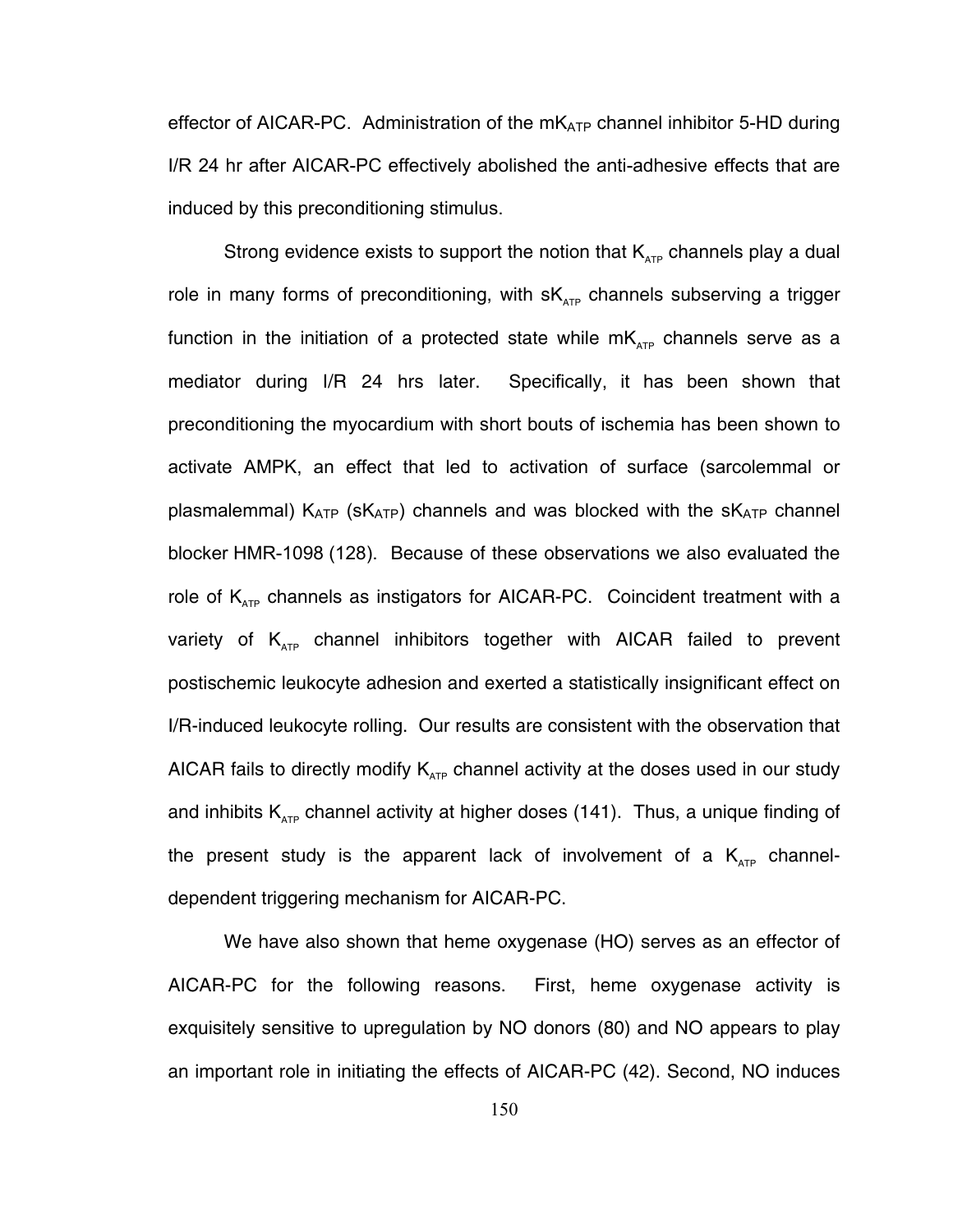the expression HO-1 mRNA by a mechanism that involves transcription factor NFκB (84), which is also inhibited by AMPK (53). Third, cAMP, a downstream signaling molecule that is produced in response to adenosine  $A_2$ -receptor activation, increases HO-1 mRNA, protein, and activity (52), and produces a preconditioned phenotype in the small intestine  $(74)$ . Adenosine A<sub>2</sub> receptor activation is another important trigger for AICAR-PC in the heart (27). Fourth, induction of HO-1 suppresses P-selectin expression and leukocyte adhesion induced by hydrogen peroxide or ischemia/reperfusion in the small intestine (54, 138), inflammatory processes which are also prevented by AICAR-PC. Fifth, HO-1-derived CO also inhibits the expression of proinflammatory cytokines, as does AMPK activation (44, 126). Sixth, hemin-induced HO-1 expression exerts infarct-sparing effects in the setting of myocardial I/R (50) while the protective effects of IPC against I/R could be inhibited by pharmacologic inhibition of HO-1 with zinc protoporphyrin (ZnPP) or siRNA (61). Finally, and perhaps most importantly, the reaction products of HO-1-catalyzed heme degradation exert powerful anti-adhesive and antioxidant effects (87, 126, 134).

Moreover, HO-1 activity appears to be particularly rich in postcapillary venules of the small intestine (54). In light of these considerations, we sought to determine if treatment with SnPP, an HO inhibitor, would prevent AICAR-PC, which it did. Importantly, administration of Cu-PP, which demonstrates no inhibitory activity towards heme oxygenase, failed to prevent the antiinflammatory actions of antecedent AICAR. This latter result indicates that the non-specific effects due the protophorphyrin moiety do not account for the ability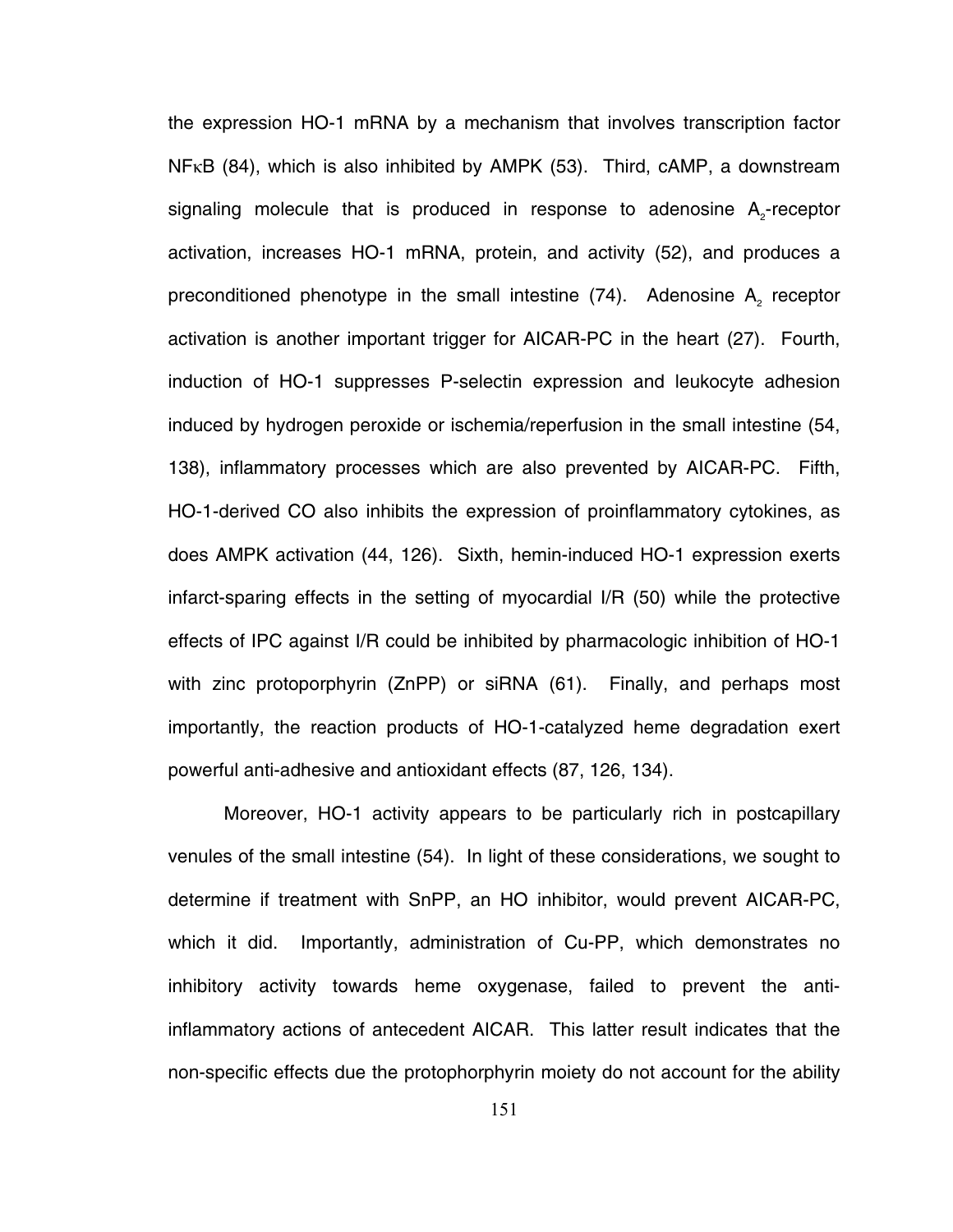of SnPP to prevent AICAR-PC. Finally, treatment with hemin, an agent known to induce the expression of HO-1, mimicked the anti-adhesive actions of antecedent AICAR and prevented postischemic leukocyte rolling and adhesion. Though our studies do not definitively demonstrate which heme oxygenase isoform is involved in AICAR-PC or which cells are preconditioned, it is likely that induced expression of HO-1 in endothelial cells plays a major role. Such observations provide reasonably strong support for the notion that HO serves as an effector of AICAR-PC, but potential concerns regarding specificity of pharmacologic inhibitor studies point to the need to repeat this work in HO knockout mice and to provide biochemical evidence for HO activation and/or increased expression. Such approaches will provide important insights regarding the HO isoform involved in AICAR-PC. In this regard HO-1 is a likely candidate. The proposed future studies would provide additional credence to our data showing that HO is essential to AICAR-PC to reduce LEI in postischemic venules of the murine small intestine.

Although the precise mechanism of AMPK activation by EPC is unclear, there is evidence to support a role for ROS production as a result of the effects of ethanol on oxidative respiration in mitochondria as well as direct effects of ethanol reactivity. Ethanol has been shown to dose-dependently increase plasma malondialdehyde (MDA) and protein carbonyl levels and decrease NO, the ratio of reduced:oxidized glutathione (GSG/GSSG) and the activity of the following antioxidant enzymes: Cu/Zn-SOD, Mn-SOD, catalase, and glutathione peroxidase (59). It has been suggested that ethanol's effect on membrane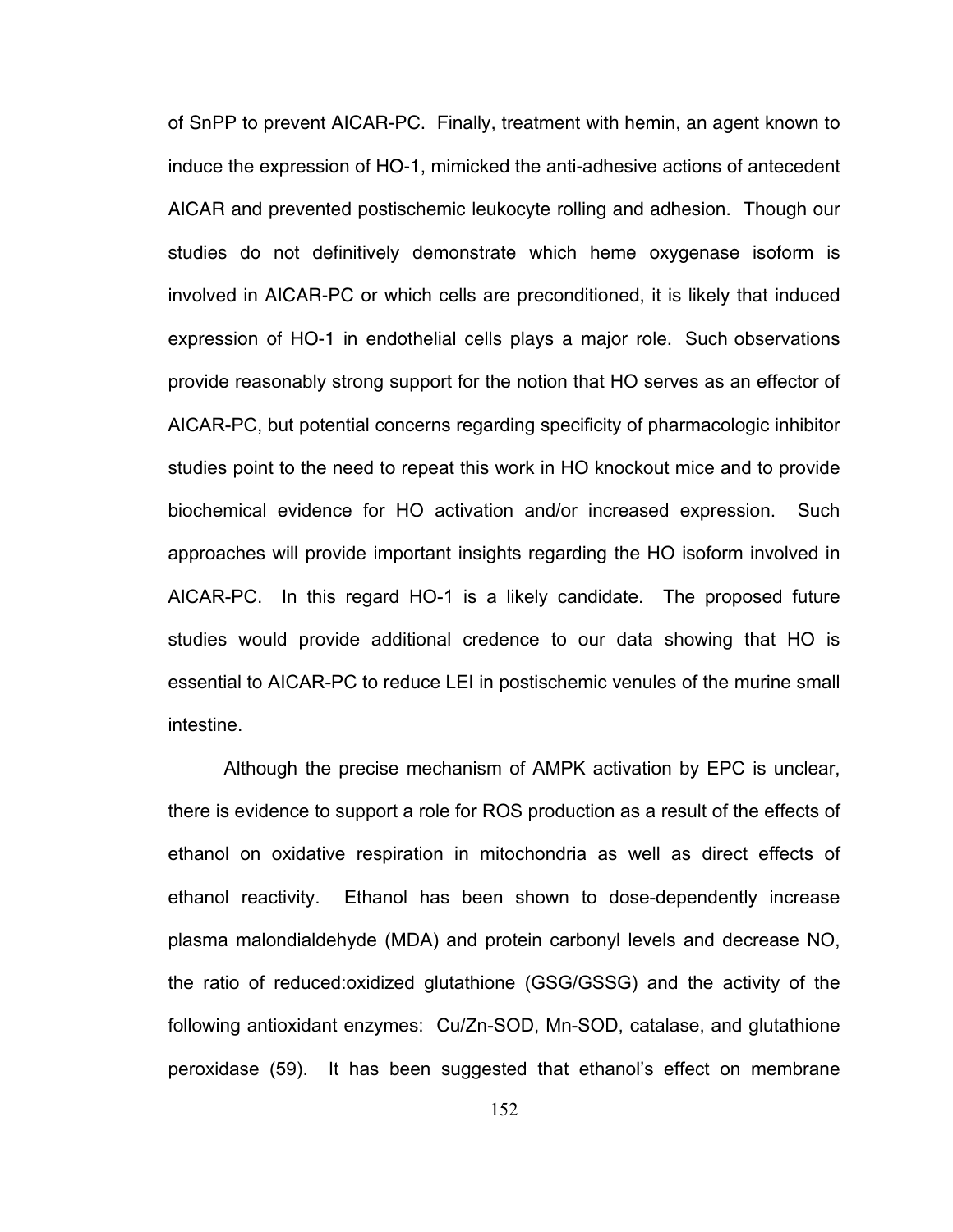fluidity may facilitate or impair enzyme activities, co-localization of co-factors, or interactions among signaling elements. In addition, recent work suggests that ethanol can bind to water-filled pockets in receptors and perhaps other proteins and produce conformational changes that alter their activities (66). As an example, ethanol has also been shown to increase extracellular adenosine levels by inhibiting the nucleoside transporter in plasma membranes. This limits adenosine reuptake and allows this nucleoside to reach concentrations to effectively activate adenosine  $A_2$  receptors and induce preconditioning. There may be a calcium-dependent effect, whereby ethanol administration increases intracellular  $Ca^{2+}$  or some other stress-sensing mechanism that could in turn activate the upstream kinase LKB1 to activate AMPK. For these reasons, future work with LKB1 and CaMKK deficient mice would provide further insight into the role of these upstream kinases in EPC and AICAR-PC, and show if one or both are necessary to fully activate AMPK in addition to its activation via an increase in intercellular AMP concentration.

The studies presented here provide independent support for a role of these initiators, mediators, and effectors in preconditioning with ethanol and AICAR. Thus AMPK is involved in EPC, and can serve as a sufficient initiator of preconditioning that requires eNOS,  $K_{ATP}$  channels, and HO as illustrated in Figure 12. However, it remains unclear how these triggers, downstream mediators, and effector molecules are linked as a signaling cascade to produce EPC, which will be the next step in examining the mechanisms of EPC and AICAR-PC. This will be done with biochemical assays to validate the temporal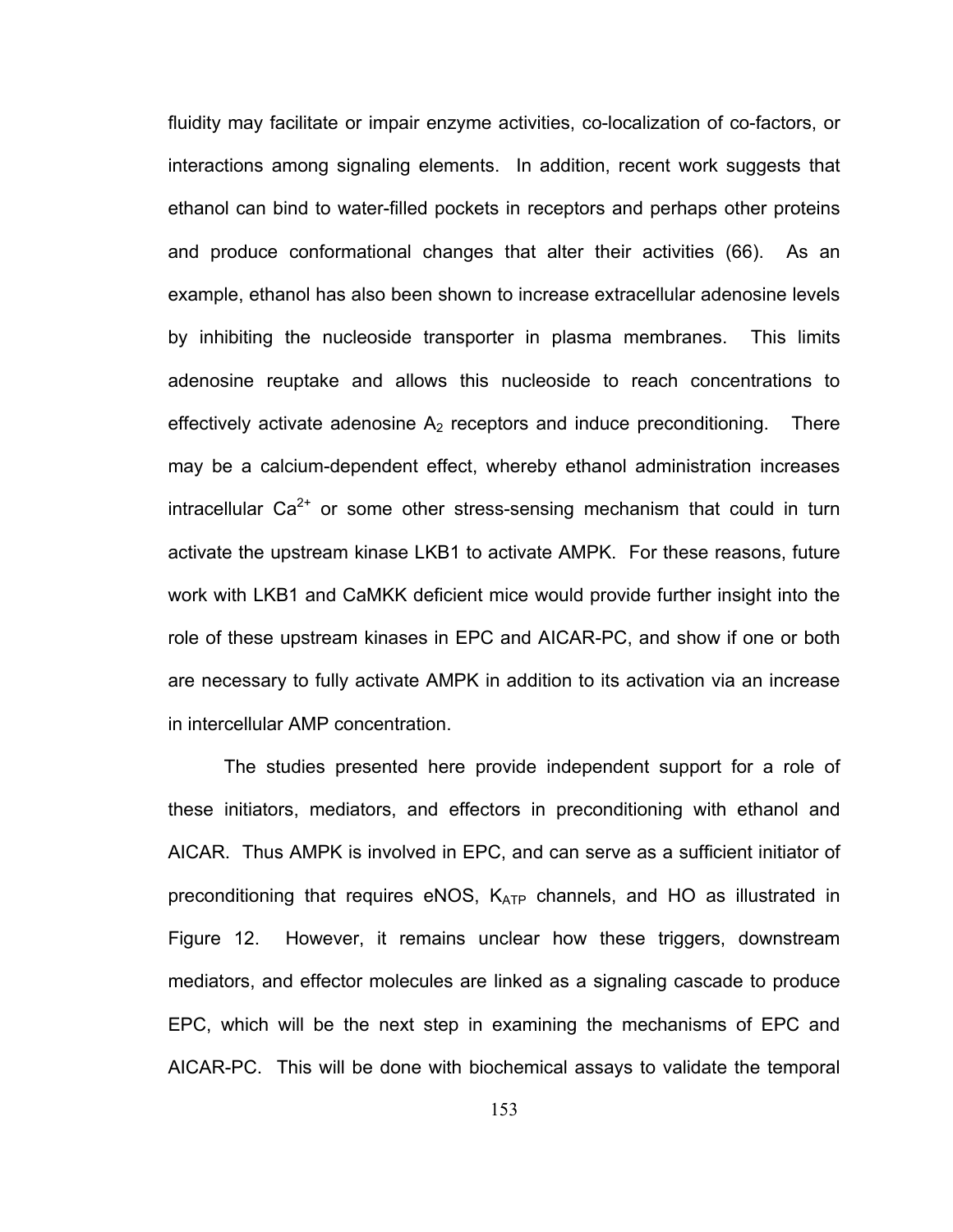relationships of these mediators, as well as to confirm that the pharmacologic agents are having direct effects on their targets via immunoblot verification of phosphorylation, and the role that specific isoforms of these proteins play in the signaling pathways.

It is also essential to see which tissue or cell type is being preconditioned in these experiments. This could be determined with chimeric mice that have not been preconditioned, but have received leukocytes isolated from preconditioned mice to see if leukocytes are the preconditioned cells. And vice versa, preconditioned mice could receive a transfusion to remove leukocytes present during preconditioning, and replace them with naïve leukocytes that have not been exposed to the preconditioning stimulus. These experiments could be conducted in wild-type control and genetically deficient mice to determine if specific proteins in the leukocytes and endothelium/vascular smooth muscle cells are involved in the development of the preconditioned phenotype. This would be especially useful in mice lacking specific adhesion molecules to determine if one or several are involved in the disparate effects of AICAR-PC on LR and LA. In vitro work would also provide a means for isolating the cell type and mediators required for EPC and AICAR-PC, though several drawbacks exist to this approach. In vitro, leukocytes do not adhere to endothelial monolayers at physiologically relevant flow rates. There is also cause for concern with dedifferentiation of cultured cells, particularly if flow is absent during culture. Nonetheless, it is clear from the present results that AMPK is a valid target for pharmacologic preconditioning to protect against I/R therapeutically.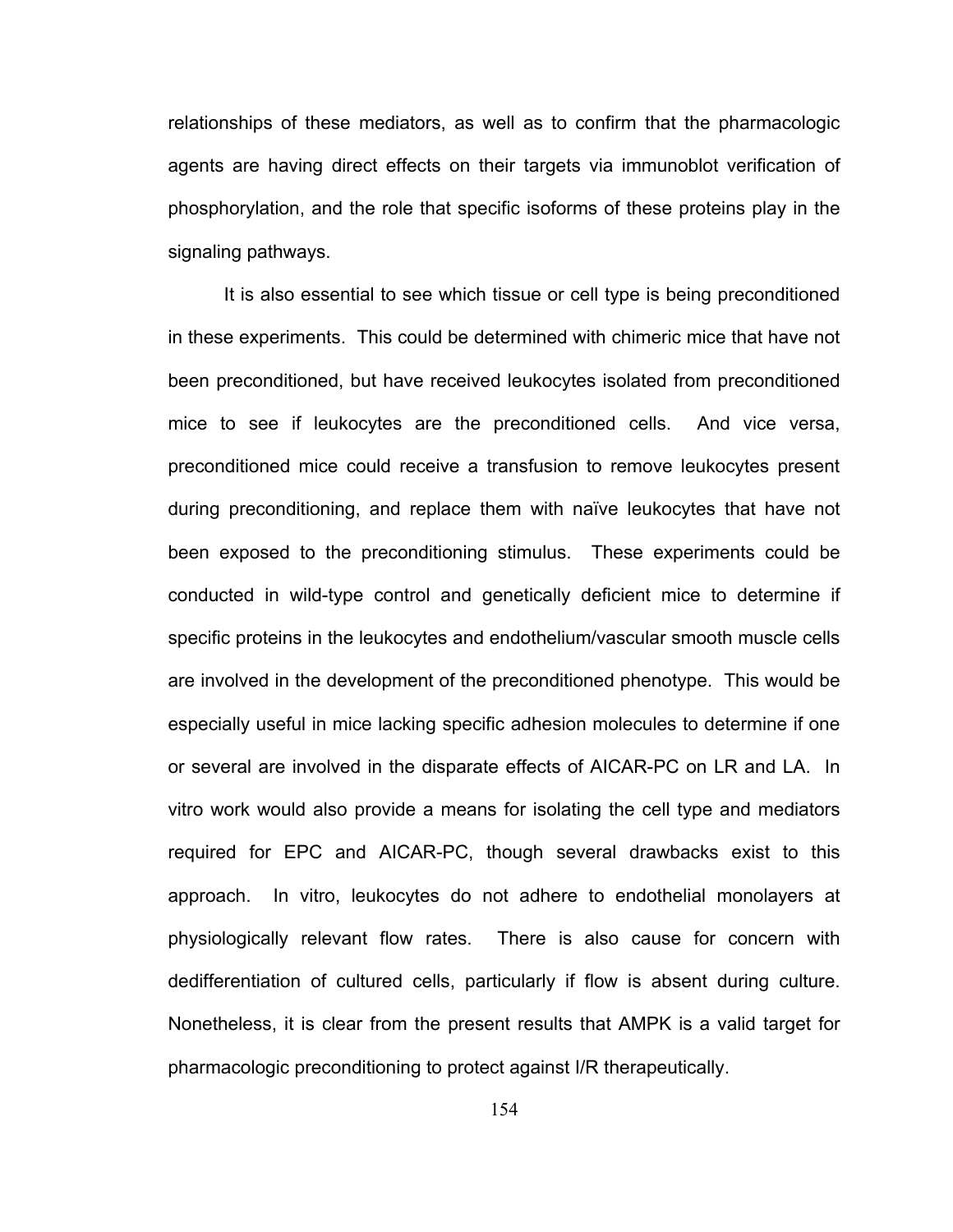This is especially relevant in light of the demonstration that the glucose lowering agent metformin activates AMPK and prevents the signalling of inflammatory cytokines through nuclear factor kappa B and tumor necrosis factor α (53). That study also demonstrated that adhesion molecule expression was reduced by metformin or AICAR administration, a protective effect that was abrogated by the addition of a siRNA directed towards AMPK α1. These activities have been attributed to eNOS by others (10, 148). There is also evidence that AMPK can be activated by statins such as atorvastatin, which may explain the pleiotropic effects of these drugs (130). This last report is not surprising as 3-hydroxy-3-methylglutaryl-coenzyme A reductase (HMGR) was one of the first enzymes shown to be phosphorylated and inhibited by AMPK activity (18). These results are intriguing in light of the recent observation by Fisslthaler et al. (37) that fluid shear stress activates AMPK and NO production which modulate HMGR expression and activity.

The data presented within this dissertation clearly supports the hypotheses proposed in the introduction. AMPK was shown to be required for EPC, and additionally direct pharmacologic activation of AMPK with AICAR was shown to be a sufficient preconditioning stimuli. From this several downstream mediators of AICAR-PC have been identified. NO was shown to be essential in triggering the protective effect against LR on Day 1, though the effect was absent against LA. Similar results were provided by experiments in mice lacking eNOS, suggesting this effect is mediated by this specific NOS isoform. Although KATP channels were not shown to be significantly involved in triggering the protective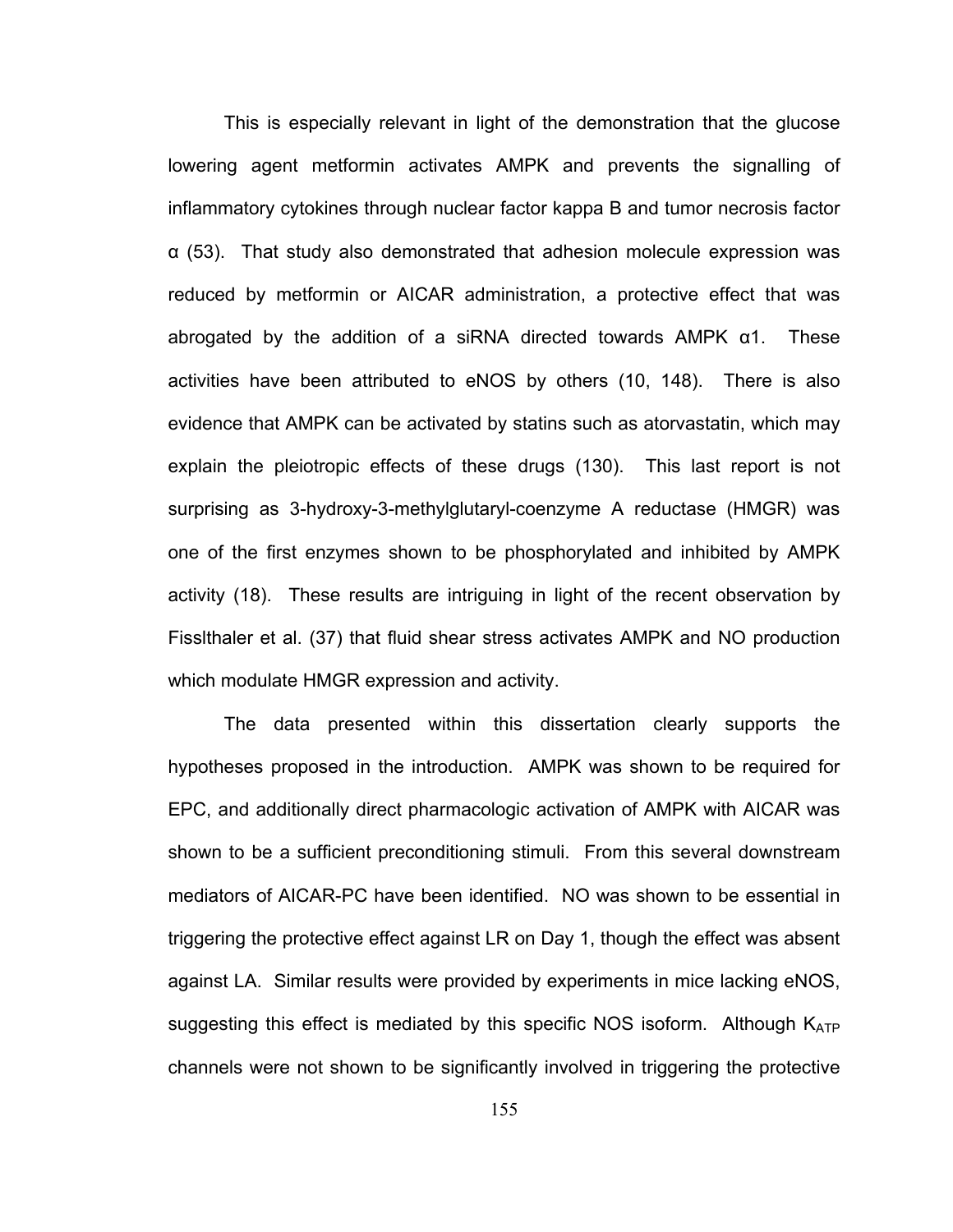effect on Day 1, they did play a role. More apparent was the role of mKATP channels in mediating the protective effect on Day 2. HO is clearly a downstream effector as well, and it is likely that HO-1 is the isoform involved in this protective effect.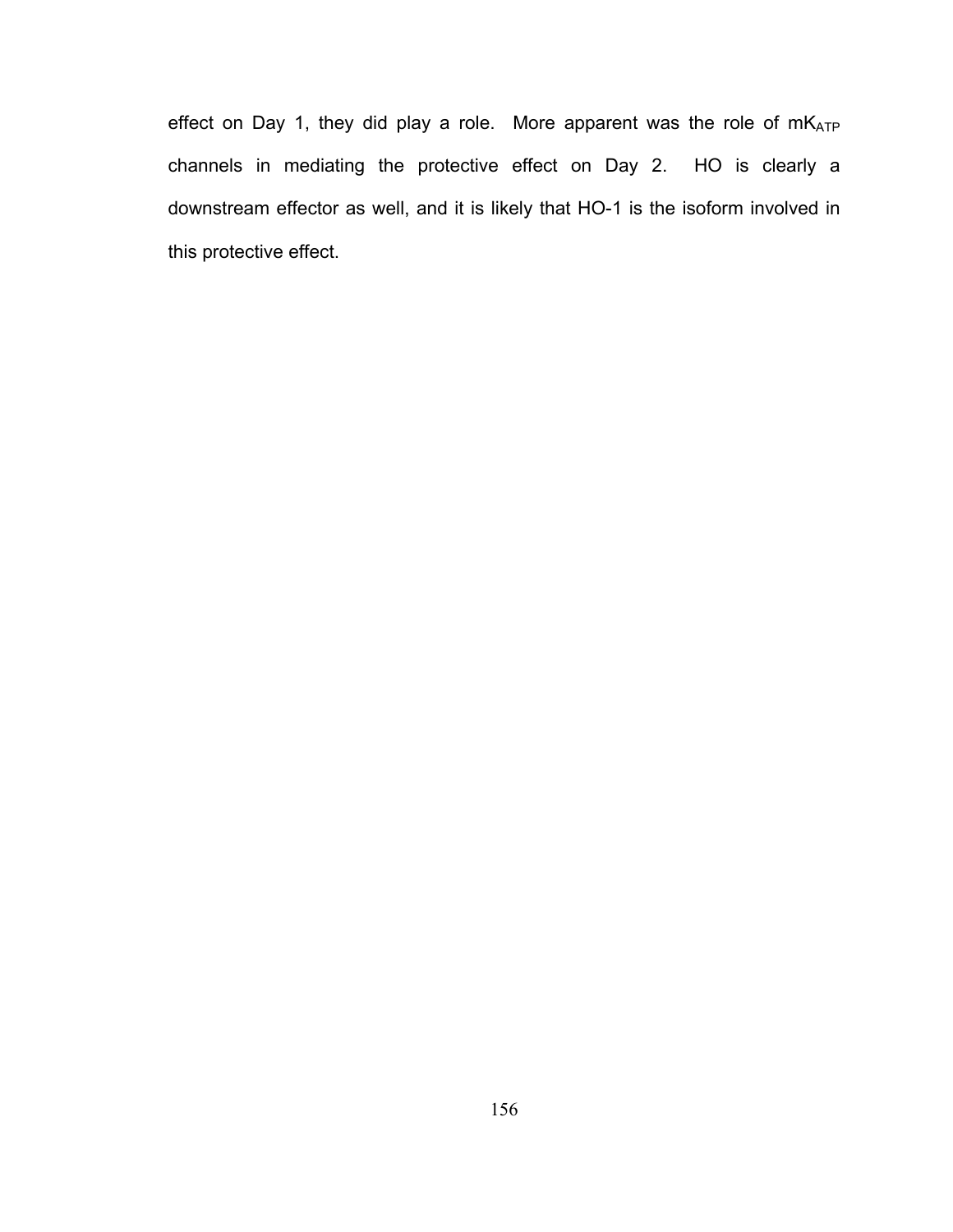

Figure 12. Proven mechanisms of EPC and AICAR-PC as demonstrated by the results of the previously discussed experiments. Though the causal relationship between some of these events is yet to be explicitly shown, the temporal relationship between events on Day 1 and Day 2 are clear.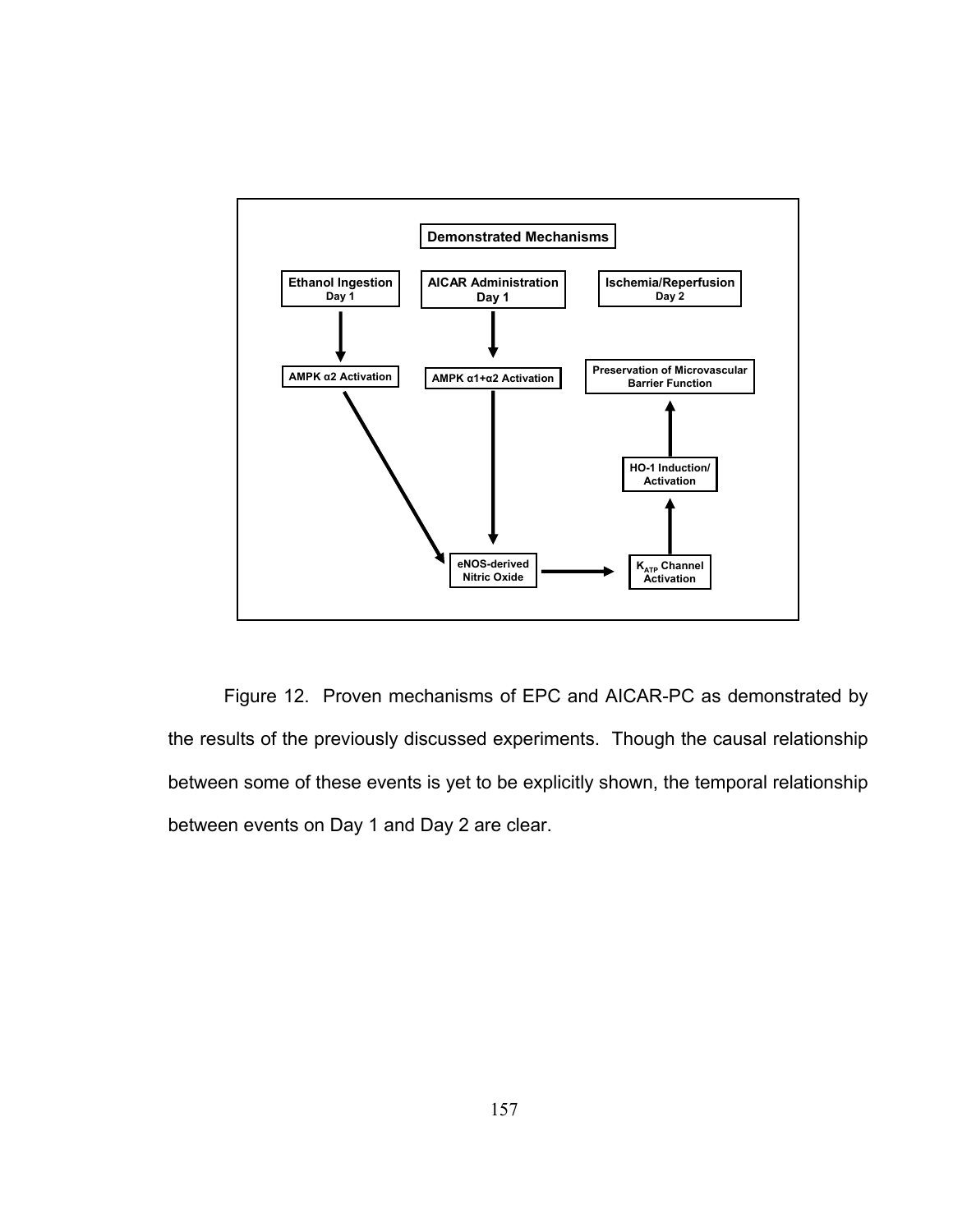## **REFERENCES**

1. **An D, Pulinilkunnil T, Qi D, Ghosh S, Abrahani A, and Rodrigues B**. The metabolic "switch" AMPK regulates cardiac heparin-releasable lipoprotein lipase. *Am J Physiol Endocrinol Metab* 288: E246-253, 2005.

2. **Armstrong S, and Ganote CE**. Adenosine receptor specificity in preconditioning of isolated rabbit cardiomyocytes: evidence of A3 receptor involvement. *Cardiovascular research* 28: 1049-1056, 1994.

3. **Aschenbach WG, Sakamoto K, and Goodyear LJ**. 5' adenosine monophosphate-activated protein kinase, metabolism and exercise. *Sports Med*  34: 91-103, 2004.

4. **Baxter GF**. Ischaemic preconditioning of myocardium. *Annals of medicine*  29: 345-352, 1997.

5. **Baxter GF**. Role of adenosine in delayed preconditioning of myocardium. *Cardiovascular research* 55: 483-494, 2002.

6. **Belleville J**. The French paradox: possible involvement of ethanol in the protective effect against cardiovascular diseases. *Nutrition (Burbank, Los Angeles County, Calif* 18: 173-177, 2002.

7. **Beresewicz A, Maczewski M, and Duda M**. Effect of classic preconditioning and diazoxide on endothelial function and O2- and NO generation in the post-ischemic guinea-pig heart. *Cardiovascular research* 63: 118-129, 2004.

8. **Berkowitz DE, White R, Li D, Minhas KM, Cernetich A, Kim S, Burke S, Shoukas AA, Nyhan D, Champion HC, and Hare JM**. Arginase reciprocally regulates nitric oxide synthase activity and contributes to endothelial dysfunction in aging blood vessels. *Circulation* 108: 2000-2006, 2003.

9. **Bernardo NL, D'Angelo M, Okubo S, Joy A, and Kukreja RC**. Delayed ischemic preconditioning is mediated by opening of ATP-sensitive potassium channels in the rabbit heart. *The American journal of physiology* 276: H1323- 1330, 1999.

10. **Blais V, and Rivest S**. Inhibitory action of nitric oxide on circulating tumor necrosis factor-induced NF-kappaB activity and COX-2 transcription in the endothelium of the brain capillaries. *Journal of neuropathology and experimental neurology* 60: 893-905, 2001.

11. **Bolli R**. The early and late phases of preconditioning against myocardial stunning and the essential role of oxyradicals in the late phase: an overview. *Basic research in cardiology* 91: 57-63, 1996.

12. **Bolli R**. The late phase of preconditioning. *Circ Res* 87: 972-983, 2000.

13. **Broadhead MW, Kharbanda RK, Peters MJ, and MacAllister RJ**. KATP channel activation induces ischemic preconditioning of the endothelium in humans in vivo. *Circulation* 110: 2077-2082, 2004.

14. **Bullough DA, Magill MJ, Firestein GS, and Mullane KM**. Adenosine activates A2 receptors to inhibit neutrophil adhesion and injury to isolated cardiac myocytes. *J Immunol* 155: 2579-2586, 1995.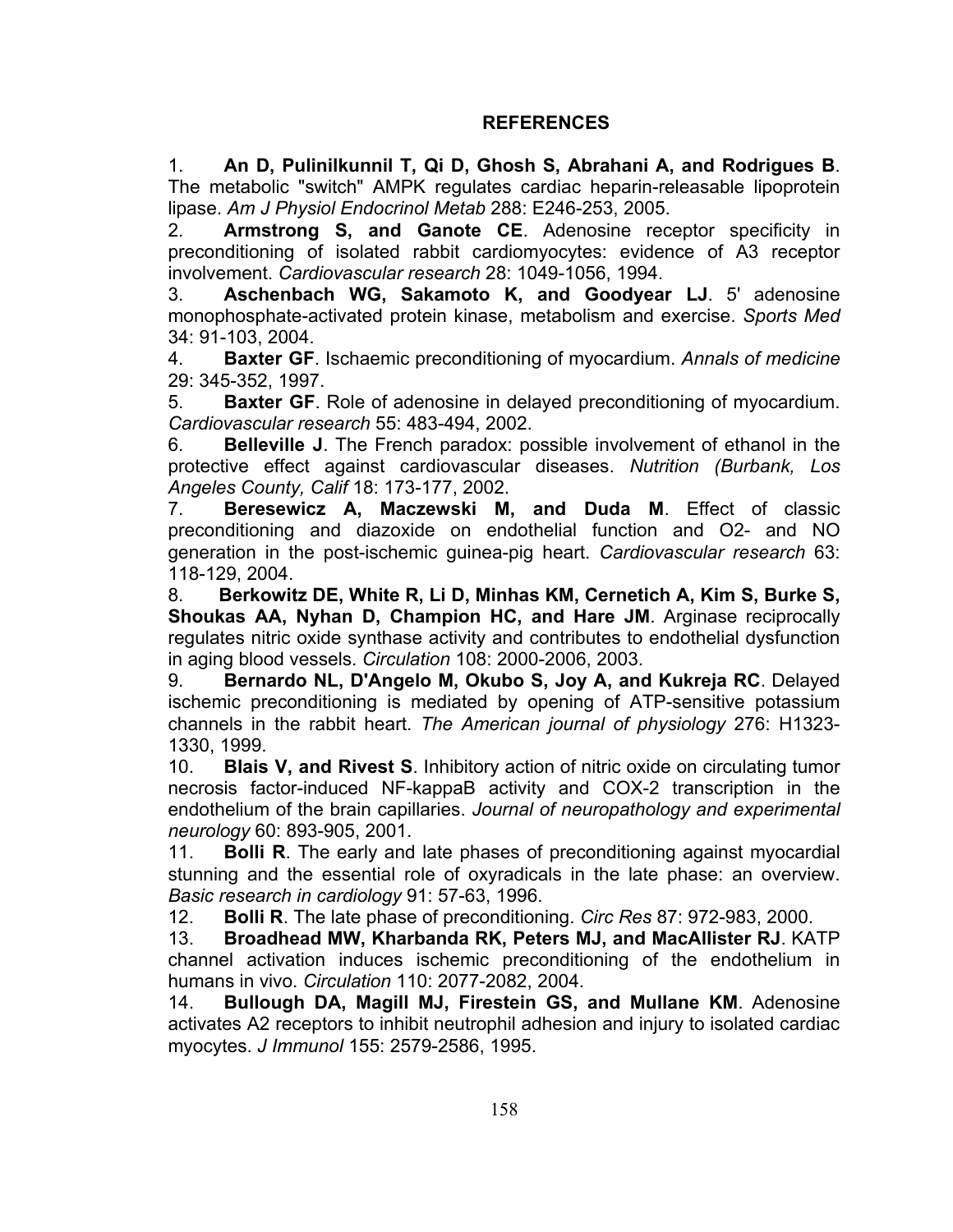15. **Burckhartt B, Yang XM, Tsuchida A, Mullane KM, Downey JM, and Cohen MV**. Acadesine extends the window of protection afforded by ischaemic preconditioning in conscious rabbits. *Cardiovasc Res* 29: 653-657, 1995.

16. **Carden DL, and Granger DN**. Pathophysiology of ischaemia-reperfusion injury. *The Journal of pathology* 190: 255-266, 2000.

17. **Carling D**. AMP-activated protein kinase: balancing the scales. *Biochimie*  87: 87-91, 2005.

18. **Carling D, Aguan K, Woods A, Verhoeven AJ, Beri RK, Brennan CH, Sidebottom C, Davison MD, and Scott J**. Mammalian AMP-activated protein kinase is homologous to yeast and plant protein kinases involved in the regulation of carbon metabolism. *The Journal of biological chemistry* 269: 11442- 11448, 1994.

19. **Carmichael FJ, Saldivia V, Varghese GA, Israel Y, and Orrego H**. Ethanol-induced increase in portal blood flow: role of acetate and A1- and A2 adenosine receptors. *The American journal of physiology* 255: G417-423, 1988.

20. **Carrasco-Chaumel E, Rosello-Catafau J, Bartrons R, Franco-Gou R, Xaus C, Casillas A, Gelpi E, Rodes J, and Peralta C**. Adenosine monophosphate-activated protein kinase and nitric oxide in rat steatotic liver transplantation. *J Hepatol* 43: 997-1006, 2005.

21. **Chan AY, and Dyck JR**. Activation of AMP-activated protein kinase (AMPK) inhibits protein synthesis: a potential strategy to prevent the development of cardiac hypertrophy. *Can J Physiol Pharmacol* 83: 24-28, 2005.

22. **Chen CH, Gray MO, and Mochly-Rosen D**. Cardioprotection from ischemia by a brief exposure to physiological levels of ethanol: role of epsilon protein kinase C. *Proceedings of the National Academy of Sciences of the United States of America* 96: 12784-12789, 1999.

23. **Chen J, Hudson E, Chi MM, Chang AS, Moley KH, Hardie DG, and Downs SM**. AMPK regulation of mouse oocyte meiotic resumption in vitro. *Developmental biology* 291: 227-238, 2006.

24. **Chen ZP, Mitchelhill KI, Michell BJ, Stapleton D, Rodriguez-Crespo I, Witters LA, Power DA, Ortiz de Montellano PR, and Kemp BE**. AMP-activated protein kinase phosphorylation of endothelial NO synthase. *FEBS Lett* 443: 285- 289, 1999.

25. **Constant J**. Alcohol, ischemic heart disease, and the French paradox. *Clinical cardiology* 20: 420-424, 1997.

26. **Criqui MH, and Ringel BL**. Does diet or alcohol explain the French paradox? *Lancet* 344: 1719-1723, 1994.

27. **Cronstein BN, Naime D, and Ostad E**. The antiinflammatory mechanism of methotrexate. Increased adenosine release at inflamed sites diminishes leukocyte accumulation in an in vivo model of inflammation. *The Journal of clinical investigation* 92: 2675-2682, 1993.

28. **Das DK, Sato M, Ray PS, Maulik G, Engelman RM, Bertelli AA, and Bertelli A**. Cardioprotection of red wine: role of polyphenolic antioxidants. *Drugs under experimental and clinical research* 25: 115-120, 1999.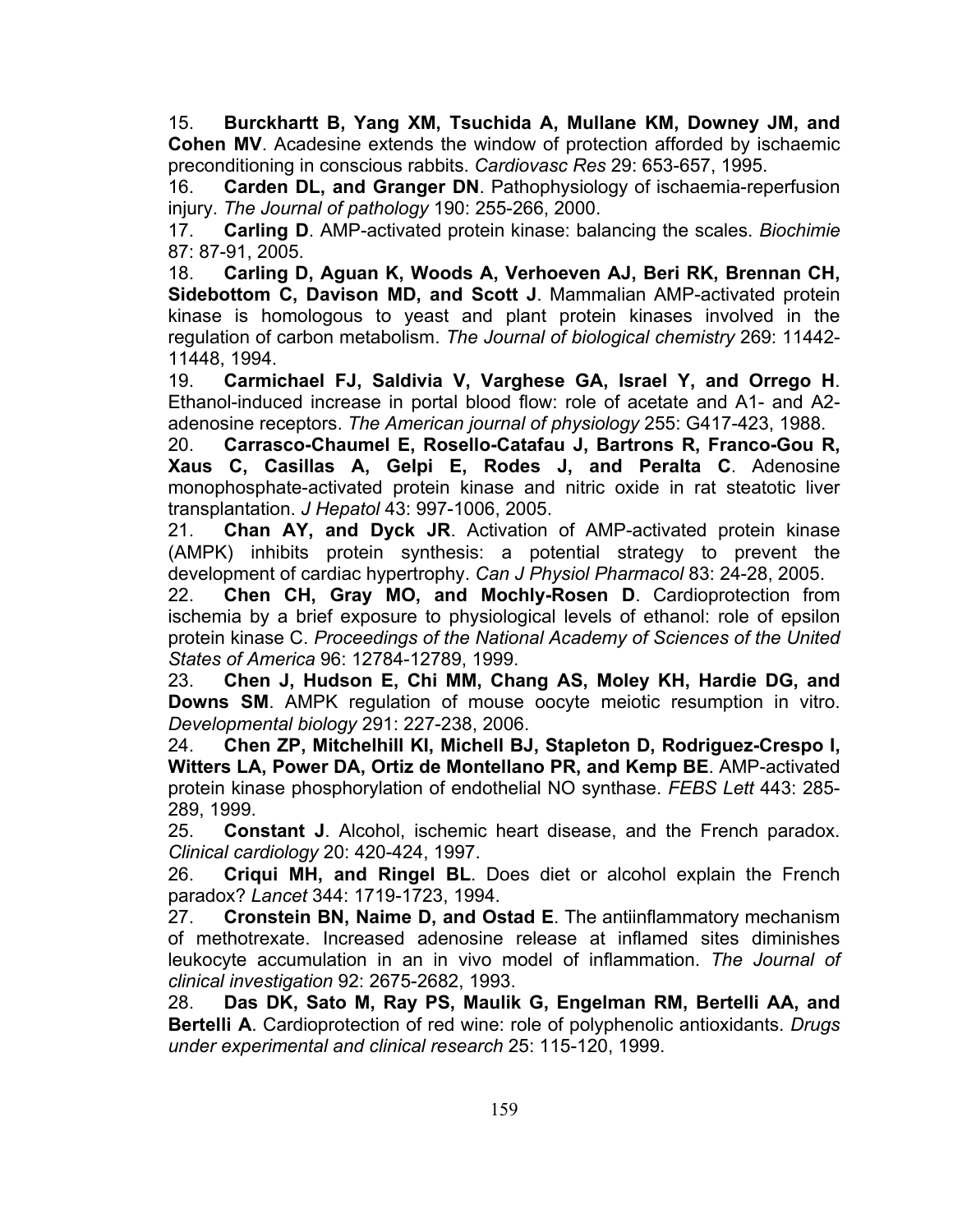29. **Daugherty A, Dunn JL, Rateri DL, and Heinecke JW**. Myeloperoxidase, a catalyst for lipoprotein oxidation, is expressed in human atherosclerotic lesions. *The Journal of clinical investigation* 94: 437-444, 1994.

30. **Davies SP, Helps NR, Cohen PT, and Hardie DG**. 5'-AMP inhibits dephosphorylation, as well as promoting phosphorylation, of the AMP-activated protein kinase. Studies using bacterially expressed human protein phosphatase-2C alpha and native bovine protein phosphatase-2AC. *FEBS Lett* 377: 421-425, 1995.

31. **Davis BJ, Xie Z, Viollet B, and Zou MH**. Activation of the AMP-activated kinase by antidiabetes drug metformin stimulates nitric oxide synthesis in vivo by promoting the association of heat shock protein 90 and endothelial nitric oxide synthase. *Diabetes* 55: 496-505, 2006.

32. **Dayton C, Yamaguchi T, Kamada K, Carter P, and Korthuis RJ**. Antecedent ethanol ingestion prevents postischemic leukocyte adhesion and Pselectin expression by a protein kinase C-dependent mechanism. *Dig Dis Sci* 50: 684-690, 2005.

33. **Dayton C, Yamaguchi T, Kamada K, Carter P, and Korthuis RJ**. Antecedent ethanol ingestion prevents postischemic P-selectin expression in murine small intestine. *Microcirculation* 11: 709-718, 2004.

34. **Drechsler Y, Dolganiuc A, Norkina O, Romics L, Li W, Kodys K, Bach FH, Mandrekar P, and Szabo G**. Heme oxygenase-1 mediates the antiinflammatory effects of acute alcohol on IL-10 induction involving p38 MAPK activation in monocytes. *J Immunol* 177: 2592-2600, 2006.

35. **Dreyer WJ, Michael LH, West MS, Smith CW, Rothlein R, Rossen RD, Anderson DC, and Entman ML**. Neutrophil accumulation in ischemic canine myocardium. Insights into time course, distribution, and mechanism of localization during early reperfusion. *Circulation* 84: 400-411, 1991.

36. **Engler RL, Dahlgren MD, Morris DD, Peterson MA, and Schmid-Schonbein GW**. Role of leukocytes in response to acute myocardial ischemia and reflow in dogs. *The American journal of physiology* 251: H314-323, 1986.

37. **Fisslthaler B, Fleming I, Keseru B, Walsh K, and Busse R**. Fluid shear stress and NO decrease the activity of the hydroxy-methylglutaryl coenzyme A reductase in endothelial cells via the AMP-activated protein kinase and FoxO1. *Circulation research* 100: e12-21, 2007.

38. **Fitzpatrick CM, Shi Y, Hutchins WC, Su J, Gross GJ, Ostadal B, Tweddell JS, and Baker JE**. Cardioprotection in chronically hypoxic rabbits persists on exposure to normoxia: role of NOS and KATP channels. *Am J Physiol Heart Circ Physiol* 288: H62-68, 2005.

39. **Fondevila C, Shen XD, Tsuchiyashi S, Yamashita K, Csizmadia E, Lassman C, Busuttil RW, Kupiec-Weglinski JW, and Bach FH**. Biliverdin therapy protects rat livers from ischemia and reperfusion injury. *Hepatology (Baltimore, Md* 40: 1333-1341, 2004.

40. **Fryer LG, Parbu-Patel A, and Carling D**. The Anti-diabetic drugs rosiglitazone and metformin stimulate AMP-activated protein kinase through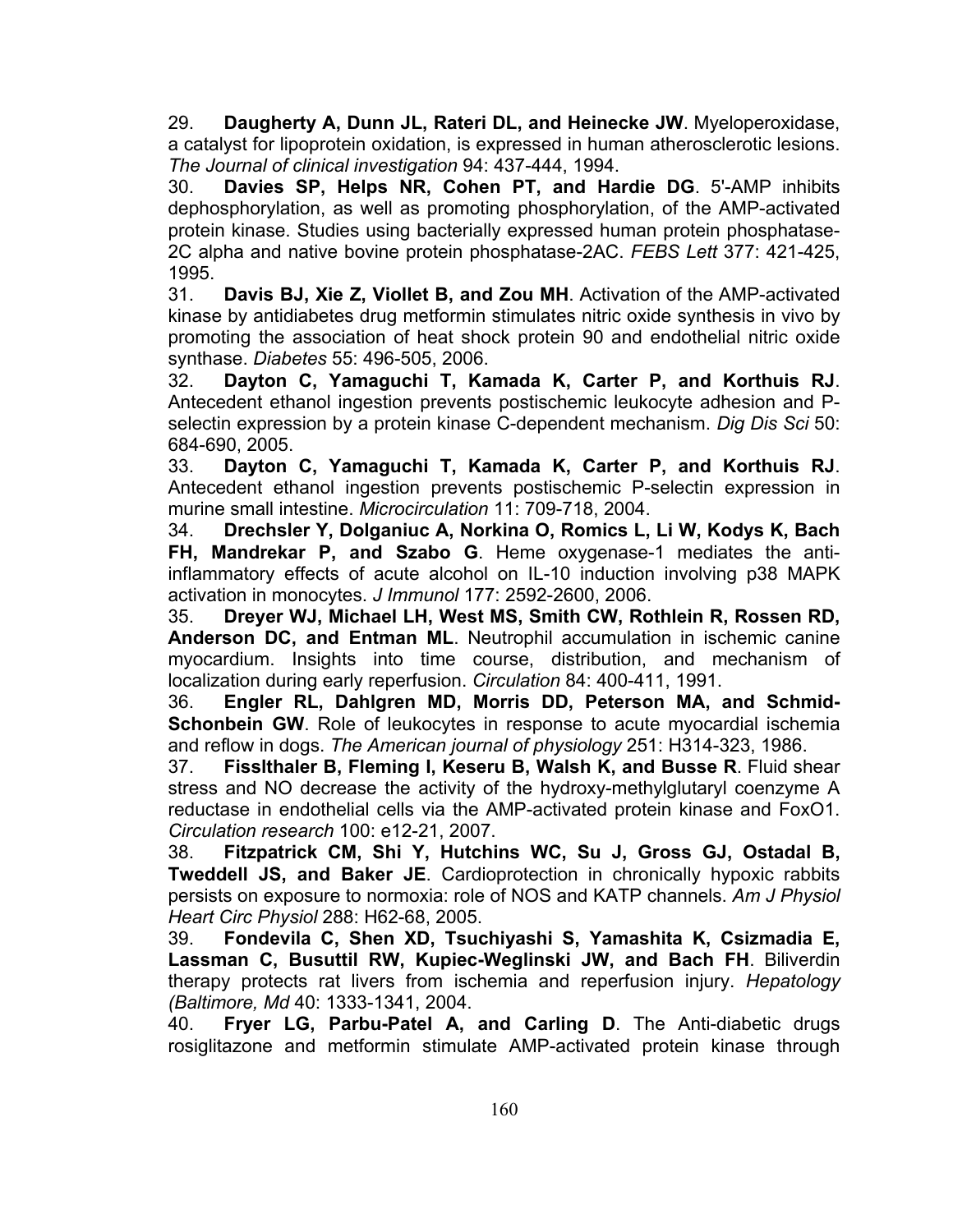distinct signaling pathways. *The Journal of biological chemistry* 277: 25226- 25232, 2002.

41. **Fuchs CS, Stampfer MJ, Colditz GA, Giovannucci EL, Manson JE, Kawachi I, Hunter DJ, Hankinson SE, Hennekens CH, and Rosner B**. Alcohol consumption and mortality among women. *The New England journal of medicine*  332: 1245-1250, 1995.

42. **Gaskin FS, Kamada K, Yusof M, and Korthuis RJ**. 5'-AMP-activated protein kinase activation prevents postischemic leukocyte-endothelial cell adhesive interactions. *Am J Physiol Heart Circ Physiol* 292: H326-332, 2007.

43. **Gaskin FS, Kamada K, Yusof M, Rubin LJ, and Korthuis RJ**. Ethanol preconditioning is dependent on the activation of 5'-AMP-activated protein kinase. In: *Experimental Biology*. Washington, D.C.: The FASEB Journal, 2007.

44. **Giri S, Nath N, Smith B, Viollet B, Singh AK, and Singh I**. 5 aminoimidazole-4-carboxamide-1-beta-4-ribofuranoside inhibits proinflammatory response in glial cells: a possible role of AMP-activated protein kinase. *J Neurosci* 24: 479-487, 2004.

45. **Granger DN, and Korthuis RJ**. Physiologic mechanisms of postischemic tissue injury. *Annual review of physiology* 57: 311-332, 1995.

46. **Gross ER, Nithipatikom K, Hsu AK, Peart JN, Falck JR, Campbell WB, and Gross GJ**. Cytochrome P450 omega-hydroxylase inhibition reduces infarct size during reperfusion via the sarcolemmal KATP channel. *J Mol Cell Cardiol*  37: 1245-1249, 2004.

47. **Gross GJ, and Auchampach JA**. Reperfusion injury: does it exist? *Journal of molecular and cellular cardiology* 42: 12-18, 2007.

48. **Gruber H, Hoffer M, McAllister D, Laikind P, Lane T, Schmid-Schoenbein G, and Engler R**. Increased adenosine concentration in blood from ischemic myocardium by AICA riboside. Effects on flow, granulocytes, and injury. *Circulation* 80: 1400-1411, 1989.

49. **Hallows KR, Raghuram V, Kemp BE, Witters LA, and Foskett JK**. Inhibition of cystic fibrosis transmembrane conductance regulator by novel interaction with the metabolic sensor AMP-activated protein kinase. *J Clin Invest*  105: 1711-1721, 2000.

50. **Hangaishi M, Ishizaka N, Aizawa T, Kurihara Y, Taguchi J, Nagai R, Kimura S, and Ohno M**. Induction of heme oxygenase-1 can act protectively against cardiac ischemia/reperfusion in vivo. *Biochemical and biophysical research communications* 279: 582-588, 2000.

51. **Hardie DG**. The AMP-activated protein kinase pathway--new players upstream and downstream. *J Cell Sci* 117: 5479-5487, 2004.

52. **Haschemi A, Wagner O, Marculescu R, Wegiel B, Robson SC, Gagliani N, Gallo D, Chen JF, Bach FH, and Otterbein LE**. Cross-regulation of carbon monoxide and the adenosine A2a receptor in macrophages. *J Immunol*  178: 5921-5929, 2007.

53. **Hattori Y, Suzuki K, Hattori S, and Kasai K**. Metformin inhibits cytokineinduced nuclear factor kappaB activation via AMP-activated protein kinase activation in vascular endothelial cells. *Hypertension* 47: 1183-1188, 2006.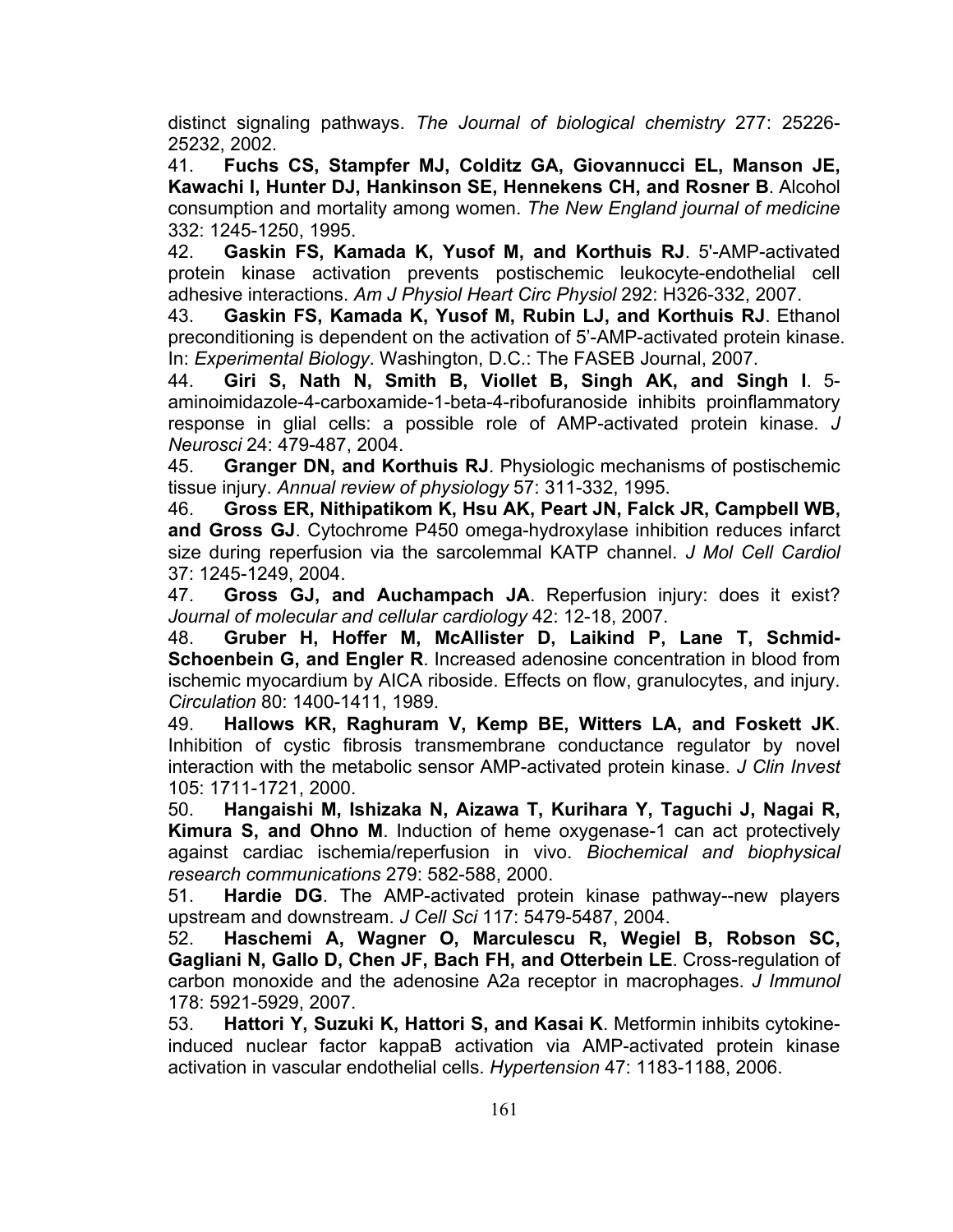54. **Hayashi S, Takamiya R, Yamaguchi T, Matsumoto K, Tojo SJ, Tamatani T, Kitajima M, Makino N, Ishimura Y, and Suematsu M**. Induction of heme oxygenase-1 suppresses venular leukocyte adhesion elicited by oxidative stress: role of bilirubin generated by the enzyme. *Circulation research* 85: 663- 671, 1999.

55. **Hendrickson RJ, Cahill PA, Sitzmann JV, and Redmond EM**. Ethanol enhances basal and flow-stimulated nitric oxide synthase activity in vitro by activating an inhibitory guanine nucleotide binding protein. *The Journal of pharmacology and experimental therapeutics* 289: 1293-1300, 1999.

56. **Hong-Brown LQ, Brown CR, Huber DS, and Lang CH**. Alcohol regulates eukaryotic elongation factor 2 phosphorylation via an AMP-activated protein kinase-dependent mechanism in C2C12 skeletal myocytes. *The Journal of biological chemistry* 282: 3702-3712, 2007.

57. **Huang SS, Wei FC, and Hung LM**. Ischemic preconditioning attenuates postischemic leukocyte--endothelial cell interactions: role of nitric oxide and protein kinase C. *Circ J* 70: 1070-1075, 2006.

58. **Hurley RL, Anderson KA, Franzone JM, Kemp BE, Means AR, and Witters LA**. The Ca2+/calmodulin-dependent protein kinase kinases are AMPactivated protein kinase kinases. *J Biol Chem* 280: 29060-29066, 2005.

59. **Husain K, Mejia J, Lalla J, and Kazim S**. Dose response of alcoholinduced changes in BP, nitric oxide and antioxidants in rat plasma. *Pharmacol Res* 51: 337-343, 2005.

60. **Ido Y, Carling D, and Ruderman N**. Hyperglycemia-induced apoptosis in human umbilical vein endothelial cells: inhibition by the AMP-activated protein kinase activation. *Diabetes* 51: 159-167, 2002.

61. **Jancso G, Cserepes B, Gasz B, Benko L, Borsiczky B, Ferenc A, Kurthy M, Racz B, Lantos J, Gal J, Arato E, Sinayc L, Weber G, and Roth E**. Expression and protective role of heme oxygenase-1 in delayed myocardial preconditioning. *Annals of the New York Academy of Sciences* 1095: 251-261, 2007.

62. **Jerome SN, Akimitsu T, Gute DC, and Korthuis RJ**. Ischemic preconditioning attenuates capillary no-reflow induced by prolonged ischemia and reperfusion. *The American journal of physiology* 268: H2063-2067, 1995.

63. **Jerome SN, Dore M, Paulson JC, Smith CW, and Korthuis RJ**. Pselectin and ICAM-1-dependent adherence reactions: role in the genesis of postischemic no-reflow. *The American journal of physiology* 266: H1316-1321, 1994.

64. **Jerome SN, Smith CW, and Korthuis RJ**. CD18-dependent adherence reactions play an important role in the development of the no-reflow phenomenon. *The American journal of physiology* 264: H479-483, 1993.

65. **Jing M, and Ismail-Beigi F**. Role of 5'-AMP-activated protein kinase in stimulation of glucose transport in response to inhibition of oxidative phosphorylation. *American journal of physiology* 290: C484-491, 2006.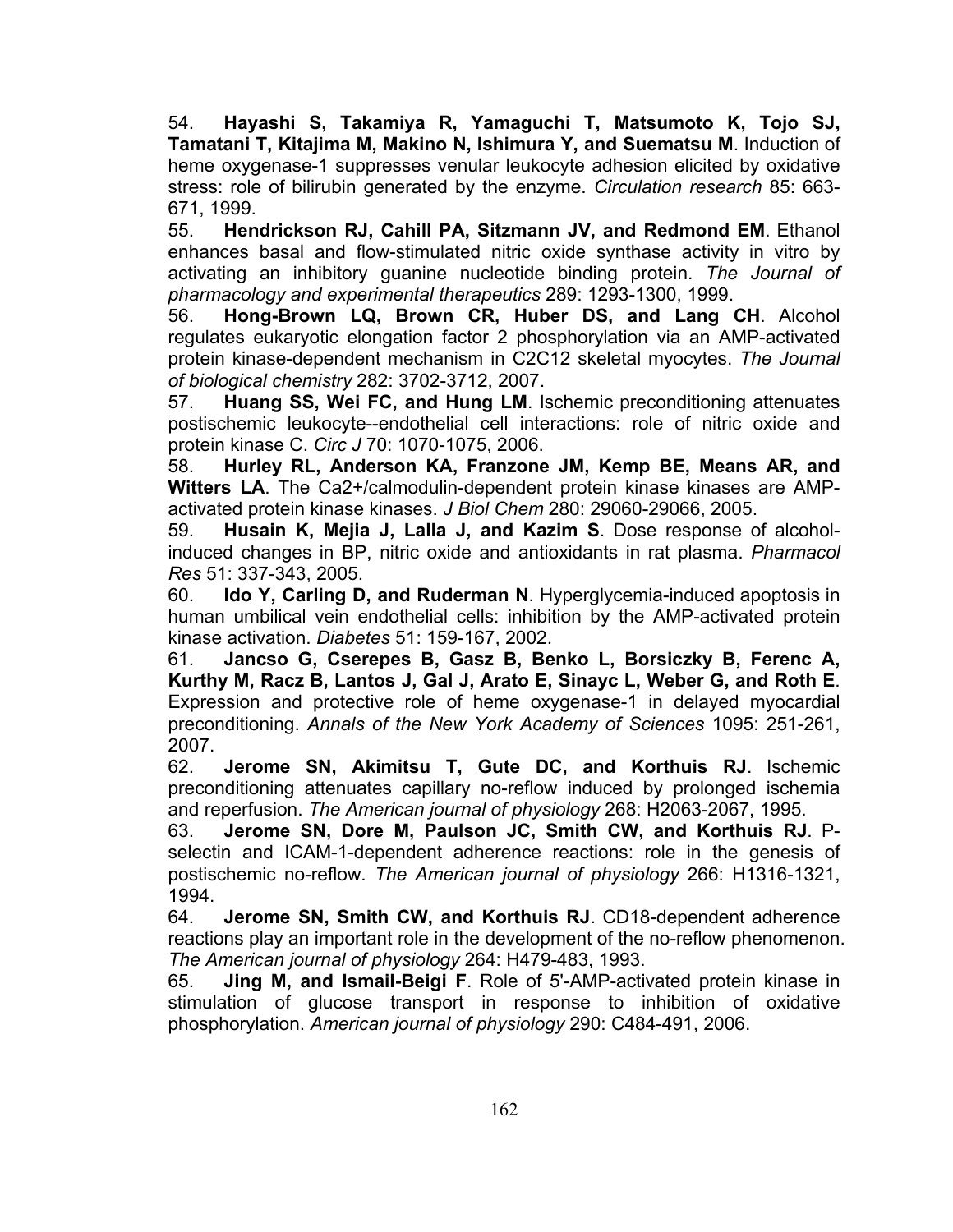66. **Jung S, Akabas MH, and Harris RA**. Functional and structural analysis of the GABAA receptor alpha 1 subunit during channel gating and alcohol modulation. *The Journal of biological chemistry* 280: 308-316, 2005.

67. **Kahn BB, Alquier T, Carling D, and Hardie DG**. AMP-activated protein kinase: ancient energy gauge provides clues to modern understanding of metabolism. *Cell Metab* 1: 15-25, 2005.

68. **Kamada K, Dayton CB, Yamaguchi T, and Korthuis RJ**. Antecedent ethanol ingestion prevents postischemic microvascular dysfunction. *Pathophysiology* 10: 131-137, 2004.

69. **Kamada K, Gaskin FS, Yamaguchi T, Carter P, Yoshikawa T, Yusof M, and Korthuis RJ**. Role of calcitonin gene-related peptide in the postischemic anti-inflammatory effects of antecedent ethanol ingestion. *Am J Physiol Heart Circ Physiol* 290: H531-537, 2006.

70. **Kim SJ, Zhang X, Xu X, Chen A, Gonzalez JB, Koul S, Vijayan K, Crystal GJ, Vatner SF, and Hintze TH**. Evidence for enhanced eNOS function in coronary microvessels during the second window of protection. *Am J Physiol Heart Circ Physiol* 292: H2152-2158, 2007.

71. **Kirkby KA, and Adin CA**. Products of heme oxygenase and their potential therapeutic applications. *American journal of physiology* 290: F563-571, 2006.

72. **Kishimoto A, Ogura T, and Esumi H**. A pull-down assay for 5' AMPactivated protein kinase activity using the GST-fused protein. *Molecular biotechnology* 32: 17-21, 2006.

73. **Kobayashi H, Ashraf M, Rahamathulla PM, and Minami M**. Moderating effect of low doses of ethanol on reoxygenation injury in the anoxic myocardium. *Pathology, research and practice* 182: 810-816, 1987.

74. **Korthuis RJ**. cAMP Reduces Postischemic Leukocyte Rolling and Adhesion via adenosine A2-receptor activation and HO-1. 2004.

75. **Korthuis RJ, and Granger DN**. Reactive oxygen metabolites, neutrophils, and the pathogenesis of ischemic-tissue/reperfusion. *Clinical cardiology* 16: I19- 26, 1993.

76. **Krolikowski JG, Bienengraeber M, Weihrauch D, Warltier DC, Kersten JR, and Pagel PS**. Inhibition of mitochondrial permeability transition enhances isoflurane-induced cardioprotection during early reperfusion: the role of mitochondrial KATP channels. *Anesthesia and analgesia* 101: 1590-1596, 2005.

77. **Kubes P, Jutila M, and Payne D**. Therapeutic potential of inhibiting leukocyte rolling in ischemia/reperfusion. *J Clin Invest* 95: 2510-2519, 1995.

78. **Kwak HJ, Park KM, Lee S, Lim HJ, Go SH, Eom SM, and Park HY**. Preconditioning with low concentration NO attenuates subsequent NO-induced apoptosis in vascular smooth muscle cells via HO-1-dependent mitochondrial death pathway. *Toxicology and applied pharmacology* 217: 176-184, 2006.

79. **Lefer AM, and Lefer DJ**. The role of nitric oxide and cell adhesion molecules on the microcirculation in ischaemia-reperfusion. *Cardiovascular research* 32: 743-751, 1996.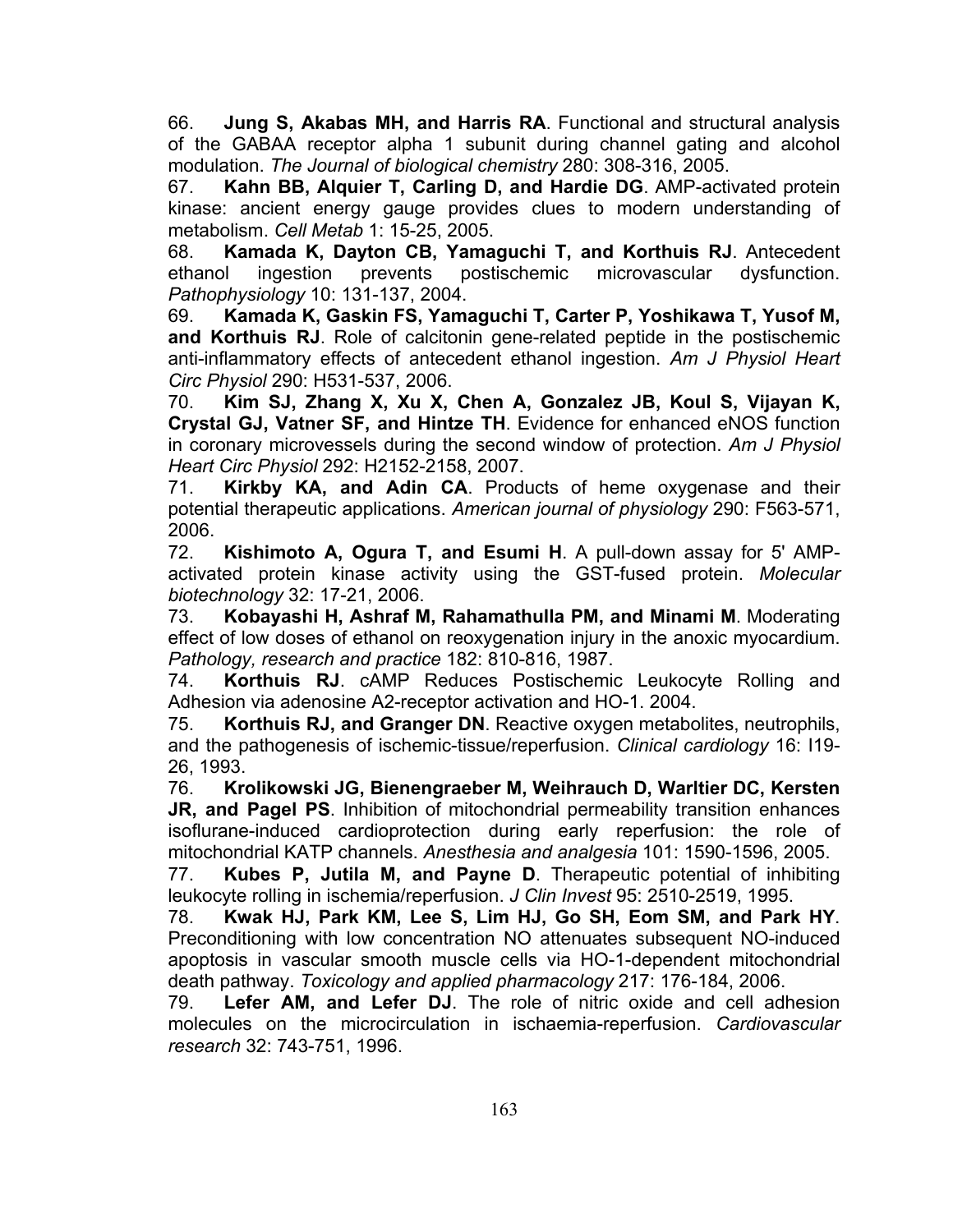80. **Leffler CW, Balabanova L, Fedinec AL, and Parfenova H**. Nitric oxide increases carbon monoxide production by piglet cerebral microvessels. *Am J Physiol Heart Circ Physiol* 289: H1442-1447, 2005.

81. **Li YJ, Xiao ZS, Peng CF, and Deng HW**. Calcitonin gene-related peptide-induced preconditioning protects against ischemia-reperfusion injury in isolated rat hearts. *Eur J Pharmacol* 311: 163-167, 1996.

82. **Liang CS, and Lowenstein JM**. Metabolic control of the circulation. Effects of acetate and pyruvate. *The Journal of clinical investigation* 62: 1029- 1038, 1978.

83. **Litt MR, Jeremy RW, Weisman HF, Winkelstein JA, and Becker LC**. Neutrophil depletion limited to reperfusion reduces myocardial infarct size after 90 minutes of ischemia. Evidence for neutrophil-mediated reperfusion injury. *Circulation* 80: 1816-1827, 1989.

84. **Liu XM, Peyton KJ, Ensenat D, Wang H, Hannink M, Alam J, and Durante W.** Nitric oxide stimulates heme oxygenase-1 gene transcription via the Nrf2/ARE complex to promote vascular smooth muscle cell survival. *Cardiovascular research* 75: 381-389, 2007.

85. **Long YC, and Zierath JR**. AMP-activated protein kinase signaling in metabolic regulation. *The Journal of clinical investigation* 116: 1776-1783, 2006.

86. **Lucas DL, Brown RA, Wassef M, and Giles TD**. Alcohol and the cardiovascular system research challenges and opportunities. *Journal of the American College of Cardiology* 45: 1916-1924, 2005.

87. **Maines MD, and Panahian N**. The heme oxygenase system and cellular defense mechanisms. Do HO-1 and HO-2 have different functions? *Advances in experimental medicine and biology* 502: 249-272, 2001.

88. **Miyamae M, Diamond I, Weiner MW, Camacho SA, and Figueredo VM**. Regular alcohol consumption mimics cardiac preconditioning by protecting against ischemia-reperfusion injury. *Proceedings of the National Academy of Sciences of the United States of America* 94: 3235-3239, 1997.

89. **Mizumura T, Nithipatikom K, and Gross GJ**. Bimakalim, an ATPsensitive potassium channel opener, mimics the effects of ischemic preconditioning to reduce infarct size, adenosine release, and neutrophil function in dogs. *Circulation* 92: 1236-1245, 1995.

90. **Mizumura T, Nithipatikom K, and Gross GJ**. Infarct size-reducing effect of nicorandil is mediated by the KATP channel but not by its nitrate-like properties in dogs. *Cardiovascular research* 32: 274-285, 1996.

91. **Morrow VA, Foufelle F, Connell JM, Petrie JR, Gould GW, and Salt IP**. Direct activation of AMP-activated protein kinase stimulates nitric-oxide synthesis in human aortic endothelial cells. *The Journal of biological chemistry* 278: 31629- 31639, 2003.

92. **Mueck AO, Seeger H, and Wallwiener D**. Further evidence for direct vascular actions of statins: effect on endothelial nitric oxide synthase and adhesion molecules. *Exp Clin Endocrinol Diabetes* 109: 181-183, 2001.

93. **Murakami H, Murakami R, Kambe F, Cao X, Takahashi R, Asai T, Hirai T, Numaguchi Y, Okumura K, Seo H, and Murohara T**. Fenofibrate activates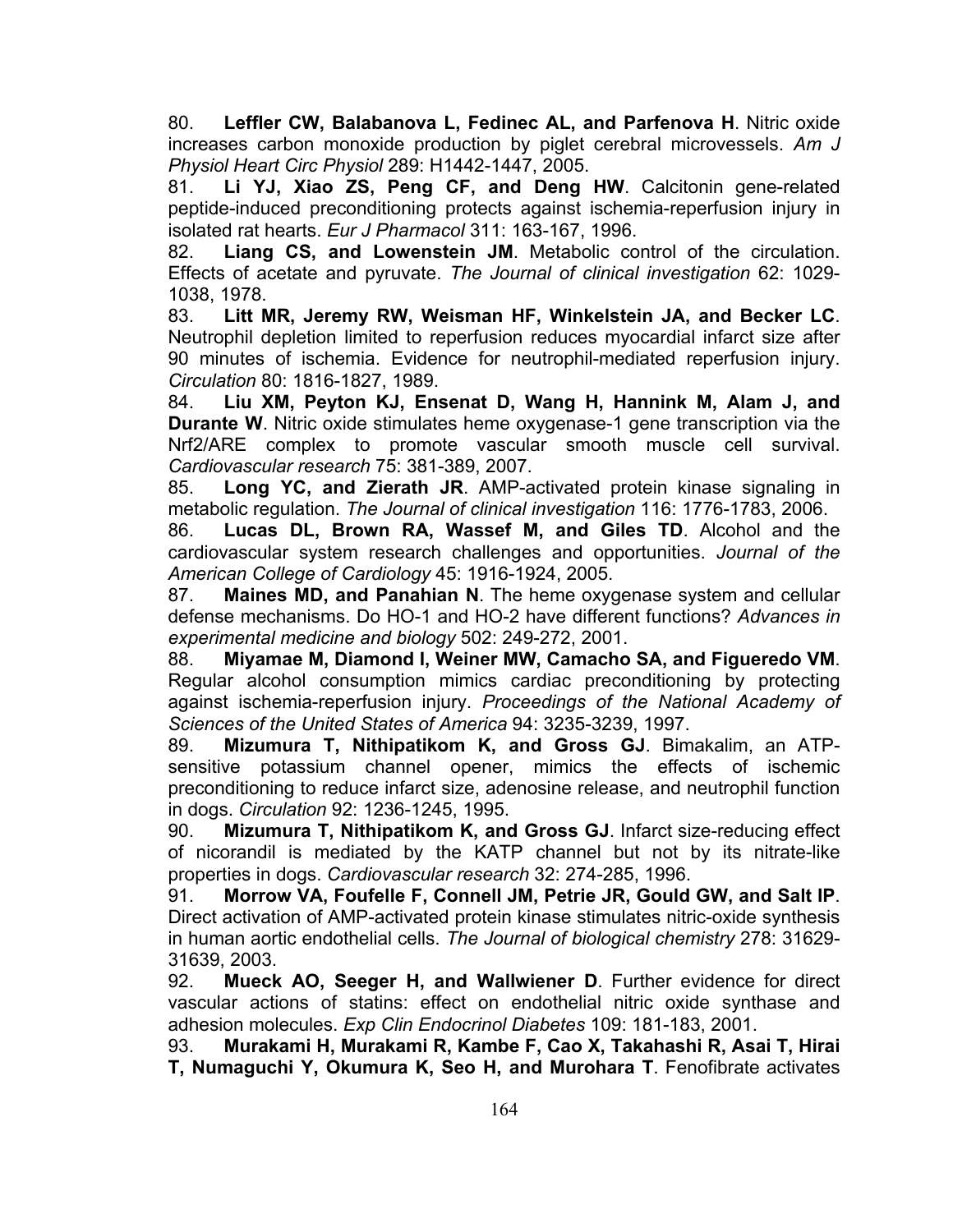AMPK and increases eNOS phosphorylation in HUVEC. *Biochemical and biophysical research communications* 341: 973-978, 2006.

94. **Murry CE, Jennings RB, and Reimer KA**. Preconditioning with ischemia: a delay of lethal cell injury in ischemic myocardium. *Circulation* 74: 1124-1136, 1986.

95. **Muscari C, Bonafe F, Gamberini C, Giordano E, Tantini B, Fattori M, Guarnieri C, and Caldarera CM**. Early preconditioning prevents the loss of endothelial nitric oxide synthase and enhances its activity in the ischemic/reperfused rat heart. *Life sciences* 74: 1127-1137, 2004.

96. **Musi N, Hayashi T, Fujii N, Hirshman MF, Witters LA, and Goodyear LJ**. AMP-activated protein kinase activity and glucose uptake in rat skeletal muscle. *Am J Physiol Endocrinol Metab* 280: E677-684, 2001.

97. **Oostingh GJ, Pozgajova M, Ludwig RJ, Krahn T, Boehncke WH, Nieswandt B, and Schon MP**. Diminished thrombus formation and alleviation of myocardial infarction and reperfusion injury through antibody- or small-moleculemediated inhibition of selectin-dependent platelet functions. *Haematologica* 92: 502-512, 2007.

98. **Orrego H, Carmichael FJ, Saldivia V, Giles HG, Sandrin S, and Israel Y**. Ethanol-induced increase in portal blood flow: role of adenosine. *The American journal of physiology* 254: G495-501, 1988.

99. **Otterbein LE, Soares MP, Yamashita K, and Bach FH**. Heme oxygenase-1: unleashing the protective properties of heme. *Trends in immunology* 24: 449-455, 2003.

100. **Parks DA, and Granger DN**. Contributions of ischemia and reperfusion to mucosal lesion formation. *The American journal of physiology* 250: G749-753, 1986.

101. **Patel HH, Gross ER, Peart JN, Hsu AK, and Gross GJ**. Sarcolemmal KATP channel triggers delayed ischemic preconditioning in rats. *Am J Physiol Heart Circ Physiol* 288: H445-447, 2005.

102. **Patel HH, Hsu AK, Peart JN, and Gross GJ**. Sarcolemmal K(ATP) channel triggers opioid-induced delayed cardioprotection in the rat. *Circ Res* 91: 186-188, 2002.

103. **Peart JN, and Gross GJ**. Chronic exposure to morphine produces a marked cardioprotective phenotype in aged mouse hearts. *Experimental gerontology* 39: 1021-1026, 2004.

104. **Peralta C, Bartrons R, Serafin A, Blazquez C, Guzman M, Prats N, Xaus C, Cutillas B, Gelpi E, and Rosello-Catafau J**. Adenosine monophosphate-activated protein kinase mediates the protective effects of ischemic preconditioning on hepatic ischemia-reperfusion injury in the rat. *Hepatology* 34: 1164-1173, 2001.

105. **Renaud S, and de Lorgeril M**. Wine, alcohol, platelets, and the French paradox for coronary heart disease. *Lancet* 339: 1523-1526, 1992.

106. **Rezkalla SH, and Kloner RA**. Ischemic preconditioning and preinfarction angina in the clinical arena. *Nature clinical practice* 1: 96-102, 2004.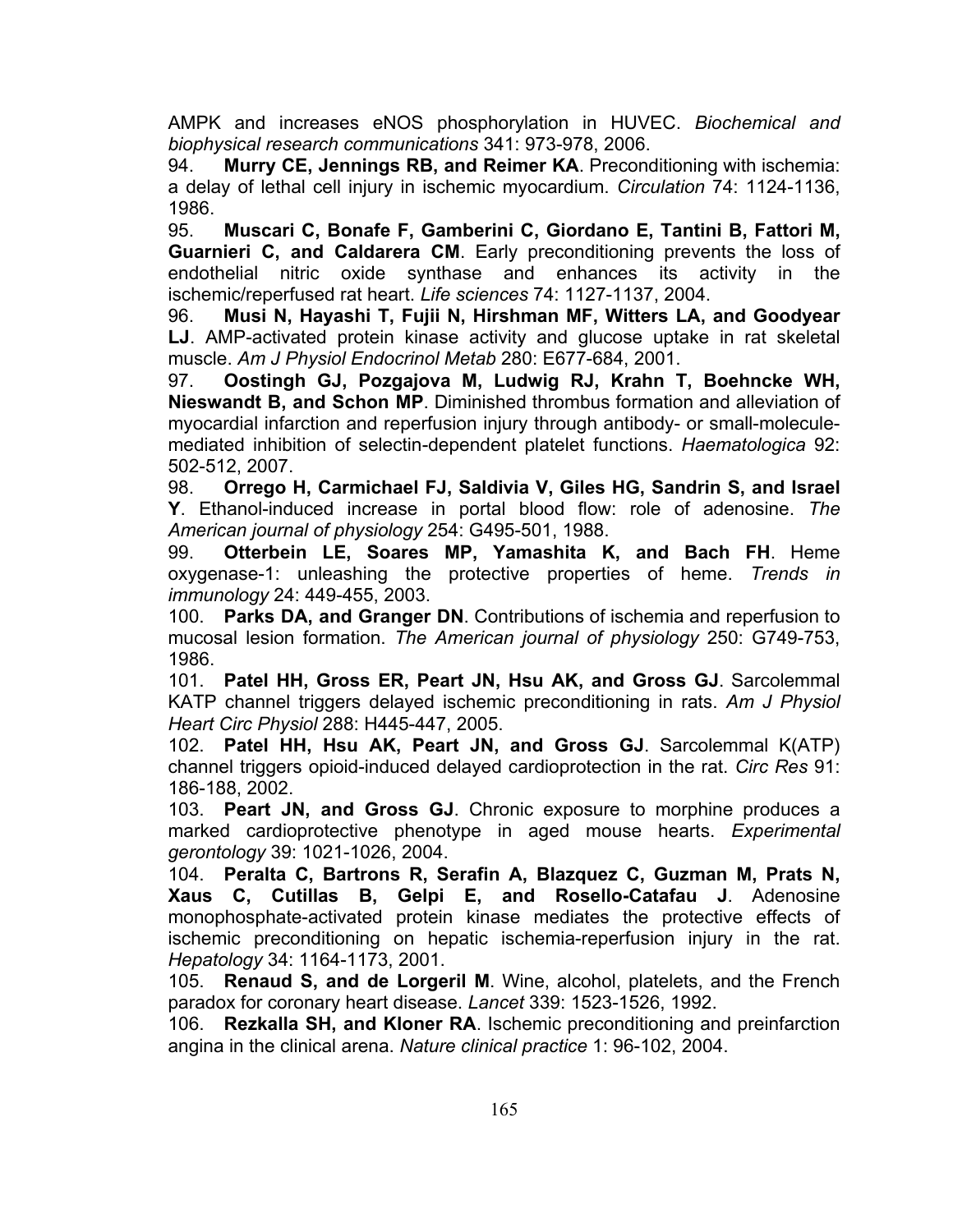107. **Riksen NP, Smits P, and Rongen GA**. Ischaemic preconditioning: from molecular characterisation to clinical application--part I. *The Netherlands journal of medicine* 62: 353-363, 2004.

108. **Rimm EB, Giovannucci EL, Willett WC, Colditz GA, Ascherio A, Rosner B, and Stampfer MJ**. Prospective study of alcohol consumption and risk of coronary disease in men. *Lancet* 338: 464-468, 1991.

109. **Rimm EB, Williams P, Fosher K, Criqui M, and Stampfer MJ**. Moderate alcohol intake and lower risk of coronary heart disease: meta-analysis of effects on lipids and haemostatic factors. *BMJ (Clinical research ed* 319: 1523-1528, 1999.

110. **Rizvi A, Tang XL, Qiu Y, Xuan YT, Takano H, Jadoon AK, and Bolli R**. Increased protein synthesis is necessary for the development of late preconditioning against myocardial stunning. *The American journal of physiology*  277: H874-884, 1999.

111. **Rubin LJ, Magliola L, Feng X, Jones AW, and Hale CC**. Metabolic activation of AMP kinase in vascular smooth muscle. *J Appl Physiol* 98: 296-306, 2005.

112. **Sabina RL, Patterson D, and Holmes EW**. 5-Amino-4 imidazolecarboxamide riboside (Z-riboside) metabolism in eukaryotic cells. *The Journal of biological chemistry* 260: 6107-6114, 1985.

113. **Sadasivan KK, Carden DL, Moore MB, and Korthuis RJ**. Neutrophil mediated microvascular injury in acute, experimental compartment syndrome. *Clinical orthopaedics and related research* 206-215, 1997.

114. **Sanders MJ, Grondin PO, Hegarty BD, Snowden MA, and Carling D**. Investigating the mechanism for AMP activation of the AMP-activated protein kinase cascade. *The Biochemical journal* 403: 139-148, 2007.

115. **Sato M, Fraga C, and Das DK**. Induction of the expression of cardioprotective proteins after mild-to-moderate consumption of alcohol. *Pathophysiology* 10: 139-145, 2004.

116. **Sato M, Maulik G, Ray PS, Bagchi D, and Das DK**. Cardioprotective effects of grape seed proanthocyanidin against ischemic reperfusion injury. *Journal of molecular and cellular cardiology* 31: 1289-1297, 1999.

117. **Sato M, Maulik N, and Das DK**. Cardioprotection with alcohol: role of both alcohol and polyphenolic antioxidants. *Annals of the New York Academy of Sciences* 957: 122-135, 2002.

118. **Schulz E, Anter E, Zou MH, and Keaney JF, Jr.** Estradiol-mediated endothelial nitric oxide synthase association with heat shock protein 90 requires adenosine monophosphate-dependent protein kinase. *Circulation* 111: 3473- 3480, 2005.

119. **Sethi S, and Dikshit M**. Modulation of polymorphonuclear leukocytes function by nitric oxide. *Thrombosis research* 100: 223-247, 2000.

120. **Shaw RJ, Kosmatka M, Bardeesy N, Hurley RL, Witters LA, DePinho RA, and Cantley LC**. The tumor suppressor LKB1 kinase directly activates AMPactivated kinase and regulates apoptosis in response to energy stress. *Proc Natl Acad Sci U S A* 101: 3329-3335, 2004.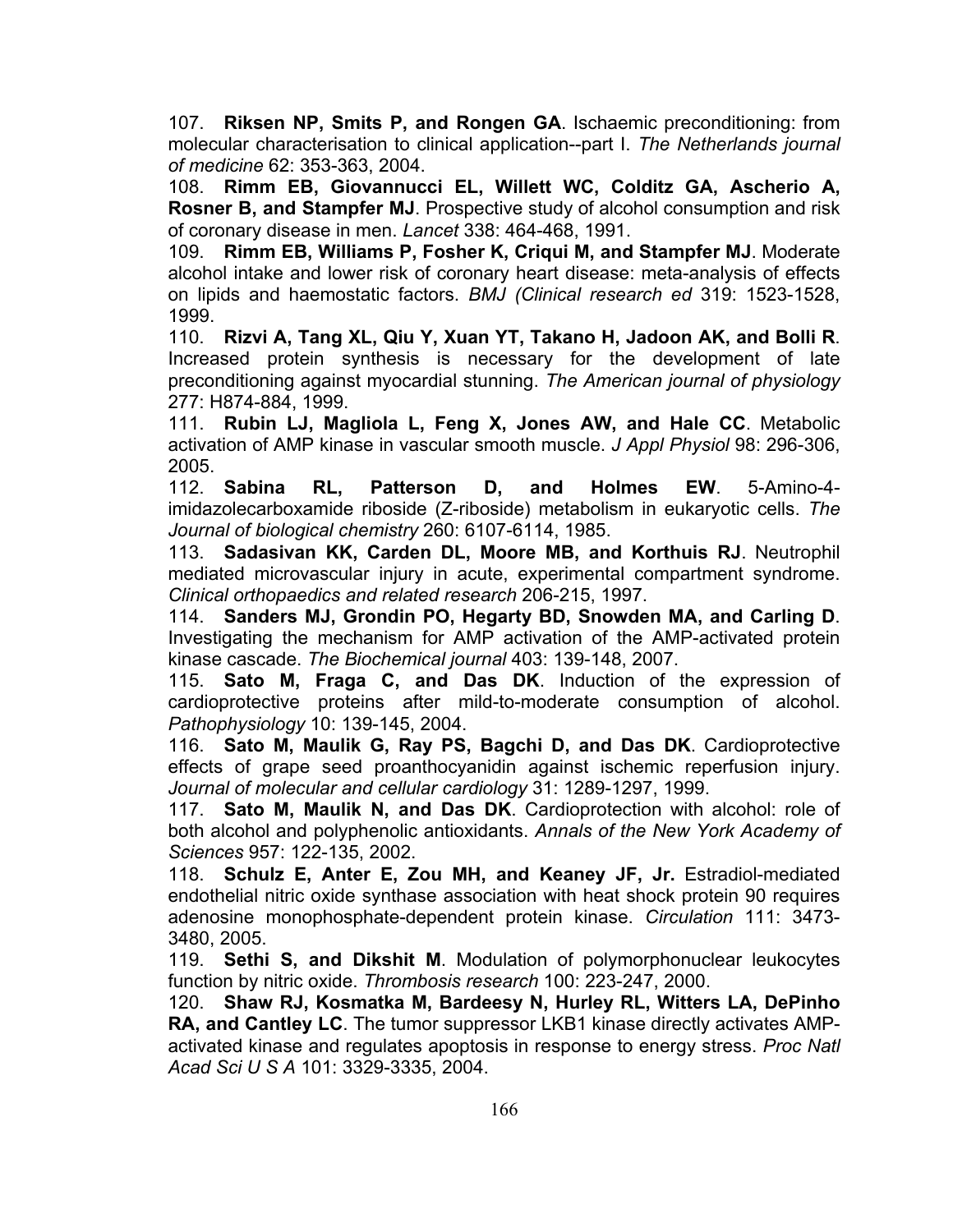121. **Shigematsu S, Ishida S, Gute DC, and Korthuis RJ**. Bradykinin prevents postischemic leukocyte adhesion and emigration and attenuates microvascular barrier disruption. *Am J Physiol* 277: H161-171, 1999.

122. **Shigematsu S, Ishida S, Gute DC, and Korthuis RJ**. Postischemic antiinflammatory effects of bradykinin preconditioning. *Am J Physiol Heart Circ Physiol* 280: H441-454, 2001.

123. **Shinmura K, Nagai M, Tamaki K, and Bolli R**. Gender and aging do not impair opioid-induced late preconditioning in rats. *Basic research in cardiology*  99: 46-55, 2004.

124. **Shinmura K, Tamaki K, and Bolli R**. Short-term caloric restriction improves ischemic tolerance independent of opening of ATP-sensitive K+ channels in both young and aged hearts. *Journal of molecular and cellular cardiology* 39: 285-296, 2005.

125. **Soltys CL, Kovacic S, and Dyck JR**. Activation of cardiac AMP-activated protein kinase by LKB1 expression or chemical hypoxia is blunted by increased Akt activity. *Am J Physiol Heart Circ Physiol* 290: H2472-2479, 2006.

126. **Song R, Kubo M, Morse D, Zhou Z, Zhang X, Dauber JH, Fabisiak J, Alber SM, Watkins SC, Zuckerbraun BS, Otterbein LE, Ning W, Oury TD, Lee PJ, McCurry KR, and Choi AM**. Carbon monoxide induces cytoprotection in rat orthotopic lung transplantation via anti-inflammatory and anti-apoptotic effects. *The American journal of pathology* 163: 231-242, 2003.

127. **Stein AB, Tang XL, Guo Y, Xuan YT, Dawn B, and Bolli R**. Delayed adaptation of the heart to stress: late preconditioning. *Stroke; a journal of cerebral circulation* 35: 2676-2679, 2004.

128. **Sukhodub A, Jovanovic S, Du Q, Budas G, Clelland AK, Shen M, Sakamoto K, Tian R, and Jovanovic A**. AMP-activated protein kinase mediates preconditioning in cardiomyocytes by regulating activity and trafficking of sarcolemmal ATP-sensitive K(+) channels. *Journal of cellular physiology* 210: 224-236, 2007.

129. **Sun JZ, Tang XL, Knowlton AA, Park SW, Qiu Y, and Bolli R**. Late preconditioning against myocardial stunning. An endogenous protective mechanism that confers resistance to postischemic dysfunction 24 h after brief ischemia in conscious pigs. *J Clin Invest* 95: 388-403, 1995.

130. **Sun W, Lee TS, Zhu M, Gu C, Wang Y, Zhu Y, and Shyy JY**. Statins activate AMP-activated protein kinase in vitro and in vivo. *Circulation* 114: 2655- 2662, 2006.

131. **Takano H, Tang XL, Qiu Y, Guo Y, French BA, and Bolli R**. Nitric oxide donors induce late preconditioning against myocardial stunning and infarction in conscious rabbits via an antioxidant-sensitive mechanism. *Circ Res* 83: 73-84, 1998.

132. **Tang XL, Qiu Y, Park SW, Sun JZ, Kalya A, and Bolli R**. Time course of late preconditioning against myocardial stunning in conscious pigs. *Circ Res* 79: 424-434, 1996.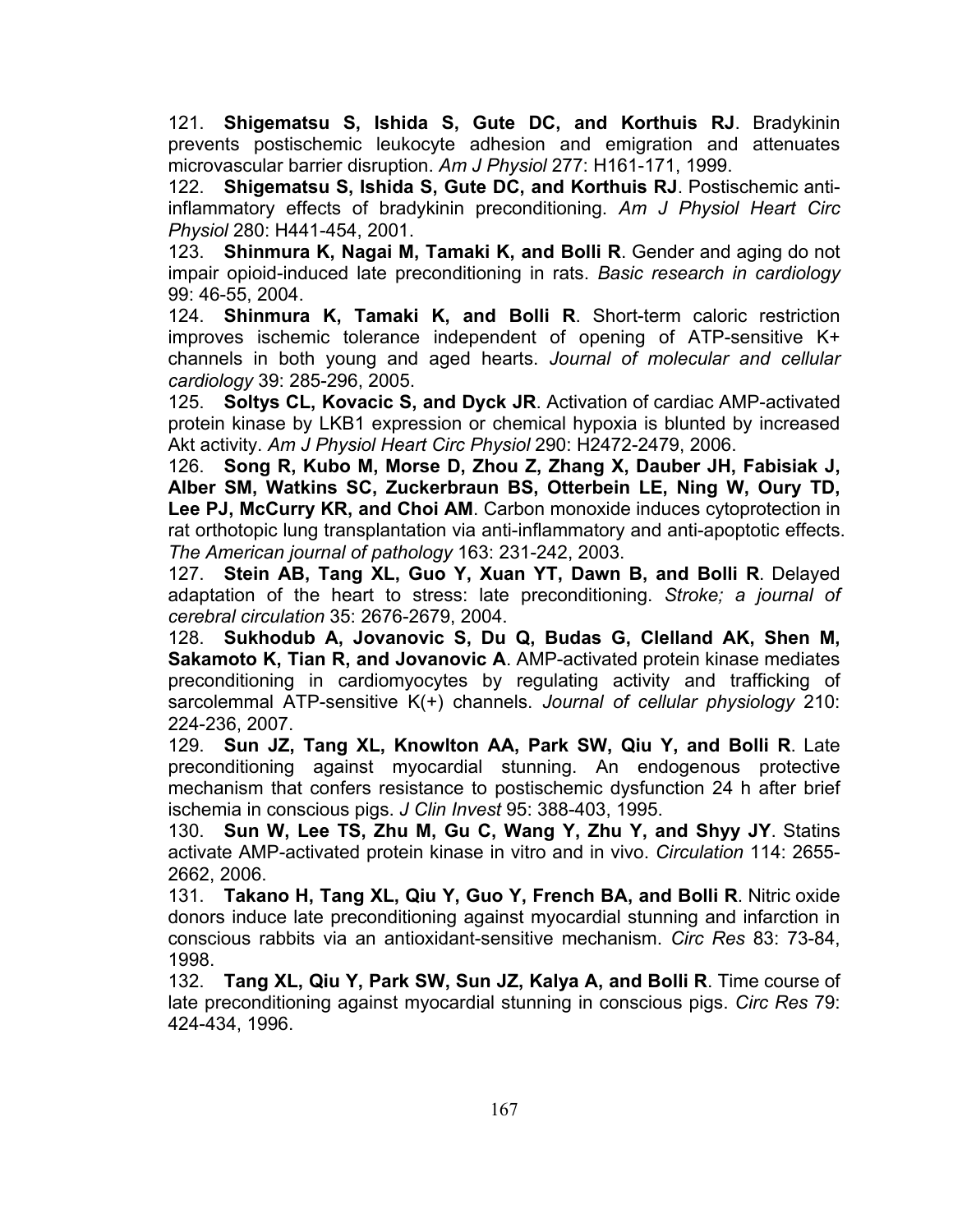133. **Tang XL, Sato H, Tiwari S, Dawn B, Bi Q, Li Q, Shirk G, and Bolli R**. Cardioprotection by postconditioning in conscious rats is limited to coronary occlusions <45 minutes. *Am J Physiol Heart Circ Physiol* 2006.

134. **Tenhunen R, Marver HS, and Schmid R**. The enzymatic conversion of heme to bilirubin by microsomal heme oxygenase. *Proc Natl Acad Sci U S A* 61: 748-755, 1968.

135. **Towler MC, and Hardie DG**. AMP-activated protein kinase in metabolic control and insulin signaling. *Circulation research* 100: 328-341, 2007.

136. **Tulis DA, Durante W, Peyton KJ, Evans AJ, and Schafer AI**. Heme oxygenase-1 attenuates vascular remodeling following balloon injury in rat carotid arteries. *Atherosclerosis* 155: 113-122, 2001.

137. **Uchiyama Y, Otani H, Wakeno M, Okada T, Uchiyama T, Sumida T, Kido M, Imamura H, Nakao S, and Shingu K**. Role of mitochondrial KATP channels and protein kinase C in ischaemic preconditioning. *Clinical and experimental pharmacology & physiology* 30: 426-436, 2003.

138. **Vachharajani TJ, Work J, Issekutz AC, and Granger DN**. Heme oxygenase modulates selectin expression in different regional vascular beds. *Am J Physiol Heart Circ Physiol* 278: H1613-1617, 2000.

139. **Vanden Hoek TL, Shao Z, Li C, Zak R, Schumacker PT, and Becker LB**. Reperfusion injury on cardiac myocytes after simulated ischemia. *The American journal of physiology* 270: H1334-1341, 1996.

140. **Wall TM, Sheehy R, and Hartman JC**. Role of bradykinin in myocardial preconditioning. *J Pharmacol Exp Ther* 270: 681-689, 1994.

141. **Wang CZ, Wang Y, Di A, Magnuson MA, Ye H, Roe MW, Nelson DJ, Bell GI, and Philipson LH**. 5-amino-imidazole carboxamide riboside acutely potentiates glucose-stimulated insulin secretion from mouse pancreatic islets by KATP channel-dependent and -independent pathways. *Biochemical and biophysical research communications* 330: 1073-1079, 2005.

142. **Wei W, Wei FC, and Hung LM**. Diazoxide ameliorates microcirculatory disturbances through PKC-dependent pathway in I/R-injured rat cremaster muscles. *Journal of biomedical science* 12: 521-529, 2005.

143. **Woods A, Dickerson K, Heath R, Hong SP, Momcilovic M, Johnstone SR, Carlson M, and Carling D**. Ca2+/calmodulin-dependent protein kinase kinase-beta acts upstream of AMP-activated protein kinase in mammalian cells. *Cell Metab* 2: 21-33, 2005.

144. **Woods A, Johnstone SR, Dickerson K, Leiper FC, Fryer LG, Neumann D, Schlattner U, Wallimann T, Carlson M, and Carling D**. LKB1 is the upstream kinase in the AMP-activated protein kinase cascade. *Curr Biol* 13: 2004-2008, 2003.

145. **Wu Y, Song P, Xu J, Zhang M, and Zou MH**. Activation of protein phosphatase 2A by palmitate inhibits AMP-activated protein kinase. *The Journal of biological chemistry* 282: 9777-9788, 2007.

146. **www.cdc.gov**. Leading Causes of Death for All Females. Centers for Disease Control, 2003.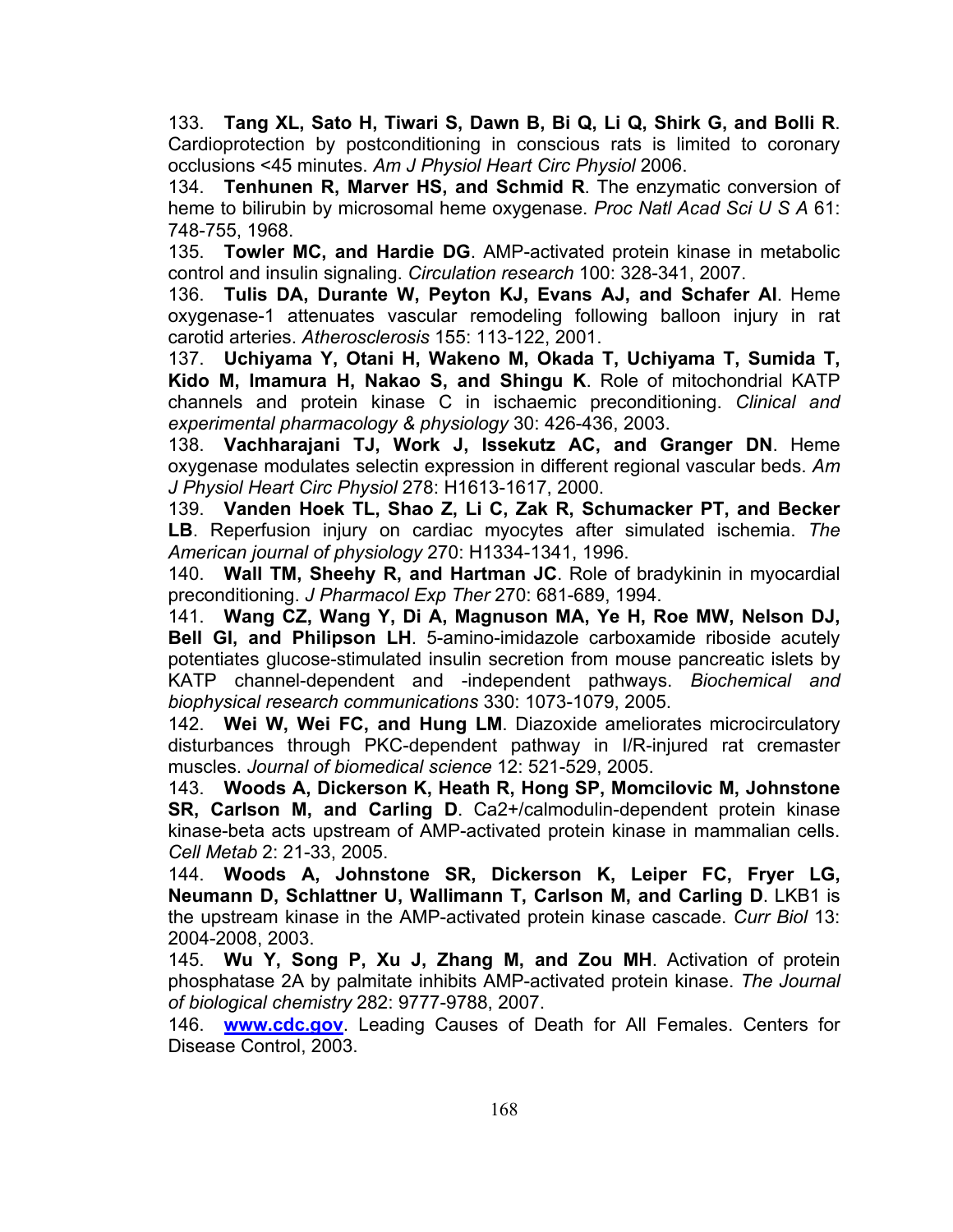147. **www.cdc.gov**. Leading Causes of Death for All Males. Centers for Disease Control, 2002.

148. **Xenos ES, Stevens SL, Freeman MB, Cassada DC, and Goldman MH**. Nitric oxide mediates the effect of fluvastatin on intercellular adhesion molecule-1 and platelet endothelial cell adhesion molecule-1 expression on human endothelial cells. *Ann Vasc Surg* 19: 386-392, 2005.

149. **Xi L, Hess ML, and Kukreja RC**. Ischemic preconditioning in isolated perfused mouse heart: reduction in infarct size without improvement of postischemic ventricular function. *Molecular and cellular biochemistry* 186: 69-77, 1998.

150. **Xuan YT, Guo Y, Zhu Y, Wang OL, Rokosh G, and Bolli R**. Endothelial Nitric Oxide Synthase Plays an Obligatory Role in the Late Phase of Ischemic Preconditioning by Activating the Protein Kinase C{epsilon}-p44/42 Mitogen-Activated Protein Kinase-pSer-Signal Transducers and Activators of Transcription1/3 Pathway. *Circulation* 2007.

151. **Xuan YT, Tang XL, Qiu Y, Banerjee S, Takano H, Han H, and Bolli R**. Biphasic response of cardiac NO synthase isoforms to ischemic preconditioning in conscious rabbits. *American journal of physiology* 279: H2360-2371, 2000.

152. **Yamaguchi T, Dayton C, Shigematsu T, Carter P, Yoshikawa T, Gute DC, and Korthuis RJ**. Preconditioning with ethanol prevents postischemic leukocyte-endothelial cell adhesive interactions. *Am J Physiol Heart Circ Physiol*  283: H1019-1030, 2002.

153. **Yamaguchi T, Dayton CB, Ross CR, Yoshikawa T, Gute DC, and Korthuis RJ**. Late preconditioning by ethanol is initiated via an oxidantdependent signaling pathway. *Free radical biology & medicine* 34: 365-376, 2003. 154. **Yamaguchi T, Kamada K, Dayton C, Gaskin FS, Yusof M, Yoshikawa** 

**T, Carter P, and Korthuis RJ**. Role of eNOS-derived NO in the postischemic anti-inflammatory effects of antecedent ethanol ingestion in murine small intestine. *Am J Physiol Heart Circ Physiol* 292: H1435-1442, 2007.

155. **Young LH, Li J, Baron SJ, and Russell RR**. AMP-activated protein kinase: a key stress signaling pathway in the heart. *Trends Cardiovasc Med* 15: 110-118, 2005.

156. **Yung LM, Leung FP, Yao X, Chen ZY, and Huang Y**. Reactive oxygen species in vascular wall. *Cardiovascular & hematological disorders drug targets*  6: 1-19, 2006.

157. **Zweier JL, and Talukder MA**. The role of oxidants and free radicals in reperfusion injury. *Cardiovascular research* 70: 181-190, 2006.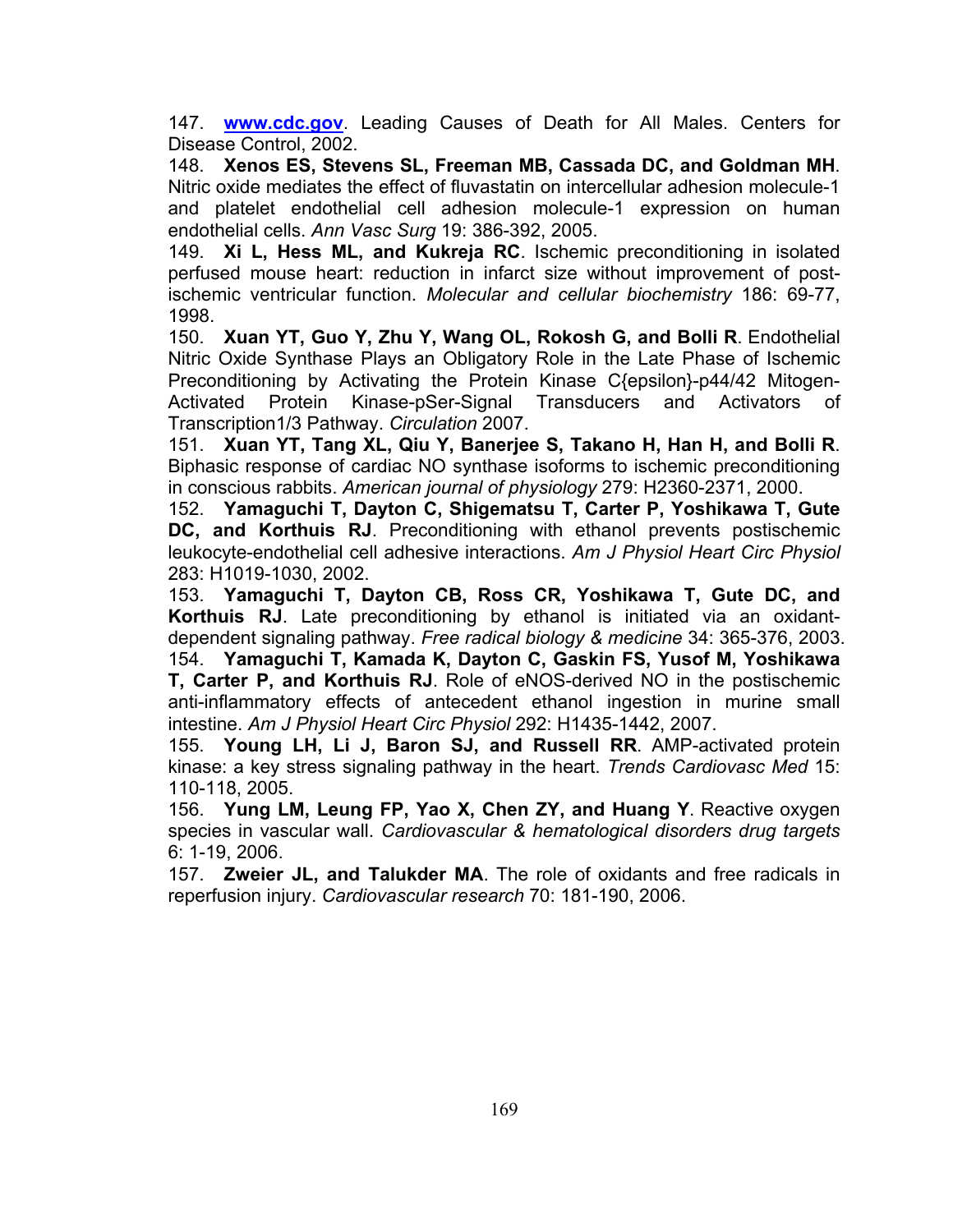## **CURRICULUM VITAE**

### **Frederick Spencer Gaskin**

\_\_\_\_\_\_\_\_\_\_\_\_\_\_\_\_\_\_\_\_\_\_\_\_\_\_\_\_\_\_\_\_\_\_\_\_\_\_\_\_\_\_\_\_\_\_\_\_\_\_\_\_\_\_\_\_\_\_\_\_\_\_

**Home:** 529 Huntridge Dr, Columbia, MO 65201 Phone:(314)477-7133 **Office:** MA415 Health Sciences Building, 1 Hospital Dr, Columbia, MO 65212 Phone: (573)882-1030 **E-mail:** fsg8wf@mizzou.edu

\_\_\_\_\_\_\_\_\_\_\_\_\_\_\_\_\_\_\_\_\_\_\_\_\_\_\_\_\_\_\_\_\_\_\_\_\_\_\_\_\_\_\_\_\_\_\_\_\_\_\_\_\_\_\_\_\_\_\_\_\_\_

## **Research Interests**

I am examining the mechanisms whereby ischemia/reperfusion induces adhesive interactions between circulating leukocytes and endothelial cells and how these adherent cells alter the functions of arterioles and venules. Intravital microscopy and isolated microvessel techniques are used to address such questions using pharmacologic approaches and a variety of mutant mouse models.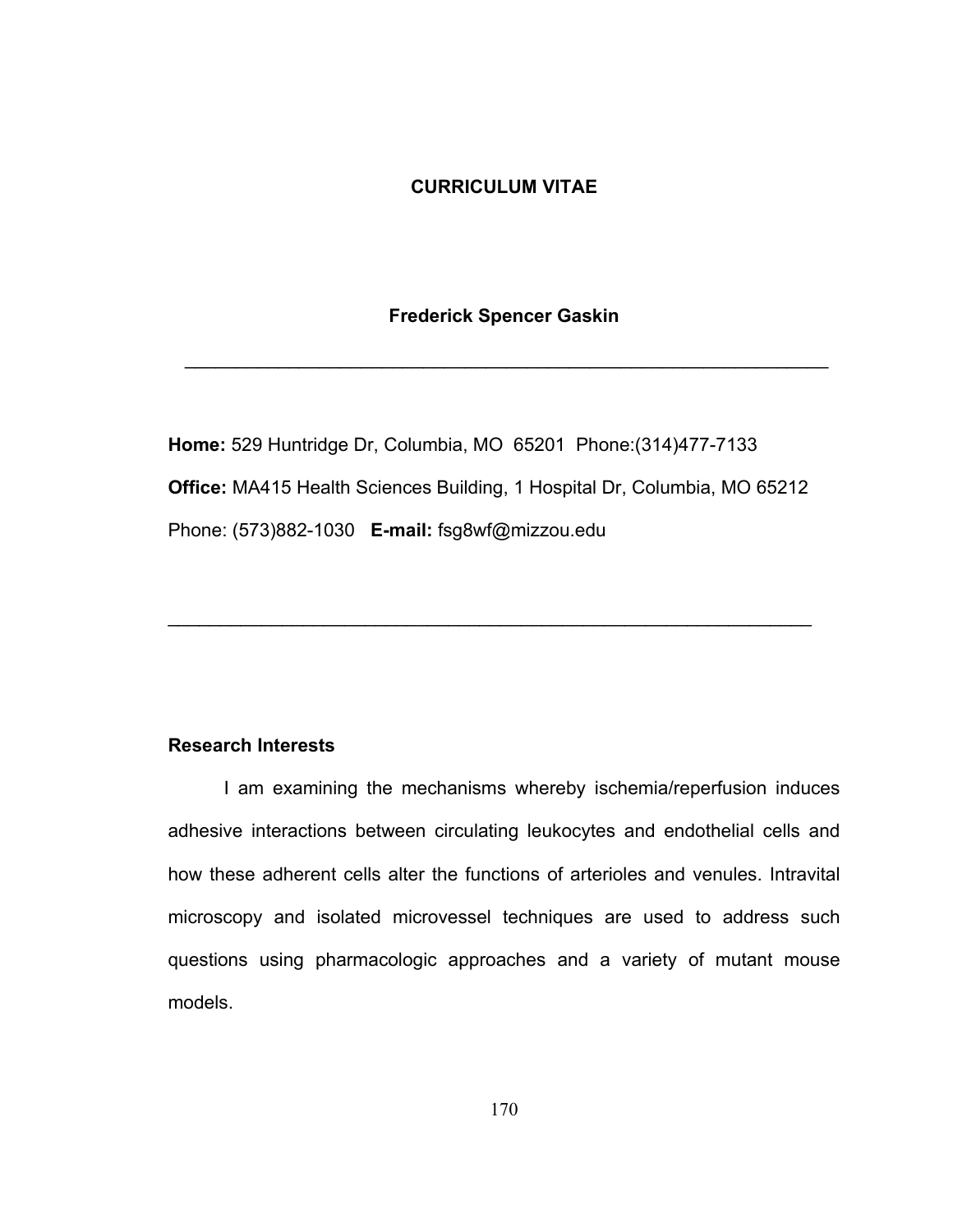# **Education**

**BS**, Biology, *St. Louis University* (2001) John Burroughs High School, St. Louis, MO (1997)

## **Service Activities**

Delivering food to the elderly, *Meals On Wheels*

Emergency Room Liaison, *St. Louis University Hospital*

Research Assistant, *St. Louis University Biology Department*

## **Professional Organizations**

American Heart Association, *Member*

American Physiological Society, *Member*

American Society for Pharmacology and Experimental Therapeutics, *Member*

Microcirculatory Society, *Member*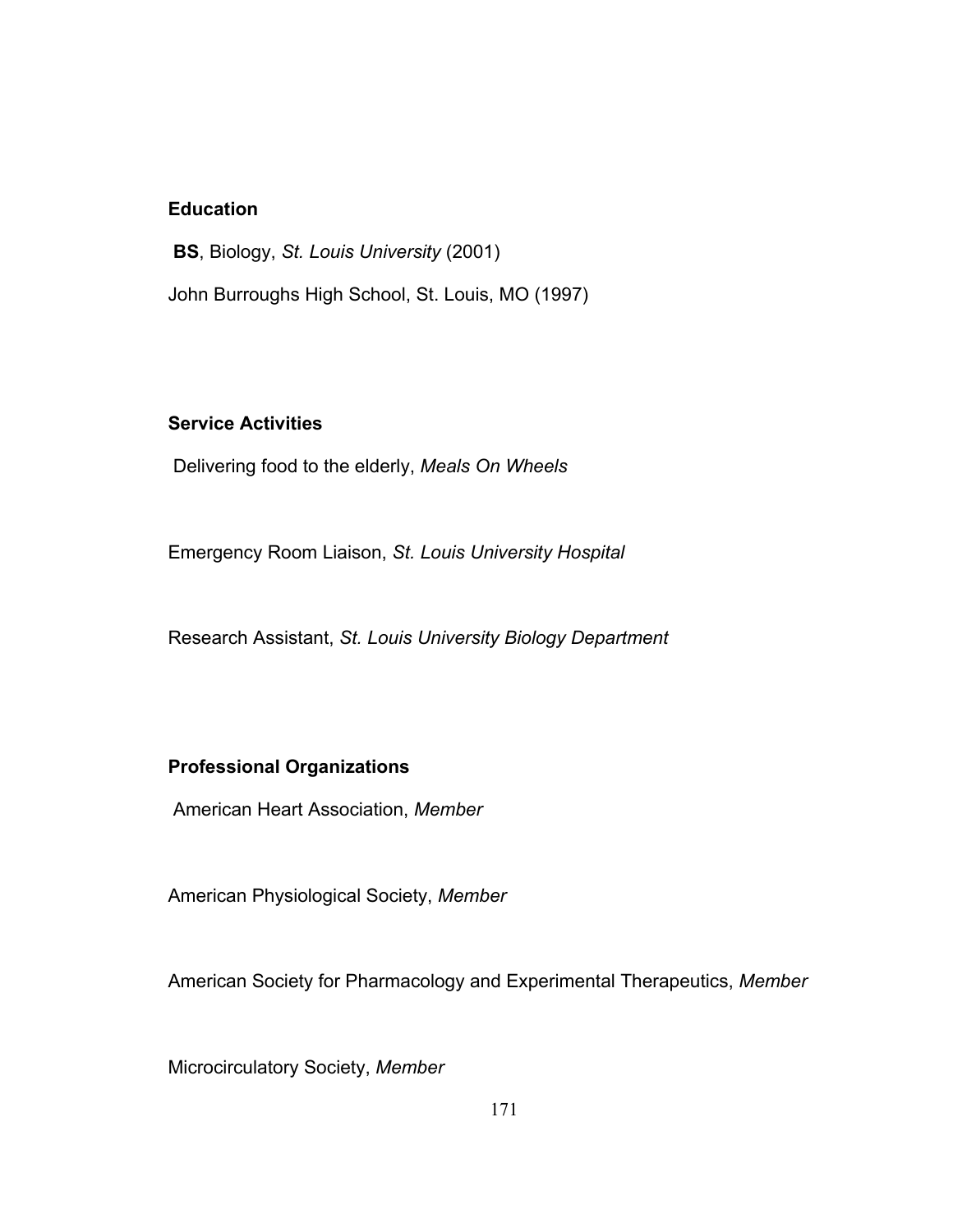Sigma Xi, *Member*

Society for Experimental Biology and Medicine, *Member*

Society for Neuroscience, *Member*

# **Student Organizations**

 Graduate Association of Pharmacology and Physiology Students, *President/member*

Student Chapter of ASPET, *Member*

# **Teaching Experience**

Elements of Physiology, Fall 2003 - Fall 2004

- Pre- and Post-Laboratory Lectures
- Laboratory Setup and Clean Up
- Overseeing/assisting Experiments
- Proctoring Examinations

Physics, Fall 2000 - Winter 2001

- Pre- and Post-Laboratory Lectures
- Laboratory Setup and Clean Up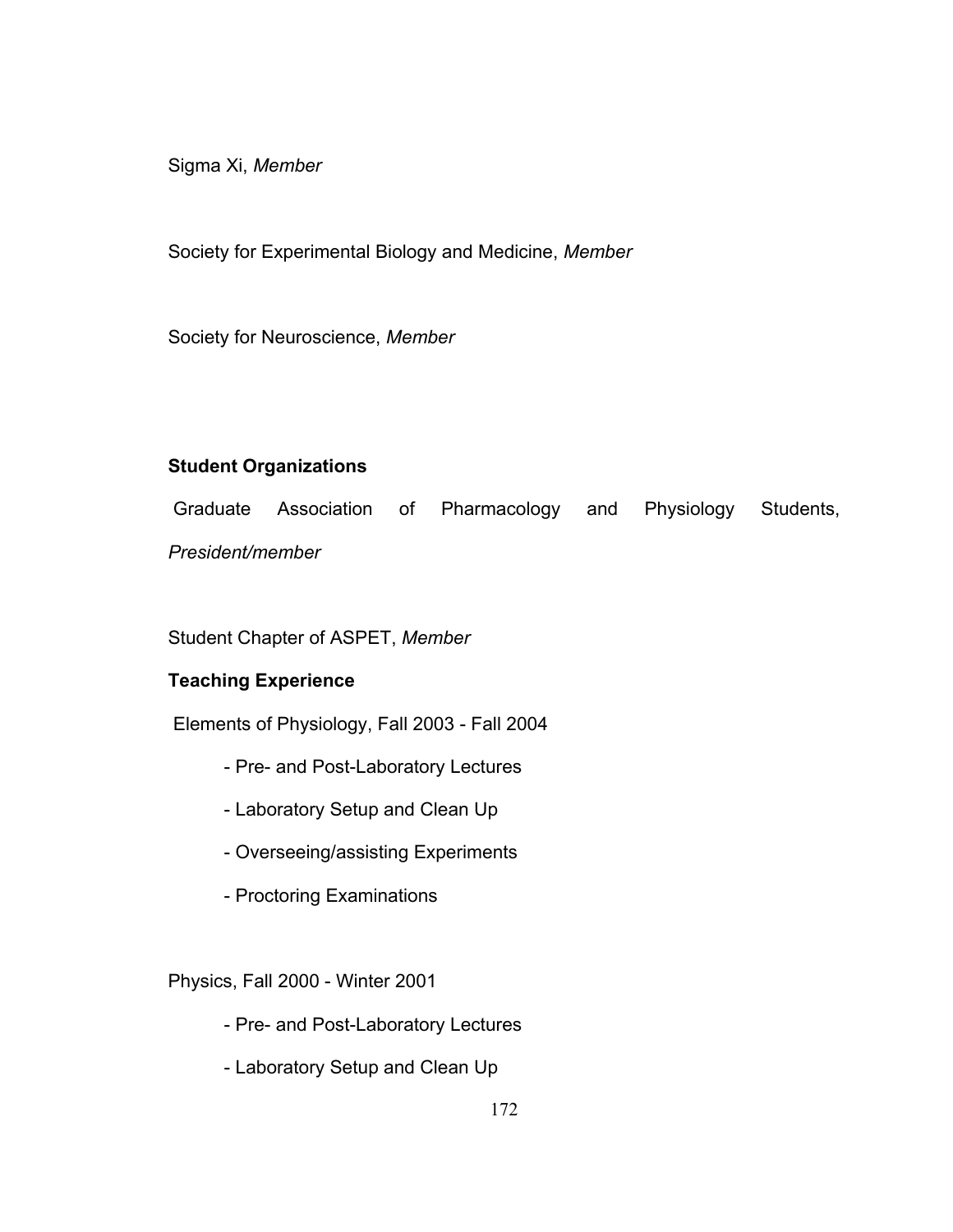- Overseeing/assisting Experiments
- Proctoring Examinations

### **Grants and Fellowships**

 Tri-Beta Research Foundation Grant (Tri-Beta Biological Honors Society). *Funded*. January 2000

## **Awards**

Zweifach Student Travel Award (given by Microcirculatory Society ). Awarded for Research. August 2007

Molecular Biology Program Travel Award ( given by Life Sciences Fellowships ). Awarded for Research. May 2007

Division of Cardiovascular Pharmacology's Best Abstract Competition, runner-up ( given by American Society for Pharmacology and Experimental Therapeutics ). Awarded for Research. April 2007

Young Investigator Award ( given by Society for Experimental Biology and Medicine ). Awarded for Research. April 2007

Missouri Life Sciences Week Research Competition, second place, ( given by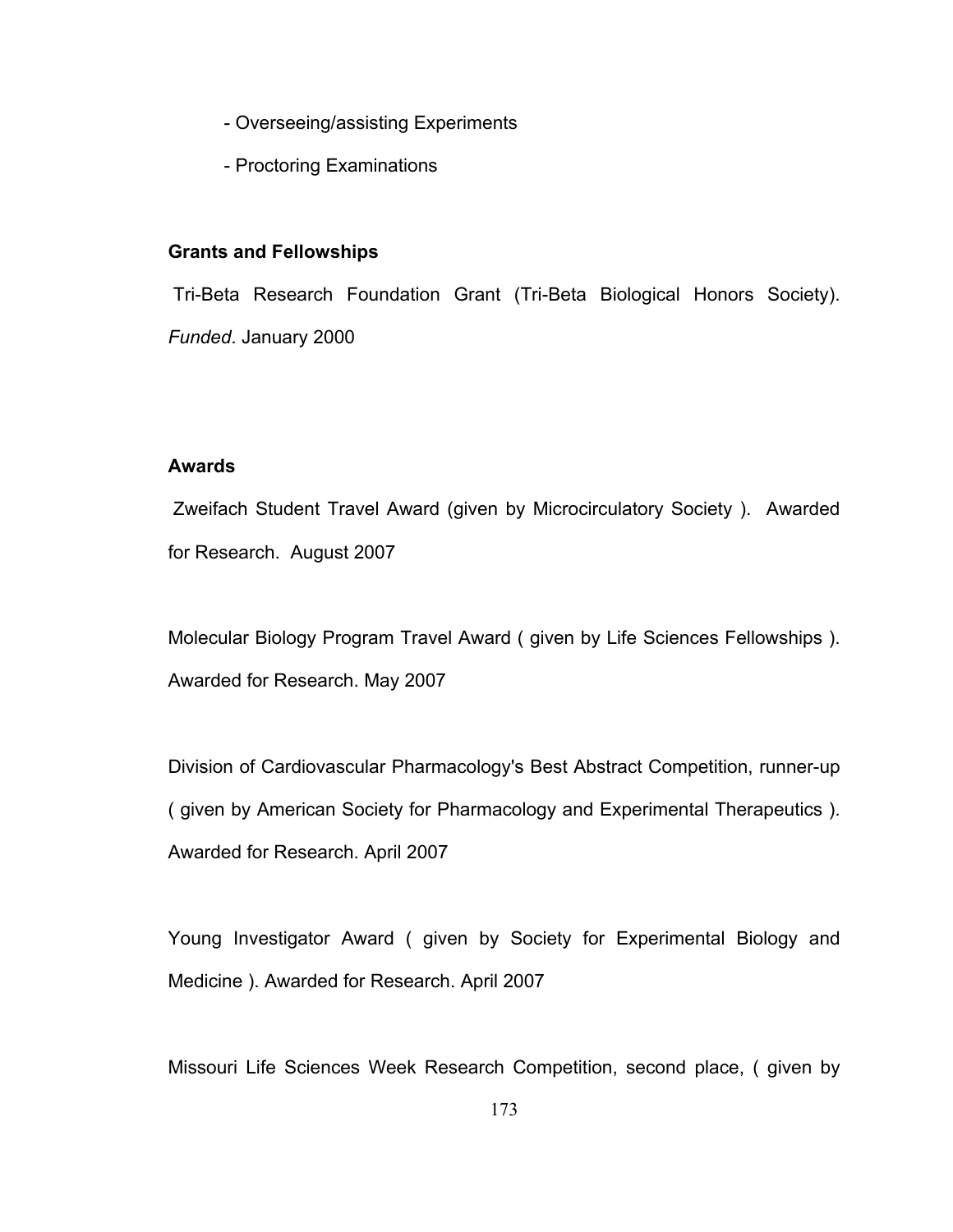University of Missouri ). Awarded for Research. April 2007

RCAF Health Sciences Division, third place ( given by Graduate Professional Council ). Awarded for Research. February 2007

Furchgott Fund Graduate Student Travel Award to the ASPET annual meeting at Experimental Biology 2006 ( given by American Society for Pharmacology and Experminental Therapeutics ). Awarded for Research. April 2006

Caroline tum Suden/Francis A. Hellebrandt Professional Opportunity Award ( given by American Physiological Society). Awarded for Research. April 2006

Cardiovascular Day Pre-Doctoral Poster Competition, first place ( given by University of Missouri ). Awarded for Research. February 2006

Travel Award to the Transatlantic Microcirculatory Meeting ( given by Microcirculatory Society Awards Committee ). Awarded for Research. September 2005

Donald K. Anderson Graduate Teaching Assistant Award, finalist ( given by University of Missouri Graduate School ). Awarded for Teaching. March 2005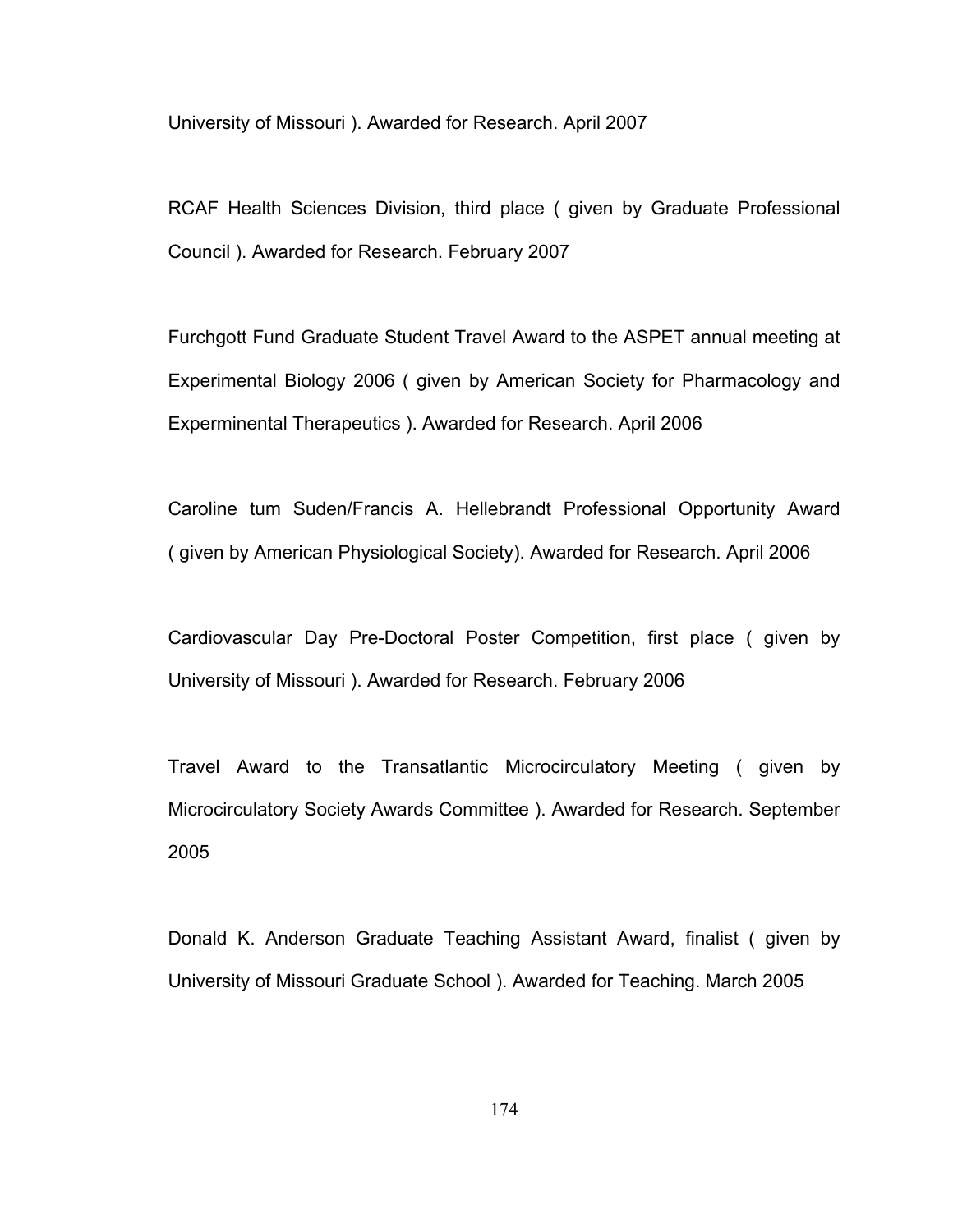### **Presentations**

 F. Spencer Gaskin, Kazuhiro Kamada, Mozow Yusof, Leona J. Rubin, and Ronald J. Korthuis *Ethanol preconditioning is dependent on the activation of 5'- AMP-activated protein kinase.* Experimental Biology. April 2007 *National/International*

F. Spencer Gaskin, Kazuhiro Kamada, Mozow Yusof, Leona J. Rubin, and Ronald J. Korthuis *Ethanol preconditioning is dependent on the activation of 5'- AMP-activated protein kinase.* Missouri Life Sciences Week. February 2007 *Local* 

F. Spencer Gaskin, Kazuhiro Kamada, Mozow Yusof, Leona J. Rubin, and Ronald J. Korthuis *Ethanol preconditioning is dependent on the activation of 5'- AMP-activated protein kinase.* University of Missouri Cardiovascular Day. February 2007 *Regional* 

F. Spencer Gaskin, Kazuhiro Kamada, Mozow Yusof, Leona J. Rubin, and Ronald J. Korthuis. (2007). *Ischemia/Reperfusion and Preconditioning: Role of AMPK*. RCAF Health Sciences Division, Oral Presentation. February 2007 *Local*

F. Spencer Gaskin, Kazuhiro Kamada, Mozow Yusof, and Ronald J. Korthuis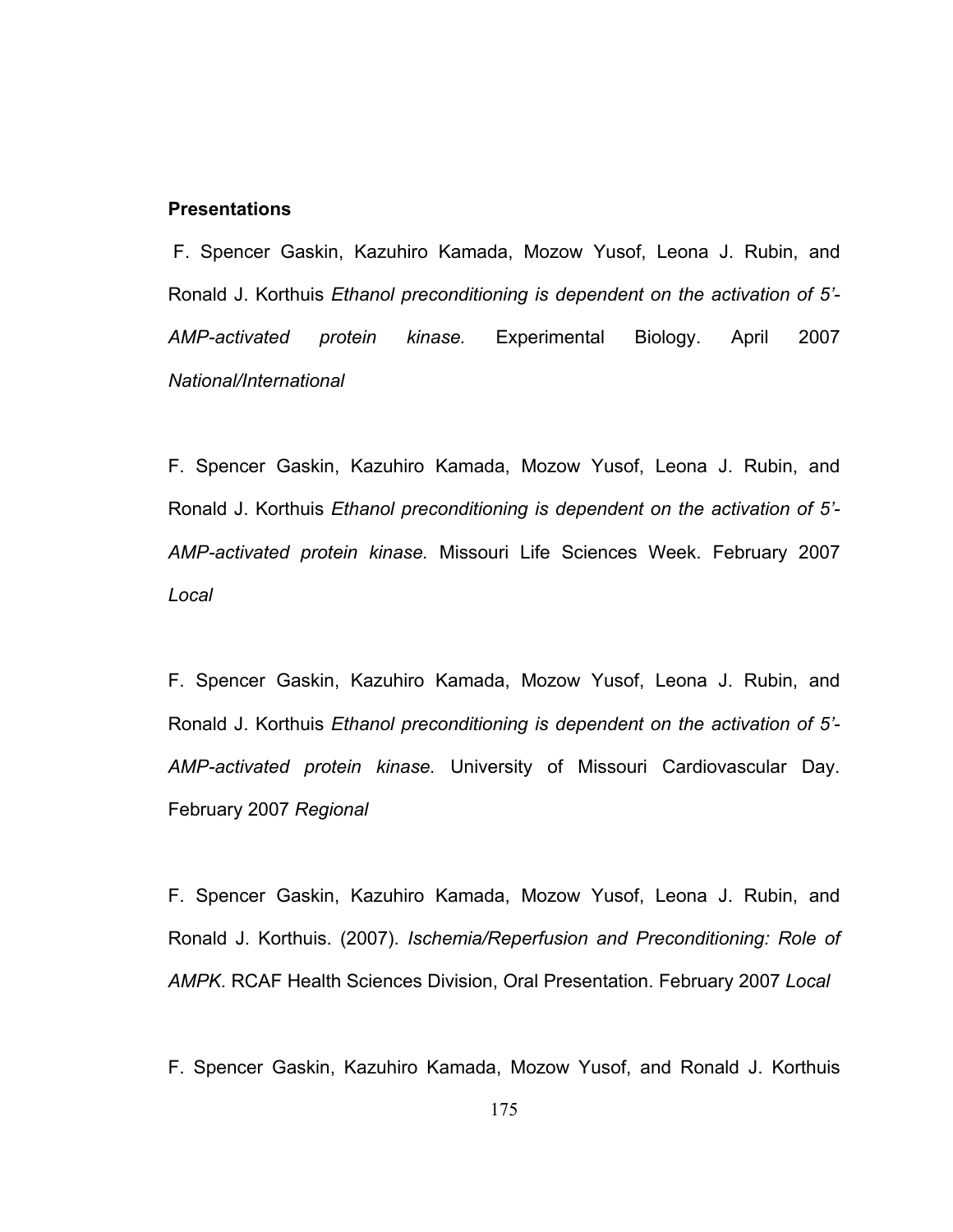(2006). *5'-AMP-activated protein kinase activation prevents postischemic leukocyte-endothelial cell adhesive interactions*. Health Sciences Research Day. November 2006 *Local*

F. Spencer Gaskin (2006). *Ischemia/Reperfusion and Preconditioning: Role of AMPK*. University of Missouri, Department of Medical Pharmacology and Physiology, Departmental Seminar. October 2006 *Local* 

F. Spencer Gaskin, Kazuhiro Kamada, Mozow Yusof, and Ronald J. Korthuis (2006). *5'-AMP-activated protein kinase activation prevents postischemic leukocyte-endothelial cell adhesive interactions*. 24th European Conference on Microcirculation. August 2006 *National/International*

F. Spencer Gaskin, Mozow Yusof, and Ronald J. Korthuis (2006). *Antecedent ethanol ingestion (EPC) prevents postischemic arteriolar endothelium-dependent dilatory (EDD) dysfunction: Role of leukocyte emigration*. Missouri Life Sciences Week. April 2006 *Local*

F. Spencer Gaskin, Kazuhiro Kamada, Mozow Yusof, and Ronald J. Korthuis (2006). *5'-AMP-activated protein kinase activation prevents postischemic leukocyte-endothelial cell adhesive interactions: Role of ATP-sensitive potassium channels*. Experimental Biology. April 2006 *National/International*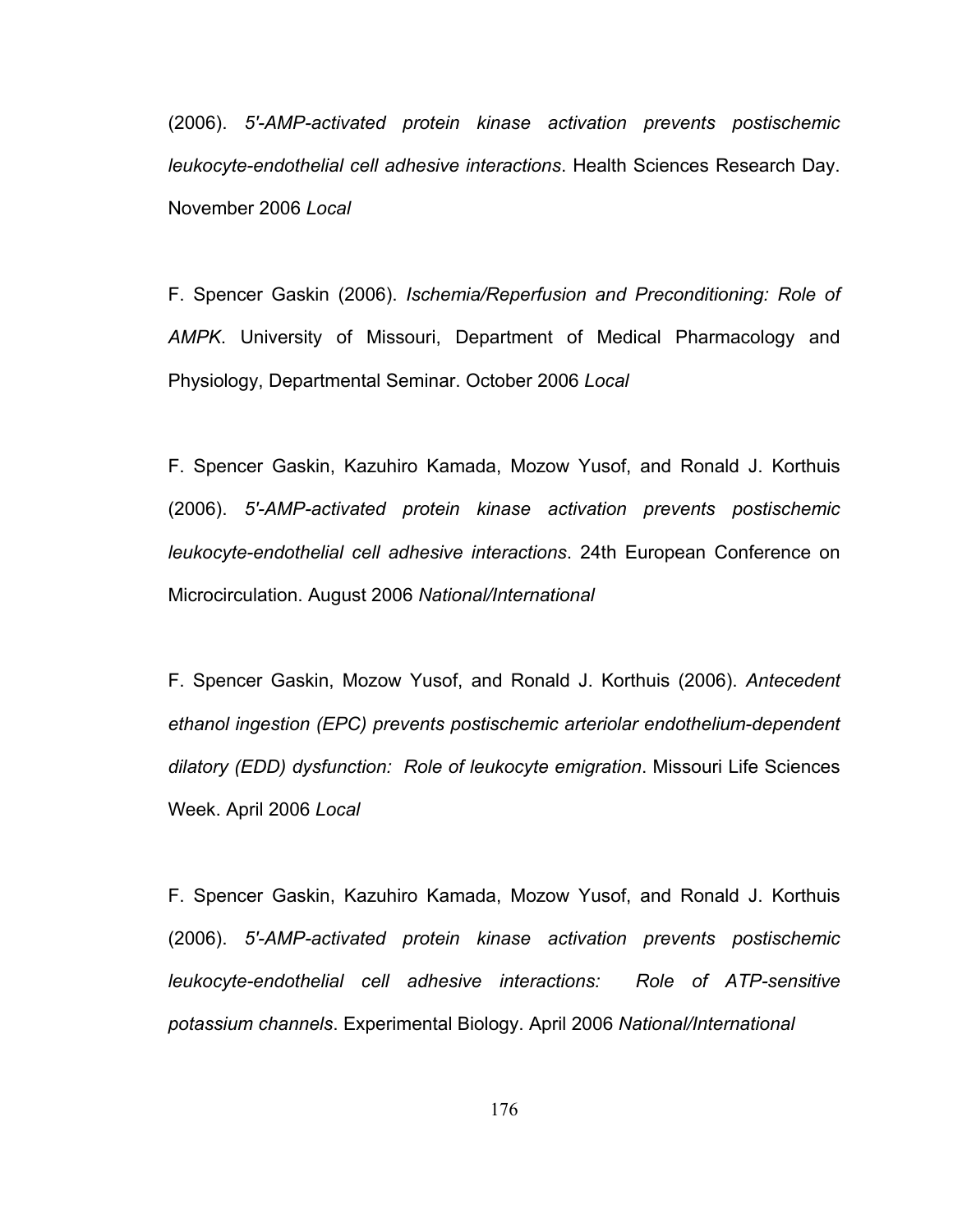F. Spencer Gaskin, Mozow Yusof, and Ronald J. Korthuis (2006). *Antecedent ethanol ingestion (EPC) prevents postischemic arteriolar endothelium-dependent dilatory (EDD) dysfunction: Role of leukocyte emigration*. Experimental Biology. April 2006 *National/International*

F. Spencer Gaskin, Kazuhiro Kamada, Mozow Yusof, and Ronald J. Korthuis (2006). *5'-AMP-activated protein kinase activation prevents postischemic leukocyte-endothelial cell adhesive interactions: Role of nitric oxide*. Experimental Biology. April 2006 *National/International*

F. Spencer Gaskin, Mozow Yusof, and Ronald J. Korthuis (2006). *Antecedent ethanol ingestion (EPC) prevents postischemic arteriolar endothelium-dependent dilatory (EDD) dysfunction: Role of leukocyte emigration*. University of Missouri Cardiovascular Day. February 2006 *Regional*

F. Spencer Gaskin, Kazuhiro Kamada, Mozow Yusof, and Ronald J. Korthuis (2005). *5'-AMP-activated protein kinase activation prevents postischemic leukocyte-endothelial cell adhesive interactions*. Health Sciences Research Day. November 2005 *Local*

F. Spencer Gaskin, Kazuhiro Kamada, Mozow Yusof, and Ronald J. Korthuis (2005). *5'-AMP-activated protein kinase activation prevents postischemic leukocyte-endothelial cell adhesive interactions*. Joint Meeting of U.S. and U.K.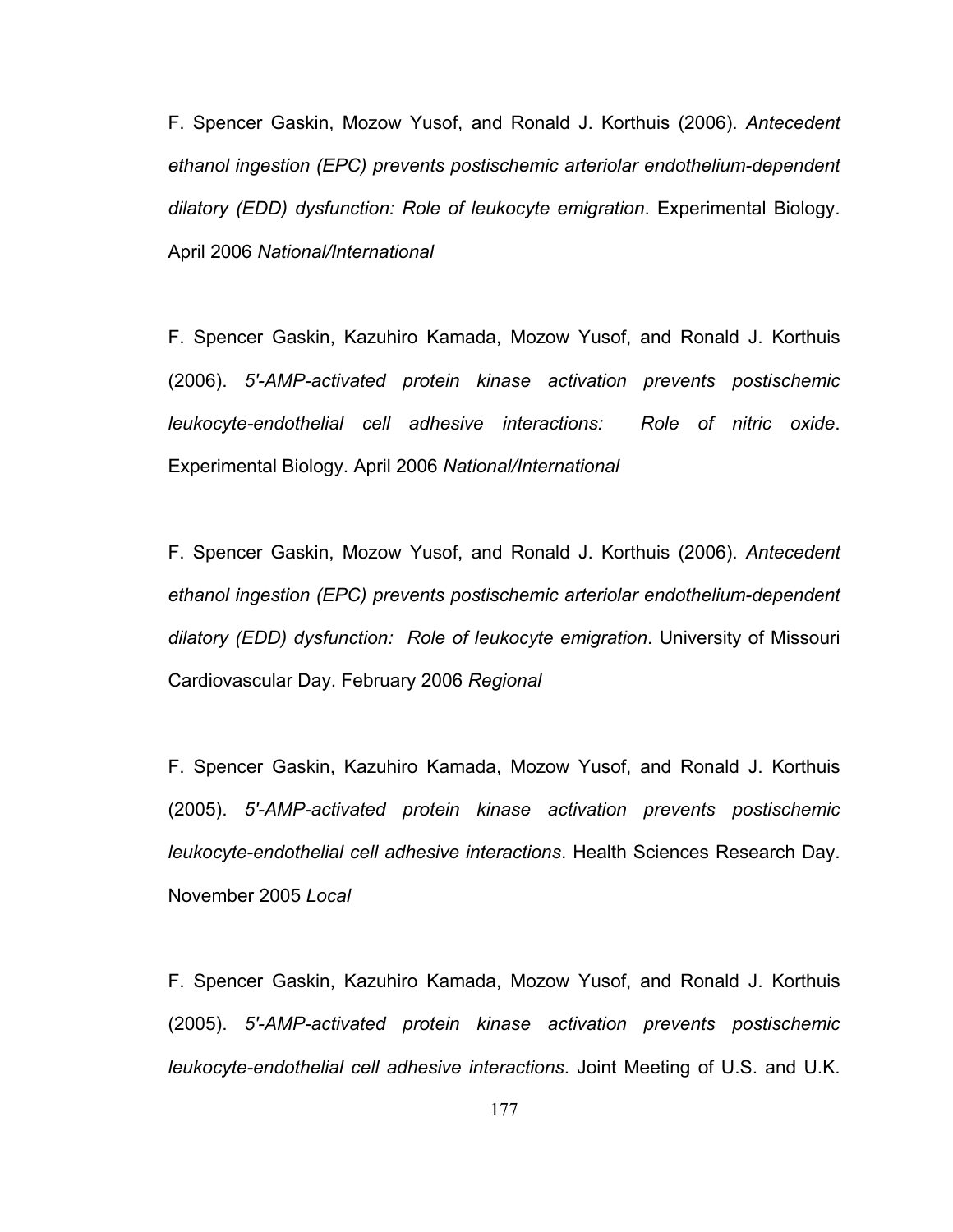Microcirculatory Societies. November 2005 *National/International*

F. Spencer Gaskin (2005). *Mechanisms of Remote Preconditioning*. University of Missouri, Department of Medical Pharmacology and Physiology, Departmental Seminar. September 2005 *Local* 

F. Spencer Gaskin, Kazuhiro Kamada, Mozow Yusof, and Ronald J. Korthuis (2005). *Role of 5'-AMP-activated protein kinase in the postischemic antiinflammatory effects of antecedent ethanol ingestion*. Missouri Life Sciences Week. April 2005 *Local* 

F. Spencer Gaskin (2005). *Integrins and Angiogenesis*. University of Missouri, Department of Medical Pharmacology and Physiology, Departmental Seminar. April 2005 *Local* 

F. Spencer Gaskin, Kazuhiro Kamada, Mozow Yusof, and Ronald J. Korthuis (2005). *Role of 5'-AMP-activated protein kinase in the postischemic antiinflammatory effects of antecedent ethanol ingestion*. University of Missouri Cardiovascular Day, Oral and Poster Presentation. February 2005 *Regional*

Gaskin FS, Farr SA, Banks WA, Knuepfer MM, Morley JE (2004). *Ghrelin improves memory in both CD-1 and SAMP8 mice*. John Cochran V.A. Research Day. February 2004 *Local*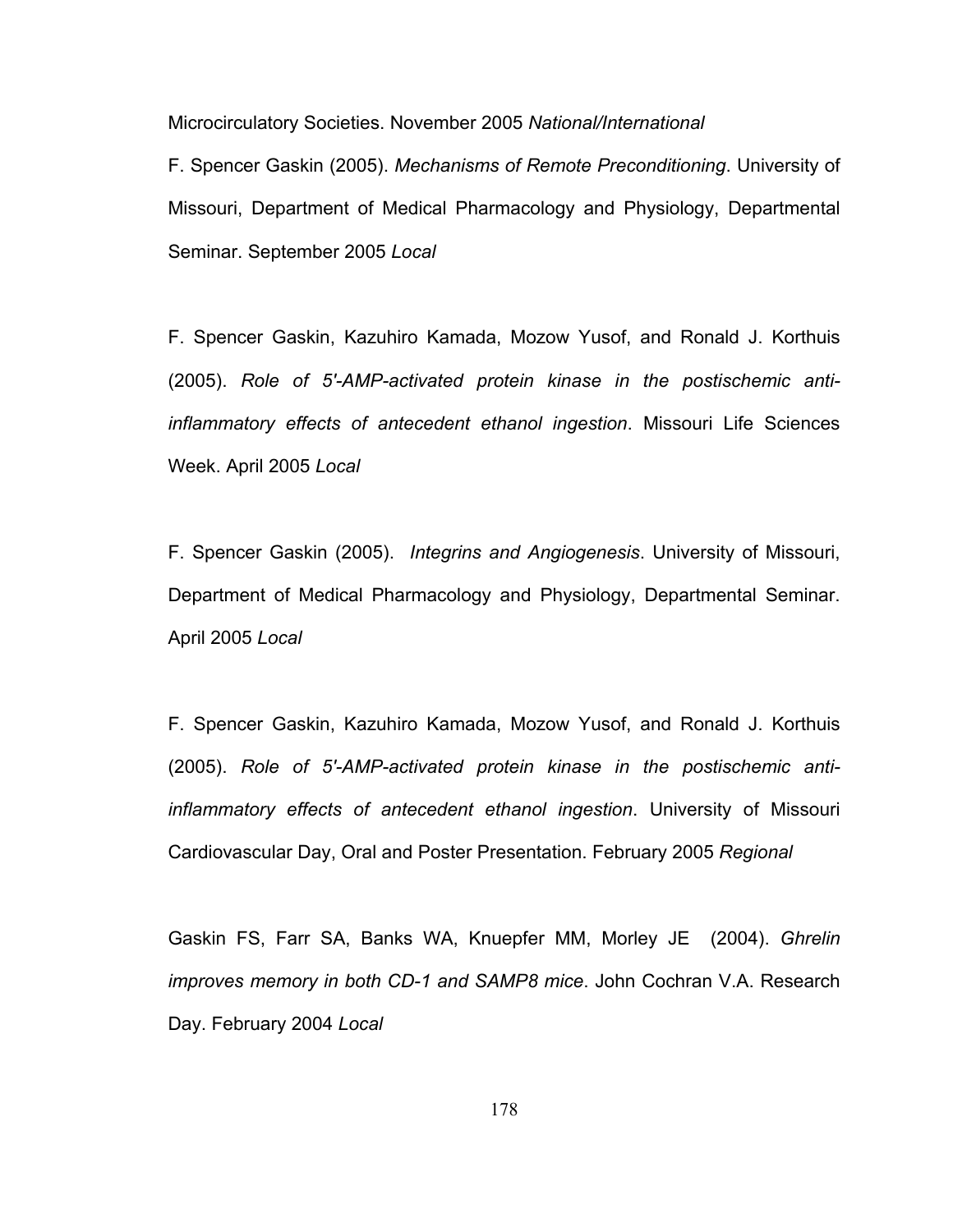Farr SA, Gaskin FS, Banks WA, Kumar VB, Morley JE (2004). *Antisense reduction of beta -secretase and APP reverse learning and memory impairments in 12-month old SAMP8 mice*. John Cochran V.A. Research Day. February 2004 *Local*

Morley JE, Farr SA, Gaskin FS, Kumar VB, Banks WA (2004). *The orexigenic peptides NPY and orexin-A have no effect on feeding behavior in neuronal-NOS knockout mice*. John Cochran V.A. Research Day. February 2004 *Local*

Farr SA, Gaskin FS, Banks WA, Kumar VB, Morley JE (2003). *Antisense reduction of beta-secretase and APP reverse learning and memory impairments in 12-month old SAMP8 mice*. 33rd Society For Neuroscience Annual Meeting. November 2003 *National/International*

Morley JE, Farr SA, Gaskin FS, Kumar VB, Banks WA (2003). *The orexigenic peptides NPY and orexin-A have no effect on feeding behavior in neuronal-NOS knockout mice*. 33rd Society For Neuroscience Annual Meeting. November 2003 *National/International*

Gaskin FS, Farr SA, Banks WA, Knuepfer MM, Morley JE (2003). *Ghrelin improves memory in both CD-1 and SAMP8 mice*. 33rd Society For Neuroscience Annual Meeting. November 2003 *National/International*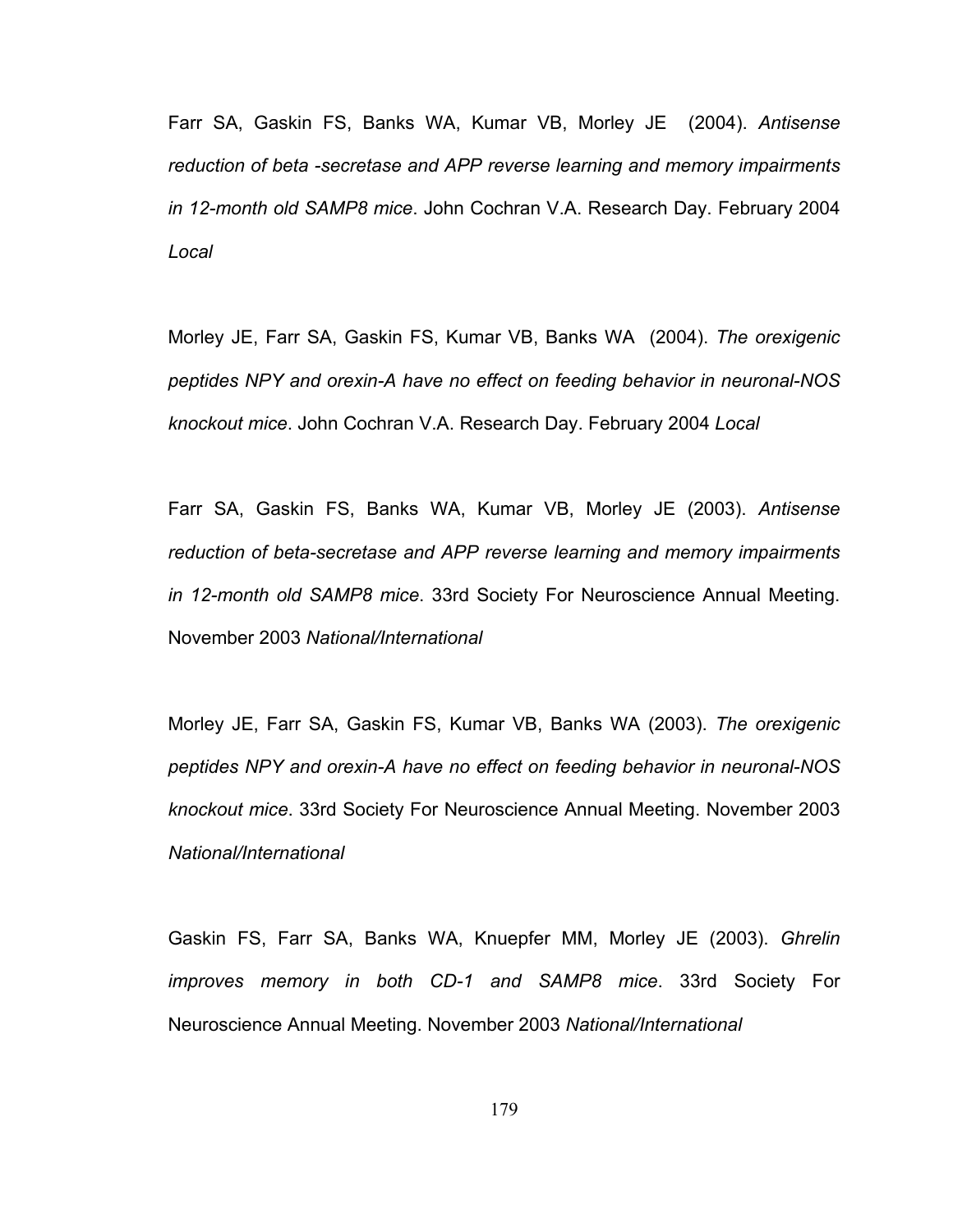Gaskin FS, Morley JE, Farr SA, Banks WA (2003). *Ghrelin induced increase in food consumption is blocked by the nitric oxide synthase inhibitor L-NAME*. John Cochran V.A. Research Day. February 2003 *Local*

Gaskin FS, Morley JE, Farr SA, Banks WA (2002). *Ghrelin induced increase in food consumption is blocked by the nitric oxide synthase inhibitor L-NAME*. 32nd Society For Neuroscience Annual Meeting. November 2002 *National/International*

Gaskin FS, Morley JE, Farr SA, Banks WA (2002). *Ghrelin induced increase in food consumption is blocked by the nitric oxide synthase inhibitor L-NAME*. Combined Annual Meeting of CSCR, MWAFMR, MWSGIM, MWSPR. September 2002 *Regional*

Gaskin FS, Morley JE, Farr SA, Banks WA (2002). *Ghrelin induced increase in food consumption is blocked by the nitric oxide synthase inhibitor L-NAME*. Sangamon Chapter of the Society for Neurosciene Mini-Retreat, Oral Presentation. September 2002 *Regional*

Gaskin FS and Nordell SE (2001). *Ability of Poecilia reticulata to discriminate between differences in sexual selection*. Annual Tri-Beta Research Conference. June 2001 *Regional*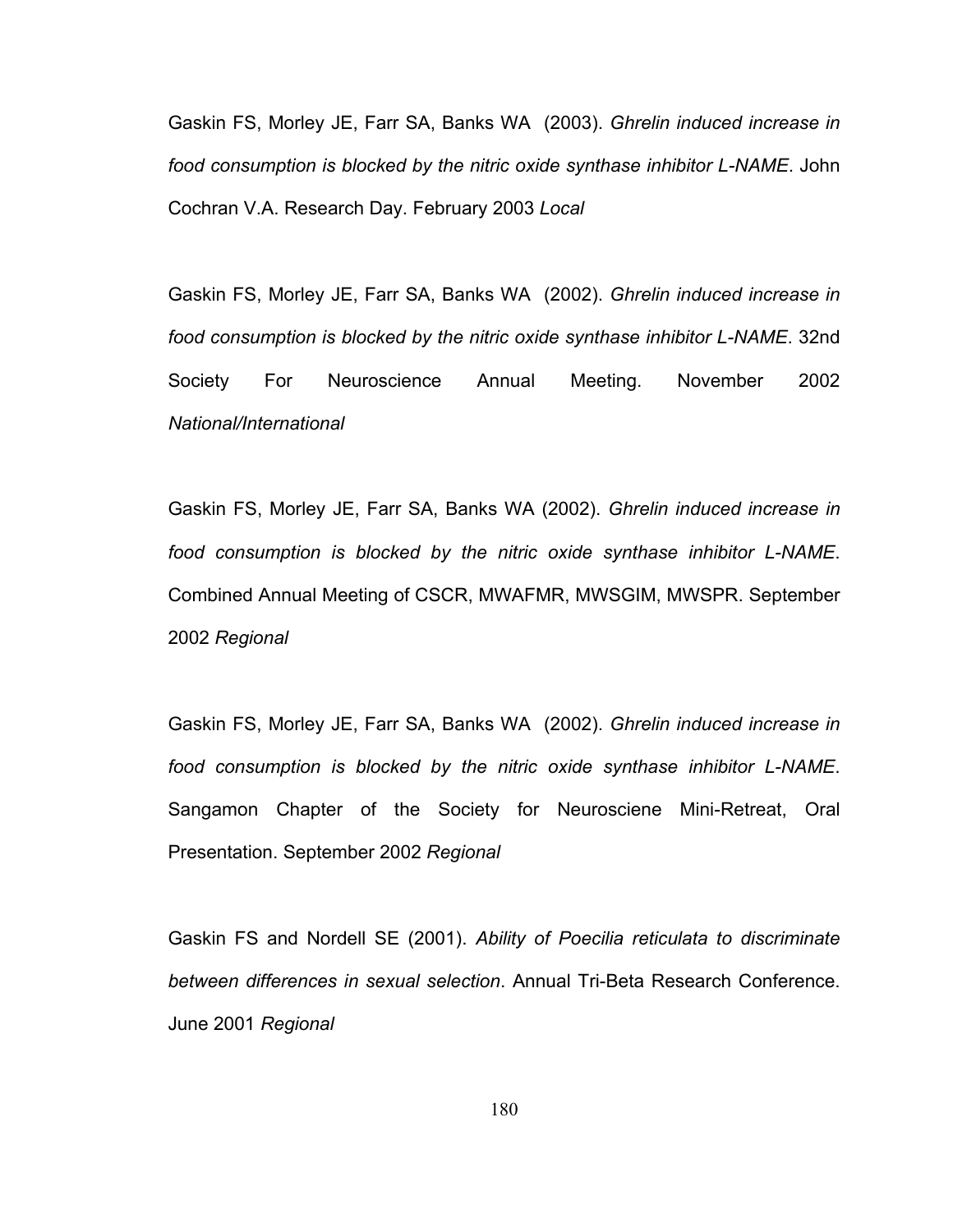## **Publications**

Yusof M, Kamada K, Gaskin FS, Korthuis RJ. "Angiotensin II mediates postischemic leukocyte-endothelial interactions: role of calcitonin gene-related peptide." American Journal of Physiology: Heart and Circulatory Physiology 2007 Jun;292(6):H3032-7

Yamaguchi T, Kamada K, Dayton C, Gaskin FS, Yusof M, Yoshikawa T, Carter P, Korthuis RJ. "Role of eNOS-derived NO in the Postischemic Anti-inflammatory Effects of Antecedent Ethanol Ingestion in Murine Small Intestine." American Journal of Physiology: Heart and Circulatory Physiology Vol.292(3) (2007): H1435-42

Gaskin FS, Kamada K, Yusof M, Korthuis RJ. "5'-AMP-activated protein kinase activation prevents postischemic leukocyte-endothelial cell adhesive interactions." American Journal of Physiology: Heart and Circulatory Physiology Vol.292(1) (2007): H326-32

Urayama A, King K, Gaskin FS, Farr SA, Banks WA. "Effects of chronic ethanol administration on brain interstitial fluid levels of methionine-enkephalin as measured by microdialysis in vivo." Peptides Vol. 27 (9) (2006): 2201-6

Banks WA, Jaeger LB, Urayama A, Kumar VB, Hileman SM, Gaskin FS, Llanza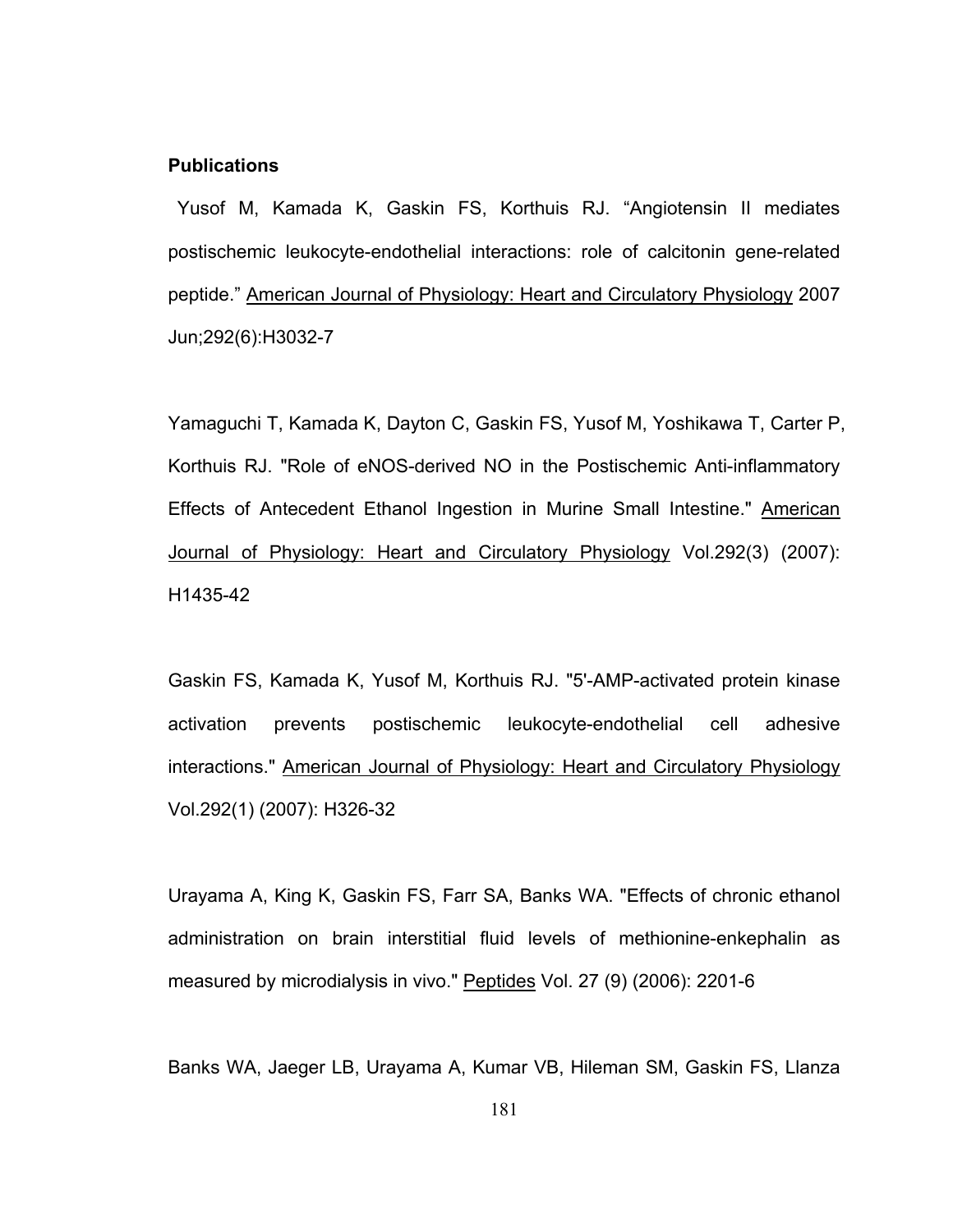NV, Farr SA, Morley JE. "Preproenkephalin targeted antisenses cross the bloodbrain barrier to reduce brain methionine enkephalin levels and increase voluntary ethanol drinking." Peptides 27(4) (2006): 784-96

Diano S, Farr SA, Benoit SC, McNay EC, da Silva I, Horvath B, Gaskin FS, Nonaka N, Jaeger LB, Banks WA, Morley JE, Pinto S, Sherwin RS, Xu L, Yamada KA, Sleeman MW, Tschop MH, Horvath TL. "Ghrelin controls hippocampal spine synapse density and memory performance." Nature Neuroscience Vol. 9(3) (2006): 381-8

Kamada K, Gaskin FS, Yamaguchi T, Carter P, Yoshikawa T, Yusof M, Korthuis RJ. "Role of calcitonin gene-related peptide in the postischemic anti-inflammatory effects of antecendent ethanol ingestion." American Journal of Physiology: Heart and Circulatory Physiology Vol. 290(2) (2006): H531-7

Farr SA, Banks WA, Uezu K, Gaskin FS, Morley JE. "DHEAS improves learning and memory in aged SAMP8 mice but not in diabetic mice." Life Sciences Vol. 75 (23) (2004): 2775-85

Farr SA, Banks WA, Uezu K, Sano A, Gaskin FS, Morley JE. "Antibody to betaamyloid protein increases acetylcholine in the hippocampus of 12 month SAMP8 male mice." Life Sciences Vol. 73(5) (2003): 555-62